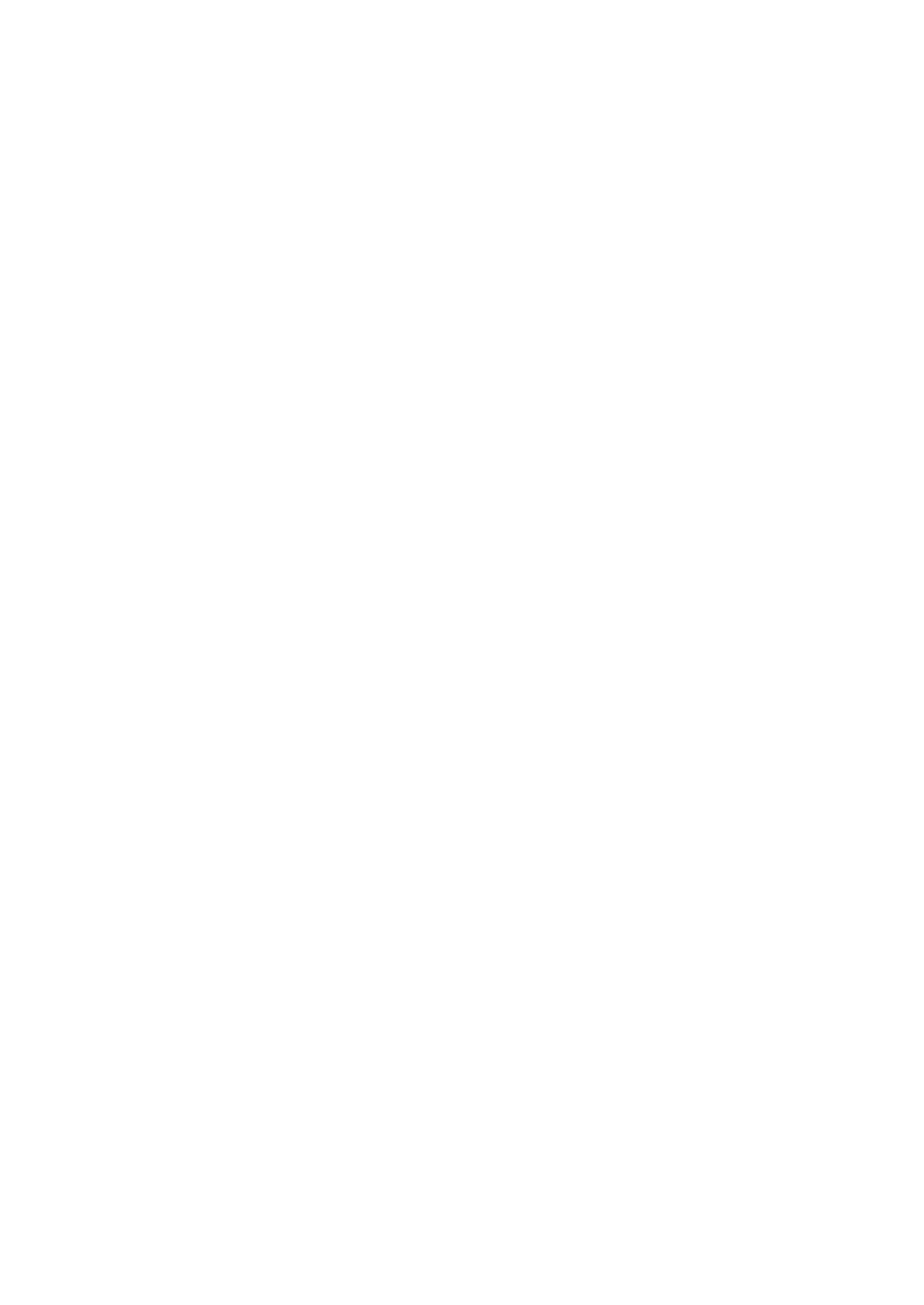# **FEDERAL TRADE COMMISSION**

WILLIAM A. AYRES, *Chairman* <sup>1</sup> GARLAND S*.* FERGUSON CHARLES H. MARCH EWIN L. DAVIS ROBERT E. FREER OTIS B. JOHNSON, *Secretary*

# FEDERAL TRADE COMMISSIONERS--1915-42

Name State from which appointed Period of service

Joseph E. Davies Wisconsin Mar.16, 1915-Mar. 18, 1918. Garland S. Ferguson North Carolina Nov. 14, 1927, Charles H. March Minnesota Feb. 1, 1929. Ewin L. Davis Tennessee May 26,1933. William A. Ayres Kansas Kansas Aug. 23,1934.

Edward N. Hurley Illinois Mar.16, 1915-Jan. 31, 1917. William J. Harris Georgia Mar.16, 1915-May 31, 1918. Will H. Parry Washington Mar.16, 1915-A p r. 21, 1917. George Rublee New Hampshire Mar.16, 1915-May 14, 1916. William B. Colver Minnesota Mar.16, 1917-Sept. 25, 1920. John Franklin Fort New Jersey Mar. 16, 1917-Nov. 30,1919. Victor Murdock Kansas Sept. 4, 1917-Jan. 31, 1924. Huston Thompson Colorado Jan. 17, 1919-Sept. 25, 1926. Nelson B. Gaskill New Jersey Feb. 1, 1921-Feb. 24, 1925. John Garland Pollard Virginia Mar. 6, 1920-Sept. 25, 1921. John F. Nugent Idaho Jan.15, 1921-Sept. 25, 1927. Vernon W. Van Fleet Indiana June 26, 1922-July 31, 1926. Charles W. Hunt Iowa Iowa June 16, 1924-Sept. 25, 1932. William E. Humphrey Washington Feb.25, 1925-Oct. 7, 1933. Abram F. Myers Iowa **Iowa** Aug. 2, 1925-Jan. 15, 1929. Edgar A. McCulloch Arkansas Feb.11, 1927-Jan. 23, 1933. Raymond B. Stevens New Hampshire June 26, 1933-Sept. 25, 1933, James M. Landis Massachusetts Oct.10, 1933-June 30, 1934. George C. Mathews Wisconsin Det. 27, 1933-June 30,1934. Robert E. Freer Ohio Aug.27, 1935.

# EXECUTIVE OFFICES OF THE COMMISSION

Pennsylvania Avenue at Sixth Street, Washington, D. C.

# BRANCH OFFICES

45 Broadway, New York 55 New Montgomery Street, 433 West Van Buren Street, San Francisco Chicago 909 First Avenue, Seattle 150 Baronne Street, New Orleans

1 Chairmanship rotates annually. Commissioner Ferguson will become Chairman in January 1943.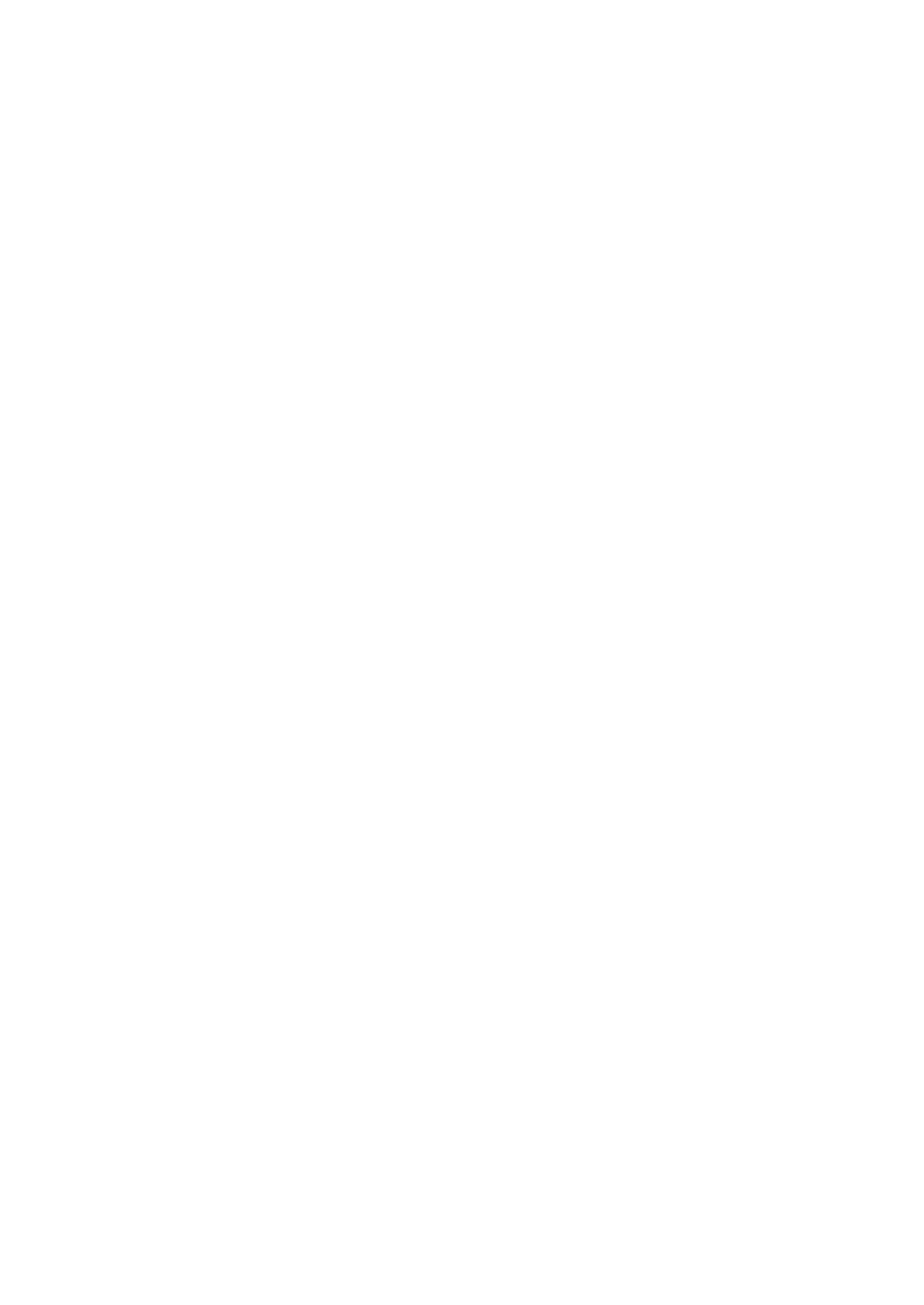# **LETTER OF SUBMITTAL**

*To the Congress of the United States:*

I have the honor to submit herewith the Twenty-Eighth Annual Report of the Federal Trade Commission for the fiscal year ended June 30, 1912.

By direction of the Commission:

WILLIAM A. AYRES, *Chairman.*

III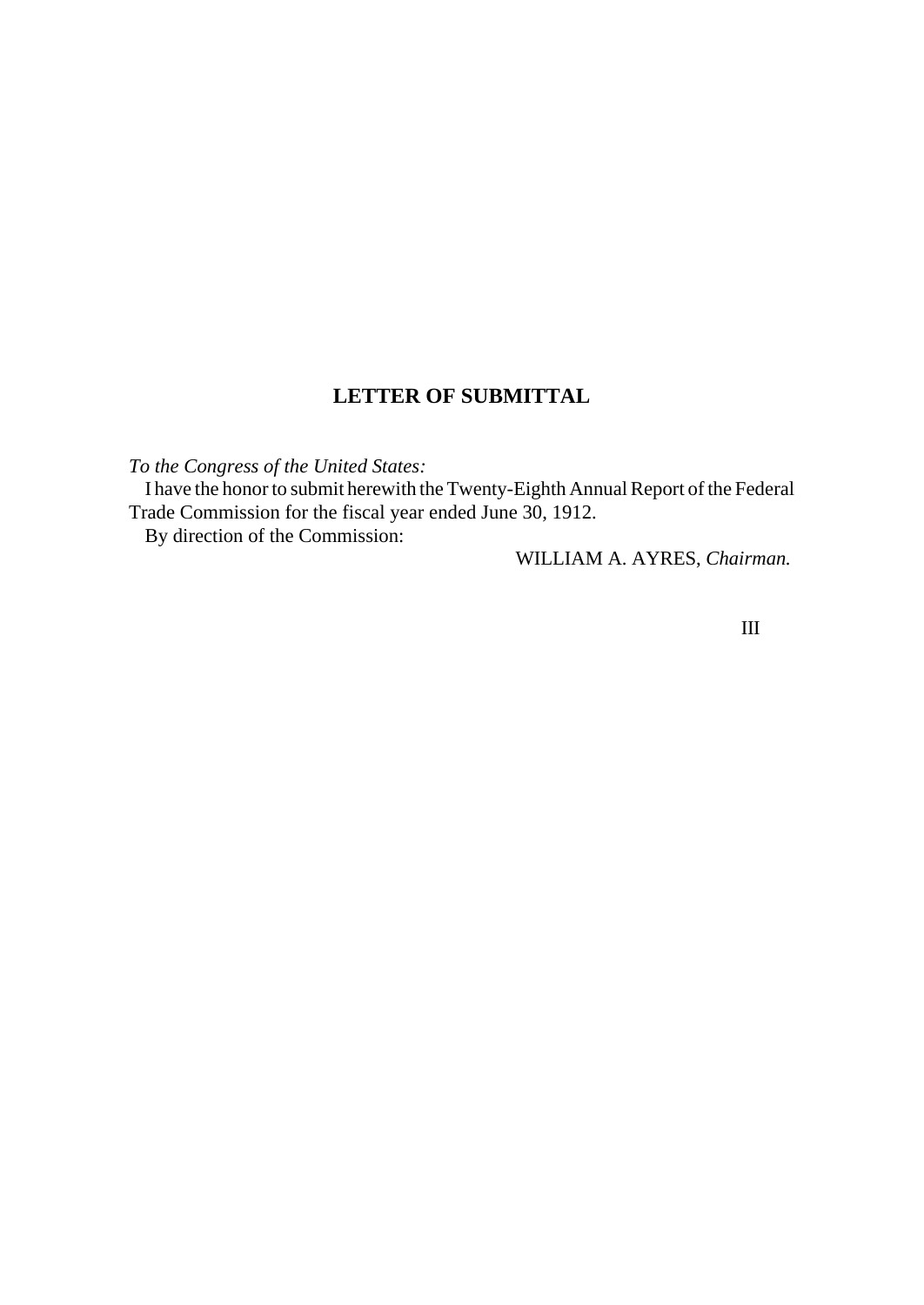# **CONTENTS**

# INTRODUCTION

Page

| Duties of the Commission             |   |
|--------------------------------------|---|
| Summary of legal activities          | 2 |
| General investigations               | 3 |
| Wartime investigations               | 3 |
| The Commissioners and their duties   | 4 |
| How the Commission's work is handled | 6 |
| Publications of the Commission       | 7 |
| Recommendations                      | 9 |
|                                      |   |

# PART 1. WARTIME INVESTIGATIONS

| Priorities investigations                     | 11 |
|-----------------------------------------------|----|
| Metal-working machines survey                 | 12 |
| Industrial corporation reports                | 12 |
| Wartime costs, prices, and profits            | 15 |
| Household furniture                           | 15 |
| Bread-baking industry                         | 16 |
| Paperboard industry                           | 16 |
| Steel costs                                   | 17 |
| Fertilizer and chemical industry              | 17 |
| War material contracts, costs, and production | 17 |
| Production cost accounting methods            | 18 |
| Distribution methods and costs                | 19 |
| Mass food distributors                        | 20 |
| Other wartime activities                      | 22 |
| Advertising analyzed for war agencies         | 22 |
| Trade practice work in wartime.               | 23 |
| Wool Act aids war program                     | 23 |
| Membership on war committees                  | 23 |

# PART II. GENERAL LEGAL WORK

| Description of procedure              | 25 |
|---------------------------------------|----|
| Legal investigation                   | 28 |
| Disposition of cases by stipulation   | 33 |
| Complaints                            | 33 |
| Orders to cease and desist            | 37 |
| Types of unfair methods and practices | 48 |
| Cases in the Federal courts           | 55 |
| Tabular summary of legal work         | 64 |
|                                       | V  |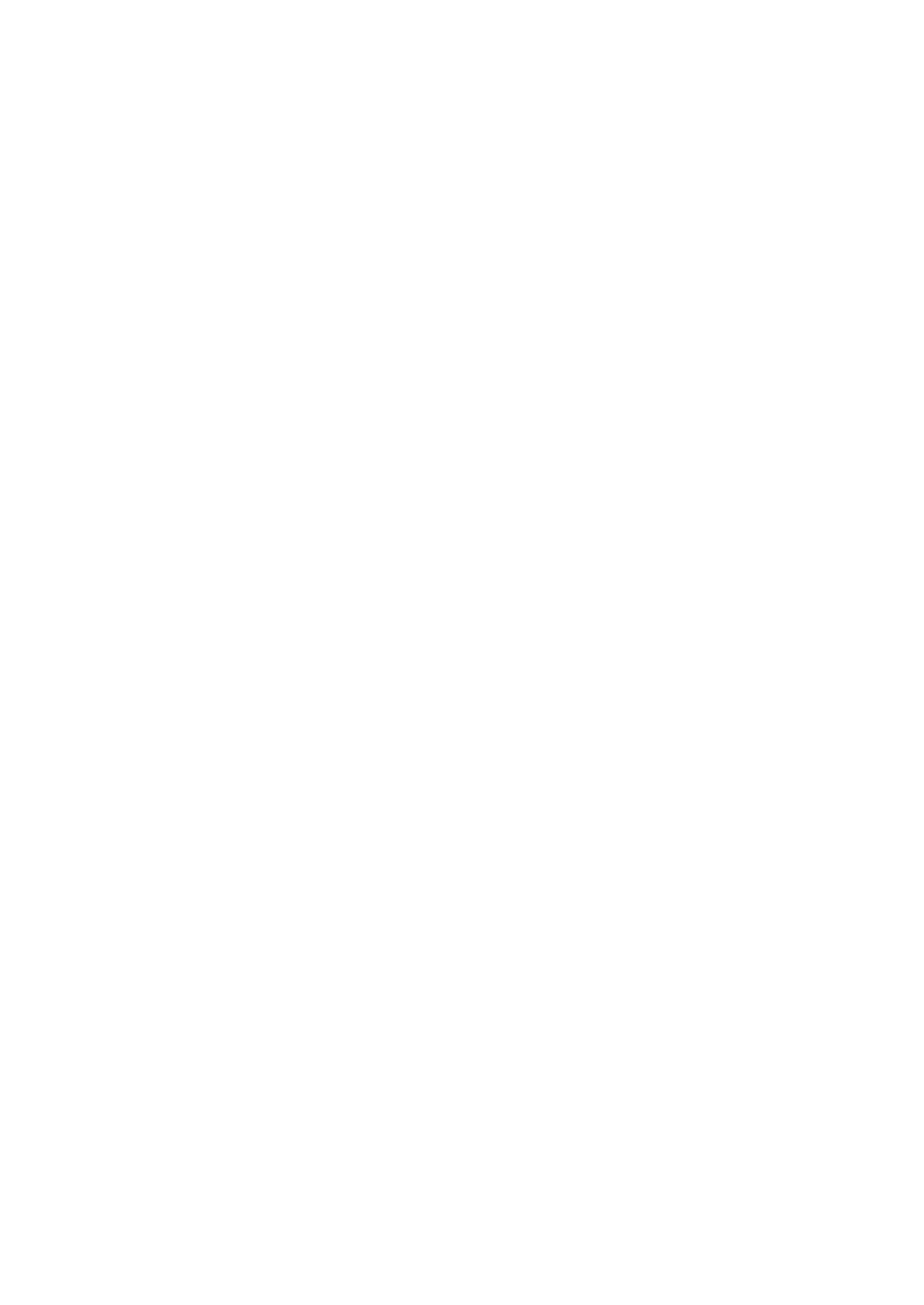# VI CONTENTS

# PART III. TRADE PRACTICE CONFERENCES

|                                                                                                       | Page |
|-------------------------------------------------------------------------------------------------------|------|
| Rules of fair competition established                                                                 | 67   |
| Group I and Group II rules defined                                                                    | 68   |
| Trade Practice Conference activities during the year                                                  | 68   |
| Industry rules in effect and their administration                                                     | 69   |
| Informative labeling of consumer goods                                                                | 70   |
| Types of practices covered in approved rules                                                          | 71   |
| PART IV. WOOL PRODUCTS LABELING ACT                                                                   |      |
| Informative labeling of woolen products benefits public and<br>business                               | 75   |
| PART V. RADIO AND PERIODICAL ADVERTISING                                                              |      |
| Special procedure provides continuous survey of published and<br>broadcast matter                     | 79   |
| PART VI. MEDICAL ADVISORY DIVISION                                                                    |      |
| Furnishes medical Opinions in cases involving advertisement<br>of food, drugs, devices, and cosmetics | 85   |
| PART VII. FOREIGN TRADE WORK                                                                          |      |
| The Export Trade Act                                                                                  | 87   |
| Forty-nine associations operate under the act                                                         | 87   |
| Regulation of trade and industry abroad                                                               | 89   |
| PART VIII. FISCAL AFFAIRS                                                                             |      |
| Appropriation act providing funds for Commission work                                                 | 95   |
| Appropriations and expenditures for fiscal year                                                       | 96   |
| Appropriations and expenditures, 1915-1942                                                            | 97   |
| <b>APPENDIXES</b>                                                                                     |      |
| <b>Federal Trade Commission Act</b>                                                                   | 99   |
| Other acts administered by the Commission                                                             | 107  |
| Rules of practice                                                                                     | 107  |
| Statement of policy                                                                                   | 116  |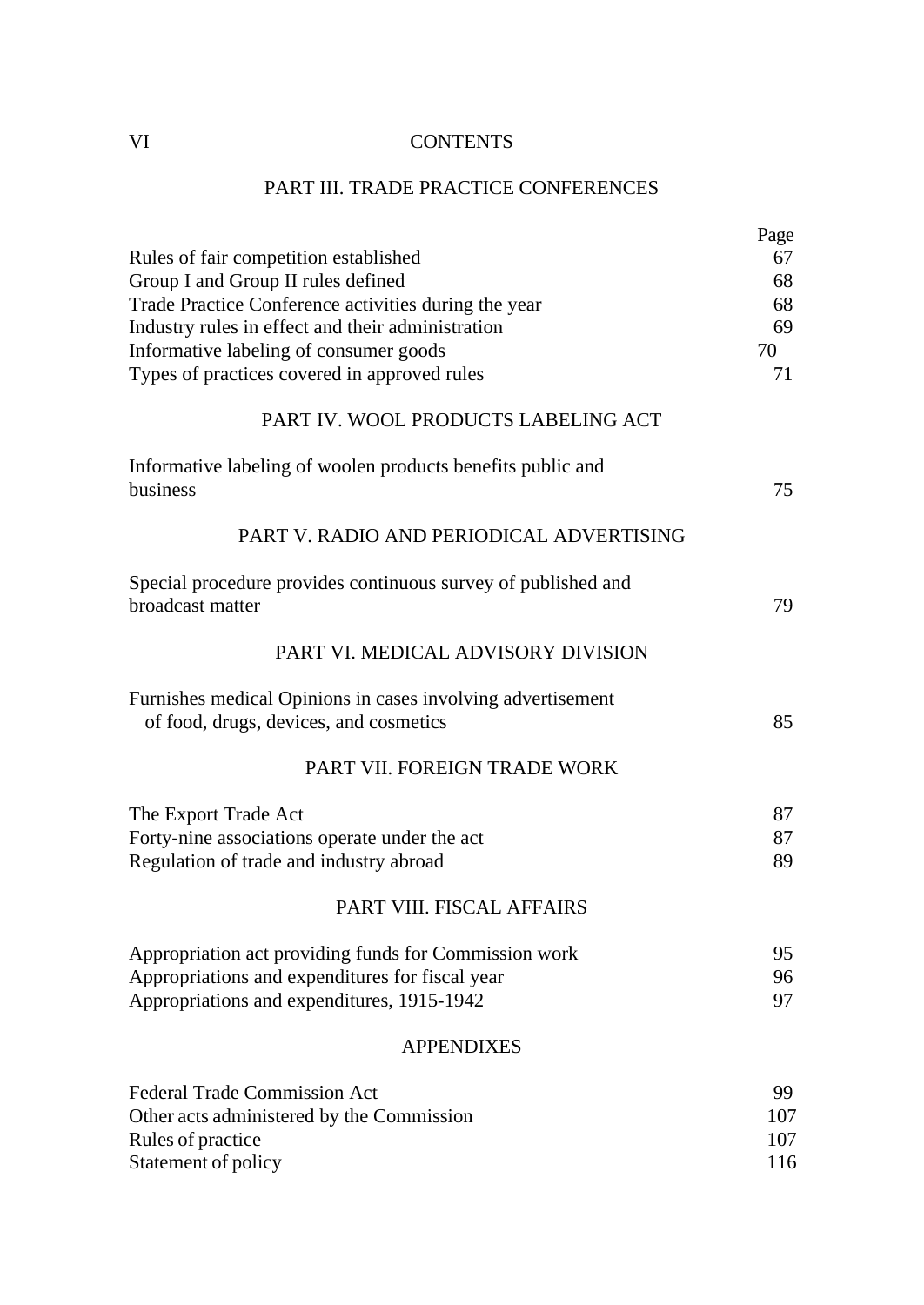Investigations, 1915-1942 117<br>Index 131 Index 131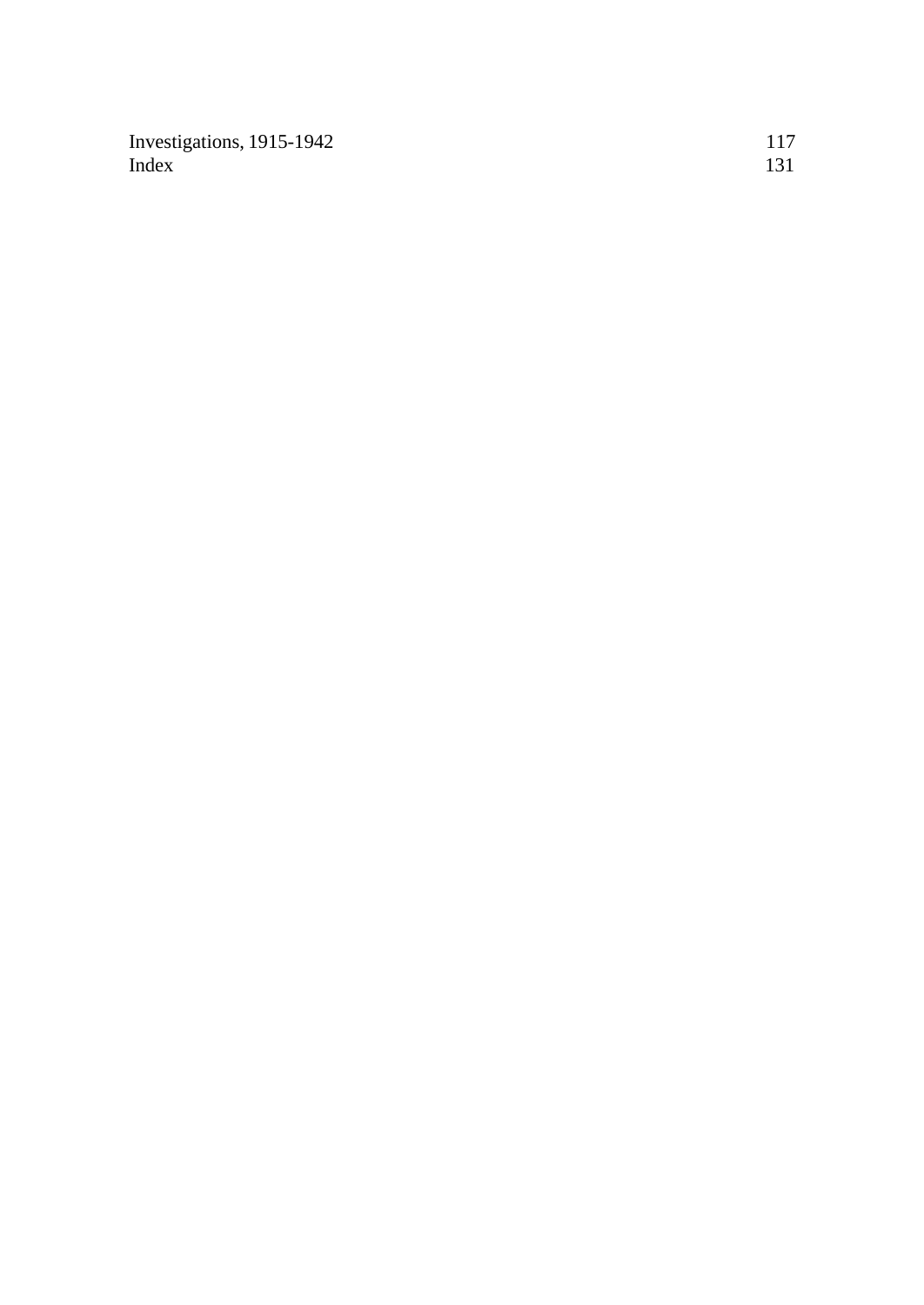# ANNUAL REPORT OF THE FEDERAL TRADE COMMISSION FOR THE FISCAL YEAR ENDED JUNE 30, 1942

# **INTRODUCTION**

#### **DUTIES OF THE COMMISSION**

The Federal Trade Commission herewith submits its report for the fiscal year July 1, 1941, to June 30, 1942. Organized March 16, 1915, under the Federal Trade Commission Act, which was approved September 26, 1914, and amended March 21, 1938, the Commission is an administrative agency of the Federal Government.

In performing its functions, the Commission's duties fall into two categories: (1) Legal activities in enforcement of the laws it administers, and (2) general investigations of economic conditions in domestic industry and interstate and foreign commerce.

In addition to discharging these duties, the Commission during the fiscal year directed the work of its investigative, legal, accounting, statistical, and other services in conducting urgent wartime investigations and studiesfor the War Production Board and the Office of Price Administration.

Legal activities of the Commission embrace (1) the prevention and correction of unfair methods of competition and unfair or deceptive acts or practices in commerce, in accordance with the Federal Trade Commission Act, in which it is declared that unfair methods of competition and unfair or deceptive acts or practices in commerce are unlawful; (2) administration of section 2 of the Clayton Act, as amended by the Robinson-Patman Act, dealing with price and other discriminations, and sections 3, 7, and 8 of the Clayton Act dealing with tying and exclusive dealing contracts, acquisitions of capital stock, and interlocking directorates, respectively; (3) administration of the Webb-Pomerene or Export Trade Act, for the promotion of foreign trade by permitting, under stated restrictions, the organization of associations to engage exclusively in export trade; and

1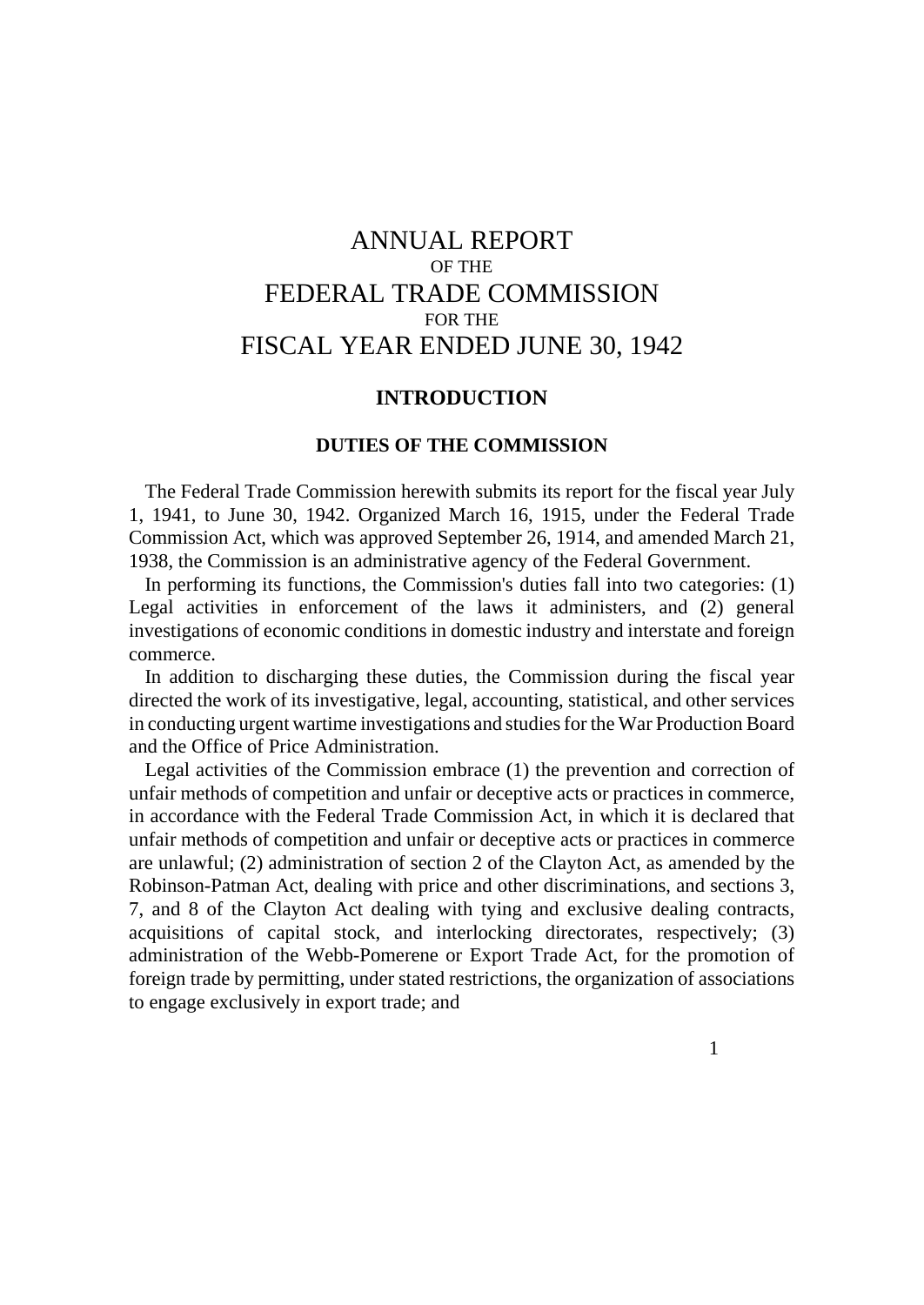(4) administration of the Wool Products Labeling Act of 1939, which became effective July 14, 1941, and is designed to protect industry, trade, and the consumer against the evils resulting from the unrevealed presence of substitutes and mixtures in wool products.

The general investigations arise chiefly under section  $6(a)$ , (b), and (d) of the Federal Trade Commission Act, giving the Commission power:

(a) To gather and compile information concerning, and to investigate from time to time the organization, business, conduct, practices, and management of any corporation engaged in commerce, excepting banks and common carriers \* \*\*, and its relation to other corporations and to Individuals, associations, and partnerships.

(b) To require, by general or special orders, corporations engaged in commerce, excepting banks, and common carriers \* \* \* to file with the Commission in such form as the Commission may prescribe annual or special, or both annual and special, reports or answers in writing to specific questions, furnishing to the Commission such information as it may require as to the organization, business, conduct, practices, management, and relation to other corporations, partnerships, and individuals ofthe respective corporationsfiling such reports or answersin writing. \* \* \*

(d) Upon the direction of the President or either House of Congress <sup>1</sup> to investigate and report the facts relating to any alleged violations of the antitrust acts by any corporation.

# SUMMARY OF LEGAL ACTIVITIES

The Commission during the fiscal year disposed of more than 1,500 matters which were in a preliminary stage, either by docketing as applications for complaints, by progression to the status of formal complaint, by acceptance from the respondents of stipulations to cease and desist from the practices involved, by consolidation with other proceedings, or by closing the matters.

The Commission accepted 560 stipulations, 219 pertaining especially to misleading radio and periodical advertising matter. It issued 249 complaints alleging violations of the laws it administers and entered 250 orders directing respondents to cease and desist from such violations.

In the Federal courts during the year, results favorable to the Commission were obtained in 36 cases: 1 before the Supreme Court, 29 before United States circuit courts of appeals, and 6 before United States district courts. A circuit court of appeals set aside 1 Commis-

1 The Independent Offices Appropriation Act for 1934 provided that future investigations by the Commission for Congress must be authorized by concurrent resolution of the two Houses. Under the appropriation acts for 1941 and 1942, funds appropriated for the Commission are not to be spent upon any investigation thereafter called for by Congressional concurrent resolution "until funds are appropriated subsequently to the enactment of such resolution to finance the cost of such investigation."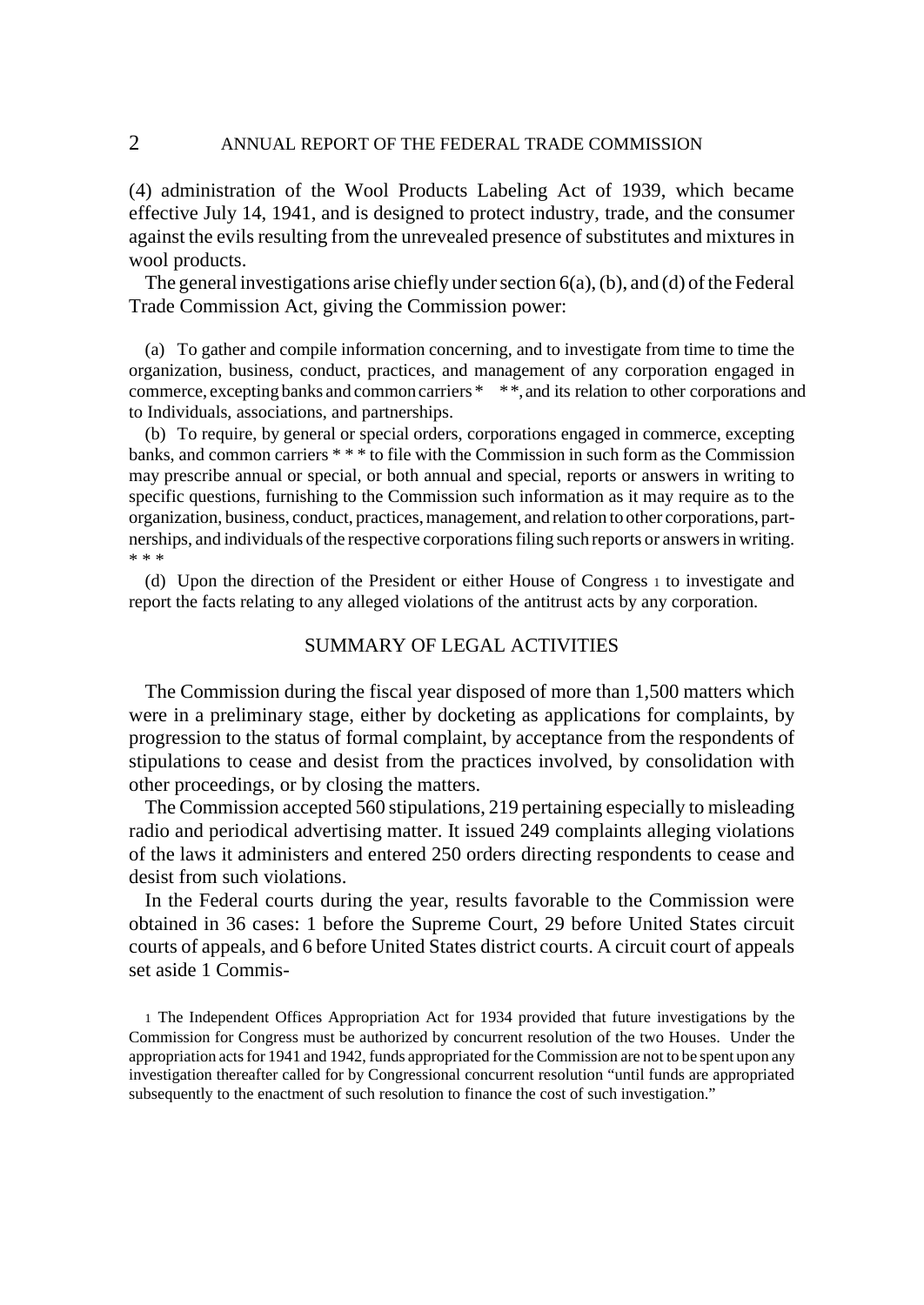#### WARTIME INVESTIGATIONS 3

sion order. Circuit courts of appeals affirmed 15 Commission orders (5 with modifications) and dismissed petitions for review of orders in 11 cases. Forty-five petitions for review of cease and desist orders were filed during the year.

At the close of the fiscal year, 49 export trade associations were operating under the Export Trade (Webb-Pomerene) Act, 8 having been formed during the year.

In addition to administering trade practice rules previously approved for numerous industries, the Commission during the year promulgated rules for five additional industries: beauty and barber equipment and supplies; luggage and related products; rayon and silk dyeing, printing, and finishing; sun glass; and ribbon.

Early in the fiscal year, the Commission issued rules and regulationsto carry out the provisions of the Wool Products Labeling Act, effective July 15, 1941.

# **GENERAL INVESTIGATIONS**

During the present emergency, numerous branches of the Government, especially the war agencies, have utilized the basic factual accounting, statistical and economic data covering important national industries which were gathered by the Commission in the approximately 125 general investigations or studies it has conducted during its existence. This total does not take into account the 370 investigations relating to industry practices and to costs, prices, and profits of basic commodities which were conducted by the Commission during the first World War when the Commission was relied upon by the Government as its principal cost-finding and fact-finding agency.

A majority of these general investigations were authorized by Congressional resolutions, some were conducted pursuant to Presidential orders, a number were made at the request of other branches of the Government, and others on the initiative of the Commission. Many of these inquiries have supplied valuable information bearing on competitive conditions and trends in interstate trade and industrial development and have shown the need for, and wisdom of, legislative or other corrective action.

# **WARTIME INVESTIGATIONS**

During the fiscal year, the Commission conducted 16 investigations, all of which related to projects in furtherance of the war effort. Thirteen were made at the request of Government war agencies, including the War Production Board and the Office of Price Administration. (For details of wartime investigations, see p.11.)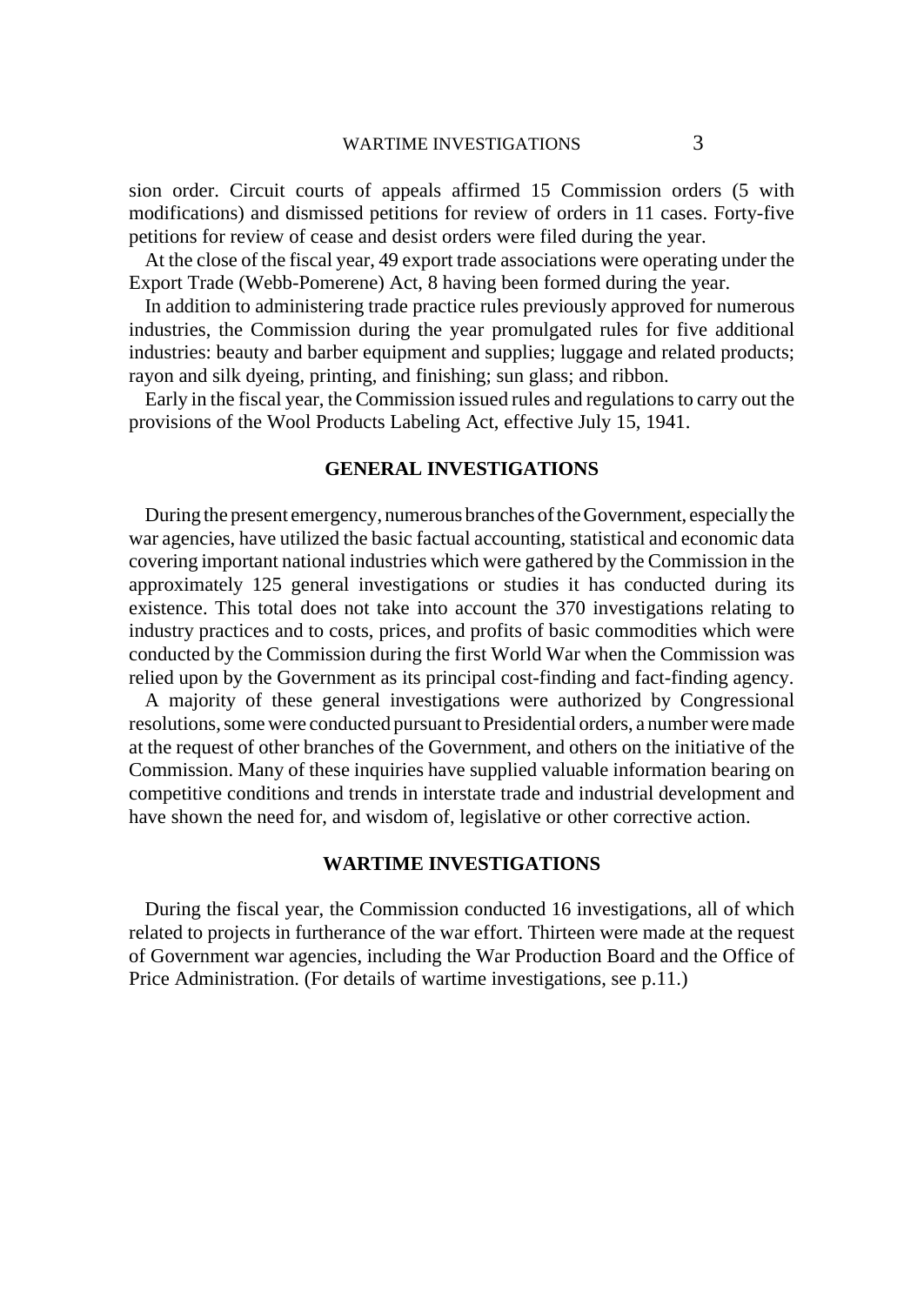For the War Production Board, the Commission completed inquiries to determine whether the steel, copper and copper scrap, copper ingots, jewel bearings, silverware, and chromium and nickel industries were complying with priority orders issued by the board. For the same agency, the Commission completed a survey which furnished a detailed picture of the metal-working machines industry.

Studies for the Office of Price Administration, which provided factual background for that agency's price rulings and regulations, included costs, prices, and profits inquiries into the household furniture, bread-baking, paperboard, steel, and phosphate rock mining industries.

Inquiries initiated by the Commission under authority of the Federal Trade Commission Act were coordinated with wartime work to provide data requested by the war agencies*.* These were the indus trial corporation reports project, methods of production cost accounting in manufacturing industries, and methods and costs of distribution of essential commodities.

The Commission assigned a number of its examiners to the House Naval Affairs Committee, at the committee's request, to aid in a comprehensive investigation of the progress being made in war industries.

An inquiry into mass food distribution involved a study of the economic effects of the delivery of food to large retailers at their warehouses as compared with delivery at their stores. This inquiry was not related directly to the war effort.

In connection with its continuing survey of radio and periodical advertising (see p.79), the Commission, at the request of the Office of Censorship, the War Production Board and the Office of Price Administration, collected and forwarded to the appropriate agencies data obtained from war-related advertising illustrative of trends and prices, or dealing with critical materials, or violative of press and radio wartime practice codes.

## **THE COMMISSIONERS AND THEIR DUTIES**

The Federal Trade Commission is composed of five Commissioners appointed by the President and confirmed by the Senate. Not more than three of the Commissioners may belong to the same political party.

The term of office of a Commissioner is seven years, as provided in the Federal Trade Commission Act. The term of a Commissioner dates from the 26th of September last preceding his appointment (September 26 marking the anniversary of the approval of the act in 1914), except when he succeeds a Commissioner who relinquishes office prior to expiration of his term, in which case the act provides that the new member "shall be appointed only for the unexpired term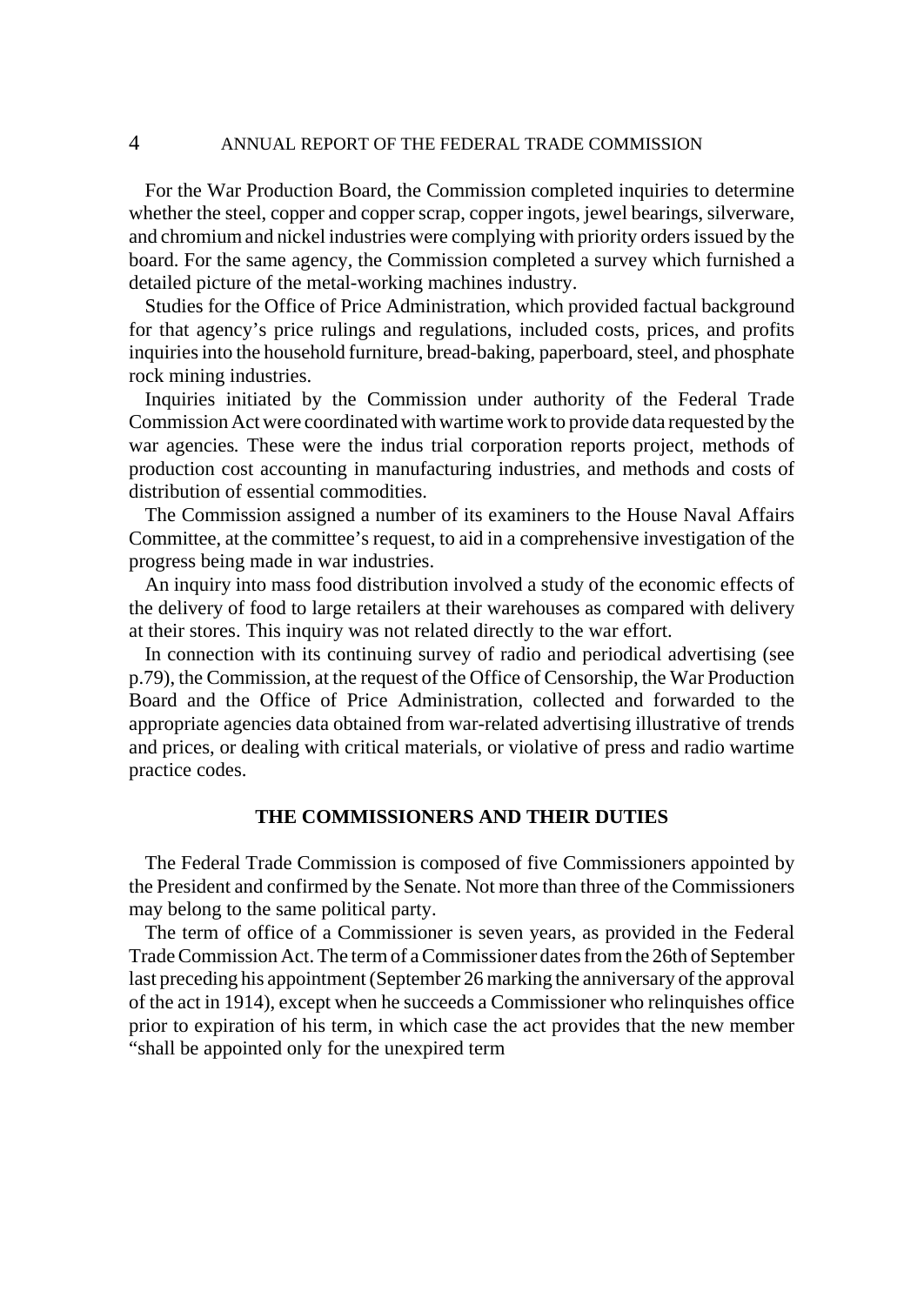of the Commissioner whom he shall succeed." Upon the expiration of his term of office, a Commissioner continues to serve until his successor has been appointed and has qualified.

As of June 30, 1942, the Commission was composed of the following members: William A. Ayres, Democrat, of Kansas, Chairman; Garland S. Ferguson, Democrat, of North Carolina; Charles H. March, Republican, of Minnesota; Ewin L. Davis, Democrat, of Tennessee, and Robert E. Freer, Republican, of Ohio.

EachDecembertheCommission designates one ofits membersto serve asChairman during the ensuing calendar year. Commissioner Ayres has served as Chairman during the calendar year 1942, having succeeded Commissioner March. Commissioner Ferguson will become Chairman in January 1943. Through this method of rotating the chairmanship, each Commissioner serves as Chairman at least once during histerm of office. The Chairman presides at meetings of the Commission and signs the more important official papers and reports at the direction of the Commission.<sup>2</sup>

In addition to the general duties of the Commissioners, in administering the statutes, the enforcement of which is committed to the Commission, each Commissioner has supervisory charge of a division or divisions of the Commission's work. Chairman Ayres has supervisory charge of the Administrative Divisions and the Medical Advisory Division; Commissioner Ferguson, of the Trial Examiner's Division and the Trade PracticeConference Division;Commissioner March, of the Legal Investigation Division; Commissioner Davis, of the Trial and Appellate Division and Commissioner Freer, of the Division of Accounts, Statistics and Economic Investigations and the Radio and Periodical Division. The Commission has a Secretary, who is its executive officer.

Each case that is to come before the Commission is first examined by a Commissioner and then reported on to the Commission, but all matters under its jurisdiction are acted upon by the Commission. The Commissioners meet for the consideration and disposal of such matters each business day. They direct the work of a staff which, as of June 30, 1942, numbered 684 officials and employees,<sup>3</sup> including attorneys, economists, accountants, and administrative personnel employed in Washington and in 5 branch offices. The Commissioners hear oral arguments in the cases before the Commission; usually preside individually at trade practice conferences held for industries in various parts of the country, amid have numerous other administrative duties incident to their position.

<sup>2</sup> Duties of the Chairman In connection with wartime activities oftheCommission are set forth on p.23. 3 Of this total, 53 were on military furlough as of June 30, 1942.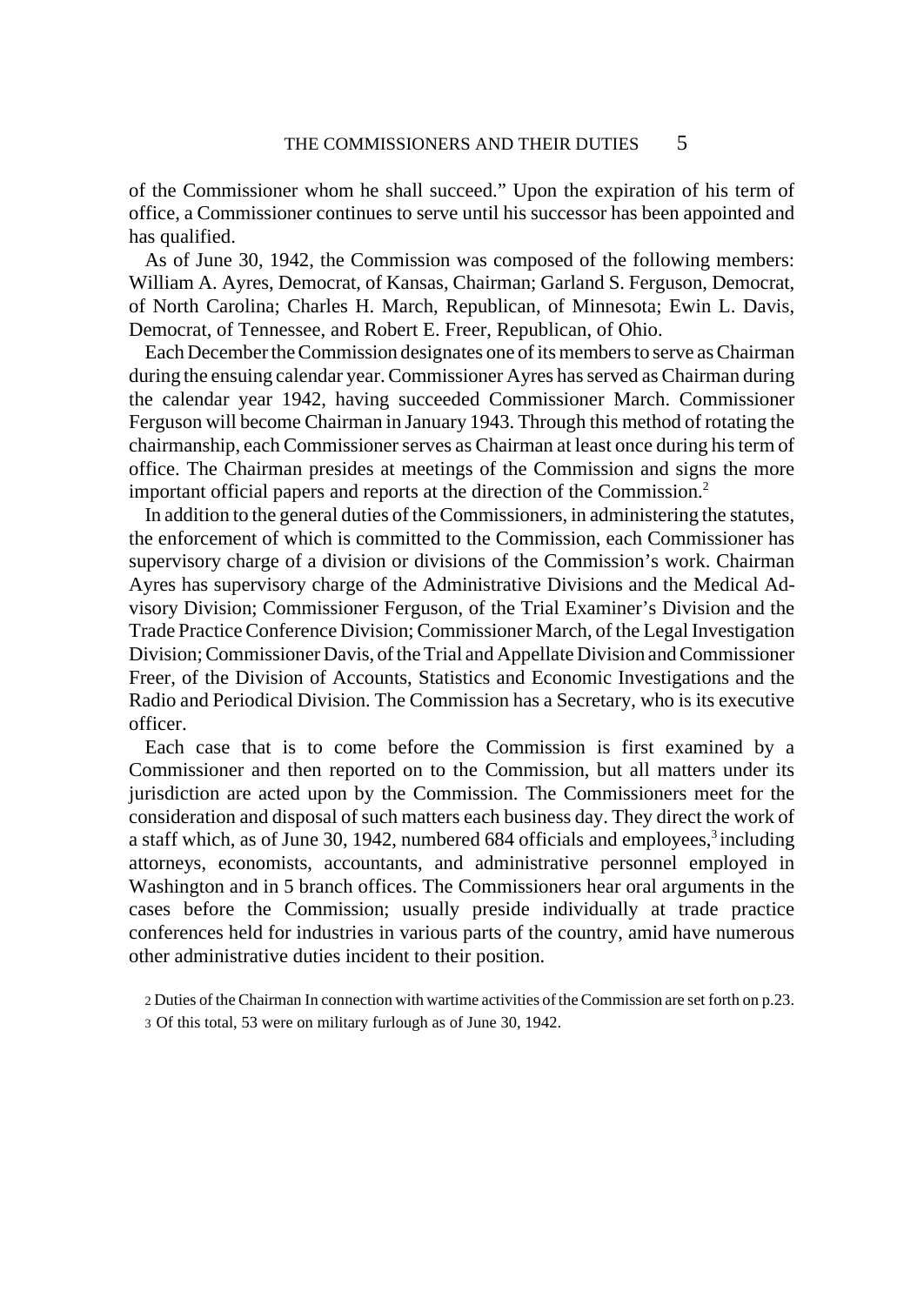#### **HOW THE COMMISSION'S WORK IS HANDLED**

The various activities of the Federal Trade Commission may be classified generally under the headings: legal; accounting, statistical and economic; and administrative.<sup>4</sup>

The legal work of the Commission is under the supervision of its Chief Counsel, its Chief Examiner, its Chief Trial Examiner, the Director of its Radio and Periodical Division, and its Director of Trade Practice Conferences.

The Chief Counsel acts as legal adviser to the Commission, supervises its legal proceedings against respondents charged with violations of the acts administered by the Commission, has charge of the trial of cases before the Commission and in the courts, and supervises the foreign trade work of the Commission as conducted, pursuant to the Export Trade Act, by the Export Trade Section.

The Chief Examiner has charge of legal investigations of applications for complaint alleging violations of the laws over which the Commission has jurisdiction, except as to probable violations which come under the observation of the Radio and Periodical Division. When the Commission undertakes general investigations, the Chief Examiner supervises those which are primarily of a legal nature. Certain of the wartime investigations are conducted by the Legal Investigation Division.

The general legal investigational work of the Commission is conducted by a staff of attorneys especially trained as examiners who operate fromthe executive offices ofthe Commission in Washington or from its five branch offices in New York, Chicago, New Orleans, San Francisco, and Seattle.

Members of the Trial Examiner's Division preside at hearings for the reception of evidence in formal proceedings and in certain of the general investigations which are conducted by the Commission. Other members of the division negotiate settlements by stipulation of applications for complaint, subject to the approval of the Commission.

The Division of Trade Practice Conferences conducts activities relating to the formulation and approval of trade practice rules, the holding of industry conferences in respect thereto, the administration and enforcement of such rules as have received Commission approval and are in effect, and other staff duties incident to the trade practice conference procedure. This division is also charged with the general administration of the Wool Products Labeling Act and the rules and regulations thereunder.

The Radio and Periodical Division conducts preliminary office investigations in cases involving allegations of false and misleading advertising. Such cases usually result from the division's continuing

<sup>4</sup> For special wartime activities, see p.11.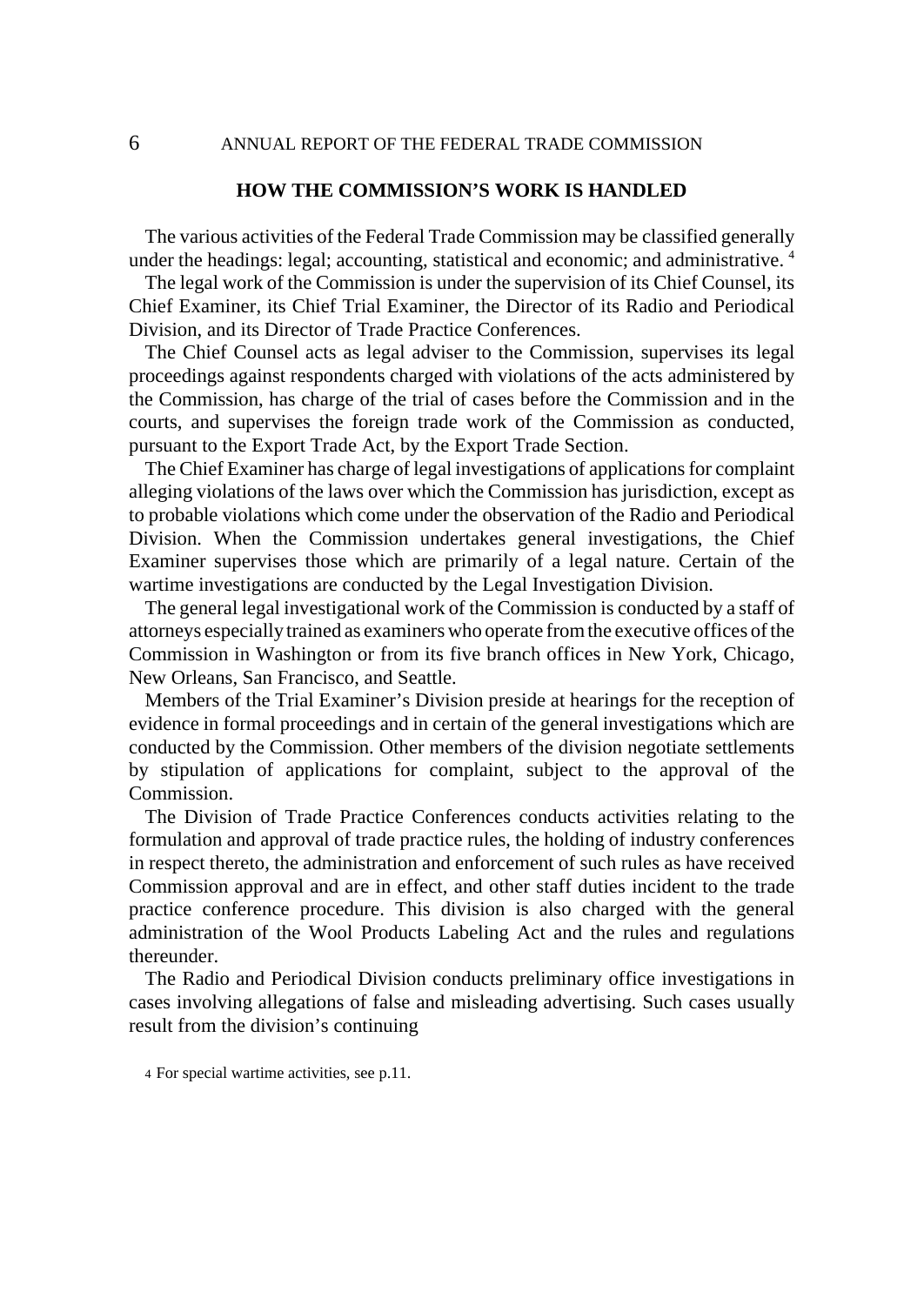examination of radio and periodical advertising, and, in a majority of instances, are disposed of by stipulation. This division also carries on a special continuing examination of war-related advertising. (For details, see p.22.)

The Medical Advisory Division furnishes to the Commission or any of its branches professional opinions in matters involving the validity of claims made by advertisers of food, drugs, cosmetics, and devices in connection with cases instituted under the advertising provisions of the Federal Trade Commission Act.

In addition to receiving scientific advice from its Medical Advisory Division, the Commission, in its investigation of eases, makes full use of the facilities offered by other departments of the Government to which it refers matters for scientific opinions and information. The Commission receives effective cooperation from such agencies asthe United States Public Health Service, the NationalBureau of Standards, the Food and Drug Administration, and the Department of Agriculture's bureaus relating to agricultural chemistry, entomology, plant industry, animal industry, dairy industry, and home economics, as well as from nongovernment hospitals, clinics, and laboratories and from members of the medical profession and other scientists. The opinions and data furnished by such agencies and individuals are often particularly helpful in enabling theCommission to reach sound and fair conclusions with respect to scientific and technical questions coming before it.

The Division of Accounts, Statistics and Economic Investigations conducts those general inquiries of the Commission which are primarily of an economic nature, such as industry inquiries, the industrial corporation reports project, and the current studies of wartime costs, prices, and profits. (For details of wartime studies, see p.11.) This division cooperates with the legal divisions with respect to antitrust cases and to cost accounting work for the Robinson-Patman Act cases.

TheCommission has on itsstaff an economic adviser who performs advisory service in connection with economic problems involved in investigations and other work of the Commission.

The Administrative Divisions conduct the business affairs of the Commission and function under the executive direction of the Secretary. These divisions are: Budget and Finance, Personnel Supervision and Management, Research and Library, Records, and

Publication and Procurement.

## **PUBLICATIONS OF THE COMMISSION**

Publications of the Commission, reflecting the character and scope of its work, vary in content and treatment from year to year. Important among such documents are those presenting fact-finding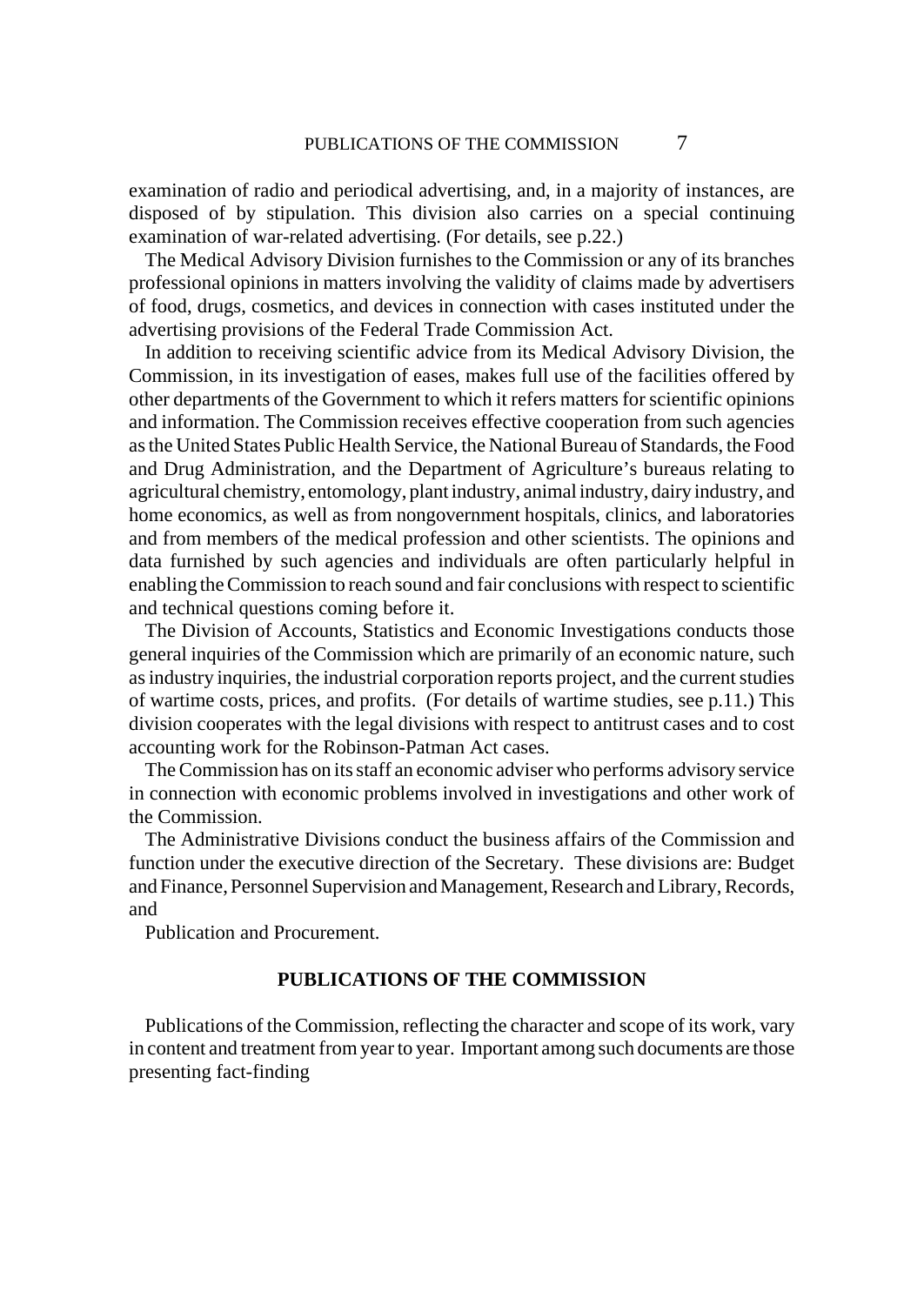studies, reports, and recommendations relating to general business and industrial inquiries. Illustrated by appropriate charts and tables, these books and pamphlets deal with current developments, possible abuses, and trends in an industry, and contain scientific and historical background of the subjects discussed. They have supplied the Congress, the Executive agencies of the Government, and the public with information not only of specific and general value but of especial value as respects the need or wisdom of new and important legislation, to which they have frequently led, as well as to corrective action by the Department of Justice and private interests affected. The Supreme Court has at times had recourse to them, and many of them have been designated for reading in connection with university and college courses in business administration, economics, and law.

The 33 published volumes of *Federal Trade Commission Decisions* contain the findings of fact and orders to cease and desist issued by the Commission throughout the years and constitute a permanent and authoritative record of the remedial measures taken by the Commission to stop violations of the laws it administers. The decisions setforth in these volumes establish forindustry, business, and the individual the guideposts of fair competitive dealing. They also tell, case by case, the story of the multiplicity of unlawful practices which have been found to be detrimental to the public interest and of the accomplishments of the Commission in the prevention of such practices.

The Commission publishes a monthly summary of work which reports current progress in its various activities.

Regarding publications, the Federal Trade Commission Act, section 6 (f), says the Commission shall have power--

to make public from time to time such portions of the information obtained by it hereunder, except trade secrets and names of customers, as it shall deem expedient in the public interest; and to make annual and special reports to the Congress and to submit therewith recommendations for additional legislation; and to provide for the publication of its reports and decisions in such form and manner as may be best adapted for public information and use.

Publications of the Commission for the fiscal year ended June 30, 1942, were:

*Federal Trade Commission Decisions, Volume 32, December 1, 1940, to May 31,1941.*

*Federal Trade Commission Decisions, Volume 33, June 1, 1941, to October 31, 1941.*

*Federal Trade Commission Rules, Policy and Acts,* December 10, 1941.

*Annual Report Of the Federal Trade Commission for the Fiscal Year Ended June 30,1941.* House Document No.510, Seventy-seventh Congress, Second Session, January 9, 1942.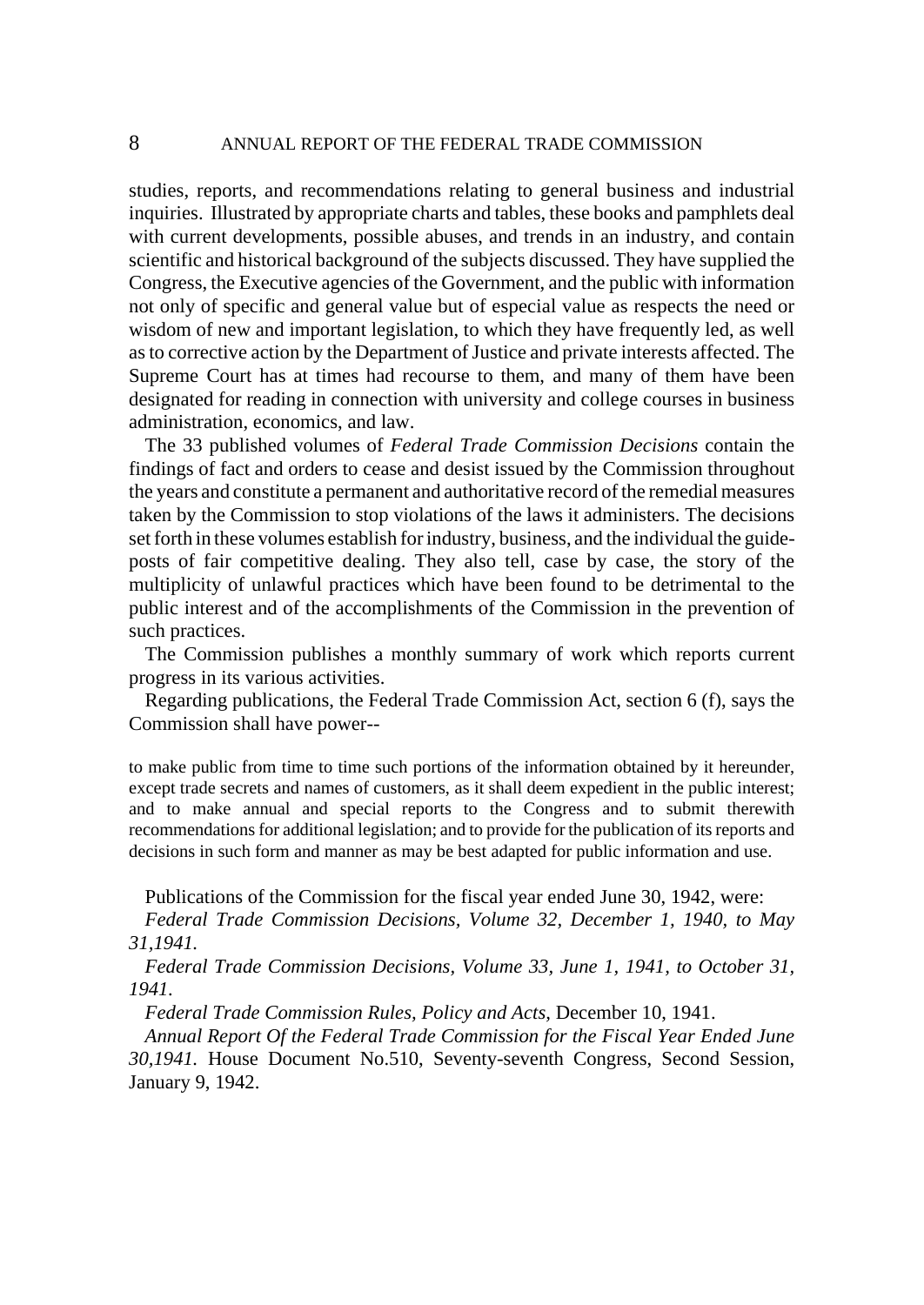# RECOMMENDATIONS 9

Trade Practice Rules for the following industries: Beauty and Barber Equipment and *SuppliesIndustry,*August 9, 1941; *Luggage and Related Products Industry,*September 17, 1941; *Rayon and Silk Dyeing, Printing and Finishing Industry,* December 12, 1941; *Sun Glass Industry,* December 23, 1941; *Ribbon Industry,* June 30, 1942.

# **RECOMMENDATIONS**

Since 1930 the Federal Trade Commission has consistently recommended in its annual and special reports to Congress the amendment of section 7 of the Clayton Act. The substance of such recommendations was that acquisition of assets be declared unlawful under the same conditions which are already applied to, the acquisition of stock. In its last preceding annual report the Commission called attention to the endorsement of such recommendations by the Temporary National Economic Committee in its final report and to the Committee's suggestion to Congress that the acquisition of assets of competing corporations over a certain size be forbidden without prior Governmental approval to insure that the purpose and probable result of such acquisition would be in the public interest. The Commission is in accord with this view and the principle of the Temporary National Economic Committee of thus limiting future expansion of the evil.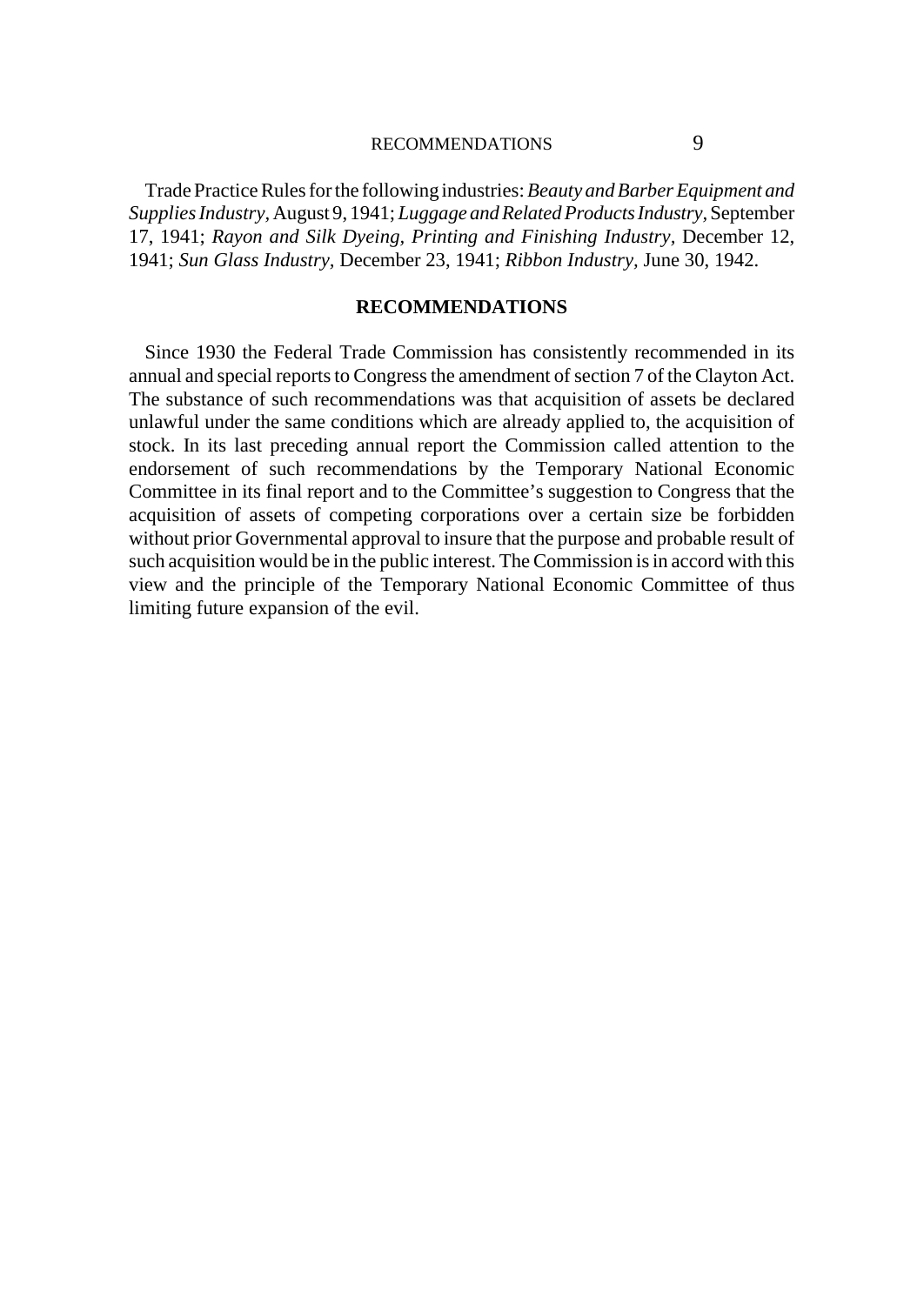# **PART I. WARTIME INVESTIGATIONS**

A substantial part of the activities of the Federal Trade Commission during the fiscal year was devoted to conducting wartime investigations and studies at the request of various war agencies of the Government, including the War Production Board and the Office of Price Administration.

For the performance of these duties, the Commission had available, when the call came from the war agencies, the trained personnel of its legal examining, investigative, accounting, statistical, and other services, all equipped by long experience to undertake investigations and studies made necessary by the national emergency.

Of the 17 investigations or studies instituted, completed, or in progress during the year, 16 related to projects which directly furthered the war effort, 13 being requested by the war agencies and 3 being undertaken by the Commission on its own initiative under authority of the Federal Trade Commission Act. One investigation, authorized by the Commission during the last preceding fiscal year, had no direct connection with the war program.

#### **PRIORITIES INVESTIGATIONS**

#### **REPORTS MADE TO WAR PRODUCTION BOARD ON COMPLIANCE WITH PRIORITY ORDERS BY SIX INDUSTRIES**

One of the most valuable contributions the Commission made to the war effort during the fiscal year was the series of priorities investigations it conducted for the War Production Board.<sup>1</sup> As it became increasingly necessary for the Government to divert from civilian uses certain materials essential to the successful prosecution of the war, the War Production Board undertook to ascertain whether industries producing such materials were complying with its rules and regulations governing priorities.

Pursuant to authority vested in it by Executive orders issued in January 1942, the War Production Board designated the Federal Trade Commission as an agency to conduct investigations of certain basic industries to determine the extent and degree to which they were complying with the board's orders relative to the allocation of the supply and the priorities of delivery of materials.

1 Two of these investigations, relating to the steel and the copper fabricating Industries. were requested by the Office of Production Management, predecessor to the War Production Board.

492824---43-----2 11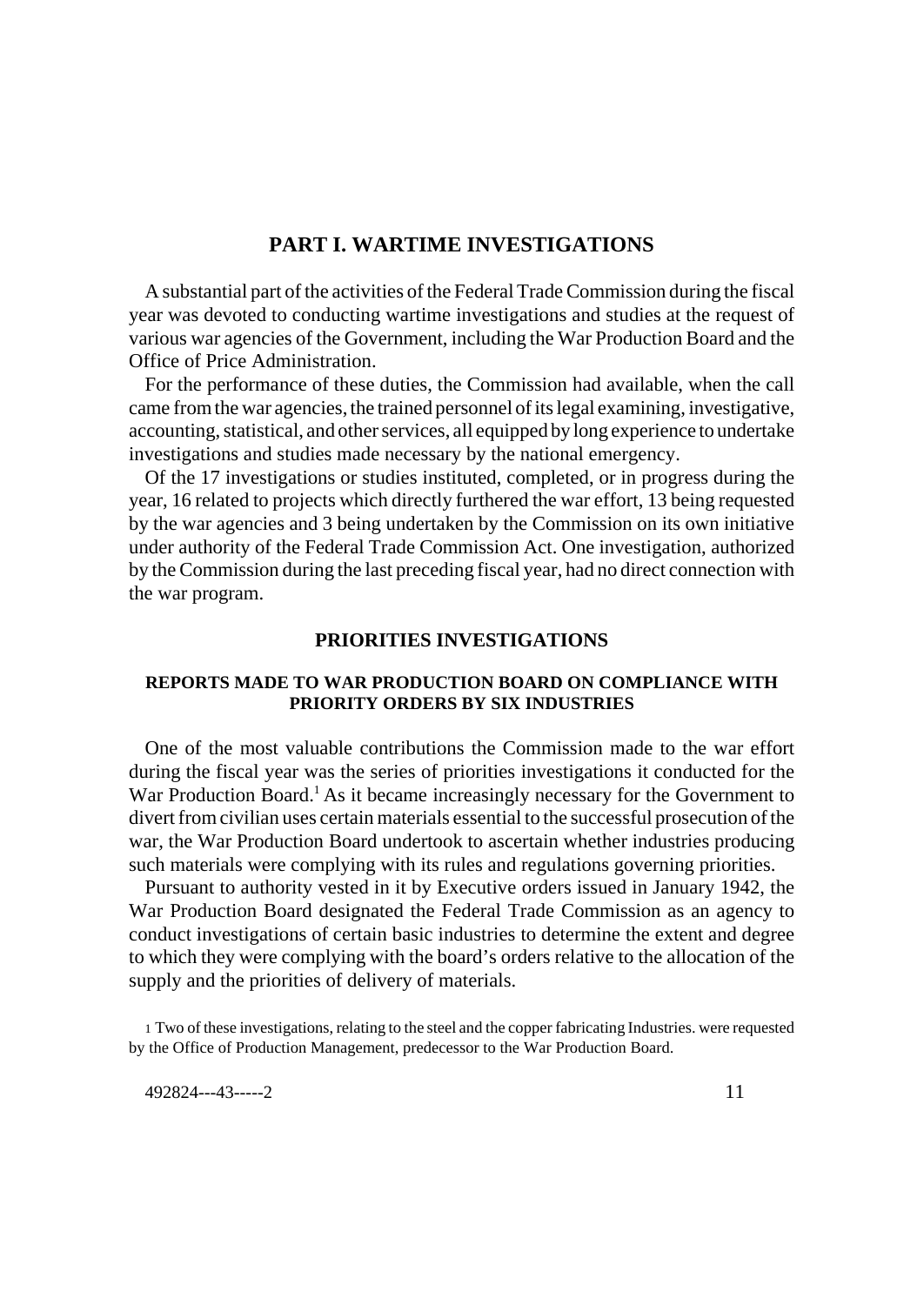Six such inquiries, nation-wide in scope and comprehensive as to each particular industry, were completed by the Commission during the fiscal year, involving field investigations of a total of 1,110 companies. The industries investigated and the number of companies covered in each were:

Steel, 31 companies; copper fabricating, 88; copper ingots, 83; jewel bearings, 172; silverware, 19, and chromium and nickel, 717.

At the close of the fiscal year, the Commission was preparing to undertake for the War Production Board another priorities investigation, this one covering 947 aluminum foundries.

The report on each of these investigations was made directly to the War Production Board.

# **METAL-WORKING MACHINES SURVEY**

#### **DATA ON OPERATIONS OF 406 MANUFACTURERS COMPILED FOR USE OF WAR PRODUCTION BOARD**

For the purpose of furnishing the War Production Board with a complete and detailed picture of the metal-working machines industry in the United States for a representative period, the Commission made a survey of the operations of 406 manufacturers of such machines. The survey was begun at the request of the War Production Board in May 1942, and at the close of the fiscal year basic data had been collected and submitted to the board and the tabulation of the final summary Was nearing completion.

Data gathered by the Commission included identification of metalworking machines as to kind, type, size, and model; date of invoicing; customer's name and Government war contract number; customer's order number, preference rating, and urgency number; date the machine was required; and a detailed breakdown with regard to the source of the customer's contract. This last-mentioned item was designed to show the number of machines shipped for the use of the various branches of the armed services of the United States, for our Allies, and for other foreign and domestic uses.

#### **INDUSTRIAL CORPORATION REPORTS**

#### **VALUABLE DATA FOR USE OF INDUSTRY IN WARTIME IS DEVELOPED**

The industrial corporation reports project was initiated in accordance with the functions of the Commission as set forth in section 6 of its organic act. On May 27, 1940, the Commission directed certain corporations to file financial reports for the year 1939 and annually thereafter. The significant facts developed were published in combined form.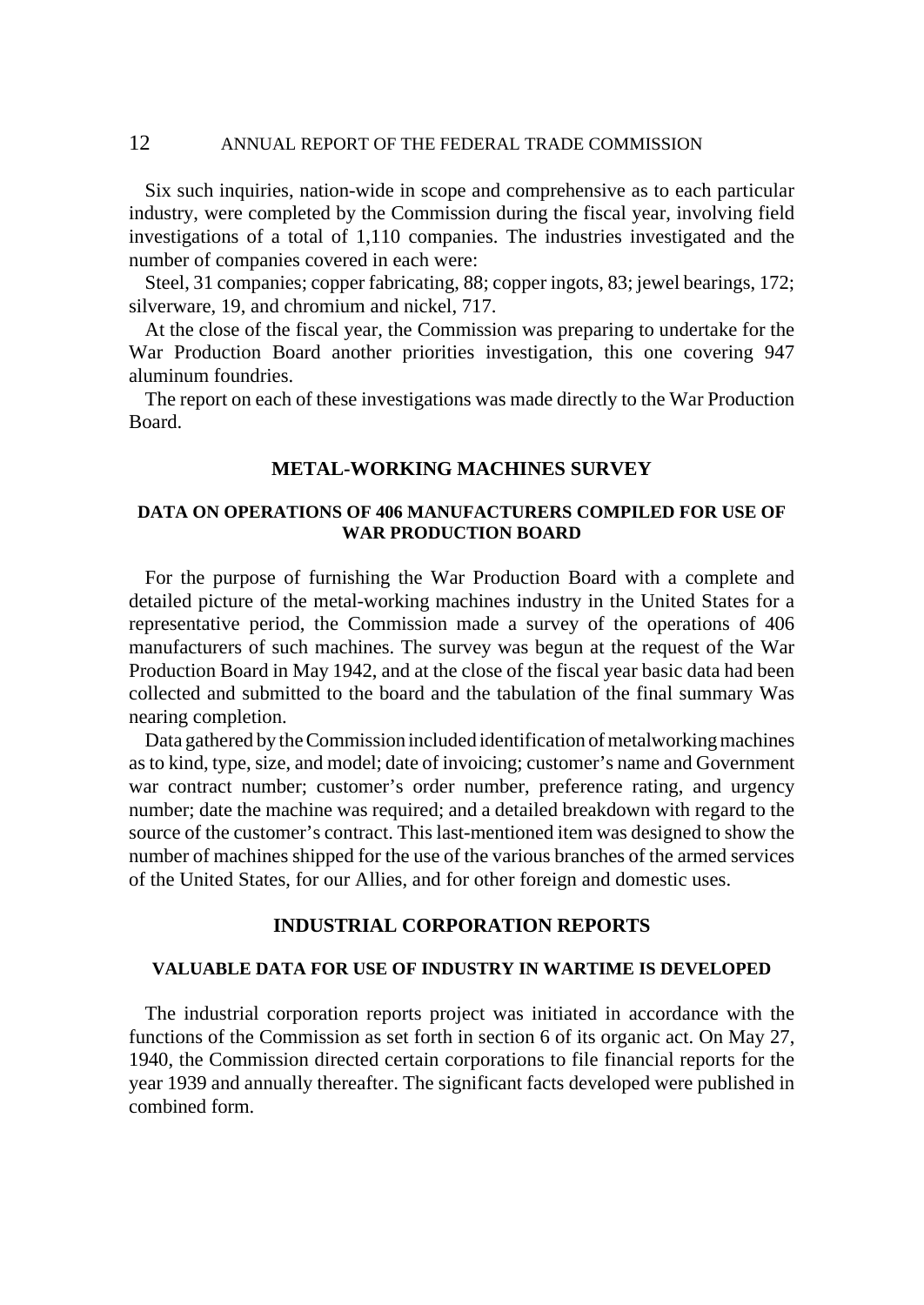For many years the Commission has believed such a project would be of great benefit to the national economy in peacetime and of especial value in a national emergency. The plan was developed in cooperation with the Division of Statistical Standards, Bureau of the Budget, Executive Office of the President, and other Federal agencies. The Commission believes this type of fact-finding should be continuous so that essential information may be always available. Much time and expense could have been saved in the prewar emergency had such data been available covering a period of at least five years.

Prior to the war period, the purpose of collecting and publishing these data obtained from industry and trade was to aid in promoting orderly business operations and more stable employment of labor. To a considerable degree, this purpose still controls. Under war pressure, much of industry necessarily is forced into new channels, and both labor and capital, except during periods of conversion, are more fully employed than before. Under such conditions, the reports from industry and trade, when critically analyzed and properly compiled, provide the Government with basic information for use in formulating its over-all policy of industrial control and in guiding the nation's industrial activities to the end that essential military and civilian needs may be supplied. The information thus compiled in industry reports may also serve the purpose, when compared with earlier reports, of showing the effects of the war effort on industry and trade and should aid in planning for post-war reconstruction.

The Commission believes the industry summaries will be of increasing value to the Government in showing the trends of industrial activity, as well as to managers of corporations, stockholders, lenders of capital, and the general public.

The industrial corporation reports project has been fully coordinated with wartime work. The list of corporations earlier developed was supplemented to meet the minimum needs of the Office of Price Administration with regard to 1940 operations. The original 1940 project was expanded to cover 4,500 corporations representing the consolidated operations of more than 7,000 corporations, of which 270 are Canadian. The Commission also enlarged the project to collect and audit special annual reports of earlier years and quarterly reports of subsequent operations, approximately 12,000 in all, for the Office of Price Administration.

Considerable demand for the completed reports on industrial operations of these corporations has come fromGovernment agencies most concerned with the war effort. The reports for 1940 have been furnished to the Office of Price Administration, War Production Board, the War and Navy Departments and other Government establishments. They have not been released to the public because of wartime restrictions as to printing and publishing.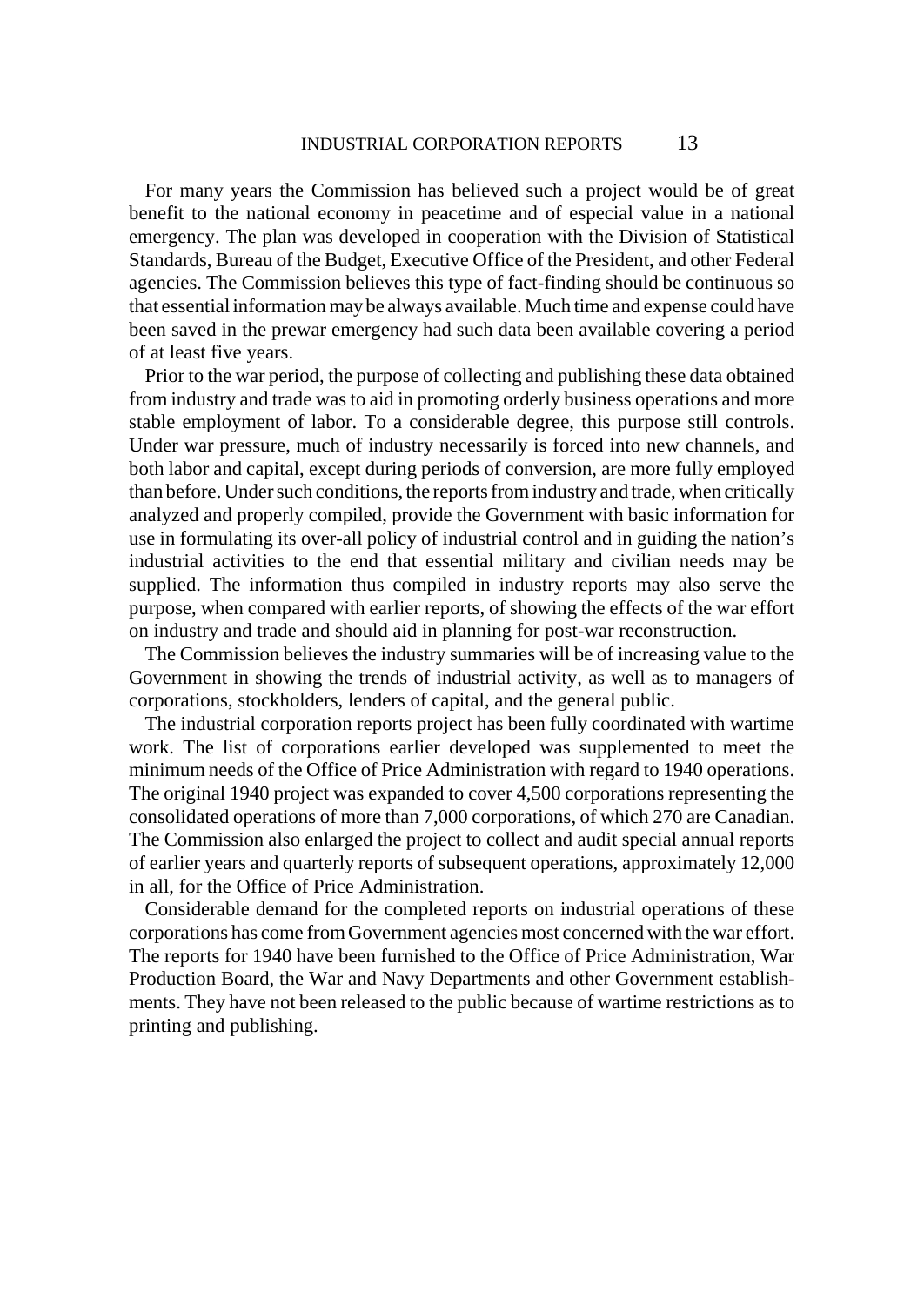During the fiscal year, reports from 86 industry groups were received, and the Commission is preparing composite summary reports showing, among other things, the average rate of return for each of the industry groups, the range of returns for individual corporations, and the average rates of the corporations grouped according to the amount of assets.

The summary reports also give the total sales, the proportion sold in the domestic and markets, the proportion of each dollar of sales represented by the cost of materials, production labor cost, other pay roll in cost of goods (except in repairs and maintenance and research and development), depreciation, obsolescence, etc., corporate taxes, social security and pension fund payments, repairs and maintenance, research and development expense, selling expense, advertising, administrative and general office expenses, and miscellaneous costs, together with the gross and net margins on sales.

#### **INDUSTRY GROUPS FOR WHICH 1940 OPERATIONS ARE REPORTED**

The 86 industry groups for which reports of 1940 operations were obtained, listed according to commodities, are :

Agricultural machinery and tractors. Food products machinery. Aircraft. Footwear (except rubber). Asbestos and abrasive products. Forging-iron and steel. Automobile parts and accessories. Fruit and vegetable. Beet sugar. Furniture. Biscuits and crackers. Glass and glassware. Bolts, nuts, washers and rivets. Gypsum products. Cane sugar. electrical). Cement. Hardware. Cereal preparations. Internal combustion engines. Chemicals (industrial). Lead and zinc. Cigarette and tobacco products. Leather. Coke-oven products. covering. Commercial laundry, dry-cleaning and Lumber and timber products. pressing machines. Machine shop products-water sof-Copper. teners. Corn products. Machine-tool accessories and machin-Cotton textiles. ists' precision tools. Cranes : dredging, excavating and road- Machine tools. building machinery. Malt beverages. Distilled liquors. Matches. Drugs and medicines. The measuring instruments (ex-Electrical machinery and apparatus. cept electrical). Elevators, escalators, and conveyors. Mechanical stokers. Fertilizer. Mens, youths' and boys' clothing. Firearms and ammunition. Merchant pig iron.

Blowers, exhaust, and ventilating fans. Grayiron and malleable iron castings. Bread and bakeryproducts. Heating and cooking apparatus (except Clayproducts(otherthan pottery). Linoleum, and other hard surface floor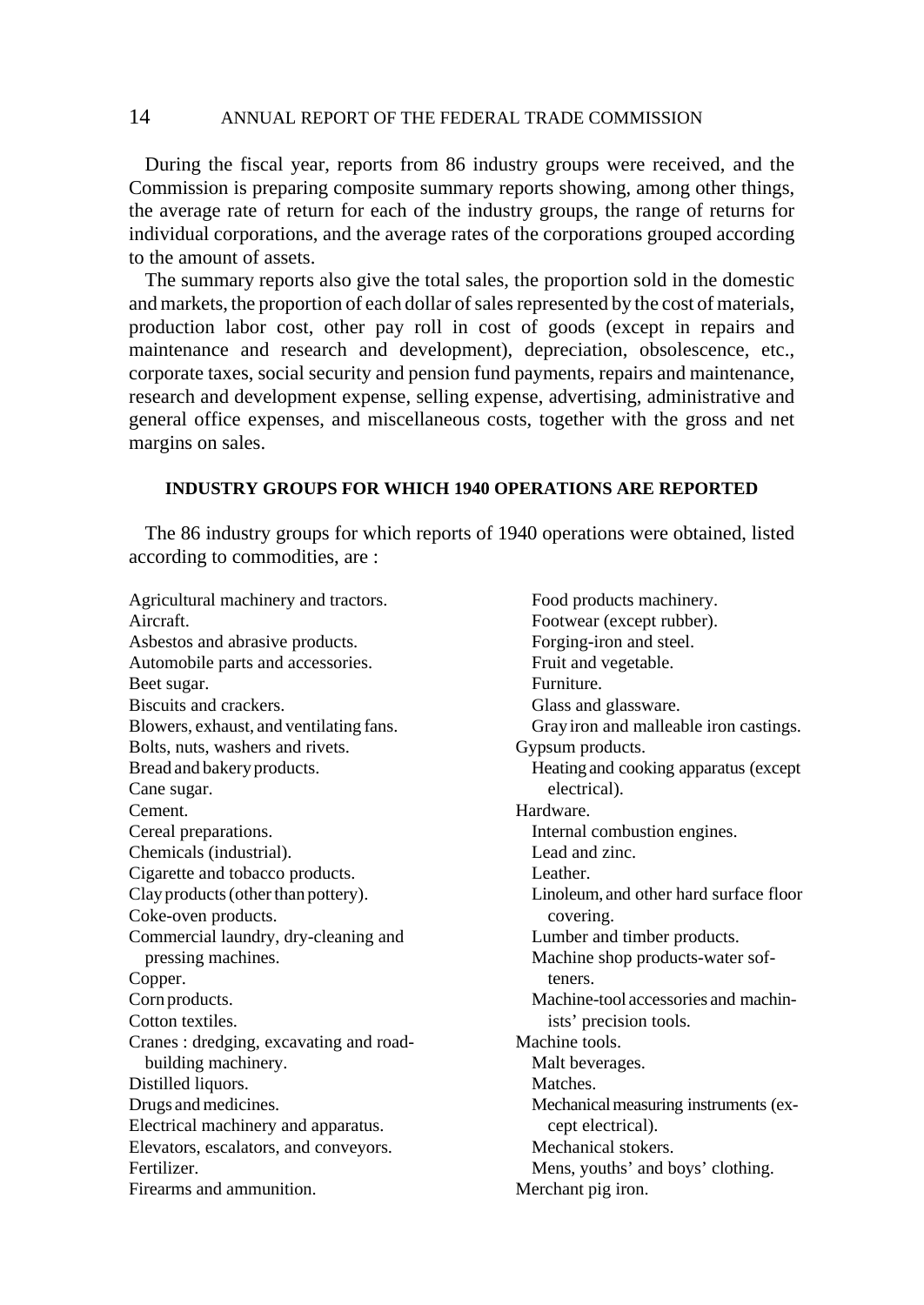Flour. Milk and milk products.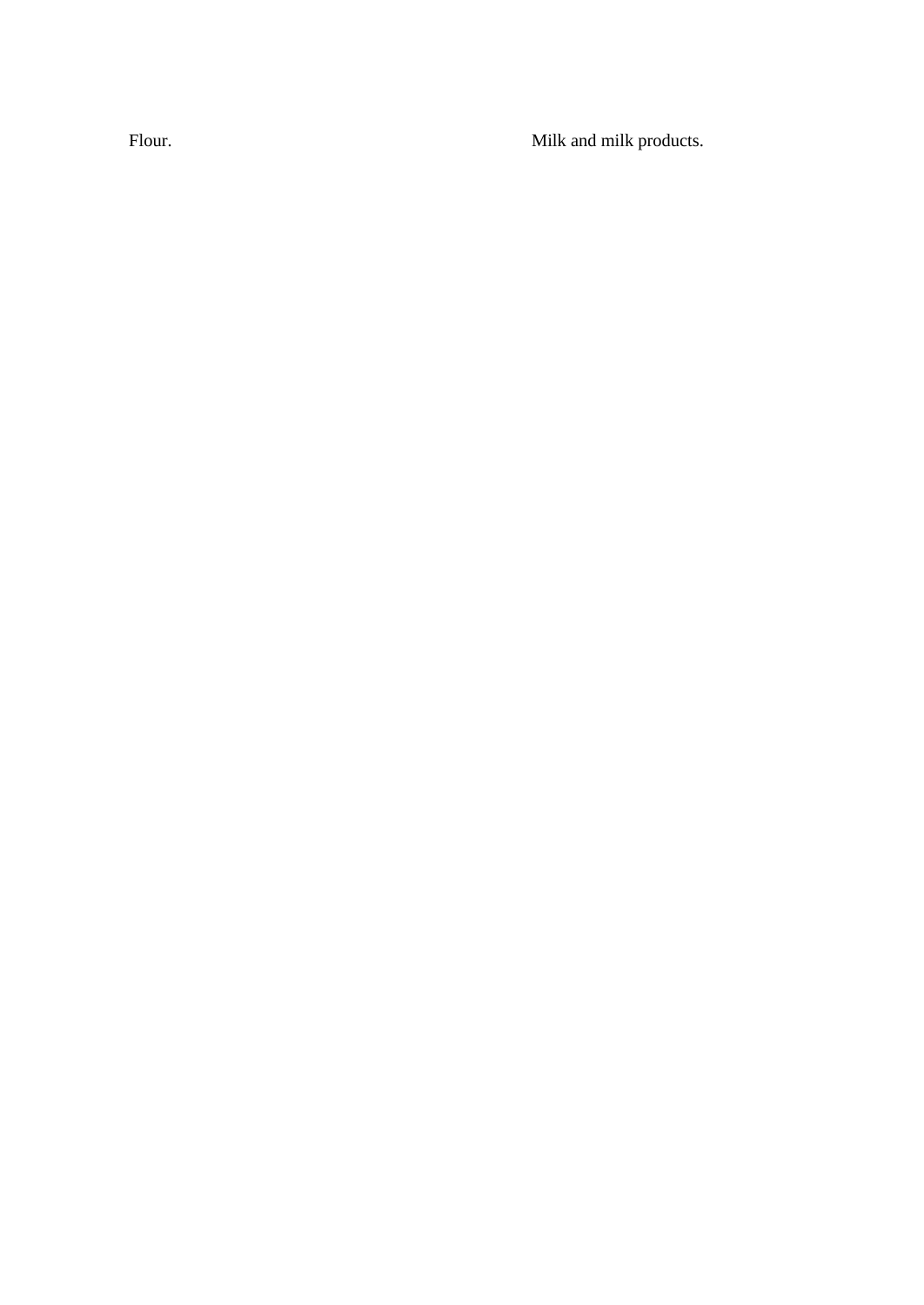| Mining machinery and equipment.      | Screw-ma    |
|--------------------------------------|-------------|
| Motor vehicles.                      | screws.     |
| Non-ferrous metals (secondary).      | Sewing m    |
| Office and store machines.           | Shipbuild   |
| Oil-field machinery.                 | Smelting    |
| Paints and varnishes.                | Soap, cotte |
| Paper and pulp.                      | fats.       |
| Paving and roofing materials.        | Special in  |
| Petroleum (refining).                | Steam en    |
| Petroleum (crude producing).         | Steel cast  |
| Plastics.                            | Textile dy  |
| Plumbers' supplies.                  | Textile mac |
| Power boilers.                       | Tin cans a  |
| Pump and pumping equipment.          | Wall boar   |
| Railroad equipment.                  | sum), b     |
| Rayon and allied products.           | compos      |
| Refrigeration equipment and air-con- | Wire and    |
| ditioning units.                     | Wool car    |
| Rubber products.                     | Woolens     |
|                                      |             |

# Screw-machine products and wood Sewing machines. Shipbuilding. Smelting and refining equipment. Soap, cottonseed products, and cooking Special industry machinery. Steam engines and turbines. Steel castings. Textile dyeing and finishing. Textile machinery. Tin cans and tinware. Wall board and plaster (except gypsum), building insulation, and floor composition. Wire and Cable (electrical). Wool carpets and rugs. Woolens and worsteds.

## **WARTIME COSTS, PRICES, AND PROFITS**

#### **INQUIRIES FOR OFFICE OF PRICE ADMINISTRATION RELATE TO FURNITURE, BREAD, PAPERBOARD, STEEL, AND FERTILIZER**

*Household* furniture.--Early in the fiscal year the Commission, at the request of the Office of Price Administration, made a Study of costs, prices, and profits of 67 representative furniture companies, to determine whether, and to what extent, increases in the prices of household furniture were justified. Reports on the results of the inquiry, submitted to the Office of Price Administration in September 1941, included for each of the companies, for the years 1936-41, comparative rates of return on the average annual total investment and on average annual Stockholders' investment, before and after income taxes; comparative capital turnover, correlated to rates of return on average annual total investment; ratios of costs, expenses and net profits from manufacturing per dollar of net sales; and comparison of netsales with the value of furniture manufactured in 1939 as reported by the United States Bureau of the Census. The reports also contained information with reference to costs of important materials used in manufacturing household furniture; manufacturers' factory prices of specific articles; unit costs of the manufacture and sale of certain popular-selling items as of the dates of price changes during the year preceding July 1941; and trends in units costs and selling prices during that period.

This inquiry was conducted for the further purpose of determining whether agreements to fix or maintain prices existed in the industry and whether increases in wholesale prices of furniture were the result of collusion or other understandings in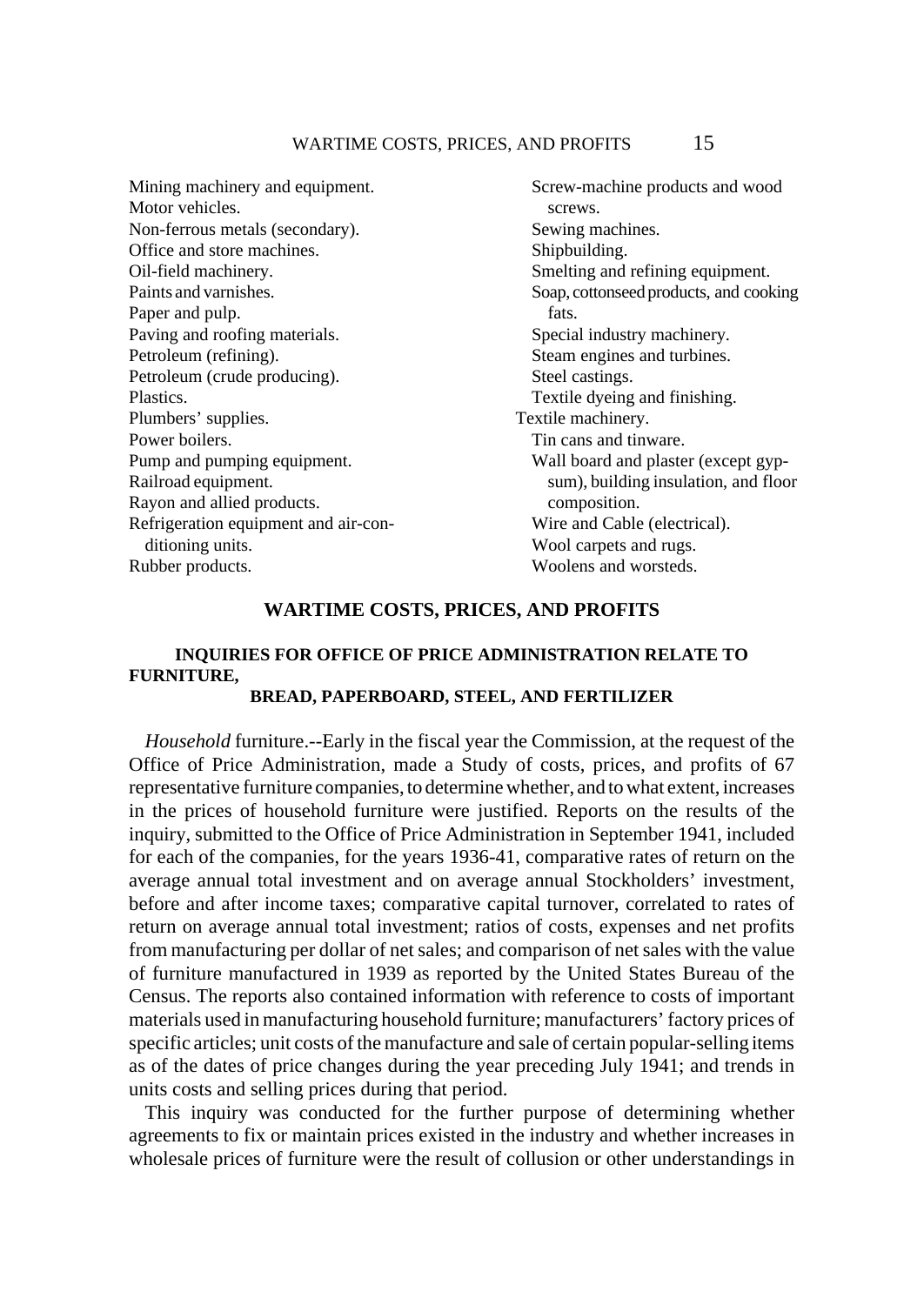restraint of trade.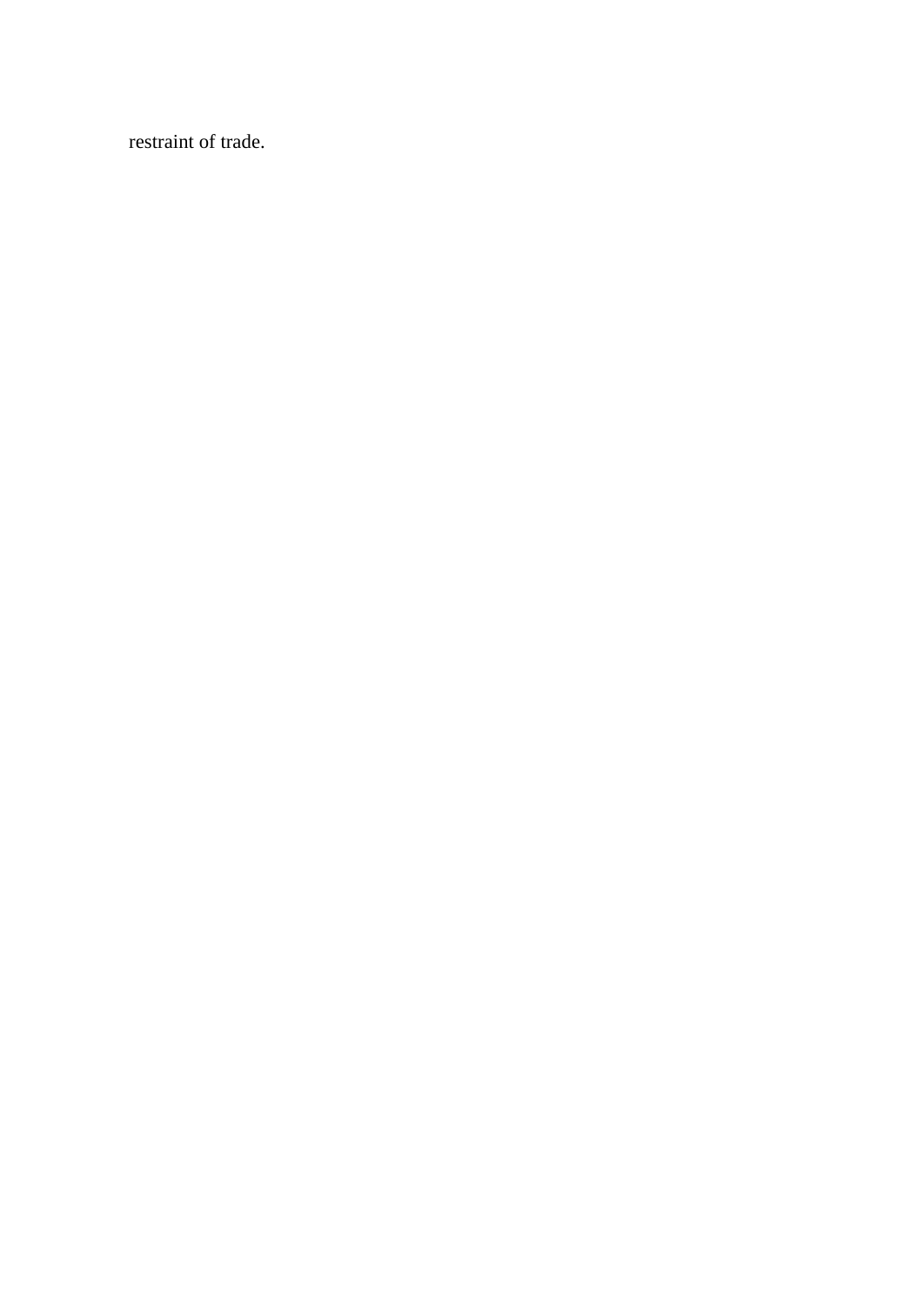*Bread-baking industry.--In* the autumn of 1941, the Office of Price Administration, believing the price of bread should be held at a minimum in the interest of the lowincome consumer, requested the Commission to make a study of the bread-baking industry and to inquire particularly into consignment selling of bread by bakers to retailers and the possibility of eliminating the practice.

Other general purposes of the inquiry were to ascertain whether the cost of producing and marketing bread and the price paid by consumers could be reduced by a modification or elimination of practices such as the acceptance by bakers of the return of stale bread remaining unsold on retailers' shelves; the delivery of fresh bread daily or oftener to retail outlets; the sale of bread of the same kind in loaves of many different sizes and weights; the sale of bread of the same kind but of more than one grade or quality, taking into consideration particularly the marketing of so-called "secondary" bread; the use of premiums, combination offers, free goods, and prizes; and the furnishing of facilities by bakers to retailers.

Results of this inquiry, transmitted to the Office of Price Administration in January 1942, covered the industry'ssize, growth, degree of concentration, regulations during the first World War, production cost accounting, and uneconomic distribution practices; costs, prices, profits, sales, and stale returns, etc., for 60 bread-baking companies and summaries of their financial condition and operating results during the years 1936-41; total cost of baking and wrapping white household bread, showing in detail the costs of the principal ingredients and of direct labor, indirect labor, production overhead, and wrapping materials and production and distribution statistics.

Subsequent to the close of the fiscal year, at the request of the Director of the Office of Economic Stabilization, the Commission undertook a further study of the bread and flour industry.

*Paperboard industry.-In* a letter of November 12, 1941, to the Chairman of the Federal Trade Commission, the Price Administrator wrote :

The Office of Price Administration, in performing its function of price stabilization; finds it imperative to secure additional manufacturing cost. and profit data covering at least from 15 to 30 paperboard industrial units in wide geographic distribution \* \* \*

The Administrator also stated it would be necessary to make this study particularly in relation to the marginal or high cost mills because of the necessity of obtaining "maximum production during the national emergency," and later asked that the scope of the inquiry be broadened to include 68 selected mills operated by 47 companies.

From records of the companies, the Commission obtained pertinent financial, cost, and other statistical information regarding operations of the selected mills. These data were presented to the Office of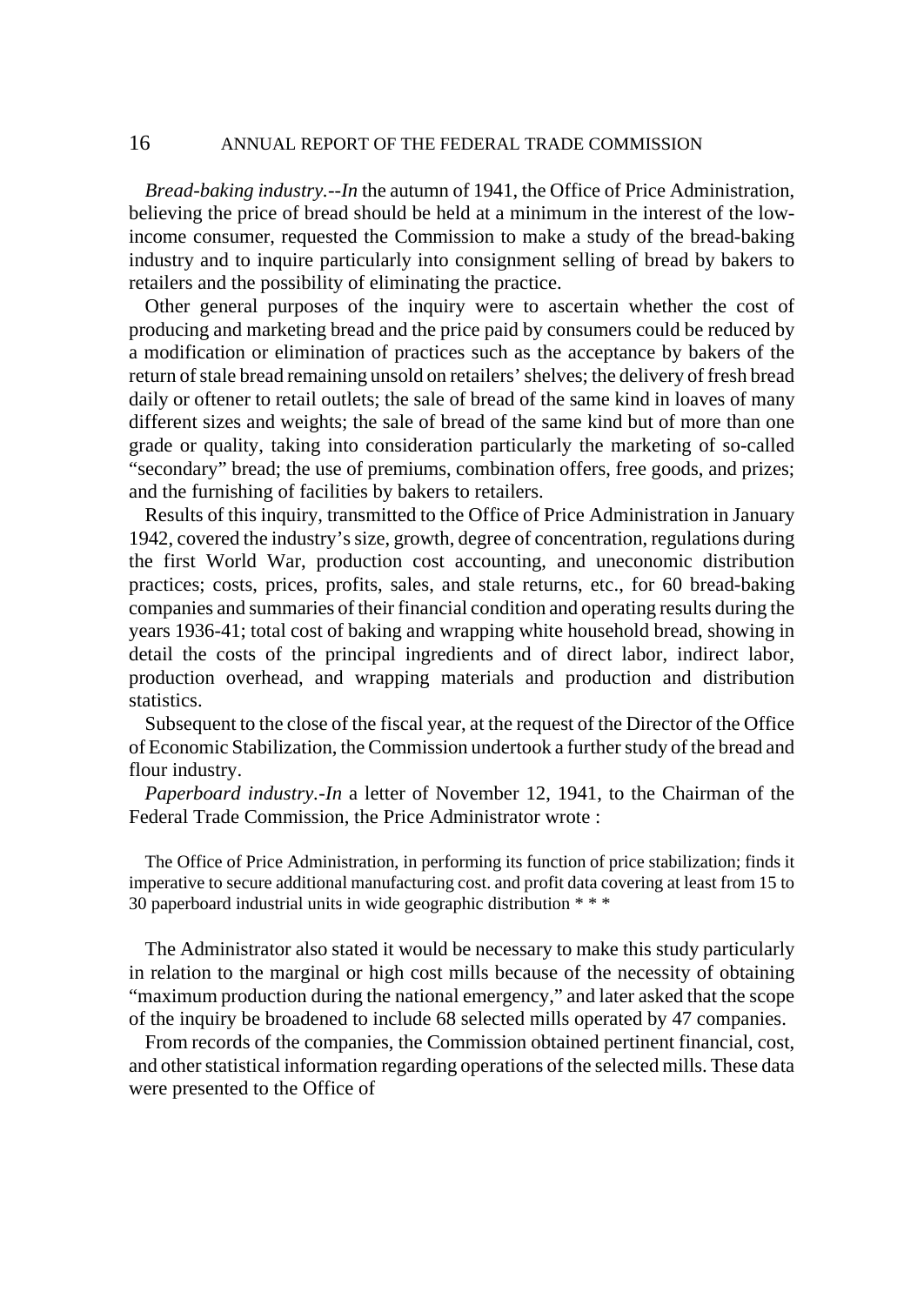#### WAR MATERIAL CONTRACTS, COSTS, AND PRODUCTION 17

Price Administration in May 1942, the report embodying summaries of financial condition and operating results of the 47 companies for the years 1936-41; monthly mill operating statements and costs for specified grades of paperboard for the 68 mills statistics with respect to average hourly wage rates and earnings; quoted or list prices of paperboard; cost per ton of various kinds of pulp, paper, and other materials; data on sales of paperboard by grades; determination of machine hour rates; and a description of the development of the paper and paperboard industries and their methods of production cost accounting.

*Steel costs.--Upon* request of the Office of Price Administration, the Commission in April 1942 undertook a study of costs, prices, and profits covering 30 steel producing companies, including all the larger ones, the inquiry embracing costs for about 90 percent of the total steel production in the country. At the close of the fiscal year, analysis was being made of the cost of production and distribution for each class and grade of semifinished and finished steel products, such as ingots, blooms, slabs, billets, plates, sheets, bars, rods, structural shapes, pipe, wire, and wire rope; and for the particular sizes which account for a substantial portion of the tonnage in each of the classifications.

Such costs are segregated so asto show separately the cost per ton for material used, productive labor, fuel and power, depreciation, repairs and maintenance, property taxes and insurance, other direct expenses, total material and conversion cost, shipping expense, and general selling and administrative expenses. The total cost of production and distribution is then compared with the corresponding net sales realization, after allowance for discounts and outbound freight, so as to show the net operating profit on each class and selected item. Supplemental information is also furnished with respect to the tonnage and yields involved in each process.

*Fertilizer and chemical* industry.-Nearthe close ofthe fiscal year, the Office of Price Administration made plans for the Federal Trade Commission to study costs, prices, and profits in the fertilizer and related products industries. The inquiry, begun with a study of 11 important companies in the phosphate rock mining industry, will include also a large number of companies engaged in the production of superphosphate, Organic nitrates, sulphuric acid, and mixed fertilizers.

#### **WAR MATERIAL CONTRACTS, COSTS, AND PRODUCTION**

# **COMMISSION AIDS HOUSE NAVAL AFFAIRS COMMITTEE IN STUDY OF WAR**

# **PROGRAM**

The Federal Trade Commission, at the request of the House of Representatives Committee on Naval Affairs, assigned members of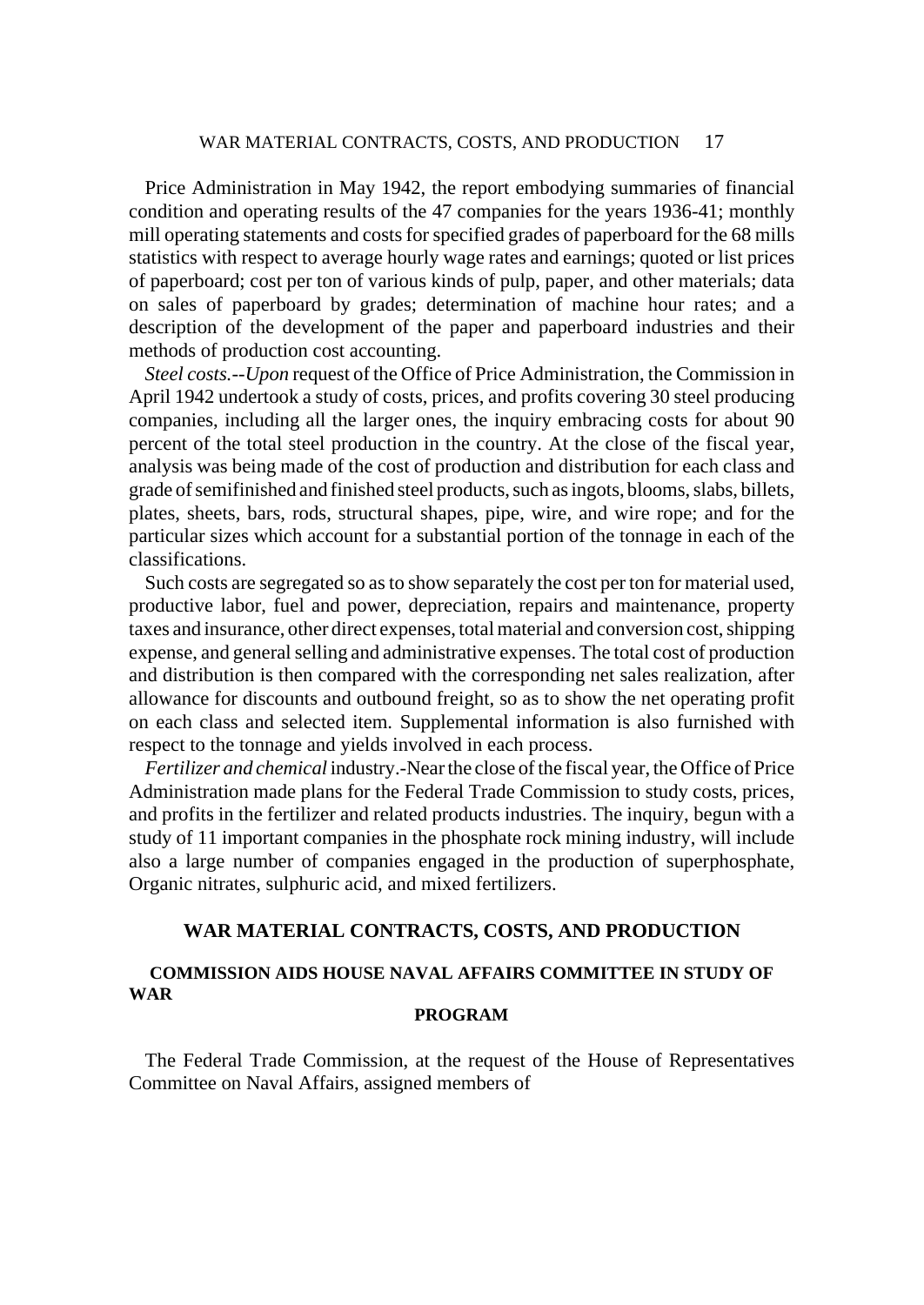its accounting and legal examining staffs to assist the committee in its inquiry into progress of the national defense program.

The Naval Affairs Investigating Committee assigned a number of the Commission's examiners to some of the more important field investigations involving a thorough check of the awarding of contracts, and of cost records of aircraft manufacturers and their operations and management; construction of naval air stations, beginning with the selection of the sites and proceeding through all phases of construction to completion; the organizational set-up of the contractors with reference to methods of purchase and keeping of costrecords; and an examination into the speed, progress, and quality of the work in all phases.

Studies also were made of methods of control of materials purchased for use on Government contracts, distribution of labor costs, including overtime and bonus payments, distribution of overhead, patent licenses, and cartel agreements, all in connection with the manufacture of scientific instruments and other products for the Navy.

In thus assisting the House Naval Affairs Investigating Committee, the Commission has had a substantial part in effecting Savings estimated by the committee as being in excess of \$500,000,000.

#### **PRODUCTION COST ACCOUNTING METHODS**

# **INQUIRY CONDUCTED AS INTEGRAL FACT OF THE WAR COST STUDIES**

When the United States entered upon an active national defense program in 1940, it became apparent that a study of methods, practices, and systems of production cost accounting used in manufacturing industries, particularly those important to that program, would be advisable. When the Bureau of the Budget authorized the Commission to initiate such an inquiry during the fiscal year, the Commission was then preparing to investigate, at the request of the Office of Price Administration, costs, prices, and profits of household furniture, and there was the prospect that it would be occupied in other national defense inquiries. Consequently, the production cost accounting study was conducted as an integral part of Such national defense and wartime inquiries.

The information obtained will comprise a report on methods of production cost accounting with chapters devoted to basic problems and principles, features of the socalled "standard costs system," an illustrative description of an actual "manufacturing order" or "job lot" cost system, and production cost accounting in the bread-baking, paperboard, and steel industries.

In the baking industry, in which there is no product-in-process at the end of the workday and only a negligible quantity of unsold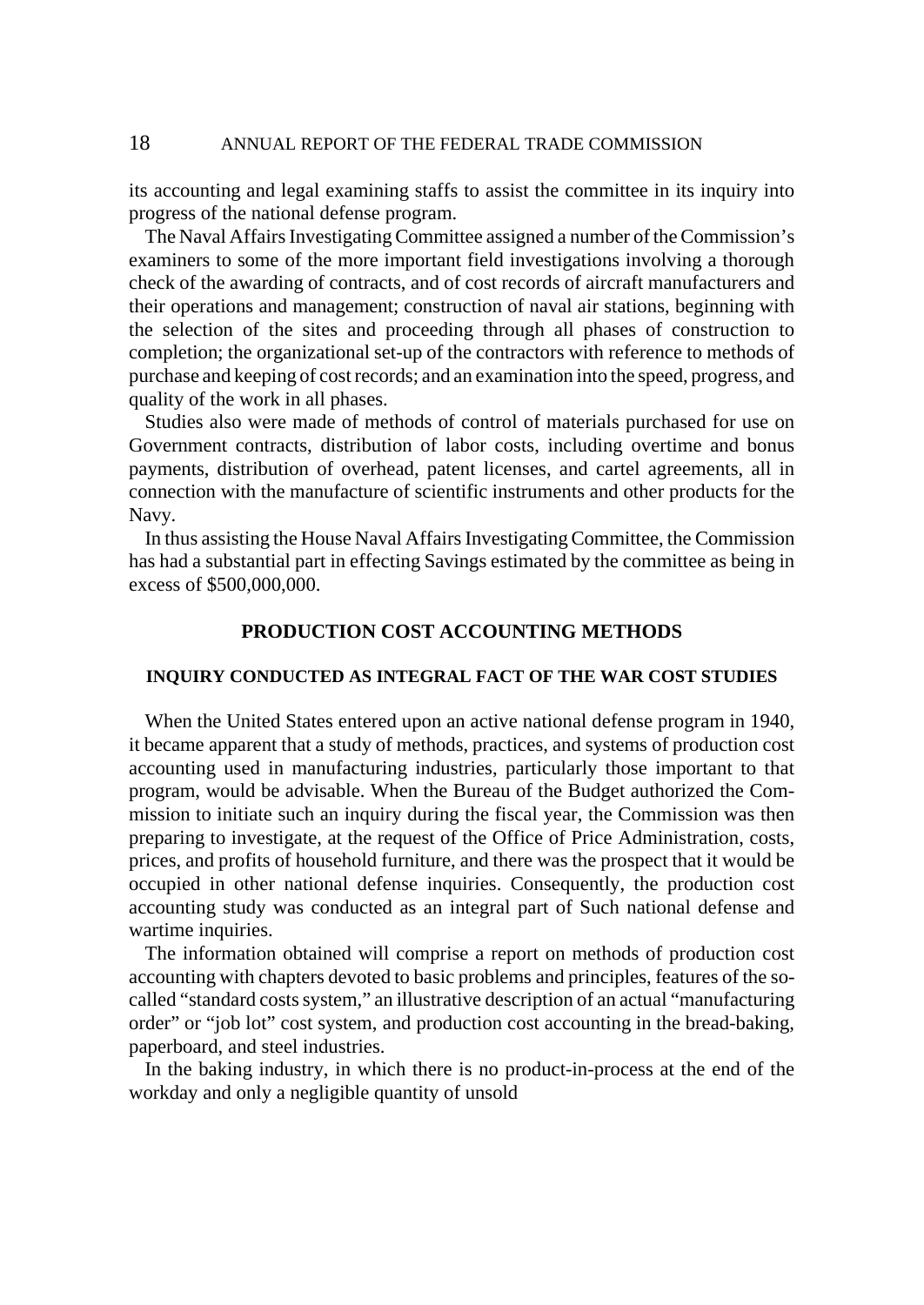finished products on hand, there is no production cost accounting system that shows either the total or the unit costs of the respective types of bread or of other bakery products. The production of yeast raised products and of cakes and other pastries is carried on by separately organized departments. Generally, monthly departmental operating statements contain data. which permit computation of an average cost per pound of all products of the department, but not of any specific description of product.

In the manufacture of paperboard, the machine that converts the raw materials into finished paperboard represents an investment of such magnitude that often there will be only one such machine in a mill. The prevailing method of applying operating or "conversion" costs to the several kinds of paperboard made is to determine for the machine the average operating cost per running hour, record the amount of actual running time the machine consumes in producing each kind of paperboard, and multiply this time by the hour-cost rate. The total "conversion" cost of the period, which is divided by the number of running hours of the machine to yield the average hour-cost rate, includes the direct labor cost, the direct supervision cost, the driving power cost, the cost of steam for heating the water in the heaters and for drying the paperboard, and all other operating costs pertaining to the machine.

In the steel industry, the successive processes of converting iron ore into pig iron, of refining pig iron into steel ingots, or rolling or hammering the ingots into blooms, or billets , bars or slabs, and of converting these semifinished into finished steel products, are carried on by separate production organizations in separate plants; and, although the same steel company may carry on the whole sequence of processes, a portion of the steel product of any process may be sold and only the remainder passed to the mill that performs the next process. The cost accounting is conducted so as to show the cost of each process and also the purported cost of the product as it emanates from each process. While some steel companies count as a component of the cost of each production process a provision for depreciation of the investment in the plant and equipment with which the process is carried on, many other steel companies treat depreciation as a general charge against the operations as a whole or as an appropriation from profit.

#### **DISTRIBUTION METHODS AND COSTS**

## **SURVEY FOR PRICE ADMINISTRATOR COVERS 20 COMMODITY GROUPS**

From time to time during the fiscal year, special reports embodying the results of the study made by the Commission in 1941 of methods and costs of distributing particular commodities were prepared at the request of the Office of Price Administration forthe confidential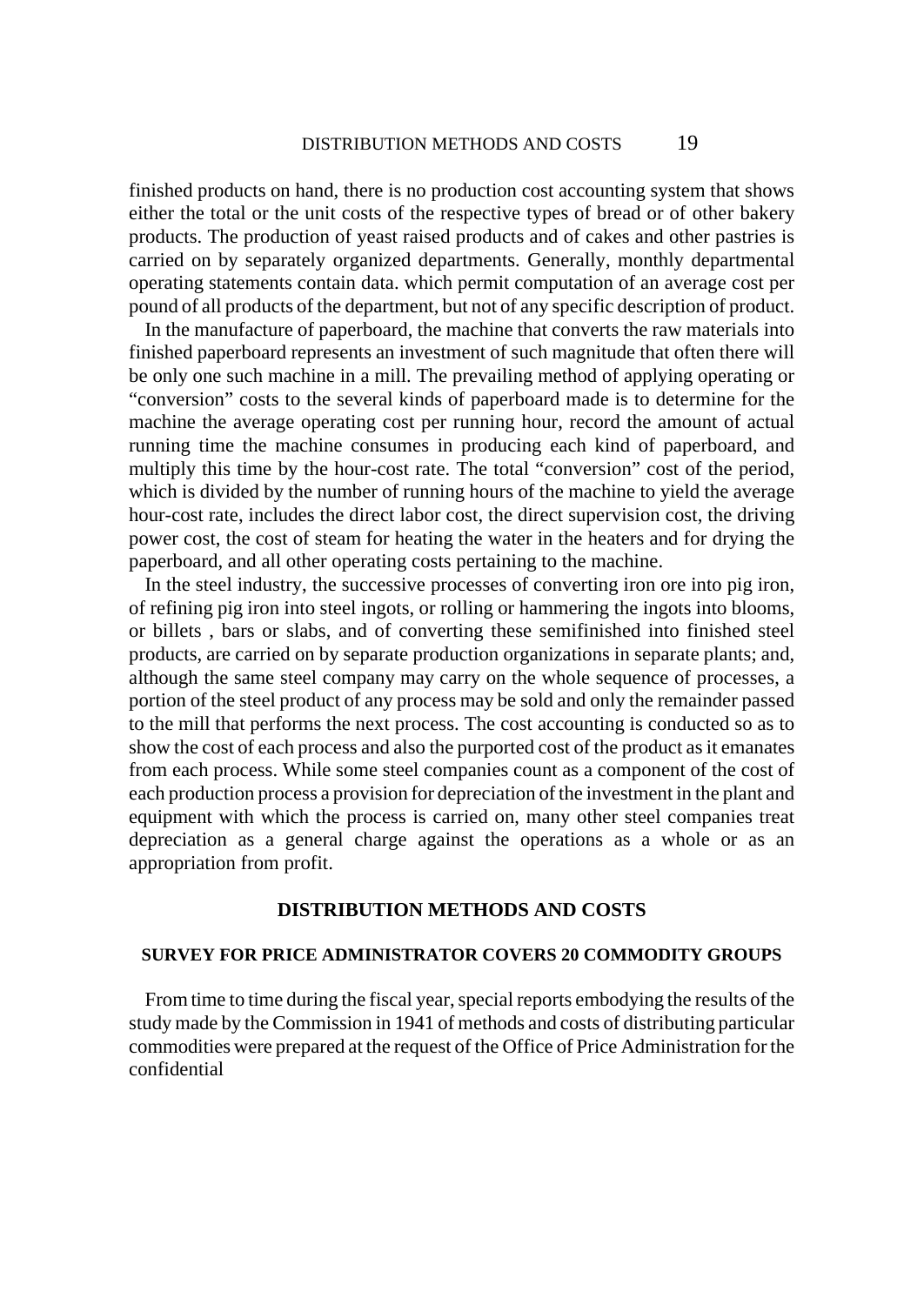use of its commodity sections. The 20 commodity groups covered were : biscuits and crackers, canned fruits and vegetables, carpets and rugs, cement , coffee , electric household appliances, farm machinery, flour, food wholesaling and retailing, lumber, meats, men's and boys' outer wear, men's and boys' shirts and collars, packaged cereals, paints and varnishes, petroleum products, rubber tires and tubes, sugar, women's hosiery, and women's outer wear.

The inquiry, which developed the groundwork of information for these reports, was undertaken by the Commission on its own initiative in 1940 under authority conferred upon it by section 6 of the Federal Trade Commission Act, the resolution directing that an investigation be made of the methods and costs, of distributing commodities in the channels of commerce of the United States, and of such relevant practices, usages, trade barriers, laws, charges, rates, and other factors as are an element of or affect such methods or costs in any substantial degree.

Material dealing with the methods and channels of distribution used and the costs of distribution functions undertaken by manufacturers was obtained largely from special reports made by sample groups of representative manufacturers of some 20 commodities or classes of closely allied commodities. Information respecting the expenses of wholesale and retail distribution of these commodities was procured from income tax reports of representative groups of corporations engaged primarily in wholesaling or retailing particular commodities or classes of commodities selected for special study. The period covered for costs of distribution for most of the commodities selected was the calendar year 1939 or the fiscal years of the companies most nearly coinciding therewith. Other sources drawn upon included the industrial corporation reports project of the Commission (see p. 12), information developed in cases coming before the Commission and other Government agencies, and material from trade and other publications.

In addition to the special reports made to the Office of Price Administration, a onevolume report embodying the results of the inquiry for publication as a report of the Federal Trade Commission was in preparation at the close of the fiscal year.

# **MASS FOODS DISTRIBUTORS**

## **EFFECTS OF DELIVERY TO CHAIN WAREHOUSE AND STORE DOOR ARE COMPARED**

The Commission, on April 29, 1941, under authority of section 6 of the Federal Trade Commission Act, directed an investigation into the prices paid by large retail grocers for certain perishable foods which are customarily delivered by the manufacturer to the retailer's store door but which in recent years, often at the request of the distributor,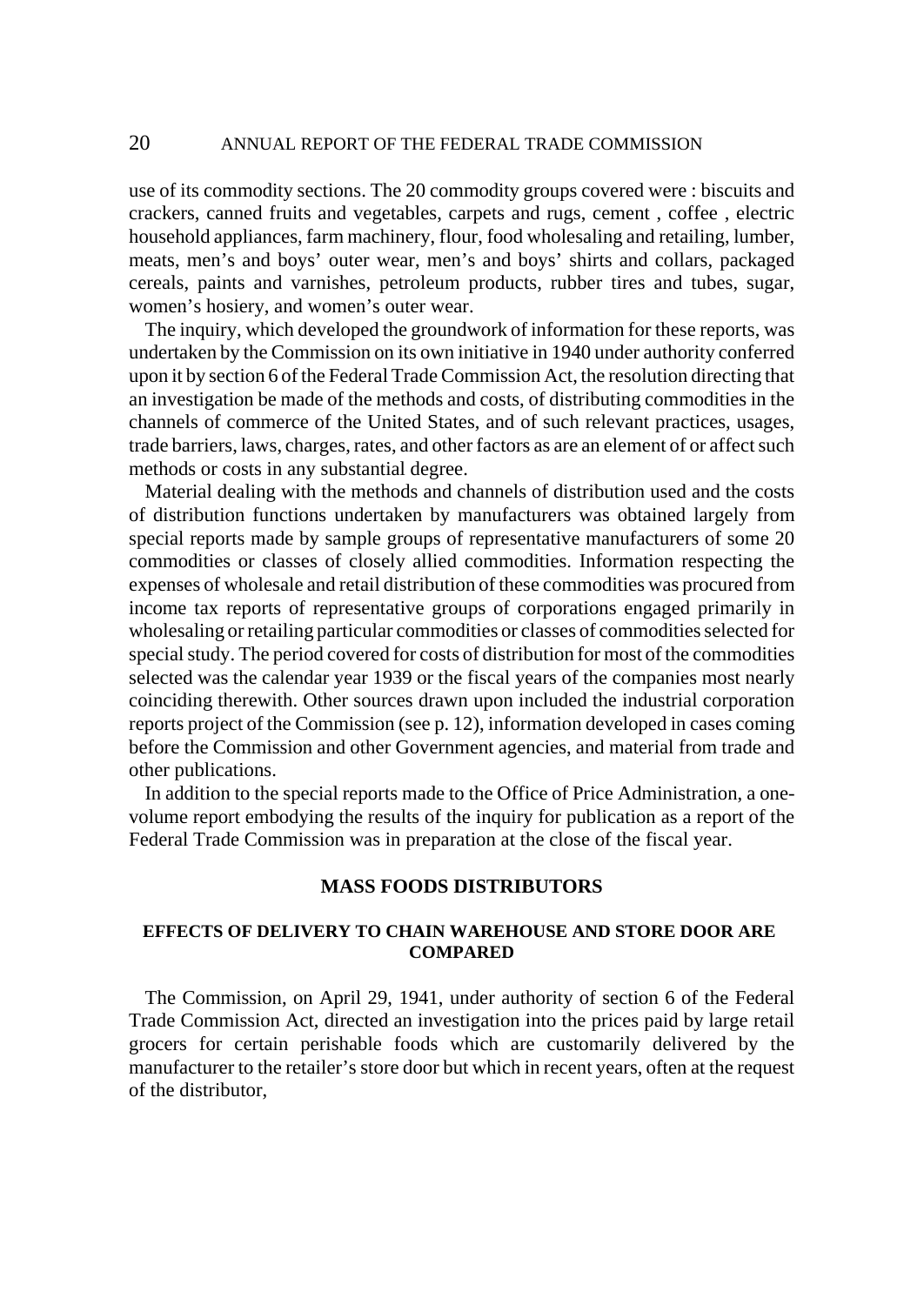have been delivered to his warehouse. The Commission excluded from the inquiry fresh meats, fruits, and vegetables.

Foods which the Commission has found in many marketing areas to be included among those whose delivery is being shifted from store door to warehouse delivery, where desired by both seller and buyer, are cheese, biscuits and crackers, certain bakery products, soft drinks, potato chips, mayonnaise and other salad dressings, coffee, and many other specialty food products.

The initial pressure for warehouse delivery has usually come from the large grocery chain. Such distributor may be interested in the change for either of two reasons : (1) the manufacturer may give a price concession on goods delivered to the warehouse of the chain distributor which islarger than the additional cost incurred by him in getting those goods from his warehouse to his individual stores (2) the distributor may believe that he has better control over his merchandising policies if all the chain's purchasing is effected through one central office or through the central office of each warehousing district rather than through each store manager.

The food manufacturer may resist the pressure for a change fromstore-door delivery to warehouse delivery for either of two reasons  $: (1)$  he may not wish to make the price concession for warehouse delivery to which the distributor may think he is entitled, believing either that such concession is unnecessary to hold the business, or that it is unjustified under the Robinson-Patman Act, or that it will make it difficult for him to hold the business of those who do not receive the price concession; (2) he may believe store-door delivery in his business to be essential to maintaining sales volume by insuring a constant fresh supply of his product in each store and an effective counter display.

The discount allowed by the food manufacturer for warehouse delivery appears to be the issue about which there is most concern. The chain may refuse to take the product if it cannot get warehouse delivery. The manufacturer may refuse to supply the product if he cannot deliver at the store. Sometimes, however, he compromises by giving or offering to give warehouse delivery without allowing the discount. That warehouse delivery gives rise to a saving for the manufacturer in many instances, there can be little question. Whether the discount, when allowed, is always made available to all on proportionally equal terms and whether it is always justified by a saving at least equal to it in amount, may be questioned.

Sometimes the warehouse delivery discount received by a chain is of considerable consequence. Its competitors, in such case, whether or not strictly entitled to the discount under the sales terms, usually will feel that there is an unjustifiable discrimination.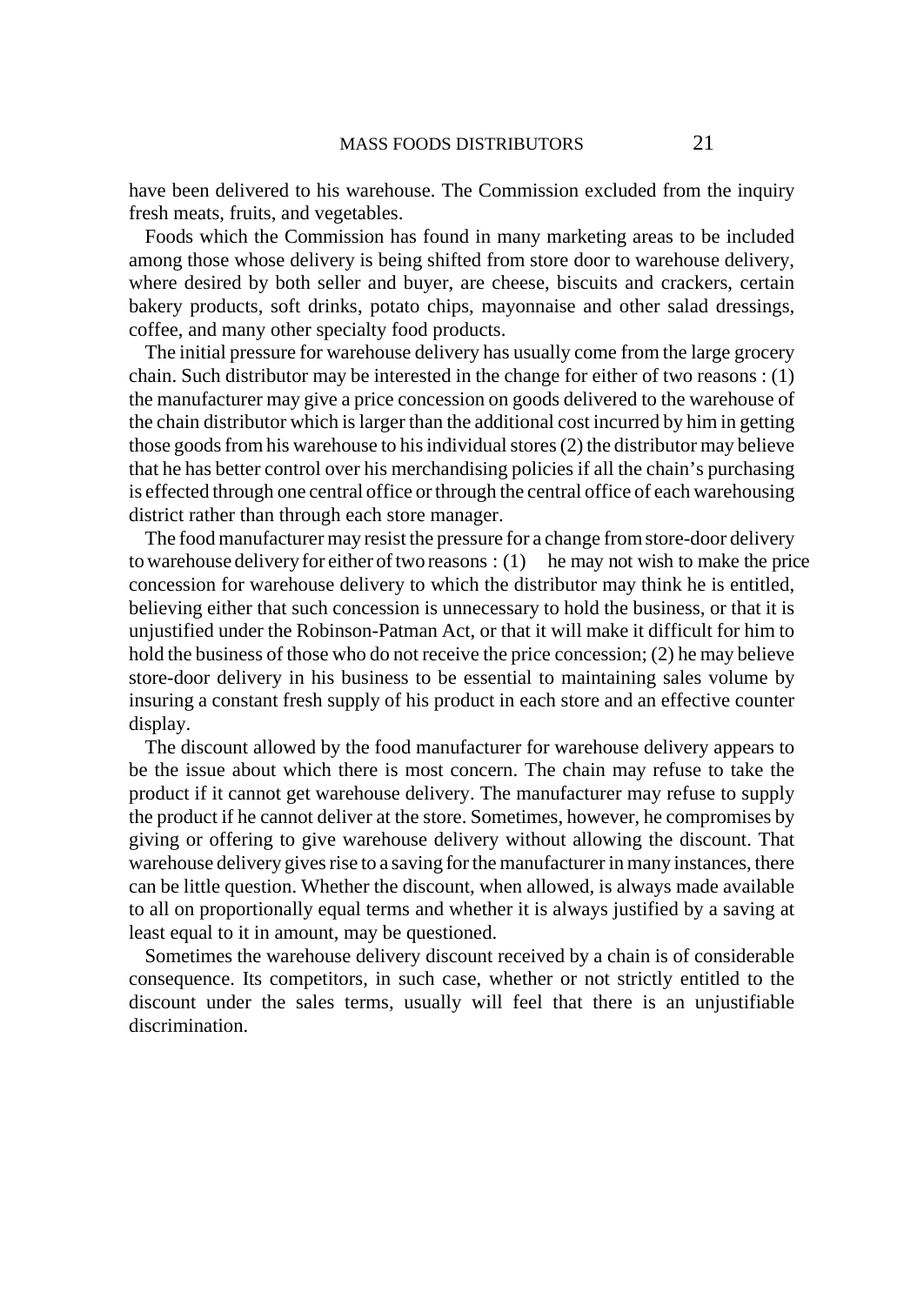This inquiry, which was not directly related to the war effort , was nearing completion at the close of the fiscal year.

## **OTHER WARTIME ACTIVITIES**

*Advertising analyzed for war agencies.--*After the United States entered the war, some of the war agencies made prompt use of the system long established by the Commission for conducting comprehensive surveys of radio and periodical advertising on a continuing basis.

At the request of various war agencies, the Commission during the fiscal year surveyed, analyzed, summarized, and reported to the agencies such advertising in newspapers, magazines, and radio broadcasts as contained any reference to the war, the war effort, war economy or war production, the armed services, the general public health or morale, price. rises or trends, rationing, priorities, conservation of paper, rubber, or other materials, and other war-related subjects. Any advertisements found to contain possible violations of the Code of Wartime Practices for American Broadcasters and the Code of Wartime Practices for the American Press, as promulgated by the Office of Censorship, were transferred to that office for appropriate action.

Monthly reports made to, and at the request of, the War Production Board, contained analyses and tabulations relative to rubber-products advertising and rubber selling prices to facilitate the board's survey of critical materials. In connection with this project, a study was made of approximately 4,000 advertisements appearing in 71 issues of newspapers published in 64 cities located in 38 states.

For the Office of Price Administration, the Commission included in its regular continuing survey of advertising those advertisements advising the public to "buy now" or containing statements that materials are or will be scarce, that the quality of new materials or products offered for sale is equivalent to or better than merchandise formerly offered, statements concerning rationing, offers to sell products subject to a "freeze order," and any institutional or general character references to rationing, price control, or quality which might affect the price and rationing program.

The material thus surveyed for the war agencies comprised all advertising broadcast over the national and regional networks and samplings of that broadcast over all individual stations; as well as advertisements in 583 magazines, 463 newspapers, 25 domestic newspapers printed in European languages, and 19 domestic newspapers printed in Oriental languages.

*Trade practicework inwartime.--*In the establishment ofrules and regulations under its trade practice conference procedure (see p.67) ,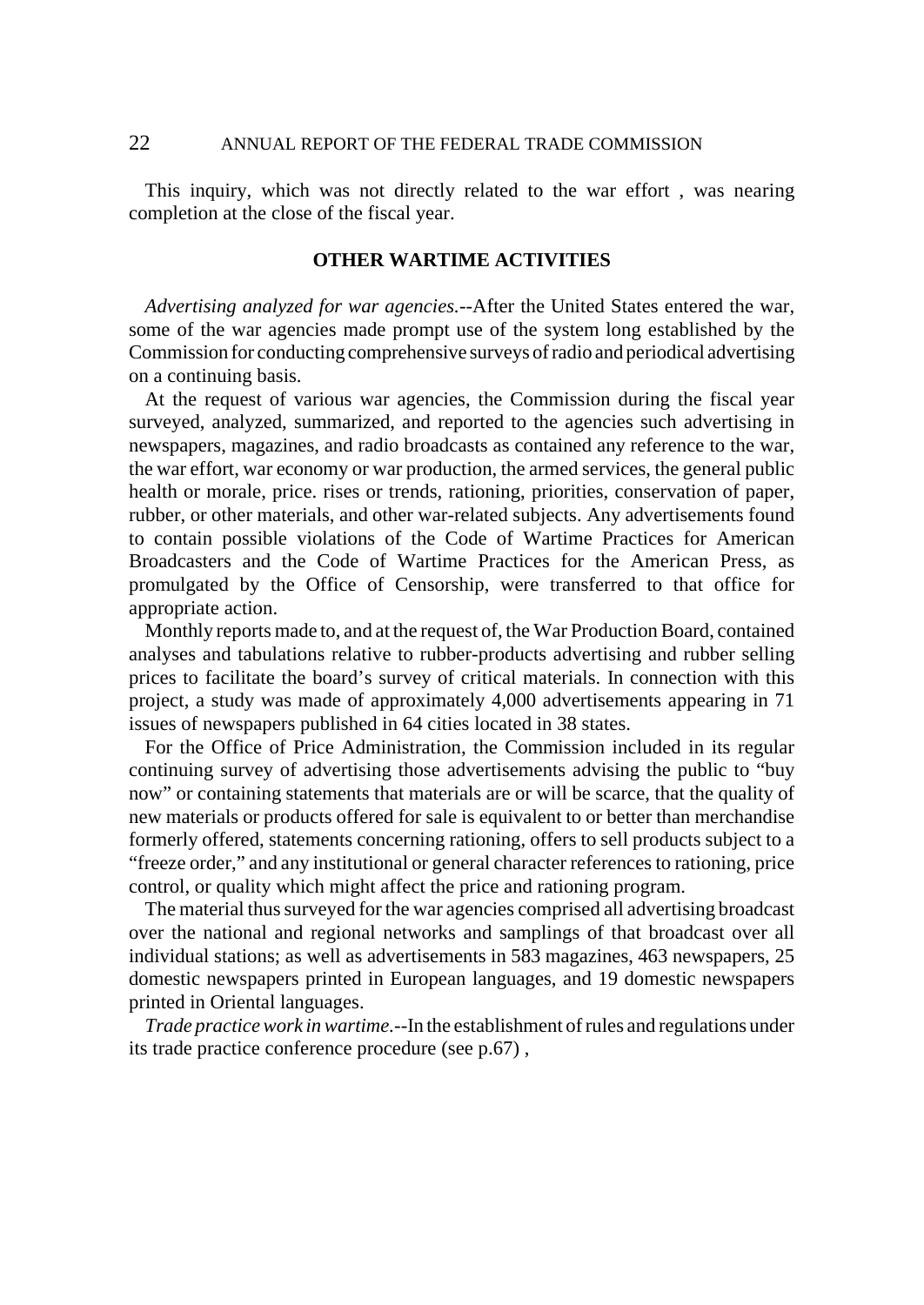the Commission during the fiscal year adopted and followed the policy of directing such activities to the furtherance of the war effort.

This policy also governed the administration of existing trade practice rules for many industries. In addition, several important new projects were undertaken, one being for the establishment of trade practice rules concerning the designation of colorfastness of all types of textiles 2 in order that the consumer might be provided with essential information relative to the different degrees of resistance to fading which the respective dyestuffs employed will afford, including the relative colorfastness of the dye to sunlight, washing, dry cleaning, perspiration , etc. These are matters of large moment to the entire population in the present emergency, especially in view of the enlarged need for obtaining the maximum service from consumer goods and the necessity for manufacturers to use various substitute dyestuffs in order to conserve critical materials.

Another trade practice proceeding concerned moth-protecting chemicals and devices and the respective degrees of assurance which are thereby afforded to purchasers in protecting woolen articles of clothing, blankets, household goods, and other products subject to moth damage. This proceeding is designed not only to afford protection to the purchasers of such articles but also to effect conservation of labor and materials by providing more effective safeguards against the \$200,000,000 moth-damage bill which it is estimated is incurred annually.

*Wool Act aids war program.--*The Wool Products Labeling Act (see p.75) operated effectively in support of the war effort, its provisions being indispensable to the programfor conservingwool as a critical warmaterial and forits equitable distribution for use to best advantage in essential military and civilian articles. The act provides a bulwark of support for the economic well-being of the people at a time when the types, character, and quality of merchandise must of necessity undergo many changes and when wise buying and careful selection by consumers are more necessary than ever. The act bars misrepresentation and deceptive concealment of content in the marketing of wool products, which are essential in clothing and protecting the population.

*Membership on war committees.--*The Chairman of the Federal Trade Commission served as a member of the Price Administration Committee of the Office of Price Administration, and was the Commission's representative in its continuing relationships with the Board

<sup>2</sup> Proposed trade practice rules concerning colorfastness of textiles were made public by the commission, August 5, 1942, and hearings thereon were held in Washington, D. C., August 18.1942, and in New York City, September 9 and 10, 1942.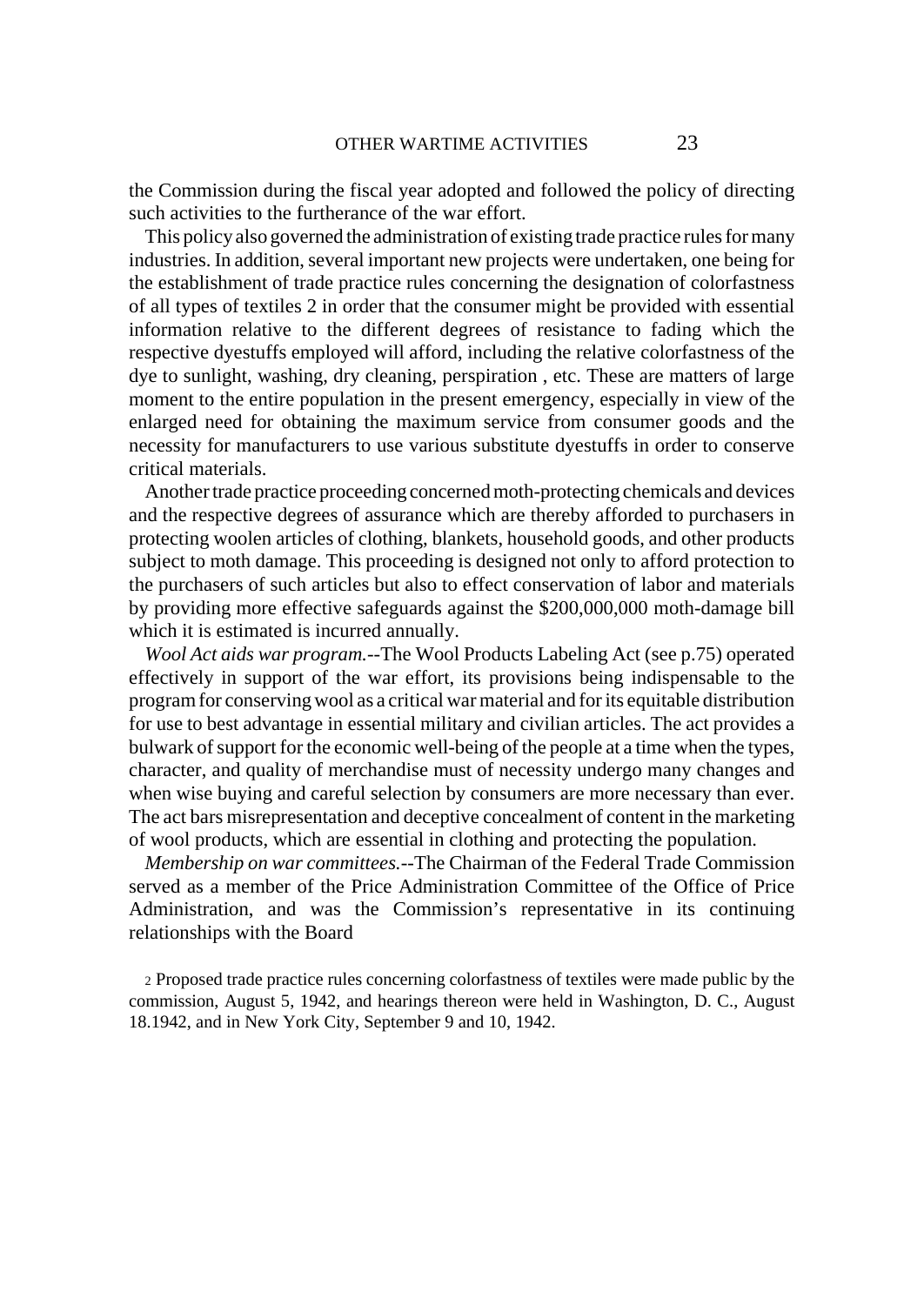of Economic Warfare, established by the President, under the chairmanship of Vice President Wallace, for "developing and coordinating policies, plans, and programs designed to protect and strengthen the international economic relations of the United States in the interest of national defense." The Commission placed its staff of accountants, economists, and statisticians at the disposal of the Board of Economic Warfare to make studies and investigations required by the board.

In response to a request received from the Bureau of Industrial Conservation of the Office of Production Management (now the War Production Board), the Chairman of the Commission served as a member of that agency which is carrying on an intensive "War Against Waste." The Chairman also was a member of a committee for the development and utilization of the country's present and future petroleum resources and facilities, of which committee the Petroleum Coordinator for National Defense is Chairman.

Members of the Commission's staff served on the following committees of the Advisory Commission to the Council of National Defense: Inter-Departmental Conference Committee on National Food Resources; Sub-Committee of Inter-Departmental Conference Committee on Planning and Procedure; Fruit and Vegetables Committee; Tobacco Committee; and Food Distribution Committee.

Through its Medical Advisory Division, the Commission cooperated with the Medical and Health Supply Section of the Division of Civilian Supply, War Production Board. The Director of the Medical Advisory Division performed liaison duties for the Commission in connection with the work of the National Research Council's Committee on Drugs and Medical Supplies, which serves in an advisory capacity to the War Production Board.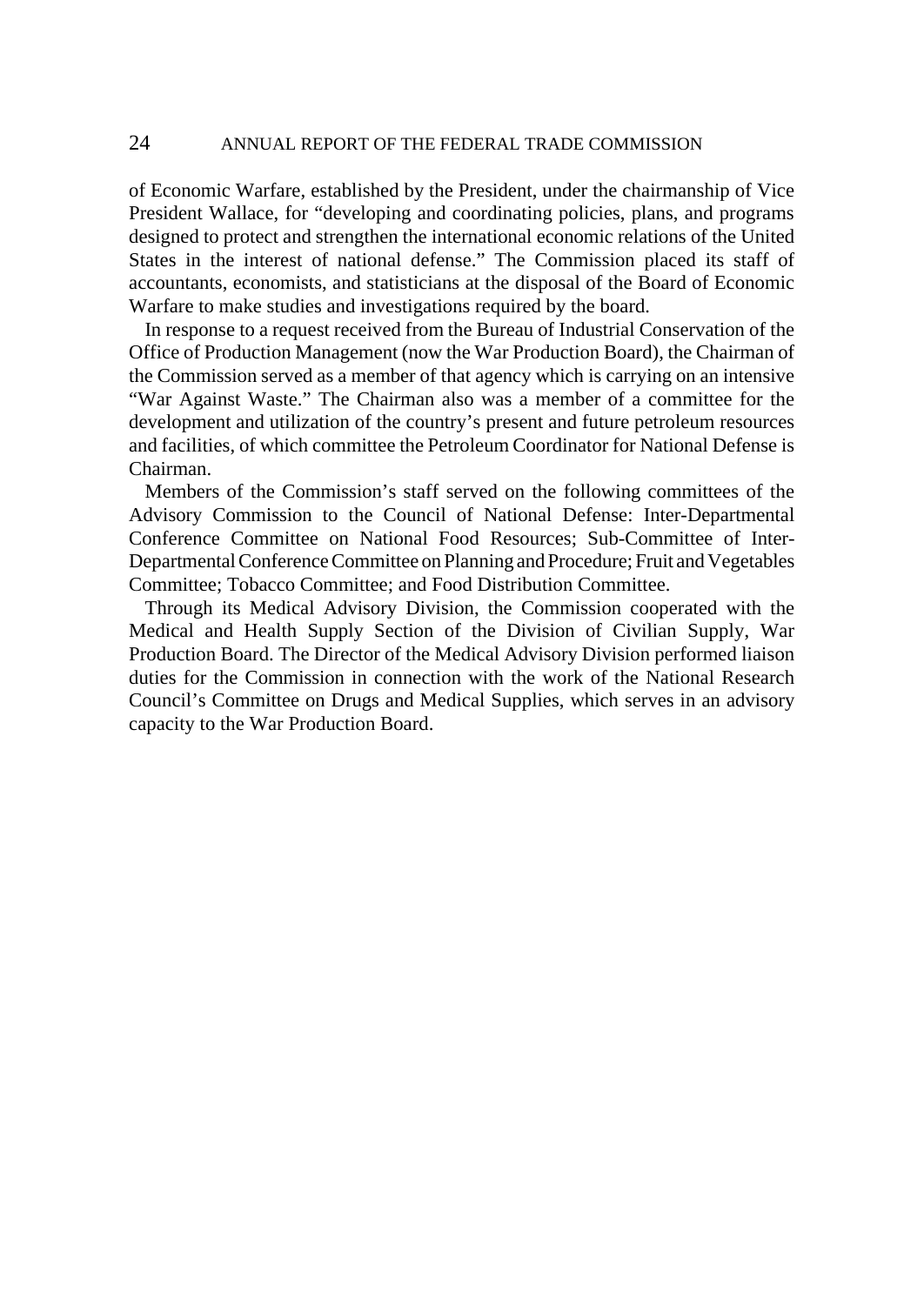# **PART II. GENERAL LEGAL WORK**

#### **DESCRIPTION OF PROCEDURE**

A case before the Federal Trade Commission may originate in any one of several ways. The most common origin is through complaint by a consumer, a competitor, or frompublic sources. The Commission itself may initiate an investigation to determine whether the laws administered by it are being violated.<sup>1</sup> No formality is required in making application for complaint, a letter setting forth the facts in detail being sufficient, but it should be accompanied by all evidence in possession of the complaining party in support of the charges made.

#### **INFORMAL PROCEDURE**

Upon receipt of an application for complaint, the Commission considers the essential jurisdictional elements before deciding whether it shall be docketed. When such application has been docketed, it is assigned to an attorney for the purpose of developing all the essential facts. The general procedure isto interview the party complained against, advise him of the charges, and request such information as he may care to furnish in defense or in justification. It is the policy of the Commission not to disclose the identity of the complainant. If necessary, competitors of the respondent are interviewed to determine the effect of the practice from a competitive standpoint. Often it is desirable to interview consumers and members of the general public to obtain their assistance in determiningwhetherthe practice alleged constitutes an unfair method of competition or unfair or deceptive act or practice, and also to establish the existence of the requisite public interest.

After developing all the facts, the examining attorney summarizes the evidence in a report, reviews the law applicable, and makes recommendations as to what action he believes the Commission should take. The record is reviewed by the Chief Examiner and, if found to be complete, is submitted, with a statement of facts together with his conclusions and recommendations, to the Commission for its consideration.

If a published or broadcast advertisement coming under the observation of the Radio and Periodical Division appears to be misleading, that division conducts mail inquiries and reports its recommenda-

<sup>1</sup> For a brief statement or the provisions of these laws, see p.1.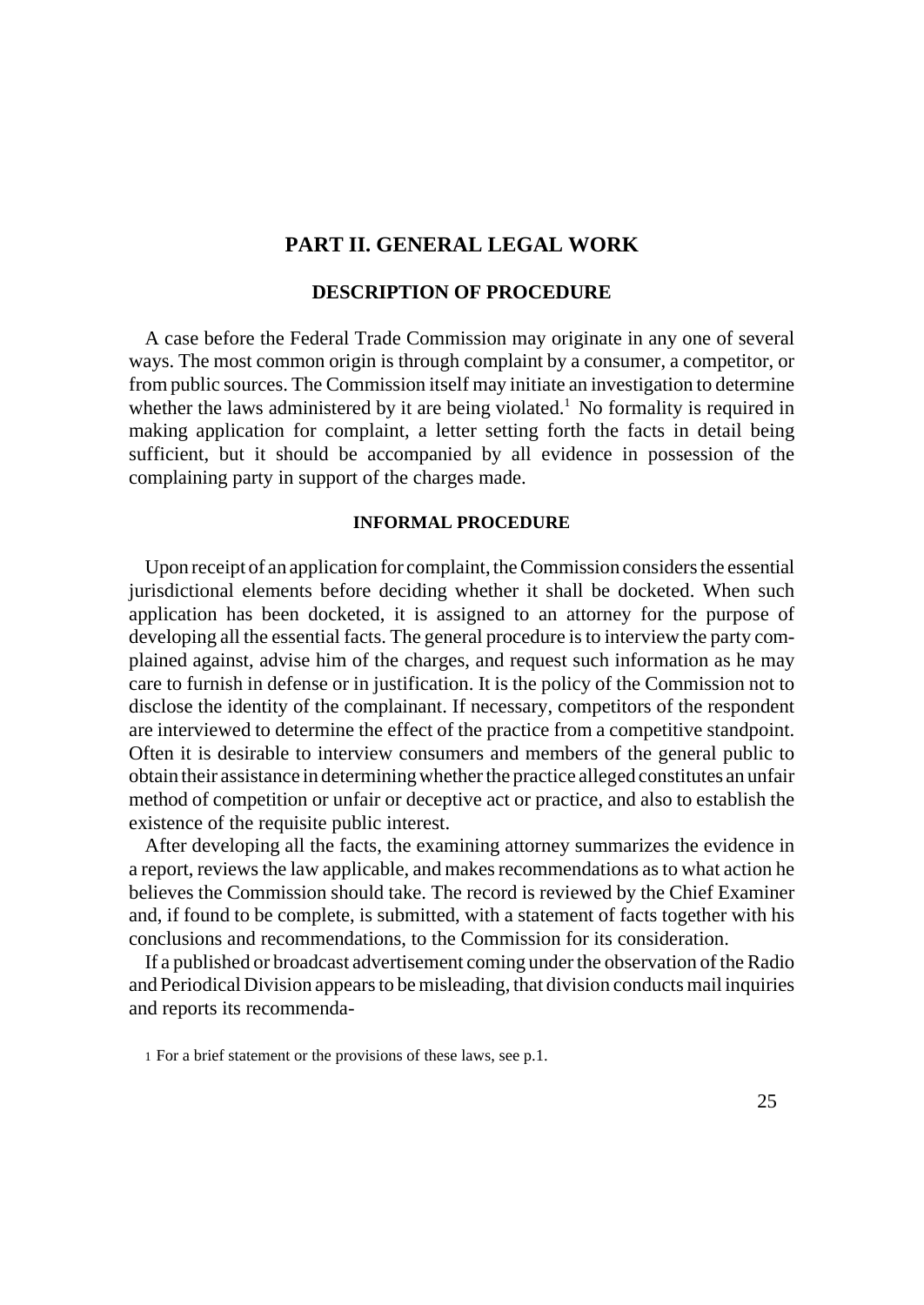tion to the Commission under the procedure more fully explained on page 83.

The Chief Examiner or the Director of the Radio and Periodical Division may recommend to the Commission: (1) that the case be closed without further action because of lack of evidence or because the practice does not violate any law administered by the Commission; (2) disposition of the application upon the signing by the respondent of a stipulation as to the facts and an agreement to cease and desist from the practices as set forth in the stipulation; or (3) issuance of formal complaint.

If the Commission decides that a formal complaint should issue, the case is referred to the Chief Counsel for preparation of the complaint and trial of the case. Should the Commission permit disposition by stipulation, the case is referred to the Chief Trial Examiner or to the Director of the Radio and Periodical Division for negotiation and submission to the Commission for approval.

All proceedings prior to issuance of a formal complaint or stipulation are confidential.

#### **FORMAL PROCEDURE**

Only after careful consideration of the facts developed by the investigation does the Commission issue a formal complaint. The complaint and the answer of the respondent thereto and subsequent proceedings are a public record.

A formal complaint is issued in the name of the Commission acting in the public interest. It names the respondent, or respondents, alleges a violation of law, and contains a statement of the charges. The party complaining to the Commission is not a party to the formal complaint; nor does the complaint seek to adjust matters between parties; rather, the prime purpose of the proceeding is to prevent, for the protection of the public, those unfair methods of competition and unfair or deceptive acts or practices forbidden by the Federal Trade Commission Act and those practices within the Commission's jurisdiction which are prohibited by the Clayton Act (as amended by the Robinson-Patman Act), the Export Trade Act, and the Wool Products Labeling Act of 1939.

The rules of practice of the Commission (see p.107) provide that a respondent desiring to contest the proceedings shall, within 20 days from service of the complaint, file answer admitting or denying each allegation of the complaint.

Where evidence is to be taken, either in a contested case or where the respondent has failed to file answer, the matter is set down for hearing before a member of the staff of trial examiners, which hearing may be held anywhere in the United States, the Commission being represented by one of its attorneys and the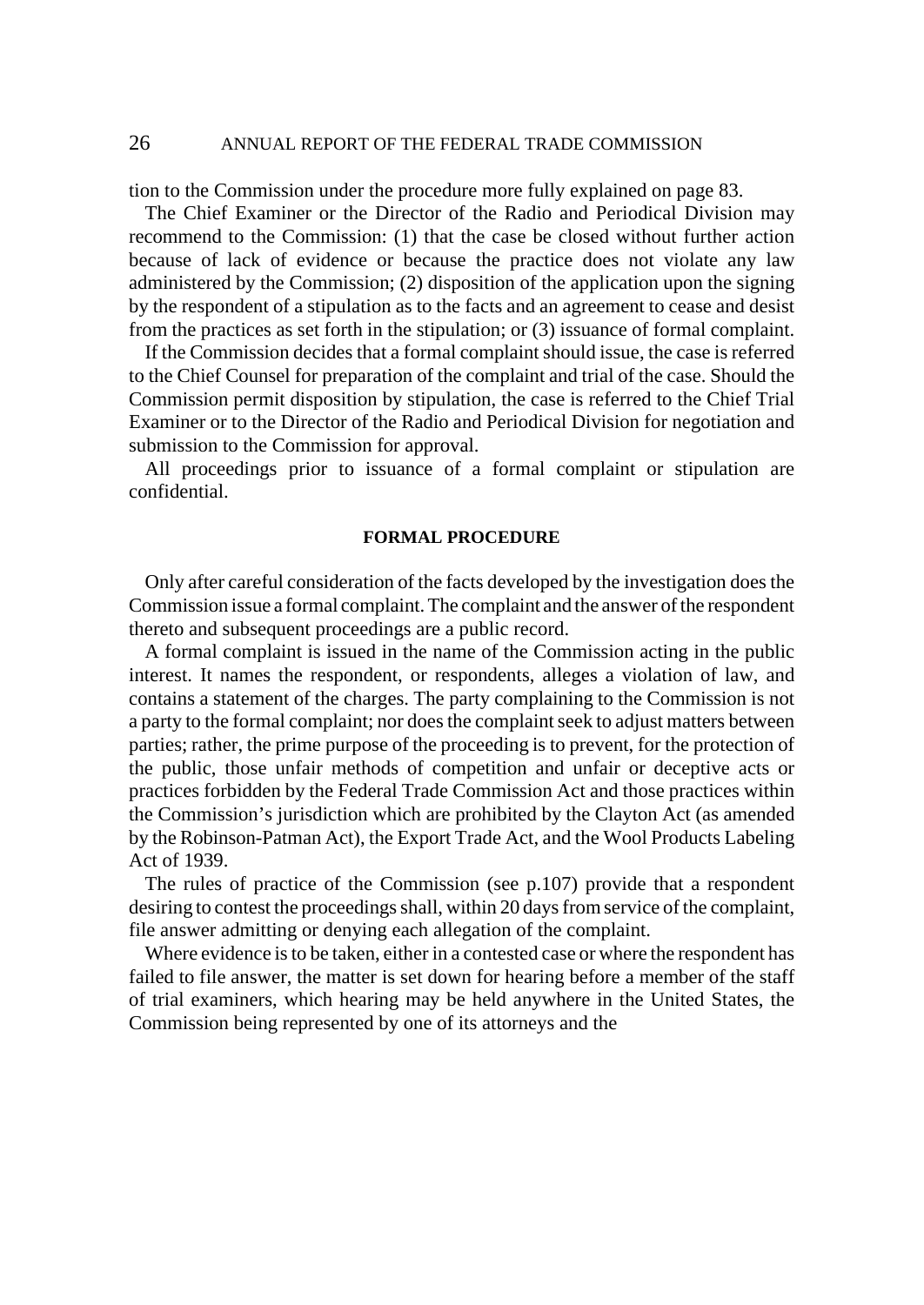respondent having the privilege of appearing in his own behalf or by attorney.

After the submission of evidence in support of the complaint, and then on behalf of the respondent, the trial examiner prepares a report of the evidence for the information of the Commission, a copy of which is furnished counsel for the Commission and counsel for the respondent. Exceptions to the trial examiner's report may be taken by either counsel.

Briefs may be filed within a stated time after the trial examiner's report is made, and in the discretion of the Commission, upon the written application of the attorneys for the Commission or for the respondent, oral argument may be had before the Commission. Thereafter, the Commission reaches a decision either sustaining the charges of the complaint or dismissing the complaint, or closing the case without prejudice.

If the complaint is sustained, the Commission makes its findings as to the facts and states its conclusion that the law has been violated, and thereupon an order is issued requiring the respondent to cease and desist from such violation.

If the complaint is dismissed or the case closed, an appropriate order is entered; sometimes such order of dismissal or closing is accompanied by a written opinion, although more often reasons for the action appear only in the order.

Up to and including the issuance of an order to cease and desist, there is no difference in procedure whether the case is under the Federal Trade Commission Act, the Clayton Act, or the Wool Products Labeling Act, but the Clayton Act provides a procedure for enforcement of cease and desist orders different from the other two acts.

Under the Federal Trade Commission Act and the Wool Products Labeling Act, an order to cease and desist becomes final 60 days after date of service thereof upon the respondent, unless within that period the respondent petitions an appropriate United States circuit court of appeals to review the order. In case of review, the Commission's order becomesfinal after affirmance by the circuit court of appeals or by the Supreme Court of the United States, if taken to that court. Violation of an order to cease and desist after the same shall have become final and while it is in effect subjects the offender to a civil penalty of not more than \$5,000 for each violation, recoverable by the United States.

Under the Clayton Act, an order to cease and desist does not become final, in the sense that its violation subjects the violator to a penalty, until a United States circuit court of appeals shall have issued its order commanding obedience, on the application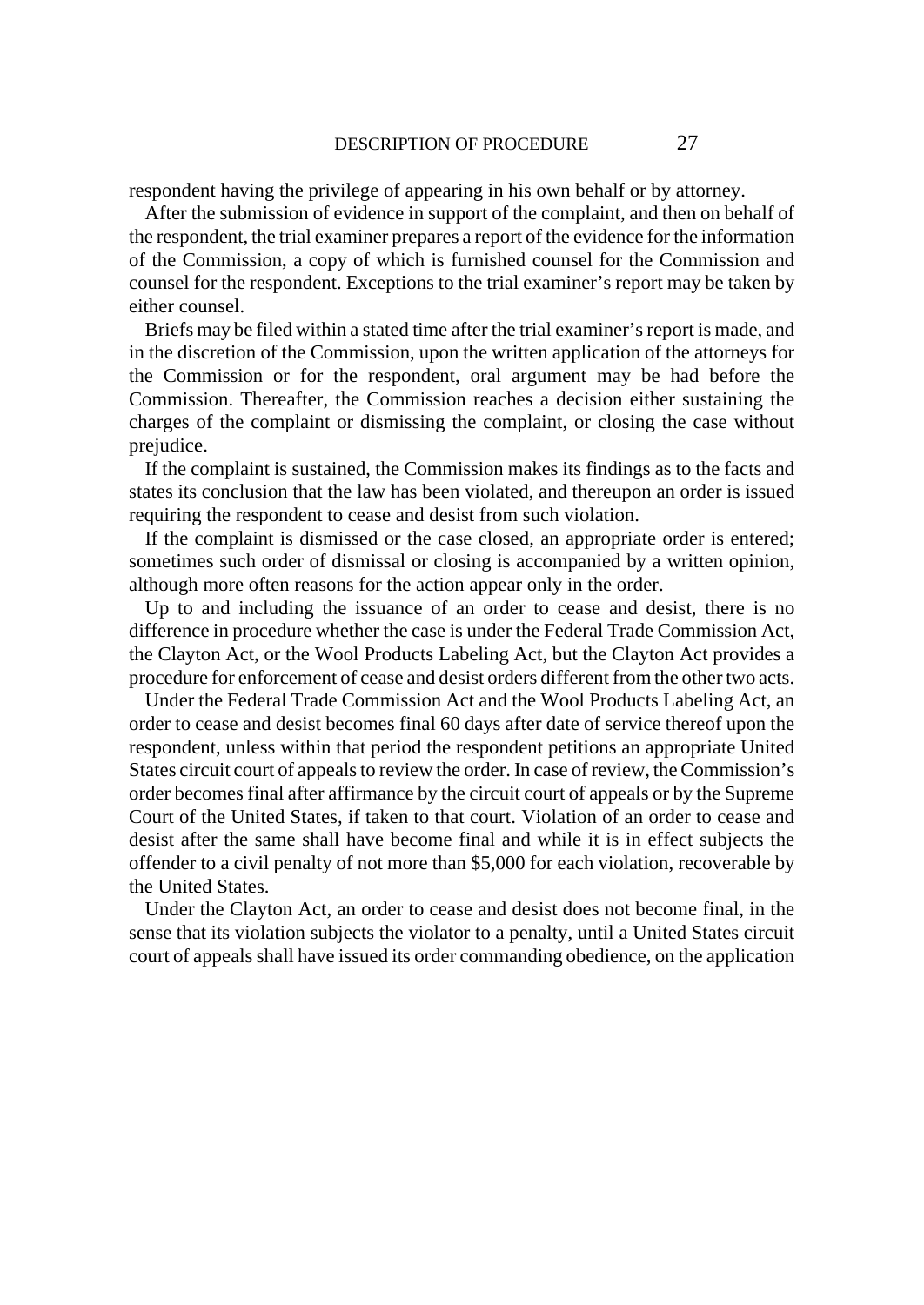for review by the respondent or cross-application of the Commission for enforcement.

Under all three acts, the respondent may apply to a circuit court of appeals for review of an order and the court has power to affirm, or to affirm after modification, or to set aside, the order. Upon such application by the respondent and crossapplication by the Commission, or upon application by the Commission for enforcement of an order under the Clayton Act, the court has power to enforce the order to the extent it is affirmed. In any event, either party may apply to the Supreme Court for review, by certiorari, of the action of the circuit court of appeals.

## **PROVISIONS FOR PREVENTING DISSEMINATION OF FALSE ADVERTISEMENTS**

The Federal Trade Commission Act contains provisions for the prevention of the dissemination of false advertisements concerning food, drugs, devices (meaning devices for use in the diagnosis, prevention, or treatment of disease), and cosmetics. In addition to the regular proceeding by way of complaint and order to cease and desist, the Commission may, in a proper case, bring suit in a United States district court to enjoin the dissemination of such false advertisements pending issuance and final disposition of the complaint.

Further, the dissemination of such a false advertisement, where the use of the commodity advertised may be injurious to health or where the advertisement is published with intent to defraud or mislead, constitutes a misdemeanor, and conviction subjects the offender to a fine of not more than \$5,000, or imprisonment of not more than 6 months, or both. Succeeding convictions may result in a fine of not more than \$10,000, or imprisonment of not more than 1 year, or both.

## **LEGAL INVESTIGATION**

#### **INQUIRIES PRIOR TO FORMAL COMPLAINT OR STIPULATION**

The Commission makes legal investigation of all applications for complaint preliminary to instituting formal action for the correction of unfair methods of competition or other acts or practices violative of the laws it administers.

During the fiscal year ended June 30, 1942, the Commission disposed of 272 preliminary inquiries which had been docketed and 1,264 applications for complaint, or a total of 1,536 informally docketed matters.

Investigation of cases in preliminary stages includes the general preliminary legal investigating work of the Commission under the several acts and the continuing survey of radio and periodical advertisements with the object of correcting false and misleading representations.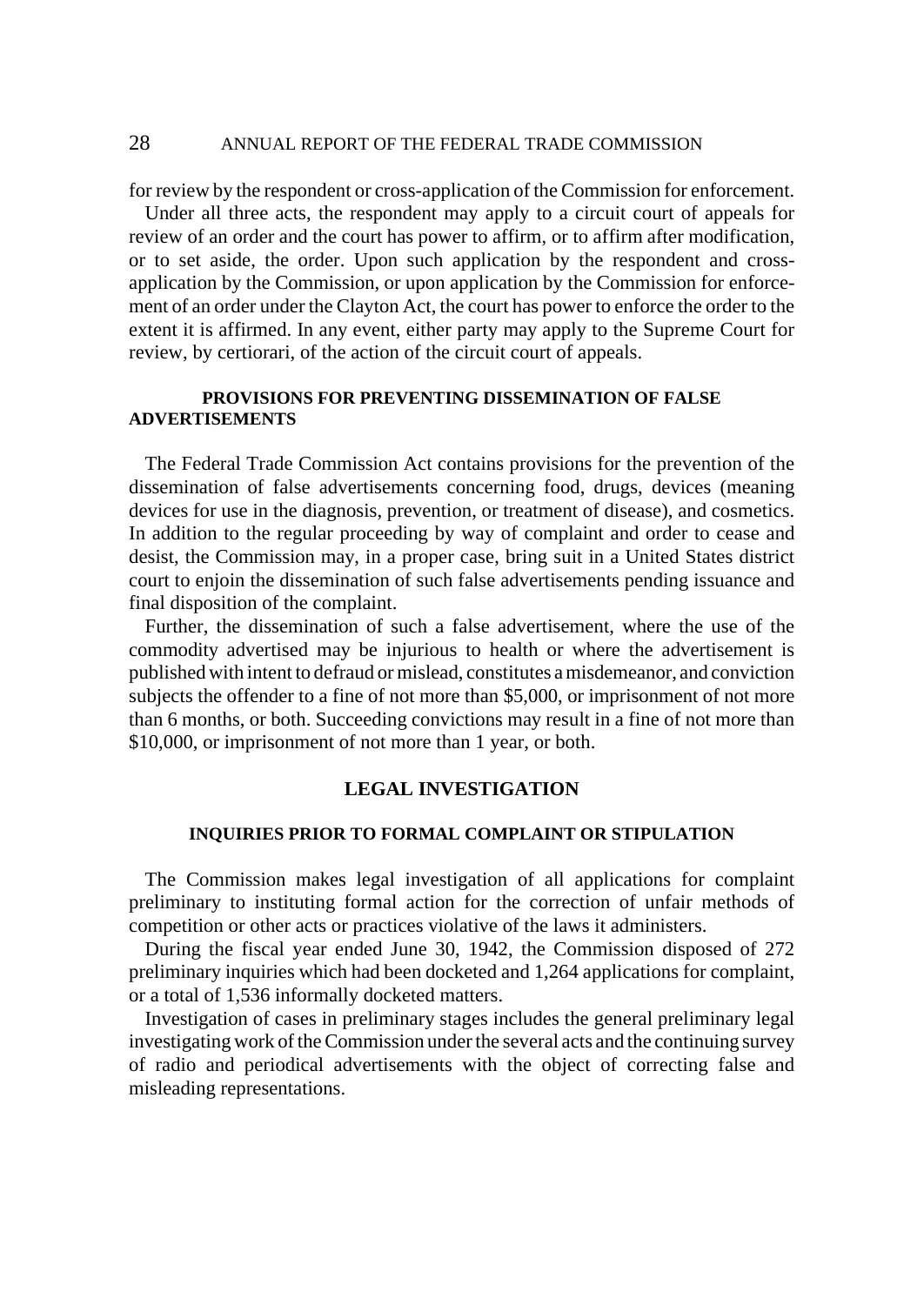Cases thus developed, unless closed without action, progress upon order of the Commission to the status either of formal complaint or stipulation.

At the beginning of the fiscal year, July 1, 1941, there were pending for investigation in the legal investigation division<sup>2</sup> 277 preliminary or undocketed cases. Three hundred twenty-one additional applications of this character were received during the year, making a total of 598 on hand, of which 313 were investigated. Of the investigated matters, 228 were docketed and transmitted to the Commission for action and 85 closed without docketing because of lack of jurisdiction or other reasons. This left 285 preliminary cases of this type pending for investigation at the end of the fiscal year.

Five hundred fifty-two applications for complaint, which had been docketed without preliminary investigation, were pending for regular investigation at the beginning of the year. Subsequently, 466 additional cases of this type were received, making a total of 1,018 such cases docketed for investigation. Of these, 512 were investigated and transmitted to the Commission for action, leaving 506 cases of this character pending for investigation at the chose of the year.

During the year, 511 further investigations included inquiries into alleged violations of cease and desist orders and stipulations, investigations for the Chief Counsel, and others of a supplemental nature. At the end of the year, 223 such matters awaited completion of investigation.

Thus, during the year, the legal investigation staff completed 1,336 investigations under the laws administered by the Commission, and in addition, at the request of the Office of Production Management and its successor, the War Production Board, completed 7 nation-wide surveys covering the investigation of 1,516 companies engaged in the manufacture of essential war products. (For details of these wartime investigations, see p.11.)

### **PRICE FIXING AND OTHER TRADE RESTRAINTS**

One of the fundamental purposes behind the passage of the Federal Trade Commission Act in 1914 was the establishment of an agency which would detect and eliminate illegal trade restraints in their incipiency, before they had developed into monopolies. At the beginning of the fiscal year, 87 cases of this type were on the Commission calendar, either awaiting investigation or being investigated. During the year, 61 new cases were instituted, making a total of 148

2 Statistics hereinafter reported on pp. 29-32 concerning the general legal investigational work of the Commission during the fiscal year are the records of the legal investigating division and not the consolidated record of the Commission, and therefore do not coincide with the figures reported in the tabular summary of legal work for the entire Commission appearing on pp.64-65.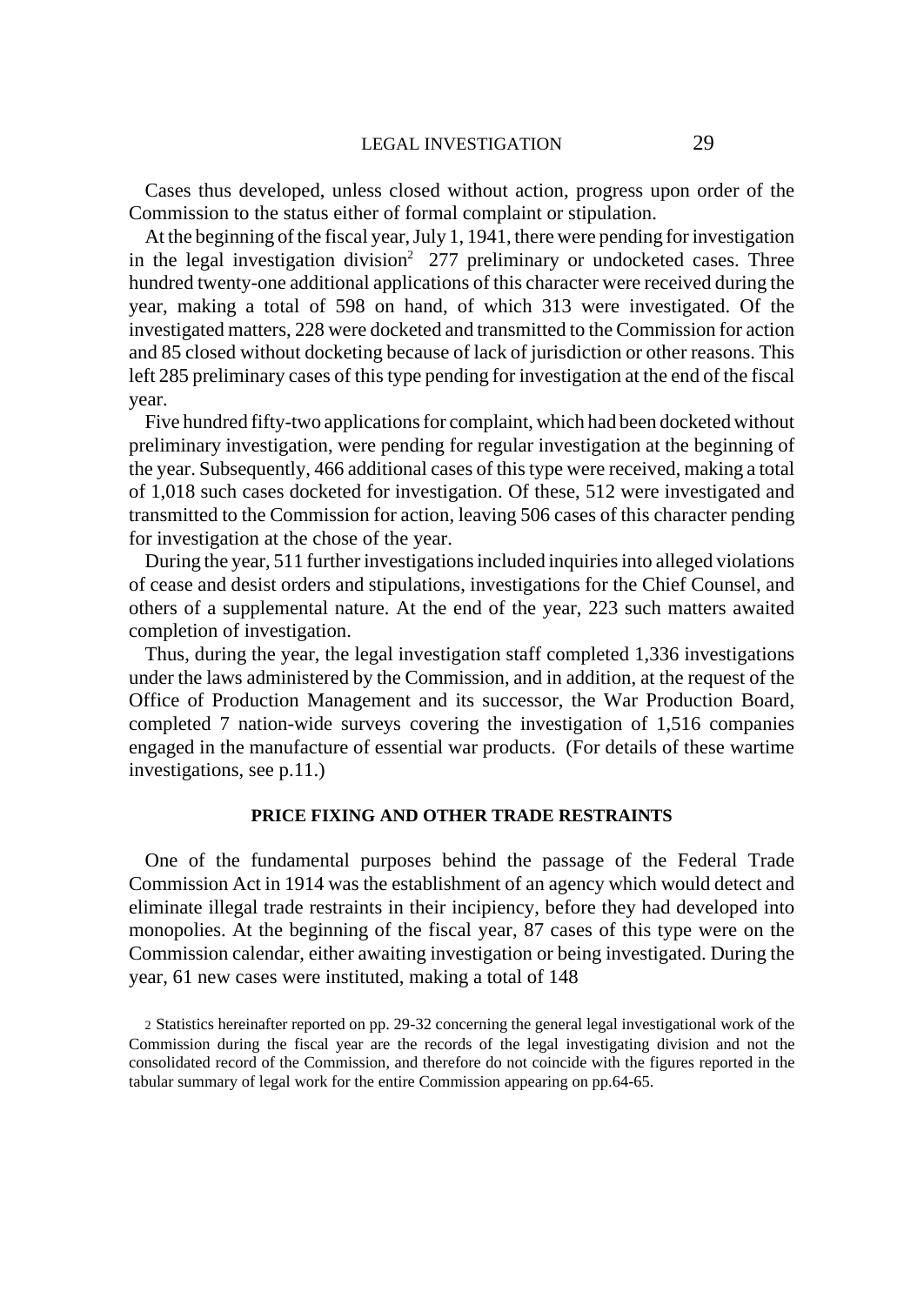restraint-of-trade matters on the calendar. In the same period, 67 investigations of this type were completed for consideration and disposition by the Commission, leaving 81 pending on the active investigational calendar as of June 30, 1942.

Price fixing continues to be the most frequently recurring charge among the restraint-of-trade cases, although the whole category of trade restraints will be found among the charges in the cases pending before the Commission during the fiscal year These include such practices as conspiracy to boycott or threats of boycott; interference with sources of supply; threats of infringement suits not made in good faith; sales below cost for the purpose of injuring competitors; collusive bidding; intimidation of competitors; coercive practices; espionage; and commercial bribery.

The following general classifications of commodities involved are listed to convey an idea of the widespread nature of the restraint-of-trade investigations: Agricultural supplies; automotive equipment; beauty and barber supplies; clothing and coth; construction materials and supplies; containers; dental equipment and appliances; drugs, chemicals, and pharmaceuticals; electrical equipment and appliances; feathers; firearms; flaxseed; food products and beverages; footwear and accessories; fuel; golf clubs and equipment; hospital and surgical supplies; household wares, furnishings and equipment; ice; insecticides; jewelry; lumber and lumber products; machinery and tools; metal and metal products; minerals and mineral fibers; nursery stock; paint and varnish; paper and paper products; photographic supplies; optical goods; publications; rubber and rubber products; school equipment and supplies; silverware; technical instruments and parts; textile fabrics; tobacco; vegetable fibers and oils; vending machines; and vitrified products.

In addition to the original investigations undertaken during the year, 21 matters were completed which involved formal docketed cases. These consisted of a variety of matters, many requiring complete investigation to determine whether cease and desist orders previously issued by theCommission were being violated.Investigations ofthis nature are as extensive as those made in the original development of a case and in some instances more difficult. At the close of the fiscal year 8 cases of this nature were pending on the investigational calendar.

Of the 148 restraint-of-trade investigations which were active during the fiscal year, 24 resulted from applications for complaint filed by Federal, State, or municipal agencies, and 25 were initiated by the Commission on its own motion. A few applications for complaint. came from miscellaneous sources, but the majority continued to originate among individuals and concernswhose business was being jeop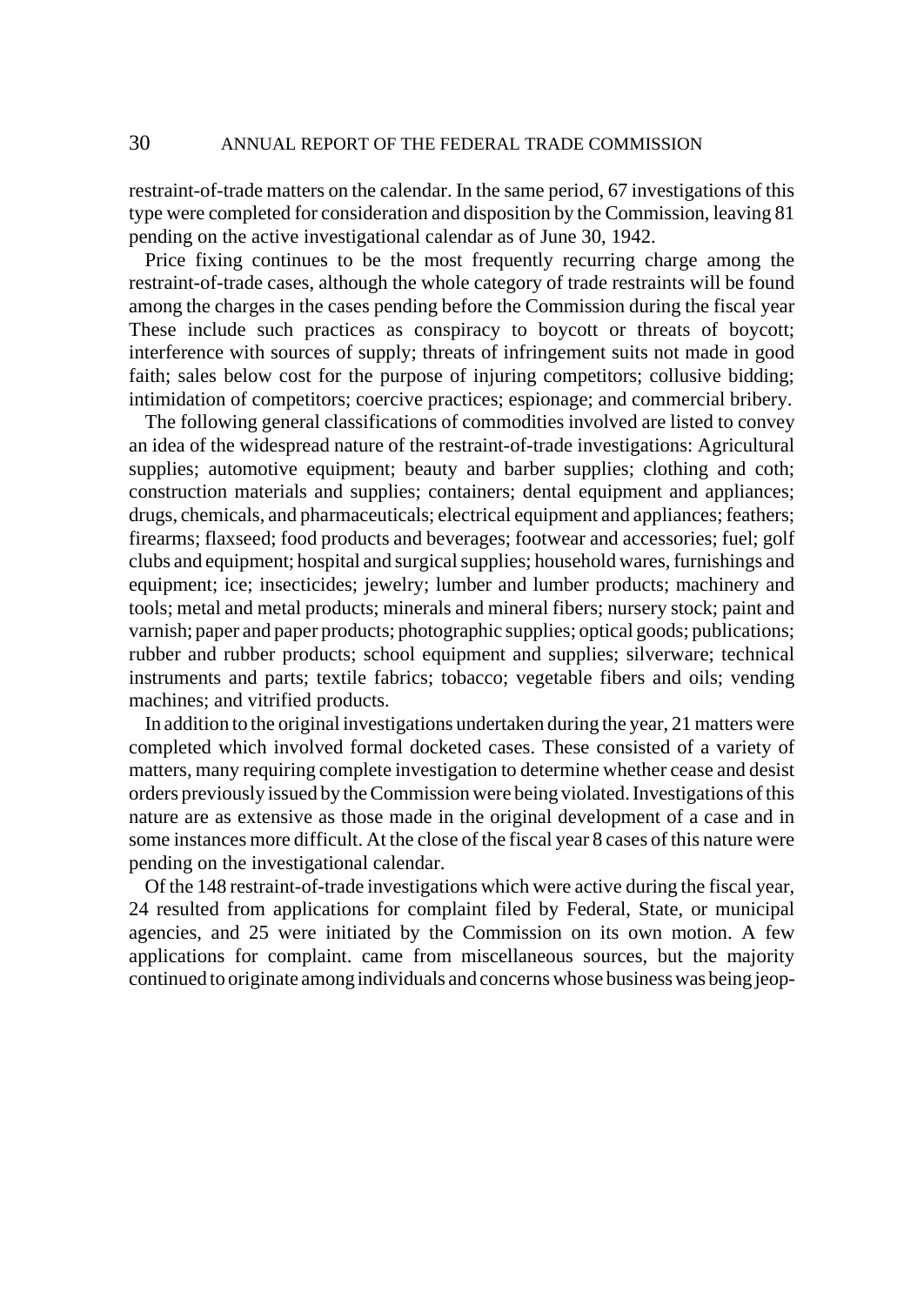ardized by alleged unfair and illegal practices. The group last mentioned was responsible for 99 of these applications.

Investigations of alleged violations of section 7 of the Clayton Act may also be classified as involving other forms of trade restraints. Under section 7, the Commission had four preliminary matters for consideration during the fiscal year, three of which were pending at the beginning of the year. These matters involved alleged unlawful stock acquisitions by corporations engaged in the production and sale of steel and steel products, in the factorage and refining of sugar, in the manufacture and sale of a tanning product, and in the compressing and storage of cotton. Two of these matters were disposed of by the Commission because investigation failed to indicate violation of law. The other two remained on the suspense calendar at the close of the year for further consideration.

## **CLAYTON ACT, SECTION 2, AS AMENDED BY THE ROBINSON-PATMAN ACT**

The Robinson-Patman Act, approved June 19, 1936, amends section 2 of the Clayton Act, and restates in more inclusive form the basic principle of prohibiting price discriminations which injuriously affect competition. It also prohibits per se certain classes of discriminations which may involve price only indirectly, without regard to their competitive effects in specific cases, thus supplementing and strengthening the previous legislation.

Mattersinvolving possible violations of this act are generally quite complicated. An effort is made by the Commission, in the preliminary stages of an investigation, to determine not only whether the practice in question involves prima facie violation of the act, but whether the defenses available under the act are present in the particular matter. This frequently necessitates the checking of competitive prices and pricing policies and of undertaking cost studies in cooperation with the parties charged with violations.

Experience in the administration of the act has made it possible for the Commission, through the development of certain information by preliminary inquiry, more readily to clear up misunderstandings among the public as to the scope of the act and its application to specific situations, as well as to make a more accurate selection for investigation of matters involving probable merit. The Commission has endeavored, in view of limited funds and personnel available, to confine investigations, insofar as feasible, to matters of substantial importance, and to eliminate the expenditure of time and money in the investigation of matters which preliminary inquiry discloses to be of little practical importance. The necessary diversion of personnel for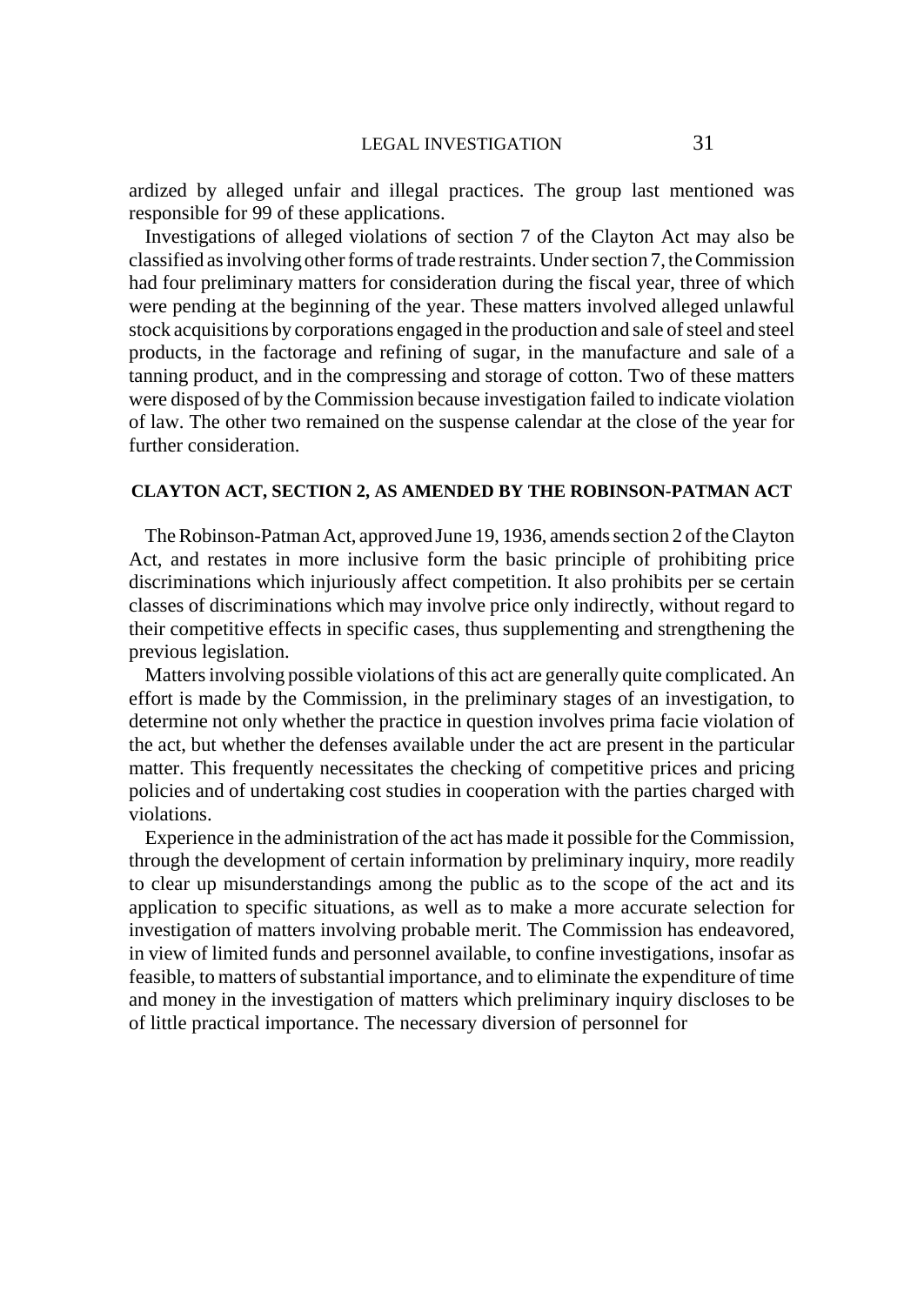work in connection with the war program has necessitated the further emphasis of this effort.

During the year ended June 30, 1942, the Commission instituted field investigations of alleged violations of the Robinson-Patman Act in 32 cases and completed investigations in 79 cases. At the beginning of the year, 164 matters were on hand for investigation, and at the close of the year, 117. As in previous years, the administration of the statute has. touched widely varied fields of industry and commerce and involved many classes of commodities. Frequently, an investigation of one member of an industry requires similar investigations of other members of the same industry, in order to accomplish equitable and effective correction. The proceedings of the Commission and the decisions of the courts on these proceedings have served as useful guides for members of industries in determining their pricing and distribution policies. It is apparent that these guides have been beneficial both in effecting the voluntary elimination of unlawful or doubtful practices before they become the subjects of investigation, and in discouraging the inception of such practices.

## **FIELD INVESTIGATIONS OF CASES INVOLVING FOOD, DRUGS, DEVICES, AND**

### **COSMETICS**

The Wheeler-Lea amendment to the Federal Trade Commission Act of March 21, 1938, greatly enlarged the preexisting need for medical and otherscientific and expert opinion and evidence. This was met in part by the establishment by the Commission of a Medical AdvisoryDivision.In the administration oftheWheeler-Lea amendment, special attention has been given to therapeutic representations made concerning, and pharmacological actions of, medicinal preparations, the use of which might be injurious. Similarly, consideration has been given to devices also likely to be injurious to health.

Since enactment of the Wheeler-Lea amendment, the Commission has completed 1,644 field investigations of alleged violations of section 12 of the Federal Trade Commission Act, which relates to false advertising of food, drugs, devices, and cosmetics. Of these, 232 were completed during the fiscal year. This number included new cases as well as old cases reinvestigated to determine whether Commission cease and desist orders, and stipulations executed by advertisers and accepted by the Commission, were being violated, and whether additional practices not previously prohibited were being carried on in contravention of the law.

At the close of the year, 181 applications for complaint respecting alleged false advertising of food, drugs, devices, and cosmetics were under investigation, 9 of which related to drug and cosmetic preparations and devices alleged to be injuriousto health.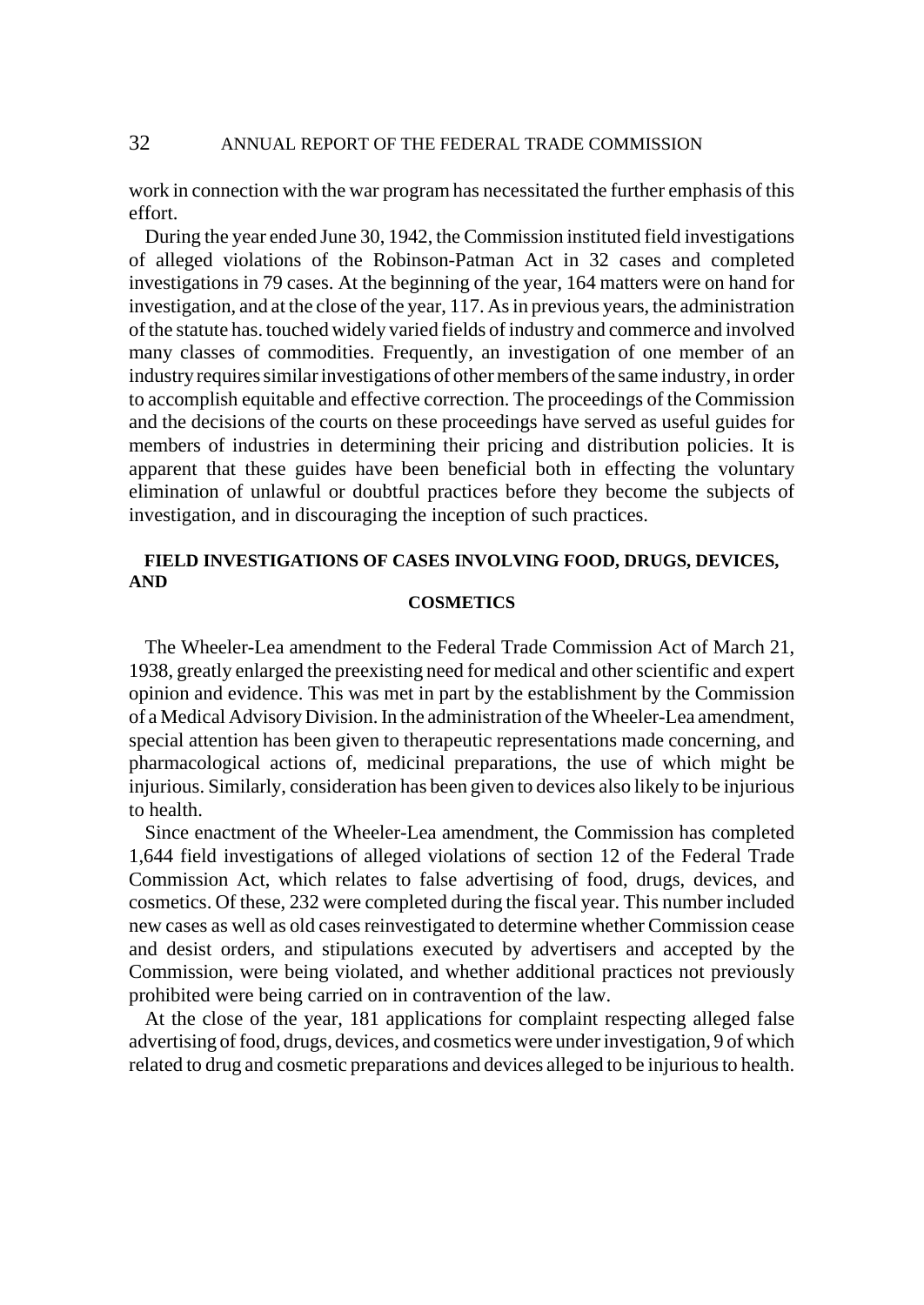### **DISPOSITION OF CASES BY STIPULATION**

### **PROCEDURE AFFORDS OPPORTUNITY FOR DISPOSING OF SOME CASES BY AGREEMENT TO DISCONTINUE UNFAIR PRACTICES**

Under certain Circumstances the Commission, instead of disposing of cases by formal complaint and trial, affords the respondent the privilege of disposition by signing a statement of fact and an agreement to discontinue the unfair practice.

The Commission's policy with respect to the circumstances under which cases may be disposed of by stipulation is set forth in the appendix, page 117.

A total of 560 stipulations in which various individuals, firms, and corporations agreed to cease and desist from unlawful practices were approved by the Commission during the fiscal year. These included 341 general cases and 219 cases pertaining specially to radio and periodical advertising matter. (See p.82.)

### **COMPLAINTS**

### **ALLEGED VIOLATIONS OF FEDERAL TRADE COMMISSION ACT AND CLAYTON ACT AS AMENDED BY THE ROBINSON-PATMAN ACT**

During the fiscal year ended June 30, 1942, the Commission issued 249 complaints, of which 229 charged violation of the Federal Trade Commission Act and 20 charged violation of the Clayton Act.

# **I. COMPLAINTS UNDER THE FEDERAL TRADE COMMISSION ACT**

## **A. SUPPRESSION OF PRICE COMPETITION AND OTHER ALLIED RESTRAINTS**

#### **OF TRADE**

(Complaints referred to are identified by docket numbers. Full text of any complaint may be obtained upon application to the Federal Trade Commission, Washington)

## **1. COMBINATIONS TO FIX AND MAINTAIN PRICES**

Twenty-two complaints were issued charging combination and conspiracy in restraint of trade among members of certain industries to fix minimum prices or maximum discounts from a base price list at which their products were to be sold. These complaints related to price-fixing combinations involving certain members of the following industries:

Charcoal (4535); printed stationery (4538); bakery products (4550); milk and ice cream cans *(4551);* electrical alloy wire (4558); paper products (4559); milk bottle closures (4565); linen supplies (4588); women's coats and suits (4596); women's millinery (4597); bottle and can crowns and caps (4602); crepe paper (4606); traffic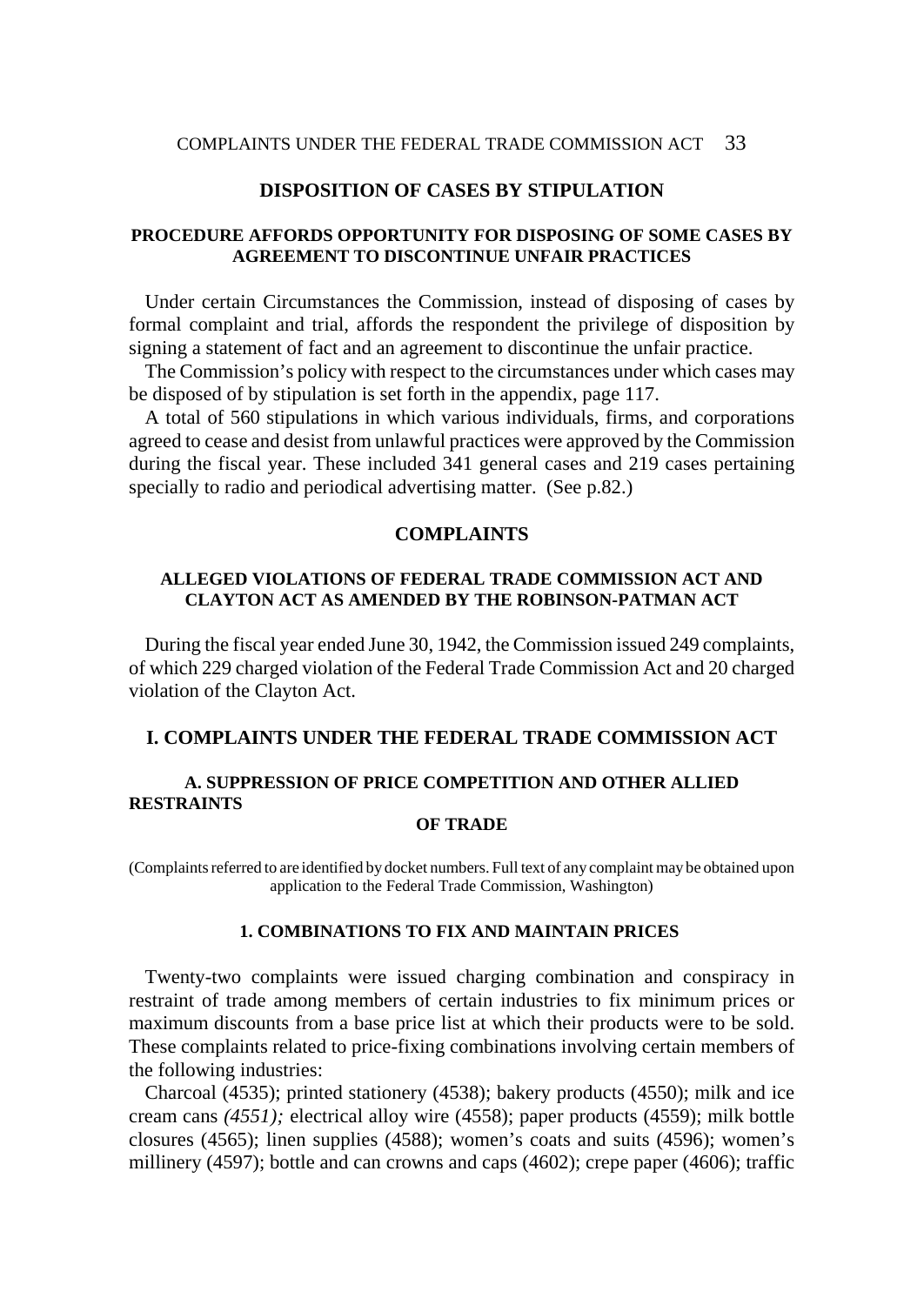signals (4610); asbestos pipe coverings (4613); Harris Tweed fabric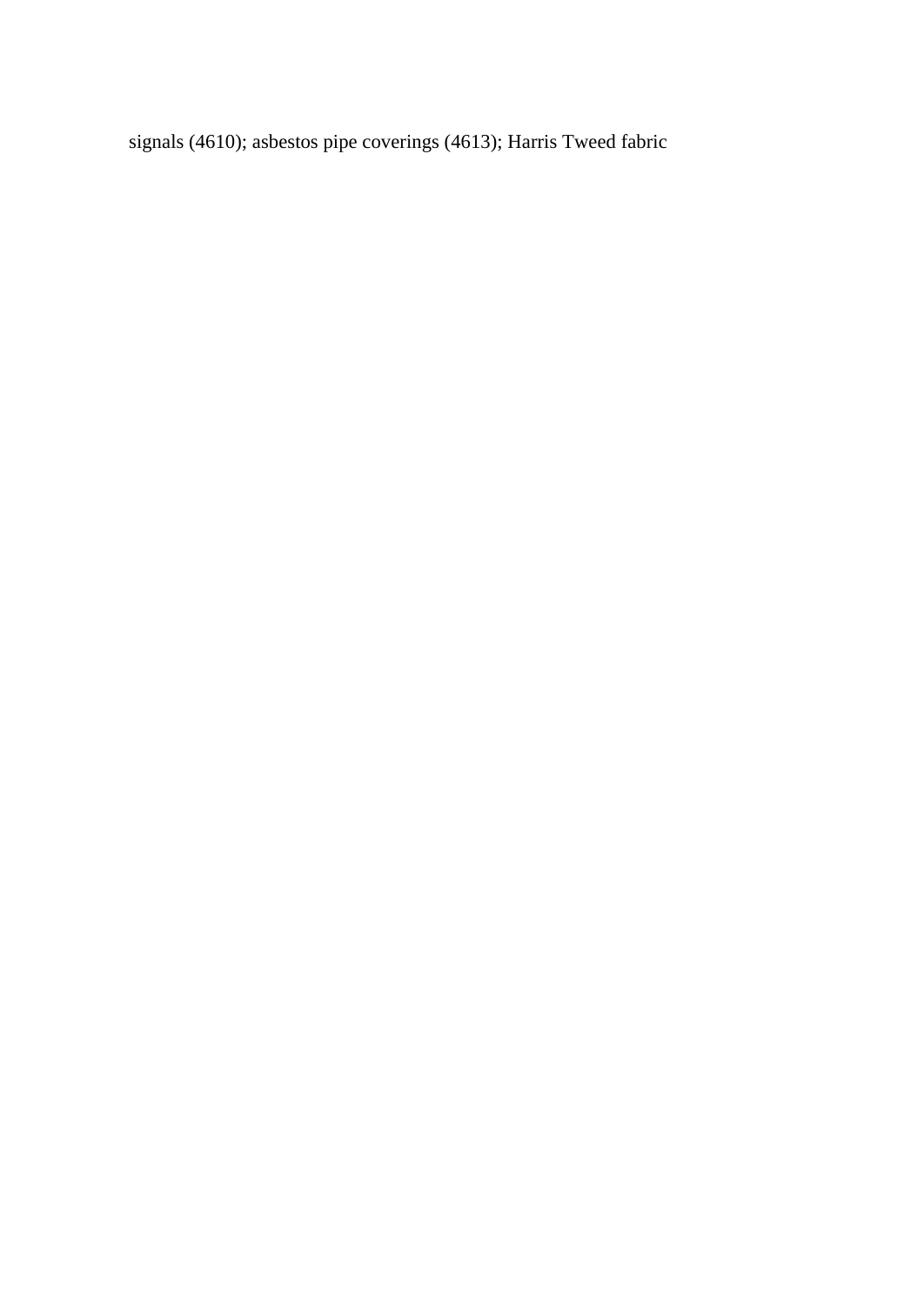(4618); liquid-tight paper containers (4675); art pictures (4693); uniforms (4612); button molds (4726); commercial screen advertising (4736); women's dresses (4751); and garment boxes (4777).

## **2. AGREEMENTS IN RESTRAINT OF TRADE, BOYCOTT, AND REFUSAL TO SELL**

Three complaints were issued charging combination and conspiracy in restraint of trade among members of certain industries, methods used being boycott, refusal to sell, and interference with the sources of supply of competitors. The complaints related to hardware wholesalers (4592); wholesale grocers (4643); and retail dealers in tea, coffee, and household specialties (4776).

### **B. FALSE ADVERTISING AND MISREPRESENTATION**

A total of 173 complaints issued by the Commission charged false and misleading representations in advertisements, on labels, and otherwise. They may be classified broadly as follows:

Sixty-two complaints alleged misrepresentation of origin, composition, performance, condition, quality, ingredients, materials, price, quantity, or style of various products; 46 alleged false and misleading representations as to the therapeutic value of various medicinal and food preparations and devices; and 12 alleged misrepresentation as to business status, such as a retailer representing him-self to be a wholesaler or manufacturer, or a commercial enterprise representing itself as a cooperative.

Nine complaints allegedmisrepresentation asto results effected by the use of various products; six, passing off of one article for another, or of used articles, or articles composed in part of used materials, for new; seven, misrepresentation in the sale of cosmetics, including in some instances failure to disclose harmful potentialities to users; six, misrepresentation and disparagement of competitors' products; six, false and misleading use of well-known namesto describe products of inferior quality; and five, misrepresentation in the sale of correspondence courses of instruction.

Three complaints alleged misrepresentation of the durability or enduring qualities of stone; three, misleading use of well-known corporate or trade names in promoting the sale of products; two, false and misleading representation that the products involved were made under the supervision of a doctor; two, misrepresentation of qualities of radio devices; two, misrepresentation of durability and quality of fountain pens; one, misrepresentation in connection with advertising for agents to sell automobile devices; and one, misrepresentation of terms under Which coupons are redeemed and misleading use of a well-known trade name.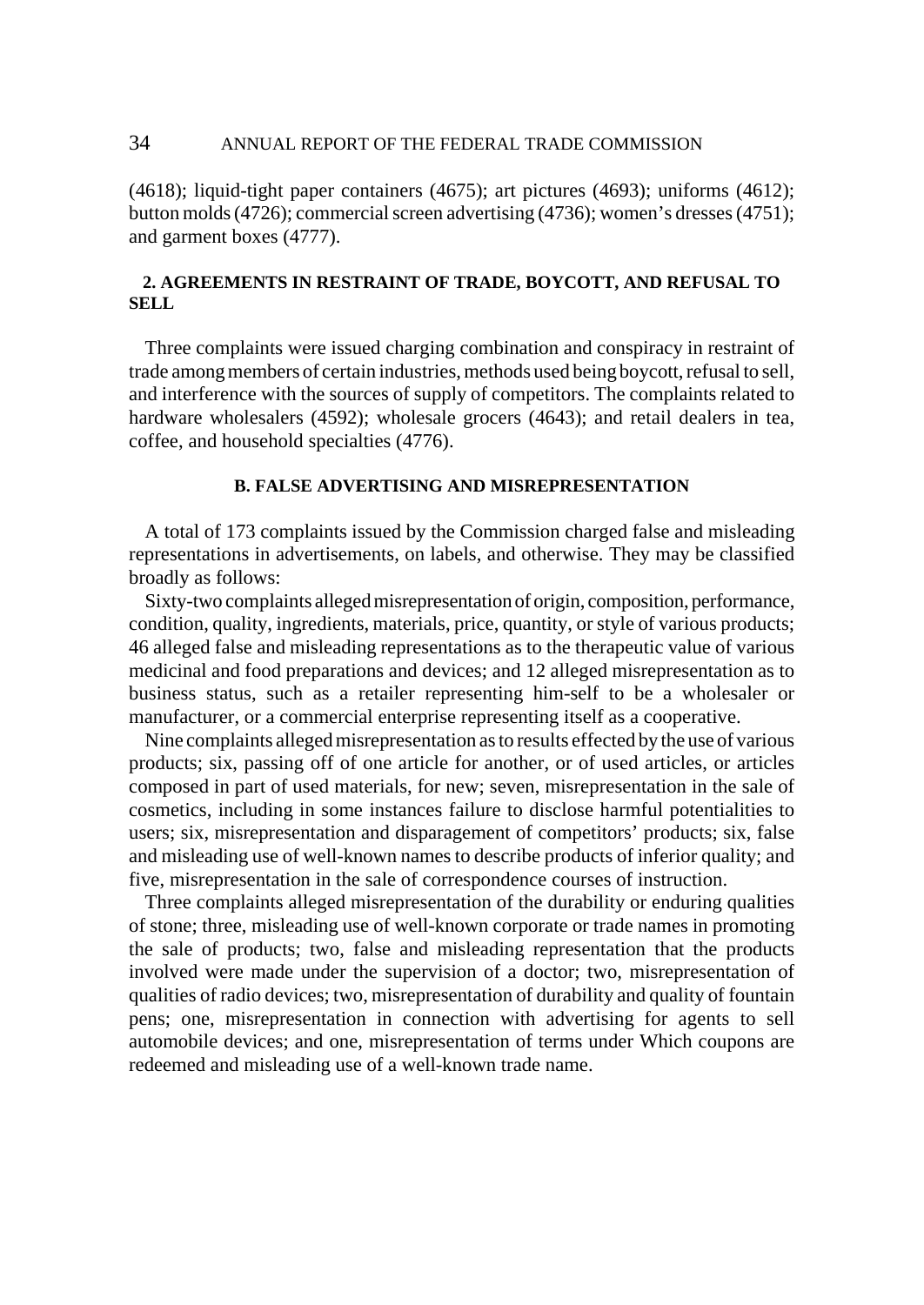### COMPLAINTS UNDER THE CLAYTON ACT 35

### **C. MISCELLANEOUS COMPLAINTS**

Twenty-seven complaints were issued in which the respective respondents were charged with supplying dealers with lottery devices for use in the sale of merchandise; commercial bribery; alleged misrepresentation in the sale of encyclopedias, Bibles and prayer books, books and magazines, and books for keeping income tax in formation; use of the Red Cross name and emblem in selling commercial products without disclosing that the American Red Cross has no connection with the enterprise; and misrepresentation in the sale of tinted or colored photographic enlargements and miniatures, and frames therefor.

### **II. COMPLAINTS UNDER THE CLAYTON ACT**

## **A. ALLEGED VIOLATION OF SECTION 2 (a) OF CLAYTON ACT AS AMENDED BY**

## **ROBINSON-PATMAN ACT**

Eight complaints were issued charging violation of section 2 (a) through unlawful discriminations in price among various purchasers in the sale of commodities of like grade and quality. The complaints alleged that the effect of the discriminations may be substantially to lessen competition or tend to create a monopoly in some line of commerce, or to injure, destroy, or prevent competition either with those who discriminate or knowingly receive the benefit of the discrimination, or with customers of either of them. Three of the complaints involved candy and confections (4571,4673, and 4677); two, corn syrup (4548 and 4556); one, hand-operated carpet sweepers (4636); one, glass dairy-testing apparatus(4725); and one, tufted bedspreads, rugs and allied products (4744).

# **B. ALLEGED VIOLATION OF SECTION 2 (c) OF CLAYTON ACT AS AMENDED BY**

### **ROBINSON-PATMAN ACT**

Four complaints were issued charging violation of section 2 (c), the so-called brokerage section. Two of the complaints related to the practice of buyers receiving brokerage on their own purchases, one of these also involving the payment of such brokerage by the manufacturer. Another charged the receipt of brokerage by an intermediary under control of and acting forthe buyer, and the fourth involved division of brokerage with the buyer and an arrangement by the broker with the seller to make corresponding allowance to the buyer in lieu of brokerage. Two of the complaints related to transactions in fruits and vegetables (4547 and 4589); one relating to rice was subsequently dismissed (4587).; and one involved crystal phosphate (4585).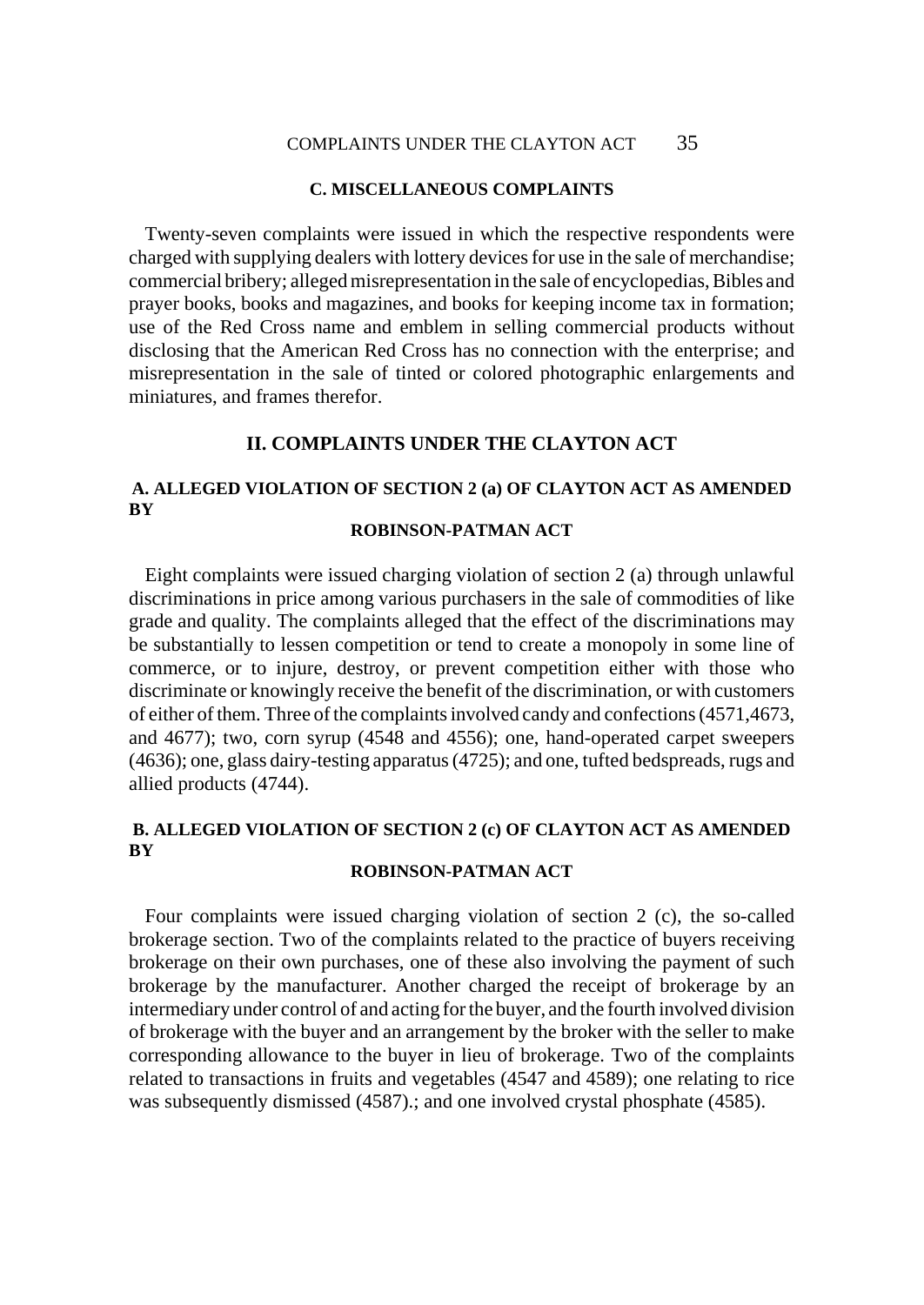#### **C. ALLEGED VIOLATION OF SECTION 2 (d) OF CLAYTON ACT AS AMENDED BY ROBINSON-PATMAN ACT**

Three complaints contained charges of violation of section 2 (d), which prohibits discrimination in granting compensation to buyers who furnish services or facilities where such compensation is notmade available to other buyers on proportionally equal terms. One of these complaints charged the allowance of special discounts on account of services in pooling orders from the separate units of chain store buyers and withholding such discounts from other competing buyers furnishing or offering to furnish similar services (4571). Another involved compensating certain buyers for advertising expenditures while withholding compensation for such purpose to competing buyers (4637). The third alleged the allowance of compensation to certain chain store customers for window displays while withholding such compensation from independent store customers and not making it available on proportionally equal terms to some chain store customers (4740).

### **D. ALLEGED VIOLATION OF SECTION 3 OF CLAYTON ACT**

Five complaints charged the respondents with leasing and selling, or contracting to sell, certain rivet-setting machines, or fixing a price therefor, or discount from, or rebate on such price, on the condition, agreement, or understanding that the lessee or vendee would not use the machines for setting any tubular or bifurcated rivets other than those manufactured by or sold under the authority of the respective respondents. (4560, 4561, 4562, 4563, and 4564.)

Another complaint alleged that a candymanufacturersold or contracted to sell candy barsto retail drug chain customers for resale, granting a discount on the dollar volume of purchases, on the agreement that the purchaser would not deal in the candy of a competitor. (4673.)

In another complaint a manufacturer of a hair tonic was charged with selling its product on the condition, agreement, or understanding that the purchasers would not use, sell, or distribute similar products of any of the competitors of the respondent and that if such purchasers should use or distribute any product not purchased from the respondent they would not be further supplied with or permitted to handle the respondent's product. (4773.)

It was alleged in each of these complaints that the effect of leasing or selling on the condition or agreement set forth in each complaint may be to substantially lessen competition in commerce.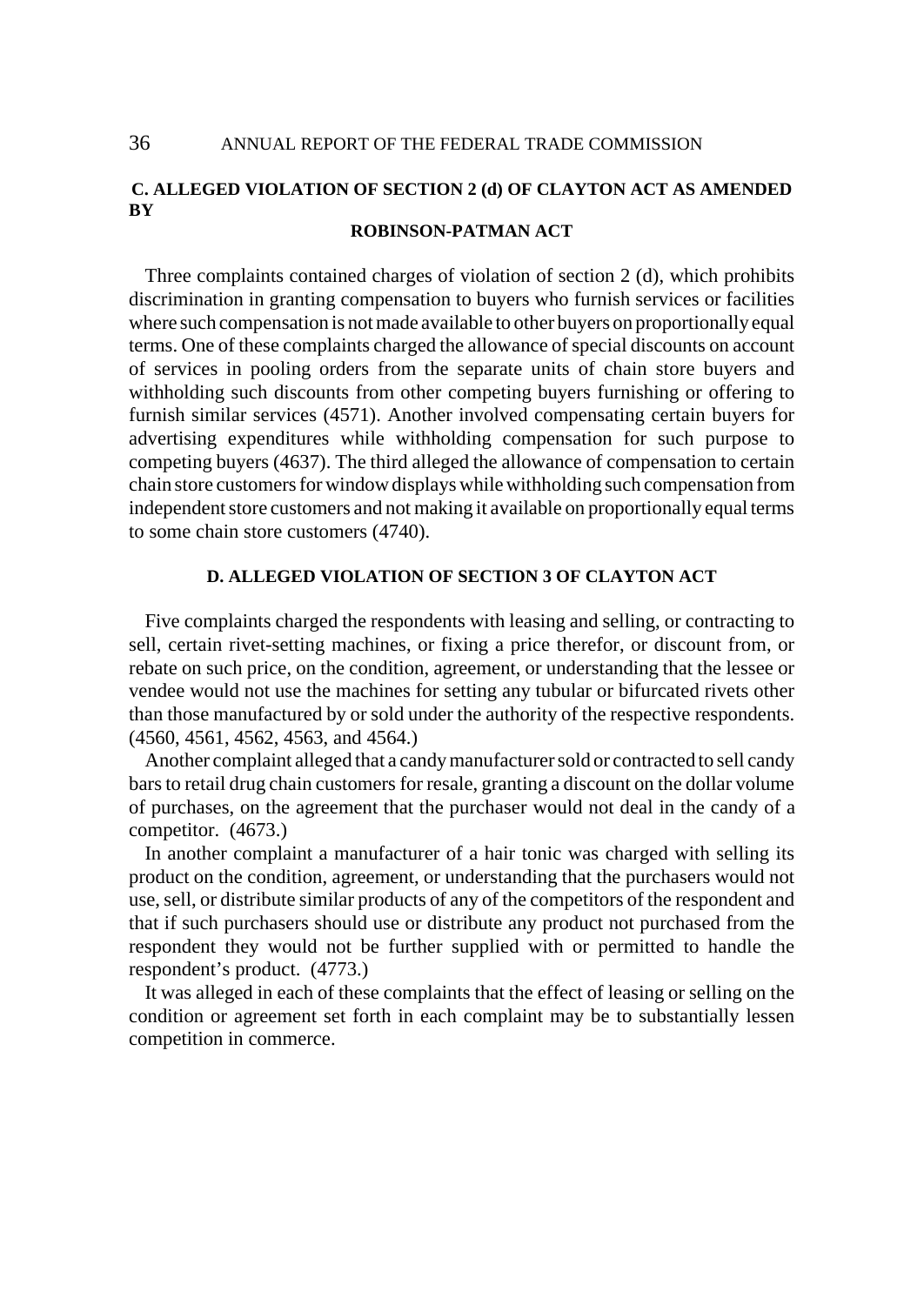### ORDERS UNDER THE FEDERAL TRADE COMMISSION ACT 37

### **ORDERS TO CEASE AND DESIST**

#### **UNFAIR TRADE PRACTICES PROHIBITED IN 250 CASES**

The Commission issued 250 orders to cease and desist from the use of unfair methods of competition and other violations of law during the fiscal year ended June 30, 1942.

The following cases, briefly described, are illustrative of orders to cease and desist issued during the fiscal year:

## **I. ORDERS UNDER THE FEDERAL TRADE COMMISSION ACT**

#### **COMBINATIONS TO FIX AND MAINTAIN PRICES AND RESTRAIN TRADE**

*Scientific Apparatus Makers of America, Chicago, and others.--*An unincorporated group of the members of this incorporated association, styled the Surveying-Drafting-Coaters Section of Scientific Apparatus Makers of America and consisting of producers and distributors of tracing cloths, blueprint papers, and other similar supplies and equipment, were ordered to cease and desist from carrying out a conspiracy to fix and maintain prices for their products. The order prohibited them from exchanging information among themselves, pursuant to agreement, regarding prices, discounts, terms, and conditions of sale, from classifying customers, and particularly from adopting any regulation designed to prevent any deviation on the part of the members of the association from the prices, discounts, and terms fixed and agreed upon. (3092.)

*The Hardwood Institute, Oshkosh, Wis., and others.--*An order was issued directing 21 hardwood lumber manufacturers in Wisconsin and The Hardwood Institute, an unincorporated trade association, to cease and desist from entering into or carrying out any agreement or combination for the purpose or with the effect of restricting price competition in the sale of hardwood lumber.

Among the practices engaged in by the respondents, pursuant to agreement, and which were prohibited by the order, were the following fixing or maintaining prices, terms or conditions of sale; using a system for calculating and quoting prices predicated upon a designated basing point plus freight therefrom; preparing or circulating for use of sellers of hardwood lumber compilations of delivery charges to produce the same delivered price quotations at any given destination; exchanging price lists among themselves or with competing sellers or adhering or agreeing to adhere to the prices quoted in such lists; exchanging detailed information concerning sales; and formulating or adopting various practices for the purpose of producing uniformity in such quotations. (3418.)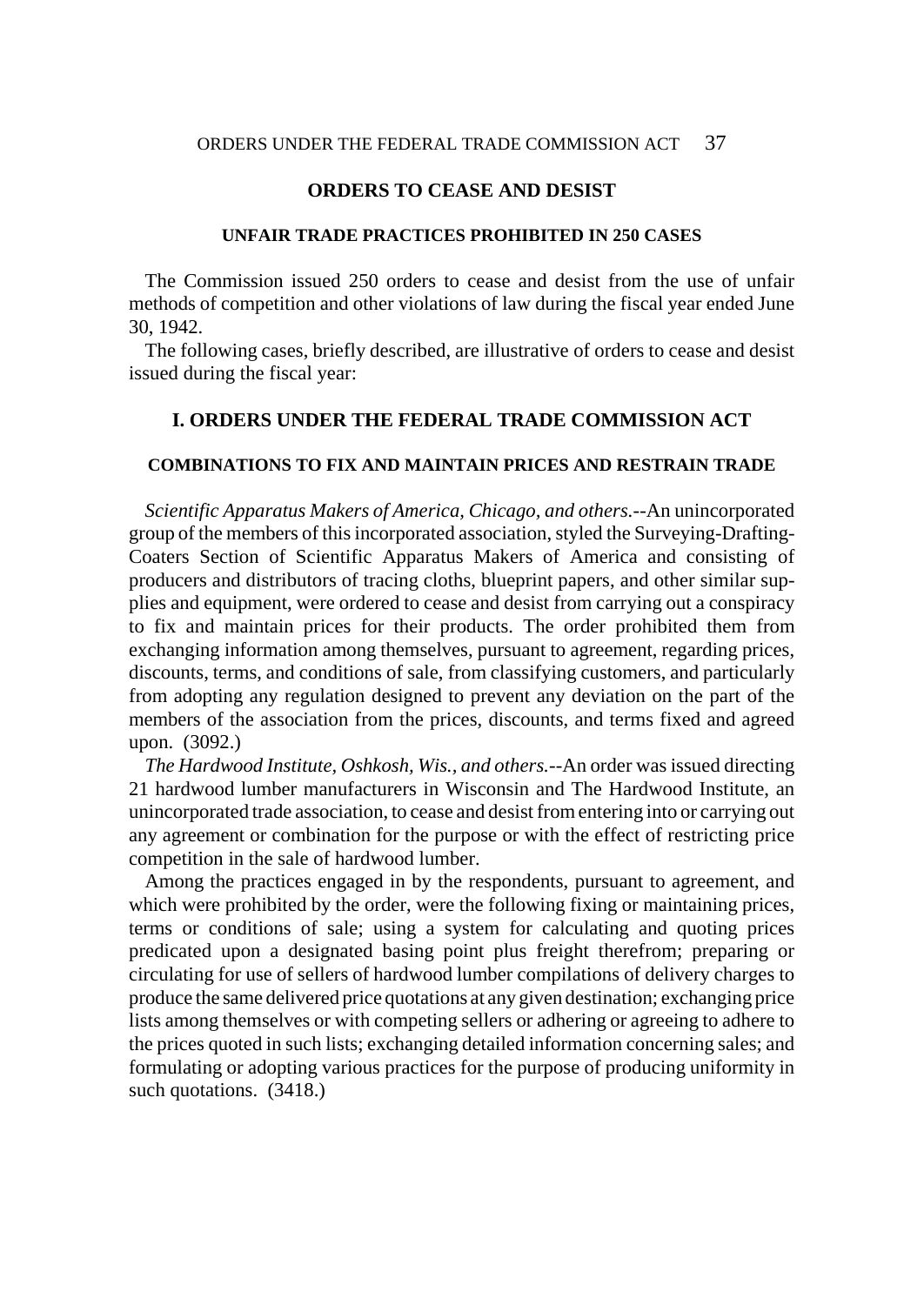*Power and Gang Mower Manufacturers' Association, Detroit, and others.--*This trade association and 6 manufacturers, who sold from 65 to 85 percent of the power and gang mower industry's products, were ordered to cease and desist from any agreement or combination to maintain prices and uniform discounts, terms of sale, or trade-in allowances, or otherwise to hinder competition. (3689.)

*Western Confectioners Association, Inc., San Francisco, and others.--*This association, its officers, and 18 of its member manufacturers were ordered to cease and desist from entering into or carrying out any agreement to establish or maintain uniform or minimum prices for their candy products or uniform discounts to purchasers. The order directed the respondents to discontinue any concerted action to classify purchasers of their products for the purpose of fixing or maintaining uniform discounts, and prohibited coercion of manufacturers by threats of legal action or otherwise to maintain uniform or minimum prices fixed by the respondents. (4132.)

*Salt Producers Association, Detroit, and others.--*The order in this case directed the association and 20 member corporations, and others, to cease and desist from combining or conspiring to fix or maintain prices for, or to curtail and regulate the production or sale of, salt. The order required the respondents to cease engaging in the following practices, pursuant to agreement: establishing or maintaining uniform prices, terms or conditions of sale; quoting and selling under a zone system whereby the delivered cost to buyers within each respective zone was made identical; exchanging price lists, invoices, and the names of distributors or dealers who receive special discounts; and curtailing or regulating the quantity of salt to be produced and sold by any respondent corporation. (4320.)

*Organization ServiceCorporation,NewYork, and others.--*This corporation, two of its subsidiary institutes, and certain of its members engaged in the manufacture of pins, metal paper clips, and fasteners were ordered to cease and desist from engaging in the following practices by agreement or combination: fixing, establishing, or maintaining pricesto be charged fortheir products; compiling or exchanging statistical information concerning prices to be charged; and employing or participating in any inquiry pertaining to prices with the purpose or effect of causing adherence to or maintenance of uniform prices (4351.)

*AR. Winarick, Inc., New York, and others.--*These respondents, engaged in the sale of beauty parlor and barber supplies, were ordered to cease and desist from entering into or continuing any agreement to restrain competition and fix prices. (4470.)

*Pacific Fruit* & *Produce Co., Walla Walla, Wash., and others.--*Five Walla Walla shippers of broadleaf spinach, a Minneapolis fruit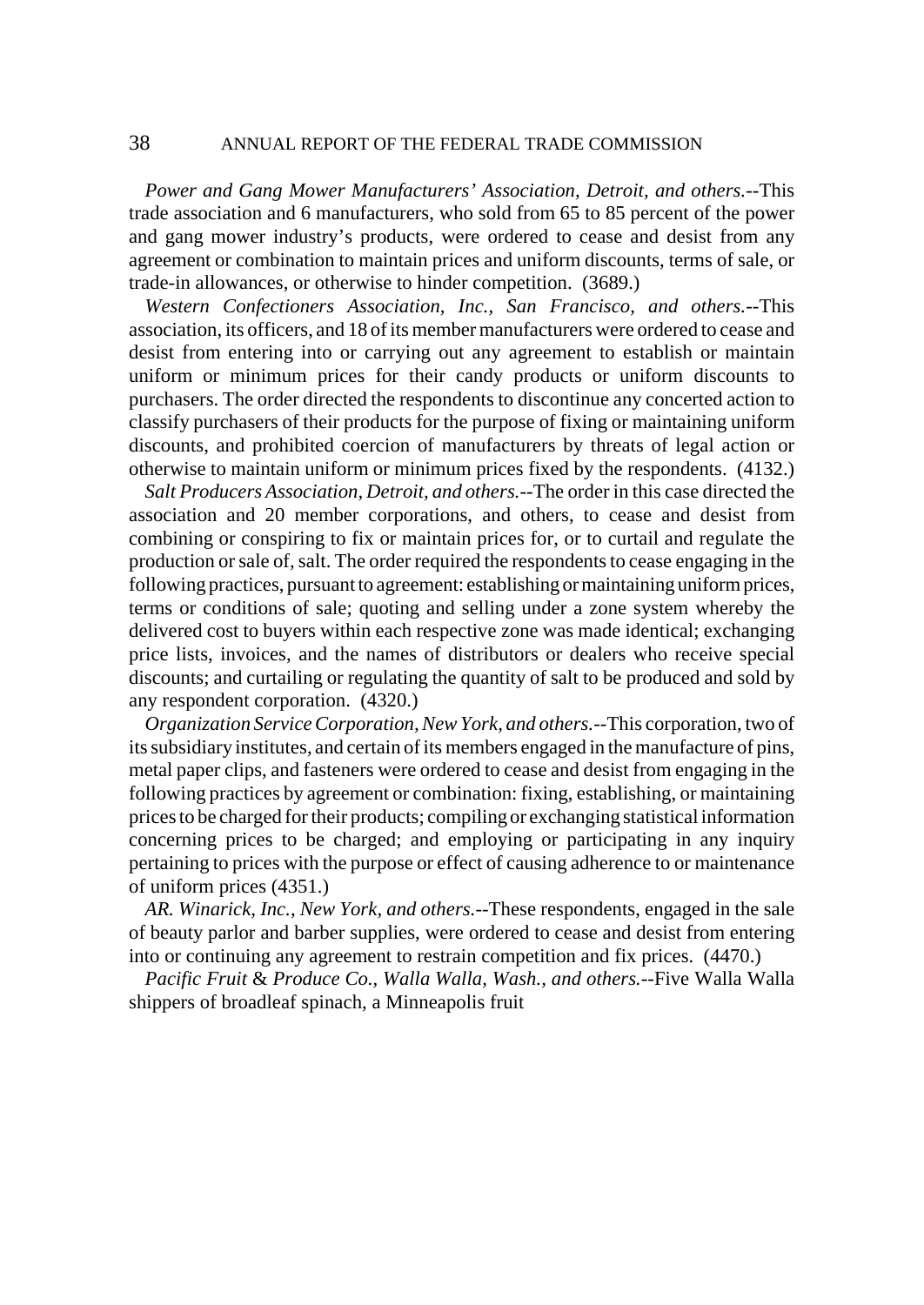brokerage company, and four Chicago produce jobbers were ordered to cease and desist from carrying out a conspiracy to eliminate competition or monopolize trade in the Chicago area. The order prohibited the following practices, among others, when engaged in pursuant to agreement: restricting the sale and purchase of broadleaf spinach to selected shippers and jobbers; determining or limiting the number of jobbers who shall purchase in any designated area; causing all purchases and sales to be made through certain designated brokers; preventing jobbers and wholesalers not parties to the agreement from purchasing from selected shippers from the Walla Walla district; and fixing or maintaining the price to dealers or the public in Chicago. (4487.)

*Newton Paper Co., Holyoke, Mass., and others.--*A paper manufacturer, three New York distributors of "bogus" paper (a cheap flexible paper cut by dies into stays used in lining handbags and pocketbooks), a die cutters' trade association, its executive secretary, and seven operators of stay die cutting businesses, were ordered to cease and desist from entering into understandings or conspiracies to hinder or restrain competition. The respondents were further ordered to cease and desist from the following practices when engaged in pursuant to agreement: fixing and establishing prices, terms, and discounts; allocating newand prospective customers;refusing to sell to customers of other members of the association; restricting purchases to the respondent manufacturer and distributors; furnishing the association or its representative with lists of delinquent customers and refusing to sell to such customers; and assessing penalties for violation of the agreement. (4559.)

*James MacDonald, Ltd., Stornoway, Scotland, and others.--*Five Scottish manufacturers of Harris Tweed fabrics and their sales representatives in the United States were ordered to cease and desist from engaging in any price-fixing agreement or conspiracy which restrains and monopolizes the sale of their products in the trade between Great Britain and the United States and among the States of the United States. The order prohibited the carrying out of any agreement which provides that manufacturers will notsell Harris Tweed garments purchased from the respondents at prices lower than those fixed by the respondents; that manufacturers will not sell to any retailer who does not bind himself to sell at or not less than certain fixed prices; that retailers will not sell at prices less than those fixed by respondents; and that the respondents will compile and circulate among themselves a list of manufacturers who cut the prices thus fixed. The order also prohibited the respondents from fixing and maintaining, by concerted or collective action, minimumprices, terms, and conditions of sale. (4618.)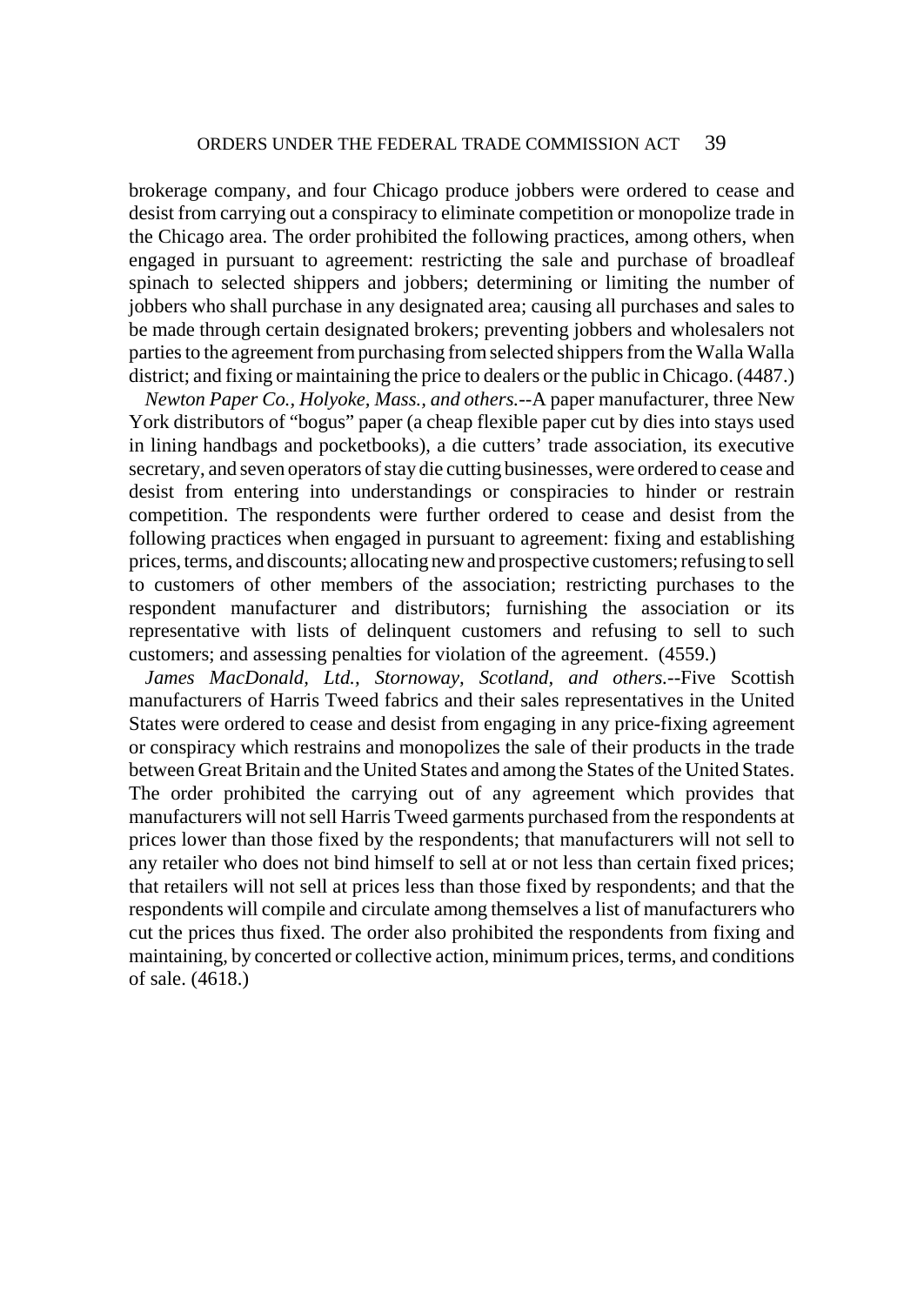# COMBINATIONS IN RESTRAINT OF TRADE, BOYCOTT, REFUSAL TO SELL

*Chicago Medical Book Co., Chic ago, and others.--*Chicago Medical Book Co., dealer in medical books, and four publishers of medical books located in Philadelphia and St. Louis were ordered to cease and desist from entering into or carrying out any agreement or conspiracy for the purpose or with the effect of restraining competition, and particularly from engaging in the following practices as a part of such agreement or conspiracy: attempting to boycott any dealer; refusing to sell to any such dealer; preventing or attempting to prevent any dealer from purchasing at the regular price; and discriminating against any dealer as to price or other conditions of sale. (3557.)

*The Wholesale Dry Goods Institute, Inc., New York, and others.--*The respondents, including 115 individuals, copartners, and corporations engaged in the wholesale distribution of dry goods, notions, and kindred merchandise, were ordered to cease and desist from following a common course of action in connection with any mutual understanding, agreement, or conspiracy for the purpose and with the effect of establishing the respondents as a preferred class of buyers or of inducing, coercing, or restraining manufacturers in the determination of their sales policies or the selection of their customers. Other practices prohibited by the order included circulating a list of preferred buyers recognized as wholesalers or a list of manufacturers; refusing or threatening to refuse to deal with manufacturers because they sell to buyers not recognized by the respondents as wholesalers; and threatening manufacturers for the purpose or with the effect of preventing them from selling to certain prospective buyers. (3751.)

*Berland Supply Co., Inc., Milwaukee, and others.--*A group of glassware manufacturers and their representatives and an association of wholesale dealers were ordered to cease and desist from conspiring to suppress competition in the glassware trade in Milwaukee and the surrounding trade area. The order directed the respondents to cease and desist from any agreement to refuse to sell to any person or to cut off his source of supply or otherwise deprive him of an opportunity to compete; to prevent by coercion any wholesaler or retailer from engaging in price competition; to designate who shall be wholesalers; or to otherwise limit the number of persons who may participate in the glassware trade. (3861.)

*Milwaukee Jewish Kosher Delicatessen Association, Milwaukee, and others.--*This association and five proprietors of delicatessen stores in Milwaukee, members of the association, and two Kosher meat manufacturers in Chicago were ordered to cease conspiring to lessen competition in the sale of Kosher products. The order directed them to cease and desist from agreeing to lessen competition by hindering certain purchasers in Milwaukee from buying Kosher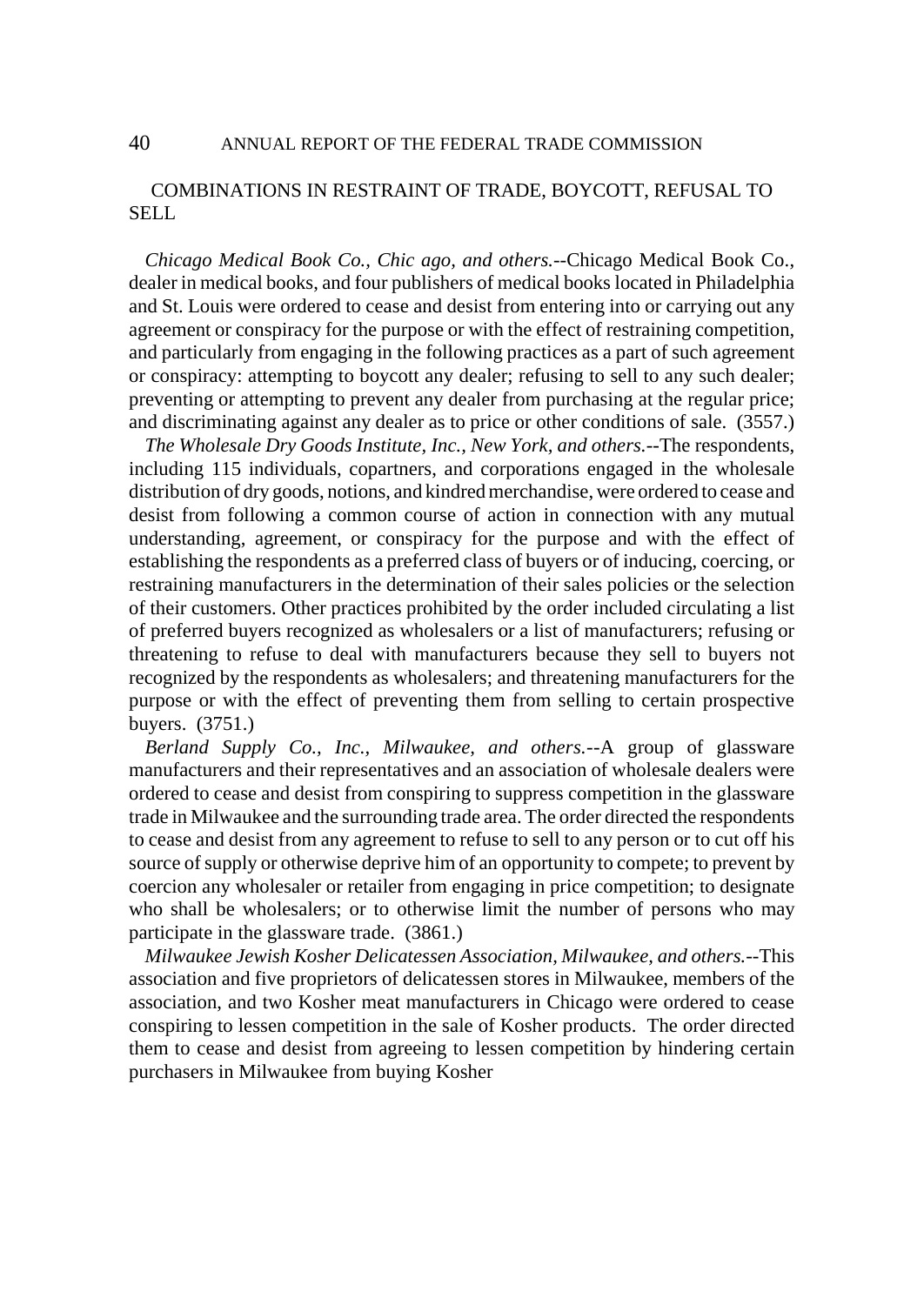### ORDERS UNDER THE FEDERAL TRADE COMMISSION ACT 41

meats or allied products from manufacturers outside of Wisconsin and by obstructing sellers outside of Wisconsin in selling to certain Milwaukee merchants. (3908.)

*Retail Coal Merchants Association, Richmond, Va., and others.--*The association and its officers and members, consisting of all but three retail coal dealers in that city, and four wholesalers were ordered to cease and desist from entering into or carrying out any agreement for the purpose of restraining competition in the retail sale of coal in the Richmond trade area. The order directed the association and its officers and members to cease and desist from agreeing with wholesalers that the latter would not ship to retail dealers in Richmond who were not members of the association or whose prices were not those agreed upon by the association members; and urging wholesalers, under threat of boycott, to cooperate with the respondent retailers by refusing to sell to nonmembers of the association. The order also required the respondent wholesale dealers to cease entering into agreements with the association or its members for the purpose of restraining competition in the retail sale of coal in the Richmond area and, specifically, to discontinue agreeing among themselves or with other respondents that they would not ship to Richmond retailers who were not members of the association. (3911.)

*Detroit Candy & Tobacco Jobbers Association, Inc., Detroit, and. others.--*The respondent association, its officers, directors, and 30 regular and 125 associate members, constituting a majority of the wholesalers and jobbers of candies, tobaccos, and groceries in the Detroit area, were ordered to cease and desist from coercing, inducing, or persuading sellers of these products, located in states other than Michigan, to refrain from selling to competitors of members of the respondent association. (4321.)

*Inter-State Cigarette Merchandisers Association, Newark, N. J., and others.--*The association and five member associations of similar name in New Jersey, New York, Pennsylvania, Connecticut, and Massachusetts, composed of persons or companies operating automatic cigarette vending machines, and their officers, directors, and members, were ordered to cease and desist from certain agreements in restraint of competition in the sale of their products and from engaging in the following practices: establishing members of the association as a preferred class for the purpose of confining the sale of automatic cigarette vending machines to such m embers exclusively; interfering with competitors in their effort to purchase and obtain such machines; and restraining, by threats and coercion, manufacturers from selling to competitors of members. (4388.)

*Food Service Equipment Industry, Inc., Chicago, and others.--*Food Service Equipment Industry, Inc., an association composed of more than 100 dealers in food service equipment for hotels, restaurants,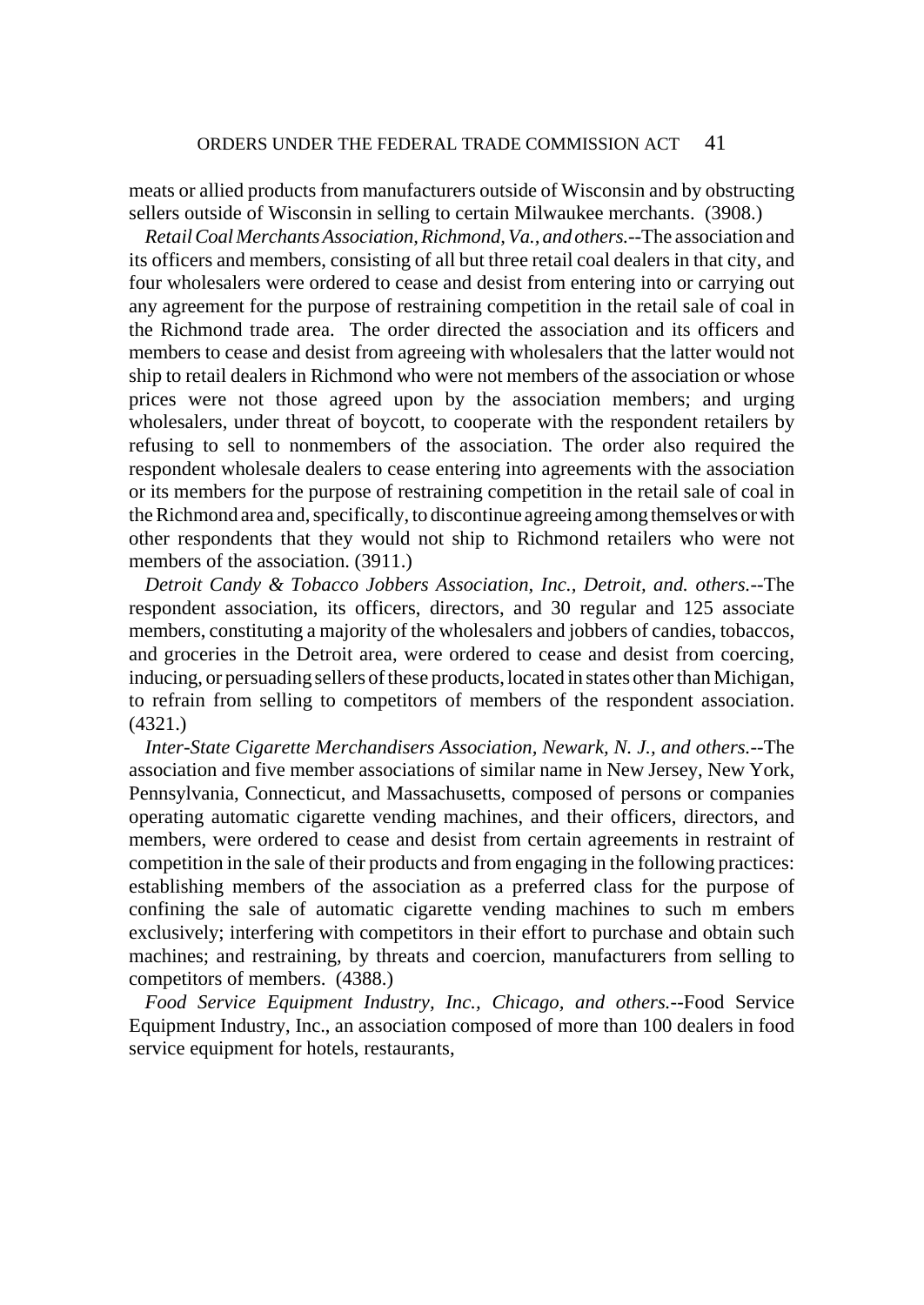and clubs, and American Vitrified China Manufacturers Association, its officers and member manufacturers, and a number of manufacturers of food service equipment, were ordered to cease and desist from carrying out certain agreements and combinations to restrict competition. Among the specific practices prohibited were selecting or classifying jobbers or dealers as recipients of special benefits not granted to other jobbers; urging members to give preference to those manufacturers who had received the endorsement of the association because they had cooperated in carrying out its policies and methods; and urging manufacturers of food service equipment to sell exclusively to members of Food Service Equipment Industry, Inc. The order required the manufacturers who had received the association endorsement to cease and desist from refusing to sell to or through any jobber or dealer because he had not been selected by the association, or from refusing to sell directly to hotels, restaurants, and others at lower prices than such purchasers could receive from approved jobbers or dealers. The order also was directed against certain practices engaged in by American Vitrified China Manufacturers Association and its members. (4433.)

# **MISREPRESENTING COSMETICS AND SOAP TO BE CAPABLE OF CORRECTING**

### **VITAMIN DEFICIENCY**

*Jergens-Woodbury Sales Corporation, Cincinnati.-This* respondent was ordered to cease and desist fromrepresenting itsface powders and creams to be germicidal while in use or that its face cream and soap have any beneficial effect on the skin by reason of their vitamin content. (3438.)

# **MISREPRESENTING A MEDICINAL PREPARATION AS AN EFFECTIVE REMEDY**

## **FOR THE COMMON COLD**

*Aspironal Co., Atlanta,* Ga.--An order directed this respondent to cease and desist fromrepresenting, among other things, that Aspironal is a cure or effective remedy for the common cold, and from disseminating any advertisement which fails to reveal certain potential dangers in its use. (4574.)

### **CONCEALING FOREIGN ORIGIN OF PRODUCT**

*Hollywood Racket Manufacturing Co., Inc., Hollywood, Calif.-*The respondent company, engaged in the sale and distribution oftennis, badminton and squash rackets imported in an unfinished state fromJapan, wasfound to have obliterated or concealed the legend "Made in Japan" originally appearing on the rackets. The Commis-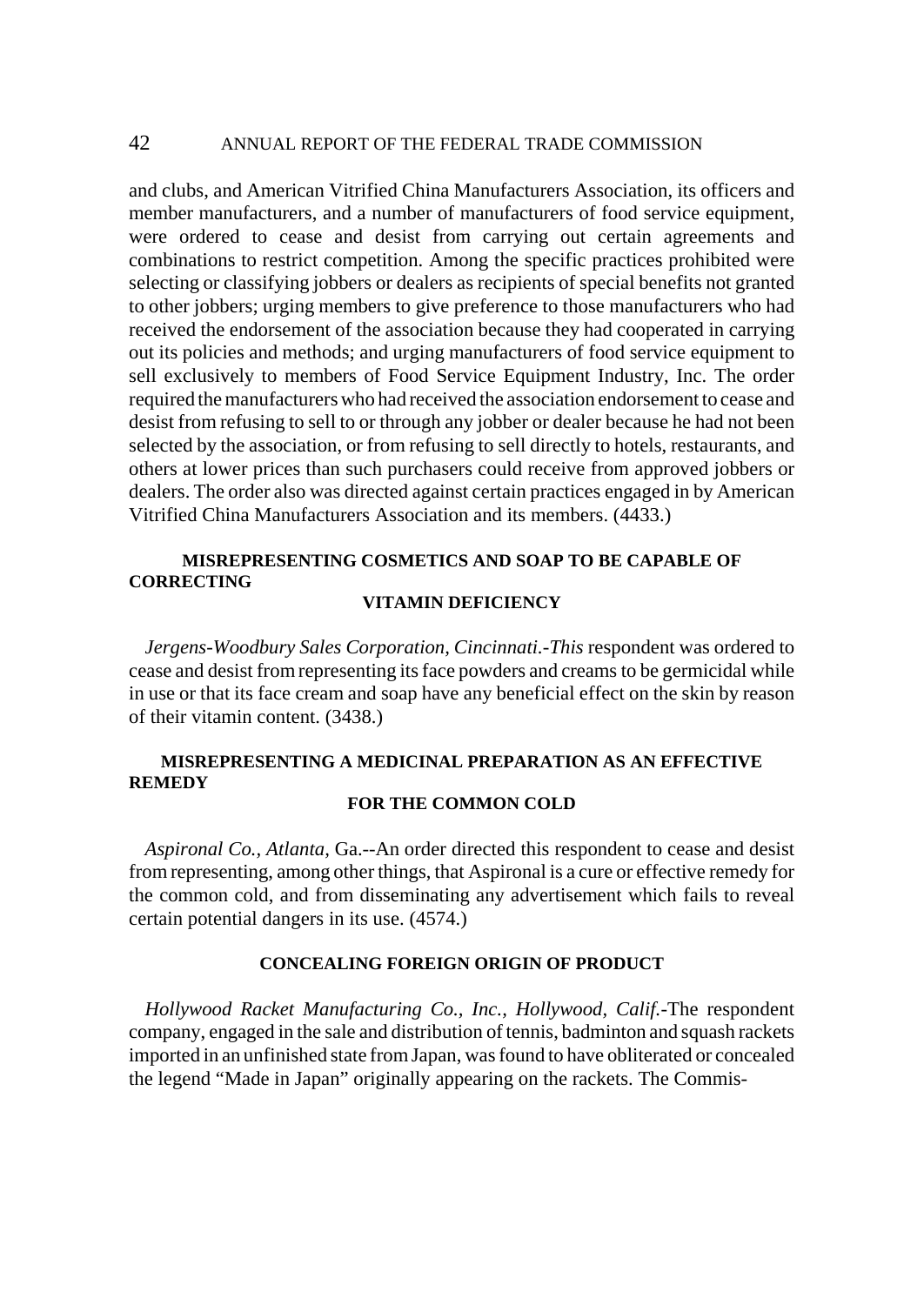### ORDERS UNDER THE FEDERAL TRADE COMMISSION ACT 43

sion directed the respondent to cease and desist from using the name "Hollywood Racket Mfg. Co." as a mark or in advertising without disclosing the foreign origin of its rackets. (3931.)

### **MISREPRESENTATION OF UPHOLSTERY FABRIC AS "MOTH-PROOF"**

*Sanford Mills, Sanford, Maine, and others.--*Engaged in selling a mohair upholstery fabric designated "Velmo", these respondents were ordered to cease representing their upholstery fabric as being mothproof. The Commission found that while the respondents subject their fabrics to a process which they believed to be effective, and that while they guaranteed to make good, and on occasion have made good, legitimate claims for moth damage, their process does not render the fabric permanently immune from all moth damage. (4084.)

### **MISREPRESENTING THE FIBER OF HAND KNITTING YARNS**

*Bell Yarn Co., New York.--*The respondent was ordered to discontinue the use of the words "Cashmere", "tweed", "Angora" or "Angoray", "Shetland", or "crepe" to designate yarn not composed entirely of the fiber represented by such words. (4326.)

## **RETAIL FURNITURE DEALER REPRESENTED AS A WHOLESALER**

*Joseph Warner furniture Corporation, New York.--*This retail furniture company, representing itselfto be, customarily, awholesaler, circularized prospective customers by mail and personal advertising, issuing "Admittance Permits" to its "Trade Showrooms" where salesmen represented that the prices were wholesale when they were in fact higher than wholesale prices and the various "discounts" allowed the customer were discounts from excessively high prices marked on the furniture. (4416.)

## **MISREPRESENTATION OF CONNECTION WITH THE DISABLED AMERICAN VETERANS OF THE WORLD WAR**

*DisabledAmerican Veterans of the World War Rehabilitation Department, Chicago, and others.--*The respondents were prohibited, among other things, from using, in connection with the sale of certain history books, the name of "Disabled American Veterans of the World War," and from representing that their salesmen were representatives of the veterans' organization, and that the organization received all the profits derived from the sale of the books. The Commission found that the respondent corporation had an arrangement with the veterans' organization forthe use ofthe name on a royalty basis, but there was 110 other connection between the two. (4492.).

492824--43----4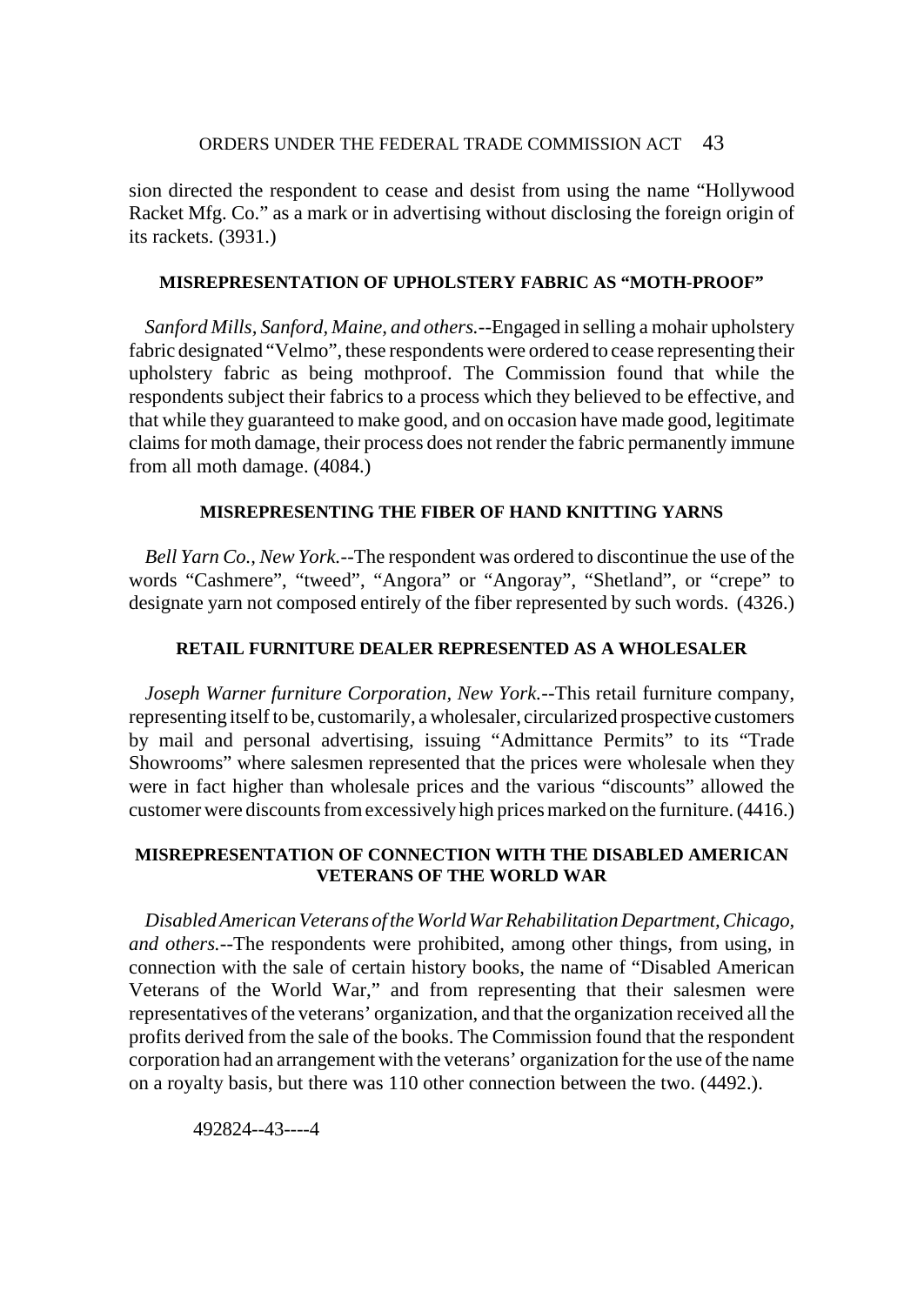### **FALSE AND MISLEADING ADVERTISING OF AUTOMOBILE PRICES**

*Ford Motor Co., Dearborn, Mich.--The* practice condemned in this case by an order to cease and desist involved misrepresentation of the ultimate price of automobiles to the consumer.In the course of a national advertising campaign, theCommission found, the objection-able advertisements described and illustrated a fully equipped car and quoted an "f. o. b." price in bold figures, sometimes followed by the words "and up" in much smaller and inconspicuous type, the purport of the advertisement being that the car as illustrated, fully equipped and ready to operate, could be purchased for the price featured plus transportation charges from the f. o. b. point. The Commission found that the car illustrated was often a higher-priced car, and that to its price additional charges were added for accessories usually considered "standard" equipment, such as bumpers, bumper guards, spare tire, together with charges for such items as taxes, advertising, "handling" and "conditioning." The respondent was ordered to cease and desist from representing as the price of a car any price other than the actual retail price at the sales point designated, including therein all accessories illustrated or necessary to the operation of the car or customarily included as standard equipment, and including all other charges not specifically stated and clearly shown to be additional charges. (3174.)

# **FALSE AND MISLEADING ADVERTISEMENTS OF MEDICINAL PREPARATIONS**

During the fiscal year there were issued some 50 orders to cease and desist from false and misleading advertisements of medicinal preparations and corrective devices and cosmetics. In many cases there existed potential dangers in their indiscriminate use or in their use without the advice of a physician.

## **SALES METHODS INVOLVING LOTTERY SCHEMES AND SALE OF DEVICES FOR CONDUCTING THEM**

About the same number of orders to cease and desist was issued in cases involving lottery schemes and other games of chance used to promote the sale of candy and other merchandise to the public.Manufacturers and distributors were prohibited from selling merchandise so arranged as to involve the use of a lottery scheme or game of chance in sales of such merchandise to ultimate purchasers. In some cases, orders were issued against the manufacturers and sellers of devicessuch as punch boards designed for use in lottery schemes.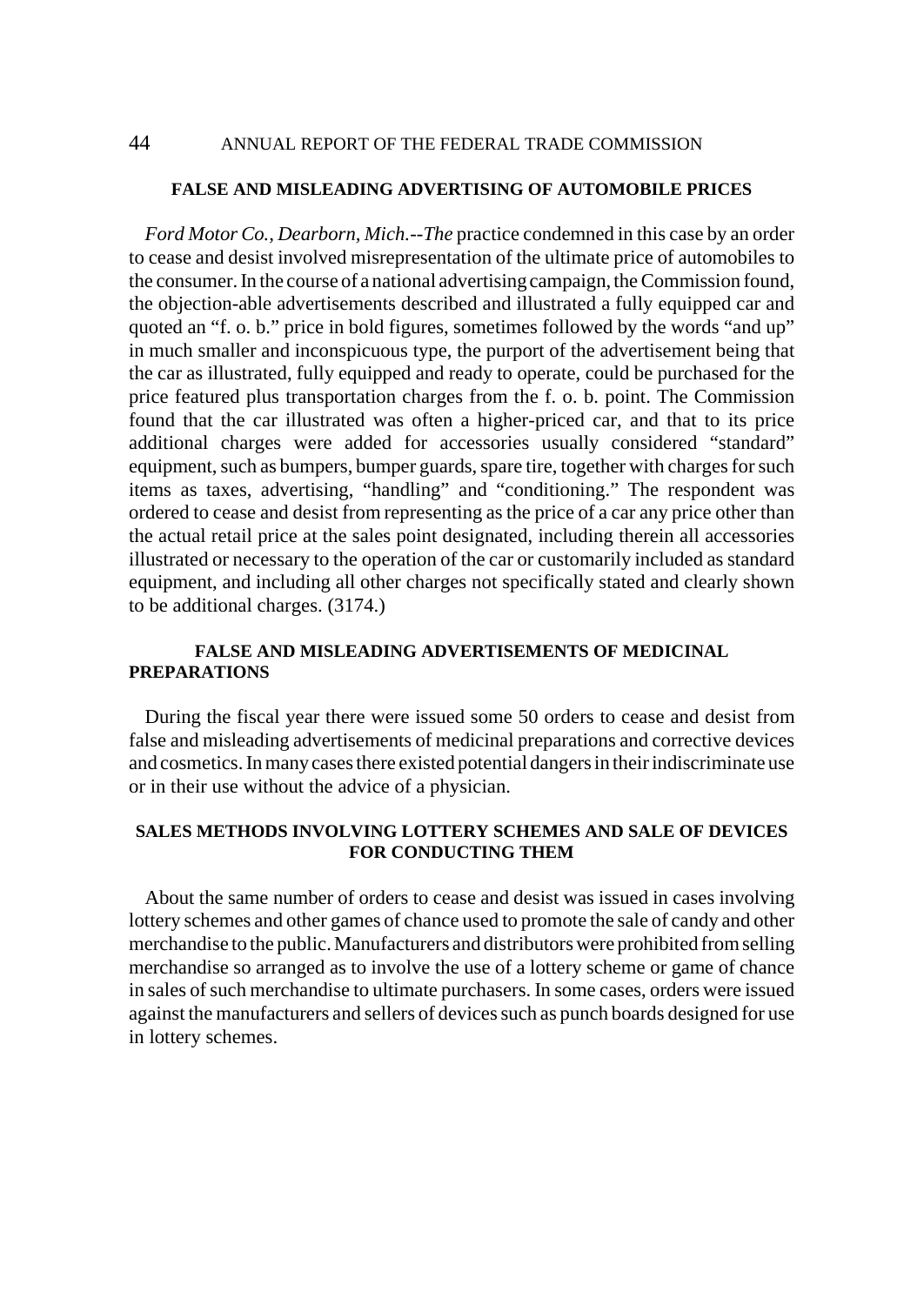### **II. ORDERS UNDER THE CLAYTON ACT**

### **A. VIOLATION OF SECTION 2 (a) OF CLAYTON ACT AS AMENDED BY ROBINSON PATMAN ACT**

Under Section 2 (a), which prohibits discrimination in price when it may have certain effects on competition, the Commission issued eight orders to cease and desist.

*Corn Products Refining Co., New York, and others.--*The order in this case prohibited discrimination in delivered prices of glucose which made more than due allowance for differences in cost of delivery, a form of discrimination arising from calculating the delivery charges from a point other than the point of origin of the shipment. The order also forbade discrimination in price resulting from permitting favored customers to buy glucose after a general price increase at prices formerly in effect. Price discrimination depending on differences in the type of glucose containers used and direct price discrimination in the sale of gluten feed and meal and corn starch to certain customers was also forbidden. The order included a prohibition, under section 2 (e), against granting to some favored buyers advertising allowancesthat were not accorded competing buyers on proportionally equal terms. (3633.) (For violation of section 3 of the Clayton Act in this case, see Corn Products Refining Co., and others, p.47.)

*Clinton Co., Clinton, Iowa, and others, and A. E. Staley Manufacturing Co., Decatur, Ill., and others.--*Orders in these cases likewise ran against discrimination in the delivered prices of glucose which made more than due allowance for differences in cost of delivery also arising from calculating delivery charges from a point other than actual place of shipment. Again, these two companies were forbidden to discriminate in price through favoritism in "booking" orders as in the Corn Products case. In addition, the Clinton company order ran against discrimination resulting from unwarranted price differentials on account of the type of container used. (3800 and 3803.)

*C. F. Sauer Co., Richmond, Va.--*This order forbade discriminations in price among various competing purchasers of the respondent's salad dressings, spices, drugs, and insecticides. Under section 2 (d), the making of allowances for advertising to certain customers which were not available to others on proportionally equal terms also was forbidden. (3646.)

*Life Savers Corporation, Port Chester, N. Y.--*This manufacturer and distributor of a candy confection was ordered to cease selling to some purchasers at a price different from that made to other customers, the difference not being justified by only a due allowance in the difference in cost of manufacture, sale, or delivery. The order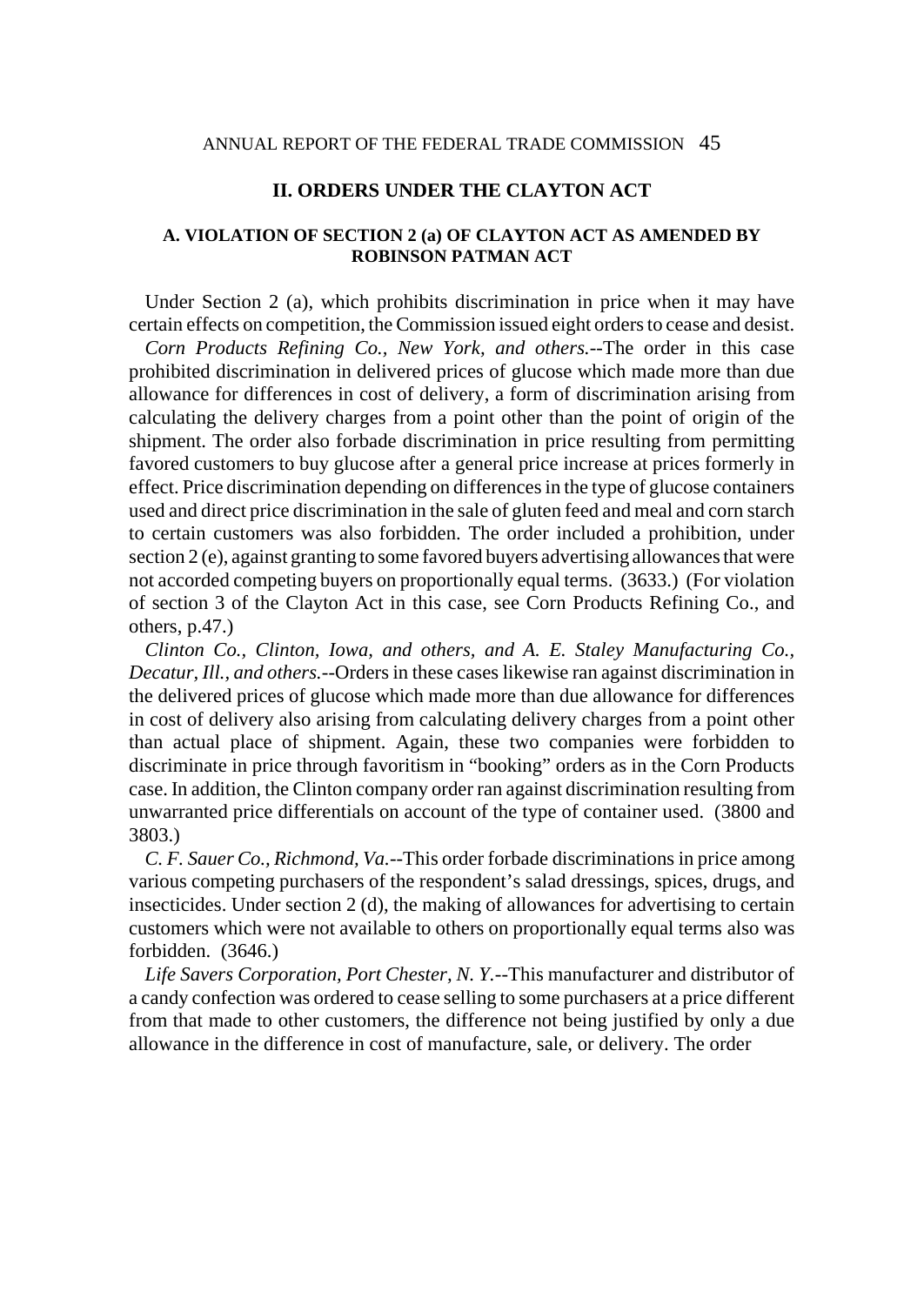also contained a prohibition under section 2 (d) against discrimination among customers in the matter of payments made to some multiple retail outlet distributors for Services or facilities furnished by them while not making such payments available to other customers on proportionally equal terms. (4571.)

*National Grain Yeast Corporation, Belleville, N.J.; Federal Yeast Corporation, Baltimore; and Republic Yeast Corporation, Newark, N. J.--*Orders were issued against these concernsforbidding discrimination in price among competing purchasers of bakers' yeast. The order against the first-named company also involved allowances to bakers' associations as commissions or brokerage which inured to the buyers in violation of section 2 (c). (3903, 3926, and 4367.)

### **B. VIOLATION OF SECTION 2 (c) OF CLAYTON ACT As AMENDED BY ROBINSON-PATMAN ACT**

*United Buyers Corporation, Chicago, and others; Giant Tiger Corporation, Philadelphia; Uco Food Corporation, Newark, N.J.; R. C. Williams & Co., Inc., New York; A. Krasne, Inc., New York; The Thomas Page Mill Co., Inc., Topeka, Kans.; Reed-Harlin GrocerCo., West Plains, Mo., and others, and Miles BrokerageCo.,Inc., Clearfield, Pa., and others.--The* respondents in these eight cases, all en gaged in the distribution of food products, were ordered to cease and desist fromthe practice of the buyer receiving from the sellers, directly or indirectly, brokerage on the buyer's purchases. In the United Buyers Corporation case, about 50 wholesale grocer buyers and 300 manufacturer-sellers were bound by the order. (3221, 4276, 4277, 4279, 4280, 4286, 4486, and 4519.) (See also National Grain Yeast Corporation, above.)

# **C. VIOLATIONS OF SECTION 2 (d) AND 2 (e) OF CLAYTON ACT AS AMENDED BY**

## **ROBINSON-PATMAN ACT**

(For orders issued under section 2 (d), see C. *F. Sauer* Co. and Life Savers Corporation, p. 45. For order issued under section 2 (e), see Corn Products Refining Co., and others, p.45.)

### **D. VIOLATION OF SECTION 2 (f) OF CLAYTON ACT AS AMENDED BY ROBINSON-PATMAN ACT**

*A. S. Aloe Co., St. Louis.--*One of the largest retailers of surgical supplies and equipment, the respondent was ordered to cease and desist from inducing or receiving the benefit of numerous price discriminations granted by sellers, to the disadvantage of dealers competing with it. (3820.)

## **E. VIOLATION OF SECTION 3 OF CLAYTON ACT**

*The GerrardCo.,Inc., and others; Signode Steel StrappingCo., andAcme Steel*Co--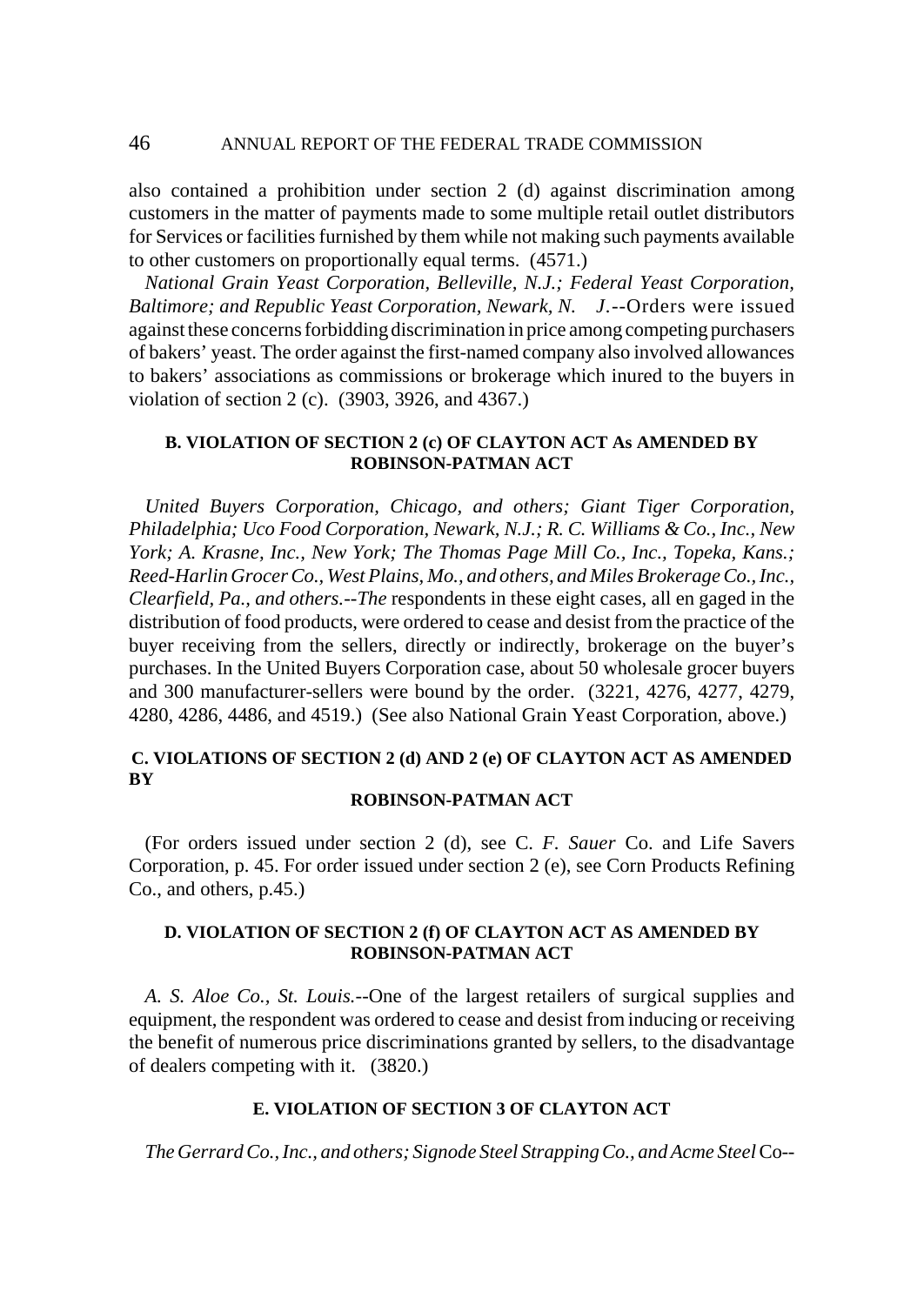Orders were issued requiring each of these Chi-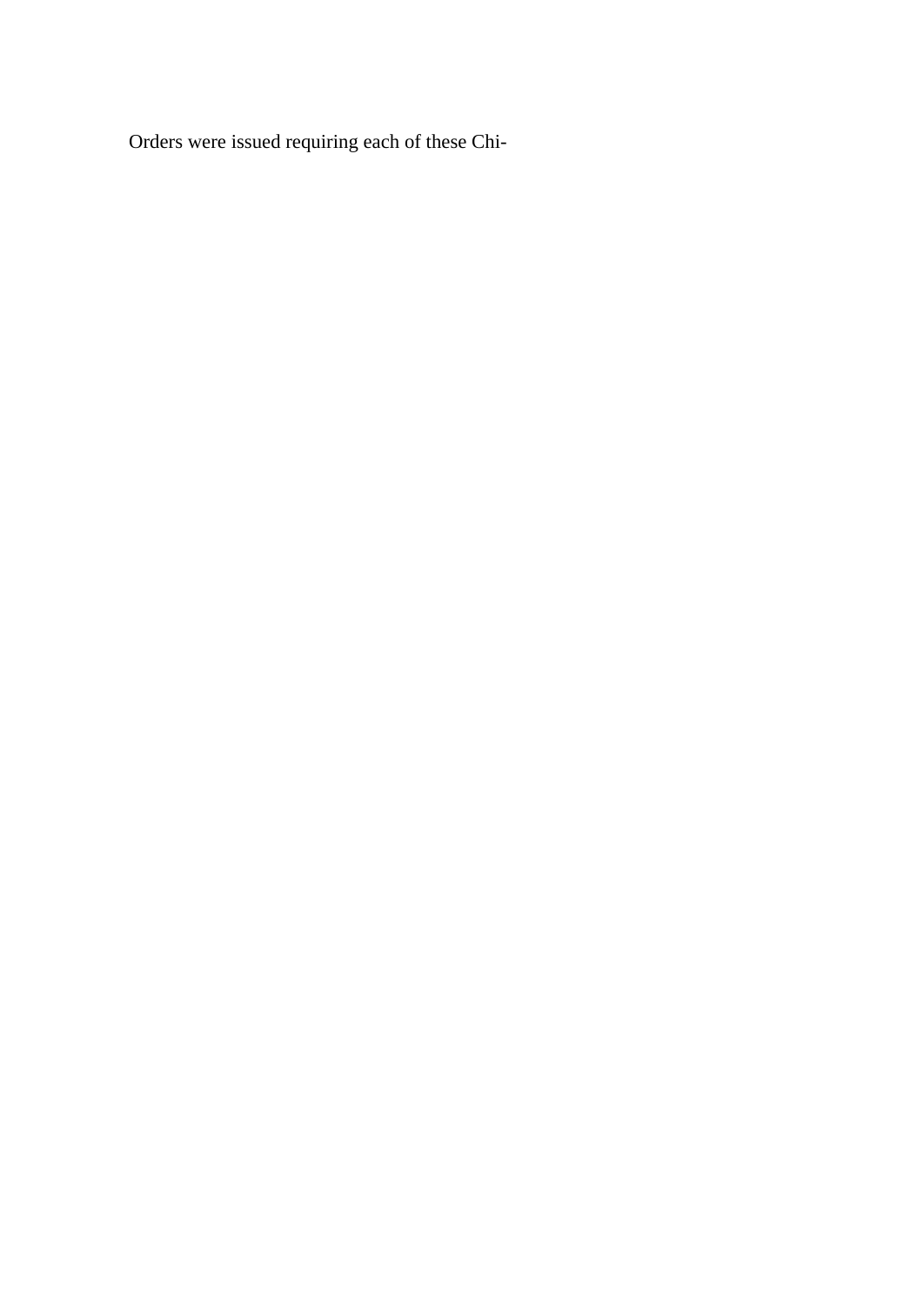cago corporations to cease and desist from leasing, selling or making, or continuing in effect, any contract for the sale of machines or appliances (wire and strap tying machines) on the condition, agreement, or understanding that the lessee or purchaser shall not use in or with such machines or appliances any wire other than that acquired from the respondents or from sources designated by them. (3498, 3688, and 3818.)

*General Motors Corporation and General Motors Sales Corporation, Detroit.--*An order was entered requiring General Motors Corporation and General Motors Sales Corporation to cease and desist from entering into, enforcing, or continuing in operation any franchise or agreement for the sale of automobiles, or any contract for the sale of automobile parts, on the condition, agreement, or understanding that the purchaser shall not use or sell automobile parts other than those acquired from the respondents unless such condition, agreement, or understanding be limited to automobile parts necessary to the mechanical operation of an automobile and which are not avail-able, in like quality and design, from other sources of supply. Such exclusive dealing agreements were found by the Commission to be in violation of section 3 of the Clayton Act. The order also directed that the respondents, in transactions with their dealers, discontinue certain unfair methods of competition found to be in Violation of the Federal Trade Commission Act. (3152.)

*CornProductsRefiningCo. andCornProducts SalesCo.,Inc.,NewYork.--*An order was issued requiring these respondents to cease and desist from contracting to sell or selling starch products to certain customers, or fixing a price therefor or discount or rebate therefrom, on the condition, agreement, or understanding that any such purchaser shall not use or deal in cornstarch or other starch products of the respondents' competitors, or from performing, enforcing, or continuing in operation or effect any such condition, agreement, or understanding. (3633.) (For violations of the Robinson-Patman Act in this case, see Corn Products Refining Co., and others, p.45.)

*R. T. Vanderbilt Co., Inc., and Standard Mineral Company, Inc., New York.--*These respondents were ordered to discontinue, among other things, licensing the use of certain patents controlled by them or making any sale or contract or agreement under such patents for the sale of pyrophyllite, a commodity used in the ceramic industry, on the condition, agreement, or understanding that the licensee or purchaser thereofshall not, in manufacturing semivitreous earthenware, use pyrophyllite purchased from or supplied by competitors of the respondents. The order in this case also was directed against what the Commission found to be unfair methods of competition and unfair and deceptive acts and practices in violation of the Federal Trade Commission Act. (3656.)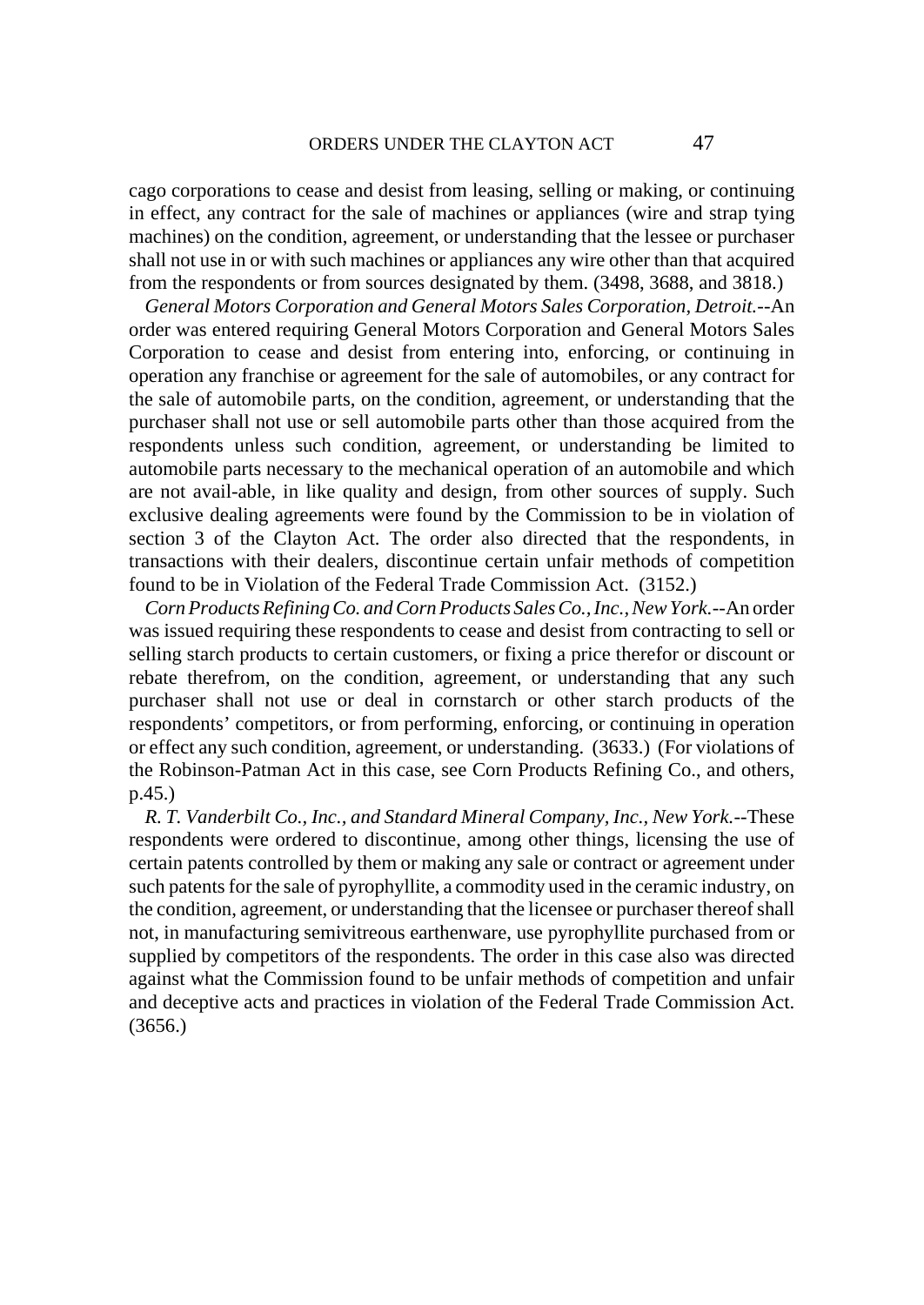### **TYPES OF UNFAIR METHODS AND PRACTICES**

# **TYPICAL METHODS AND PRACTICES CONDEMNED IN ORDERS TO CEASE AND**

## **DESIST**

The following list illustrates unfair methods of competition and unfair or deceptive acts and practices condemned by the Commission from time to time in its orders to cease and desist. This list is not limited to orders issued during the fiscal year. It does not include specific practices outlawed by the Clayton Act and committed to the Commission's jurisdiction, namely, various forms of price discrimination, exclusive and tying dealing arrangements, competitive stock acquisition, and certain kinds of competitive interlocking directorates.

1. The use of false or misleading advertising concerning, and the misbranding of, commodities, respecting the materials or ingredients of which they are composed, their quality, purity, origin, source, attributes, or properties, or nature of manufacture, and selling them under such names and circumstances as to deceive the public. An important part of these included misrepresentation of the therapeutic and corrective properties of medicinal preparations and devices, and cosmetics, and the false representation, expressly or by failure to disclose their potential harmfulness, thatsuch preparations may be safely used.

2. Representing products to have been made in the United States when the mechanism or movements, in whole or in important part, were of foreign origin.

3. Bribing buyers or other employees of customers and prospective customers, without the employer's knowledge or consent, to secure or hold patronage.

4. Procuring the business or trade secrets of competitors by espionage, or by bribing their employees, or by similar means.

5. Inducing employees of competitors to violate their contracts and enticing them away in such numbers or under such circumstances as to hamper or embarrass the competitors in the conduct of their business.

6. Making false and disparaging statements respecting competitors' products and business, in some cases under the guise of ostensibly disinterested and specially informed sources or through purported scientific, but in fact misleading, demonstrations or tests.

7. Widespread threats to the trade of suits for patent infringement arising from the sale by competitors of alleged infringing products, not in good faith but for the purpose of intimidating the trade and hindering or stifling competition; and claiming, without justification, exclusive rights in public names of unpatented products.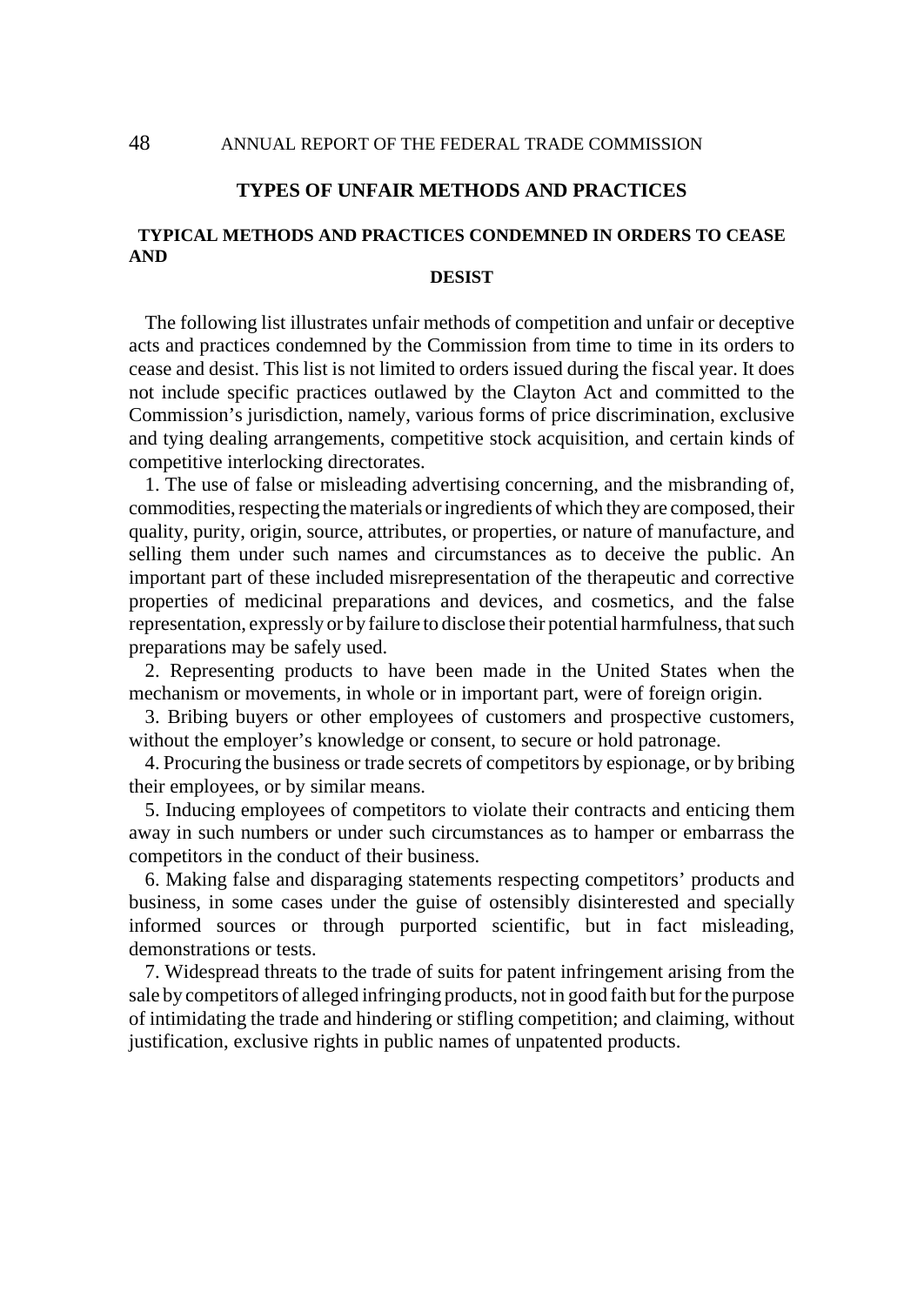### TYPES OF UNFAIR METHODS AND PRACTICES 49

8. Trade boycotts or combinations of traders to prevent certain wholesale or retail dealers or certain classes of such dealers from procuring goods at the same terms accorded to the boycotters or conspirators, or to coerce the trade policy of their competitors or of manufacturers from whom they buy.

9. Passing off goods for products of competitors through appropriation or simulation of such competitors' trade names labels, dress of goods, or counter-display catalogs, etc.

10. Selling rebuilt, second-hand, renovated, or old products, or articles made in whole or in part from used or second-hand materials, as new, by so representing them or by failing to reveal that they were not new or that second-hand materials were used.

11. Buying up supplies for the purpose of hampering competitors and stifling or eliminating competition.

12. Using concealed subsidiaries, ostensibly independent, to obtain competitive business otherwise unavailable, and making use of false and misleading representations, schemes, and practices to obtain representatives and make contacts, such as pretended puzzle-prize contests purportedly offering opportunities to win handsome prizes, but in fact mere "come-on" schemes and devices in which the seller's true identity and interest are initially concealed.

13. Using merchandising schemes based on lot or chance, or on a pretended contest of skill.

14. Compelling resale price maintenance by cooperating with others in the use of schemes and practices for compelling wholesalers and retailers to maintain resale prices fixed by a manufacturer or distributor for resale of his product.

15. Combinations or agreements of competitors to fix, enhance , or depress prices, maintain prices. bring about substantial uniformity in prices, or to divide territory or business, to cut off or interfere with competitors' sources of supply, or to close markets to competitors; or use by trade associations of so-called standard cost systems, price lists, or guides, or exchange of trade information calculated to bring about these ends, or otherwise restrain or hinder free competition.

16. Intimidation or coercion of producer or distributor to cause him to organize, join, or contribute to, or to prevent him from organizing, joining, or contributing to, producers' cooperative association, or other association, advertising agency, or publisher.

17. Aiding, assisting, or abetting unfair practice, misrepresentation , and deception, and furnishing means or instrumentalities therefor, and combining and conspiring to offer or sell products by chance or by deceptive methods, through such practices as supplying dealers with lottery devices, orselling to dealers, and assisting them in conducting, contest schemes as a part of which pretended credit slips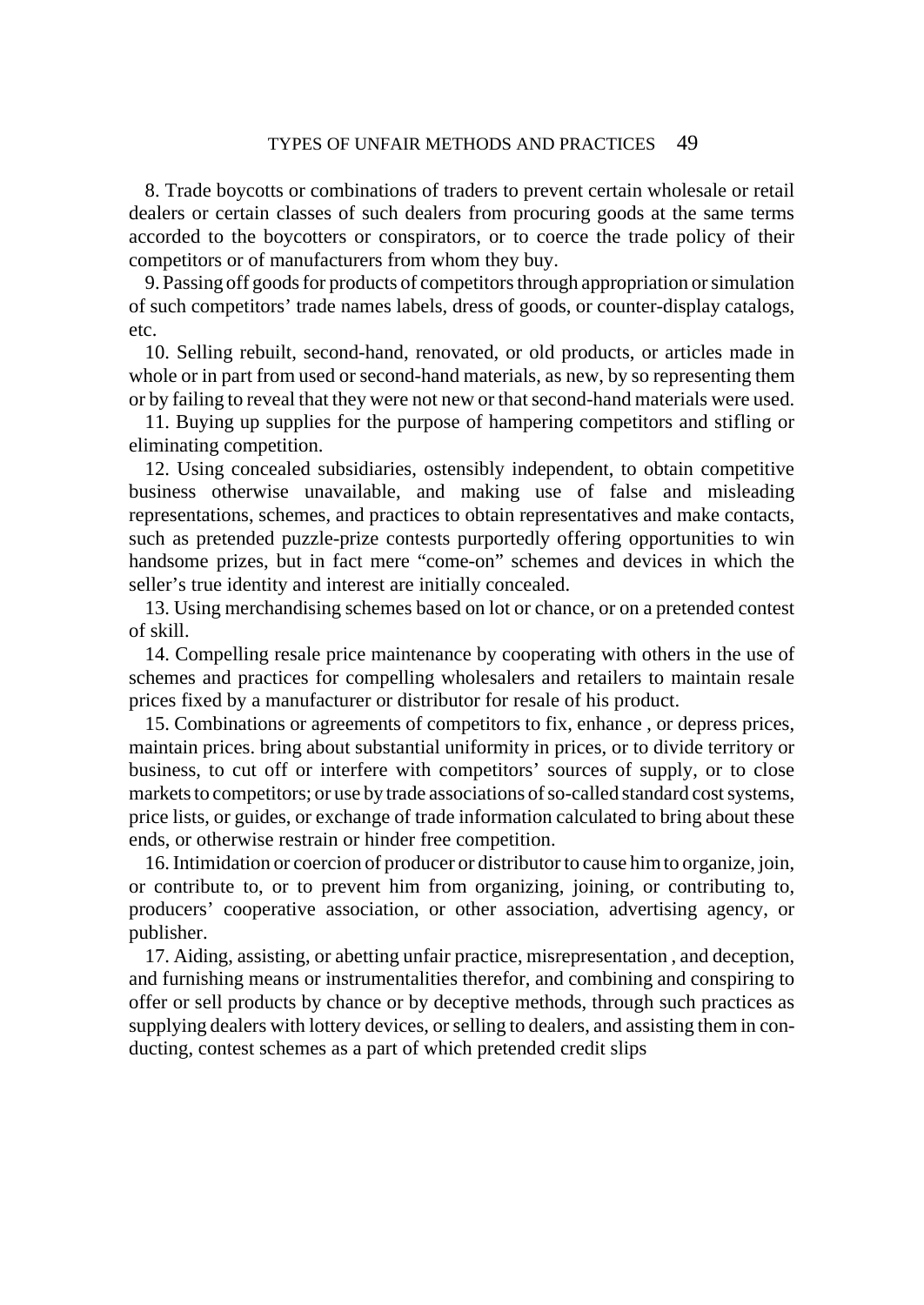or certificates are issued to contestants, when in fact the price of the goods has been marked up to absorb the face value of the credit slip, and the supplying of emblems or devices to conceal marks of country of Origin of goods, or otherwise to misbrand goods as to country of origin.

18. Various schemes to create the impression that the customer is being offered an opportunity to make purchases under unusually favorable conditions when such is not the case, such schemes including--

(a) Sales plans in which the seller's usual price is falsely represented as a special reduced price for a limited time or to a limited class, or false claim of special terms, equipment, or other privileges or advantages.

(b) The use of the "free goods" or service device to create the impression that something is actually being thrown in without charge, when it is fully covered by the amount exacted in the transaction as a whole, or by services to be rendered by the recipient.

(c) Use ofmisleading trade names calculated to create the impression that a dealer is a producer or importer, selling directly to the consumer, with resultant savings.

(d) Offering of false "bargains" by pretended cutting of a fictitious "regular" price.

(e) Use of false representation that article offered has been rejected as nonstandard and is offered at an exceptionally favorable price, or that the number thereof that may be purchased is limited.

(f) Falsely representing that the goods are not being offered as sales in ordinary course, but are specially priced and offered as a part of a special advertising campaign to obtain customers or for some purpose other than the customary profit.

(g) Misrepresenting, or causing dealers to misrepresent, the interest rate or carrying charge on deferred payments.

19. Using containers ostensibly of the capacity customarily associated by the purchasing public with standard weights or quantities of the product therein contained, or using standard containers only partially filled to capacity, so as to make it appear to the purchaser that he is receiving the standard weight or quantity.

20. Misrepresenting in various ways the necessity or desirability or the advantages to the prospective customer of dealing with the seller, such as--

(a) Misrepresenting seller's alleged advantages of location or size, or the branches, domestic or foreign, or the dealer outlets he has.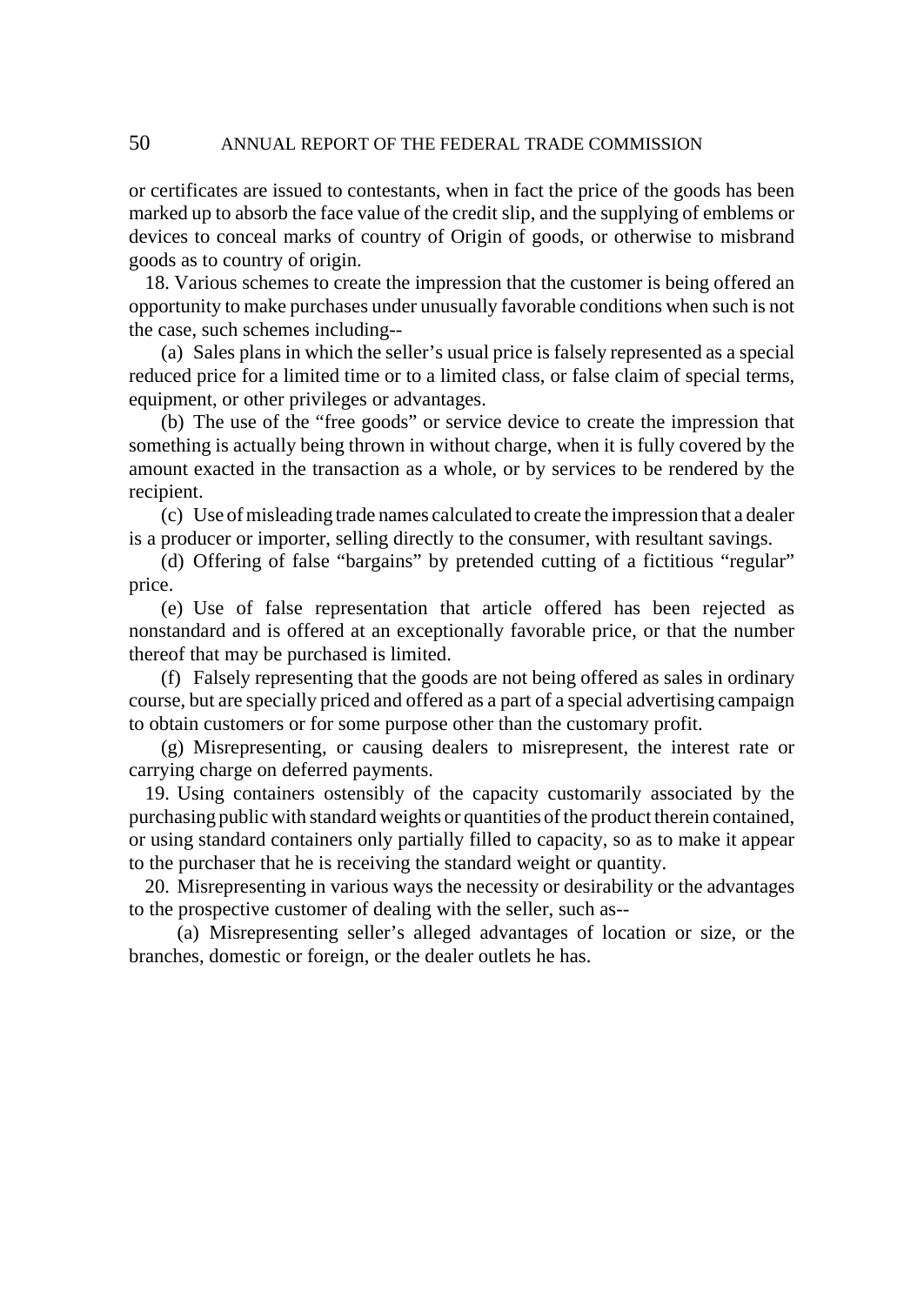### TYPES OF UNFAIR METHODS AND PRACTICES 51

(b) Making false claim of being the authorized distributor of some concern, or failing to disclose the termination of such a relationship, in soliciting customers of such concerns, or of being successor thereto or connected therewith, or of being the purchaser of competitor's business, or falsely representing that it has been discontinued, or falsely claiming the right to prospective customer's special consideration, through such false statements as that the customer's friends or his employer have expressed a desire for, or special interest in, consummation of seller's transaction with the customer.

(c) Alleged connection of a concern, organization, association, or institute with, or endorsement of it or its product orservices by, the Government or nationally known organizations, or representation that the use of such product or services is required by the Government.

(d) False claim by a vendor of being an importer, or a technician, or a diagnostician, or a manufacturer, grower, or nurseryman, or of being a wholesaler, selling to the consumer at wholesale prices, or by a manufacturer of being also the manufacturer of the raw material entering into the product, or by an assembler of being a manufacturer.

(e) Falsely claiming to be a manufacturer's representative and outlet for surplus stock sold at a sacrifice.

(f) Falsely representing that the seller owns a laboratory in which product offered is analyzed and tested.

(g) Representing that ordinary private commercial seller and business is an association, or national association, or connected therewith, or sponsored thereby, or is otherwise connected with noncommercial or professional organizations or associations, or constitutes an institute, or, in effect that it is altruistic in purpose, giving work to the unemployed.

(h) Falsely claiming that businessis bonded or misrepresenting its age or history, or the demand established for its products, or the selection afforded, or the quality or comparative value of its goods, or the personnel or staff or personages presently or theretofore associated with such business or the products thereof.

(I) Claiming falsely or misleadingly patent, trade-mark, or other special and exclusive rights.

(j) Misrepresentation. by the publisher of the advertisers' products as compared with competing products, services or other commercial offering, by the issuance of seals of approval or other insignia of pretended tests, inquiries, investigations or guaranties, or by the publication of exaggerated claims.

21. Obtaining business through undertakings not carried out, and. not intended to be carried out, and through deceptive, dishonest, and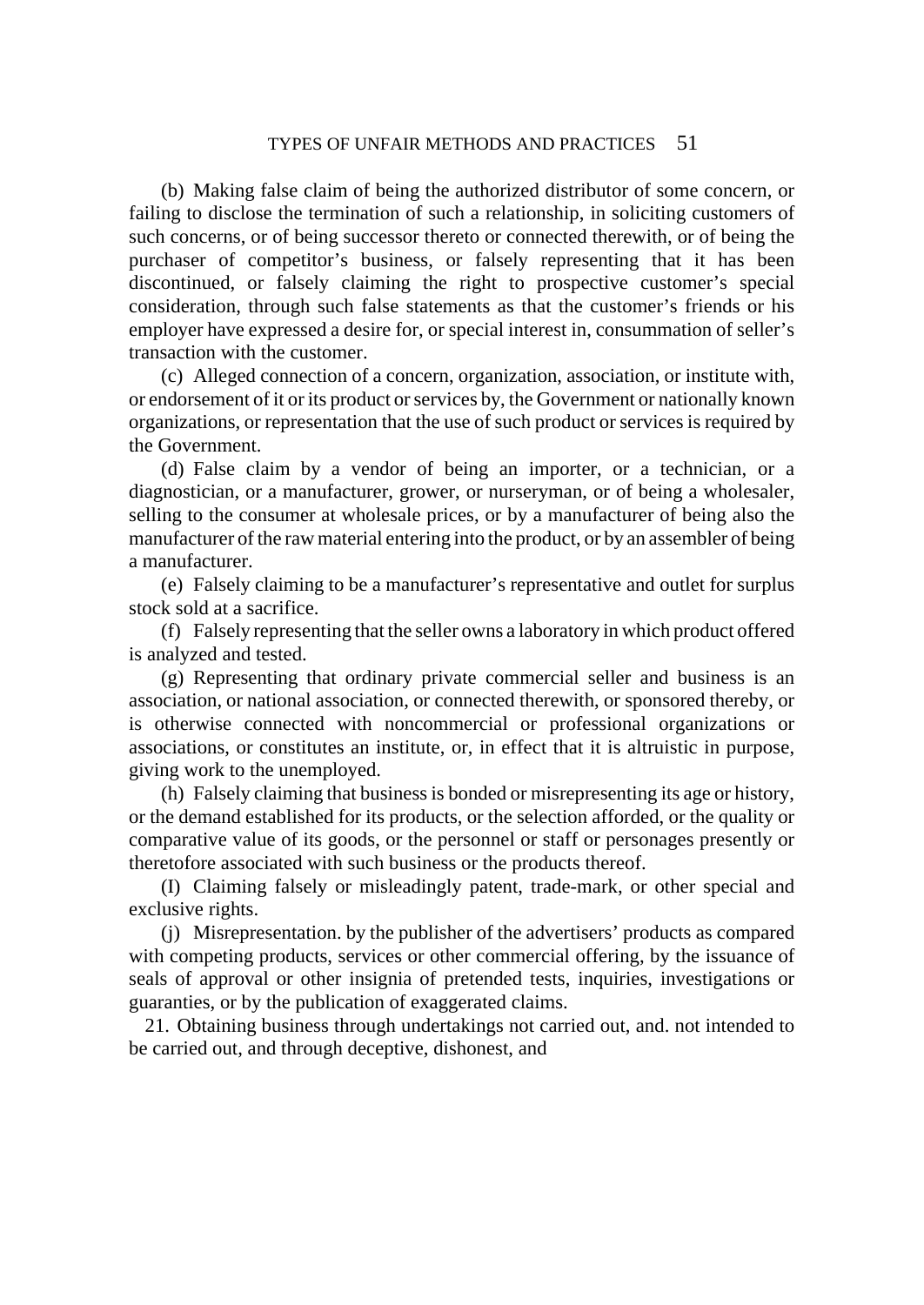oppressive devices calculated to entrap and coerce the customer or prospective customer, such practices including--

(a) Misrepresenting that seller fills orders promptly, ships kind of merchandise described, and assigns exclusive territorial rights within definite trade areas to purchasers or prospective purchasers.

(b) Obtaining orders on the basis of samples displayed for customer's selection and failing or refusing to respect such selection thereafter in filling of orders, or promising resultsimpossible of fulfillment, or falsely making promises or holding out guarantees, or the right of return, or results, or refunds, replacements, or reimbursements, or special or additional advantages to the prospective purchaser such as extra credit;, or furnishing of supplies or advisory assistance; falsely assuring the purchaser or prospective purchaser that certain special or exclusively personal favors or advantages are being granted him.

(c) Concealing from prospective purchaser unusual features involved in purchaser's commitment, the result of which will be to require of purchaser further expenditure in order to obtain benefit of commitment and expenditure already made, such as failure to reveal peculiar or nonstandard shape of portrait or photographic enlargement, so as to make securing of frame therefor from sources other than seller difficult and impracticable, if not impossible.

(d) Obtaining by deceit prospective customer's signature to a contract and promissory note represented as simply an order on approval.

(e) Making use of improper and coercive practices as means of exacting additional commitments from purchasers, through such practices as unlawfully withholding from purchaser property of latter lent to seller incident to carrying out of original commitment, such as practice of declining to return original photograph from which enlargement has been made until purchaser has also entered into commitment for frame therefor.

(f) Falsely representing earnings or profits of agents, dealers, or purchasers, or the terms or conditions involved, such as false statement that participation by merchant in seller's sales promotion scheme is without cost to merchant, and that territory assigned an agent, representative, or distributor is new or exclusive.

 $(g)$  Obtaining agents or representatives to distribute the seller's products, through promising to refund the money paid by them should the product prove unsatisfactory, or promising that the agent would be granted right to exclusive or new territory, would be given assistance by seller, or would be given special credit or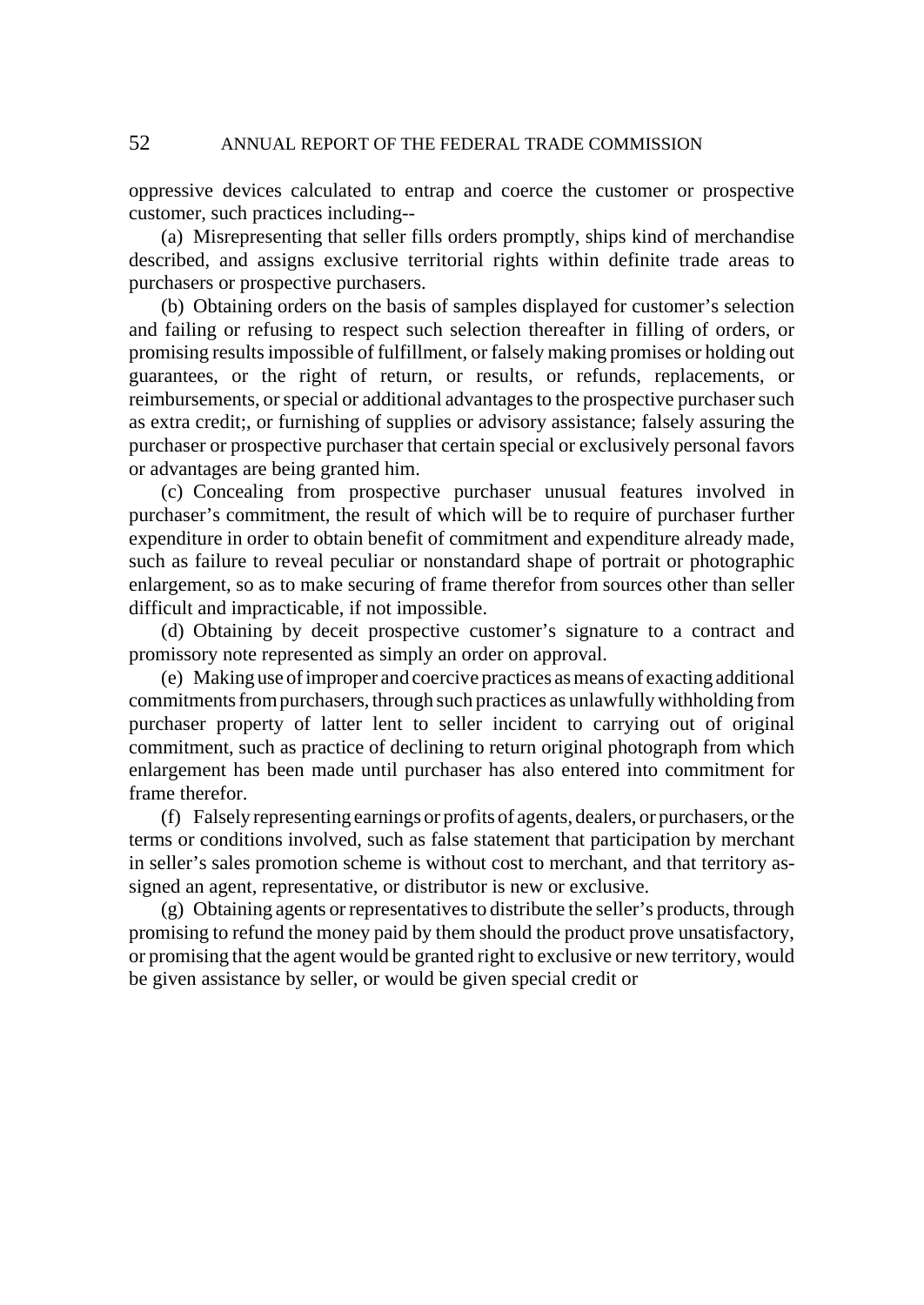furnished supplies, or overstating the amount of his earnings or the opportunities which the employment offered.

(h) Advertising a price for a product as illustrated or described and not including in such price all charges for equipment or accessories illustrated or described or necessary for use of the product or customarily included as standard equipment, and failing to include all charges not specified as extra.

22. Giving products misleading names so as to give them a value to the purchasing public which they would not otherwise possess, such as names implying falsely that --

(a) The products were made for the Government or in accordance with its specifications and of corresponding quality, orthat the advertiseris connected with the Government in some way, or in some way the products have been passed upon, inspected, underwritten, or endorsed by it; or

(b) They are composed in whole or in part of ingredients or materials, which in fact. are contained only to a negligible extent or not at all, or that they have qualities or properties which they do not have; or

(c) They were made in or came from some locality famous for the quality of such products, or are of national reputation; or

(d) They were made by some well and favorably known process; or

(e) They have been inspected, passed, or approved after meeting the tests of some official organization charged with the duty of making such tests expertly and disinterestedly, or giving such approval; or

(f) They were made under conditions or circumstances considered of importance by a substantial part of the general purchasing public; or

(g) They were made in a country, or city, or locality, considered of importance in connection with the public taste, preference, or prejudice; or

(h) They have the usual characteristics or value of a product properly so designated, as through use of a common, generic name, such as "paint," to designate a product lacking the necessary ingredients of paint.

23. Selling below cost or giving product without charge, with intent and effect of hindering or suppressing competition.

24. Dealing unfairly and dishonestly with foreign purchasers and thereby discrediting American exporters generally.

25. Coercing and forcing uneconomic and monopolistic reciprocal dealing.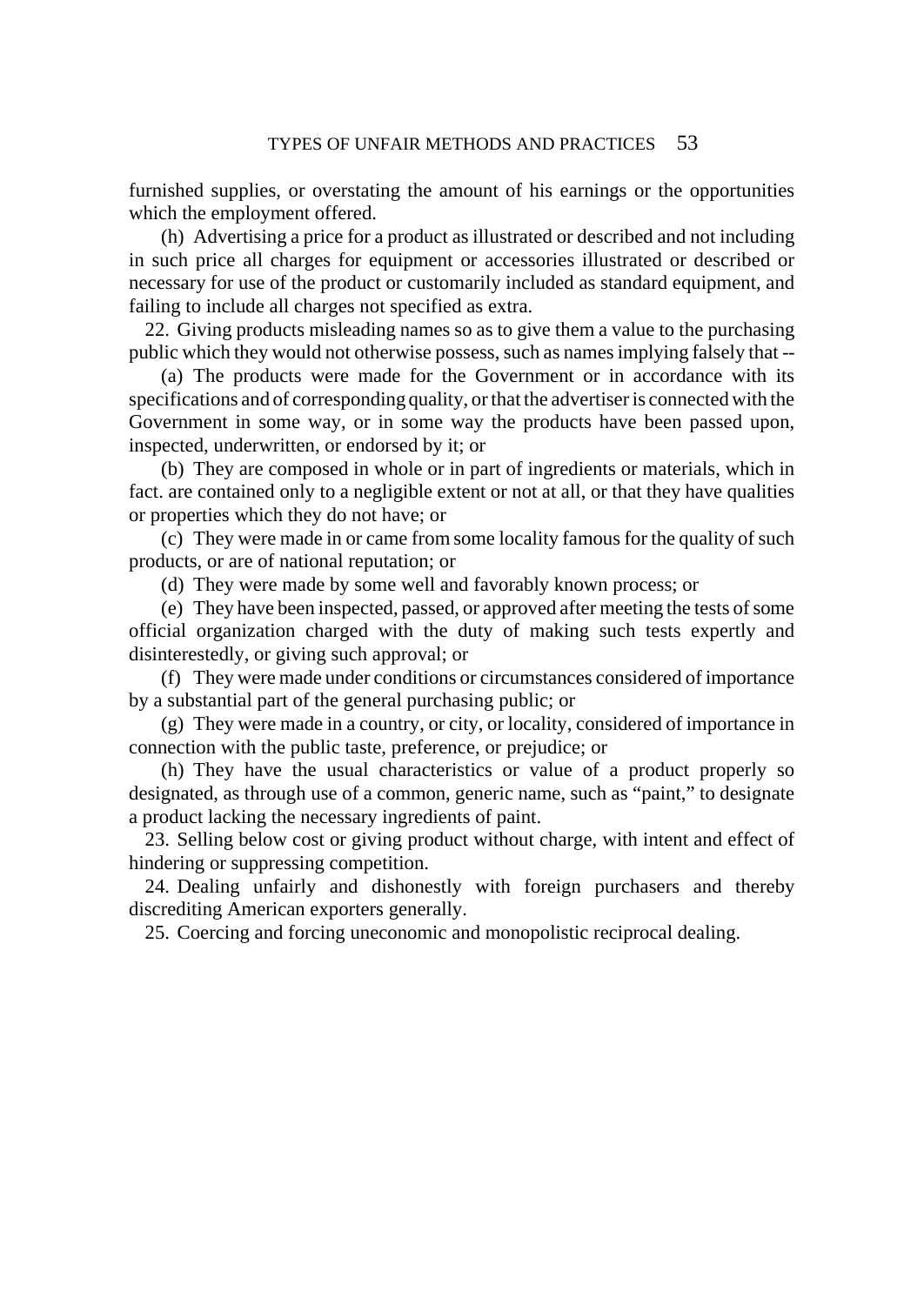26. Entering into contracts in restraint of trade whereby foreign corporations agree not to export certain products into the United States in consideration of a domestic Company's agreement not to export the same commodity, nor to sell to anyone other than those who agree not to so export the same.

27. Employing variousfalse and misleading representations and practices attributing to products a standing, merit, and value to the purchasing public, or a part thereof, which they do not possess, such practices including--

(a) Misrepresenting, through salesmen or otherwise, products' composition, nature, qualities, results accomplished, safety, value, and earnings or profits to be had therefrom.

(b) Claiming falsely unique status or advantages, or special merit therefor, on the basis of misleading and ill-founded demonstrations or scientific tests, or pretended widespread tests, or of pretended widespread and critical professional acceptance and use.

(c) Misrepresenting the history or circumstancesinvolved in themaking and offer of the products or the source or origin thereof (foreign or domestic) or of the ingredients entering therein, or parts thereof, or the opportunities brought to the buyer through purchase of the offering, or otherwise misrepresenting scientific or otherfacts bearing on the value thereof to the purchaser.

(d) Falsely representing products as legitimate, or prepared in accordance with Government or official standards or specifications.

(e) Falsely claiming Government or official, or other, acceptance, use, and endorsement of product, and misrepresenting success and standing thereof through use of false and misleading endorsements or false and misleading claims with respect thereto, or otherwise.

28. Failing and refusing to deal justly and fairly with customers in consummating transactions undertaken, through such practices as refusing to correct mistakes in filling orders; or to make promised adjustments or refunds, and retailing, without refund, goods returned for exchange or adjustment, and enforcing, notwithstanding agents' alterations, printed terms of purchase contracts, and exacting payments in excess of customers' commitments.

29. Shipping products at market prices to customers or prospective customers or to the customers or prospective customers of competitors without an order and then inducing or attempting by various means to induce the consignees to accept and purchase such consignments.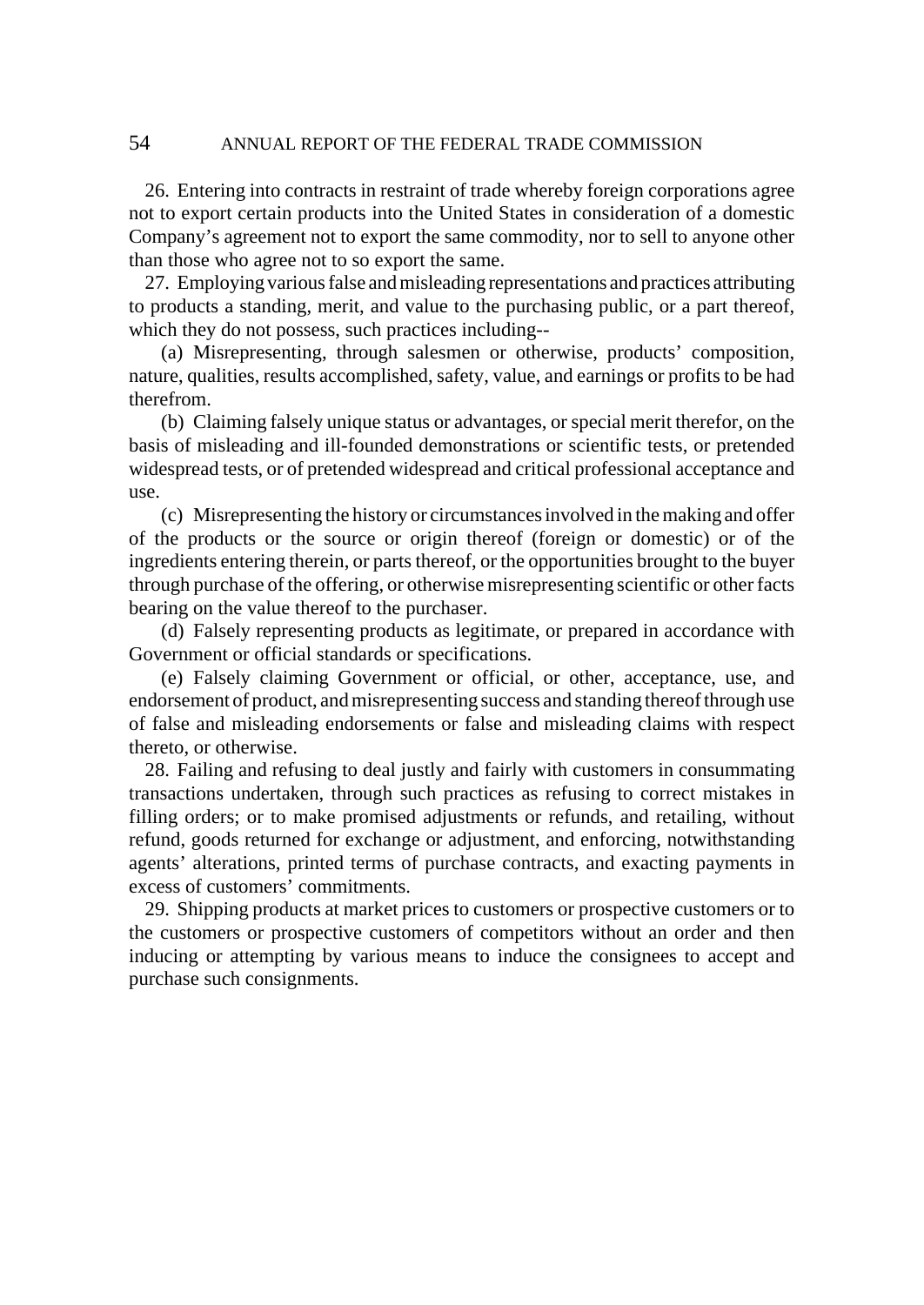30. Inducing the shipment and sale of commodities through buyer's issuance of fictitious price lists and other printed matter falsely rep-resenting rising market conditions and demand, and leading seller to ship under the belief that he would receive prices higher than the buyer intended to or did pay.

## **CASES IN THE FEDERAL COURTS**

## **COMMISSION ACTIONS IN THE UNITED STATES SUPREME, CIRCUIT, AND DISTRICT COURTS**

During the fiscal year, resultsfavorable to the Commission were obtained in United States courts in 36 cases, of which 1 was before the Supreme Court of the United States, 29 were before United States circuit courts of appeals and 6 before United States district courts. A Commission order wasset aside in one case in the circuit court of appeals.

The case in the Supreme Court in which favorable action was taken involved RaladamCo., Detroit, theCourt unanimously reversing a prior. decision by the Circuit Court of Appeals for the Sixth Circuit setting aside a Commission order. The Supreme Court, in two cases, denied petitions for certiorari sought by petitioners where circuit courts of appeals had affirmed Commission orders.

Circuit courts of appeals affirmed 15 orders to cease and desist issued by the Commission (5 with modifications) and dismissed petitions for review of orders in 11 cases.

In one case, the circuit court of appeals affirmed the judgment of a district court adjudging a respondent in contempt for ignoring its order directing him to answer certain questions in hearings before a Commission trial examiner; in another it upheld the jurisdiction of the Commission over false labeling and misbranding under section 5 of the Federal Trade Commission Act; in still another it affirmed the judgment of a district court imposing penalties for violations of a Commission order; and in three instances it denied motions by petitioners to reopen cases and adduce additional evidence before Commission trial examiners.

A district court granted the motion of the Commission to dismiss a suit instituted for the purpose of stopping the trial of a case before a trial examiner.

Forty-five petitions for review of Commission cease and desist orders were filed during the year.

#### **PETITIONS TO REVIEW CEASE AND DESIST ORDERS**

Petitions in the United States circuit courts of appeals to review cease and desist orders issued under section 5 of the Federal Trade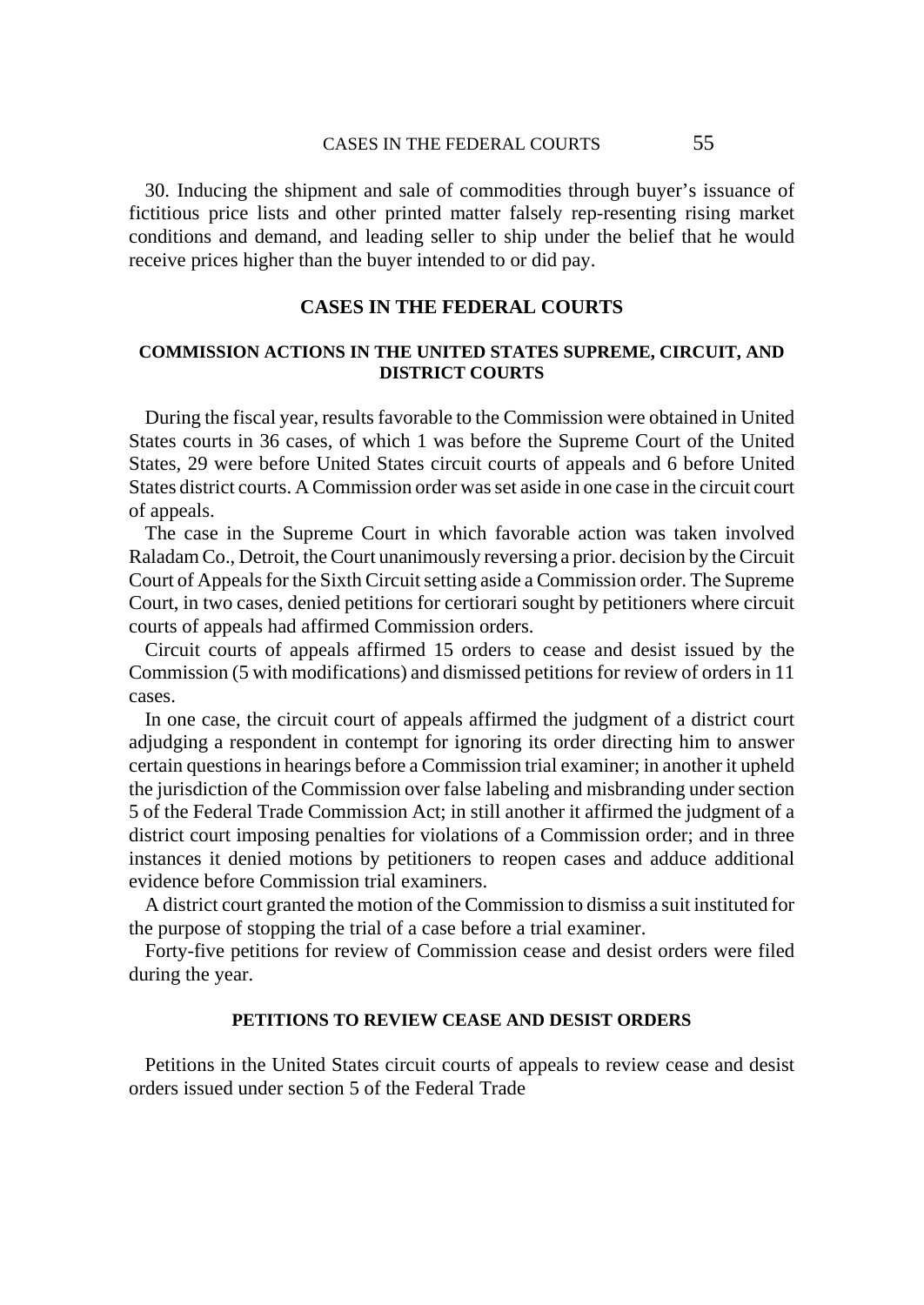Commission Act and Sections 2 and 3 of the Clayton Act are discussed below.

(Except where otherwise indicated, cases involve violations of the Federal Trade Com mission Act. United States circuit courts of appeals are designated First Circuit (Boston), etc.)

### **CASES DECIDED BY THE COURTS**

*AnchorHockingGlassCorporation, Lancaster,Ohio, and others.--*Onmotion ofthe petitioners, the Sixth Circuit (Cincinnati) dismissed their petition for review of the Commission order (124 F. 2d 187) The case involved a combination in restraint of trade in glassware.

*FredericA.Clarke,Glendale,Calif.--*The NinthCircuit (San Francisco) affirmed the judgment of the District Court for the Southern. District of California adjudging Clarke in contempt for ignoring its order directing him to disclose, in hearings before a Commission trial. examiner, the proportions of the Various ingredients used in the manufacture of his "Boncquet" tablets, sold as a "blood-building" preparation Clarke had contended that the information sought was a trade secret which he was not obliged to reveal. The court concluded its. opinion with the statement that "appellant confessedly refused to obey the order, so there was no error in holding him in contempt of it."

*D. D. D. Corporation, Batavia, Ill.--*The Seventh Circuit (Chicago) (125 F. 2d 679) affirmed the Commission order in this Case after modifying it in one particular. The order was directed against what were found to be misleading representations concerning the curative properties of a liquid preparation known as "D. D. D. Prescription," advertised to "stop itching."

*Fong Poy, also known as Fong Wan, and others, operating under the firm name of Fong Wan, Oakland, Calif.--*The Ninth Circuit (San Francisco) directed the entry of a decree in this case affirming the Commission order and commanding obedience therewith (124 F. 2d 398). The order was based upon findings that the petitioners were misrepresenting the therapeutic value of Chinese herbs in the treatment of cancer, tuberculosis, diabetes, and other diseases.

*Ford Motor Co., Dearborn, Mich.--*The Supreme Court denied the Ford company's petition for writ of certiorari (314 U.S. 668). The object of the petition was to obtain a reversal of the decision of the Sixth circuit (Cincinnati)(120 F. 2d 175) unanimously upholding theCommission order directed against misleading advertising in connection with the so-called "6% plan" of financing the retail sale of automobiles.

*Fresh Grown Preserve Corporation, and others, Lyndhurst, N.J.--*A decision (125 F. 2d 917) by the Second Circuit (New York) upheld the jurisdiction of the Commission over false labeling and misbranding under section 5 of the Federal Trade Commission Act. Referring to the effect of the Wheeler-Lea amendment, the court said: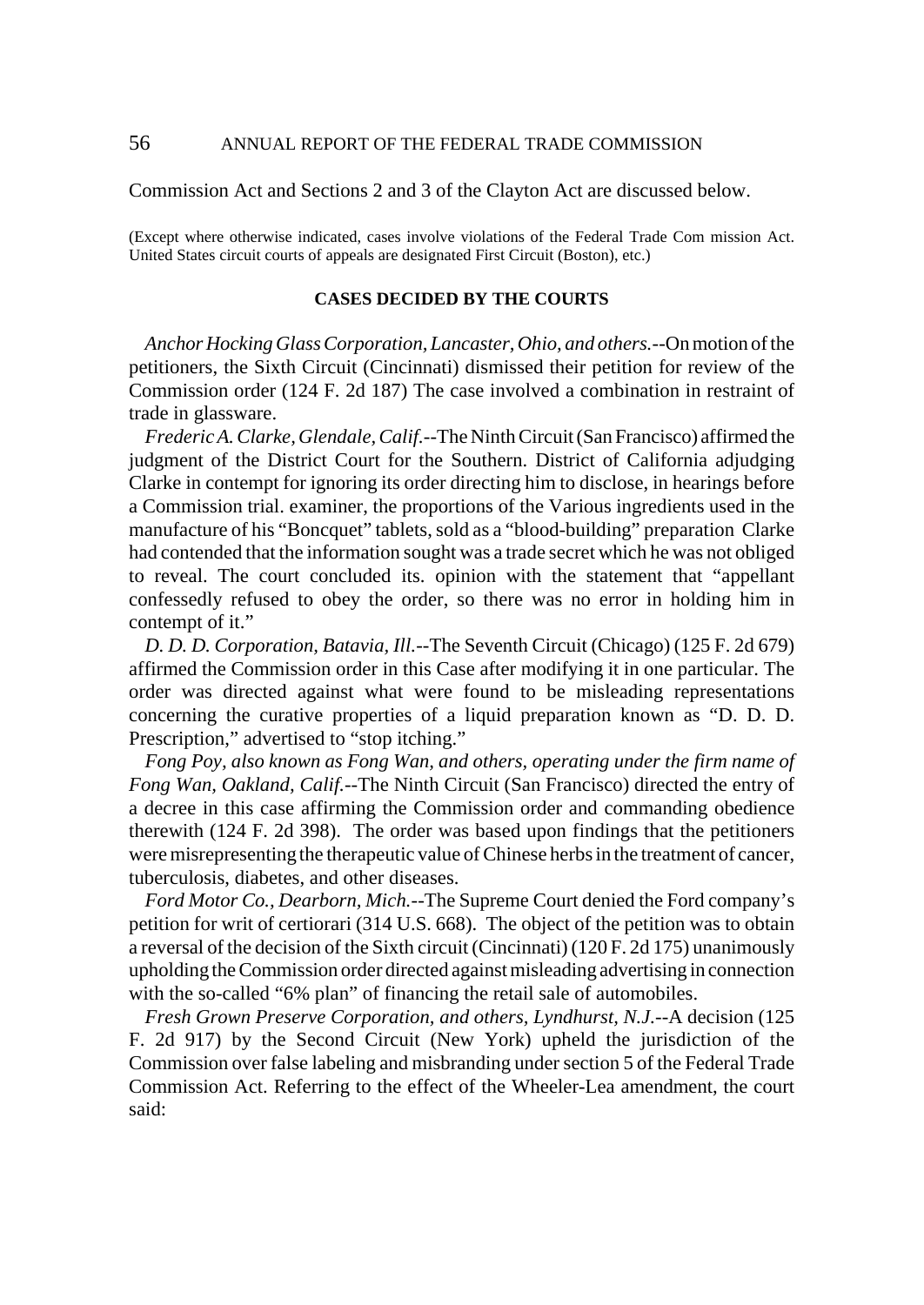The amendment \* \* \* did not modify the term "unfair methods of competition in commerce," but made unlawful what were called "unfair or deceptive acts or practices in commerce" and by so doing enlarged instead of lessened the scope of the Jurisdiction of the Commission. The additions found in sections 12 to 15, inclusive, were also to give the Commission greater control over the advertising of food, drugs, cosmetics, and the like by providing for criminal action as well as injunction.

*The Gerrard Co., Inc., Chicago, and American Steel and Wire Company of New Jersey, Cleveland.*--Pursuant to stipulation of the parties, the petition for review in this case was dismissed by the Seventh Circuit (Chicago). The Commission's agreement to this procedure was based upon the petitioners filing with it a report of compliance with its order, which was directed against a violation of section 3 of the Clayton Act, relating to petitioners' practice of leasing and licensing wire-tying machines on condition that they be not used with any wire except that supplied by the petitioners. *Haskelite Manufacturing Corporation, Chicago.--*TheCommission order in this case

was affirmed without dissent by the Seventh Circuit (Chicago). The order forbade representations that serving trays made in part of paper were made entirely of wood, and required the affirmative disclosure that the surfaces of such trays are made of paper, when such is the case. The court said (127 F. 2d 765):

We think the Commission had authority to prescribe reasonable requirements for the petitioner to meet in the interest of fair dealing, which requirements would act as guarantees against a recurrence of the past unfair and deceptive acts.

*Hudson Fur Dyeing Co., Newark, N. J.--*On motion of the petitioner, the Third Circuit (Philadelphia) dismissed the petition for review. Subsequent to its filing, the petitioner made changes in advertising matter which were acceptable to the Commission, and in conformity with its cease and desist order, which prohibited the use of the name "Hudseal" as descriptive of goods composed of dyed rabbit skins. The Commission found that this term was confused by the public with "Hudson Seal", the well-known designation. for seal-dyed muskrat.

*Lottery cases, Chicago, New York, Portland, Ore g., Milwaukee, Minneapolis, St. Joseph, Mo., Macon, Ga., and Birmingham, Ala.--*Thirteen cases involving lottery methods in the sale of candy and other merchandise were determined by the Federal courts during the fiscal year, 12 of these decisions being in favor of the Commission.

Favorable decisions by the Seventh Circuit (Chicago) involved: Benjamin Jaffe, trading as National Premium Co. and King Sales Co., Chicago (123 F. 2d 814); Mitchell A. Bazelon and Jacob L. Bazelon, trading as Evans Novelty Co. and Premium Sales Co., Chicago; David Kritzik, trading as General Merchandise Co., Milwaukee (125 F.2d 351); and Philip Harry Koolish and Sara Allen Koolish, trad-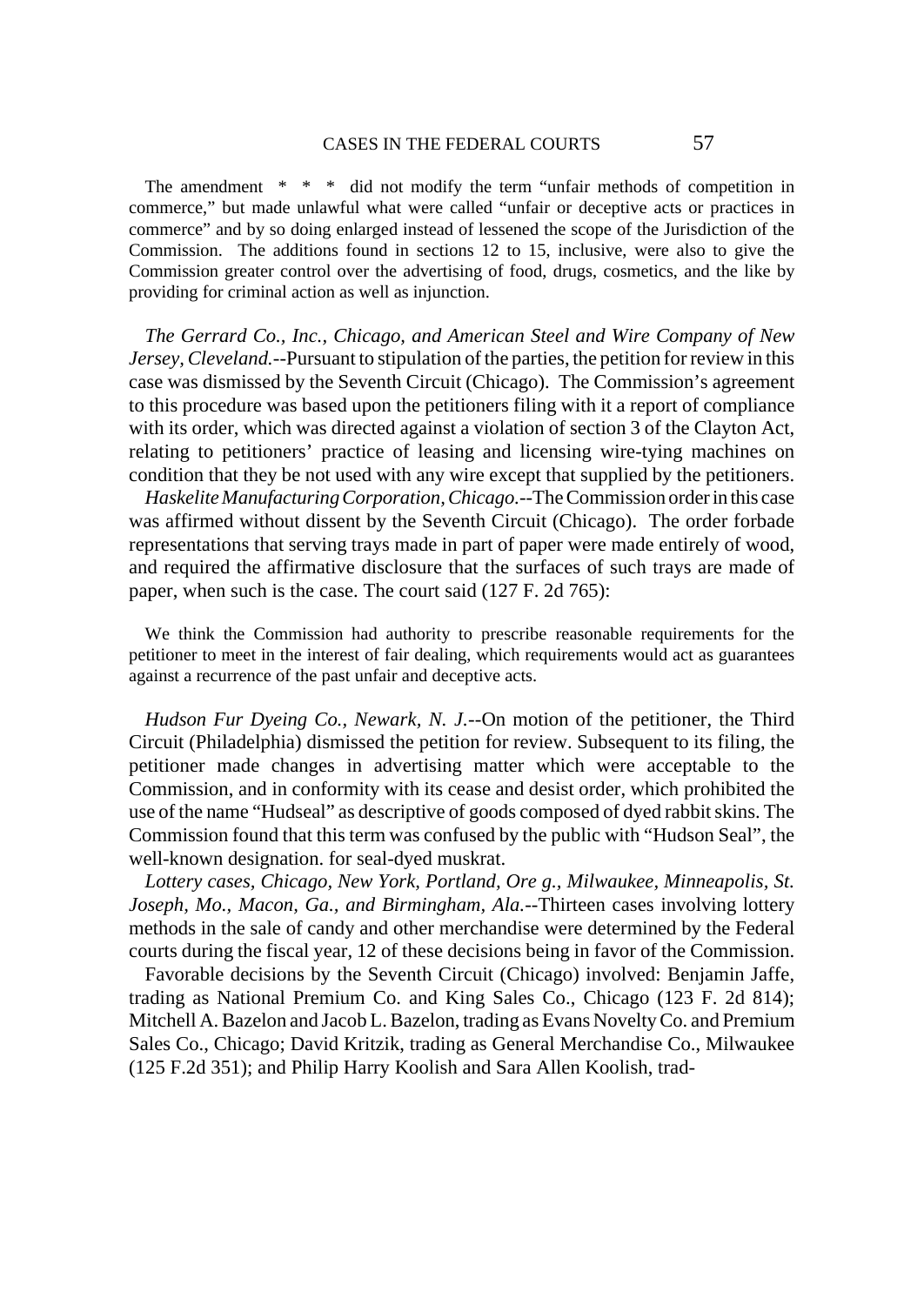ing as Standard Distributing Co., Chicago (129 F. 2d 64).<sup>3</sup> This court denied the motion of the Commission for a rule to show cause why Robert Hofeller, trading as Bob Hofeller Candy Co., Chicago, should not be adjudged guilty of and punished for criminal contempt for violation of the court's decree, entered in 1936, affirming the Commission order.

The Second Circuit (New York), on motion of the Commission, dismissed petitions for review in two cases because of the failure of the petitionersto prosecute them. The petitioners were Alexander Weiler and Lilly Greenspan Weiler, trading as New York Premium Novelty Co., New York, and Isidore Halperin and Morris Orenstein, trading as Wellworth Sales Co New York.

The Fifth Circuit (New Orleans), on motion of the petitioner, Robert C. Bundy, trading asJackson SalesCo.,Birmingham, Ala., dismissed the petition forreview filed in this case. This court also unanimously affirmed the Commission order in the case involving Joe B. Hill and C. O. McAfee, trading as McAfee Candy Co. and Liberty Candy Co., Macon, Ga. (124 F. 2d 104). The petitioners con tended that the order should be set aside on the ground that it was not based on evidence, but only upon their answer to the complaint. Rejecting this argument, the court observed that "facts judicially admitted are facts established not only beyond the need of evidence to prove them, but beyond the power of evidence to controvert them."

The Eighth Circuit (St. Louis), on motion of the petitioner, dismissed the petition for review filed by Candymasters, Inc., Minneapolis (126 F. 2d 466), it appearing that the petitioner had discontinued the practices forbidden by the order. This court also affirmed without dissent the Commission order in the proceeding instituted by the Douglas Candy Co., St. Joseph, Mo. (125 F. 2(1665).

The Court of Appeals for the District of Columbia on its own motion dismissed the petition for review filed by Samuel Nitke, New York, for failure to prosecute the case.

The Ninth Circuit (San Francisco) modified one of the four paragraphs of the order directed against Lee Boyer's Candy, Portland, Oreg., and affirmed the order as modified. (128 F. 2d 261).

*Caroline R. Macher and Robert J. Macher, trading as Macher Watch & Jewelry Co. and Wholesale Watch & Jewelry Co., New York.--*The Second Circuit (New York), without dissent, affirmed the Commission order which proscribed what it found to be false claims as to the respondents' status as wholesalers of jewelry (126 F. 2d 420).

*Moretrench Corporation, Rockaway, N. J.--*The Second Circuit (New York) unanimously affirmed the order in this case, after modifying it in certain particulars. The practice forbidden was disparagement of competitive products, such as well points, pumps, and

<sup>3</sup> Petition for certiorari was denied November 23, 1942.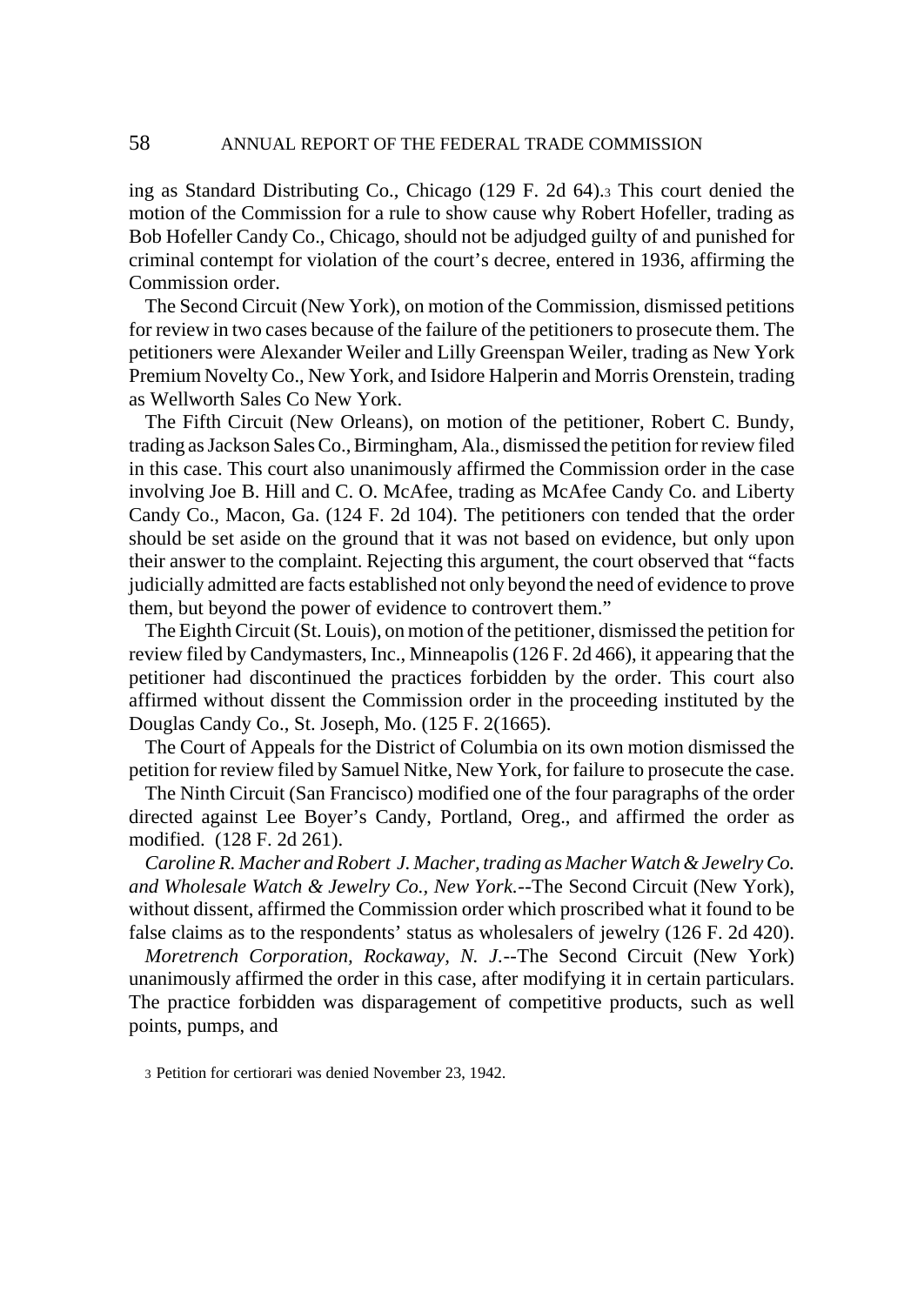equipment used in drawing water from wet Soil during excavation work. Concerning certain advertising matter used by the petitioner, which was banned by the Commission order, the court said: "In such matters we understand that we are to insist upon the most literal truthfulness. *Federal Trade Commission* v. *Standard Education Society,* 302 U. 5.112, 116. Nor is it an excuse for a statement after it is known to be false, that it is put forward as a quotation."

*Perfume cases--New York, Boston, and Wilmington, Del.--*Three cases involving false and misleading advertising in the sale of perfumes and kindred products were disposed of during the year. The Commission orders forbade representations by the petitioners that their products, compounded in the United States from imported and domestic ingredients, were made in France. The cases were: Second Circuit (New York), Establishments Rigaud, Inc., and others, New York, in which the order was modified and affirmed (125 F. 2d 590); First Circuit (Boston), Normandie et Cie, Boston, in which a consent decree was entered affirming the order and commanding obedience thereto; and Third Circuit(Philadelphia),Coty, Inc., Wilmington, Del., and others, which was dismissed on stipulation, the petitioners having filed a report showing changes in labels and advertisements in compliance with the order.

*The Rabhor Co., Inc., New* York.--This case was disposed of by the entry of a consent decree by the Second Circuit (New York) modifying the Commission order by striking one of the five paragraphs therefrom, and affirming and enforcing it as modified. The order prohibited what the Commission found to be misleading advertising with respect to the nature and quality of fabrics from which men's wearing apparel was made.

*Raladam Co., Detroit.--The* Commission order, which was directed against what were found to be unwarranted claims with respect to a desiccated thyroid preparation known as "Marmola," advertised extensively as a weight-reducing agent, was set aside by the Sixth Circuit (Cincinnati) (123 F. 2d 34). The Supreme Court (316 U. S. 149), in turn, by an undivided Court, reversed the judgment of the lower court, "with directions that the order of the Federal Trade Commission be affirmed." It held that the Commission's findings had been made "with meticulous particularity," that they constituted "an adequate basisfortheCommission's order" and that they "should have been sustained [by the lower court] against the attack made upon them." The Supreme Court stated:

It is not necessary that the evidence show specifically that losses to any particular trader or traders arise from Raladam's success in capturing part of the market. One of the objects of the Act creating the Federal Trade Commission was to prevent potential injury by stopping unfair methods of competition In their incipiency. And when the Commission finds as it did here that misleading and deceptive statements were made with reference to the quality of

492924---43-----5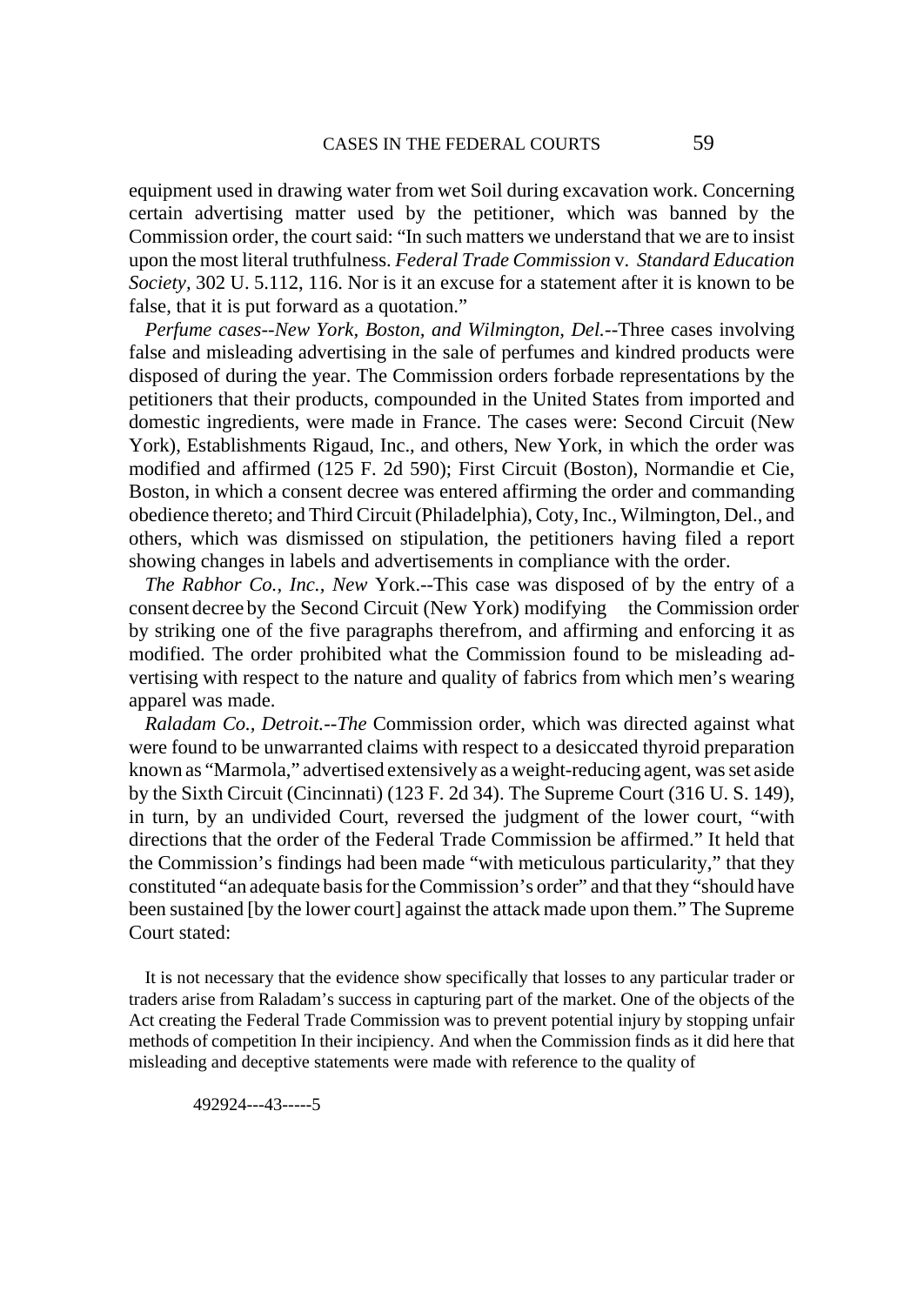merchandise in active competition with other merchandise it is also authorized to infer that trade will be diverted from competitors who do not engage in such "unfair methods."

*Scientific Manufacturing Co., Scranton, Pa.--*The Third Circuit (Philadelphia) set aside the order in this case (124 F. 2d 640). The Commission had found that the petitioner corporation and its president and owner published pamphlets devoted to an exposition of the claimed dangers attendant upon the use of aluminum utensils for the preparation and storage of foods, such as the causing of cancer, Bright's disease, diabetes, and liver trouble. The court held that while it was true that the effect of the Wheeler-Lea amendment to the Federal TradeCommission Act was "to so broaden the Commission's jurisdiction as to enable it to act where only the public interest was adversely affected by the unfair practices," nevertheless "the Commission's intervention is limited to acts or practices in the affected trade" and "the present petitioners not being engaged or materially interested in the cooking utensil trade, the Commission was without power to enjoin their sale and distribution of the pamphlets."

*The Stevenson Corporation, and others, New York.--*An order was entered by the Second Circuit (New York) withdrawing the petition for review and dismissing the proceedings, this action being based upon stipulation of the parties. The Commission had directed the petitioners to cease and desist, in connection with the sale and distribution of wooden containers used in the packaging of fruit and vegetables, from entering into, carrying out, or aiding or abetting the carrying out of agreements, understandings, combinations, or conspiracies for the purpose or with. the effect of restraining or eliminating competition in the purchase or sale of such products.

*Tubular Rivet & Stud. Co., Wollaston, Mass.--*This concern instituted injunction proceedings against the Commission in the District Court of the United States for the District of Columbia, the object of the suit being to stop the trial of the case before a Commission trial examiner and to require the Commission to furnish a bill of particulars of its charges. The complaint had charged the company with entering into exclusive-dealing contracts in violation of section 3 of the Clayton Act. The court granted the Commission's motion to dismiss the suit. The company noted an appeal to the court of Appeals for the District of Columbia, which it subsequently withdrew.

*Von Schrader Manufacturing Co., Racine, Wis.* -- The petition for review filed in this case was dismissed by the Seventh Circuit (Chicago) on stipulation of the parties. The Commission order proscribed misrepresentations concerning the efficiency of the petitioner's electrical rug-washing machine as a destroyer of germs and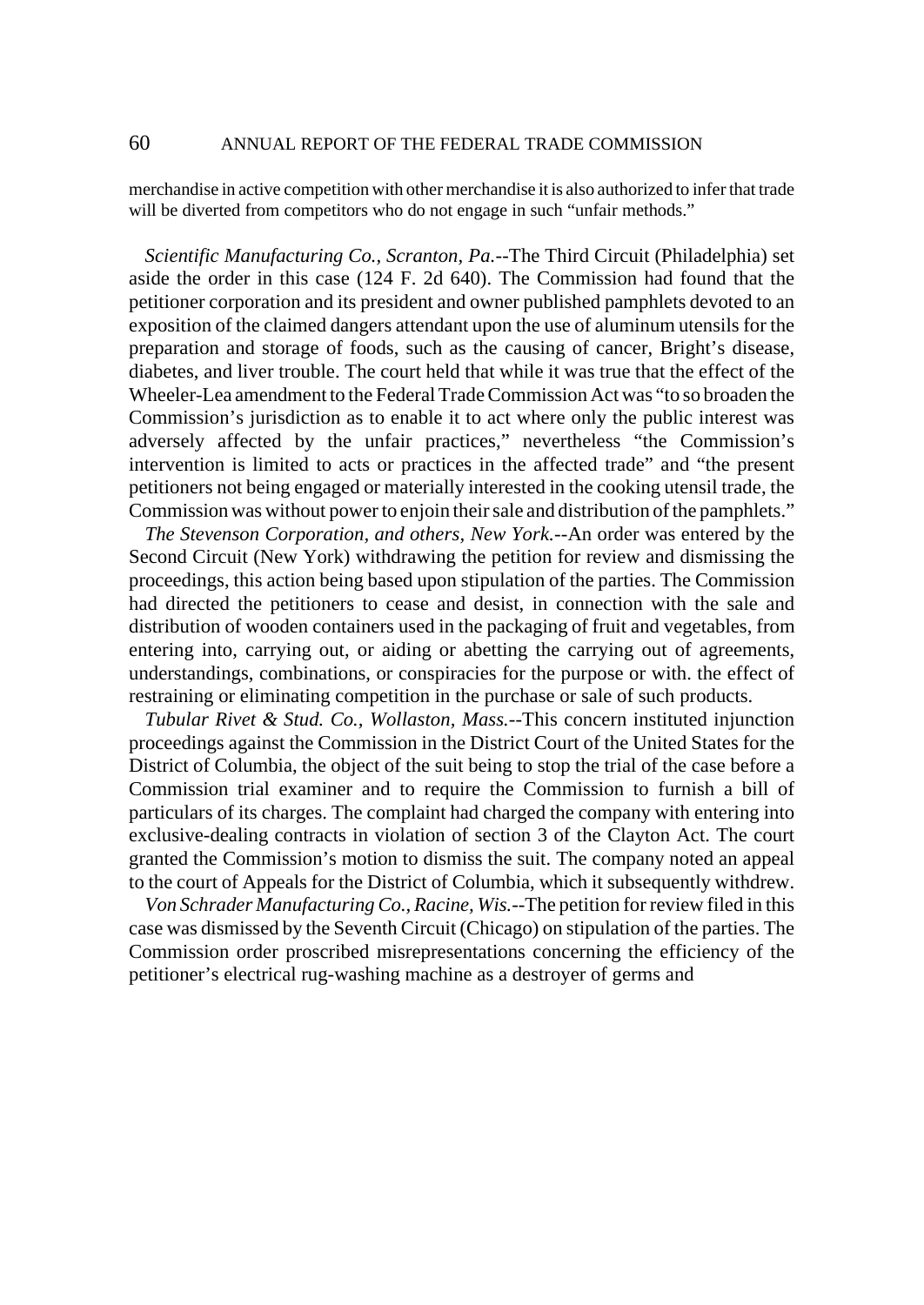exaggerated statements relative to the earning power of the purchasers of the machines. Subsequent to the petition for review, the company modified its advertising so as to comply with the order.

# **CIVIL PENALTIES UNDER THE FEDERAL TRADE COMMISSION ACT**

Five cases which had been certified to the Attorney General during preceding years under section 16 of the Federal Trade Commission Act were disposed of and civil penalties in the sum of \$6,500 were collected or were in the process of collection at the end of the year, as follows:

*U. S.* v. *Oppenheim, Collins & Co., Inc., New York.--*District Court for the Southern District of New York; judgment for \$1,500.

*U. S.* v*. Levore Co., Chicago.--*District Court for the Northern District of Illinois; judgment for \$500.

*U. S.* v*. Gynex Corporation, New York.--*District Court for the Southern District of New York; judgment for \$500.

*U. S.* v. *Carl E. Koch and others (American Beauty Products Co.), Chicago.--* District Court for the Northern District of Illinois; judgment for \$2,500.

*U.S.* v*. Midwest Studios, inc., Portland, Oreg.--*District Court for the District of Oregon; judgment for \$1,500.

The Ninth Circuit (San Francisco) (126 F. 2d 601) unanimously affirmed the judgment of the district court imposing. penalties of \$3,250 upon Joseph A. Piuma for violation of the Commission's order. (See Annual Report 1941, p.105.)

#### **CASES PENDING IN THE COURTS**

*Adolph Kastor & Bros., lnc., New York.--*Second Circuit (New York), passing-off of name, Boy Scout knives.

*American Medicinal Products, lnc., and others, Los Angeles.--*Ninth Circuit (San Francisco), nondisclosure of harmful potentialities of flesh-reducing compound.

*Earl Aronberg, trading as Positive Products Co. and Rex Products Co., Chicago.--* Seventh Circuit (Chicago), nondisclosure of dangerous character of emmenagogue.

*Associated News Photographic Service, lnc., and others,New* York.-Second Circuit (New York), misleading use of "News" in name of photographers without newspaper connections.

*Benton Announcements, Inc., Buffalo.--*Second Circuit (New York), misrepresentation of embossed printing as "engraving." 5

*Charles of the Ritz Distributors Corporation, New York.--*Second Circuit (New York), unwarranted claims for benefits to be derived from cosmetics.

4 Petition for certiorari was denied October 12, 1942.

5 Order unanimously affirmed July 6, 1942, 130 F. 2d 254.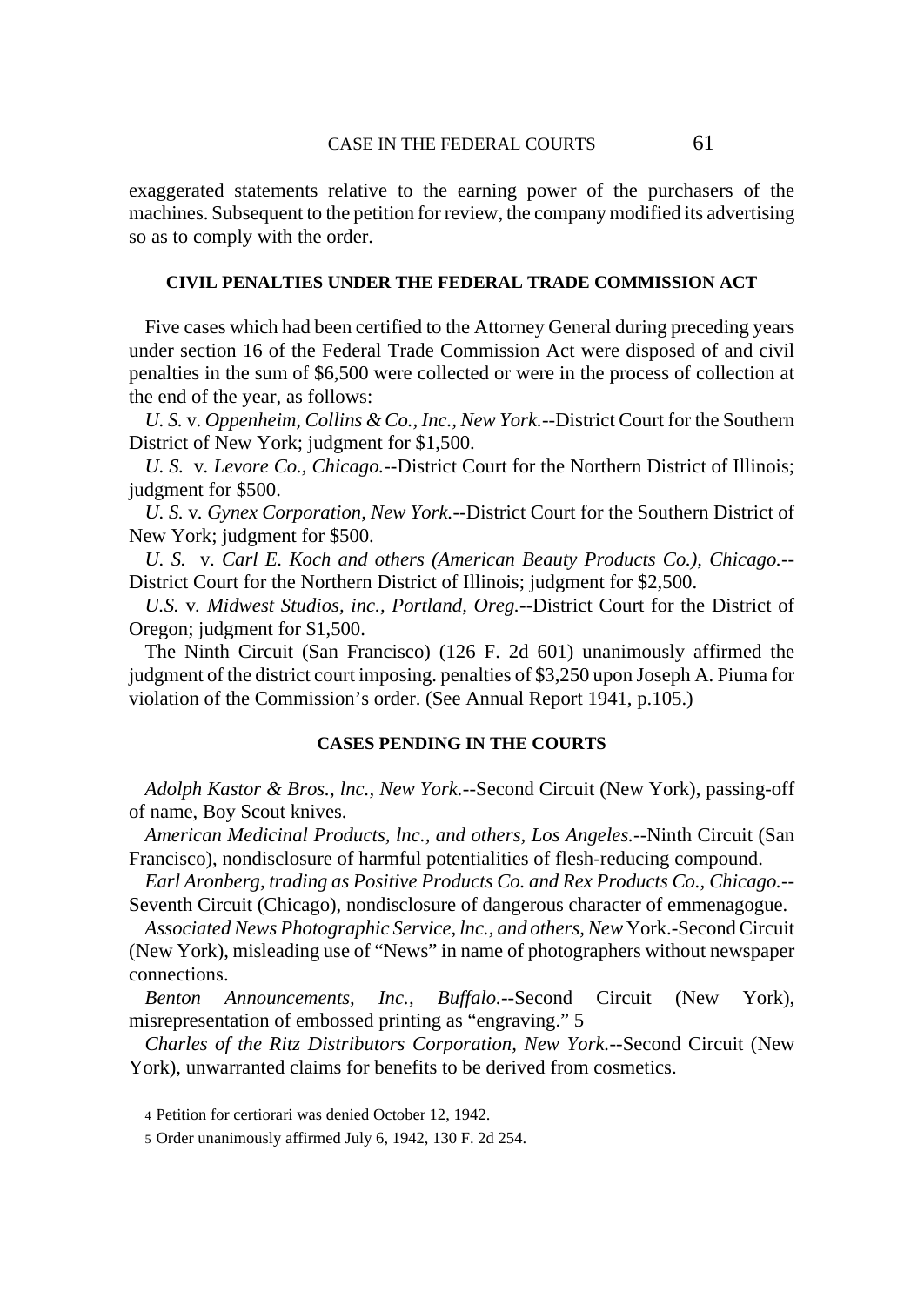*De Forest's Training, lnc., Chicago.--*Seventh Circuit (Chicago), exaggeration of opportunities for employment for graduates of correspondence courses in television, etc.

*John J. Fulton Co., San Francisco.--*Ninth Circuit (San Francisco), misrepresentation of "Uvursin" as remedy for diabetes.

*Joan Clair Gelb, now known as Joan C. Vauglian, California; Leon A. Spilo, Stamford, Conn., and Morris Gelb, New York.--*Second Circuit (New York), misrepresentation of hair dyes.

*General Motors Corporation and General Motors Sales Corporation. Detroit.--* Sixth Circuit (Cincinnati), coercive and monopolistic practices in relations with dealers.

*Hiram Carter, hic., and others, Elmhurst, Long Island, N. Y.--*Court of Appeals for the District of Columbia, misrepresentation of efficacy of proprietary medicines.

*International Parts Corporation, Chicago.--*SeventhCircuit (Chicago), exaggeration of efficiency of automobile mufflers, etc.

*Jergens Woodbury Sales Corporation, Cincinnati.--*Sixth Circuit (Cincinnati), misrepresentation of germicidal properties of cold cream and soap.

*William F. Koch, Louis G. Koch, and Koch Laboratories, lnc., Detroit.--*District Court for the Eastern District of Michigan (Detroit), injunction suit involving false advertisements of medicinal preparations.

Albert *Lane, Berkeley, Calif.* --Ninth Circuit (San Francisco), false claims as to status as consumers' research organization.

*J. B. Lippincott Co., Philadelphia.--*Third Circuit (Philadelphia), restraint of trade in medical books.

*Lottery Cases, Chicago.--*Seventh Circuit (Chicago) : Louis Keller and William Carsky, trading as CaseyConcession Co.; Alvin B. Wolf, trading as De Luxe Products Co. and Delco Novelty Co.; and Boulevard Candy Co.

*E. B. Muller & Co ., Port Huron, Mich., and Heinr. Franck Sons, lnc., Flushing, N. Y.--*Sixth Circuit (Cincinnati), restraint of trade in chicory.

*Philip R. Park, lnc., Los Angeles.--*Ninth Circuit (San Francisco), false claims for curative properties of "Parkelp Tablets."

*Parke, Austin & Lipscomb, lnc., and Smithsonian Institute Series, lnc., New York.--* Second Circuit (New York), misrepresentation of relationship with Smithsonian Institution, of Washington, D. C.

*Perfect Voice Institute, Chicago.--*Seventh Circuit (Chicago), false and misleading advertising of course in voice training.

*Perfume case-Houbigant, lnc., and others, New York.--*Second Circuit (New York), misrepresentation of domestically compounded products as imported.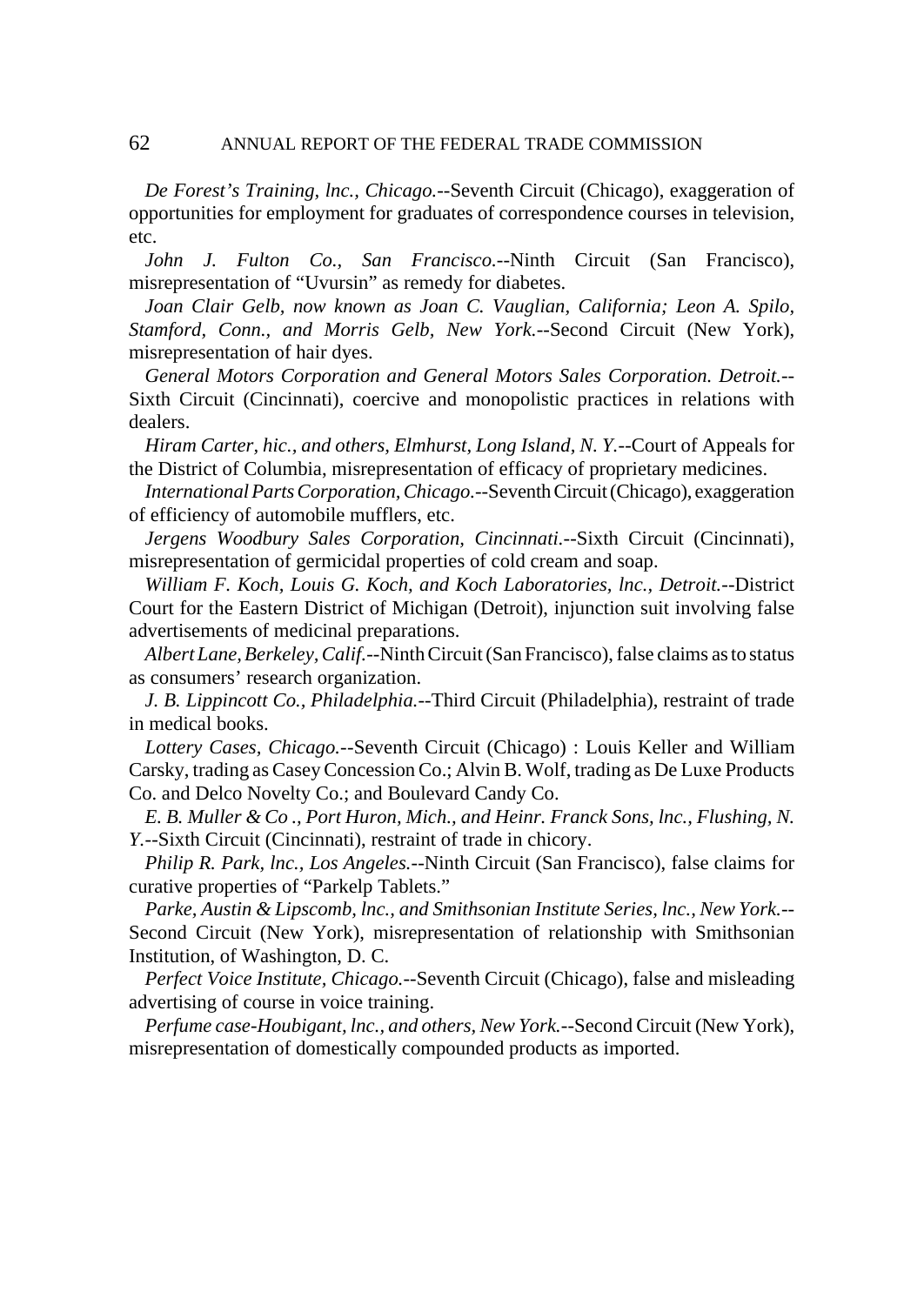*Pond's Extract Co., New York.--*Second Circuit (New York), misrepresentation of curative properties of cosmetics.

*Post Institute Sales Corporation, New York.--*Second Circuit (New York), false and misleading advertising, hair and scalp preparations.

*Salt Producers Association., Detroit, and others --*Seventh Circuit (Chicago), conspiracy in restraint of trade.

*Surveying-Drafting-Coaters Section of Scientific Apparatus Makers of America, Philadelphia, and others.--*SeventhCircuit(Chicago), combination in restraint oftrade in various products used by surveyors, engineers, etc.

*The Sebrone Co., and others, Chicago.--*Seventh Circuit (Chicago), misrepresentations, dandruff "cures" and deodorants.

*Segal Optical Co., New York.--*Second Circuit (New York), misrepresentation of imported (Japanese) optical goods as domestic.

*Signode Steel Strapping Co., Baltimore.--*Fourth Circuit (Richmond), exclusivedealing contracts in violation of section 3 of Clayton Act.

*Stanley Laboratories, Inc., and others, Portland, Oreg.--*Ninth Circuit (San Francisco), misleading advertisements of *"M. D.* Medicated Douche Powder."

*Clara Stanton, Druggist to Women, Denver.--*Tenth Circuit (Denver), misrepresentations concerning weight-reducing preparation.

*Stephen Rug Mills, New York.--*Second Circuit (New York), misleading use of "Mills" in trade name.

*United States Steel Corporation, American Bridge Co., Carnegie-Illinois Steel Corporation, American Steel & Wire Co. of New Jersey, and Tennessee Coal, Iron & Railroad Co.--*Third Circuit (Philadelphia) and Fifth Circuit (New Orleans), "Pittsburgh plus" prices. for rolled-steel products in violation of the Clayton and Federal Trade Commission Acts.

*Warner's Renowned Remedies Co., Minneapolis.* --Court of Appeals for the District of Columbia, misleading advertising of products sold for feminine hygiene.

*Wholesale Dry Goods Institute, lnc., New York, and others.--*Second Circuit (New York), restraint of trade.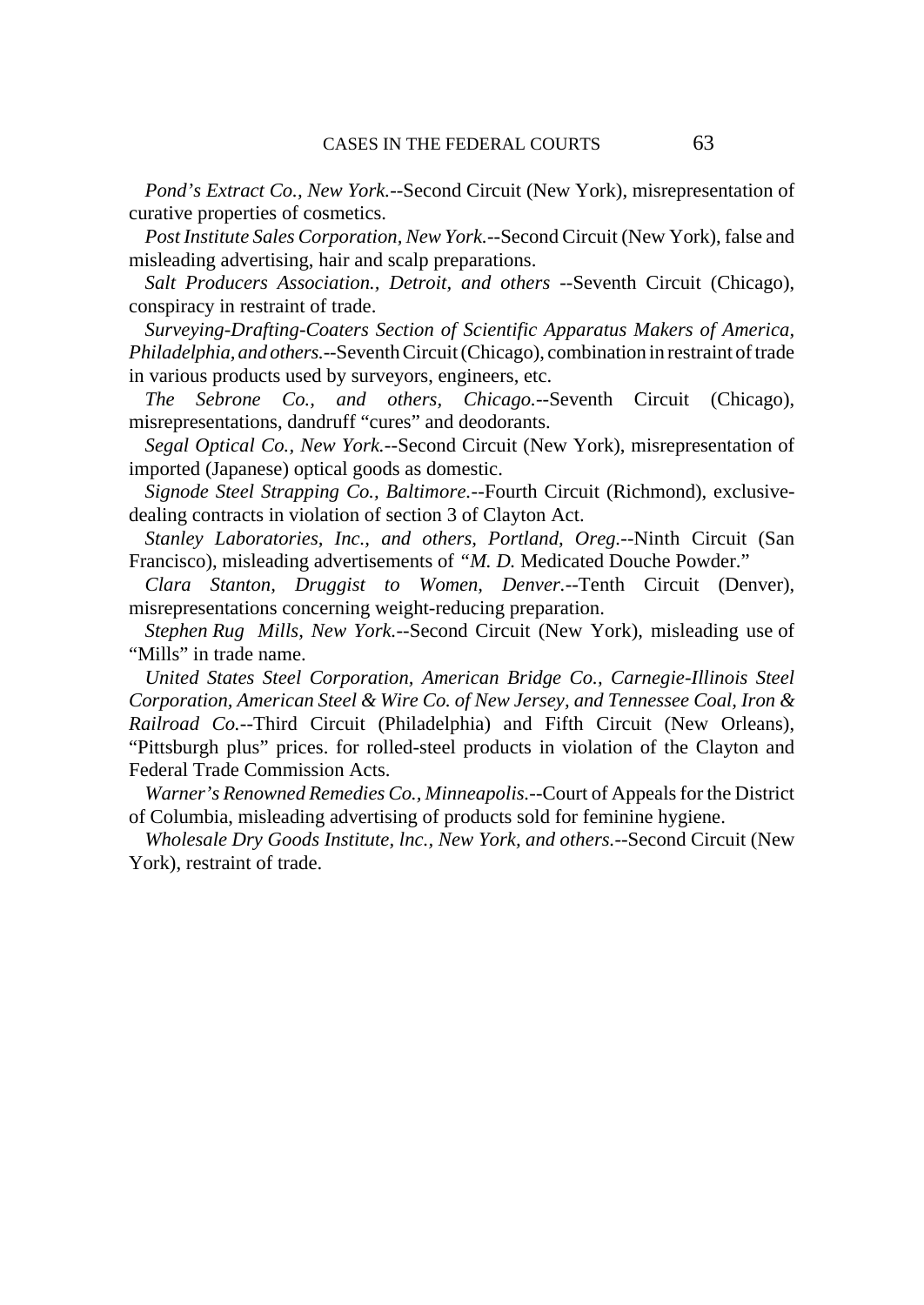# **TABLES SUMMARIZING WORK OF THE LEGAL DIVISIONS AND COURT PROCEEDINGS, 1915-42**

#### TABLE 1*.--Preliminary inquiries*

#### FISCALYEARENDED JUNE80, 1942 CUMULATIVE SUMMARY, 1915 TO JUNE 30, 1942

| Pending beginning of year           | 121 | Inquiries instituted                | 28,788 |
|-------------------------------------|-----|-------------------------------------|--------|
| Instituted during year              | 236 | Consolidated with other proceedings | 34     |
| Total for disposition               | 357 | Closed after investigation          | 20,653 |
|                                     |     | Docketed as applications for        |        |
| Consolidated with other proceedings | 8   | complaint                           | 8,016  |
| Closed after investigation          | 230 |                                     |        |
| Docketed as applications for corn-  |     | Total disposition                   | 28,703 |
| plaints                             | 34  | Pending June 30, 1942               | 85     |
| Total disposition during year       | 272 |                                     |        |
| Pending end of year                 | 85  |                                     |        |

| TABLE 2.--Applications for complaints |  |  |  |  |  |  |
|---------------------------------------|--|--|--|--|--|--|
|---------------------------------------|--|--|--|--|--|--|

#### FISCALYEARENDED JUNE50, 1942 CUMULATIVE SUMMARY, 1915 TO JUNE 30, 1942

| Pending beginning of year           | 1,421        | Applications docketed                           | 17,590   |
|-------------------------------------|--------------|-------------------------------------------------|----------|
| Applications docketed               | 872          | Rescissions:                                    |          |
| Rescissions:                        |              | To complaints                                   | 10       |
| To complaints                       | $\Omega$     | Settled by stipulations to cease and desist 218 |          |
| Settled by stipulation to cease     |              | Settled by acceptance of                        |          |
| and desist                          | $\theta$     | TPC rules                                       | 6        |
| Settled by acceptance of TPC        |              | Consolidated with other                         |          |
| rules                               | $\Omega$     | proceedings                                     | $\Omega$ |
| Consolidated with other pro-        |              | Dismissed for lack of                           |          |
| ceedings                            | 0            | merit                                           | 81       |
| Dismissed for lack of merit         | $\Omega$     | Closed for other reasons                        | 40       |
| Closed for other reasons            | 3            | Total for disposition                           | 17,945   |
| Total for disposition               | 2,296        | To complaints                                   | 4,373    |
|                                     |              | Settled by stipulations to                      |          |
| To complaints                       | 233          | cease and desist                                | 5,682    |
| Settled by stipulation to cease and |              | Settled by acceptance of TPC                    |          |
| desist                              | 508          | rules                                           | 97       |
| Settled by acceptance of TPC rules  | $\theta$     | Consolidated with other pro-                    |          |
| Consolidated with other proceedings | 21           | ceedings                                        | 105      |
| Dismissed for lack of merit         | $\mathbf{0}$ | Dismissed for lack of merit                     | 3,863    |
| Closed for other reasons 1          | 502          | Closed for other reasons 1                      | 2,793    |
| Total disposition during year       | 1,264        | Total disposition                               | 16,913   |
| Pending end of year                 | 1,032        | Pending June 30, 1942                           | 1,032    |

1 This classification includes such reasons as death, business or practices discontinued, private controversy, controlling court decisions, etc.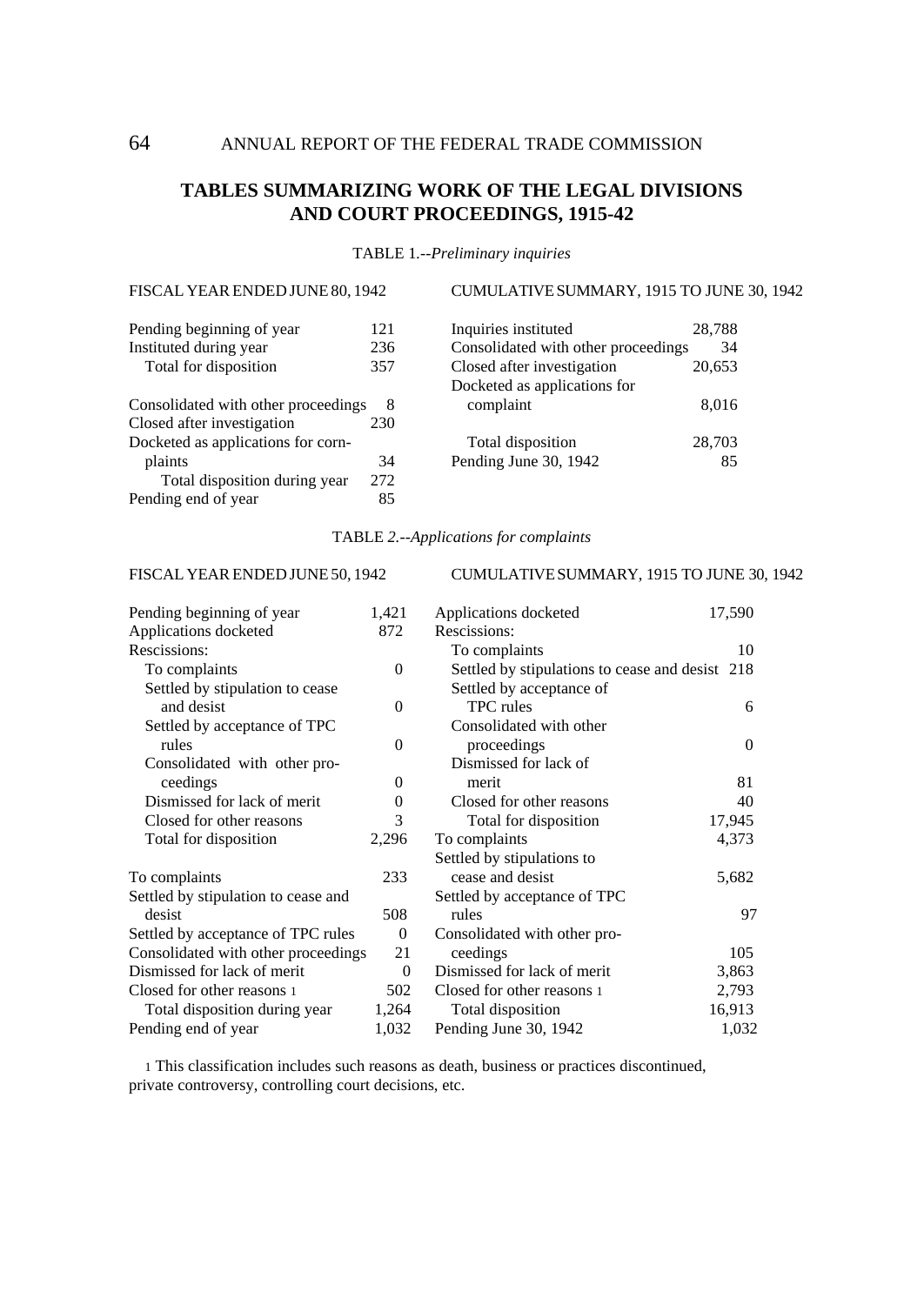#### TABLES SUMMARIZING WORK OF THE LEGAL DIVISIONS 65

#### TABLE 3.*--Complaints*

#### FISCALYEARENDED JUNE30, 1942 CUMULATIVE SUMMARY, 1915 TO JUNE 30, 1942

| Pending beginning of year            | 410      | Complaints                                  | 4,778    |
|--------------------------------------|----------|---------------------------------------------|----------|
| Complaints docketed                  | 249      | Rescissions:                                |          |
| Rescissions:                         |          | Orders to cease and desist                  | 60       |
| Orders to cease and desist           | 8        | Settled by stipulations to cease and desist | 1        |
| Settled by stipulations to cease     |          | Settled by acceptance of                    |          |
| and desist                           |          | <b>TPC</b> rules                            | $\Omega$ |
| Settled by TPC rules                 | 0        | Dismissed for lack of                       |          |
| Dismissed for lack of merit          | $\theta$ | merit                                       | 10       |
| Closed for other reasons 1           | 0        | Closed for other reasons 1                  |          |
| Total for disposition                | 668      | Total for disposition                       | 4,850    |
|                                      |          | Complaints rescinded                        | 12       |
| Complaints rescinded                 | 0        | Orders to cease and desist                  | 3,317    |
| Orders to cease and desist           | 250      | Settled by stipulations to case             |          |
| Settled by stipulations to cease and |          | and desist                                  | 56       |
| desist                               | 2        | Settled by acceptance of TPC                |          |
| Settled by acceptance of TPC rules   | $\Omega$ | rules                                       | 23       |
| Dismissed for lack of merit          | 22       | Dismissed for lack of merit                 | 899      |
| Closed for other reasons 1           | 23       | Closed for other reasons 1                  | 172      |
| Total disposition during year        | 297      | Total disposition                           | 4,479    |
| Pending end of year                  | 37       | Pending June 30,1942                        | 371      |

1 This classification includes such reasons as death, business or practices discontinued, private controversy, controlling court decisions, etc.

TABLE *4.--Court proceedings--orders to cease and desist--petitions for review-lower courts*

| FISCAL YEAR ENDED JUNE 30, 1942 |    | CUMULATIVE SUMMARY, 1915 TO JUNE 30, 1942 |     |
|---------------------------------|----|-------------------------------------------|-----|
| Pending beginning of year       | 23 | Appealed                                  | 800 |
| Appealed                        | 42 | Decisions for Commission                  | 122 |
|                                 |    | Decisions for Others 1                    | 94  |
| Total for disposition           | 65 | Petitions withdrawn                       | 47  |
| Decisions for Commission        | 15 | Total disposition                         | 288 |
| Decisions for others            | 2  |                                           |     |
| Petitions withdrawn             | 11 | Pending June 30, 1942                     | 37  |
| Total disposition during year   | 28 |                                           |     |
| Pending end of year             | 37 |                                           |     |

1 This table lists a cumulative total of 94 decisions m favor of the respondents in Commission cases before the United States Circuit Courts of Appeals. However, the Grand Rapids furniture (veneer) group (with 25 different docket numbers) was in reality 1 case, with 25 different subdivisions. It was tried, briefed, and argued as I case and was So decided by the court of appeals. The same held true of the curbpump group (with 12 different subdivisions), the Royal Milling Co. group (with 6 different subdivisions), and the white Pine cases (12 subdivisions). In reality, therefore, these 55 docket numbers mean but 4 cases; and, If cases and not docket numbers are counted, the total of decisionsin favor of the respondents would be 43.

NOTE.--During the period 1919-1938, inclusive, 58 petitions by the Commission for enforcement of orders to cease and desist were passed upon by courts. Of these proceedings, 54 were decided in favor of the Commission; 4 in favor of adversaries. Petitions for enforcement were subsequently made unnecessary by amendment of the Federal Trade Commission Act making orders finally effective unless review is sought by respondents within 60 days after service of an order.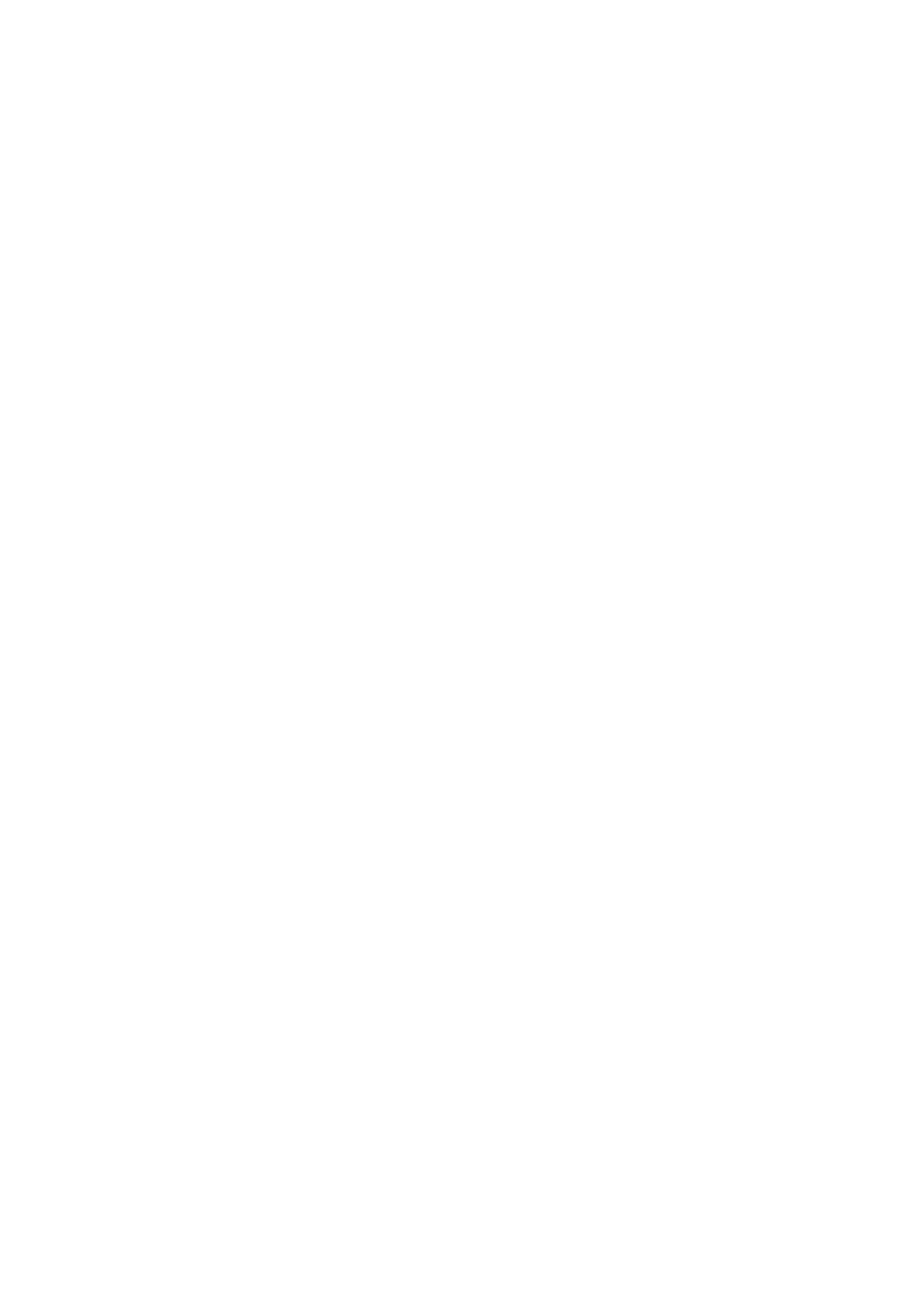#### TABLE 5*.--Court proceedings.--orders to cease and desist--petitions for review-- Supreme Court of the United States*

FISCALYEARENDED JUNE30, 1942 CUMULATIVE SUMMARY, 1915 TO JUNE 30, 1942

|          | Appealed by Commission         | 46       |
|----------|--------------------------------|----------|
|          | Appealed by others             | 35       |
|          |                                |          |
|          | Total appealed                 | 81       |
| 3        | Decisions for Commission       | 27       |
|          | Decisions for others           | 13       |
| $\theta$ | Petitions withdrawn by Commis- |          |
| $\Omega$ | sion                           | 2        |
| 0        | Certiorari denied Commission   | 9        |
| 2        | Certiorari denied others       | 30       |
| 3        | Total disposition              | 81       |
|          | Pending June 30, 1942          | $\theta$ |
|          |                                |          |

TABLE *6.-Court proceedings-mandamus, injunction, etc.--lower courts*

| FISCAL YEAR ENDED JUNE 30, 1942   |          | CUMULATIVE SUMMARY, 1915 TO JUNE 30, 1942 |     |
|-----------------------------------|----------|-------------------------------------------|-----|
| Pending beginning of year         | 0        | Instituted by Commission                  | 70  |
| Instituted by Commission          | 2        | Instituted by others                      | 32  |
| Instituted by others              | 2        |                                           |     |
|                                   |          | <b>Total Instituted</b>                   | 102 |
| Total for disposition             | 4        | Decisions for Commission                  | 75  |
| Decisions for Commission          | 2        | Decisions for others                      | 17  |
| Decisions for others              |          | Petitions withdrawn by Commis             |     |
| Petitions withdrawn by Commission | $\Omega$ | sion                                      | 4   |
| Petitions withdrawn by others     | $\Omega$ | Petitions withdrawn by others             |     |
| Total disposition during year     | 3        | Total disposition                         | 101 |
| Pending end of year               |          | Pending June 30, 1942                     |     |

TABLE *7.--Court proceedings--mandamus, injunction, etc.--Supreme Court of the United States*

# Pending beginning of year  $0$

| Appealed by Commission<br>Appealed by others |   |
|----------------------------------------------|---|
| Total for disposition                        |   |
| Decisions for Commission                     |   |
| Decisions for others                         | 0 |
| Certiorari denied Commission                 | 0 |
| Certiorari denied others                     | 0 |
| Total disposition during year                | 0 |
| Pending end of year                          |   |
|                                              |   |

#### FISCALYEARENDED JUNE30, 1942 CUMULATIVE SUMMARY, 1915 TO JUNE 30, 1942

| Pending beginning of year     | O        | Appealed by Commission       |    |
|-------------------------------|----------|------------------------------|----|
| Appealed by Commission        |          | Appealed by others           |    |
| Appealed by others            |          |                              |    |
|                               |          | Total appealed               | 10 |
| Total for disposition         |          | Decisions for Commission     |    |
|                               |          | Decisions for others         |    |
| Decisions for Commission      |          | Certiorari denied Commission |    |
| Decisions for others          | 0        | Certiorari denied others     |    |
| Certiorari denied Commission  | $\theta$ |                              |    |
| Certiorari denied others      |          | Total disposition            | 10 |
| Total disposition during year |          | Pending June 30, 1942        |    |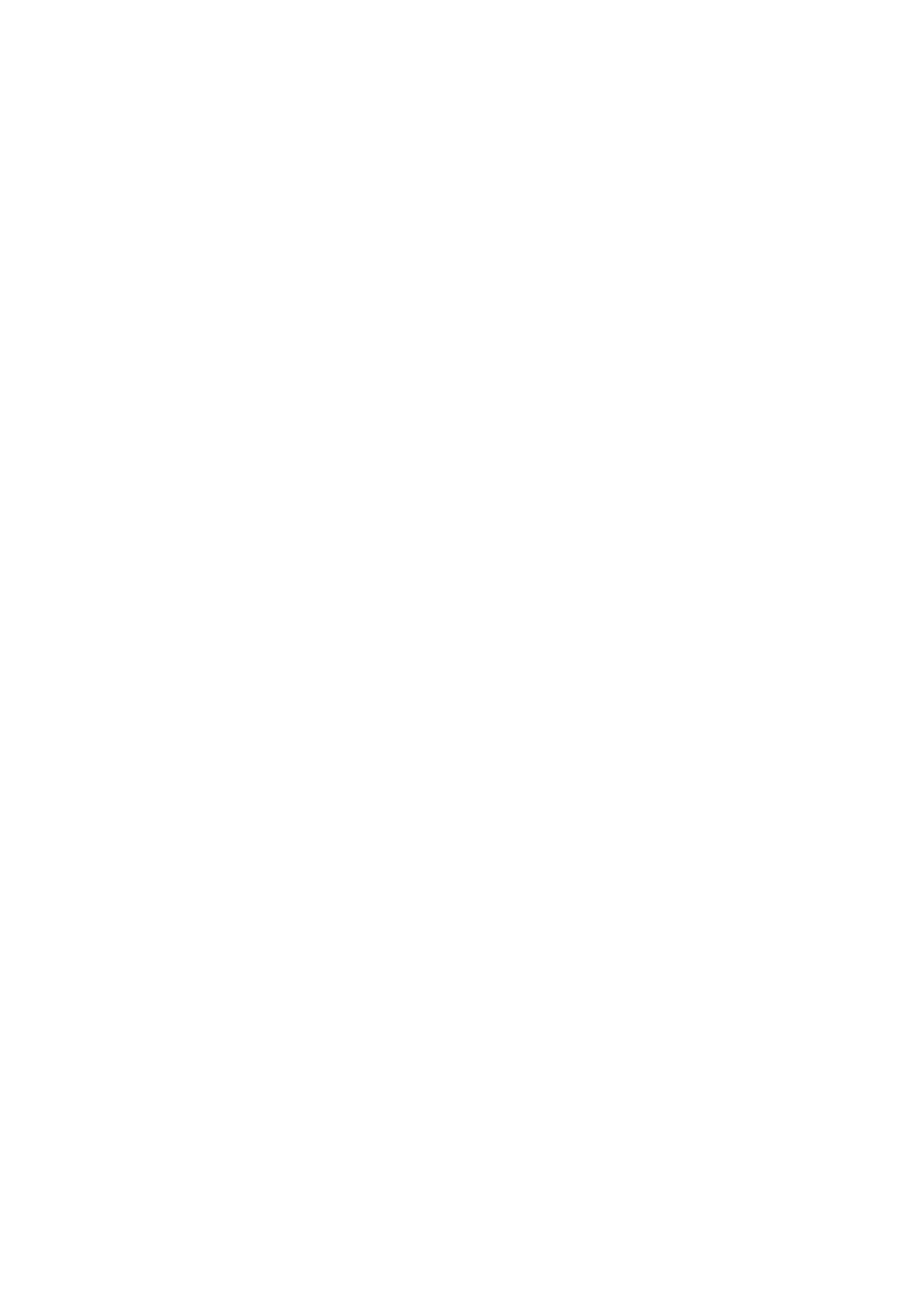# **PART III. TRADE PRACTICE CONFERENCES**

### **RULES OF FAIR COMPETITION ESTABLISHED**

The trade practice conference procedure hasforits purpose the establishment, by the Commission, of trade practice rules for the protection of industry, trade, and the purchasing public against unfair competitive practices. Under this procedure, conferences are conducted for industries and effective means are. made available for Such groups or other interested or affected parties to participate voluntarily with the Corn-mission in making provision for the elimination of trade abuses. Thus, cooperative action among business competitors within the law and with the aid of Commission Supervision may properly be taken to end unfair trade practices. Representatives of consumer groups are likewise afforded means under the procedure for participating in the establishment and carrying out of rules in the interest of the public.

The different competitive practices or methods, which under the statutes and the various decisions of the courts or the Commission are considered to fall within the inhibitions of the law, are clarified and listed in the form of specific rules applicable to the particular conditions existing in the industry concerned. Such clarification and codification of legal requirements and the organization of cooperative endeavor under supervision of the Commission in the elimination of undesirable practices and the maintenance of fair competitive conditions are vastly important to industry, to the public, and to the Government. It leads to the wholesale elimination and abandonment of unfair and illegal methods of competition, thereby bringing to legitimate business and the purchasing and consuming public relief and protection from harmful exploitation and the waste and burdens of such methods. Such voluntary cooperation in the elimination of harmful practices also results in substantial saving to the Government and to business in the expense which otherwise might necessarily be incurred in instituting a multiplicity of compulsory legal proceedings against individual offenders to require cessation of the practices in question.

Rules appropriate for the Commission's approval or sanction may include not only provisions for the elimination of practices which are illegal per se, or are contrary to the general public interest, but also provisions for fostering and promoting practices which are designed to aid fair competition and to elevate the standards of business ethics in harmony with public policy.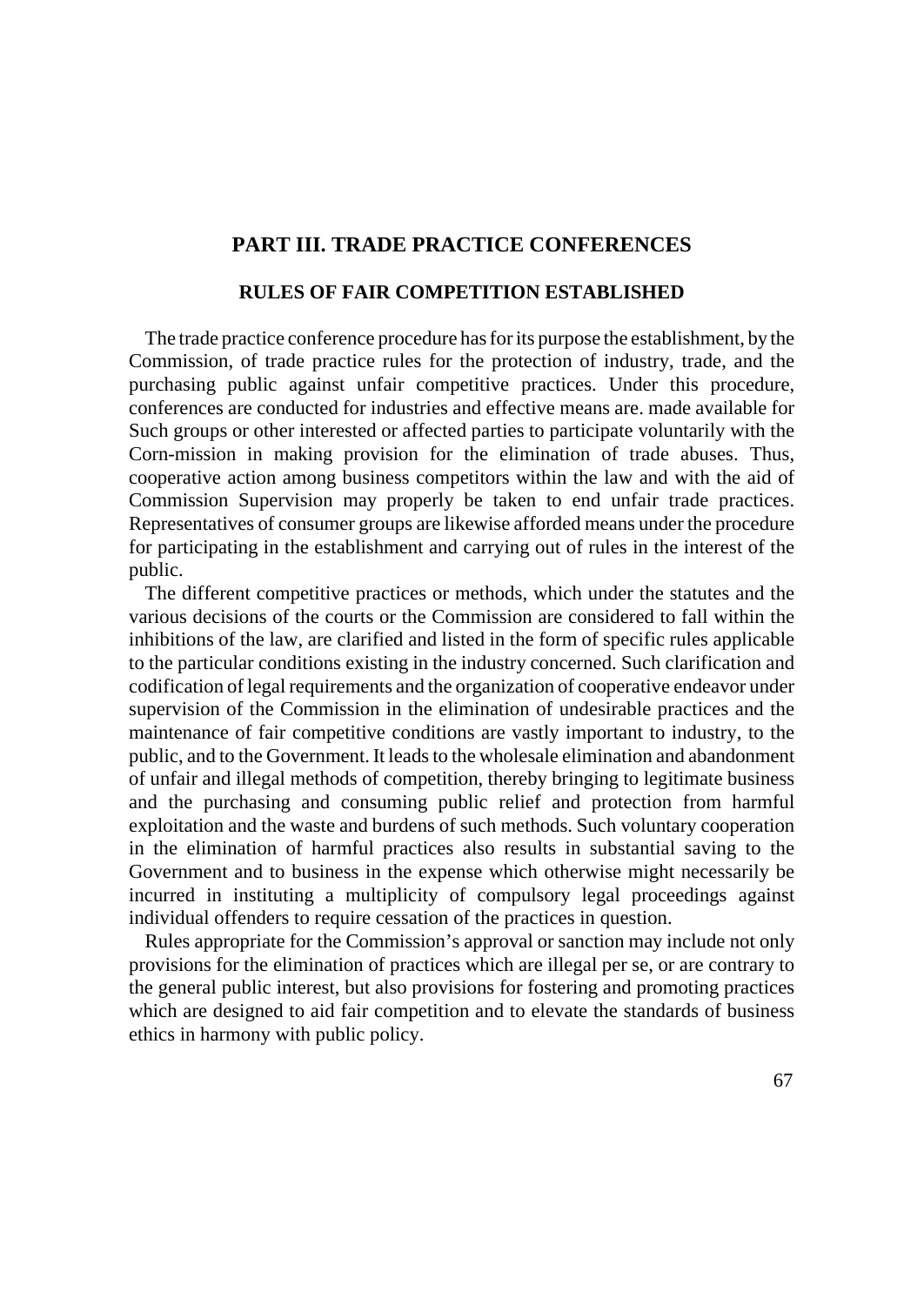*Procedure for establishing indus try rules.--*The procedural steps and requirements applicable to industry proceedings for the establishment of trade practice rules, including the filing of application, the holding of industry conferences and public hearings, and the promulgation of industry rules, are covered in the Commission's Rules of Practice. (See Rule XXVII, p.114.)

*Trade Practice Conference Division.--*This division is charged with the duty of conducting the various activities relative to the formulation and approval of trade practice rules, the holding of industry conferences in such matters, the administration and observance of promulgated rules, and all other staff duties incident to the trade practice conference procedure. The division is also charged with the Various duties relating to administration of the Wool Products Labeling Act and the rules and regulations promulgated thereunder. (See p.75.)

### **GROUP I AND GROUP II RULES DEFINED**

Trade practice rules as finally promulgated are classified by the Commission as Group I and Group II rules, respectively:

*Group I rules.--*The unfair trade practices which are embraced in Group I rules are considered to be unfair methods of competition, unfair or deceptive acts or practices, or other illegal practices, prohibited under laws administered by the Federal Trade Commission, as construed in the decisions of the Commission or the courts; and appropriate proceedings in the public interest will be taken by the Commission to prevent the use, by any person, partnership, corporation, or other organization subject to its jurisdiction, of such unlawful practices in commerce.

*Group II rules.--*These rules embrace the wholly Voluntary or recommended industry practices as distinguished from compulsory requirements. No such industry rule is received by the Commission unless the provision is in harmony with law and the public interest, and is constructively in support of the maintenance of fair competitive conditions in the industry.

#### **TRADE PRACTICE CONFERENCE ACTIVITIES DURING THE YEAR**

The trade practice conference work of the Commission is divided into two general divisions: (1) activities pertaining to the establishment and promulgation of new rules for various industries and (2) administration of existing rules promulgated during the current and previous years.

*New rules promulgated during Fiscal year.--*Trade practice rules for the following industries were promulgated during the fiscal year: (1) beauty and barber equipment and supplies; (2) luggage and related products; (3) rayon and silk dyeing, printing, and finishing;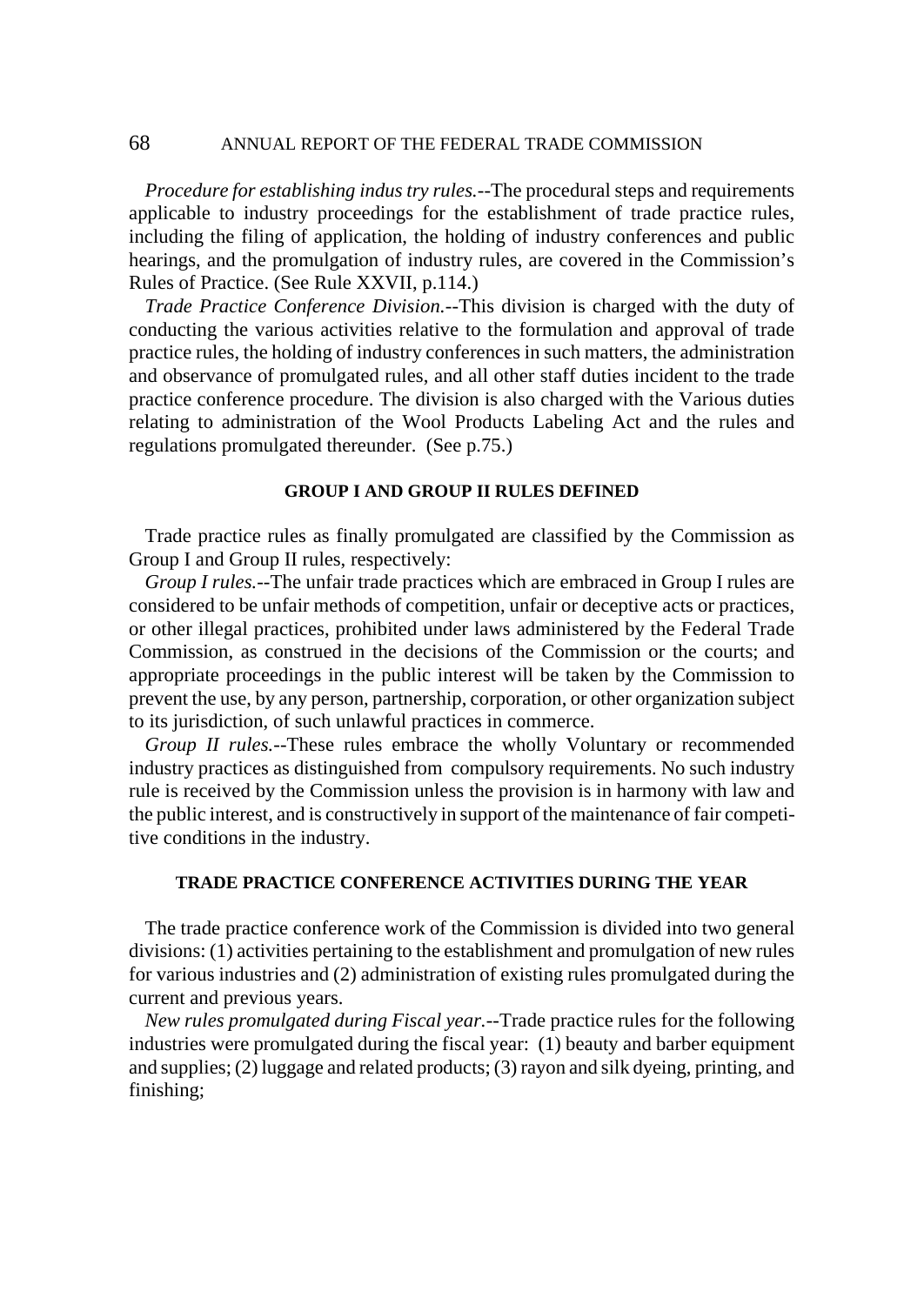(4) sun glass; and (5) ribbon. Rules promulgated for the ribbon industry represent an extension of the rules previously promulgated. The industries named have an estimated annual volume of business of \$250,000,000 in the aggregate.

In accordance with the usual procedure and prior to promulgation of rules for the industries, drafts of the proposed rules were made available to all interested or affected parties, affording them opportunity to present, for the consideration of the Commission, such pertinent views as they might desire to offer and to be heard in the premises.

The extent of the business operations of a number of the industries for which rules are in effect is shown by the fact that some 35 of the last 50 odd industries receiving rules have an estimated annual sales volume of approximately 5 ½ billion dollars.

*Pending trade practice proceedings.--*Trade practice proceedings, in addition *to* those for which rules were promulgated, were under way for other industries and were pending in various stages of progress at the close of the fiscal year. Respecting some ofthese, the general industry conferences had been assembled and held forthe purpose of considering and formulating proposed rules. In several instances the proposed rules had been released by the Commission and public hearings thereon held. In other cases where the proceedings were less advanced, the necessary preliminary study and consideration had been undertaken preparatory to further action.

Besides the various industries for which the Commission had approved trade practice rules, or for which proceedings had been instituted and were pending at the close of the fiscal year, other groups also contacted the Commission to explore the possibilities of establishing rules for their respective industries.

### **INDUSTRY RULES IN EFFECT AND THEIR ADMINISTRATION**

*Administration of rules.--*This work covers the necessary compliance activities, interpretation of rules, and their application to specific situations arising in different industries. It concerns not only those rules promulgated during the fiscal year but also those issued in prior years and remaining in effect.<sup>1</sup> These number many hundred of rules and cover scores of industries. For example, the last 55 industries for which trade practice proceedings had been held have a total of 955 rules of which 838 are in Group I, and 117 in Group II.

1 Rules when promulgated for an industry are Issued in pamphlet form and are avail-able to interested parties upon application to the Commission. A 1-volume compilation of the various sets of rules promulgated for different industriesfromSeptember 19 1935, to August 31, 1939, may be purchased from the superintendent of Documents, Government Printing office, Washington, D. C. (287 pp.), for 30 cents a copy.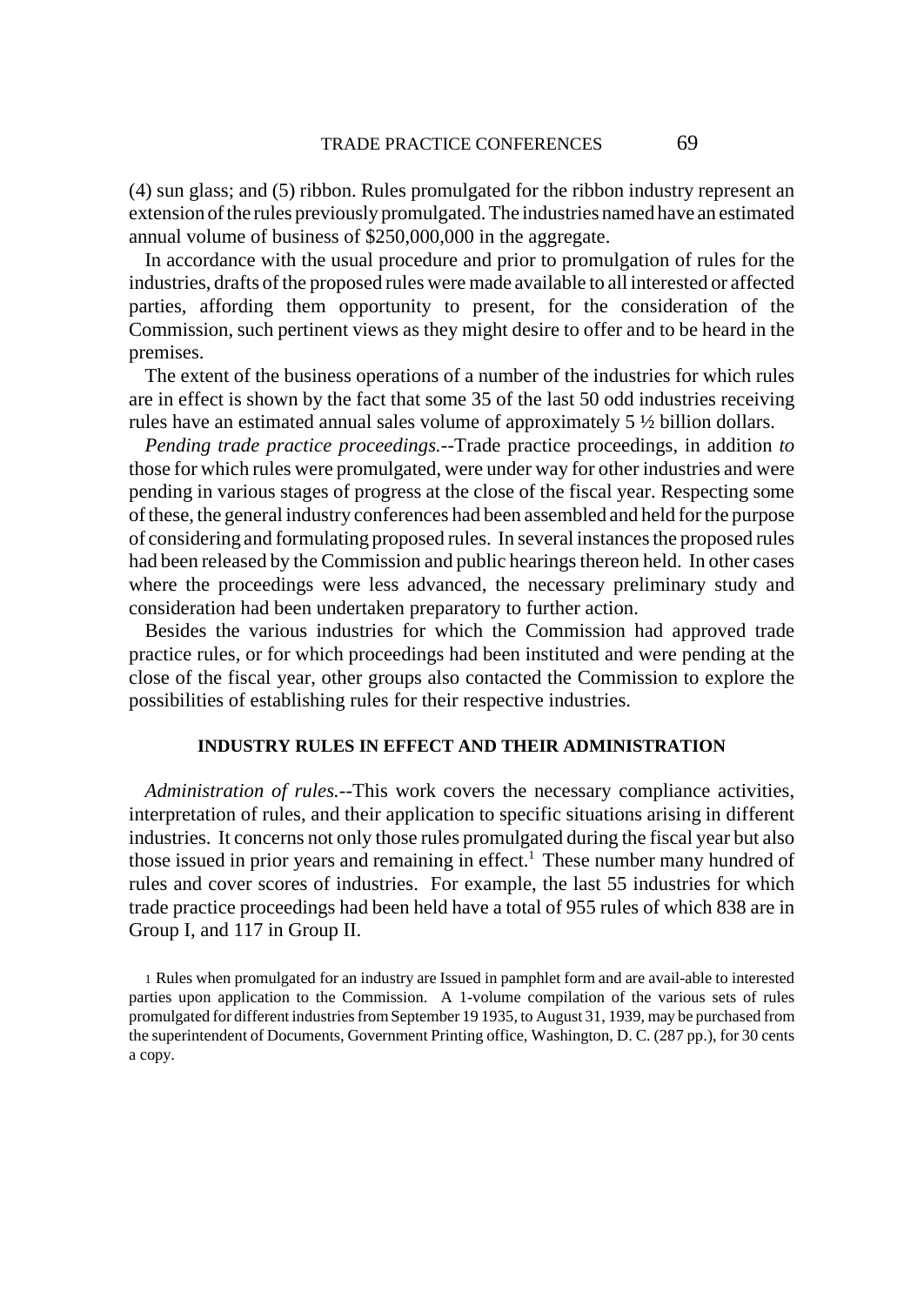The necessary correspondence was conducted throughout the year in regard to existing rules, particularly as affecting compliance with the provisions and in general affording assistance to industry members in the proper application and observance of rules in order to promote the use of fair practices and protection of the public interest. Likewise, members of industries and other interested parties or groups frequently conferred with representatives of the Commission where necessary or desirable in connection with the operation of the rules. In cases of alleged objectionable practices in conflict with the rules, correction or adjustment was effected through cooperative effort in nearly all instances. Results obtained demonstrated a primary objective of the trade practice rules, namely, the wholesale elimination of unfair competitive methods without the expense of litigation. However, in the few cases where compulsory proceedings were necessary to effect correction, appropriate action to that end was taken.

Constructive and widespread compliance with approved rules on the part of members of industry was indicated throughout the year, with increasing benefit to the public and to business.

#### **INFORMATIVE LABELING OF CONSUMER GOODS**

Informative labeling enters extensively into the work of the Commission under the trade practice conference rules. It is also a primary objective of the Wool Products Labeling Act, approved October 14, 1940, which is administered by the Commission. (See pt. IV of this report.) Fiber identification, or what is generally referred to as "Truth in Fabrics," forms a large part of such informative labeling work. While consumer goods containing, or purporting to contain wool, are subject to such Wool Act labeling, similar fiber identification of other textiles, and informative labeling of various lines of merchandise outside the field of textiles, are covered by trade practice conference rules.

In formative labeling may be said to have a twofold purpose: (1) to aid intelligent purchasing and to prevent deception by informing consumers as to what they are to receive for their money, thus enabling them to be in a better position to judge quality and to buy according to their needs or preferences; and (2) to protect businessfromthe unfair commercial practices attendant upon the sale of competing articles under conditions of misleading representations or deceptive concealment of the facts.

Informative labeling rules established under trade practice conference procedure and their administration are proceedingwith constructive results offar-reaching character.

Products containing rayon in whole or in part are covered by the trade practice rules for the rayon industry, promulgated October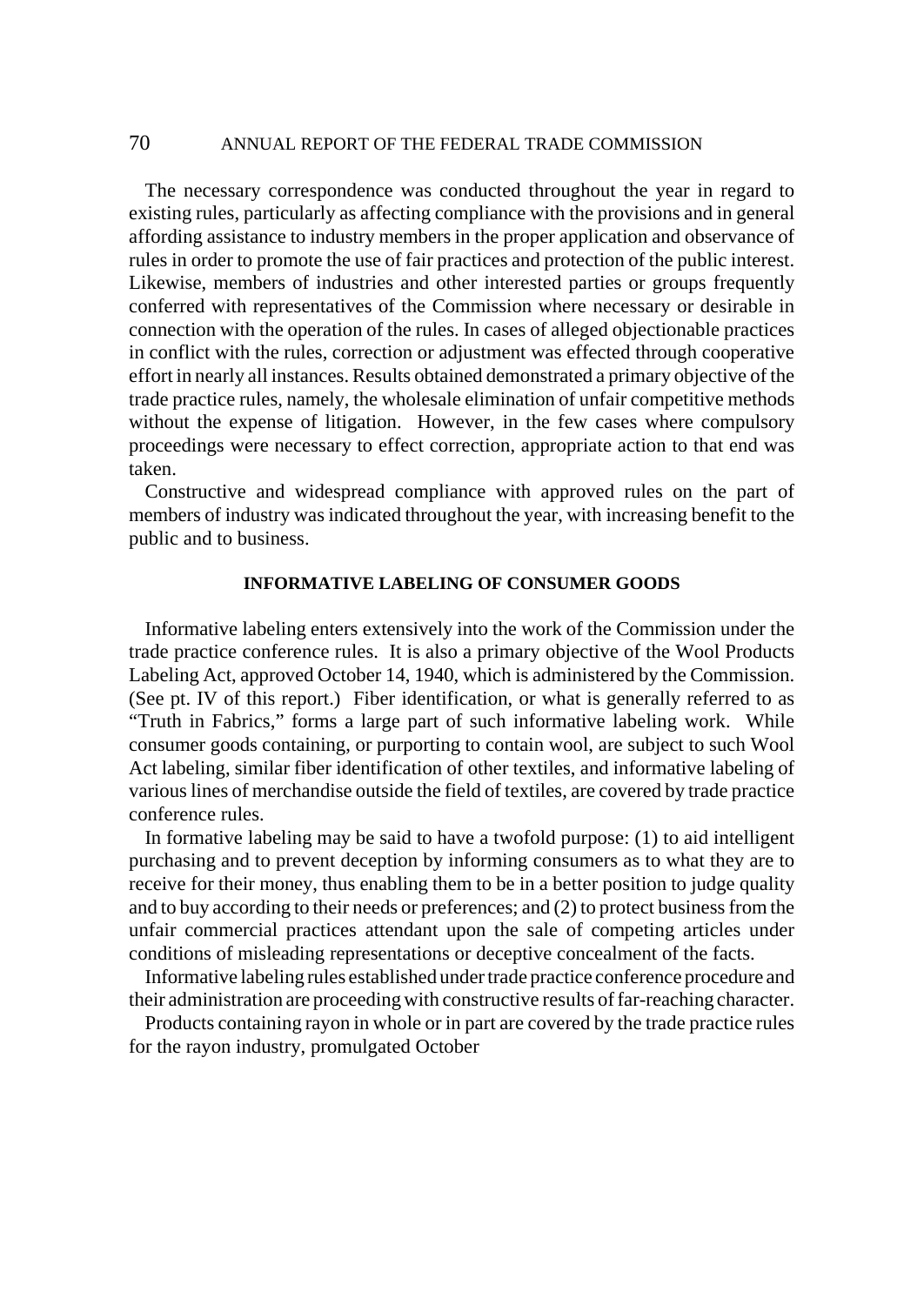26, 1937. Those containing silk in whole or in part are covered by the trade practice rules for the silk industry, promulgated November 4, 1938. Corresponding rules for linen and part linen merchandise were promulgated February 1, 1941.

Informative labeling for all types of hosiery is the subject of the trade practice rules for the hosiery industry, issued by the Commission on May 15, 1941. Similar rules covering fur garments and fur products generally were promulgated June 17, 1938. Informative labeling provisions on the subject of shrinkage of woven cotton merchandise wore put into effect June 30, 1938. Other textile provisions are found in the rules promulgated for the infants' and children's knitted outerwear industry, June 28, 1939; uniform industry, May 18, 1940, and ribbon industry, June 28, 1939, and June 30, 1942.

Established informative labeling provisions also are found in the different sets of trade practice rules promulgated for the following industries on the dates mentioned:

Putty manufacturing, June 30, 1939; mirror manufacturing, July 19, 1939; luggage and related products, September 17, 1941; paint and varnish brush manufacturing, January 14, 1939; wholesale jewelry, March 18, 1938; curled hair, January 12, 1940; toilet brush manufacturing, December 31, 1937; rubber tire, October 17, 1936, and sun glass, December 23, 1941.

Rules providing for informative disclosure in advertising and selling methods have also been issued for such industries as tomato paste manufacturing, September 3, 1938; sardine, March 5, 1940; tuna fish, August 27, 1940, and macaroni, noodles, and related products, July 7, 1938.

### **TYPES OF PRACTICES COVERED IN APPROVED RULES**

Following are illustrations of the variety of subjects covered under trade practice rules now in effect:

Misbranding; misrepresentation in various forms, including false or misleading advertising; deceptive packaging; defamation of competitors or disparagement oftheir products; impersonation or mis-representation to obtain competitors' trade secrets; harassment of competitors by circulation, in bad faith, of threats of infringement suits; price discriminations to injure, prevent, or destroy competition; discriminations and harmful practices in matters of rebates, refunds, discounts, credits, brokerage, commissions, services, etc.; commercial bribery; inducing breach of competitor's contract; false invoicing; imitation of competitor's trade-marks, trade names, brands, etc.; substitution and "passing off"; deceptive use of so-called "free goods" deals; lottery schemes; use of consignment distribution to close competitors' trade outlets; use of deceptive types of containers simulating standard and generally recognized types; use of deceptive depic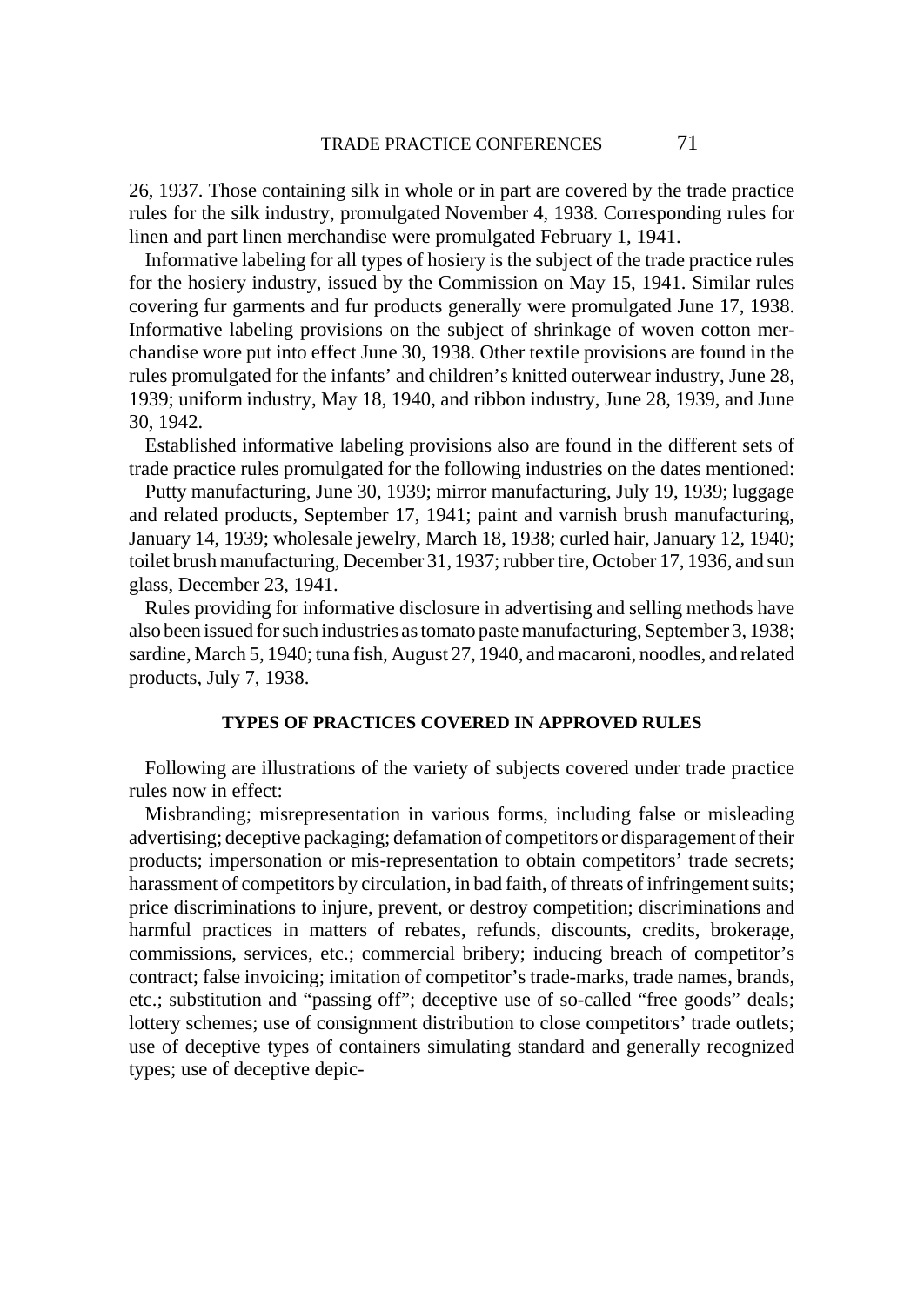tions (photographs, engravings, cuts, etc.) in describing industry products; selling below cost with the purpose and effect of sup pressing competition, restraining trade, or creating a monopoly; and use of "loss leaders" as a deceptive or monopolistic practice.

Other subjects embraced in the rules are: enticing a way employees of a competitor; use of misleading guarantees, price quotations, price lists, terms of sale, etc.; full-line forcing as a monopolistic weapon; combinations or conspiracies to fix prices, suppress competition, or restrain trade; unfair bidding methods; misrepresentation as to possible earnings or opportunities afforded on completion of correspondence school courses or asto Government connection with, or endorsement of, any school, orrespecting any training or services offered by such school; falsely representing offers as "special" or "limited"; deceptive sales of regular lines as "close-outs" to induce belief bargains are available; representing products as conforming to recognized industry standards when such is not the fact; misuse of such words or terms as "perfect", "perfect cut", "commercially perfect", "real", "genuine", "natural", etc., in describing precious stones or their imitations; misuse of term 'Crookes" as applied to sun glasses; misrepresenting kind, quality, thickness, or backing of mirrors; use of fictitious animal designations in description of furs; misrepresenting character, extent, or type of business engaged in; representing retail prices as wholesale; use of false or deceptive testimonials; misuse of terms "pullorum tested", "blood tested", etc., as applied to baby chicks; deceptive use of the terms "waterproof", "water repellent", "dustproof" or "warp-proof", as applied to luggage or related products; false representations respecting tube capacity of radio sets and their range or receptivity; misuse of such terms as "all-wave" "world-wave", "world-wide wave", etc.; misuse of words orterms "bristle", "pure bristle", etc., in sale of toilet brushes; deceptive use of "help wanted" or other employment columns in publications; interfering with competitors' right of purchase orsale; representing domestic products asimported, or imported products as domestic; use of misleading or deceptive representations in procuring sales representatives; use of deceptive titles or names in selling books under the subscription plan; misusing terms relating to types of construction or weave of textiles; misuse of terms "extra fancy", "extra select", "extra quality", "de luxe", "choice", etc., to describe tuna fish products; misuse of the words or terms "lisle cotton", "cotton lisle", "crepe", etc., to describe hosiery products; deceptive use of terms "hand spun" "hand woven", "hand loomed", "hand printed", and "hand embroidered", in describing linen products; and various other forms of misrepresentation, including false or misleading advertising and deceptive labeling respecting the quantity, quality, grade, size, material,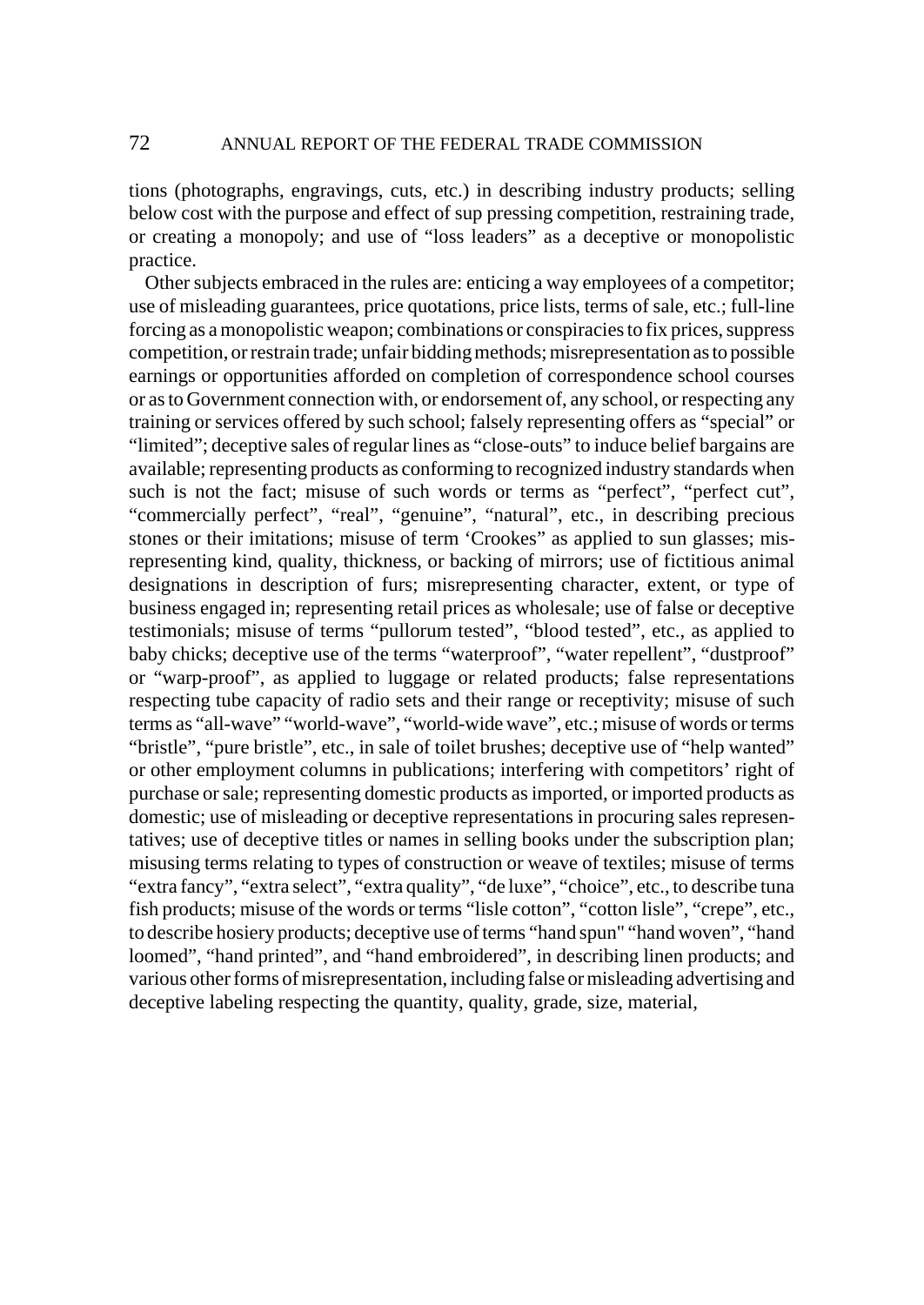# TRADE PRACTICE CONFERENCES 73

content, composition, on origin, use, manufacture, preparation, distribution of any industry product; and aiding or abetting another in the use of an unfair trade practice.

Various other rules provide for disclosure of fiber content and proper marking of textile merchandise made of rayon, silk, or linen, or of two or more fibers containing either rayon, silk, or linen; disclosure as to remaining shrinkage in so-called preshrunk merchandise; disclosure of fact that apparently new products are not new, but are second-hand, rebuilt, or renovated; disclosure that products are artificial or imitations and not real or genuine; disclosure of country of on gnu of imported products; prevention of marketing of substandard or imitation products as and for the standard or genuine, and the specification of minimum requirements for standard or genuine products; proper nomenclature forindustry products; disclosure asto true composition of paint and varnish brushes; as to imperfect or defective merchandise; as to use of adulterant or substitute for linseed oil in respect to putty products; as to presence of metallic weighting in silk or silk products; as to minimum yardage of ribbons; as to true functions of radio parts and accessories; and as to quality, quantity, and size of ripe olives packed in cans and other opaque containers.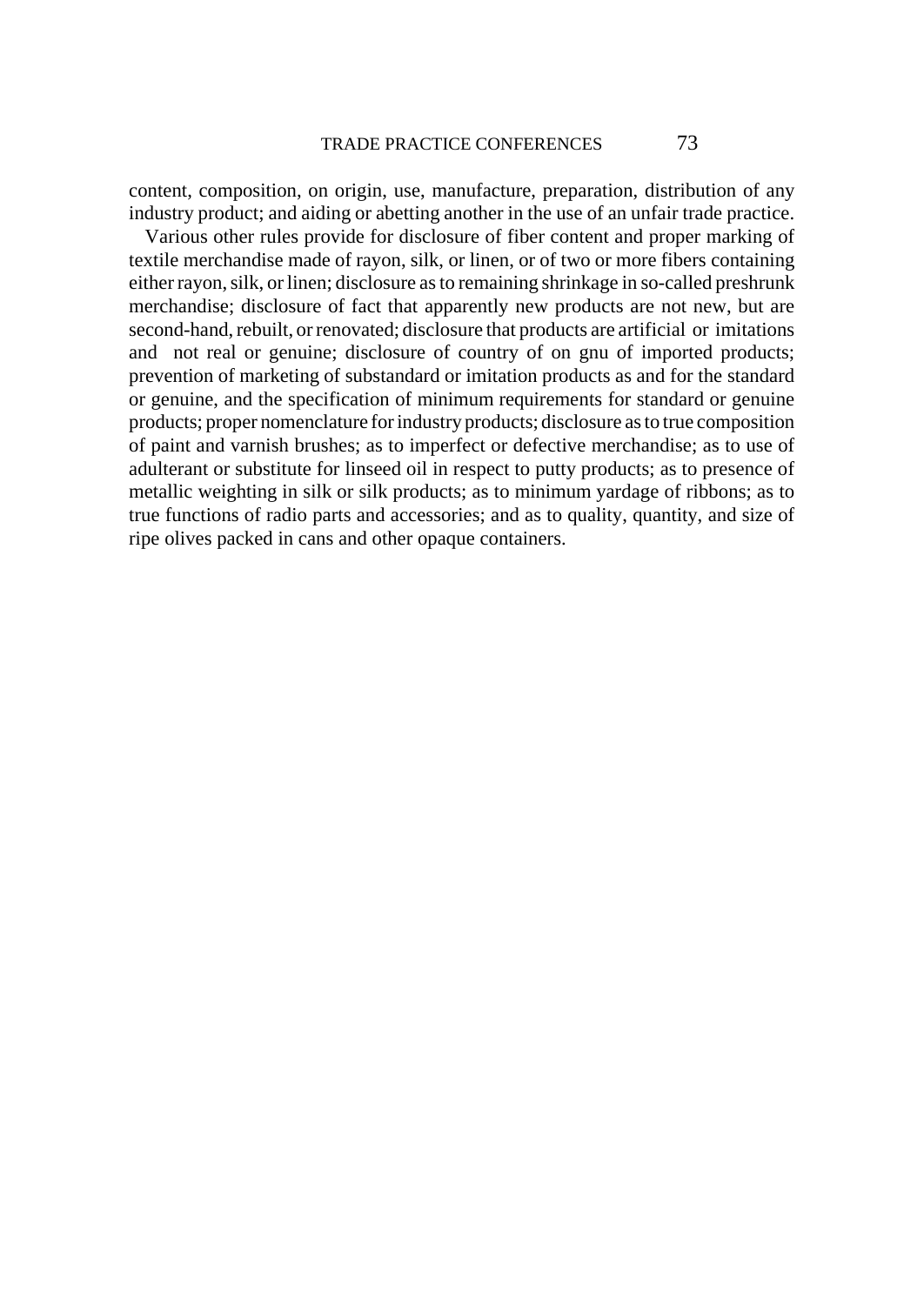# **PART IV. WOOL PRODUCTS LABELING ACT**

#### **INFORMATIVE LABELING OF WOOLEN PRODUCTS BRINGS BENEFITS TO PUBLIC AND BUSINESS**

The Wool Products Labeling Act of 1939, approved by the President on October 14, 1940, became effective July 14, 1941, after the lapse of the preparatory period of 9. months permitted under the statute. Subject to certain exceptions, it provides for the labeling of products which contain, purport to contain, or are represented as containing "wool," "reprocessed wool," or "reused wool" and manufactured for or introduced in "commerce" as defined in section 2.

As stated in its title, it is an act to protect producers, manufacturers, distributors, and consumers from the unrevealed presence of substitutes and mixtures in spun, woven, knitted., felted, or otherwise manufactured wool products. Provision is made for disclosure of the kind and percentages of the different fibers of which the article is made, including the respective percentages of "wool," "reprocessed wool," and "reused wool" as defined in the statue. The label required to be affixed to the product is to be identified with the name of the manufacturer or other qualified name of seller. In addition to disclosure of fiber content, the label is to reveal the percentages of loading and adulterating material which are present in the goods if any have been used. The required label or mark, or a proper substitute, is to remain on the merchandise until it reaches the ultimate purchaser.

Protection of the consumer and the safeguarding of fair practices in merchandising are primary objectives of the law. It is directed against the evils of nondisclosure of fiber content, of misinformation and misbranding, of irresponsible labeling, and the like, with the purpose of eliminating the economic waste, the harmful exploitation, and the unfair competitive effects of such evils. In this regard the Statute supplies a longfelt need to scrupulous business and to the purchasing public. In short, the act brings to the public, to business, and to all concerned the benefits of informative labeling, or what is commonly referred to as "Truth in Fabrics." Woolen clothing, and woolen products generally, to which the act applies, are essentials affecting the entire population. That honesty and fair dealing in the distribution of these commodities should obtain is necessarily a matter of importance to the general welfare.

492824--43----6 75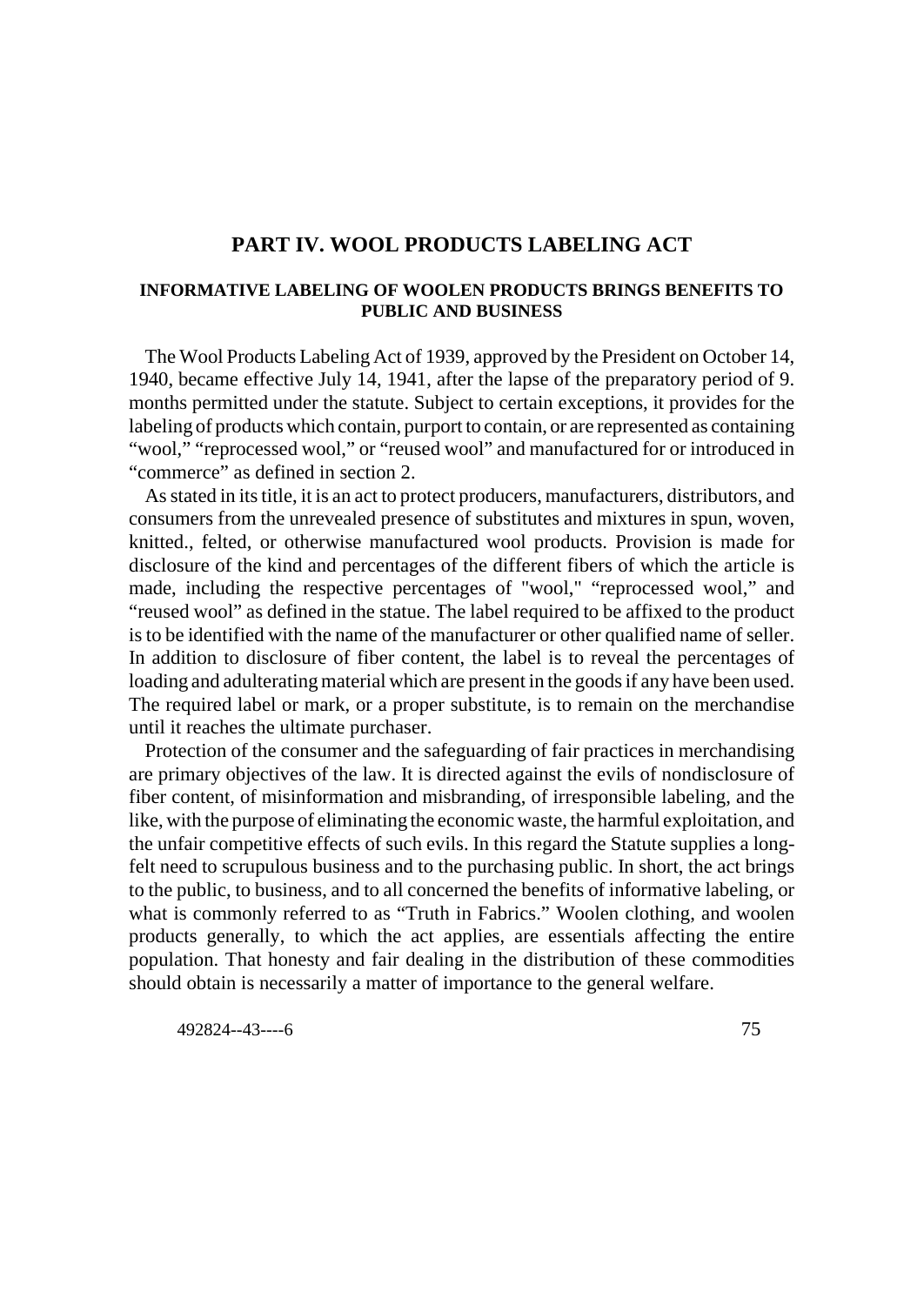*Wool Act rules and regulations.--*The Wool Products Labeling Act authorized and directed theCommission to make such rules and regulations as might be necessary and proper for its administration and enforcement. The Commission adopted a procedure whereby industry members and other interested parties were afforded opportunity to contribute their views and suggestions in arriving at rules which would be of the maximumassistance to industry and trade and be in consonance with the law, and also afford full protection of the public interest. Accordingly, the Commission promulgated rules and regulations, effective July 15 1941, which afford instructions and guidance as to how those subject to the act may proceed in various situations and assure themselves of being within the requirements of the law.

*Manufacturers' registered identification numbers.--*Rule 4 of the rules and regulations provides for the assignment by the Commission of registered identification numbers upon application by manufacturers of wool products residing in the United States. The number is provided for use on the label as a means of identifying the respective manufacturer when the name of the dealer or reseller appears and not the name of the manufacturer of the wool product who affixed the label. At the close of the fiscal year and pursuant to applications duly filed under this rule, 4,354 manufacturers had been registered and assigned identification numbers.

*Continuing guaranties.--*As a means of protecting distributors, dealers, and other resellers from the charge of misbranding when relying in good faith upon the manufacturer's statement of content, provision is made in section 9 of the act whereby such protection. may be afforded by a guaranty on the part of the manufacturer. Such guaranty may be either (1) a separate guaranty specifically designating the wool product guaranteed, or(2) a continuing guaranty filed with theCommission applicable to all products handled by a guarantor and in such form as the Commission may prescribe. The form prescribed by the Commission is set forth in rule 33 of the rules and regulations. To date four volumes of publicly recorded continuing guaranties have been placed of record.

*Enforcement.*--In the enforcement of this statute the Commission has, in general, employed its usual procedure, long established and repeatedly sanctioned by the courts, which is primarily preventive rather than punitive. Under the terms of the act and the rules of the Commission there is assured fair and impartial treatment, with full opportunity for hearing and court review.

Administrative compliance work involves inspection, examination, and correction of labeling practices of specific concerns. During the fiscal year, several thousand of such compliance matters involving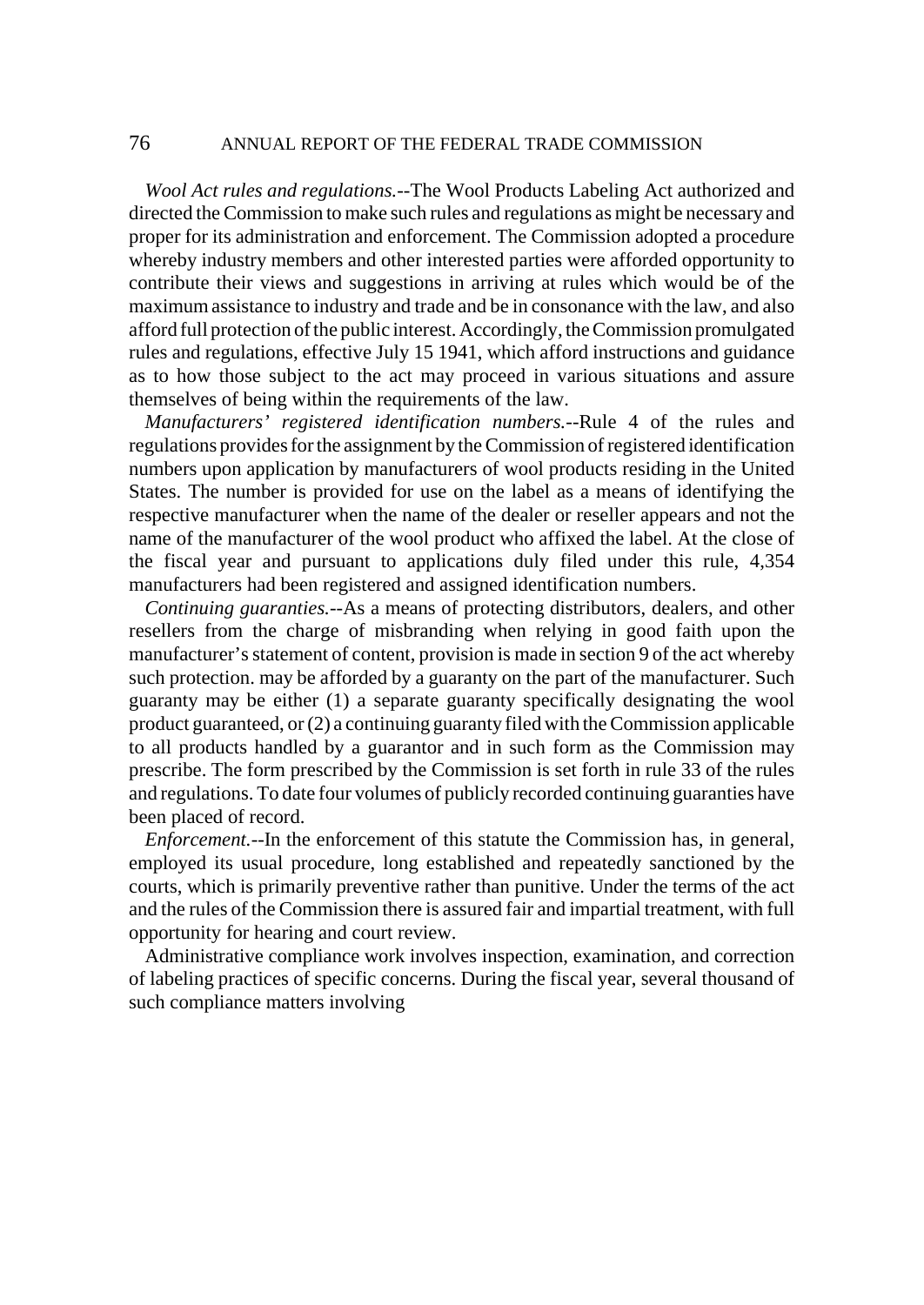consideration of the labeling of respective Concerns received attention and, where correction appeared required, necessary steps were taken to effect complete compliance with the act and the regulations.

Cooperation displayed generally in support of the requirements by concerns subject to the act was highly gratifying. In the great majority of corrective instances thus far concluded, the necessary remedial action was brought about through voluntary effort without the need of resorting to compulsory action to protect the public interest. The work so far has uncovered relatively few cases in which such voluntary action has not been sufficient to effect correction and where it was necessary to invoke mandatory relief.

Other duties covered in the administration of the statute during the fiscal year concerned consideration and disposition of a large number of questions respecting interpretation and statutory construction; also questions arising through the Bureau of Customs relating to the clearance of importation of wool products for sale within this country; and consideration and disposition of applicationsfor rulings in cases of wool products having, or claimed to have, inconsequential or insignificant textile content under the provisions of section 4 (d).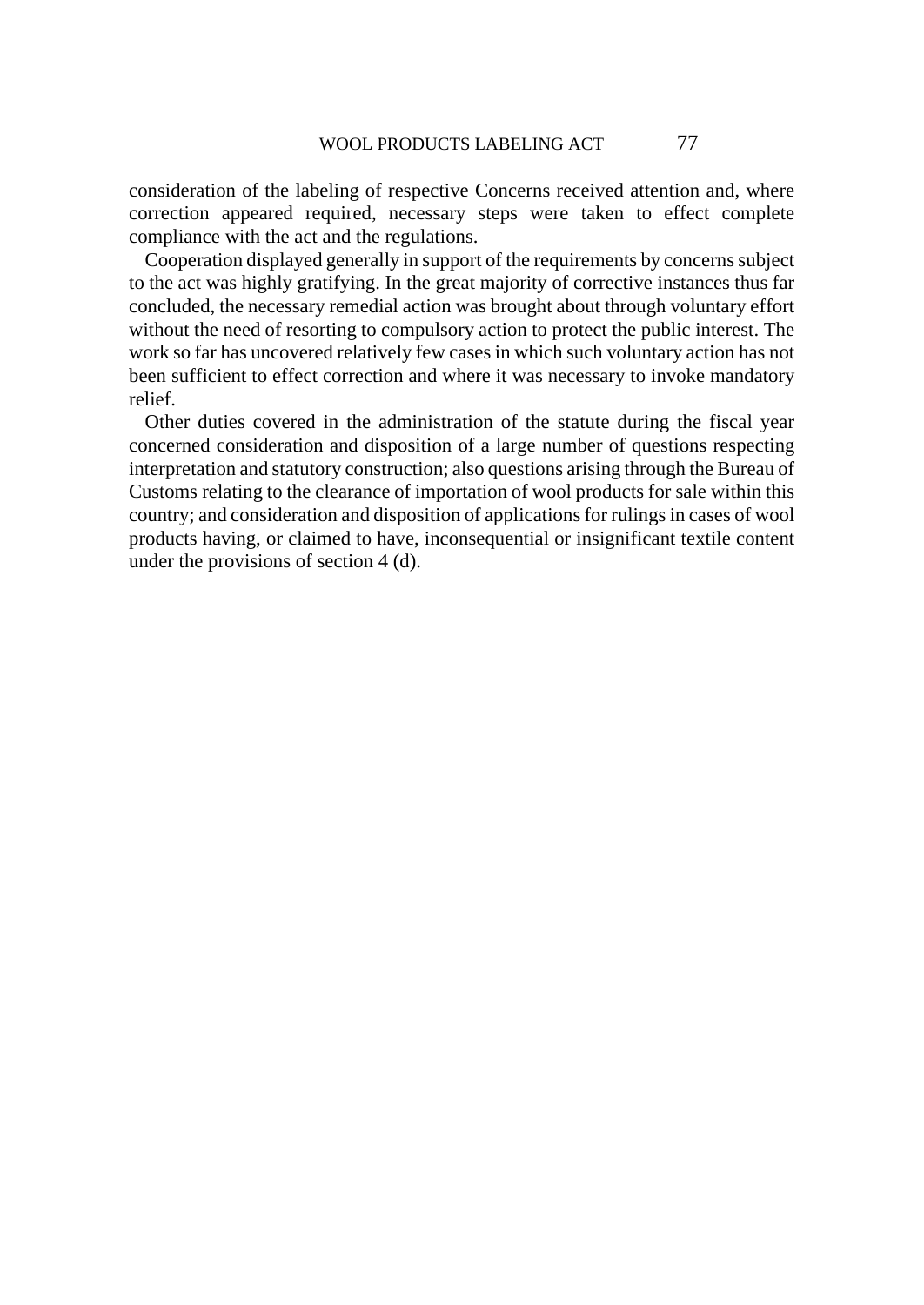# **PART V. RADIO AND PERIODICAL ADVERTISING**

#### **SPECIAL PROCEDURE PROVIDES CONTINUOUS SURVEY OF PUBLISHED AND BROADCAST MATTER**

The Commission maintains its Radio and Periodical Division to provide a direct and expeditious handling of certain cases involving false and misleading advertising, violative of the provisions of the Federal Trade Commission Act.

Advertisers, publishers, broadcasting stations, and advertising agencies are accorded the privilege of dealing directly with the Director of the Division, with a view to reaching an agreement in such cases as are appropriate for negotiating a stipulation, thereby disposing of the issues involved and obviating the necessity of formal trial.

The survey of advertising was inaugurated by the Commission in 1929 and was limited to advertising appearing in magazines and newspapers. Expanded in 1934 to cover commercial continuities broadcast by radio, the survey since 1939 also has included mail order catalogs, almanacs, and foreign language newspapers. Questioned advertisements noted in these surveys form the bases of prospective cases not previously investigated and also provide a means of determining whether advertisers who have been ordered by, or have stipulated with, the Commission to discontinue false and misleading representations are complying with such orders or stipulations.

In eases where the advertising is determined by the Commission to be false or misleading and circumstances so warrant ' the advertisers are extended the privilege of disposing of the matters through an informal procedure, more fully explained on page 117, which permits their executing stipulations to cease and desist from the use of the acts and practices involved. A large majority of the cases are adjusted in this manner.

In certain casesinvolving drugs, devices, and cosmetics, the Commission negotiates stipulations inhibiting the publication of advertisements which do not disclose the possible harmful effects which may be experienced from the use of the products. In lieu. of the publication in the advertising of a full statement of such harmful effects, these stipulations permit the publication of the statement, "Caution: Use Only As Directed," if and when the directions for use which appear on the label or in the labeling carry an adequate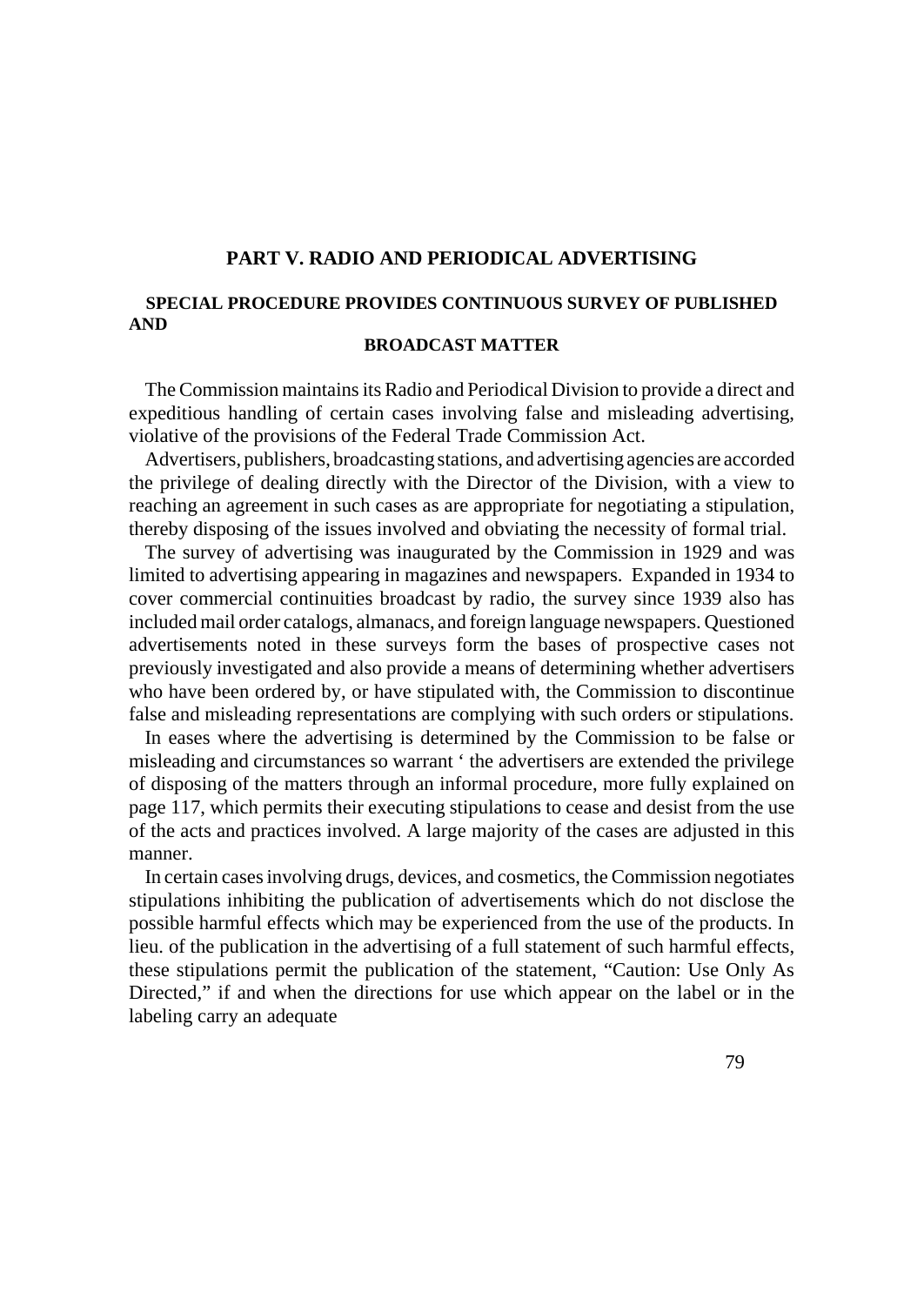disclosure of the possible harm. This applies only to products that are potentially dangerous and not to those inherently dangerous or where injury is probable.

Stipulations are negotiated with advertising agencies which. have prepared or participated in the preparation of advertisements for food, drugs, devices, or cosmetics, as well as with the advertisers on whose behalf the agencies acted.

In this phase of its activity, the Commission's only object is to prevent false and misleading advertisements. It does not undertake to dictate what an advertiser shall say, but merely indicates what he may not say under the law. The Commission believes its work in this field contributes substantially to the improvement that has been evident in recent years in the character of all advertising.

*Newspaper and magazine advertising.--*In examining advertisements in current publications, it has been found advisable to call for some newspapers and magazines on a continuous basis, due to the persistently questionable character of the advertisements published. However, as to publications generally, of which there are some 21,500, it is physically impossible to survey continuously all advertisements of a doubtful nature; also, it has been found unnecessary to examine all the issues of publications of recognized high ethical standard whose publishers carefully censor all copy before acceptance.

Generally, copies of current magazines and newspapers are procured on ftstaggered monthly basis, at an average rate of three times yearly for each publication, the frequency of the calls for each publication depending upon its circulation and the character of its advertisements.

Through such systematic calls during this fiscal year ended June 30, 1942, the Commission procured 2,231 editions of representative newspapers of established general circulation and 1,706 editions of magazines and farm and trade journals of interstate distribution representing a combined reported circulation of 129,991,631.

Among these periodicals were included 258 issues of farm journals having a combined circulation of 17,638,036; 168 issues of trade journals and specialty publications with a combined circulation of 2,539,704; and 78 issues of foreignlanguage publications having a combined circulation of 1,891,890.

In these newspapers, magazines, and farm and trade journals, 362,827 advertisements were examined, of which 18,221 were noted as containing representations that appeared to be false or misleading.

*Almanac advertising.--*The Commission examines almanacs of wide distribution which are used as advertising media by distributors of drugs, devices, and other commodities sold for the treatment of various ailments. This survey during the fiscal year covered the examination of 1,768 advertisements, 392 being set aside as warranting further investigation.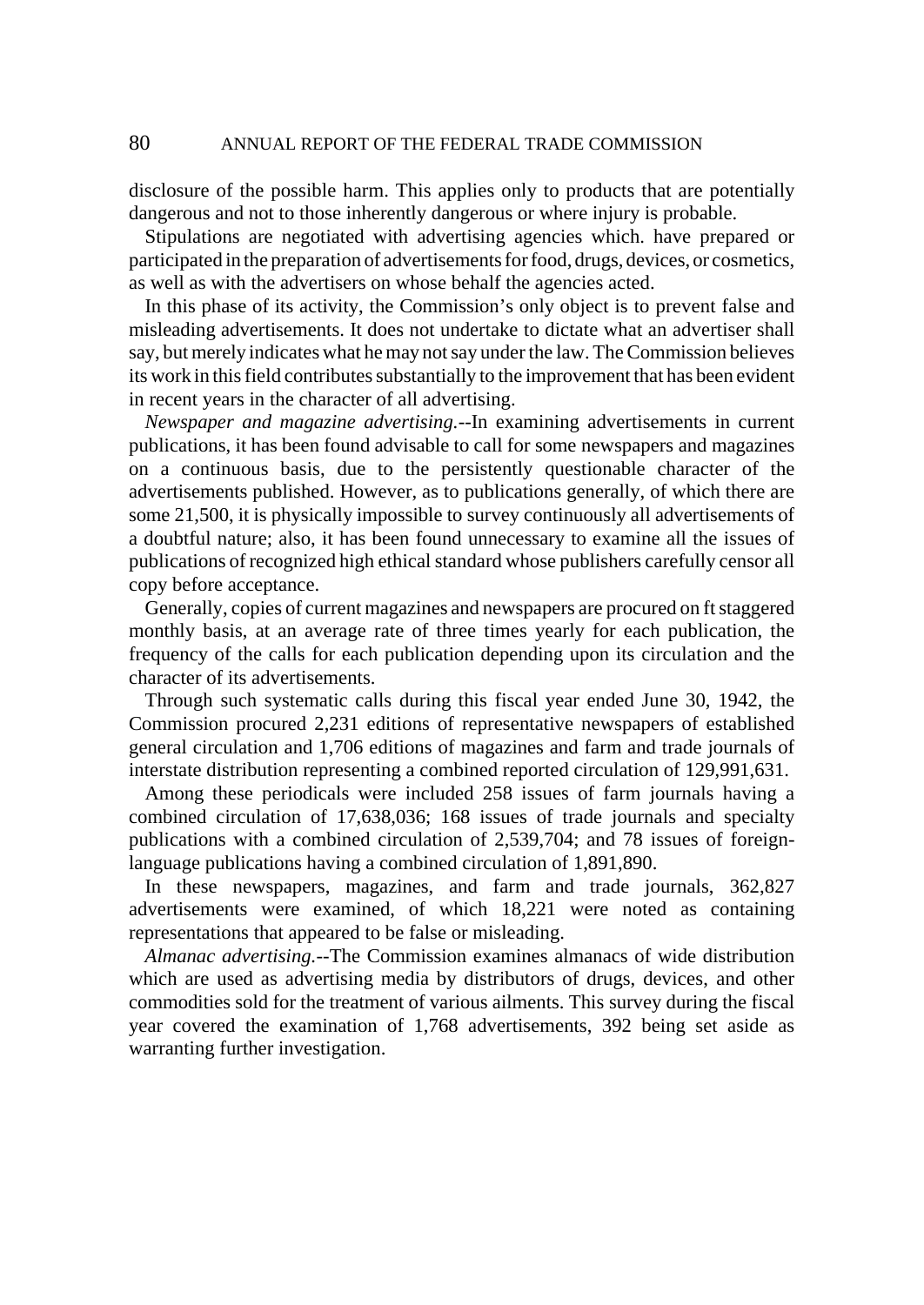*Mail-order advertising.--*During the fiscal year the Commission procured mail-order catalogs and circulars containing an aggregate of 10,858 pages, examination of which resulted in 399 advertisements being marked as containing possibly false and misleading representations. Of the 69 mail-order houses included in the survey, 5 had combined annual sales in excess of \$1,640,474,632.

*Radio advertising.--*The Commission, in its systematic review of radio advertising, issues calls to individual radio stations, generally at the rate of four times yearly for each station. National and regional networks respond on a continuous weekly basis, submitting copies of commercial continuities for all programs wherein linked hook-ups are used involving two or more stations. Producers of electrical transcription recordings each month submit typed copies of the commercial portions of all recordings produced by them for radio broadcast. This material is supplemented by periodic reports from individual stations listing the programs of recorded commercial transcriptions and other data.

During the fiscal year the Commission received copies of 1,053,875 commercial radio broadcast continuities and examined 1,001,450 such continuities. The continuities received amounted to 2,032, ,417 pages of typewritten script and those examined totaled *1,912,725* pages, consisting of 483,000 pages of network script, 1,416,606 pages of individual station script, and 13,119 pages of script representing the built-in commercial portions of transcription recording productions destined for radio broadcast through distribution of multiple pressings of such recordings to individual stations. An average of 6,230 pages of radio script was read each working day. From this material, 17,925 commercial broadcasts were marked for further study as containing representations that might be false or misleading.

*Cooperation of radio and publishing industries.--*In general, the Commission has received the cooperation of the 3 Nation-wide network chains, 20 regional network groups, and transcription producers engaged in preparing commercial radio recordings, in addition to that of 841 commercial radio stations, 491 newspaper publishers, and 535 publishers of magazines, farm journals, and trade publications, and has observed a desire on the part of these broadcasters and publishers to aid in the elimination of false and misleading advertising.

*Sources of radio and periodical cases.--*During the fiscal year, 86.5 percent of the radio and periodical cases resulted from the route survey of advertising material as described above and 13.5 percent resulted fromcomplaints by orinformation received from other Government agencies, competitors, and other members of the public.

*Analysis of questioned advertising.--*An analysis of the questioned advertisements, which were assembled by cases and given legal review,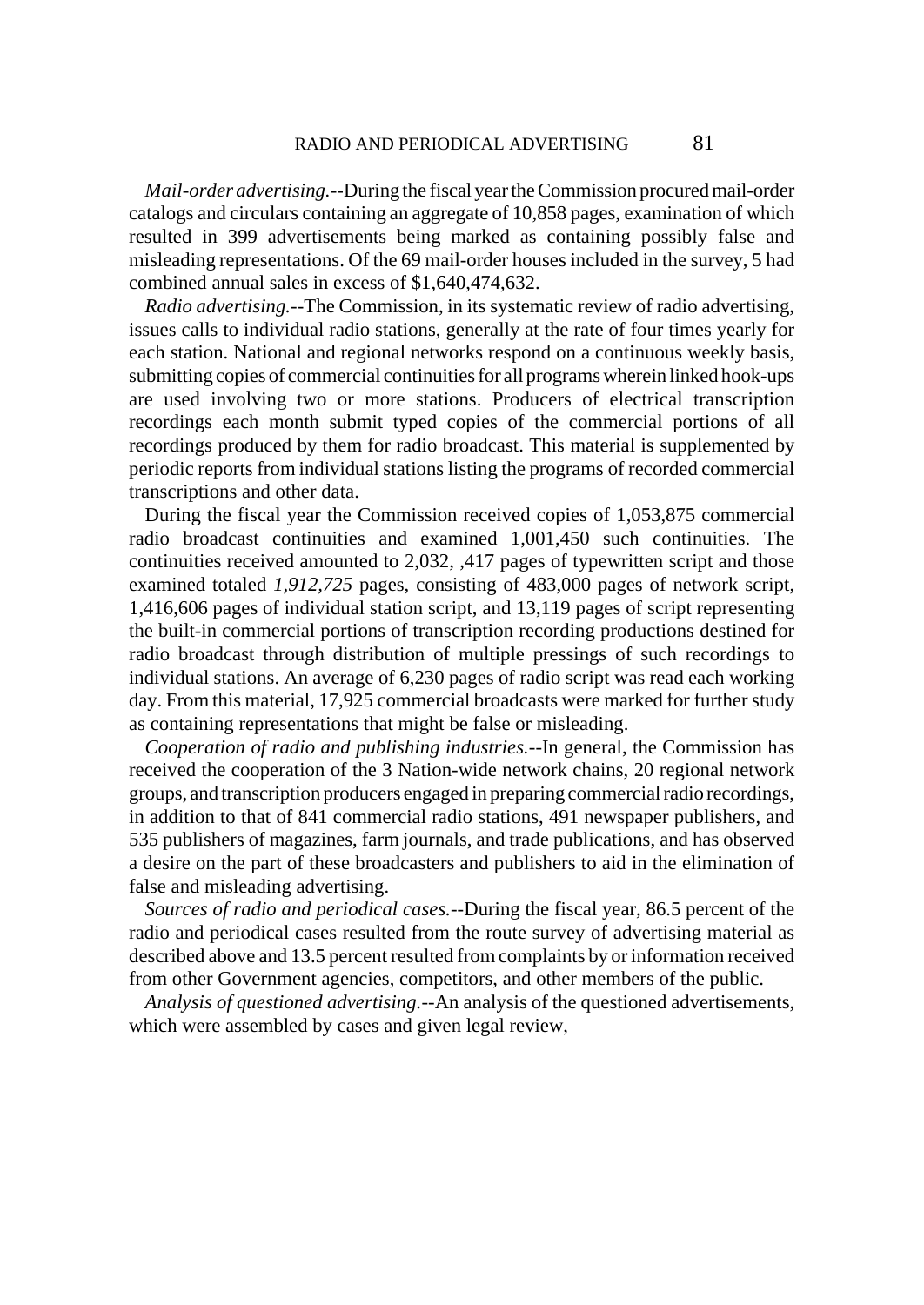discloses that they pertained to 2,638 commodities in the proportions indicated below:

| <b>CLASSIFICATION OF PRODUCTS</b>                                                  |           |       |
|------------------------------------------------------------------------------------|-----------|-------|
| Commodity                                                                          | Percent   |       |
| Food, drugs, devices, and cosmetics:                                               |           |       |
| Food (human)                                                                       | 10.6      |       |
| Food (animal)                                                                      | 2.9       |       |
| Drugs                                                                              | 44.3      |       |
| Cosmetics                                                                          | 15.4      |       |
| Devices                                                                            | 2.4       |       |
|                                                                                    |           | 75.6  |
| Other products:                                                                    |           |       |
| Specialty and novelty goods                                                        | 5.4       |       |
| Automobile, radio, refrigerator, and other equipment                               | 1.3       |       |
| Home study courses                                                                 | 1.6       |       |
| Tobacco products                                                                   | 1.0       |       |
| Gasoline and lubricants                                                            | .9        |       |
| Poultry and livestock supplies and equipment                                       | $\cdot$ 2 |       |
| Miscellaneous, including apparel, fuels, house furnishings, and building materials | 14.0      |       |
|                                                                                    |           | 24.4  |
| Total                                                                              |           | 100.0 |

*Number of eases handled.--*The Commission during the fiscal year 'sent questionnaires to advertisers in 432, cases and to advertising agencies in 36 cases, and accepted 219 stipulations involving radio and periodical advertising, of which 27 were amended, substitute or supplemental stipulations.

A total of 451 cases was disposed of by the various methods of procedure. Of this number, 207 cases were considered settled upon receipt of reports showing compliance with previously negotiated stipulations. In 17 cases the Commission waived compliance reports. Of the remaining 227 cases, 208 were closed without prejudice to the right of the Commission to reopen if warranted by the facts: 99 of them for lack of jurisdiction or lack of evidence sufficient to establish a violation of law, 94 because of discontinued business and practices or insufficient public interest, 15 because corrective action by the Post Office Department made further action by the Commission unnecessary, and 19 supplemental investigations were filed without action for various reasons.

In addition, the Commission in 42 cases directed issuance of complaints, 31 because advertisers failed to stipulate and 11 because of violations of previous stipulations. Field investigations were ordered in 28 cases.

Seven hundred seventy-nine radio and periodical cases were pending on July 1, 1941, as against 726 on June 30, 1942.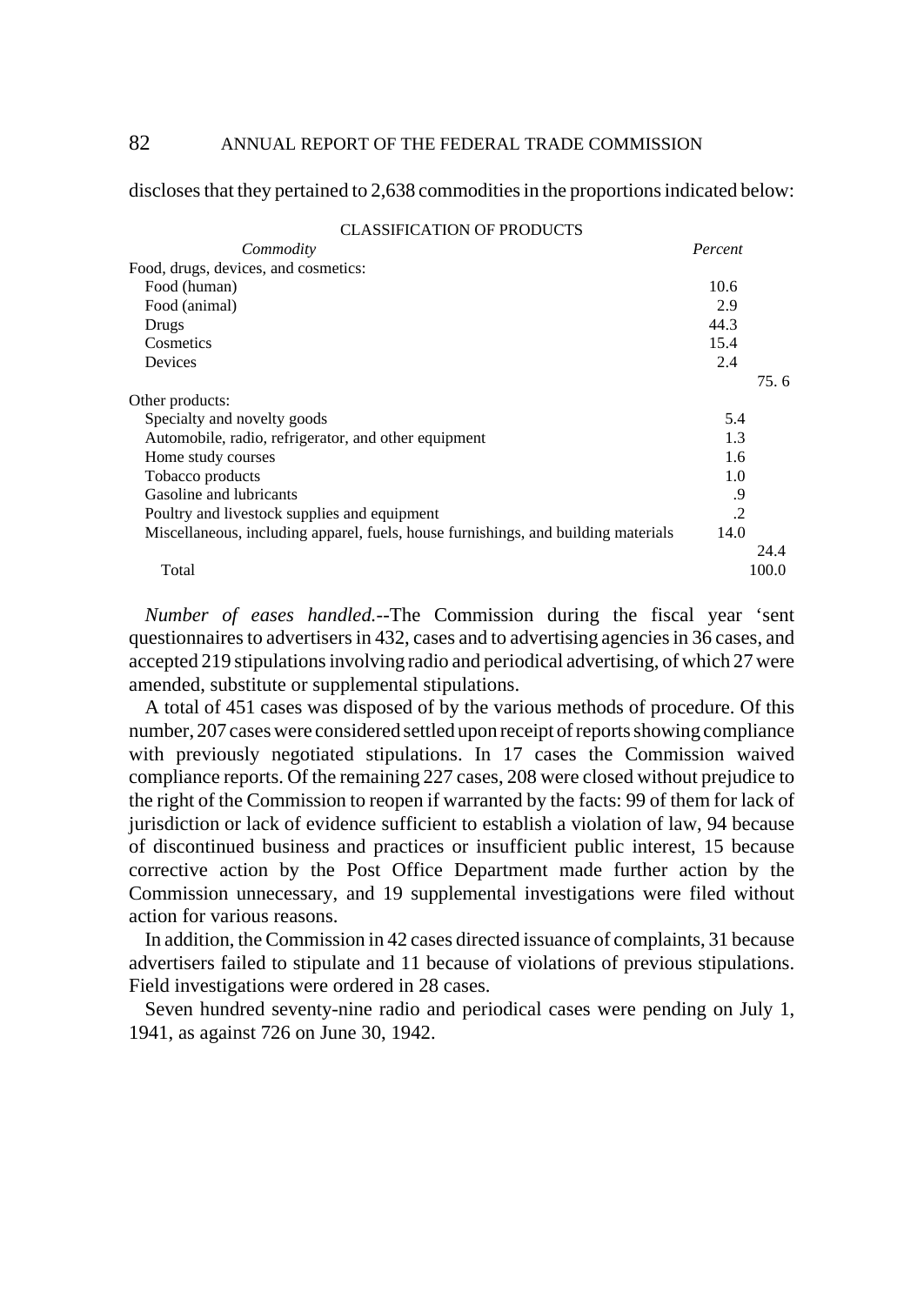*Procedure in advertising* cases.--If it appears to the Commission that a published or broadcast advertisement may be misleading, a questionnaire is sent to the advertiser and request is made for a sample of the product advertised, if this is practicable, and the quantitative formula, if the product is a compound. Copies of all advertisements published or commercial continuities broadcast during a specific period are also requested, together with copies of all booklets, folders, circulars, form letters, and other advertising literature used.

Upon receipt of these data, the sample and formula are referred to the Medical Advisory Division of the Commission or to an appropriate technical agency of the Government for a scientific opinion. Upon receipt of the opinion, a list of such claims asthen appearto be false or misleading issent to the advertiser, with pertinent portions of the opinion. The advertiser is extended the privilege of submitting evidence in support of his claims. He may answer by letter or, upon request, may confer with the Radio and Periodical Division in person or through counsel.

If, after a consideration of all available evidence at hand, including that furnished by the advertiser, the questioned claims appear to be justified, the division reports the matter to the Commission with the recommendation that the case be closed. If it appears from the weight of the evidence that the advertising is false or misleading, the matter is referred to the Commission with recommendation either that complaint issue or that the case be stipulated, provided it is one appropriate for stipulation procedure and the advertiser desires to dispose of it by such voluntary agreement to cease and desist from the use of the acts. and practices involved.

If the Commission so authorizes, a stipulation is prepared and forwarded to the advertiser for execution. Should he object to any of its provisions, he may discuss them by mail or in person. If and when he agrees to the terms of the stipulation and signs and returns it, the matter is again reported to the Commission with recommendation that the stipulation be accepted and the case closed without prejudice to the right of the Commission to reopen the matter at any time the facts so warrant. If the Commission accepts and approves the stipulation, the advertiser is required to submit within 60 days from the date of acceptance a report in writing showing the manner and form in which he is complying with the provisions of his agreement.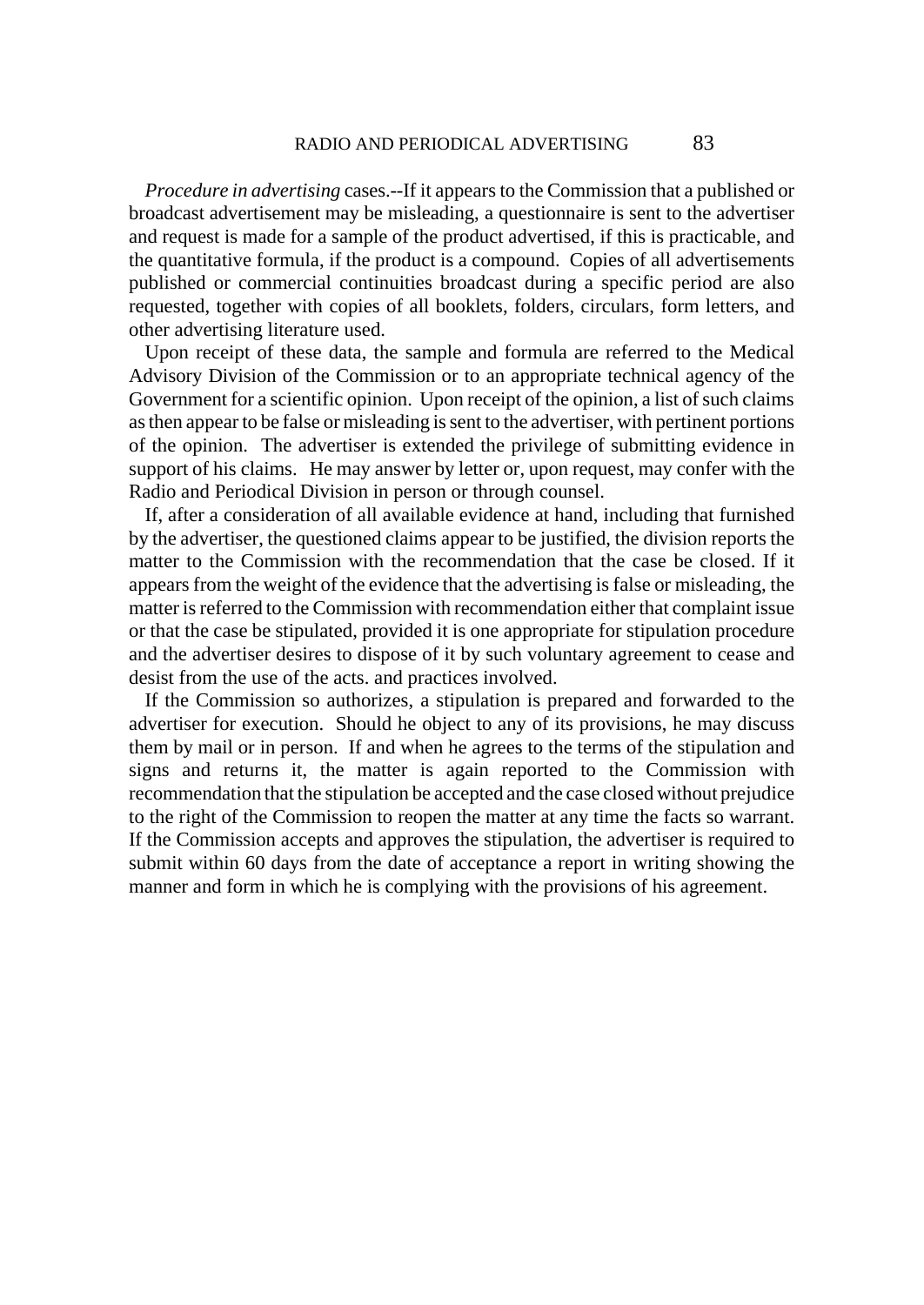# **PART VI. MEDICAL ADVISORY DIVISION**

# **FURNISHES MEDICAL AND SCIENTIFIC OPINIONS IN CASES INVOLVING ADVERTISEMENT OF FOOD, DRUGS, DEVICES, AND COSMETICS**

The Medical Advisory Division provides scientific information and opinions with respect to the medical sciences in connection with cases before the Commission. The most important phase of this work is supplying opinions in matters involving the validity of advertising claims made for food, drugs, devices, and cosmetics. A substantial part of the division's work is devoted to assisting the Commission's legal staff at hearings in which the nature of the scientific problems involved makes technical help necessary.

During the fiscal year, an experienced biochemist was appointed by theCommission and assigned to the division to facilitate the handling of chemical and nutritional problems.

Because of the extensive and direct influence of advertising on the public health, many outstanding experts in the medical sciences are interested in the advertising claims made forfood, drugs, devices, and cosmetics, and they frequently serve without compensation as expert witnesses at Commission hearings, their testimony being essential to a determination of the facts.

Through its Medical Advisory Division, the Commission maintains contact with other Government agencies concernedwith food, drugs, devices, and cosmetics.These include the Food and Drug Administration, the National Bureau of Standards, the United States Public Health Service, the Bureau of Animal Industry, and the Agricultural Marketing Administration.

The division's responsibilities in connection with the Commission's wartime activities are discussed on page 24.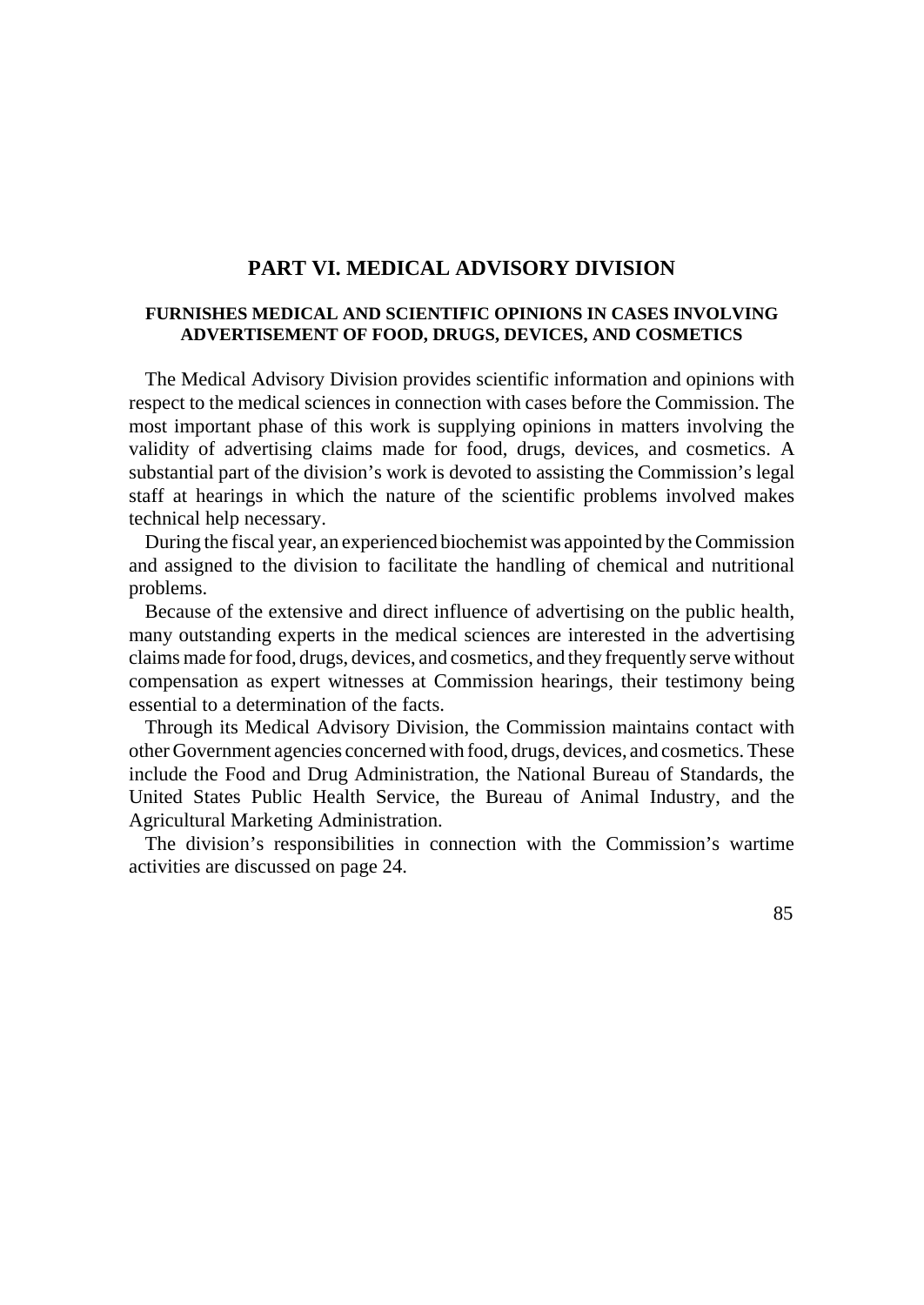# **PART VII. FOREIGN TRADE WORK**

### **ADVANTAGES OF ORGANIZATION UNDER EXPORT TRADE ACT**

Foreign trade work of the Commission includes administration of the Export Trade Act (Webb-Pomerene law) and inquiries conducted under section 6 (h) of the Federal Trade Commission Act.

The Export Trade Act, in operation since 1918, provides for the organization of export associations or cooperative groups engaged solely in export trade and requires them to file with the Commission copies of their organization papers and agreements, annual reports, and such other information as the Commission shall require concerning their operation.

Associations report that a Webb law organization is particularly valuable when conditions throughout the world are changing as rapidly as they are today. A central organization trained to follow world events can judge far more quickly the possibility of selling American products in countries which have been cut off by the war from their former sources of supply than can individual producers engrossed chiefly in their own production and domestic market problems. By acting for a number of members, the association may make arrangements for supplying such markets and filling orders that individual producers are not equipped to handle. Economies are effected by centralized selling, and it is possible to divide large orders among the various member companies in accordance with their ability to ship the goods. Operation as an association also has facilitated speedy negotiation of export permits and navicerts, as well as arrangements for ocean tonnage. Efficient pooling of shipments has prevented delays en route and at seaport.

#### **FORTY-NINE ASSOCIATIONS OPERATE UNDER THE ACT**

During the fiscal year, 8 new associations were formed, $1$  bringing to 49 the number on file with the Commission as of June 30, 1942. The associations on file, comprising about 500 member companies whose total exports in 1941 had an approximate value of \$240,000,000, are:

| American Box Shook Export Associa-   | American Hardwood Exporters, Inc., |
|--------------------------------------|------------------------------------|
| tion, 308 Barr Building, Washington, | 602 Carondelet Building, New Or-   |
| D. C.                                | leans.                             |

2 Scrap Export Associates, Inc., filed in September 1941 but later withdrew from operation because of conditions due to the war.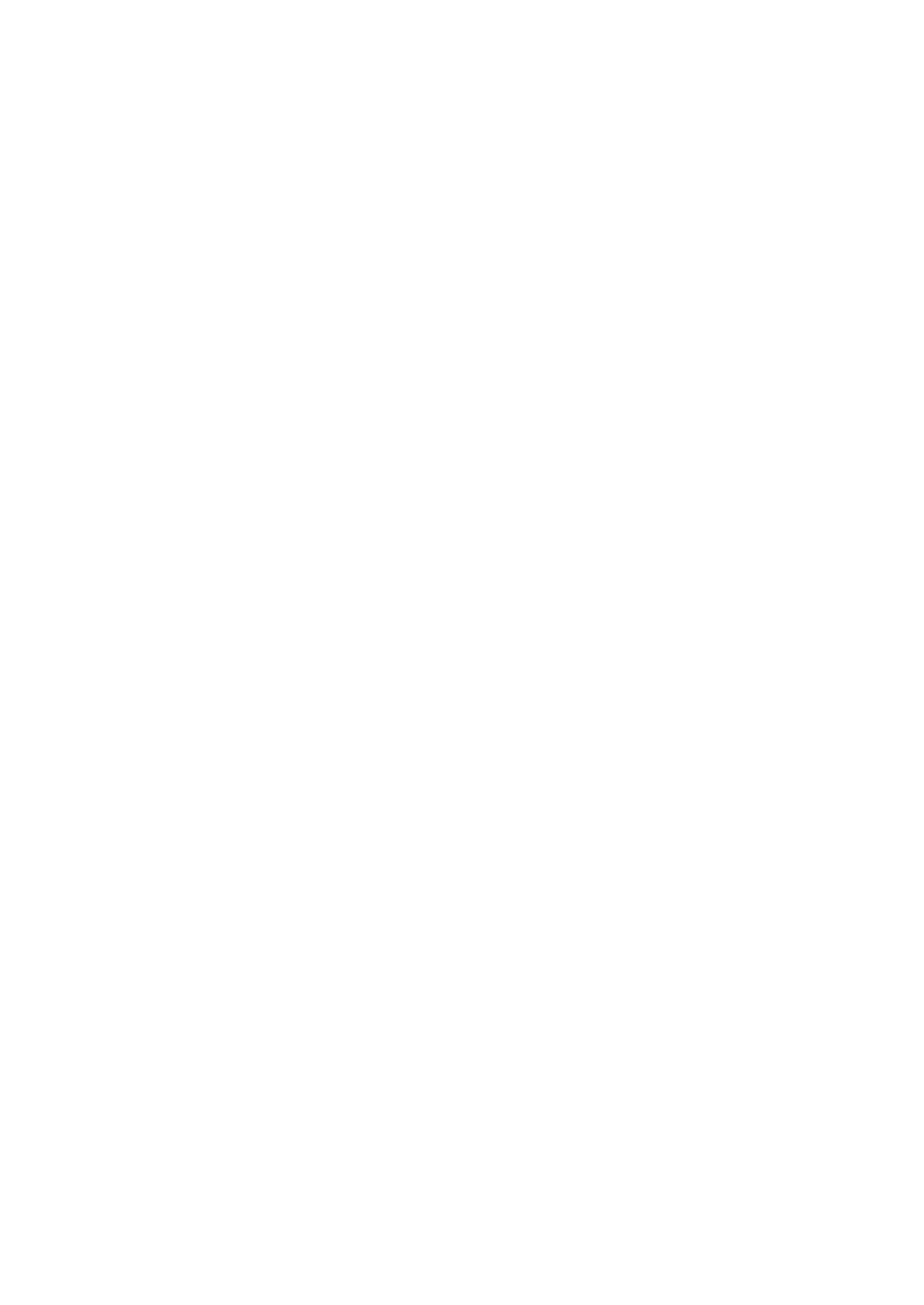East Jackson Boulevard, Chicago. New York.

San Francisco.' Ohio.

York. Portland, Oreg.

Association, 30 Church Street, New Building, Tacoma, Wash.

California Prune Export Association, 1 dehphia.

nue, New York. 42d Street, New York.

Ackerman, Treasurer, 150 Broadway, Street, San Francisco.

Durex Abrasives Corporation, 63 Wall ton Avenue, New York.

51st Street, New York. York.

R.I. Washington, D. C.

Trust Building, Savannah, Ga. York.<sup>2</sup>

American Provisions Export Co., 80 General Milk Co., Inc., 19 Rector Street, American Pulp Export Corporation, C/O Goodyear Tire & Rubber Export Co., Philip S. Ehrlich, 2002 Russ Building, The, 1144 East Market Street, Akron, American Soda Pulp Export Associa- Metal Lath Export Association, The, tion, 230 Park Avenue, New York 55 West 42d Street, New York. American Spring Manufacturers Export Northwest Dried Fruit Export Asso-Association, 30 Church Street, New ciation, 303 Title & Trust Building, American Tire Manufacturers Export Pacific Forest Industries, Washington York. Pacific Fresh, Fruit Export Association, 333 Pine Street, San Francisco. California Alkali Export Association, Pencil Industry Export Association, 37 609 South Grand Avenue, Los An- Greenpoint Avenue, Brooklyn. geles. Phosphate Export Association, 393 Sev-California Dried Fruit Export Asso- enth Avenue, New York. ciation, 1 Drumm Street, San Fran- Pipe Fittings & Valve Export Associacisco. tion, The, 1421 Chestnut Street, Phila-Drumm Street, San Francisco. Plate Glass Export Corporation, 2000 California Raisin Export Association, Grant Building, Pittsburgh. 1 Drumm Street, San Francisco. Potash Export Association, Inc., c/o Maj. Carbon Black Export, Inc., 500 5th Ave- Fred N. Oliver, Secretary, 110 East Cement Export Co., Inc., The, c/o M. S. Redwood Export Co., 405 Montgomery New York. Rice Export Association, 1103 Queen & Copper Exporters, Inc., 50 Broadway, Crescent Building, New Orleans. New York. Rubber Export Association, The, 19 Douglas Fir Export Co., 530 Henry Goodyear Avenue, Akron, Ohio. Building, Seattle. Signal Export Association, 420 Lexing-Street, New York. Steel Export Association of America, Easco Lumber Association, 216 Pine Inc., 75 West Street, New York. Street, San Francisco.<sup>2</sup> Sulphur Export Corporation, 420 Lex-Electrical Apparatus Export Associa- ington Avenue, New York. tion, 70 Pine Street, New York.- Textile Export Association of' the Electrical Export Corporation, 122 East United States, 40 Worth. Street, New Export Screw Association of the United Typewriter Manufacturers Export As-States, 23 Acorn Street, Providence, sociation, 1611 44th Street NW., Flints Export Agency, 46 Center Street, United States Alkali Export Associa-Newark, N. J. (2008) Services and Muslim and Services and Services and Services and Services and Services and S Florida Hard Rock Phosphate Export United States Export Wallboard As Association, 1403 Savannah Bank & sociation, 55 West 42d Street, New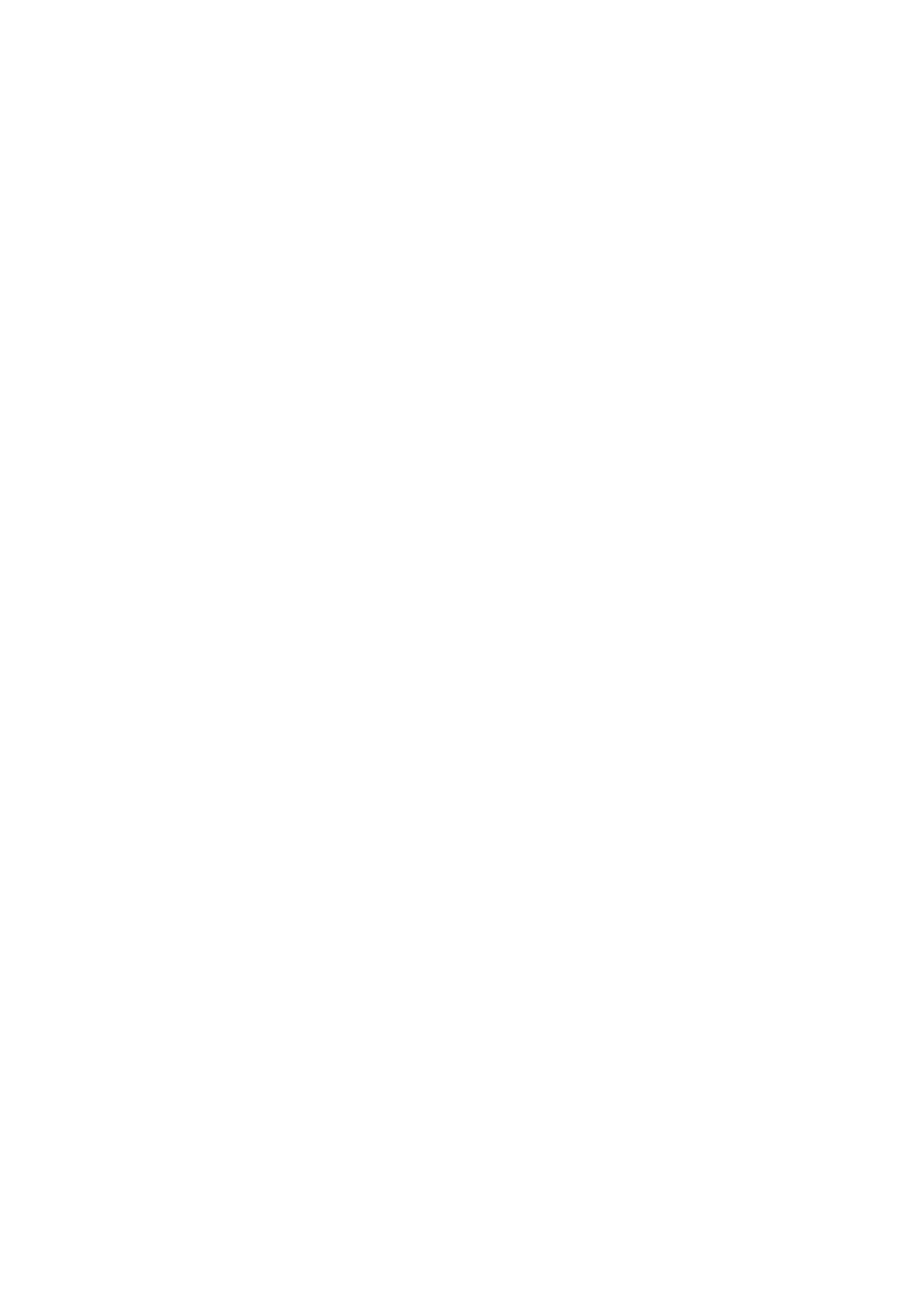| United States Insulation Board Export | Washington Evaporated Apple Export     |
|---------------------------------------|----------------------------------------|
| Association, 55 West 42d Street, New  | Association, 709 North First Avenue,   |
| $\gamma$ ork $^2$                     | Yakima, Wash.                          |
| Walnut Export Sales Co., Inc., 12th   | Wesco Lumber Association, 2 Pine       |
| Street & Kaw River, Kansas City,      | Street, San Francisco. <sup>2</sup>    |
| Kans.                                 | Wine and Brandy Export Association     |
| Walworth International Co., 60 East   | of California, 85 2d Street, San Fran- |
| 42d Street, New York.                 | cisco. <sup>2</sup>                    |

### **REGULATION OF TRADE AND INDUSTRY ABROAD**

Under the authority granted in section 6 (h) of the Federal Trade Commission Act, the Commission follows developments in trust laws and regulation of competition abroad. Foreign measures for regulation of trade and industry during the fiscal year have been largely in the form of wartime or defense acts, some of which are briefly noted for the following countries or dominions:

*Algeria.--*A broad program was authorized in an order dated April 7, 1941, for creation of an organization committee in each branch of industrial and commercial activity to order programs of production, manufacture and trade, plan for purchase and distribution of goods, regulate the activity of enterprises, propose prices, and improve working conditions.

*Argentina.--*Strict enforcement of the Anti-Speculation Law of 1939 was ordered in 1942, involving heavy finesfor quoting prices on food, clothing, and housing in excess of the Government fixed maximum. The Government purchased the entire crops of wheat, corn, cotton, flaxseed, rice, and sunflower seed, which were to be marketed by the Grain Board*.* 

*Australia.--*After war began in the Pacific, drastic steps were taken to put Australia on a total war basis. Regulations on February 20, 1942, and thereafter, include control of manpower, prices, interest, and profits; ban on sale of property; stabilization of wages; and control of manufacture to insure production of essentials. Wages, prices and services were pegged at levels obtaining on February 10, 1942.

*Belgian Congo.--*Under a Price-Fixing Ordinance effective in May 1941, profits were to be limited and penalties imposed for causing abnormal increase or decrease in domestic prices by fraudulent means. A list of items was named for which maximum wholesale and retail prices were to be fixed.

*Brazil.--*An Export-Import Bureau was established by decree on May 21, 1941, to promote exports and imports, lend financial assistance, and to purchase and store products for exportation or imported products indispensable to the national economy. A decree

2 Formed during the fiscal year.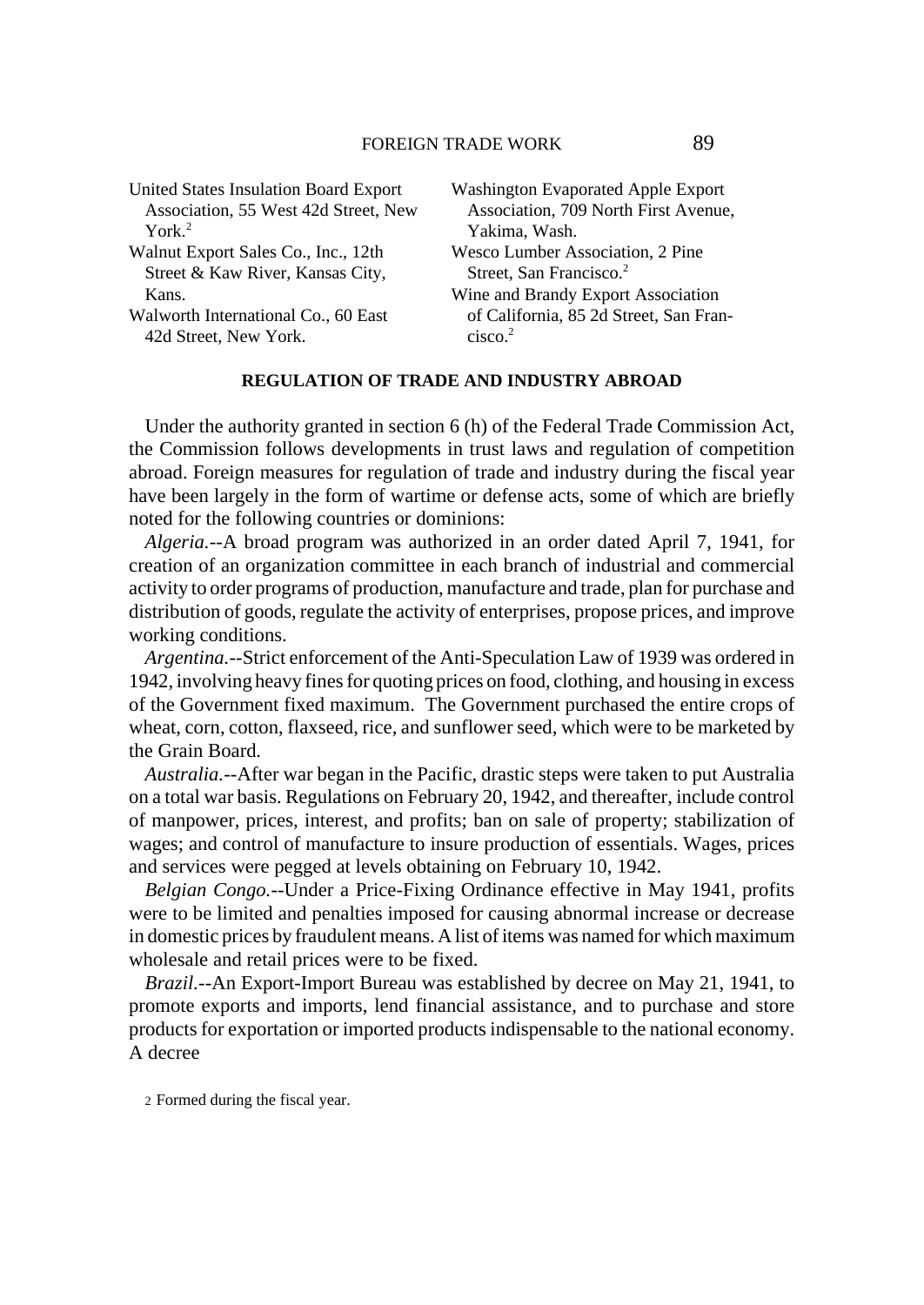law of June 30, 1941, reserved the rice supply for internal consumption, prohibited exports, and authorized the National Economy Defense Commission to suppress illegal speculations or monopoly in this product. A decree of September 18, 1941, created a Regulating Board for the Orange Trade.

*Bulgaria.--*The Law on Fruit Growing, April 4, 1941, included provisions for preservation of nut trees and prohibited their cutting. Under a law to ensure the supply of commodities, a regulation in April 1941 established price control on leaf tobacco under the Agricultural and Cooperative Bank.

*Canada.--*After more than 2, years of price fixing under the Wartime Prices and Trade Act of 1939, "MaximumPricesRegulations" published in November 1941 fixed an "over-all ceiling price," requiring that manufacturers, importers, wholesalers, and retailers must not sell, after December 1, 1941, at prices higher than the maximum price charged for the same or similar products during a basic period, September 15 to October 11, 1941. In order to relieve the so-called "squeeze" between the cost of raw material and the retail selling price, subsidies may be given, under administration of a Commodity Prices Stabilization Corporation. The ceiling applies to imports, with provision for reduction in tariff or compensating subsidy; and to wage rates, with provision for payment of a cost-of-living bonus if necessary. It does not apply to exports or to prices paid to farmers, although it appliesto agricultural products assold by dealers, processors and retail merchants. A Maximum Rentals Regulation froze rents as of October 11,1941; and wages have been frozen since November 15, 1941, by an order which placed extensive control of wages under the National War Labor Board. Under the Combines Investigation Act, tobacco manufacturers and wholesalers were convicted and fined in July 1941; and manufacturers of shipping containers, also charged with illegal monopoly, were convicted and fined in February 1942.

*Chile.*--The Commissariat General of Subsistence and Prices issued decrees, in June 1941 insuring priority of transport for articles of prime necessity.

*Cuba.--*Emergency legislation in December 1941 and January 1942 included a Law of Production and Supply authorizing regulation of commerce, industry, and production of agricultural and mining products, the fixing of prices, and expropriation if necessary for the national welfare and maintenance of defense. A decree of May 13, 1942, provided for an Office of Price Regulation and Supply, and some prices were fixed at the levels of March 1942.

*Dominican Republic.--*Under decrees on May 18 and June 2, 1942, a Rice Comptroller was appointed and a Commission for Financing Rice Producers was formed to promote and regulate the rice industry. The Minerals Act of March 27, 1942, restated the principle that all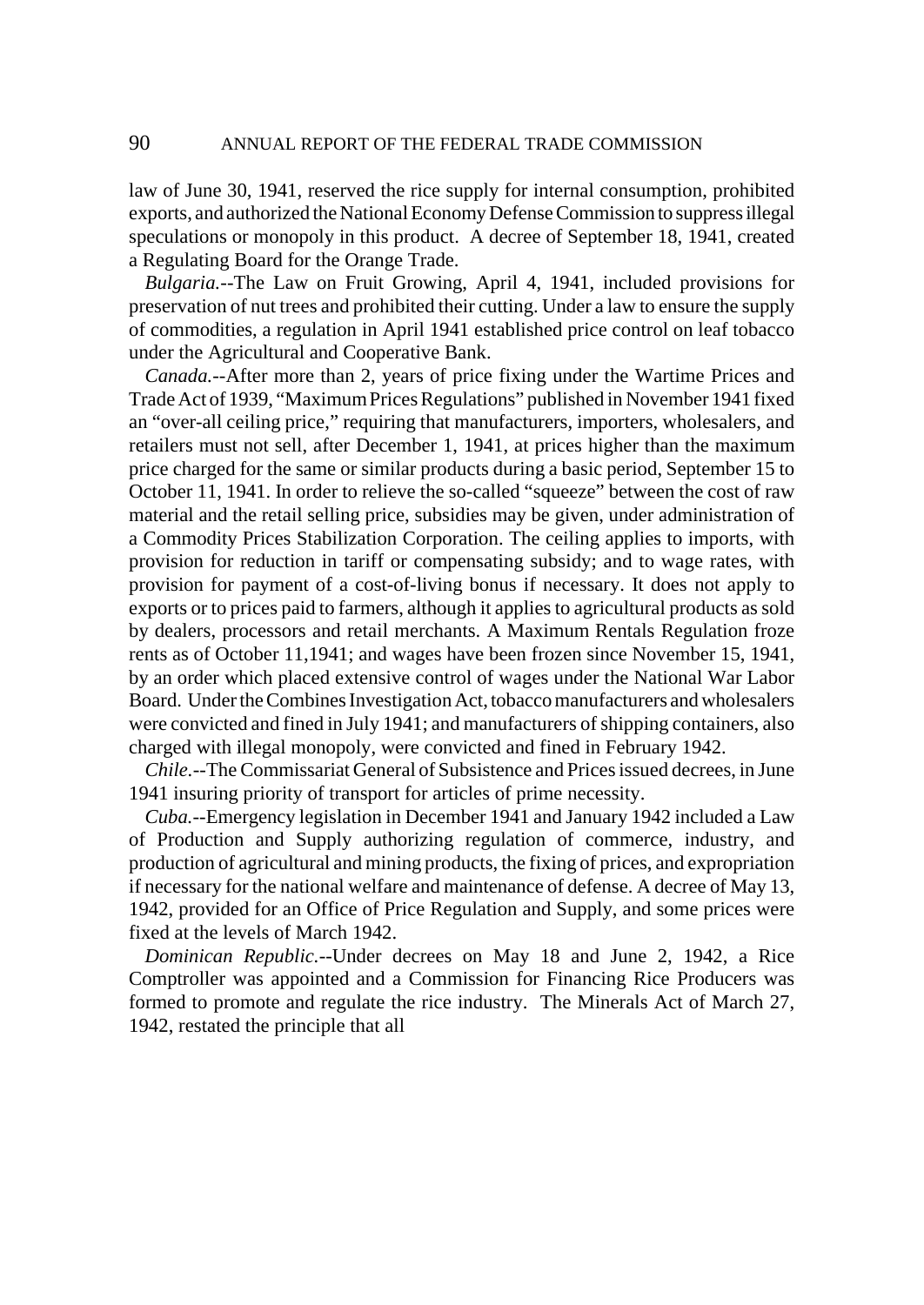subsoil rights belong to the State, and exploitation can be undertaken only on the basis of concessions granted by the Government.

*Ecuador.* --Steps were taken in 1941 to control prices of foodstuffs, medical supplies, and other articles of prime necessity.

*Egypt.--*A Price Control Board was established by proclamation of September 24, 1941, to inventory stocks, control imports and exports, fix prices, and control supplies.

*Finland.--*A law on May 6, 1941, extended Government price-fixing authority and provided forregulation of production, consumption, trade, transportation, imports and exports, prices, materials, fees and charges, and labor, with power to requisition goods and property.

*France.*--All trade unions were abolished in October 1941, strikes and lockouts were prohibited, and workers were required to join newly created "corporations" under Government control.

*Germany.--*A Decree on the Guiding of Purchase Power, issued on October 30, 1941, provided for "plant equipment accounts" for business houses and "iron savings accounts" for workers, into which a part of the income of firms and workers shall be paid and frozen until after the war. No interest will be paid. Deductions are made by the employer before wages are paid, to cover the wage tax, social insurance, and iron savings. Further price control was provided in a decree by the Price Commissioner on February 2, 1942, intended to equalize profits and eliminate firms unable to produce at low cost.

*Great Britain.--*The Goods and Services (Price Control) Act passed on July 22, 1941, extended governmental authority under the Prices of Goods Act of 1939, to include services, and amended price fixing provisions. The Location of Industry (Restriction) Order, effective July 25, 1941, prohibited removal of a business from one location to another without Government permission; and the Location of Retail Businesses Order, 1941, effective January 1, 1942, prohibited opening of new shops and sale in existing shops of goods not previously sold there. In 1942, the British Board of Trade appointed a Central Committee of Export Groups to consider post war plans, including some form of coordinated export trade planning among nations.

*Guatemala.--*An Anti-Monopoly Decree passed on April 24, 1942, prohibited exclusive distribution or exclusive sales contracts by manufacturers, importers and merchants. An Anti-Profiteering Decree, April 24, 1942, limited profits on imports to the maximum percentage of profit made on each class of merchandise during the year 1939, with severe penalties for violation.

*Mexico.--*The Law of Chambers of Commerce published on August 26, 1941, required all business men and industrialists to register and

492824--43----7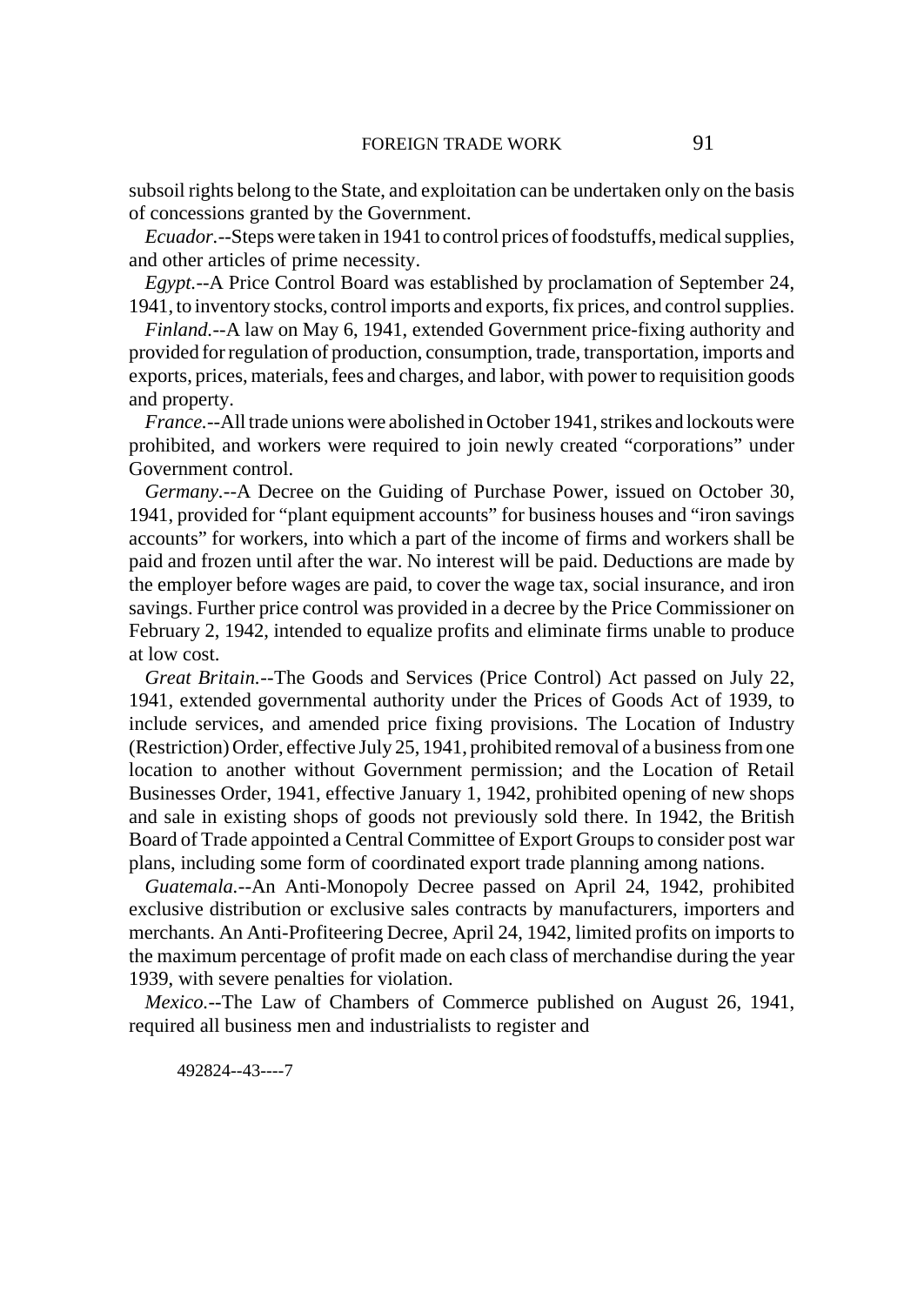become members of Chambers of Commerce created to represent their members in dealing with Government offices, act as consulting bodies for the State, serve as arbitrators in business disputes, discharge the duties of a referee in bankruptcy, and undertake other authorized functions. A decree published on February 6, 1942, created an Office of Control and Supply to issue certificates of necessity for products subject to allocation and licensing in the United States.

*Netherlands.--*A Commission for Economy in the Use of Raw materials was created by Nazi authorities to ensue that Dutch industries work exclusively for the German war machine.

*Newfoundland.--*Under the Defense (Prices of Goods) Regulations, 1941, and the Food (Current Prices) Order, effective May 30, 1942, the sale or offering for sale of a list of food products at prices exceeding those in effect on May 2, 1942, was prohibited.

*New* Zealand.--Emergency measures included the fixing of prices on 38 essential commodities, effective September 1, 1941.

*Nicaragua.--*Wide emergency powers granted to the President in 1939 were continued *and* extended in 1941.

*Norway.--*As in other German occupied areas, a German Reich Commissioner was appointed, this official declaring the King and Royal House deposed, the prior Government abolished, and all political parties disbanded. Production and trade are under German direction, employers and employees under rigid regulation, and labor and youth service are at the service of the German Government. Foodstuffs, clothing, mineral oils, and industrial supplies are strictly rationed.

*Paraguay.--*A decree on November 1, 1941, provided for local price control commissioners, under the Bureau of Industry and Commerce, to fix maximum prices on articles of "general necessity."

*Salvador.--*A newly created Committee on Economic Coordination was given authority to control industry and trade, and all branches of business, industry, and agriculture were required to cooperate.

*South Africa.--*Under the War Measures Act, 1940, "controllers" were appointed in 1941 and 1942 to regulate production, sale and supplies in a number of industries.

*Spain.--*A National Institute for Industry was created by a law on September 25, 1941, to promote and finance the creation and development of Spanish industries; Government-owned factories and all participation of the Government in industrial enterprises were to be transferred to the Institute.

*Sweden--*Under a Price Regulation Law effective June 16,1941, superseding the Law on Maximum Prices, 1939, the Government may now fix a "normal" price on "articles of necessity," which may not be exceeded without a permit. Trade in these products may be lim-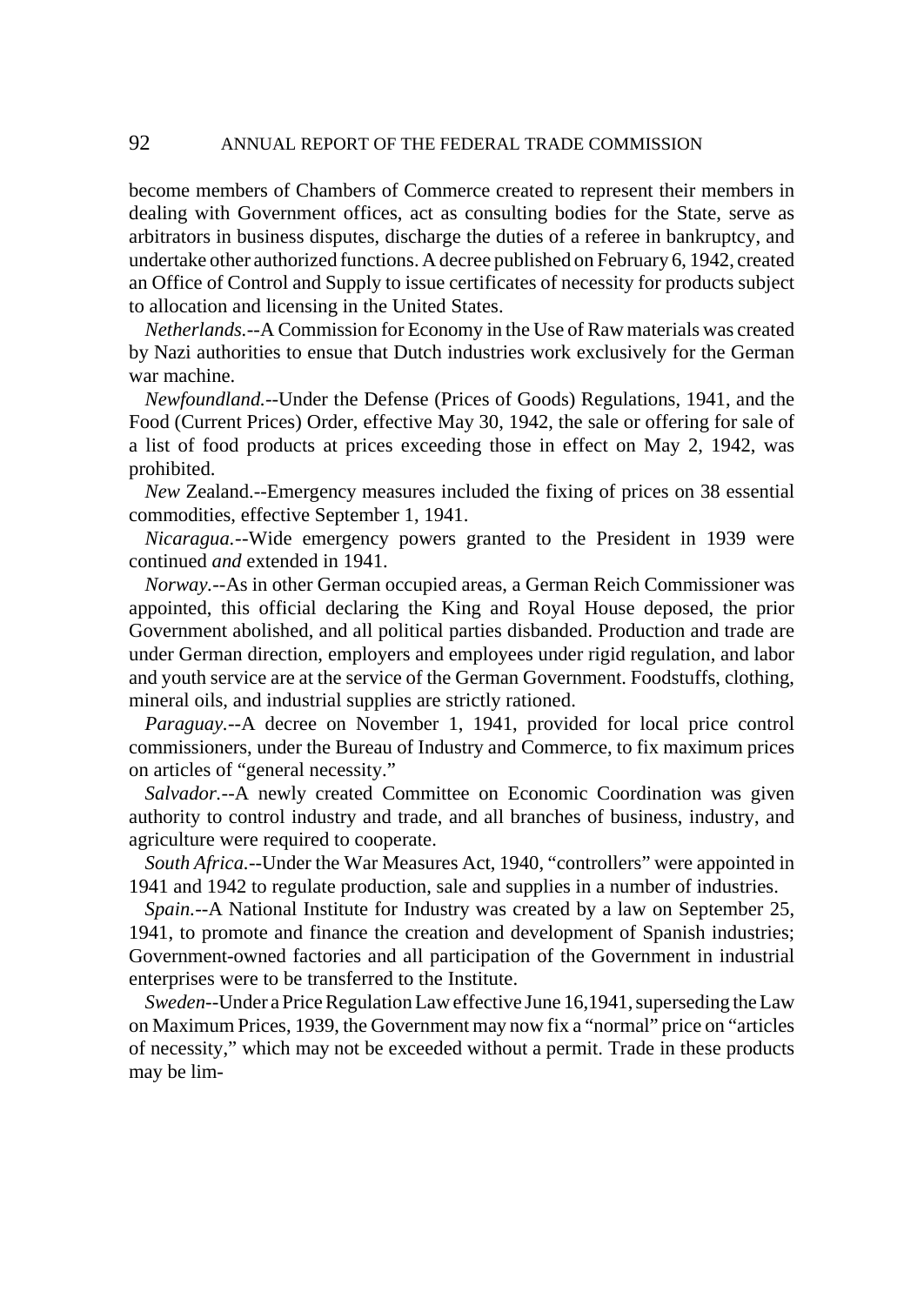*Switzerland.--*Under the basic Law for Assurance of the Country's Supply of Essential Commodities, a number of War Economy Syndicates were formed to which the Government transferred its functions pertaining to exports, imports, warehousing, transportation, production, distribution, and utilization of goods. The syndicates are usually in the form of cooperatives and operate under supervision and control of the Federal Department of Economy.

*Turkey.--*War measures in 1941 extended Government control over practically all branches of trade, industry, and agriculture, including fixing of prices and profits.

*Uruguay.--*The Price Control Law passed in 1939 was extended in 1941, and a decree dated October 23, 1941, authorized the Executive to fix prices on articles of prime necessity, for producers, wholesalers, middlemen, and retailers, taking into consideration the cost of each article and allowing a reasonable margin of profit; and to control the supply of such products, limit exports, regulate storage, and prevent hoarding.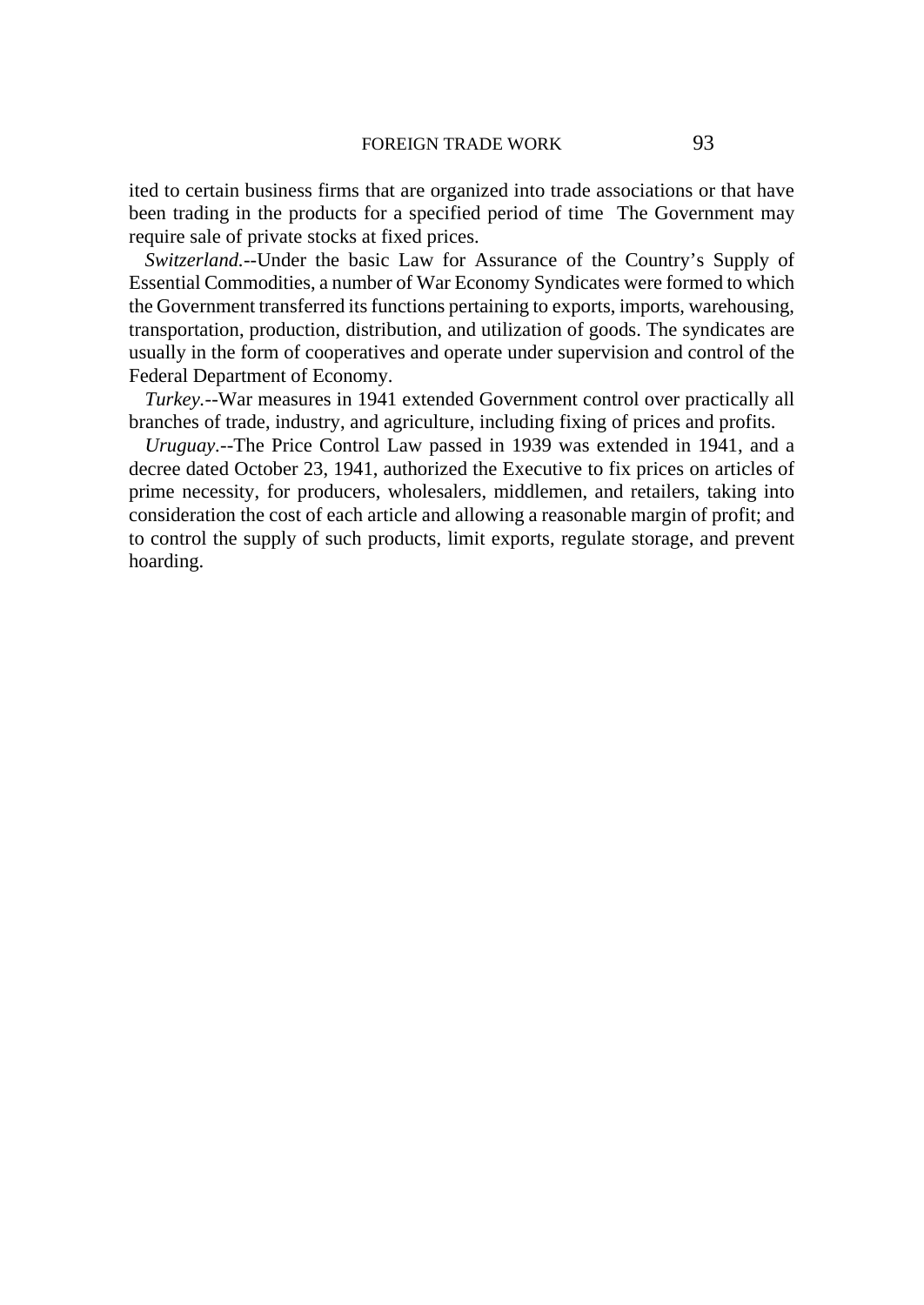# **PART VIII. FISCAL AFFAIRS**

#### **APPROPRIATION ACT PROVIDING FUNDS FOR COMMISSION WORK**

The Independent Offices Appropriation Act, 1942 (Public Law 28, 77th Congress), approved April 5, 1941, provided funds for the fiscal year 1942 for the Federal Trade Commission as follows:

### FEDERAL TRADE COMMISSION

For five Commissioners, and for all other authorized expenditures of the Federal Trade Commission in performing the dutiesimposed by laworin pursuance oflaw,Including secretary to the Commission and other personal services, contract steno-graphic reporting services; supplies and equipment, law books, books of reference, periodicals, garage rentals, traveling expenses, including notto exceed \$900 for expenses of attendance, when specifically authorized by the Commission, at meetings concerned with the work of the Federal Trade Commission, for newspapers not to exceed \$500, foreign postage, and witness fees and mileage in accordance with section 9 of the Federal Trade Commission Act; \$2,300,000: *Provided,* That no part of the funds appropriated herein for the Federal Trade Commission shall be expended upon any Investigation hereafter provided by concurrent resolution of the Congress until funds are appropriated subsequently to the enactment of such resolution to finance the cost of such investigation.

For all printing and binding for the Federal Trade Commission, \$60,000.

Total, Federal Trade Commission, \$2,360,000.

# APPROPRIATIONS FOR FISCAL YEAR

Appropriations available to the Commission for the fiscal year ended June 30, 1942, under the Independent Offices Appropriation Act approved April 5, 1941, amounted to \$2,360,000. This sum is made up of three separate items: (1) \$50,000 for salaries of the Commissioners,  $(2)$  \$2,250,000 for the general work of the Commission, and  $(3)$ \$60,000 for printing and binding.

### WAR WORK

Expenditures by theCommission forstudies connected with the war effort amounted to a total of \$340,694 during the fiscal year, of which amount \$176,709 represented expenditures by the Legal Division of the Commission and \$163,985 represented expenditures by the Division of Accounts, Statistics, and Economic Investigations.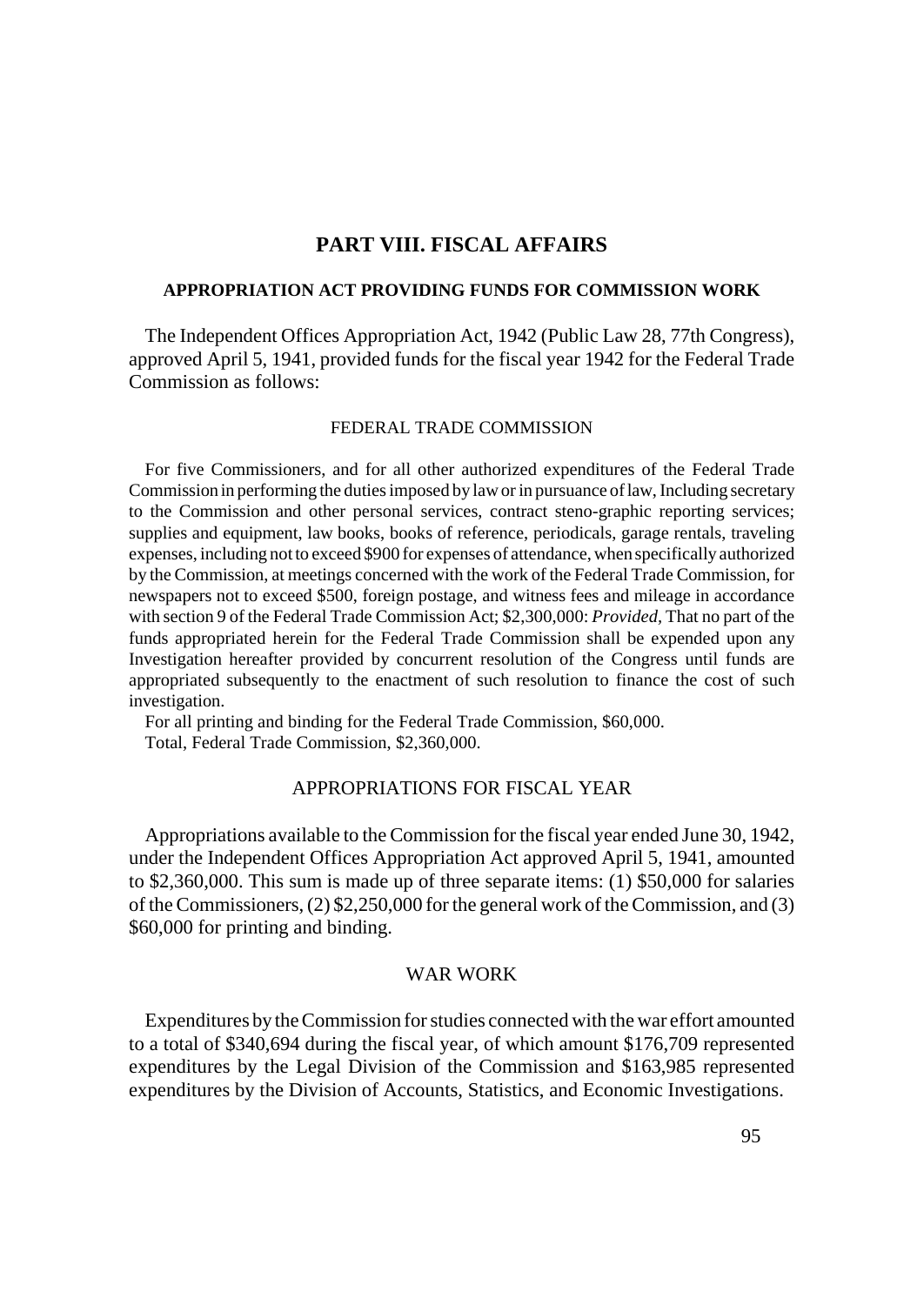*Appropriations, allotments, expenditures, liabilities, and balances for the fiscal year ended June 30, 1942*

|                                      | Amount<br>available       |           | Amount<br>expended | Liabili-<br>ties | Expendi-<br>tures and<br><i>liabilities</i>                          | <b>Balances</b> |
|--------------------------------------|---------------------------|-----------|--------------------|------------------|----------------------------------------------------------------------|-----------------|
| Federal Trade Commission 1942--      |                           |           |                    |                  |                                                                      |                 |
| salaries, Commissioners and all      |                           |           |                    |                  |                                                                      |                 |
| other authorized expenses            |                           |           |                    |                  | \$2,300,000.00 \$2,214,273.18 \$47,133.81 \$2,261,406.99 \$38,593.01 |                 |
| Printing and binding, Federal        |                           |           |                    |                  |                                                                      |                 |
| Trade Commission, 1942               | 60,000.00                 |           | 6,898.11 35,101.89 | 42,000.00        | 18,000.00                                                            |                 |
| Working fund, Federal Trade          |                           |           |                    |                  |                                                                      |                 |
| Commission (emergency                |                           |           |                    |                  |                                                                      |                 |
| management), 1942-43                 | 73.822.00                 | 32,402.56 | 3.111.58           |                  | 35.514.14 38.307.86                                                  |                 |
| Total fiscal year 1942               | 2,433,822.00 2,253,573.85 |           |                    |                  | 85, 347. 28 2, 338, 921. 13 94, 900. 87                              |                 |
| Unexpended balances:                 |                           |           |                    |                  |                                                                      |                 |
| <b>Federal Trade Commission 1941</b> | 120,732.07                | 49.130.58 | 1.186.15           |                  | 50.316.73 70.415.34                                                  |                 |
| Printing and binding, Federal Trade  |                           |           |                    |                  |                                                                      |                 |
| Commission 1941                      | 44,578.13                 | 35,759.61 | 7.818.52           |                  | 43,578.13<br>1,006.60                                                |                 |
| Federal Trade Commission 1940        | 72,101.27                 | 1.001.66  |                    |                  | 1,001.66 71,099.61                                                   |                 |
| <b>Federal Trade Commission 1939</b> | 1 20.60                   | 1 20.60   |                    |                  | 1 20.60                                                              |                 |
| <b>Federal Trade Commission 1937</b> | 1.26                      |           |                    |                  |                                                                      | 1.26            |
| Total                                |                           |           |                    |                  | 2,671,214.13 2,339,445.10 94,351.95 2,433, 797.05 237,417.08         |                 |

1 Denotes red figures.

*Detailed statement of costs for the fiscal year ending June 30, 1942*

|                                                    | Salary       | Travel ex- | Other                   | Total        |  |
|----------------------------------------------------|--------------|------------|-------------------------|--------------|--|
|                                                    |              | pense      |                         |              |  |
| Commissioners                                      | \$49,999.20  | \$101.41   |                         | \$50, 100.61 |  |
| Office of the Secretary                            | 37,049.72    |            |                         | 37,049.72    |  |
| Attorneys to Commissioners                         | 41,732.92    |            |                         | 41,732.92    |  |
| <b>Clerks</b> to Commissioners                     | 14,633.17    |            |                         | 14,633.17    |  |
| Messengers to Commissioners                        | 6,329.28     |            |                         | 6,329.28     |  |
| Total                                              | 149,744.29   | 101.41     |                         | 149,845.70   |  |
| Administration:                                    |              |            |                         |              |  |
| <b>Budget and Finance Section</b>                  | 18,302.43    |            |                         | 18,302.43    |  |
| <b>Docket Section</b>                              | 48,776.52    |            | 48,776.52               |              |  |
| Hospital                                           | 1,921.86     |            |                         | 1,921.86     |  |
| <b>Information Service</b>                         | 16,956.78    | 16,956.78  |                         |              |  |
| Labor                                              | 3,360.77     |            |                         | 3,360.77     |  |
| Legal Research and Compiling                       | 12,811.08    |            |                         | 12,811.08    |  |
| <b>Library Section</b>                             | 20,864.85    |            |                         | 20,864.85    |  |
| Mail and Files Section                             | 17,824.39    |            |                         | 17,824.39    |  |
| Messengers                                         | 17,707.67    |            |                         | 17,707.67    |  |
| <b>Personnel Section</b>                           | 15,950.83    |            |                         | 15,950.83    |  |
| <b>Publications Section</b>                        | 47,963.13    |            |                         | 47,963.13    |  |
| Stenographic Section.                              | 105,171.49   |            |                         | 105,171.49   |  |
| Supply and Service Section                         | 18,068.72    |            |                         | 18,068.72    |  |
| Communications                                     |              |            | \$13,054.86             | 13,054.86    |  |
| <b>Contract Service</b>                            |              |            | 4,324.54                | 4,324.54     |  |
| Equipment                                          |              |            | 38,865.34               | 38,865.34    |  |
| Supplies                                           |              |            | 24,444.06               | 24,444.06    |  |
| Transportation of things                           |              |            | 539.75                  | 539.75       |  |
| <b>Travel Expense</b>                              |              |            | 113.10                  | 113.10       |  |
| Total                                              | 347,733.08   | 113.10     | 81,228.55 429,074.73    |              |  |
|                                                    |              |            |                         |              |  |
| Legal:                                             |              |            |                         |              |  |
| Applications for complaints                        | 295,073.70   | 29,970.94  | 11,202.14 336,246.78    |              |  |
| Complaints                                         | 607,793.30   | 51,653.26  | 7,415.86 666,862.42     |              |  |
| Export trade                                       | 8,342.42     | 32.73      |                         | 8.375.15     |  |
| Preliminary Inquiries                              | 140, 763.63  | 7.452.23   | 393.18 148,600.54       |              |  |
| Trade practice conferences                         | 113,114.05   | 258.66     | 19.50 113,392.21        |              |  |
| Total                                              | 1,165,087.10 | 89,367.82  | 19,010.68 1, 273,485.60 |              |  |
| General investigations                             |              |            |                         |              |  |
| Accounting methods and practices                   | 306.31       |            |                         | 306.31       |  |
| Industrial corporation financial reports 79,249.60 |              | 490.02     |                         | 79,739.62    |  |
| Methods and costs of distribution                  | 11,836.58    | 494.05     | 12,330.63               |              |  |
| Motor vehicle investigation                        | 218.36       |            |                         | 218.36       |  |
| Production cost accounting methods                 | 894.99       |            |                         | 894.99       |  |
| Resale price maintenance investigation             |              |            |                         |              |  |
| (1939)                                             | 10.216.33    | 1 19.15    |                         | 10,197.18    |  |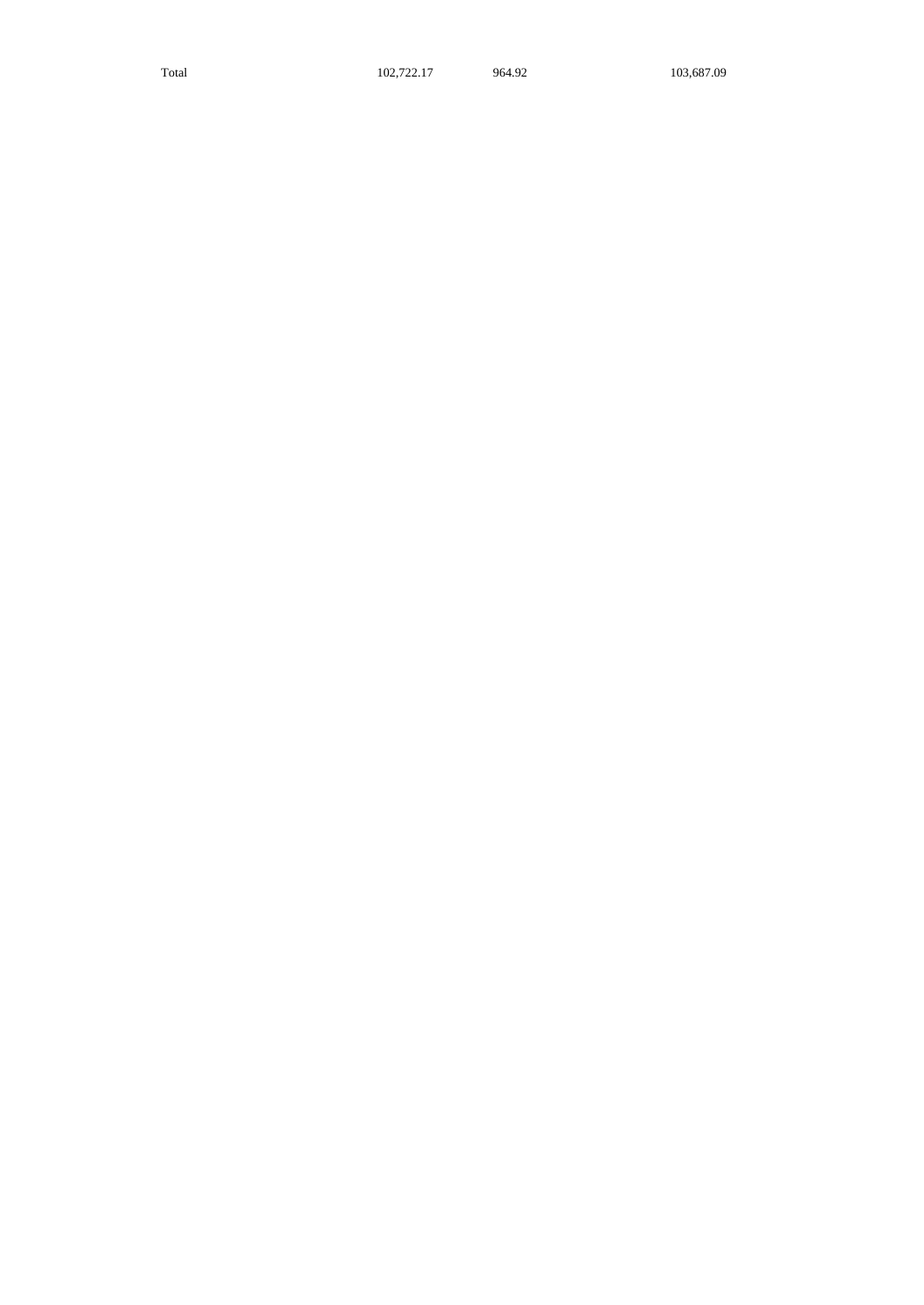|                             | Salary                               | Travel ex-<br>pense | Other                | Total                   |
|-----------------------------|--------------------------------------|---------------------|----------------------|-------------------------|
| War work                    | \$290, 275, 22                       | \$50,358.17         | \$60.87 \$340,694.26 |                         |
| Printing and binding        |                                      |                     | 42,657.72            | 42.657.72               |
| Summary:                    |                                      |                     |                      |                         |
| Commissioners and Secretary | 149.744.29                           | 101.41              | 149,845.70           |                         |
| Administration              | 347,733.08                           | 113.10              | 81.228.55 429.074.73 |                         |
| General Investigation       | 102.722.17                           | 964.92              |                      | 103.687.09              |
| Legal                       | 1.165.087.10                         | 89.367.82           | 19.030.08            | 1.273.485.60            |
| Printing and binding        | 42,657.72                            |                     |                      | 42.657.72               |
| War work                    | 290.275.22                           | 50.358.17           | 60.87                | 340,694.26              |
| Total                       | 2,055,561.86                         | 140,905.42          |                      | 142,977.82 2,339,445.10 |
|                             | Recapitulation of costs by divisions |                     |                      |                         |

*Detailed statement of Costs for the* fiscal *year ending June 30,* 1942--Continued

*Recapitulation of costs by divisions*

| Commissioners and Secretary        | \$151,964.17  | \$101.41  | \$152,065.58             |            |
|------------------------------------|---------------|-----------|--------------------------|------------|
| Administrative                     | 357,697.08    | 113.10    | \$81, 228.55 439, 038.73 |            |
| <b>Chief Counsel</b>               | 382,572.85    | 30,185.57 | 16,830.36 429, 588.78    |            |
| <b>Chief Examiner</b>              | 377,285.14    | 44.533.85 | 1,756.43 423,575.42      |            |
| Accounts, Statistics, and Economic |               |           |                          |            |
| Investigations                     | 122,691.86    | 964.92    |                          | 123,656.78 |
| <b>Medical Advisory</b>            | 22,718.60     | 1,163.75  | 162.00                   | 24,044.35  |
| Radio and Periodical               | 139,361.70    |           | 18.39                    | 139,380.09 |
| <b>Trade Practice Conferences</b>  | 99,084.68     | 255.50    | 4.75                     | 99.344.93  |
| Trial Examiner                     | 111,910.56    | 13.229.15 | 258.75                   | 125,398.46 |
| Total                              | 1.765, 286.64 | 90.547.25 | 100,259.23 1,956,093.12  |            |

1 Denotes red figures.

# APPROPRIATIONS AND EXPENDITURES, 1915-42

Appropriations available to theCommission since its organization and expenditures for the same period, together with the unexpended balances, are:

| Year | Nature of appropriations | Appropriations<br>and liabilities | Expenditures | <b>Balance</b> |
|------|--------------------------|-----------------------------------|--------------|----------------|
| 1915 | Lump sum                 | \$184,016.23                      | \$90,442.05  | \$93,574.18    |
|      | Printing and binding     | 12,386.76                         | 9,504.10     | 2,882.60       |
| 1916 | Lump sum                 | 430.964.08                        | 379,927.41   | 51,636.67      |
|      | Printing and binding     | 15,000.00                         | 14.997.55    | 2.45           |
| 1917 | Lump sum                 | 542,025.92                        | 448,890.66   | 93,135.26      |
|      | Printing and binding     | 25,000.00                         | 23,610.54    | 1,389.48       |
| 1918 | Lump sum                 | 1,578,865.92                      | 1,412,280.19 | 166,585.73     |
|      | Printing and binding     | 30,000.00                         | 11,114.06    | 18,885.94      |
| 1919 | Lump sum                 | 1,693,622.18                      | 1,491,637.39 | 201,984.97     |
|      | Printing and binding     | 14,934.21                         | 14,934.21    | $\theta$       |
| 1920 | Lump sum                 | 1,206, 587.42                     | 1,007,593.30 | 198,994.12     |
|      | Printing and binding     | 28,348.97                         | 28.348.97    | $\Omega$       |
| 1921 | Lump sum                 | 938,609.94                        | 842.991.24   | 95,618.70      |
|      | Printing and binding     | 37,182.56                         | 37,182.56    | $\Omega$       |
| 1922 | Lump sum                 | 952,505.45                        | 878,120.24   | 74,385.21      |
|      | Printing and binding     | 22,801.73                         | 22,801.73    | $\mathbf{0}$   |
| 1923 | Lump sum                 | 952,020.11                        | 948,293.07   | 3,727.04       |
|      | Printing and binding     | 22.460.21                         | 22,400.21    | $\Omega$       |
| 1924 | Lump sum                 | 990,000.00                        | 900,020.93   | 29,979.07      |
|      | Printing and binding     | 20,000.00                         | 19,419.25    | 580.75         |
| 1925 | Lump sum                 | 990,000.00                        | 988,082.37   | 1,917.63       |
|      | Printing and binding     | 20,000.00                         | 19,866.14    | 133.86         |
| 1926 | Lump sum                 | 990,000.00                        | 976,957.02   | 13,042.98      |
|      | Printing and binding     | 18,000.00                         | 18,000.00    | $\mathbf{0}$   |
| 1927 | Lump sum                 | 980,000.00                        | 943,881.99   | 36,118.01      |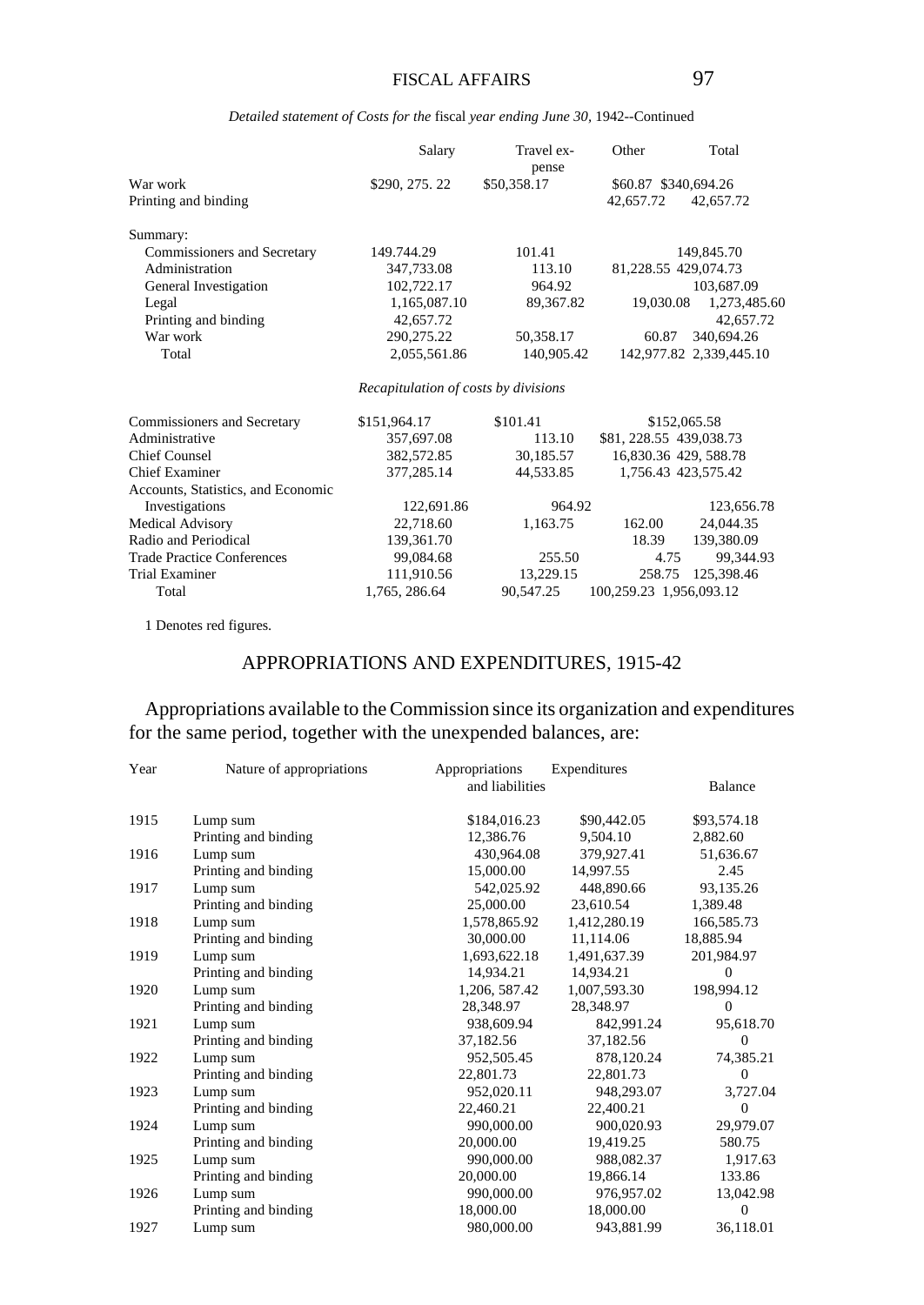| 1928              | Printing and binding<br>Lump sum<br>Printing and binding | 17,000.00<br>967,850.00<br>16,500.00 | 17,000.00<br>951,965.15<br>16,500.90 | 0<br>15,884.85<br>$\boldsymbol{0}$ |
|-------------------|----------------------------------------------------------|--------------------------------------|--------------------------------------|------------------------------------|
| 1929              | Lump sum<br>Printing and binding                         | 1,135,414.83<br>27,777.69            | 1,131,521.47<br>27,777.69            | 3,893.36<br>$\mathbf{0}$           |
| 98                | ANNUAL REPORT OF THE FEDERAL TRADE COMMISSION            |                                      |                                      |                                    |
| Year              | Nature of appropriations                                 | Appropriations<br>and liabilities    | Expenditures                         | <b>Balance</b>                     |
| 1930<br>10,887.65 | Lump sum                                                 | 1,440,971.82                         | 1,430,084.17                         |                                    |
|                   | Printing and binding                                     | 35,363.58                            | 35,363.58                            | $\overline{0}$                     |
| 1931              | Lump sum                                                 | 1,932,857.81                         | 1,808,463.35                         |                                    |
| 124,454.46        |                                                          |                                      |                                      |                                    |
|                   | Printing and binding                                     | 39,858.73                            | 39, 858.73                           | $\overline{0}$                     |
| 1932              | Lump sum                                                 | 1,808,097.19                         | 1,749,484.00                         |                                    |
| 58,612.59         |                                                          |                                      |                                      |                                    |
|                   | Printing and binding                                     | 30,000.00                            | 30,000.00                            |                                    |
| 1933              | Lump sum                                                 | 1,421,714.70                         | 1,378,973.14                         |                                    |
| 42,741.56         | Printing and binding                                     | 30,000.00                            | 20,000.00                            |                                    |
| 10,000.00         |                                                          |                                      |                                      |                                    |
| 1934              | Lump sum                                                 | 1,273,763.49                         | 1,273,006.38                         | 157.11                             |
|                   | Printing and binding                                     | 40,250.00                            | 40,250.00                            | $\mathbf{0}$                       |
| 1935              | Lump sum                                                 | 2,063,398.01                         | 1,922,313.34                         |                                    |
| 141,084.67        |                                                          |                                      |                                      |                                    |
|                   | Printing and binding                                     | 34,000.00                            | 34,000.00                            | $\overline{0}$                     |
| 1936              | Lump sum                                                 | 1,998,665.58                         | 1,788,729.76                         |                                    |
| 209,935.82        |                                                          |                                      |                                      |                                    |
|                   | Printing and binding                                     | 36,800.00                            | 32,996.05                            |                                    |
| 3,803.95          |                                                          |                                      |                                      |                                    |
| 1937              | Lump sum                                                 | 1,895,571.94                         | 1,850,673.82                         |                                    |
| 44,898.12         | Printing and binding                                     | 43,353.95                            | 43,353.95                            | $\boldsymbol{0}$                   |
| 1938              | Lump sum                                                 | 1,950,000.00                         | 1,895,519.47                         | 54,48035                           |
|                   | Printing and binding                                     | 46,000.00                            | 46,000.00                            | $\boldsymbol{0}$                   |
| 1939              | Lump sum                                                 | 2,236,795.00                         | 2,150,474.40                         | 8632060                            |
|                   | Printing and binding                                     | 46,700.00                            | 46,709.00                            | $\boldsymbol{0}$                   |
| 1940              | Lump sum                                                 | 2,285,500.00                         | 2,214,889.07                         |                                    |
| 70,610.93         |                                                          |                                      |                                      |                                    |
|                   | Printing and binding                                     | 60,000.00                            | 60,000.00                            | $\boldsymbol{0}$                   |
| 1941              | Lump sum                                                 | 2,240,000.00                         | 2,167,256.24                         |                                    |
| 72,743.76         | Printing and binding                                     | 60,000.00                            | 59,000.00                            |                                    |
| 1,000.00          |                                                          |                                      |                                      |                                    |
| 1942              | Lump sum                                                 | 2,373,822.00                         | 2,296,921.13                         |                                    |
| 76,900.87         |                                                          |                                      |                                      |                                    |
|                   | Printing and binding                                     | 60,000.00                            | 42,000.00                            |                                    |
| 18,000.00         |                                                          |                                      |                                      |                                    |
|                   |                                                          |                                      |                                      |                                    |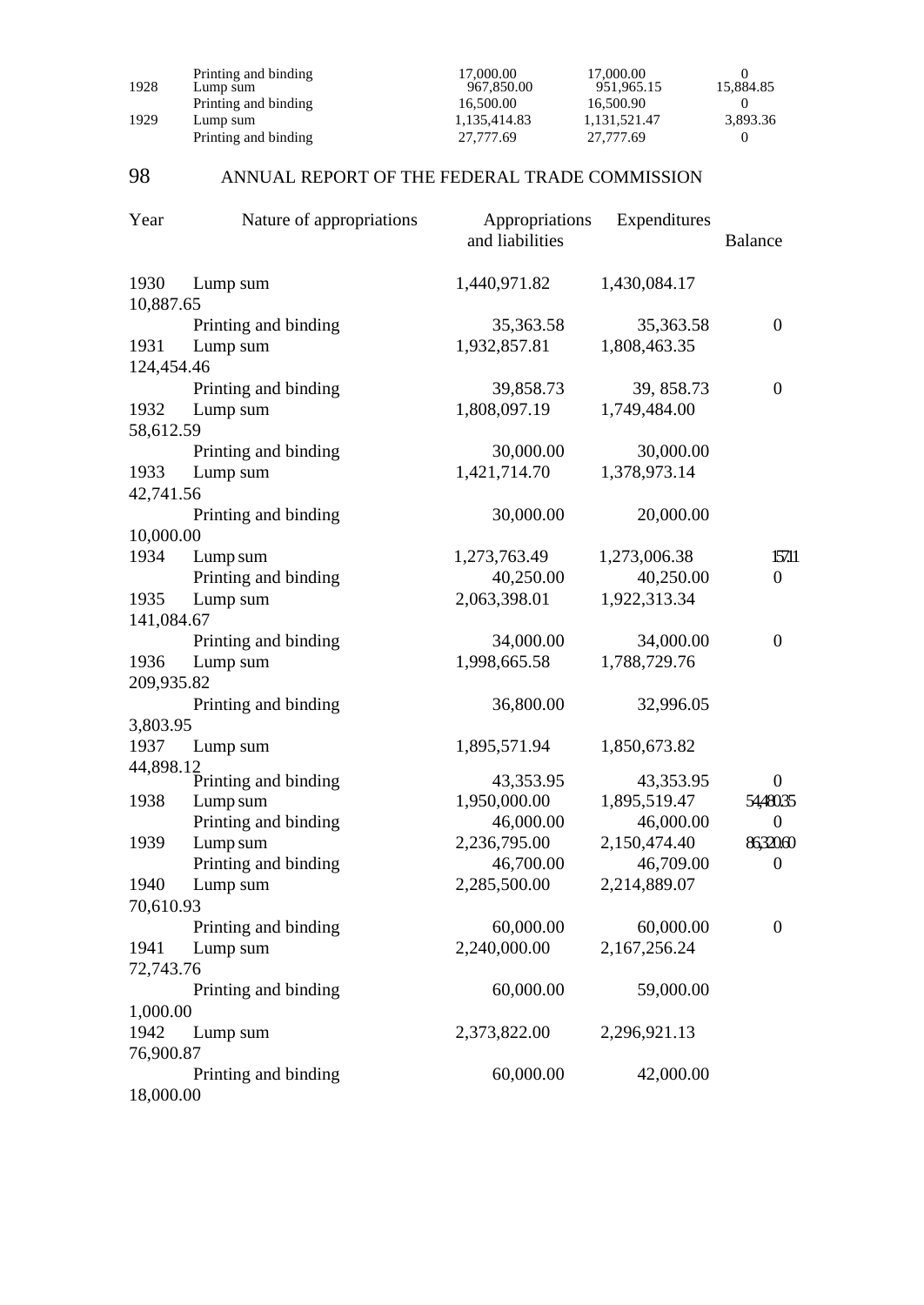### APPENDIXES

### **FEDERAL TRADE COMMISSION**

### (15 U.S. C., Secs. 41-58)

AN ACT To create a Federal Trade Commission, to define Its powers and duties, and for

### other purposes

Sec. 1. *Be it enacted by the Senate and House of Representatives of the United States of America in Congress assembled,* That a commission is hereby created and established, to be known as the Federal Trade Commission (hereinafter referred to as the Commission) , which shall be composed of five commissioners, who shall be appointed by the President, by and with the advice and consent of the Senate. Not more than three of the commissioners shall be members of the same political party. The first commissioners appointed shall continue in office for terms of three, four, five, six, and seven years, respectively, from the date of the taking effect of this Act, the term of each to be designated by the President, but their successors shall be appointed for terms of seven years, except that any person chosen to fill a vacancy shall be appointed only for the unexpired term of the commissioner whom he shall succeed : *Provided, however,* That upon the expiration of his term of office a commissioner shall continue to serve until his successor shall have been appointed and shall have qualified. The Commission shall choose a chairman from Its own membership. No commissioner shall engage in any other business, vocation, or employment. Any commissioner may be removed by the President for Inefficiency, neglect of duty, or malfeasance in office. A vacancy in the Commission shall not impair the right of the remaining commissioners to exercise all the powers of the **Commission** 

The Commission shall have an official seal, which shall be judicially noticed.

SEC. 2. That each commissioner shall receive a salary of \$10,000 a year,payable in the same manner as the salaries of the judges of the courts of the United States. The commission shall appoint secretary who shall receive a salary of \$5,000 a year, <sup>1</sup> payable in like manner, and it shall have authority to employ and fix the compensation of such attorneys, special experts, examiners, clerks, and other employees as it may from time to time find necessary for the proper performance of its duties and as may be from time to time appropriated for by Congress.

With the exception of the secretary, a clerk to each commissioner, the attorneys, and such special experts and examiners as the Commission may from time to time find necessary for the conduct of its work, all employees of the commission shall be a part of the classified civil service, and shall enter the service under such rules and regulations as may be prescribed by the Commission and by the Civil Service Commission.

All of the expenses of the Commission, including all necessary expenses for transportation incurred by the commissioners or by their employees undertheir orders,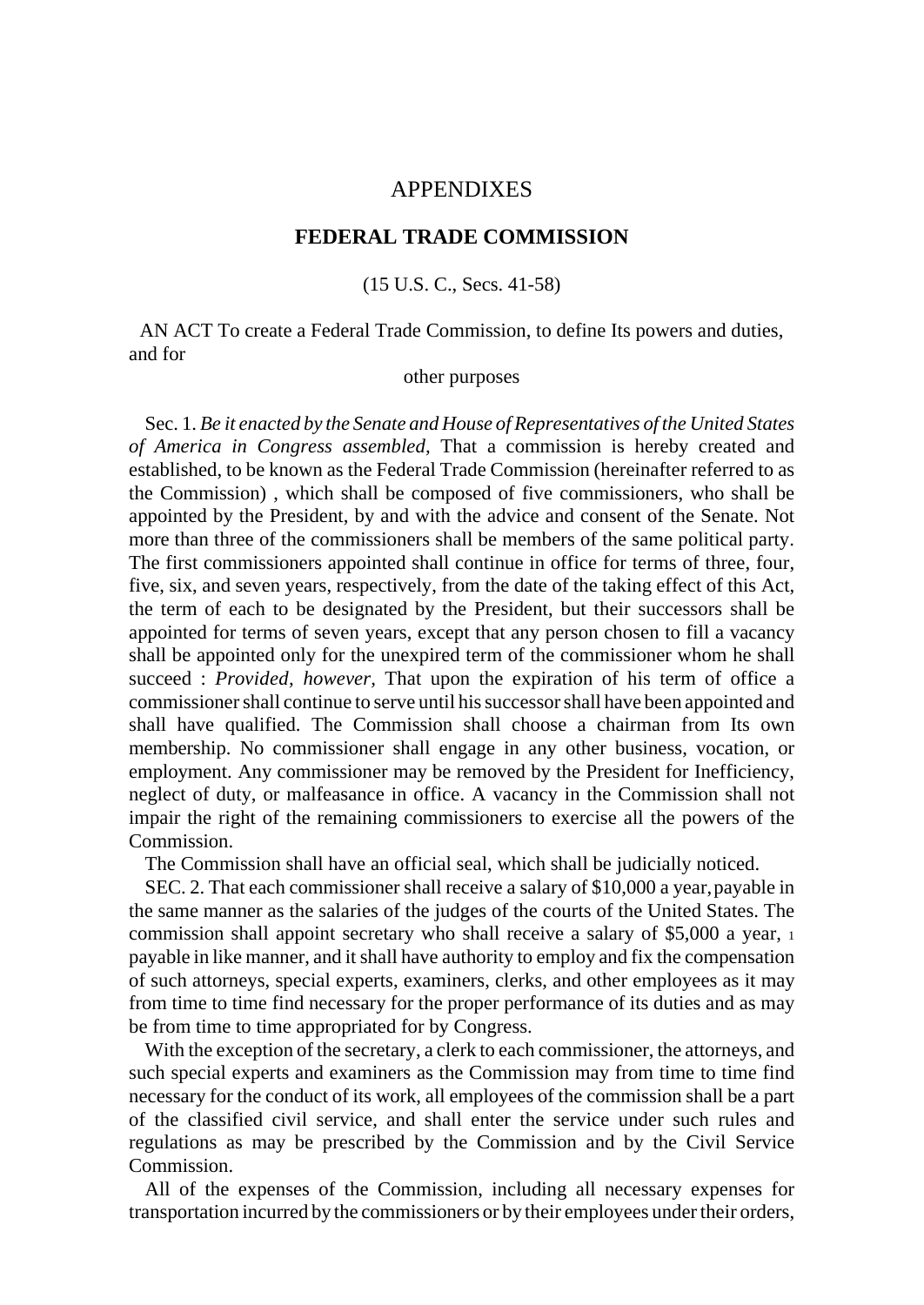in making any investigation, or upon official business in any other places than in the city of Washington, shall be allowed and paid on the presentation of itemized vouchers therefor approved by the Commission.

Until otherwise provided by law, the commission may rent suitable offices for its use.

The Auditor for the State and Other Departments shall receive and examine all accounts of expenditures of the Commission. <sup>2</sup>

<sup>1</sup> The salary of the secretary is controlled by the provisions of the Classification Act of 1923, approved March 4, 1923, 42 Stat. 1488.

<sup>2</sup> Auditing of accounts was made a duty of the General Accounting Office by the Act of June 10, 1921, 42 Stat. 24.

99

# 100 ANNUAL REPORT OF THE FEDERAL TRADE COMMISSION

SEC. 3. That upon the organization of the Commission and election of its chairman, the Bureau of Corporations and the offices of Commissioner and Deputy Commissioner of Corporations shall cease to exist; and all pending investigations and proceedings of the Bureau of Corporations shall be continued by the Commission.

All clerks and employees of the said bureau shall be transferred to and become clerks and employees of the Commission at their present grades and salaries. All records, papers, and property of the said bureau shall become records, papers, and property of the Commission, and all unexpended funds and appropriations for the use and maintenance of the said bureau, including any allotment already made to it by the Secretary of Commerce from the contingent appropriation for the Department of Commerce for the fiscal year nineteen hundred and fifteen, or from the departmental printing fund for the fiscal year nineteen hundred and fifteen, shall become funds and appropriations available to be expended by the Commission in the exercise of the powers, authority, and duties conferred on it by this Act.

The principal office of the Commission shall be in the city of Washington, but it may meet and exercise all Its powers at any other place. The Commission may, by one or more of its members, or by such examiners as it may designate, prosecute any inquiry necessary to its duties in any part of the United States.

SEC. 4. The words defined in this section shall have the following meaning when found in this Act, to wit:

"Commerce" means commerce among the several States or with foreign nations, or in any Territory of the United States or in the District of Columbia, or between any such Territory and another, or between any such Territory and any State or foreign nation, or between the District of Columbia and any State or Territory or foreign nation.

"Corporation" shall be deemed to Include any company, trust, so-called Massachusetts trust, or association, incorporated or unincorporated, which is organized to carry on business for its own profit or that of its members, and has shares of capital or capital stock or certificates of interest, and any company, trust, so-called Massachusetts trust, or association, incorporated or unincorporated, without shares of capital or capital stock or certificates of interest, except partnerships, which Is organized to carry on business for its own profit or that of its members.

"Documentary evidence" includes all documents, papers, correspondence, books of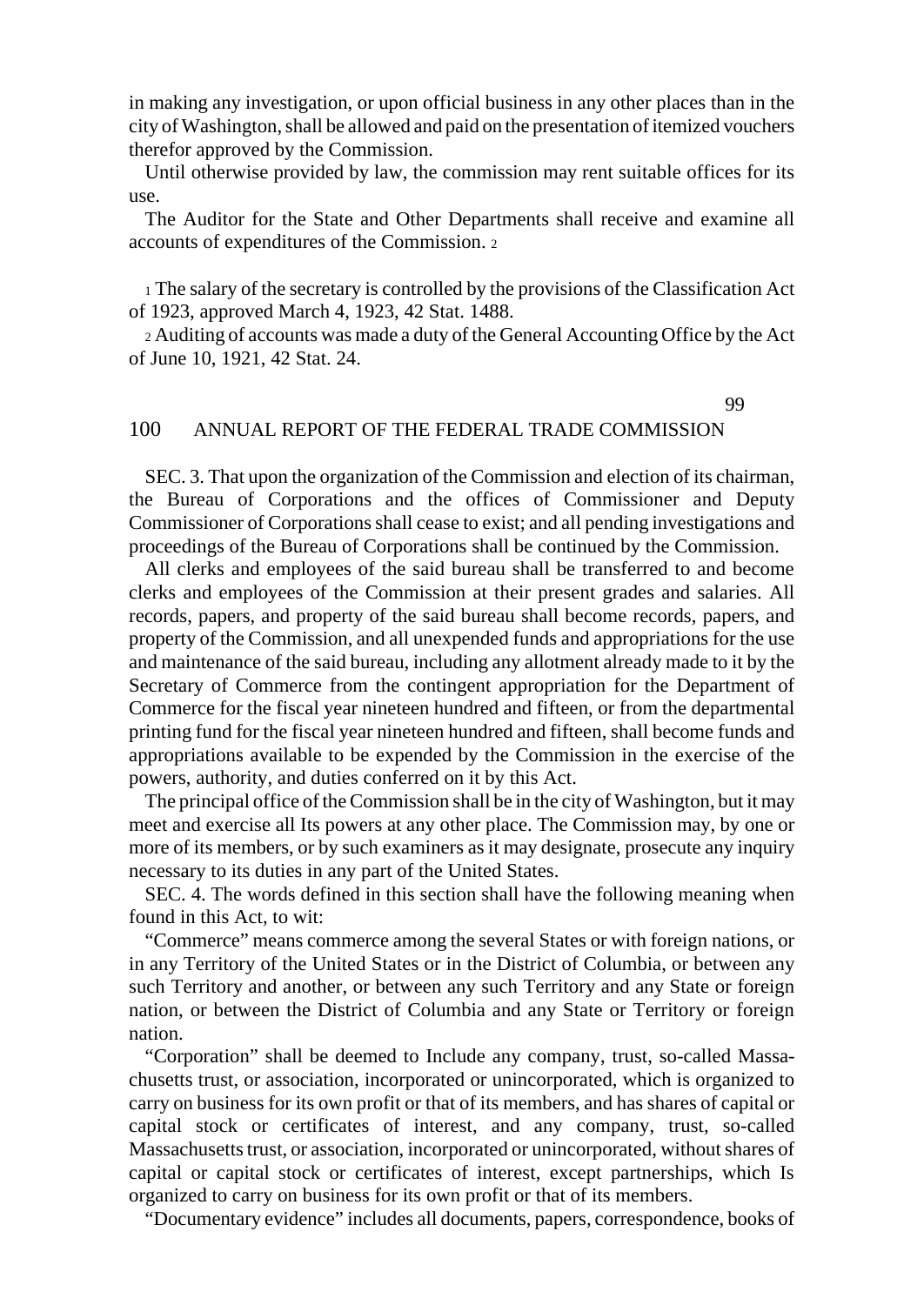account, and financial and corporate records.

"Acts to regulate commerce" means the Act entitled "An Act to regulate commerce," approved February 14, 1887, and all Acts amendatory thereof and supplementary thereto and the Communications Act of 1934 and all Acts amendatory thereof and supplementary thereto.

"Antitrust Acts" means the Act entitled "An Act to protect trade and commerce against unlawful restraints and monopolies," approved July 2, 1890; also sections 73 to 77, inclusive, of an Act entitled "An Act to reduce taxation, to provide revenue for the Government, and for other purposes," approved August 27, 1894; also the Act entitled "An Act to amend sections 73 and 76 of the Act of August 27, 1894, entitled 'An Act to reduce taxation, to provide revenue for the Government, and for other purposes,'" approved February 12, 1913; and also the Act entitled "An Act to supplement existing laws against unlawful restraints and monopolies, and for other purposes," approved October 15, 1914.

Sec. 5. (a) Unfair methods of competition in commerce, and unfair or deceptive acts or practices in commerce, are hereby declared unlawful.

TheCommission Is hereby empowered and directed to prevent persons, partnerships, or corporations, except banks, common carriers, subject to the Acts to regulate commerce, air carriers and foreign air carriers subject to the Civil Aeronautics Act of 1938, <sup>3</sup> and persons, partnerships, or corporations subject to the Packers and Stockyards Act, 1921, except as provided in section 406 (b) of said Act, from using unfair methods of competition in commerce and unfair or deceptive acts or practices in commerce.

(b) Whenever the Commission shall have reason to believe that any such person, partnership, or corporation has been or is using any unfair method of com-

3 By subsection (f), Section 1107 of the "Civil Aeronautics Act of 1938," approved June 23, 1938, Public No.706, 75th Congress, Ch. 601, 3d Sess., S. 3845, 52 Stat. 1028, Section 5 (a) of the Federal Trade Commission Act was amended by inserting before the words "and persons" (and following the words "to regulate commerce"), the following: "air carriers and foreign air carriers subject to the Civil Aeronautics Act of 1918."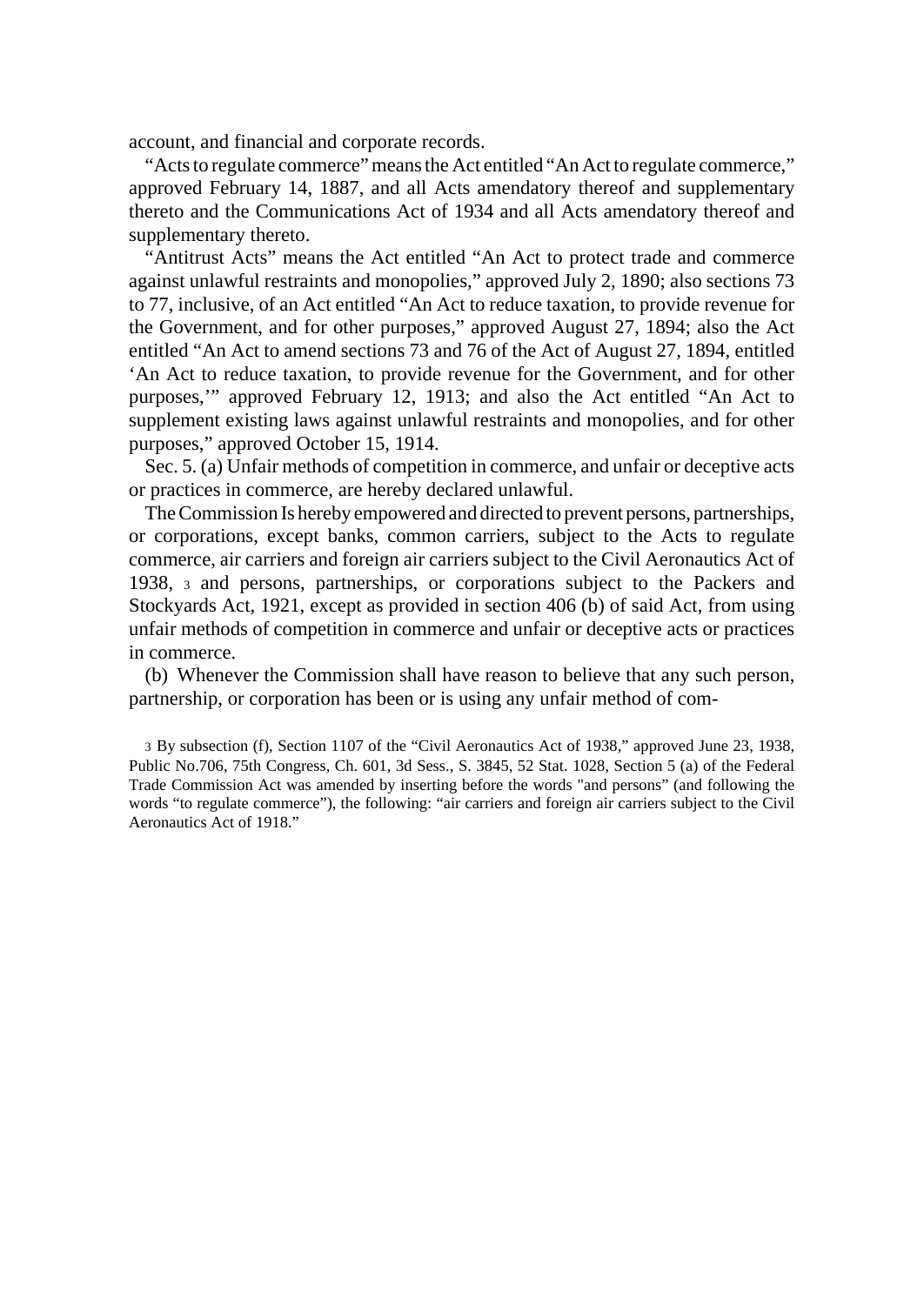petition or unfair or deceptive act or practice in commerce, and if it shall appear to the Commission that a proceeding by it in respect thereof would be to the interest of the public, it shall issue and serve upon such person, partnership, or corporation a complaint stating Its charges in that respect and containing a notice of a hearing upon a day and at a place therein fixed at least thirty days after the service of said complaint. The person, partnership, or corporation so complained of shall have the right to appear at the place and time so fixed and show cause why an order should not be entered by the Commission requiring such person, partnership, or corporation to cease and desist from the violation of the law so charged in said complaint. Any person, partnership, or corporation may make application, and upon good cause shown may be allowed by the Commission to intervene and appear In said proceeding by counsel or in person. The testimony In any such proceeding shall be reduced to writing and filed in the office oftheCommission.If upon such hearing theCommission shall be ofthe opinion that the method of competition or the act or practice in question is prohibited by this Act, it shall make a report in writing in which It shall state Its findings as to the facts and shall issue and cause to be served on such person, partnership, or corporation an order requiring such person, partnership, or corporation to cease and desist fromusing such method of competition or such act or practice. Until the expiration of the time allowed for filing a petition for review, if no such petition has been duly filed within such time, or, if a petition for review has been filed within such time then until the transcript of the record in the proceeding has been filed in a circuit court of appeals of the United States, as hereinafter provided, theCommissionmay at any time, upon such notice and in such manner as it shall deem proper, modify or set aside, in whole or in part, any report or any order made or issued by it under this section. After the expiration of the time allowed for filing a petition for review, if no such petition has been duly filed within such time, the Commission may at any time, after notice and opportunity for bearing, reopen and alter, modify, orset aside, in whole or in part, any report or order made or issued by it under this section, whenever In the opinion of the Commission conditions of fact or of law have so changed as to require such action or if the public interest shall so require :

*Provided, however,* That the said person, partnership, or corporation may, within sixty days after service upon him or it of said report or order entered after such a reopening, obtain a review thereof in the appropriate circuit court of appeals of the United States, in the manner provided in subsection (c) of this section.

(c) Any person, partnership, or corporation required by an order of the Commission to cease and desist fromusing any method of competition or act or practice may obtain a review of such order in the circuit court of appeals of the United States, within any circuit where the method of competition or the act or practice in question was used or where such person, partnership, or corporation resides or carries on business, by filing in the court, within sixty days <sup>4</sup> from the date of the service of such order, a written petition praying that the order of the Commission be set aside. A copy of such petition shall be forthwith served upon the Commission, and thereupon the Commission forthwith shall certify and file in the court a transcript of the entire record in the proceeding, including all the evidence taken and the report and order of the Commission. Upon such filing of the petition and transcript the court shall have jurisdiction of the proceeding and of the question determined therein, and shall have power to make and enter upon the pleadings, evidence, and proceedings set forth in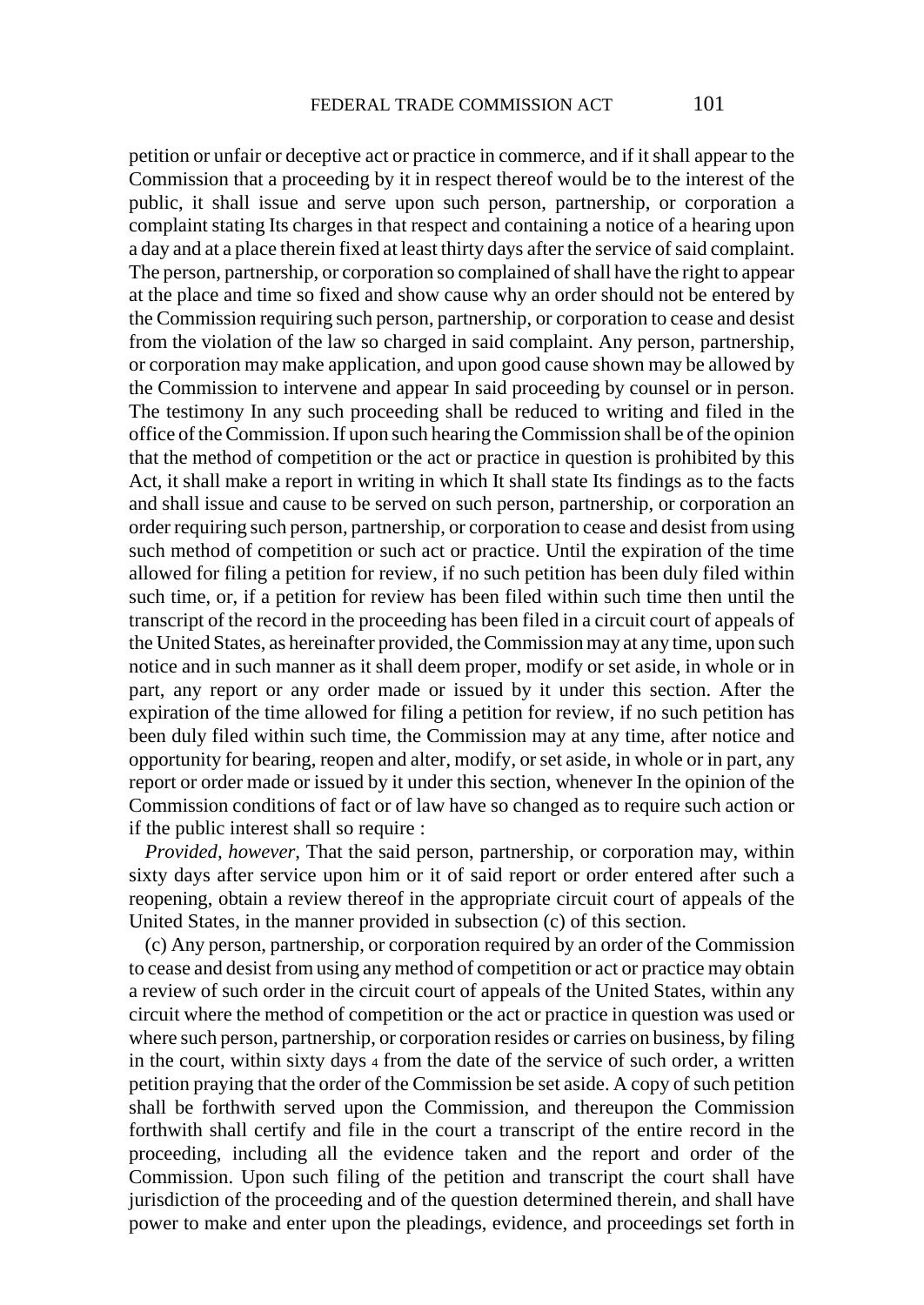such transcript a decree affirming, modifying, or setting aside the order of the Commission, and enforcing the same to the extent that such order is affirmed, and to issue such writs as are ancillary to its jurisdiction or are necessary in its judgment to prevent injury to the public or to competitors pendente lite. The findings of the Commission as to the facts, if supported by evidence, shall be conclusive. To the extent that the order of the Commission is affirmed, the court shall thereupon issue its own order commanding obedience to the terms of such order of the Commission. If either party shall apply to the court for leave to adduce additional evidence, and shall show to the satisfaction of the court that such additional evidence is material and that there were reasonable grounds for the failure to adduce such evidence in the proceeding before the Commission, the court may

SEC. 5. (a) In case of an order by the Federal Trade Commission to cease and desist, served on or before the date of enactment of this Act, the sixty-day period referred to In section 5 (c) of the Federal Trade Commission Act, as amended by this Act, shall begin on the date of the enactment of this Act.

<sup>4</sup> Section 5 (a) of the amending Act of 1938 provides :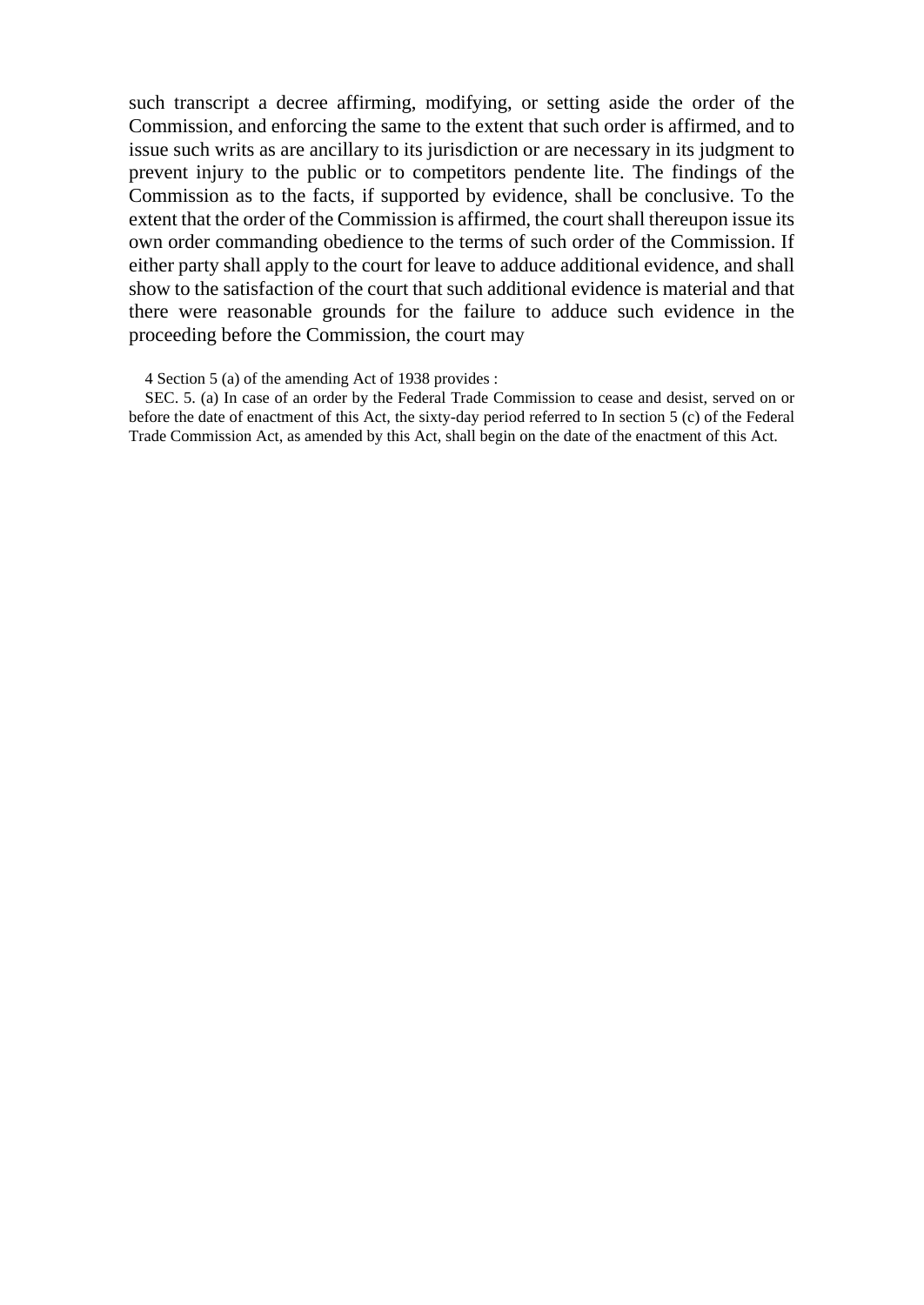#### 102 ANNUAL REPORT OF THE FEDERAL TRADE COMMISSION

order such additional evidence to be taken before the Commission and to be adduced upon the hearing in such manner and upon such terms and conditions as to the court may seem proper. The Commission may modify its findings as to the facts, or make new findings, by reason of the additional evidence so taken, and it shall file such modified or new findings, which, if supported by evidence, shall be conclusive, and its recommendation, if any, for the modification or setting aside of its original order, with the return of such additional evidence. The judgment and decree of the court shall be final, except that the same shall be subject to review by the Supreme Court upon certiorari, as provided in section 240 of the Judicial Code.

(d) The jurisdiction of the circuit court of appeals of the United States to affirm, enforce, modify, or set aside orders of the Commission shall be exclusive.

(e) Such proceedings in the circuit court of appeals shall be given precedence over other cases pending therein, and shall be in every way expedited. No order of the Commission or judgment of court to enforce the same shall in any wise relieve or absolve any person, partnership, or corporation from any liability under the Antitrust Acts.

(f) Complaints, orders, and other processes of the Commission under this section may be served by anyone duly authorized by the Commission, either (a) by delivering a copy thereof to the person to be served, or to a member of the partnership to be served, or the president, secretary, or other executive officer or a director of the corporation to be served; or (b) by leaving a copy thereof at the residence or the principal office or place of business of such person, partnership, or corporation; or  $(c)$ by registering; and mailing a copy thereof addressed to such person, partnership, or corporation at his or its residence or principal office or place of business. The verified return by the person so serving said complaint, order, or other process setting forth the manner ofsaid service shall be proof of the same, and the return post office receipt for said complaint, order, or other process registered and mailed as aforesaid shall be proof of the service of the same.

(g) An order of the Commission to cease and desist shall become final--

(1) Upon the expiration of the time allowed for filing a petition for review, if no such petition has been duly filed within such time; but the Commission may thereafter modify or set aside its order to the extent provided in the last sentence of subsection (b) ; or

(2) Upon the expiration of the time allowed for filing a petition for certiorari, if the order of the Commission has been affirmed, or the petition for review dismissed by the circuit court of appeals, and no petition for certiorari has been duly filed; or

 $(3)$  Upon the denial of a petition for certiorari, if the order of the Com-mission has been affirmed or the petition for review dismissed by the circuit court of appeals; or

(4) Upon the expiration of thirty days from the date of issuance of the mandate of the Supreme Court, if such Court directs that the order of the Commission be affirmed or the petition for review dismissed.

(h) If the Supreme Court directs that the order of the Commission be modified or set aside, the order of the Commission rendered in accordance with the mandate of the Supreme Court shall become final upon the expiration of thirty days from the time it was rendered, unless within such thirty days either party has instituted proceedings to have such order corrected to accord with the mandate, in which event the order of the Commission shall become final when so corrected.

(I) If the order of the Commission is modified or set aside by the circuit court of appeals, and if (1) the time allowed for filing a petition for certiorari has expired and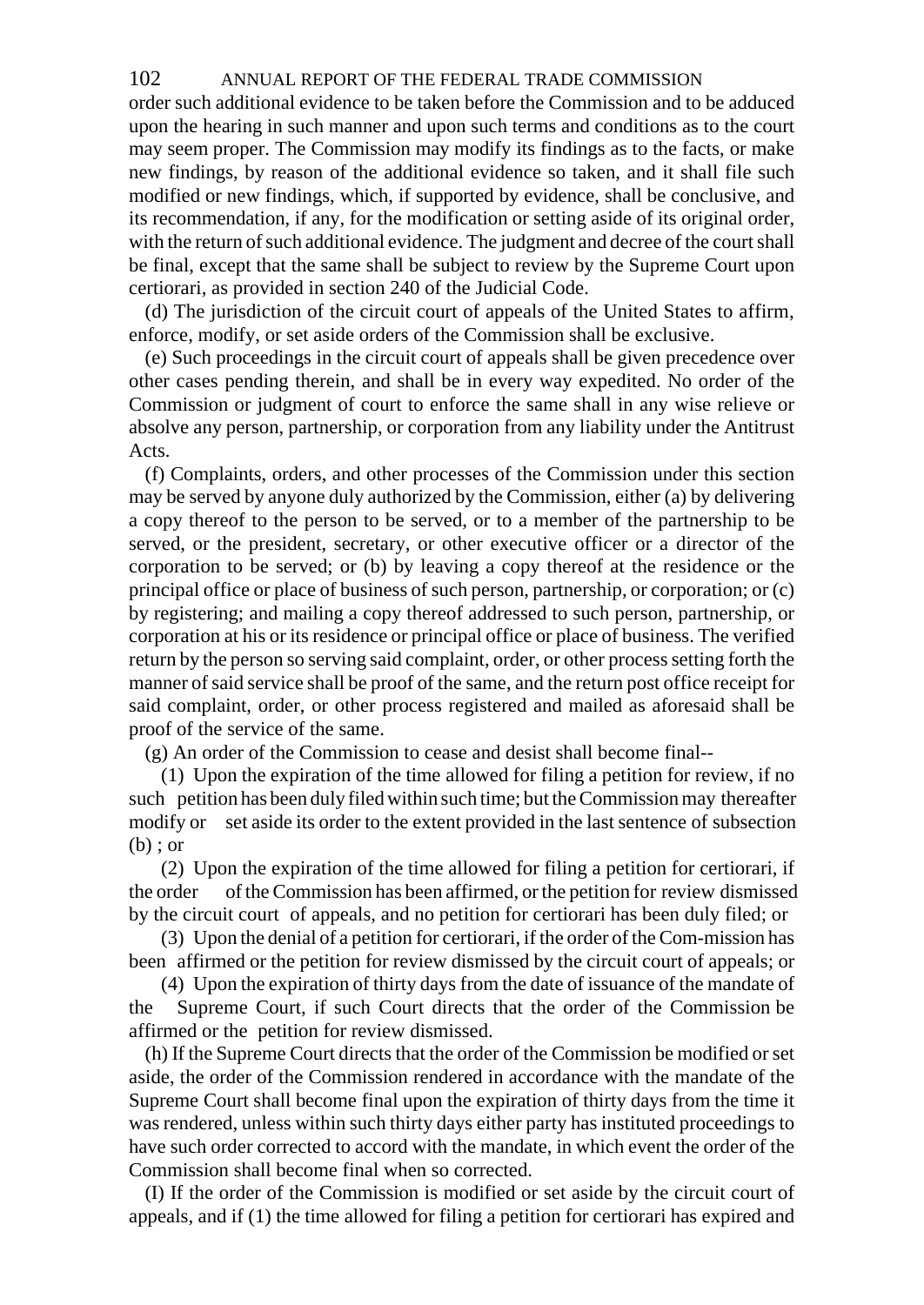no such petition has been duly filed, or (2) the petition for certiorari has been denied, or (3) the decision of the court has been affirmed by the Supreme Court, then the order of the Commission rendered in accordance with the mandate of the circuit court of appeals shall become final on the expiration of thirty days from the time such order of the Commission was rendered, unless within such thirty days either party has instituted proceedings to have such order corrected so that it will accord with the mandate, in which event the order of the Commission shall become final when so corrected.

(j) If the Supreme Court orders a rehearing ; or if the case is remanded by the circuit court of appeals to the Commission for a rehearing, and if (l) the time allowed for filing a petition for certiorari has expired, and no such petition has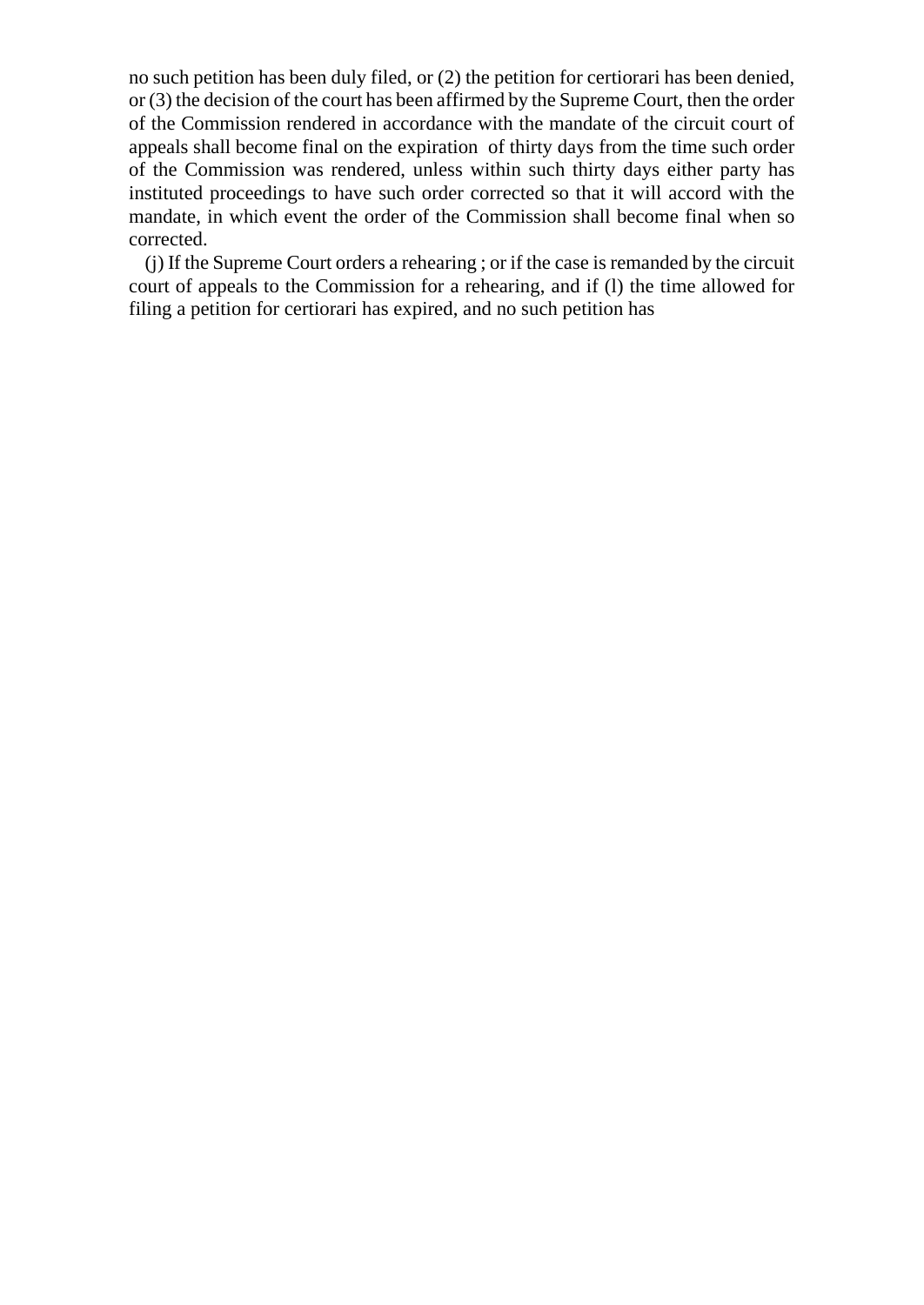been duly filed, or (2) the petition for certiorari has been denied, or (3) the decision of the court has been affirmed by the Supreme Court, then the order of the Commission rendered upon such rehearing shall become final in the same manner as though no prior order of the Commission has been rendered.

(k) As used in this section the term "mandate," in case a mandate has been recalled prior to the expiration of thirty days from the date of issuance thereof, meansthe final mandate.

(l) Any person, partnership, or corporation who violates an order of the Commission to cease and desist after it has become final, and while such order is in effect, shall forfeit and pay to the United States a civil penalty of not more than \$5,000 for each violation, which shall accrue to the United States and may be recovered in a civil action brought by the United States.

Sec. 6. That the commission shall also have power--

(a) To gather and compile information concerning, and to investigate <sup>5</sup> from time to time the organization, business, conduct, practices, and management of any corporation engaged in commerce, excepting banks and common carriers subject to the Act to regulate commerce, and its relation to other corporations and to individuals, associations, and partnerships.

(b) To require, by general or special orders, corporations engaged in commerce, excepting banks, and common carriers subject to the Act to regulate commerce, or any class of them, or any of them, respectively, to file with the commission in such form as the commission may prescribe annual or special, or both annual and special, reports or answers in writing to specific questions, furnishing to the commission such information as it may require as to the organization, business, conduct, practices, management, and relation to other corporations, partnerships, and individuals of the respective corporations filing such reports or answers in writing. Such reports and answersshall be made under oath, or otherwise, asthe commission may prescribe, and shall be filed with the commission within such reasonable period as the commission may prescribe, unless additional time be granted in any case by the commission.

(c) Whenever a final decree has been entered against any defendant corporation in any suit brought by the United States to prevent and restrain any violation of the antitrust Acts, to make investigation, upon its own initiative, of the manner in which the decree has been or is being carried out, and upon the application of the Attorney General it shall be its duty to make such investigation. It shall transmit to the Attorney General a report embodying its findings and recommendations as a result of any such investigation and the report shall be made public in the discretion of the commission.

(d) Upon the direction of the President or either <sup>6</sup> House of Congress to investigate and report the facts relating to any alleged violations of the antitrust Acts by any corporation.

(e) Upon the application of the Attorney General to investigate and make recommendations for the readjustment of the business of any corporation alleged to be violating the antitrust Acts in order that the corporation may thereafter maintain Its organization, management, and conduct of business in accordance with law.

(f) To make public from time to time such portions of the information obtained by it hereunder, except trade secrets and names of customers, as it shall deem expedient in the public interest ; and to make annual and special reports to the Congress and to submit therewith recommendations for additional legislation; and to provide for the publication of its reports and decisions in such form and manner as may be best adapted for public information and use.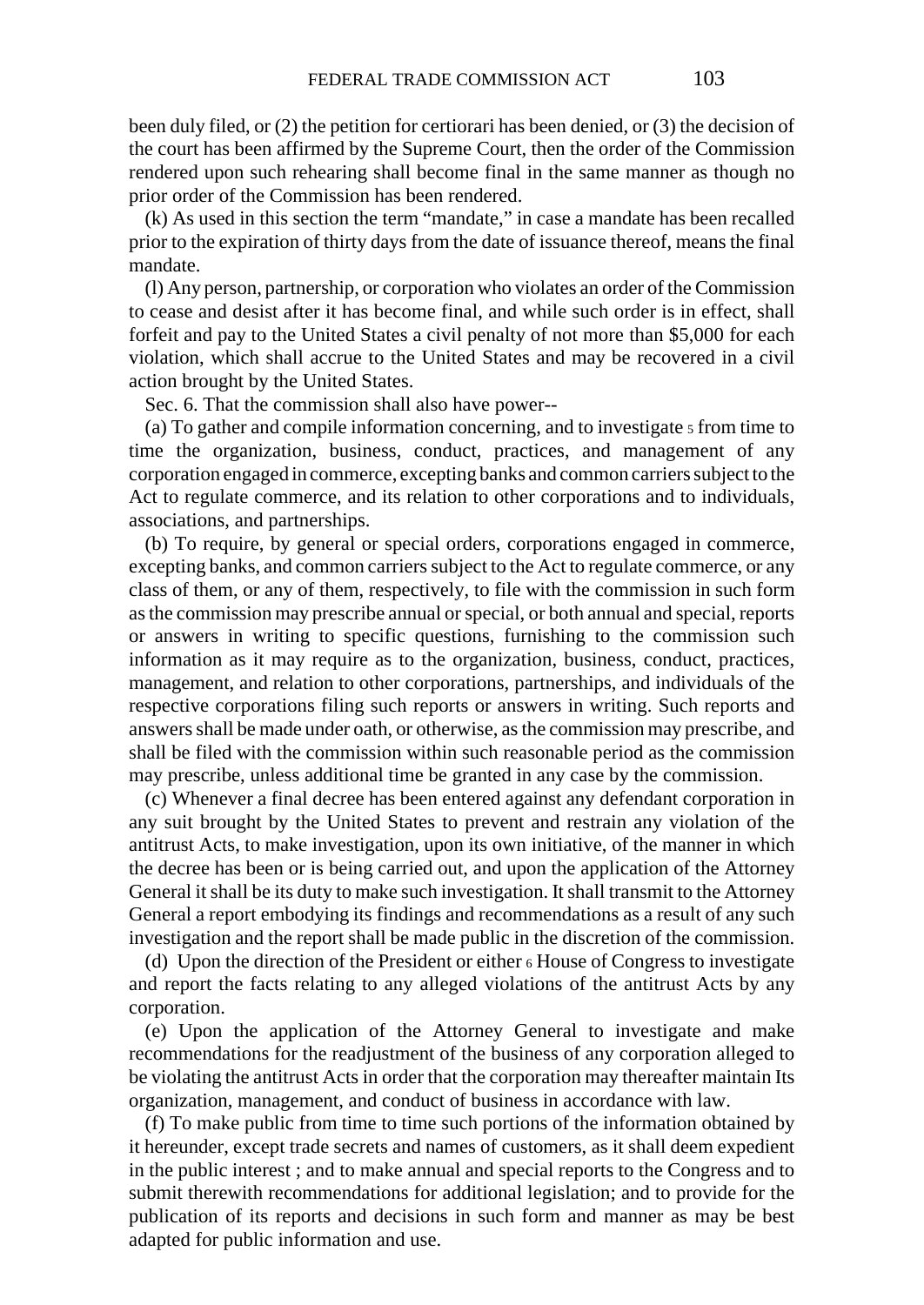(g) From time to time to classify corporations and to make rules and regulations for the purpose of carrying out the provisions of this Act.

(h) To investigate, from time to time, trade conditions In and with foreign countries where associations, combinations, or practices of manufacturers, merchants, or traders, or other conditions, may affect the foreign trade of the United States, and to report to Congress thereon, with such recommendations as it deems advisable.

SEC. 7. That In any suit in equity brought by or under the direction of the Attorney General as provided In the antitrust Acts, the court may, upon the conclusion of the testimony therein, if itshall be then of opinion that the complainant is entitled to relief, refer said suit to the commission, as a master in chancery, to ascertain and report an appropriate form of decree therein. The Commission

5 See footnote on p. 2.

6 See footnote on p. 2.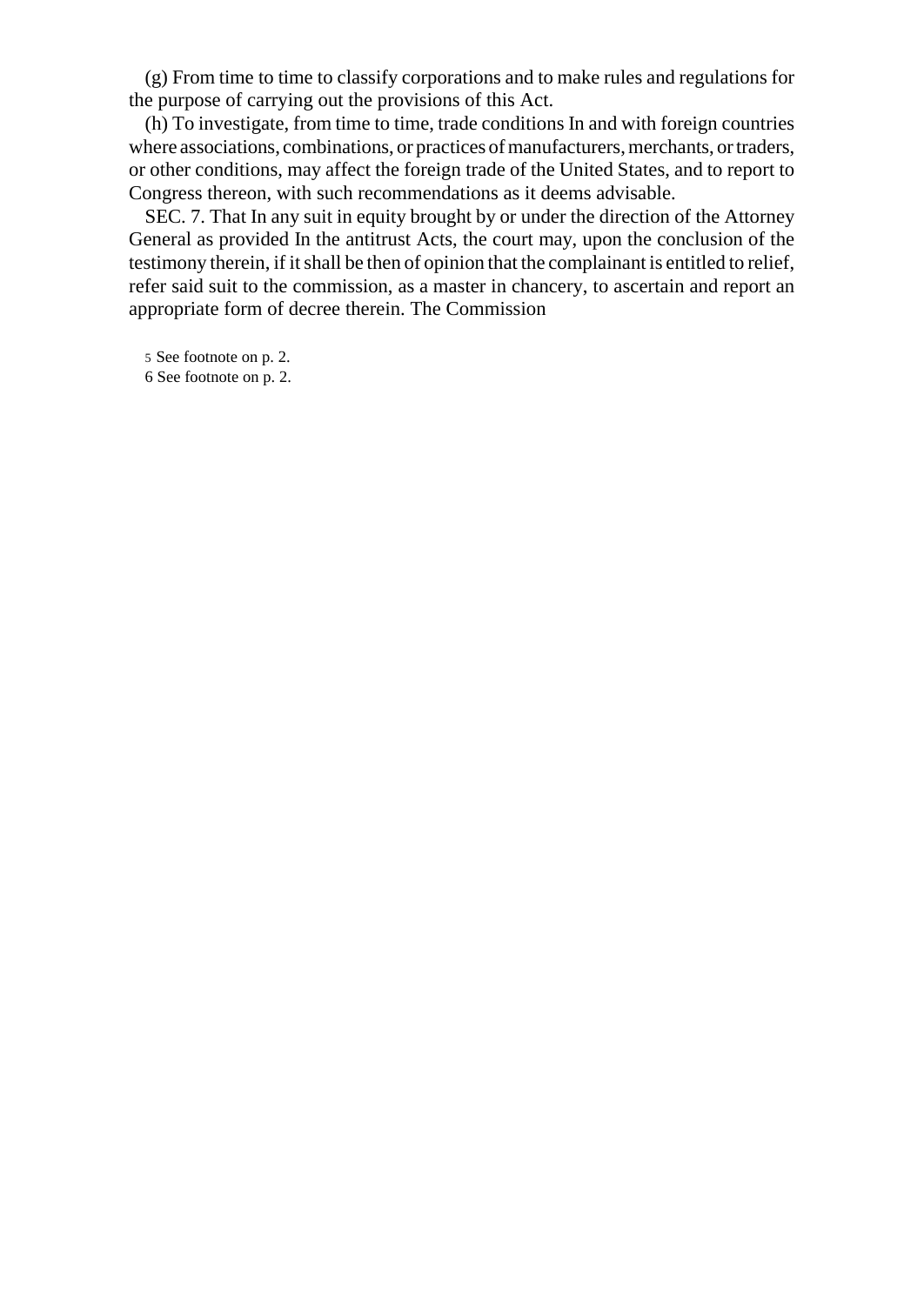shall proceed upon such notice to the parties and under such rules of procedure as the court may prescribe, and upon the coming in of such report such exceptions may be filed and such proceedings had In relation thereto as upon the report of a master in other equity causes, but the court may adopt or reject such report, in whole or in part, and enter such decree as the nature of the case may in its judgment require.

SEC. 8. That the several departments and bureaus of the Government when directed by the President shall furnish the commission, upon Its request, all records, papers, and information in their possession relating to any corporation subject to any of the provisions of this Act, and shall detail from time to time such officials and employees to the commission as he may direct.

SEC. 9. That for the purposes of this Act the commission, or its duly authorized agent or agents, shall at all reasonable times have access to, for the purpose of examination, and the right to copy any documentary evidence of any corporation being investigated or proceeded against; and the commission shall have power to require by subpoena the attendance and testimony of witnesses and the production of all such documentary evidence relating to any matter under investigation. Any member of the commission may sign subpoenas, and members and examiners of the commission may administer oaths and affirmations, examine witnesses, and receive evidence.

Such attendance of witnesses, and the production of such documentary evidence, may be required from any place in the United States, at any designated place of hearing. And in case of disobedience to a subpoena the commission may invoke the aid of any court of the United States in requiring the attendance and testimony of witnesses and the production of documentary evidence.

Any of the district courts of the United States within the jurisdiction of which such inquiry is carried on may, in case of contumacy or refusal to obey a subpoena issued to any corporation or other person, issue an order requiring such corporation or other person to appear before the commission, or to produce documentary evidence if so ordered, or to give evidence touching the matter in question ; and any failure to obey such order of the court may be punished by such court as a contempt thereof.

Upon the application of the Attorney General of the United States, at the request of the commission, the district courts of the United States shall have jurisdiction to issue writs of mandamus commanding any person or corporation to comply with the provisions of this Act or any order of the commission made In pursuance thereof.

The commission may order testimony to be taken by deposition in any proceeding or investigation pending under this Act at any stage of such proceeding or investigation. Such depositions may be taken before any person designated by the commission and having power to administer oaths. Such testimony shall be reduced to writing by the person taking the deposition, or under his direction, and shall then be subscribed by the deponent. Any person may be compelled to appear and depose and to produce documentary evidence in the same manner as witnesses may be compelled to appear and testify and produce documentary evidence before the commission as hereinbefore provided.

Witnesses summoned before the commission shall be paid the same fees and mileage that are paid witnesses in the courts of the United States, and witnesses whose depositions are taken, and the persons taking the same shall severally be entitled to the same fees as are paid for like services in the courts of the United States.

No person shall be excused from attending and testifying or from producing documentary evidence before the commission or in obedience to the subpoena of the commission on the ground or for the reason that the testimony or evidence,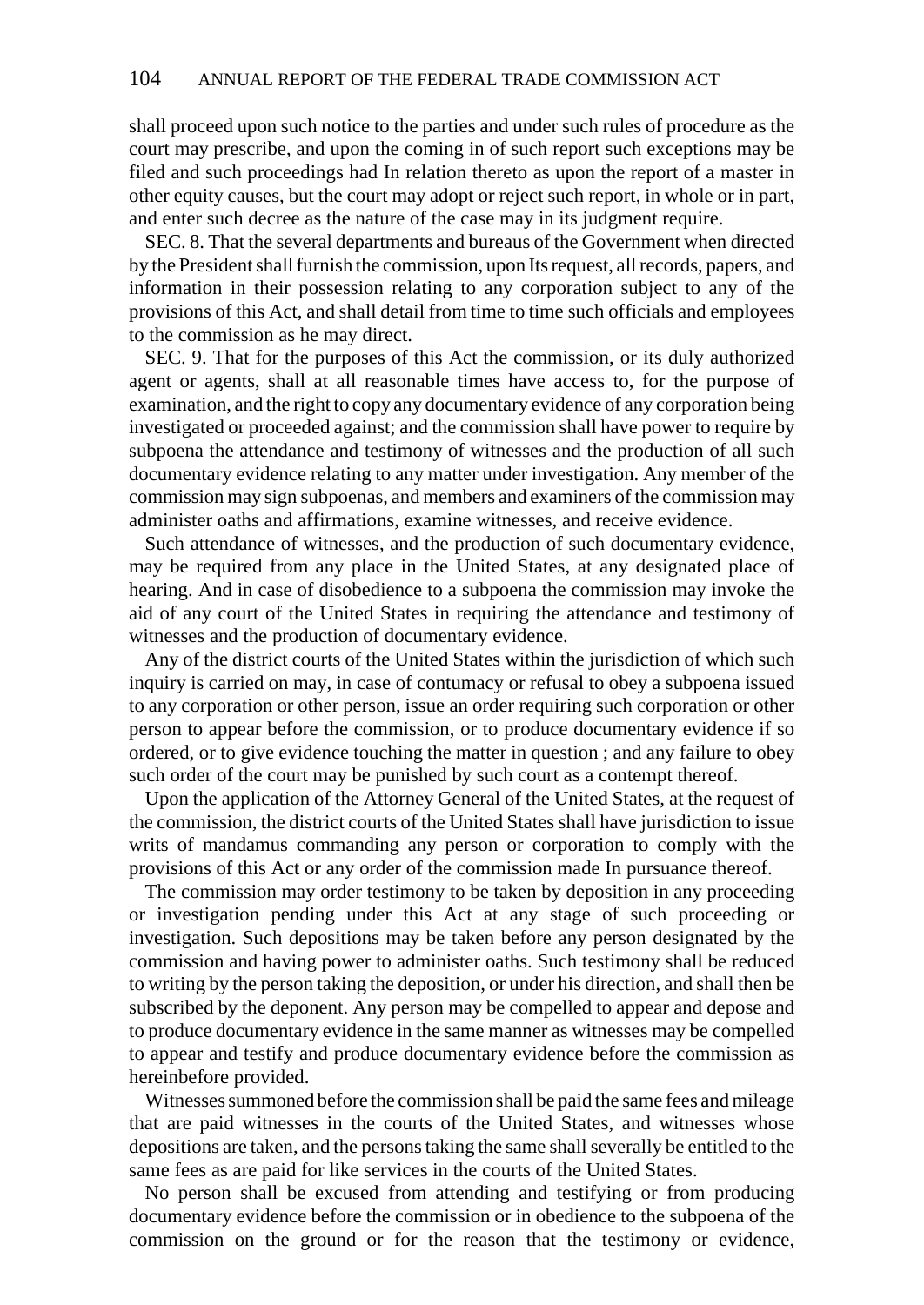documentary or otherwise, required of him may tend to criminate him or subject him to a penalty or forfeiture. But no natural person shall be prosecuted or subjected to any penalty or forfeiture for or on account of any transaction, matter, or thing concerning which he may testify, or produce evidence, documentary or otherwise, before the commission in obedience to a subpoena issued by it ; *Provided,* That no natural person so testifying shall be exempt from prosecution and punishment for perjury committed in so testifying.

Sec. 10. That any person who shall neglect or refuse to attend and testify, or to answer any lawful inquiry, or to produce documentary evidence, if in his power to do so, in obedience to the subpoena or lawful requirement of the commission, shall be guilty of an offense and upon conviction thereof by a court of competent jurisdiction shall be punished by a fine of not less than \$1,000 nor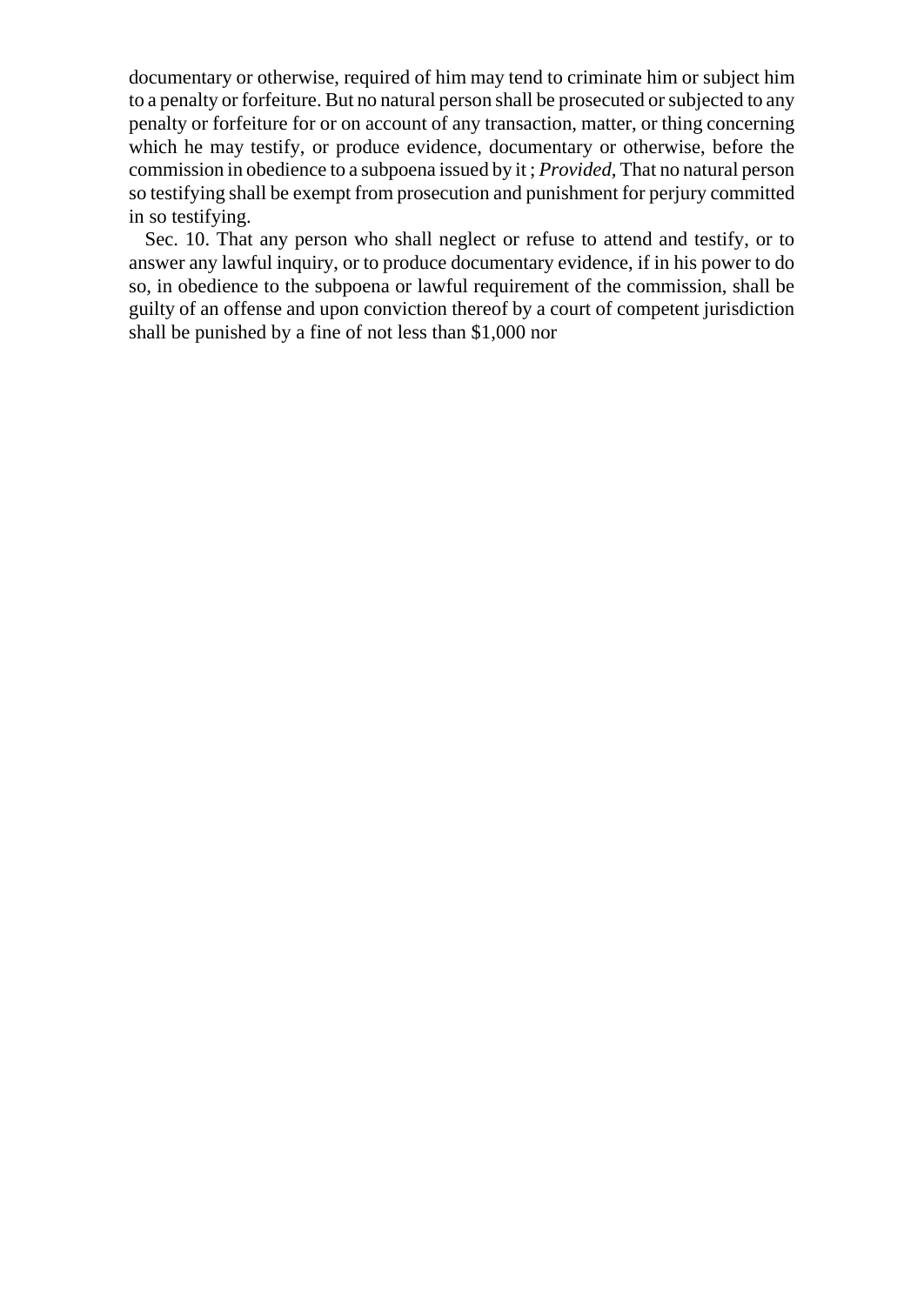more than \$5,000, or by imprisonment for not more than one year, or by both such fine and imprisonment.

Any person who shall willfully make, or cause to be made, any false entry or statement of fact in any report required to be made under this Act, or who shall willfully make, or cause to be made, any false entry in any account, record, or memorandum kept by any corporation subject to this Act, or who shall willfully neglect or fail to make, or cause to be made, full, true, and correct entries in such accounts, records, or memoranda of all facts and transactions appertaining to the business of such corporation, or who shall willfully remove out of the jurisdiction of the United States, or willfully mutilate, alter, or by any other means falsify any documentary evidence of such corporation, or who shall willfully refuse to submit to the commission or to any of its authorized agents, for the purpose of inspection and taking copies, any documentary evidence of such corporation in his possession or within his control, shall be deemed guilty of an offense against the United States, and shall be subject, upon conviction in any court of the United States of competent jurisdiction, to a fine of not less than \$1,000 nor more than \$5,000 or to imprisonment for a term of not more than three years, or to both such fine and imprisonment.

If any corporation required by this Act to file any annual or special report shall fail so to do within the time fixed by the commission for filing the same, and such failure shall continue for thirty days after notice of such default, the corporation shall forfeit to the United States the sum of \$100 for each and every day of the continuance of such failure, which forfeiture shall be payable into the Treasury of the United States, and shall be recoverable in a civil suit in the name of the United States brought in the district where the corporation has its principal office or in any district in which it shall do business. It shall be the duty of the various district attorneys, under the direction of the Attorney General of the United States, to prosecute for the recovery of forfeitures. The costs and expenses of such prosecution shall be paid out of the appropriation for the expenses of the courts of the United States.

Any officer or employee of the commission who shall make public any information obtained by the commission without its authority, unless directed by a court, shall be deemed guilty of a misdemeanor, and, upon conviction thereof, shall be punished by a fine not exceeding \$5,000, or by imprisonment not exceeding one year, or by fine and imprisonment, in the discretion of the court.

SEC. 11. Nothing contained in this Act shall be construed to prevent or interfere with the enforcement of the provisions of the antitrust Acts or the Acts to regulate commerce, nor shall anything contained in the Act be construed to alter, modify, or repeal the said antitrust Acts or the Acts to regulate commerce or any part or parts thereof.

SEC. 12. (a) It shall be unlawful for any person, partnership, or corporation to disseminate, or cause to be disseminated, any false advertisement--

(l) By United States mails, or in commerce by any means, for the purpose of inducing, or which is likely to induce, directly or indirectly, the purchase of food, drugs, devices, or cosmetics ; or

(2) By any means, for the purposes of inducing, or which is likely to induce directly or indirectly, the purchase in commerce of food, drugs, devices, or cosmetics.

(b) The dissemination or the causing to be disseminated of any false advertisement within the provisions of subsection (a) of this section shall be an unfair or deceptive act or practice in commerce within the meaning of section 5.

SEC. 13. (a) Whenever the Commission has reason to believe--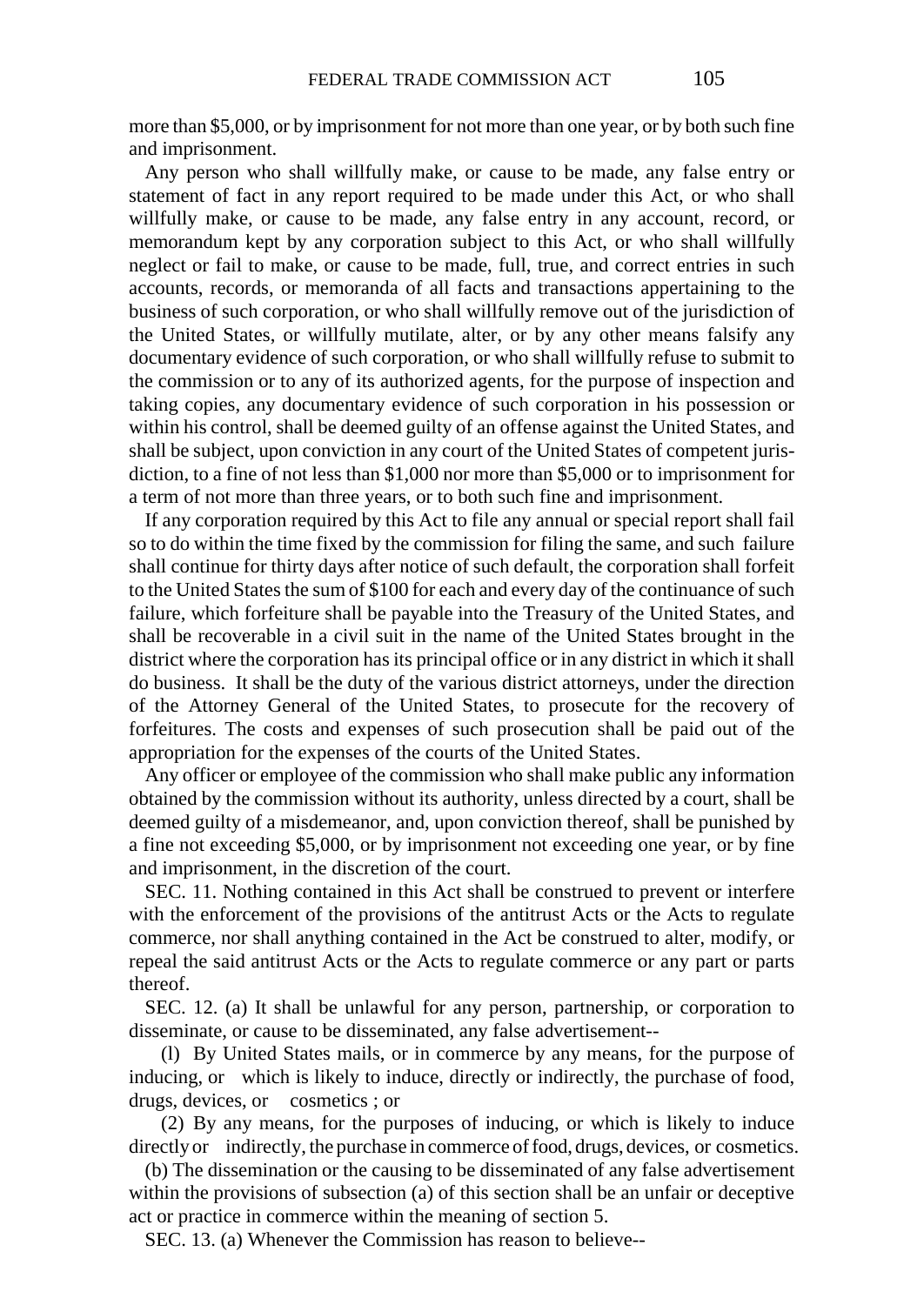(l) that any person, partnership, or corporation is engaged in, or is about to engage in, the dissemination or the causing of the dissemination of any advertisement in violation of section 12, and

(2) that the enjoining thereof pending the issuance of a complaint by the Commission under section 5, and until such complaint is dismissed by the Commission or set aside by the court on review, or the order of the Commission to cease and desist made thereon has become final within the meaning of section 5, would be to the interest of the public,

the Commission by any of its attorneys designated by it for such purpose may bring suit in a district court of the United States or In the United States court of any Territory, to enjoin the dissemination or the causing of the dissemination of such advertisement. Upon proper showing a temporary injunction or restraining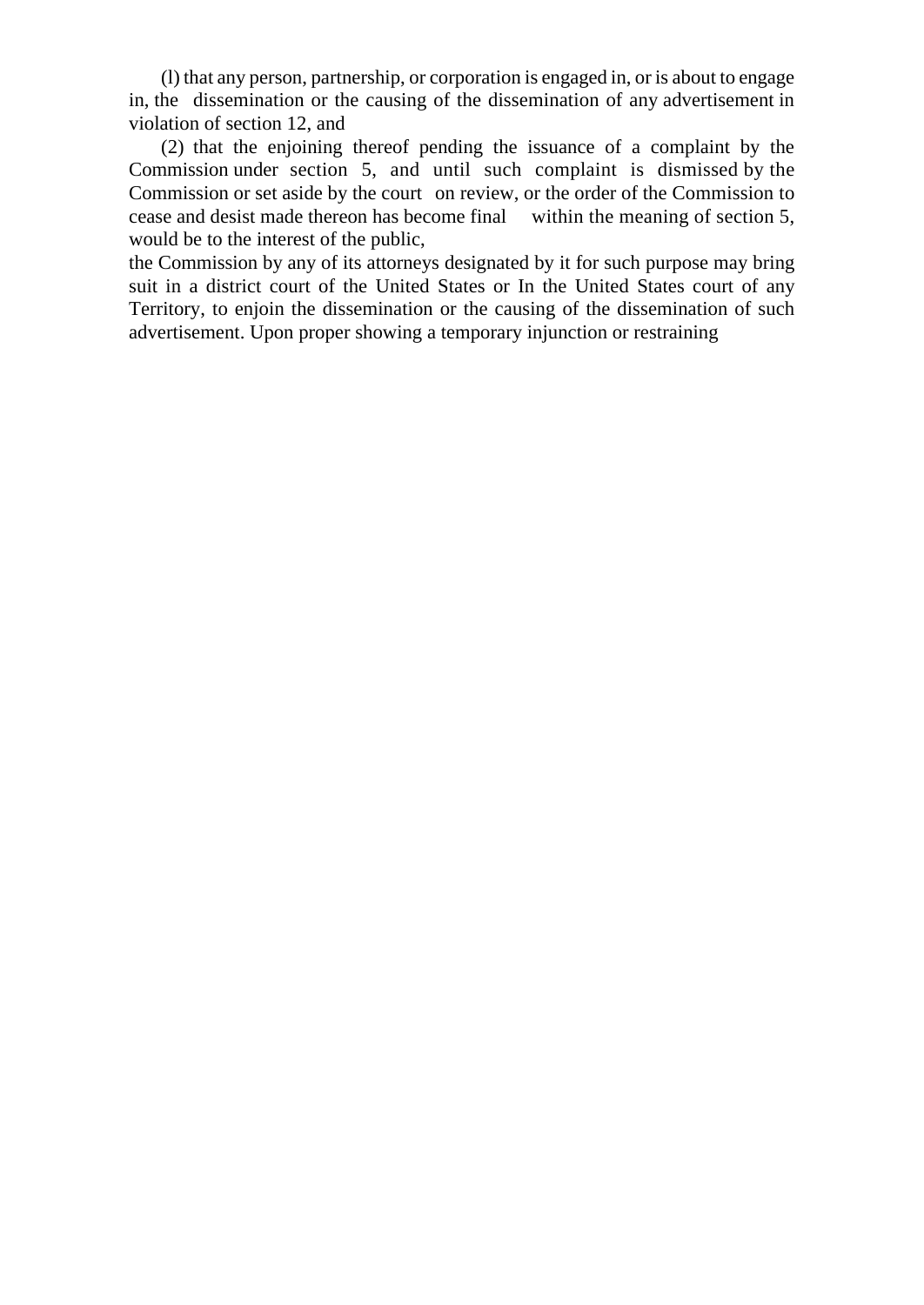#### 106 ANNUAL REPORT OF THE FEDERAL TRADE COMMISSION, 1945

order shall be granted without bond. Any such suit shall be brought in the district in which such person, partnership, or corporation resides or transacts business.

(b) Whenever it appears to the satisfaction of the court in the case of a newspaper, magazine, periodical, or other publication, published at regular intervals--

(l) that restraining the dissemination of a false advertisement in any particular issue of such publication would delay the delivery of such issue after the regular time therefor, and

(2) that such delay would be due to the method by which the manufacture and distribution of such publication is customarily conducted by the publisher in accordance with sound business practice, and not to any method or device adopted for the evasion of this section or to prevent or delay the issuance of an injunction or restraining order with respect to such false advertisement or any other advertisement. the court shall exclude such Issue from the operation of the restraining order or injunction.

Sec. 14.<sup>7</sup> (a) Any person, partnership, or corporation who violates any provision of section 12 (a) shall, if the use of the commodity advertised may be injurious to health because of results from such use under the conditions pre-scribed in the advertisement thereof, or under such conditions as are customary or usual, or if such violation is with intent to defraud or mislead, be guilty of a misdemeanor, and upon conviction shall be punished by a fine of not more than \$5,000 or by imprisonment for not more than six months, or by both such fine and imprisonment; except that if the conviction is for a violation committed after a first conviction of such person, partnership, or corporation, for any violation of such section, punishment shall be by a fine of not more than \$10,000 or by imprisonment for not more than one year, or by both such fine and imprisonment : *Provided,* That for the purposes of this section meats and meat food products duly inspected, marked, and labeled In accordance with rules and regulations issued under the Meat Inspection Act approved March 4, 1907, as amended, shall be conclusively presumed not injurious to health at the time the same leave official "establishments."

(b) No publisher, radio-broadcast licensee, or agency or medium for the dissemination of advertising, except the manufacturer, packer, distributor, orseller of the commodity to which the false advertisement relates, shall be liable under this section by reason of the dissemination by him of any false advertisement, unless he has refused on the request or the Commission, to furnish the Commission the name and post-office address of the manufacturer, packer, distributor, seller, or advertising agency, residing in the United States, who caused him to disseminate such advertisement. No advertising agency shall be liable under this section by reason of the causing by it of the dissemination of any false advertisement, unless it has refused, on the request oftheCommission, to furnish theCommission the name and post-office address of the manufacturer, packer, distributor, or seller, residing in the United States, who caused it to cause the dissemination of such advertisement.

SEC. 15. For the purposes of section 12, 13, and 14--

(a) The term "false advertisement" means an advertisement, other than labeling, which is misleading in a material respect; and In determining whether any advertisement Is misleading, there shall be taken into account (among other things) not only representations made or suggested by statement, word, design, device, sound, or any combination thereof, but also the extent to which the advertisement fails to reveal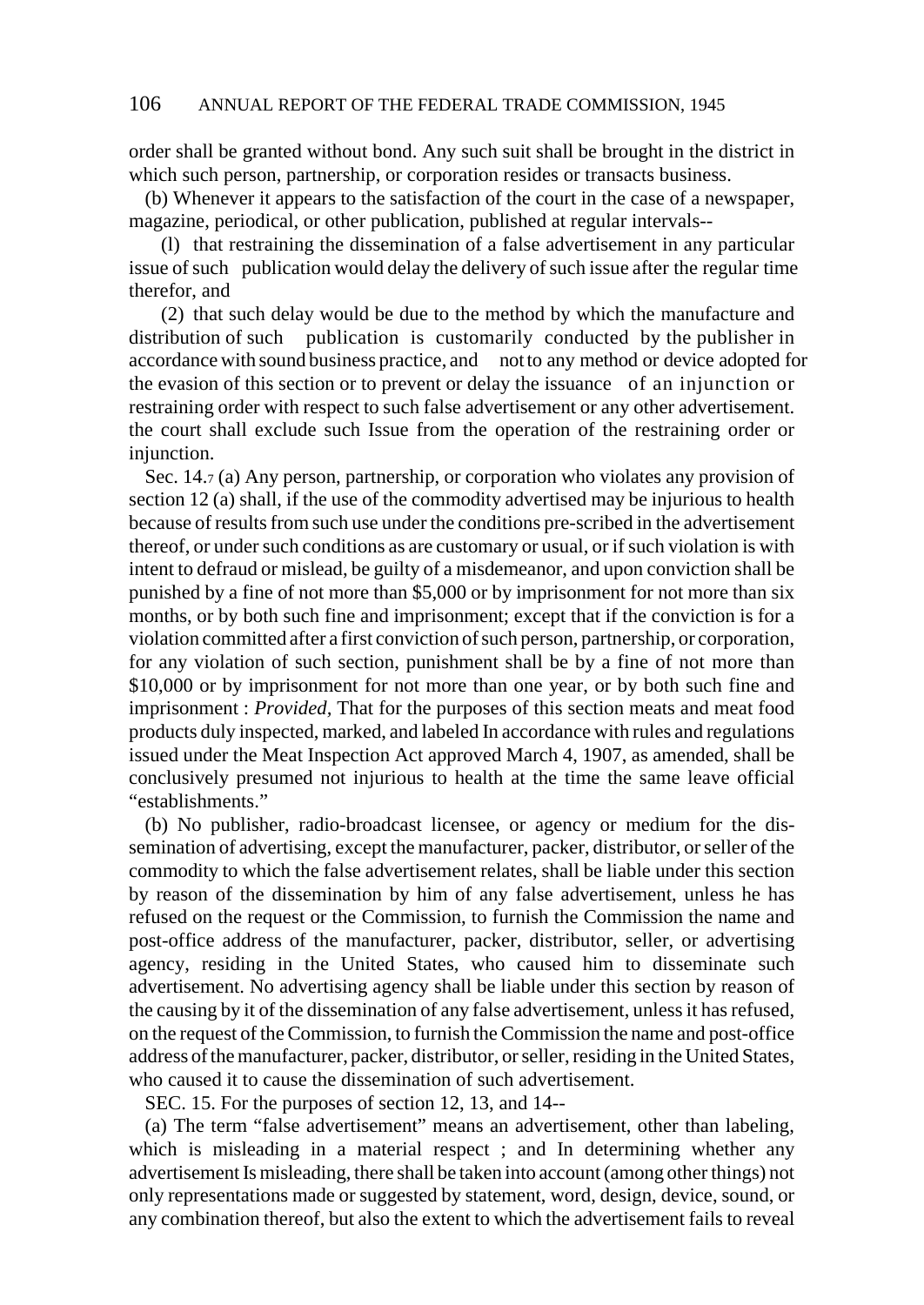facts material in the light of such representations or material with respect to consequences which may result from the use of the commodity to which the advertisement relates under the conditions prescribed in said advertisement or, under such conditions as are customary or usual. No advertisement of a drug shall be deemed to be false If it is disseminated only to members of the medical profession, contains no false representations of a material fact, and includes, or is accompanied in each instance by truthful disclosure of, the formula showing quantitatively each ingredient of such drug.

(b) The term "food" means (l) articles used for food or drink for man or other animals, (2) chewing gum, and (3) articles used for components of any such article.

7 Section 5 (b) of the amending Act of 1938 provides :

Sec. 5 (b) Section 14 of the Federal Trade Commission Act, added to such Act by section 4 of this Act, shall take effect on the expiration of sixty days after the date of the enactment of this Act.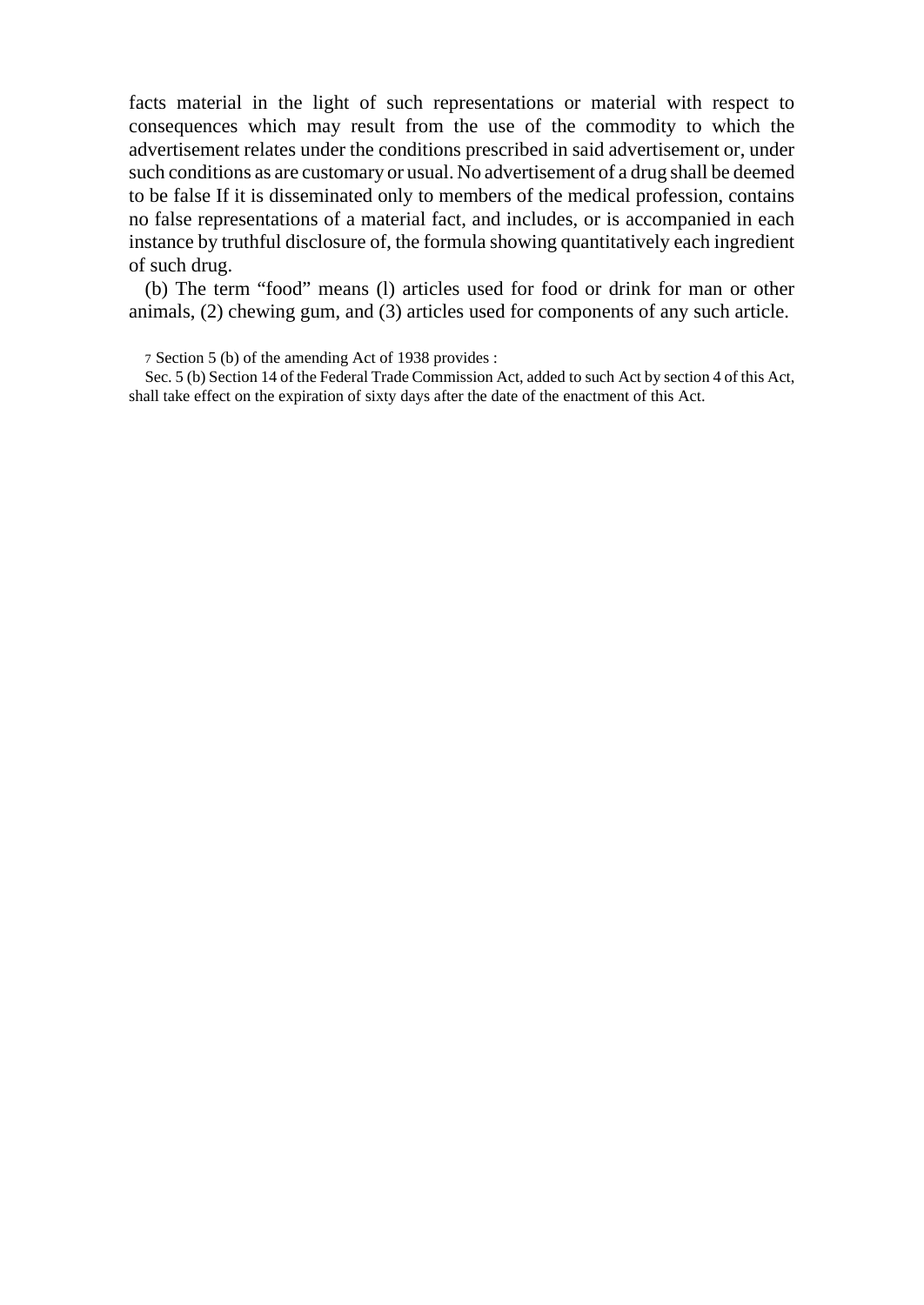(c) The term "drug" means (l) articles recognized in the official United States Pharmacopoeia, official Homeopathic Pharmacopoeia of the United States, or official National Formulary, or any supplement to any of them ; and (2) articles Intended for use In the diagnosis, cure, mitigation, treatment, or prevention of disease In man or other animals; and (3) articles (other than food) intended to affect the structure or any function of the body of man or other animals ; and (4) articles intended for use as a component of any article specified in clause (l), (2) , or (3); but does not Include devices or their components, parts, or accessories.

(d) The term "device" (except when used in subsection (a) of this section) means instruments, apparatus, and contrivances, including their parts and accessories, intended (l) for use In the diagnosis, cure, mitigation, treatment, or prevention of disease in man or other animals ; or (2) to affect the structure or any function of the body of man or other animals.

(e) The term "cosmetic" means (l) articles to be rubbed, poured, sprinkled, or sprayed on, introduced into, or otherwise applied to the human body or any part thereof intended for cleansing, beautifying, promoting attractiveness, or altering the appearance, and (2) articles intended for use as a component of any such articles; except that such term shall not include soap.

Sec. 16. Whenever the Federal Trade Commission has reason to believe that any person, partnership, or corporation is liable to a penalty under section 14 or under subsection (1) of section 5, It shall certify the facts to the Attorney General, whose duty it shall be to cause appropriate proceedings to be brought for the enforcement of the provisions of such section or subsection.

SEC. 17. If any provision of this Act, or the application thereof to any person, partnership, corporation, or circumstance, Is held invalid, the remainder of the Act and the application of such provision to any other person, partnership, corporation, or circumstance shall not be affected thereby.

SEC. 18. This Act may be cited as the "Federal Trade Commission Act." Original act approved September 26, 1914.

Amended act approved March 21, 1938.

#### **OTHER ACTS ADMINISTERED BY THE COMMISSION**

In addition to the Federal Trade Commission Act, the Commission also administers section 2 of the Clayton Act (15 U.S. C., sec. 13), as amended by the Robinson-Patman Anti-discrimination Act, and sections 3, 7, and 8 of the Clayton Act (15 U.S. C., secs. 14, 18, and 19); the Export Trade Act (15 U.S. C., secs. 61-65) ; the Wool Products Labeling Act (15 U. S. C., sec. 68).

# **RULES OF PRACTICE**

#### **RULE I. THE COMMISSION**

*Offices*.--The principal office of the Commission is at Washington, D. C.

All communications to the Commission must be addressed to Federal Trade Commission, Washington 25, D. C., unless otherwise specifically directed.

Branch Offices are maintained at New York, Chicago, San Francisco, Seattle, and New Orleans.

Their addresses are : Federal Trade Commission, Room 509, 45 Broadway, New York, N. Y.; Federal Trade Commission, 1118 New Post Office Building, 433 West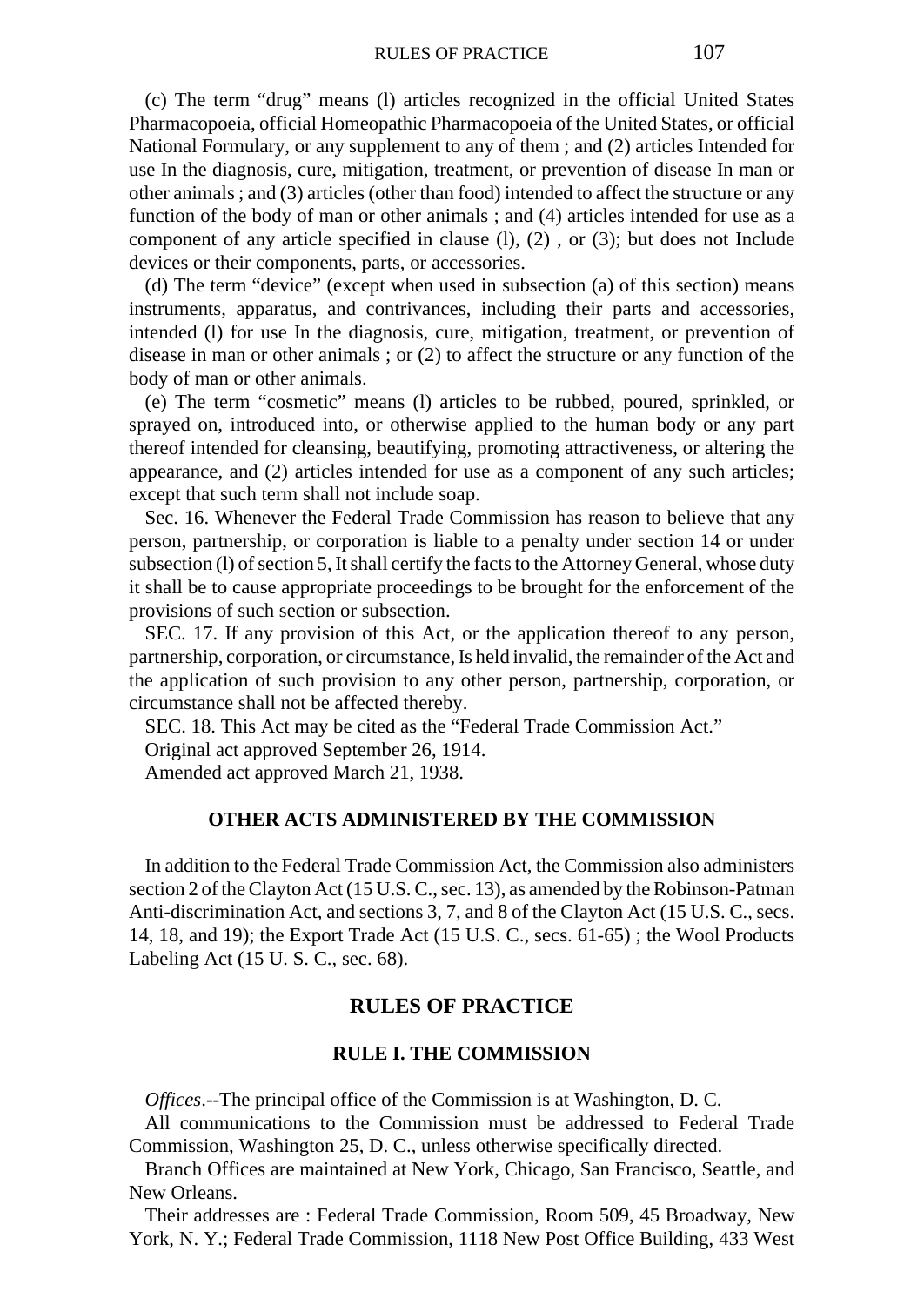Van Buren Street, Chicago, Ill.; Federal Trade Commission, Federal Office Building, 55 New Montgomery Street, San Francisco, Calif.; Federal Trade Commission, 801 Federal Building Seattle, Wash,; Federal Trade Commission, 1107 Pere Marquette Building, New Orleans, La.

*Hours.-*-Offices are open on each business day, except Saturday from 8: 30 a. m. to 5:15 p. m., and on Saturdays from 8:30 a.m. to 12:30 p.m. <sup>1</sup>

*Sessions.-*-The Commission may meet and exercise all its powers at any place, and may, by one or more of its members, or by such examiners as it may designate, prosecute any inquiry necessary to its duties in any part of the United States.

Sessions of the Commission for hearings will be held as ordered by the Commission. Sessions of the Commission for the purpose of making orders and for transaction of other business unless otherwise ordered will be held at the principal

1 The Chicago office is open week days, 9 a.m. to 5:45 p.m.; Saturdays, 9 a.m. to 1 p.m.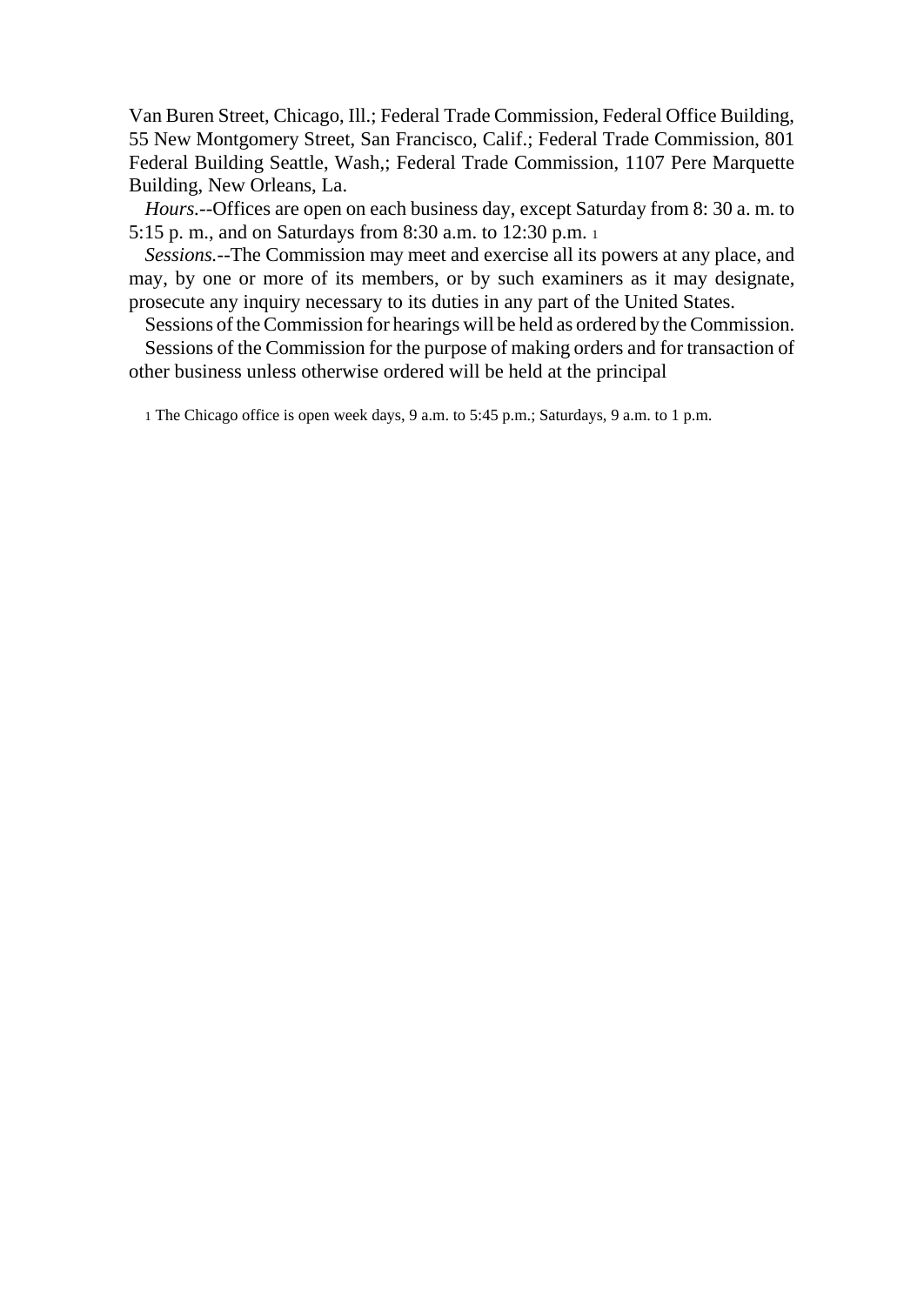office of the Commission at Pennsylvania Avenue at Sixth Street, Washington, D. C., on each business day at 10 a. m.

*Quorum.--A* majority of the members of the Commission shall constitute a quorum for the transaction of business.

#### RULE II. THE SECRETARY

The Secretary is the executive officer of the Commission and shall have the legal custody of its seal, papers, records, and property; and all orders of the Commission shall be signed by the Secretary or such other person as may be authorized by the Commission.

#### RULE III. SERVICE

Complaints, orders, and other processes of the Commission, and briefsin support of the Complaint, will be served by the secretary of the Commission by registered mail, except when service by other method shall be specifically ordered by the Commission, by registering and mailing a copy thereof addressed to the person, partnership, or corporation to be served at his or its principal office or place of business. When proceeding under the Federal Trade Commission Act service may also be made at the residence of the person, partnership, or corporation to be served.

When service is not accomplished by registered mail complaints, orders, or other processes of the Commission, and briefsin support of the complaint may be served by anyone duly authorized by the Commission, or by any examiner of the Commission,

(a) By delivering a copy of the document to the person to be served, or to a member of the partnership to be served, or to the president, secretary, or other executive officer or a director of the corporation to be served; or

(b) By leaving a copy thereof at the principal office or place of business of such person, partnership, or corporation. When proceeding under the Federal Trade Commission Act service may also be made at the residence of the person, partnership, or corporation to be served.

The return post-office receipt for said complaint, order, or other process or brief registered and mailed as aforesaid, or the verified return by the person serving such complaint, order, or other process or brief, setting forth the manner of said service, shall be proof of the service of the document.

# RULE IV. APPEARANCE

Any individual or member of a partnership which is a party to any proceeding before the Commission may appear for himself, or such partnership upon adequate identification, and a corporation or association may be represented by a bona fide officer of such corporation or association upon a showing of adequate authorization therefor.

A partymay also appear by an attorney at law possessing the requisite qualifications, as hereinafter set forth, to practice before the Commission.

Attorneys at law who are admitted to practice before the Supreme Court of the United States, or the highest court of any State or Territory of the United States, or the United States Court of Appeals for the District of Columbia, or the District Court of the United States for the District of Columbia, may practice before the Commission.

No register of attorneys who may practice before the Commission is maintained. No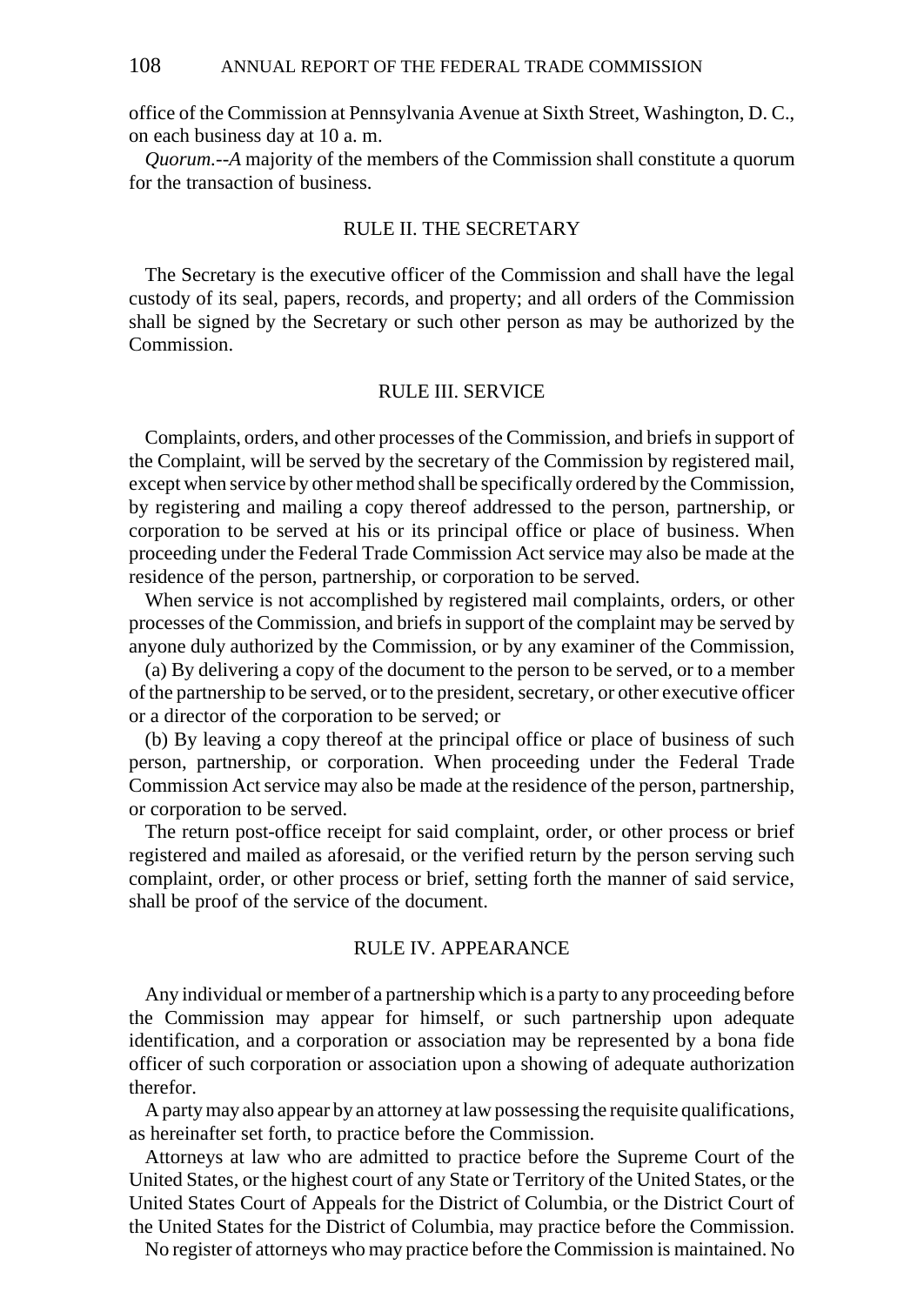application for admission to practice before the Commission is required. A written notice of appearance on behalf of a specific party or parties in the particular proceeding should be submitted by attorneys desiring to appear for such specific party or parties, which notice shall contain a statement that the attorney is eligible under the provisions of this rule. Any attorney practicing before the Commission or desiring so to practice may, for good cause shown, be disbarred or suspended from practicing before the Commission, but only after he has been afforded an opportunity to be heard in the matter.

No former officer, examiner, attorney, clerk, or other former employee of this Commission shall appear as attorney or counsel for or represent any party in any proceeding resulting from any investigation, the files of which came to the personal attention of such former officer, examiner, attorney, clerk, or other former employee during the term of his service or employment with the Commission.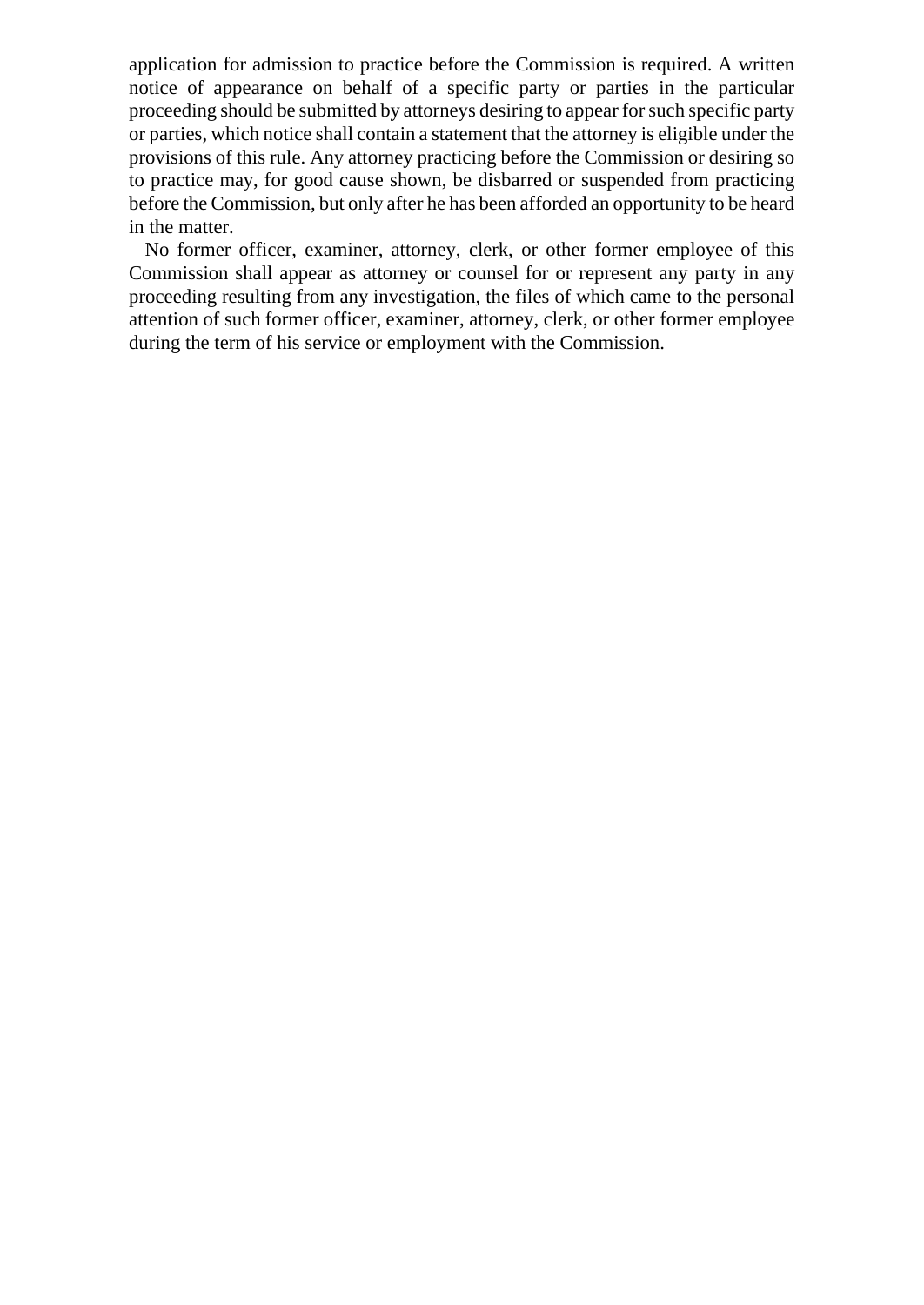### RULE V. INTERVENTION

Any person, partnership, corporation, or association desiring to intervene in a contested proceeding shall make application in writing, setting out the grounds on which lie or it claims to be interested

The Commission may, by order, permit intervention by counsel or in person to such extent and upon such terms as it shall deem proper.

#### RULE VI. DOCUMENTS

*Filing.--*All documents required to be filed with the Commission in any proceeding shall be filed with the Secretary of the Commission.

Title.--Documents shall clearly show the docket number and title of the proceeding.

Copies.--Documents, other than correspondence, shall be filed *in triplicate,* except as otherwise specifically required by these rules.

*Form*.--Documents not printed shall be typewritten, on one side of paper only; letter size, eight  $(8)$  inches by ten and one-half  $(10 \frac{1}{2})$  inches; left margin, one and one-half (11/2) inches; right margin, one (l) inch.

Documents may be printed, in ten (10) or twelve (12) point type, on good, unglazed paper, of the dimensions and with the margins above specified.

Documents shall be bound at *left side only.*

The originals of all answers, briefs, motions, and other documents shall be signed in ink, by the respondent or his duly authorized attorney. Where the respondent is an individual or a partnership, the originals of said documents shall be signed by said individual or by one of the partners, or by his or its attorney. Where the respondent is a corporation, the originals of said documents shall be signed under the corporate name by a duly authorized official of such corporation, or by its attorney. Where the respondent is an association, the originals of said documents shall be signed under the association name for said association by a duly authorized official of such association, or by its attorney.

Answers shall be signed in quadruplicate. One copy of a brief or other document required to be printed shall be signed as the original.

### RULE VII. APPLICATIONS FOR COMPLAINT

Any person, partnership, corporation, or association may apply to the Commission to institute a proceeding in respect to any violation of law over which the Commission has jurisdiction.

Such application for complaint shall be in writing, signed by or in behalf of the applicant, and shall contain a short and simple statement of the facts constituting the alleged violation of law and the name and address of the applicant and of the party complained of.

#### RULE VIII. COMPLAINTS

Whenever the Commission shall have reason to believe that there is a violation of law over which the Commission has jurisdiction, and in case of violation of the Federal Trade Commission Act, if it shall appear to the Commission that a proceeding by it in respect thereof would be to the interest of the public, the Commission shall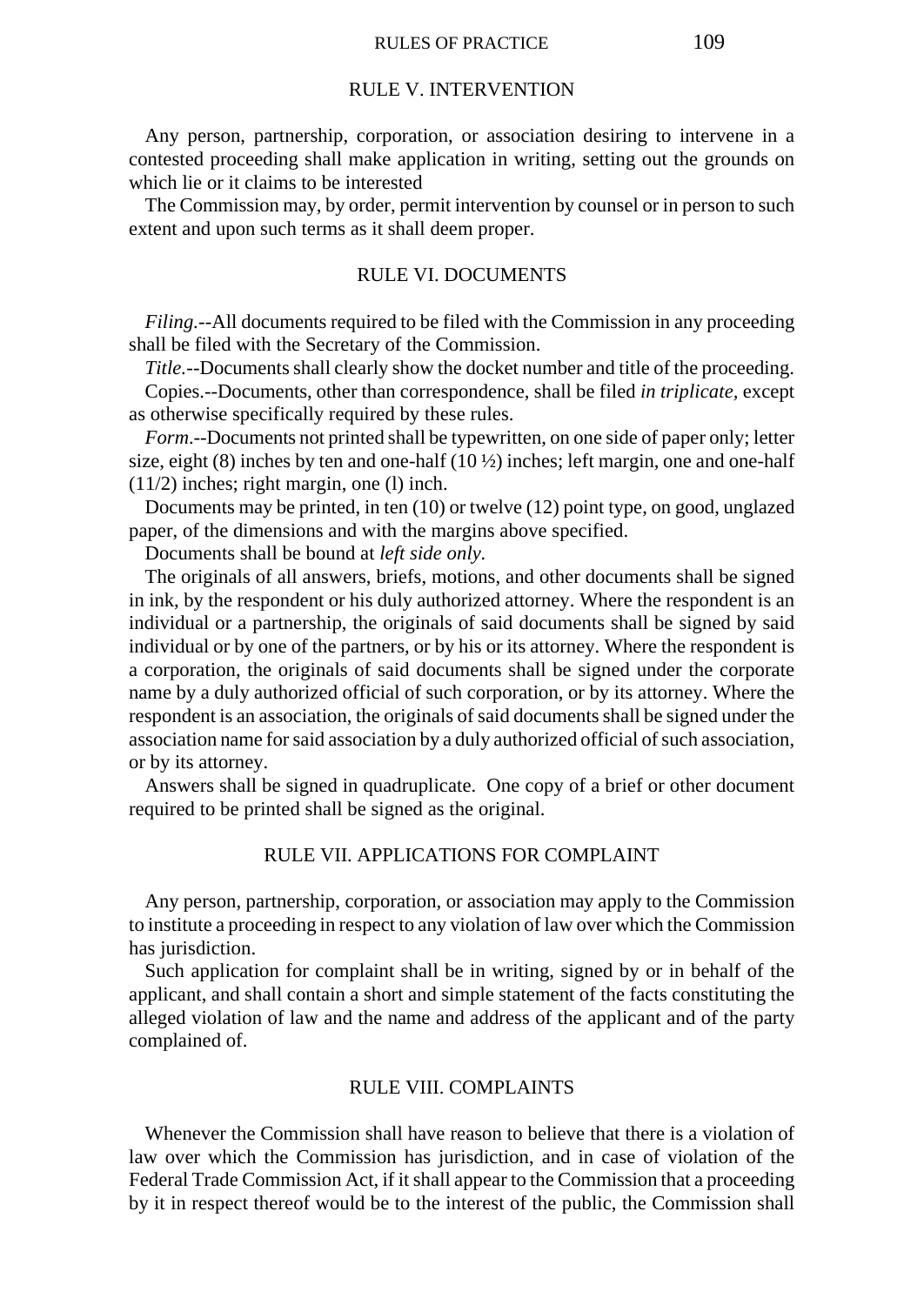issue and serve upon the proper parties a complaint stating its charges and containing a notice of a hearing upon a day and at the place therein fixed, at least thirty (30) days after the service of said complaint.

# RULE IX. ANSWERS

In case of desire to contest the proceeding the respondent shall, within twenty (20) days from the service of the complaint, file with the Commission an answer to the complaint. Such answer shall contain a concise statement of the facts which constitute the ground of defense. Respondent shall specifically admit or deny or explain each of the facts alleged in the complaint, unless respondent is without knowledge, in which case respondent shall so state.

Four copies of answersshall be furnished. All answers shall be signed in ink, by the respondent or by his attorney at law. Corporations or associations shall file answers through a bona fide officer or by an attorney at law. Answers shall show the office and post-office address of the signer.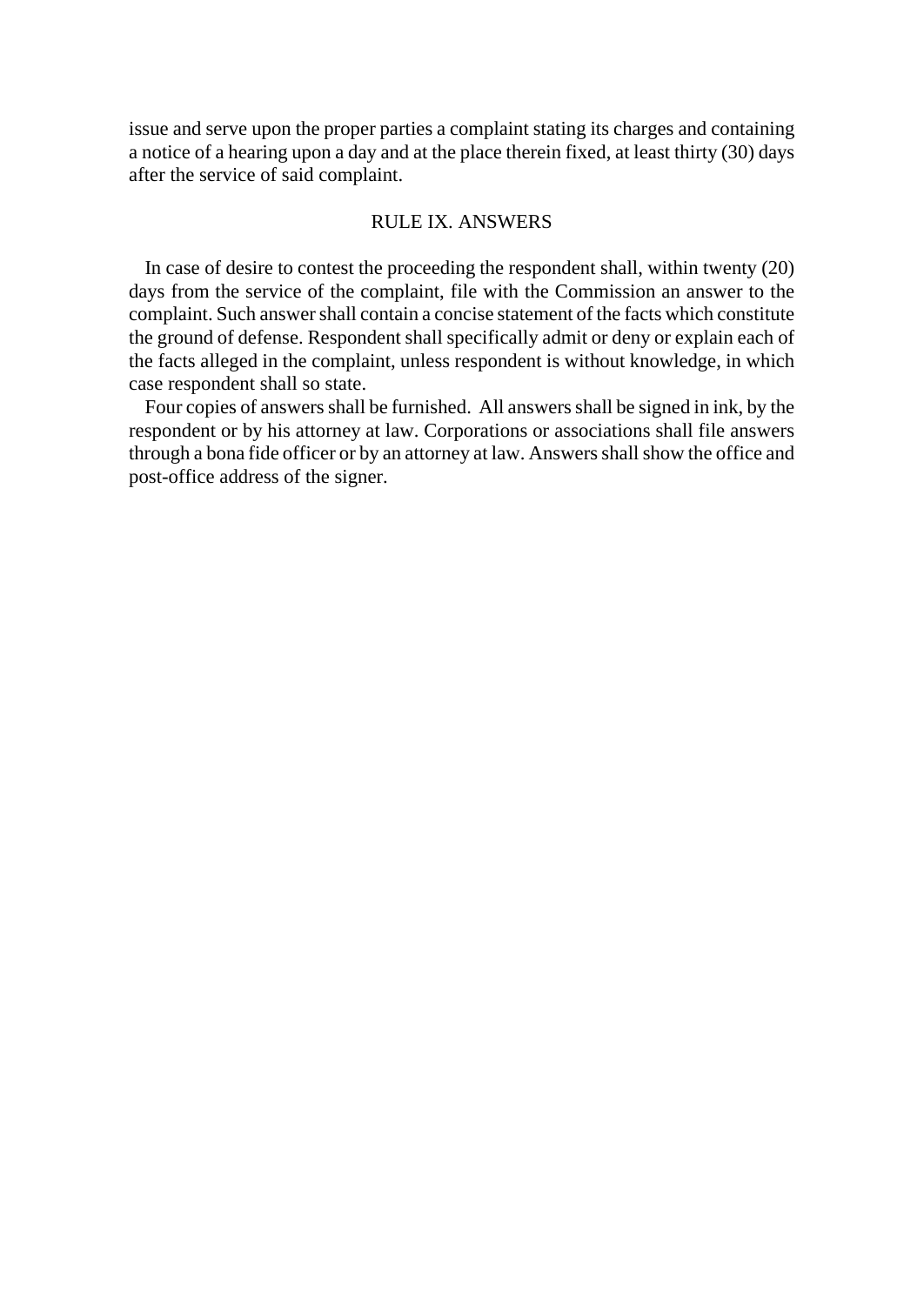### 110 ANNUAL REPORT OF THE FEDERAL TRADE COMMISSION

Failure of the respondent to file answer within the time above provided and failure to appear at the time and place fixed for hearing shall be deemed to authorize the Commission, without further notice to respondent, to proceed In regular course on the charges set forth in the complaint.

If respondent desires to waive hearing on the allegations of fact set forth in the complaint and not to contest the facts, the answer may consist of a statement that respondent admits all the material allegations of fact charged in the complaint to be true. Respondent by such answer shall be deemed to have waived a hearing on the allegations of fact set forth in said complaint and to have authorized the Commission, without further evidence, or other intervening procedure, to find such facts to be true.

Contemporaneously with the filing of such answer the respondent may give notice in writing that he desires to be heard on the question may give notice in writing that he desires to be heard on the question as to whether the admitted facts constitute the violation of law charged in the complaint. Pursuant to such notice, the respondent my file a brief, directed solely to that question, in accordance with the rule XXIII.

### RULE X. MOTIONS

Motions before the Commission or the trial examiner shall state briefly the purpose thereof and all supporting affidavits, records, and other papers, except such as have been previously filed, shall be filed with such motions and clearly referred to therein.

Motions in any proceeding before a trial examiner which relate to the introduction or striking of evidence, to matters of procedure, or to any other matters coming within the scope of the trial examiner's authority shall be made to the trial examiner and shall be ruled on by him. All other motions in any proceeding, except as otherwise provided in these rules, shall be addressed to and shall be ruled on by the Commission, but in the case of motions to dismiss for alleged failure of proof based upon testimony taken before a trial examiner, the motion will be referred to the trial examiner for report and recommendation before a ruling is made by the Commission.

### RULE XI. CONTINUANCE AND EXTENSION OF TIME

Except as otherwise expressly provided by law, the Commission, for cause shown, may extend any time limits prescribed for filing any papers, and may continue or adjourn any hearings. A hearing before a trial examiner shall begin at the time and place ordered by the Commission, but thereafter may be adjourned from time to time by the trial examiner or the Commission.

Applications for continuances and extensions of time should be made prior to the expiration of time prescribed by these rules.

## RULE XII. HEARINGS ON COMPLAINTS

All hearings before the Commission or trial examiners on complaints issued by the Commission shall be public, unless otherwise ordered by the Commission.

Hearings shall be stenographically reported by the official reporter of the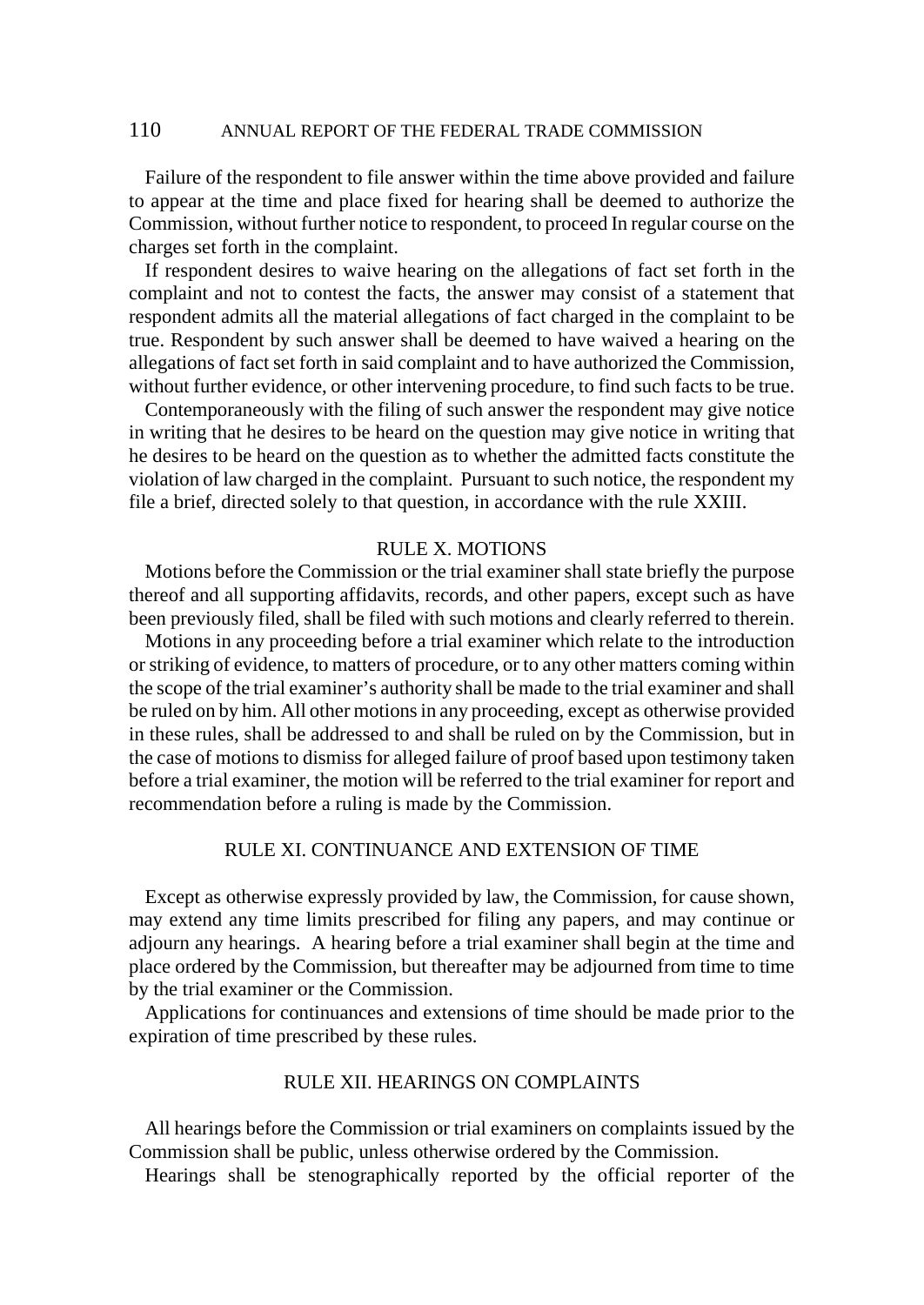Commission and a transcript thereof shall be made which shall be a part of the record of the proceeding. The record so made shall be the sole official record. Transcripts will be supplied to a respondent or respondents and to the public by the official reporter at rates not to exceed the maximum rates fixed by contract between the Commission and the reporter.

Upon the joining of issue in a proceeding upon complaint issued by the Commission, the taking of evidence therein shall proceed with all reasonable diligence and with the least practicable delay.

Not less than five (5) days' notice of the time and place of the initial hearing before the Commission, a Commissioner, or a trial examiner, shall be given by the Commission to counsel of record or to parties.

# RULE XIII. HEARINGS ON INVESTIGATIONS

When a matter for investigation is referred to a single Commissioner, or examiner, for examination or report, such Commissioner, or examiner, if authorized by the Commission, may conduct or hold conferences or hearings thereon, and reasonable notice of the time and place of such hearings shall be given to parties in interest and posted.

The chief counsel, or such attorney as shall be designated by him, or by the Commissioner, or by the Commission, shall attend such hearings and prosecute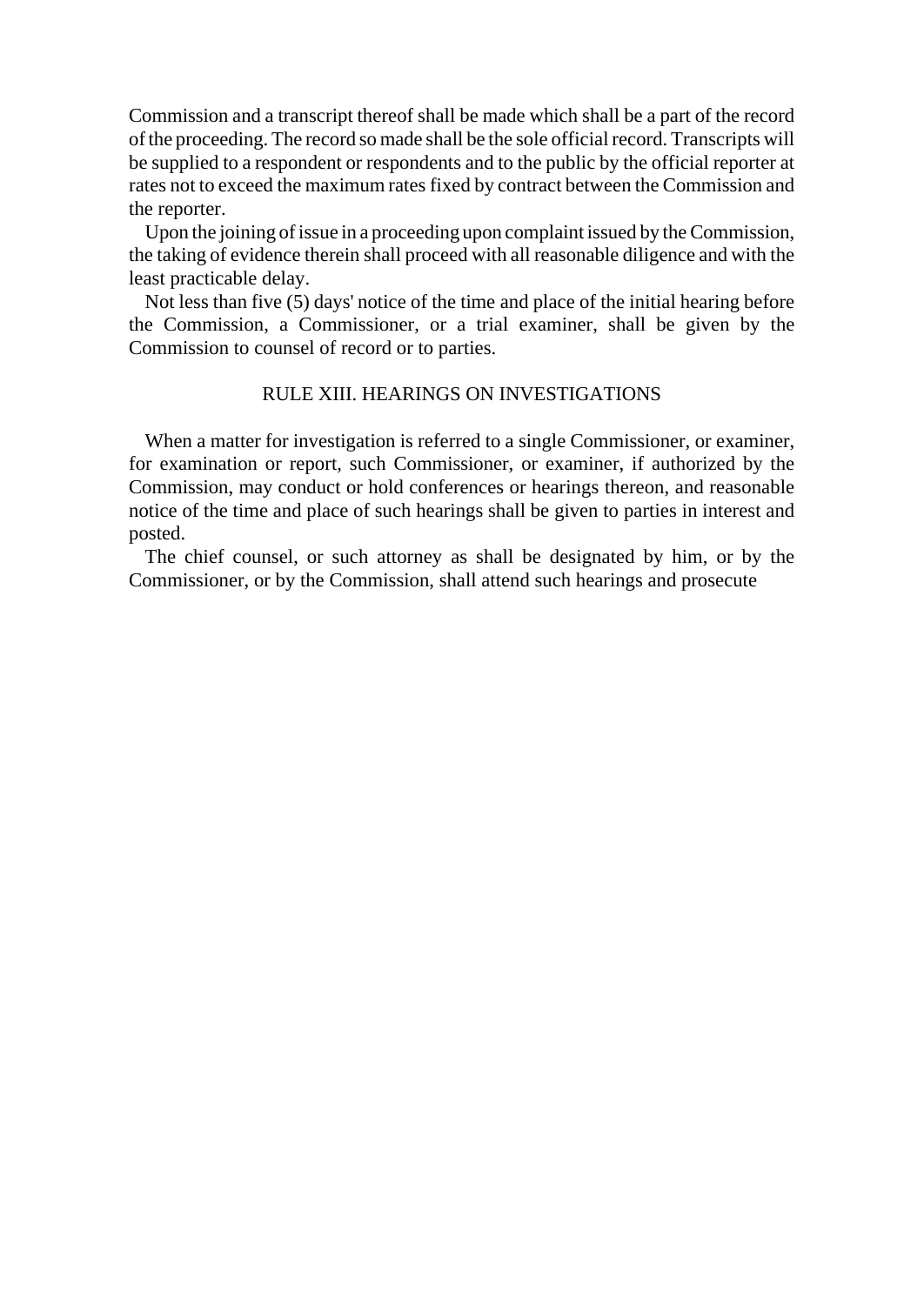the investigation, which shall be public, unless otherwise ordered by the Commission.

### RULE XIV. TRIAL EXAMINERS

When evidence is to be taken in a proceeding upon complaint issued by the Commission, a trial examiner may be designated for that purpose by the Commission.

It shall be the duty of the trial examiner to complete the taking of evidence with all due dispatch.

The trial examiner shall state the place, day, and hour to which the taking of evidence may from time to time be adjourned.

The trial examiner is charged with the duty of conducting a fair and impartial hearing and of maintaining order in formand manner consistent with the dignity of the Commission. He will note on the record any disregard by counsel of his rulings on matters of order and procedure and where he deems it necessary shall make special written report thereof to the Commission. In the event that counsel supporting the complaint or counsel for any respondent shall be guilty of disrespectful, disorderly, or contumacious language or conduct In connection with any hearing, the trial examiner may suspend the proceeding and submit to theCommission hisreport thereon, together with his recommendations as to whether any rule should be issued to show cause why such counsel should not be suspended or disbarred pursuant to Rule VII or subjected to other appropriate action in respect thereto. A copy of such trial examiner's report shall be furnished to any counsel upon whose language or conduct such report Is made, and the Commission will take disciplinary action only after an opportunity for hearing has been accorded such counsel.

## RULE XV. SUBPOENAS

Subpoenas requiring the attendance of witnesses from any place in the United States, at any designated place of hearing, may be issued by the presiding trial examiner or a member of the Commission. Application therefor may be made either to the Secretary of to the presiding trial examiner.

Subpoenas for the production of the documentary evidence will be issued only upon application in writing to the Commission. The application must specify, as exactly as possible the documents desired, and show their competence, relevancy, and materiality. The application by a respondent shall be verified by oath or affirmation.

## RULE XVI. WITNESSES

Witnesses at formal hearings shall be examined orally. Witnesses summoned in support of the complaint shall be paid the same fees and mileage as are paid witnesses in the courts of the United States.

Witnesses whose depositions are taken, and the persons taking such depositions, shall severally be entitled to the same fees as are paid for like services In the courts of the United States.

Witness fees and mileage, and fees for depositions, shall be paid by the party at whose instance witnesses appear.

### RULE XVII. EVIDENCE

*Documentary.*--Where relevant and material matter offered in evidence is embraced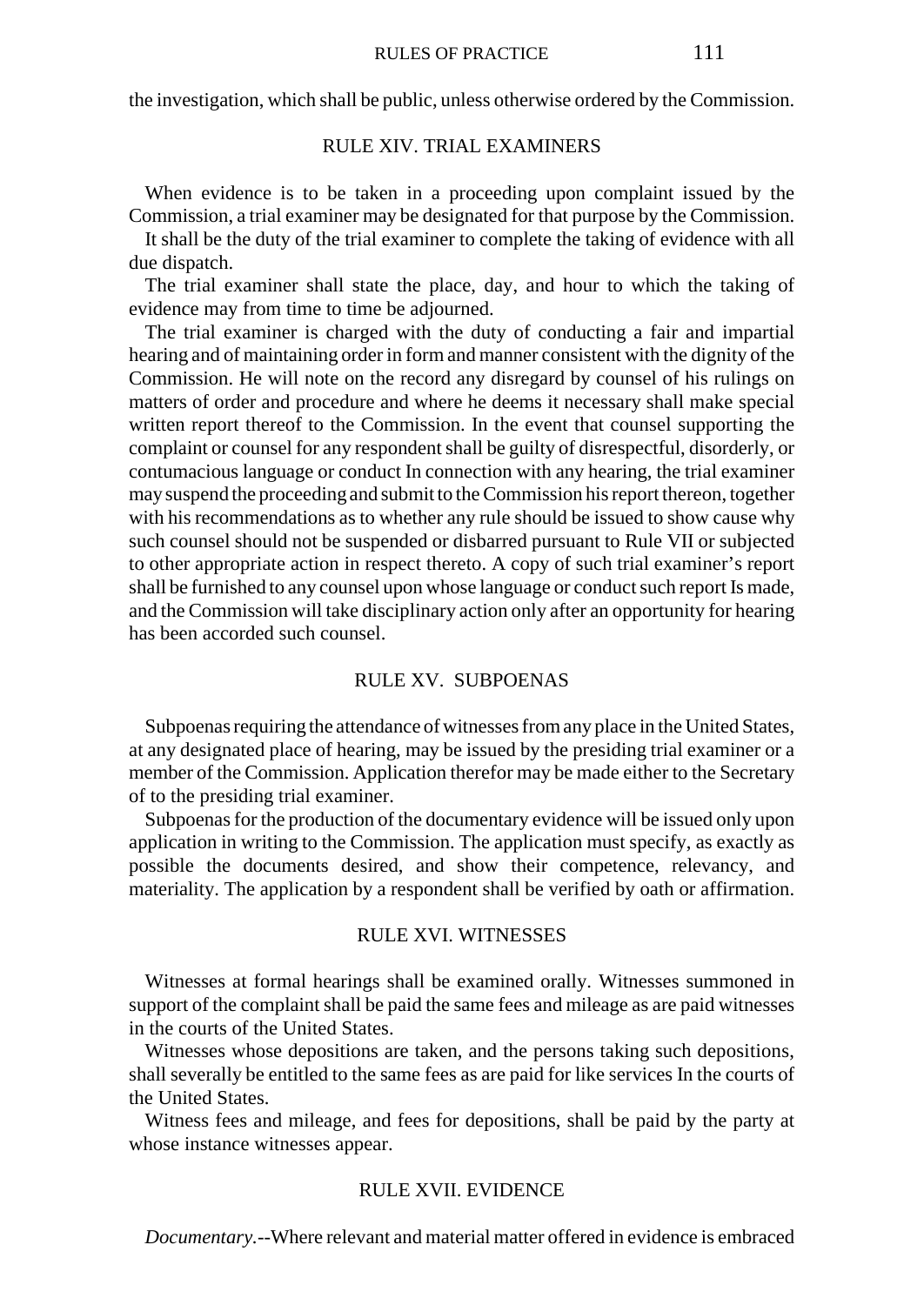in a document containing other matter not material or relevant and not intended to be put in evidence, such immaterial or irrelevant parts shall be excluded, and shall be segregated insofar as practicable.

*Objections.*--Objections to evidence before a trial examiner, a Commissioner, or the Commission, shall be in short form, stating the grounds of objections relied upon, and the transcript shall not include argument or debate thereon except as ordered by the trial examiner, a Commissioner, or the Commission. Rulings on such objections shall be part of the transcript.

# RULE XIX. DEPOSITIONS

The Commission may order evidence to be taken by disposition in any proceeding or investigation pending at any stage of such proceeding or investigation. Such depositions may be taken before any person designated by theCommission and having power to administer oaths.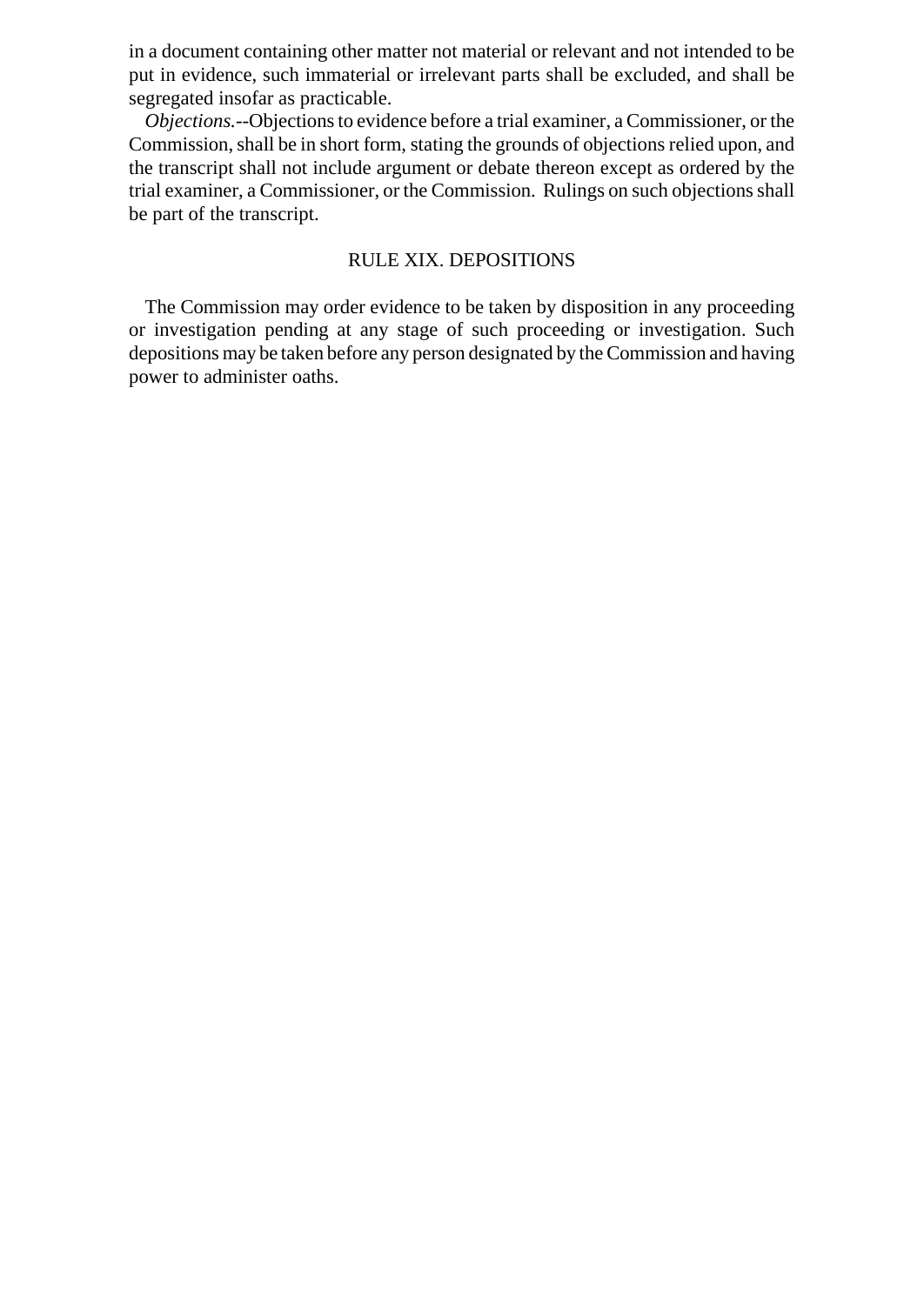Unless notice be waived, no deposition S hall be taken except after at least five (5) days' notice to the parties within the United States, and fifteen (15) days' notice when deposition is to be taken elsewhere.

Any party desiring to take the deposition of a witness shall make application in writing, setting out the reasons why such deposition should be taken, and stating the time when, the place where and the name and post-office address of the person before whom it is desired the deposition be taken, the name and post-office address of the witness, and the subject matter or matters concerning which the witness is expected to testify. If good cause be shown, the Commission will make and serve upon the parties, or their attorneys, an order wherein the Commission shall name the witness whose deposition is to be taken and specify the time when, the place where, and the person bef ore whom the witness is to testify, but such time and place, and the person before whom the deposition is to be taken, so specified in the Commission's order, may or may not be the same as those named in said application to the Commission.

The testimony of the witness shall be reduced to writing by the officer before whom the deposition is taken, or under his direction after which the deposition shall be subscribed by the witness and certified in usual form by the officer. After the deposition has been so certified, it shall , together with three additional copies thereof made by such officer or under his direction, be forwarded by such officer under seal in an envelope addressed to the Commission at its office in Washington, D. C. Such deposition, unless otherwise ordered by the Commission for good cause shown, shall be filed in the record in said proceeding and a copy thereof supplied to the party upon whose application said deposition was taken , or his attorney.

Depositions shall be typewritten, on one side of paper only; letter size, eight (8) inches by ten and one-half  $(10 \frac{1}{2})$  inches; left margin, one and one-half  $(1 \frac{1}{2})$  inches; right margin, one (1) inch.

Depositions shall be bound at *left side only.*

# RULE XIX. ADMISSION OF FACTS AND OF GENUINENESS OF DOCUMENTS

At any time after answer has been filed counsel or parties In any controversy may serve upon the opposing side a written request for the admission of the genuineness and authenticity of any relevant documents described in and exhibited with the request or the admission of the truth of any relevant matters of fact set forth in such documents.

Copies of the documents shall be delivered with the request unless copies have already been furnished. Each of the matters on which an admission is so requested shall be deemed admitted unless, within a period designated within the request, not less than ten days after service thereof or within such further time as the Commission or the trial examiner may allow on motion and notice, the party so served serves upon the partymaking the request, a sworn statement either denying specifically the matters of which an admission is requested, or setting forth in detail the reasons why he can neither truthfully admit nor deny those, matters. Service required hereunder may be made upon a respondent either by registering and mailing or by delivering a copy of the documents to be served to the respondent or his attorney, or by leaving a copy at the principal office or place of business of either. Service upon the attorney supporting the complaint may be either by registering and mailing or by delivering a copy of the documents to be served to such attorney.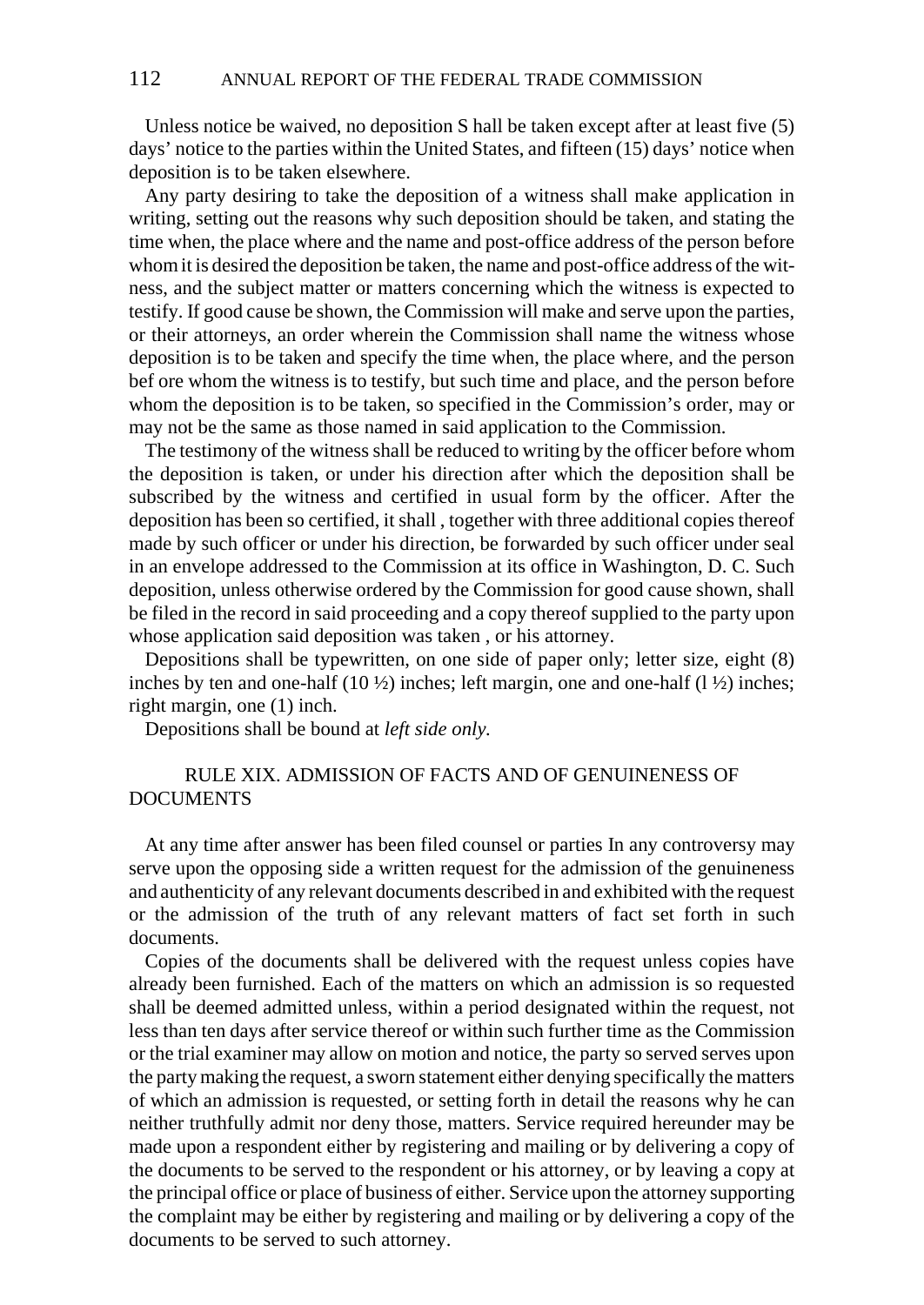## RULE XX. TRIAL EXAMINER'S REPORT

The trial examiner shall, within fifteen  $(15)$  days after receipt by him of the complete stenographic transcript of all testimony in a proceeding, make his report upon the evidence.

A copy of such report shall forthwith be served upon each attorney for the Commission, upon each attorney for respondents, and upon each respondent not represented by counsel.

The trial examiners' reports is not a report or finding of the Commission. Such report is advisory only and is not binding upon the Commission.

### RULE XXI. EXCEPTIONS

Attorneys or other persons served with a copy of the report of the trial examiner, within ten (10) days after receipt of such copy of report, file, in writing, their exception, if any, to the report.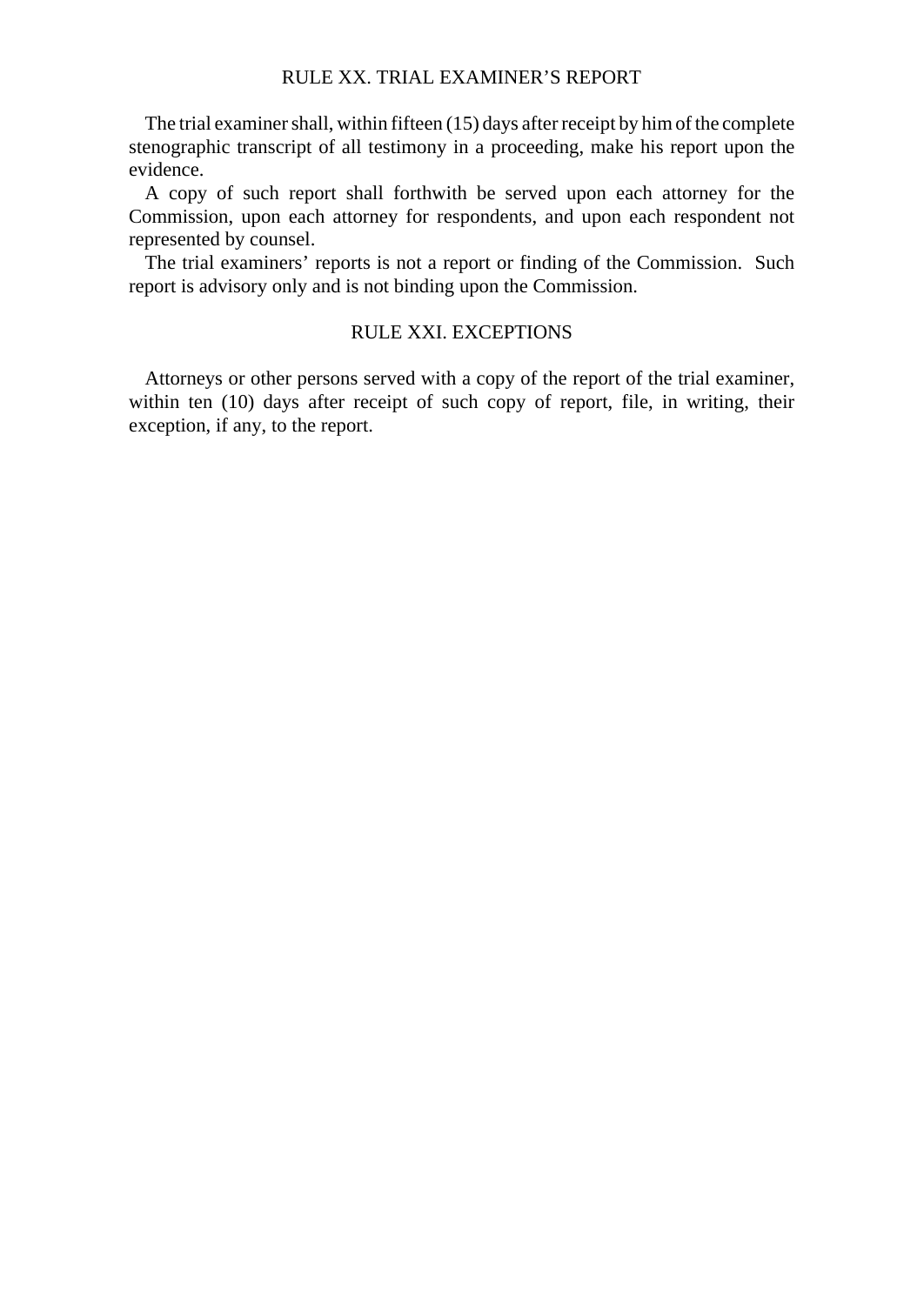They shall specify the particular part of the report to which exception is made, and the exceptions shall include any additional facts which the person filing the exception may deem proper.

Citations to the record shall be made in support of the exceptions.

Seven (7) copies of the exceptions, signed, in ink, shall be filed.

A copy of such exceptions shall forthwith be served upon each of the other attorneys and respondents who were served with a copy of the trial examiner's report.

If exceptions are to be argued, they shall be argued at the time of final argument upon the merits.

#### RULE XXII. STATEMENTS OF FACTS

When, in the opinion of the trial examiner engaged in taking evidence In any proceeding upon complaint issued by the Commission, the size of the transcript, or complication or importance of the issues involved warrants, he may, of his own motion, or at the request of counsel, at the close of taking of evidence, announce to attorneys for the Commission and for respondents that the trial examiner will receive within such time as he shall fix, a statement in writing from attorneys for the Commission and attorneys for respondents setting forth, in concise outline, the contentions of each as to the facts proved in the proceeding. The time so fixed shall not change the times limited in Rule XX for filing report by the trial examiner or Rule XXIII for the filing of briefs.

Copy of any such statements shall be furnished to opposing counsel by the party filing the statement, but such statements are not to be argued before the trial examiner, and are not a part of the record of the proceeding.

#### RULE XXIII. BRIEFS

*Filing.--*Any party to a proceeding may file a brief with the Secretary of the Commission, in support of his contentions, within the time limits fixed by these rules.

Briefs not filed on or before the time fixed in the rules will be received only by special permission of the Commission.

Appearance of additional counsel in a case will not constitute grounds for extending time for filing briefs.

*Time.--*Opening brief shall be filed by the attorney supporting the complaint within twenty (20) days after service upon him of a copy of the report of the trial examiner.

Brief on behalf of respondent shall be filed within twenty (20) days after service upon respondent or respondent's attorney of copy of brief in support of the complaint.

Where respondent shall have filed an answer admitting all material allegations of fact, the time so limited shall begin to run at the time of filing such answer.

Reply briefs in support of the complaint, if any, shall be filed within ten (10) days after filing of brief on behalf of respondent.

*Number.--*Twenty (20) copies of each brief shall be filed.

*Contents.--*Briefs, except the reply brief in support of the complaint, shall contain, in the following order:

(a) A concise abstract or statement of the case.

(b) A brief of the argument, exhibiting a clear statements of the points of fact or law to be discussed, with references to the pages of the record and the authorities relied upon in support of each point.

(c) The exceptions, if any, to the report of the trial examiner.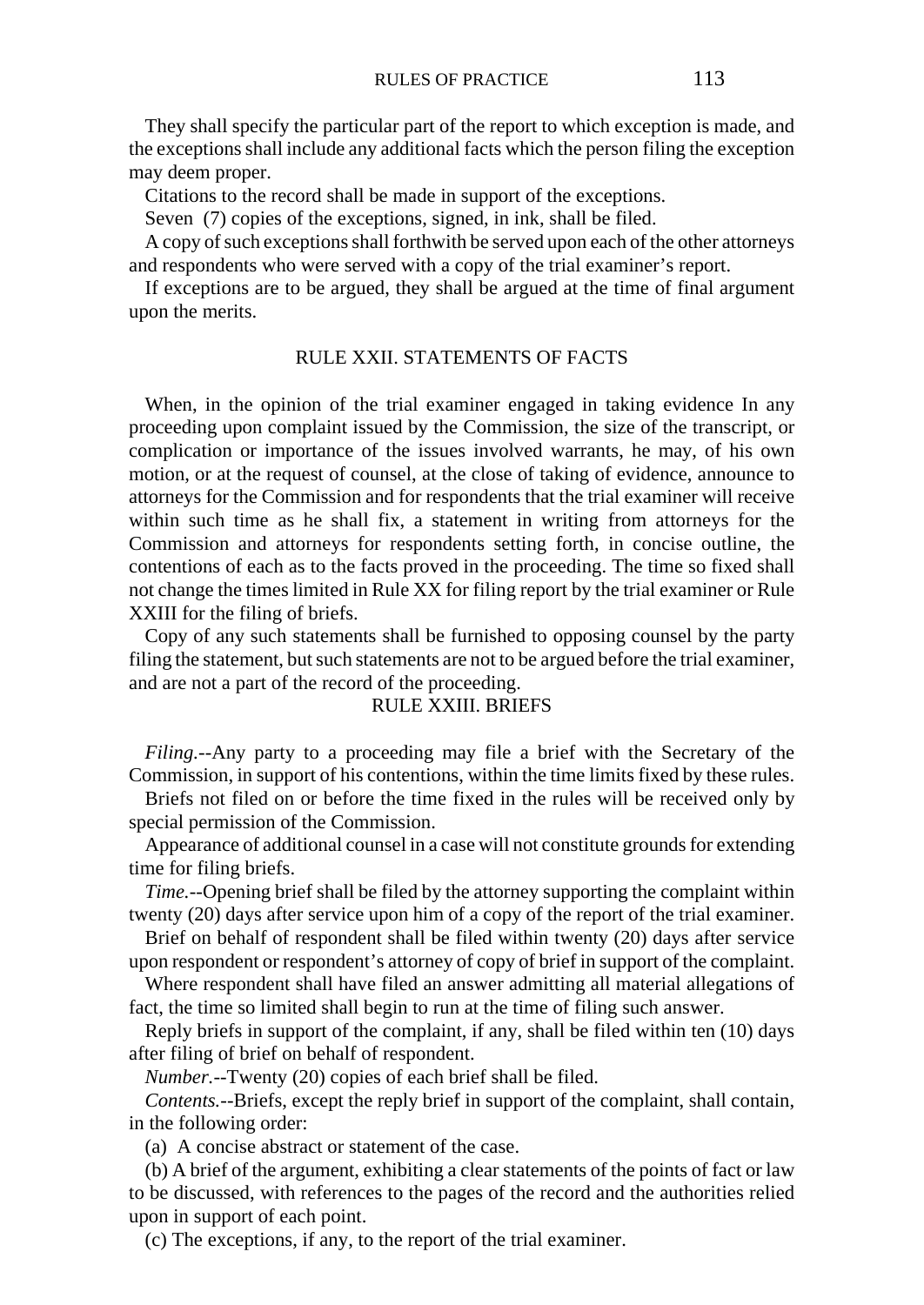*Index.*-- Briefs comprising more than ten (10) pages shall contain on their top fly leaves a subject index with page references. The subject index shall be supplemented by an alphabetical list of all cases referred to, with references to pages where references are cited.

Reply briefs.--Reply brief in support of the complaint shall be filed only with permission of the Commission, and shall be strictly in answer to brief on behalf of respondent.

No further reply breif on behalf of respondent shall be filed.

*Form.--*Briefsshall be printed, multigraphed, or otherwise neatly processed on good unglazed white paper in type not smaller than ten (10) point double leaded, citations and quotations single leaded; footnotes not less than eight (8) point leaded. Type page shall not be more than twenty-nine: (29) picas wide by approximately forty-eight (48) picas deep and trimmed page shall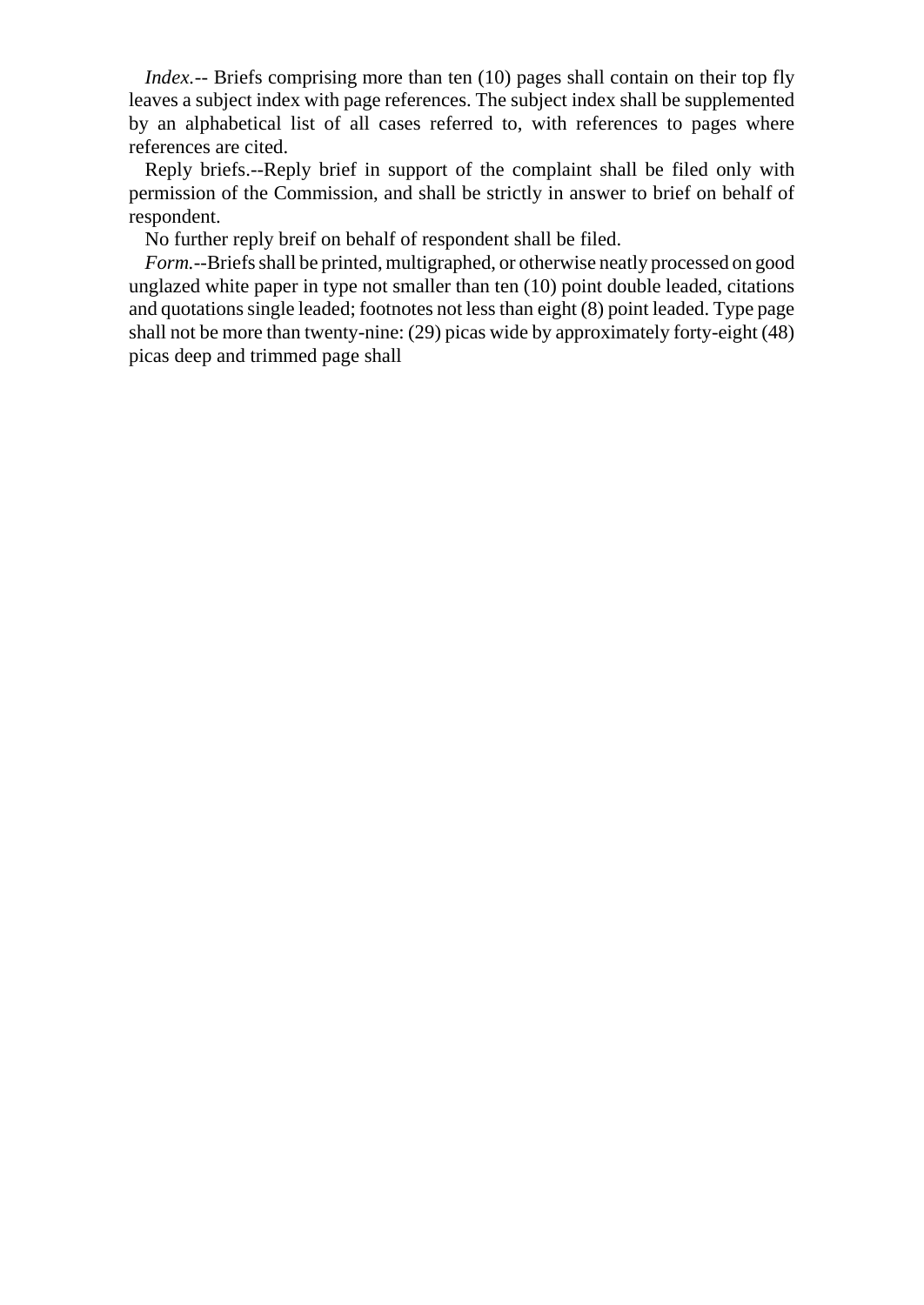be seven (7) inches by ten (10) inches, with an inside margin of not less than one (1) inch.

*Signing.--*At least one copy of each brief shall be signed in ink, by the respondent or his duly authorized attorney, as prescribed in Rule XII.

#### RULE XXIV. ORAL ARGUMENTS

Oral arguments before the Commission shall be had as ordered, on written application of the chief trial counsel of the Commission, or of the respondent, or of attorney for respondent, filed within fifteen (15) days after filing of brief on behalf of respondent.

Appearance of additional counsel in a case will not constitute grounds for enlarging time for oral argument.

# RULE XXV. REPORTS SHOWING COMPLIANCE WITH ORDERS AND WITH STIPULATIONS

In every case where an order to cease and desist is issued by the Commission for the purpose of preventing violations of law and in every instance where the Commission approves and accepts a stipulation in which a party agreesto cease and desist from the unlawful methods, acts , or practices involved, the respondents named in such orders and the parties so stipulating shall file with the Commission, within sixty days of the service of such order and within sixty days of the approval of such stipulation, a report, in writing, setting forth in detail the manner and form in which they have complied with said order or with said stipulation ; provided, however, that if within the said sixty (00) day period respondent shall file petition for review in a circuit court of appeals, the time for filing report of compliance will begin to run de *novo* from the final judicial determination ; and provided further, that where the order prevents the use of a false advertisement of a food, drug, device, or cosmetic, which may be injurious to health because of results from such use under the conditions prescribed in the advertisement, or under such conditions as are customary or usual, or if the use of such advertisement is with intent to defraud or mislead, an interim report stating whether and how respondents intend to comply shall be filed within ten days.

Within its sound discretion, the Commission may require any respondent upon whom such order has been served may and any party entering into such stipulation, to file with the Commission, from time to time thereafter, further reports in writing, setting forth in detail the manner and formin which they are complying with said order or with said stipulation.

Reports of compliance shall be signed in ink by respondents or by the parties stipulating.

#### RULE XXVI. REOPENING PROCEEDINGS

In any case where an order to cease and desist or an order dismissing a proceeding has been issued by the Commission , the Commission may (*a*) in the case of an order to cease and desist , at anytime until the transcript of the record in the proceeding has been filed in a circuit court of appeals of the United States upon a petition for review or enforcement, or after the expiration of the statutory time for filing of a petition for review where no such petition has been filed, or (*b*) in the case of an order dismissing a proceeding at any time thereafter, give reasonable notice to all respondents and to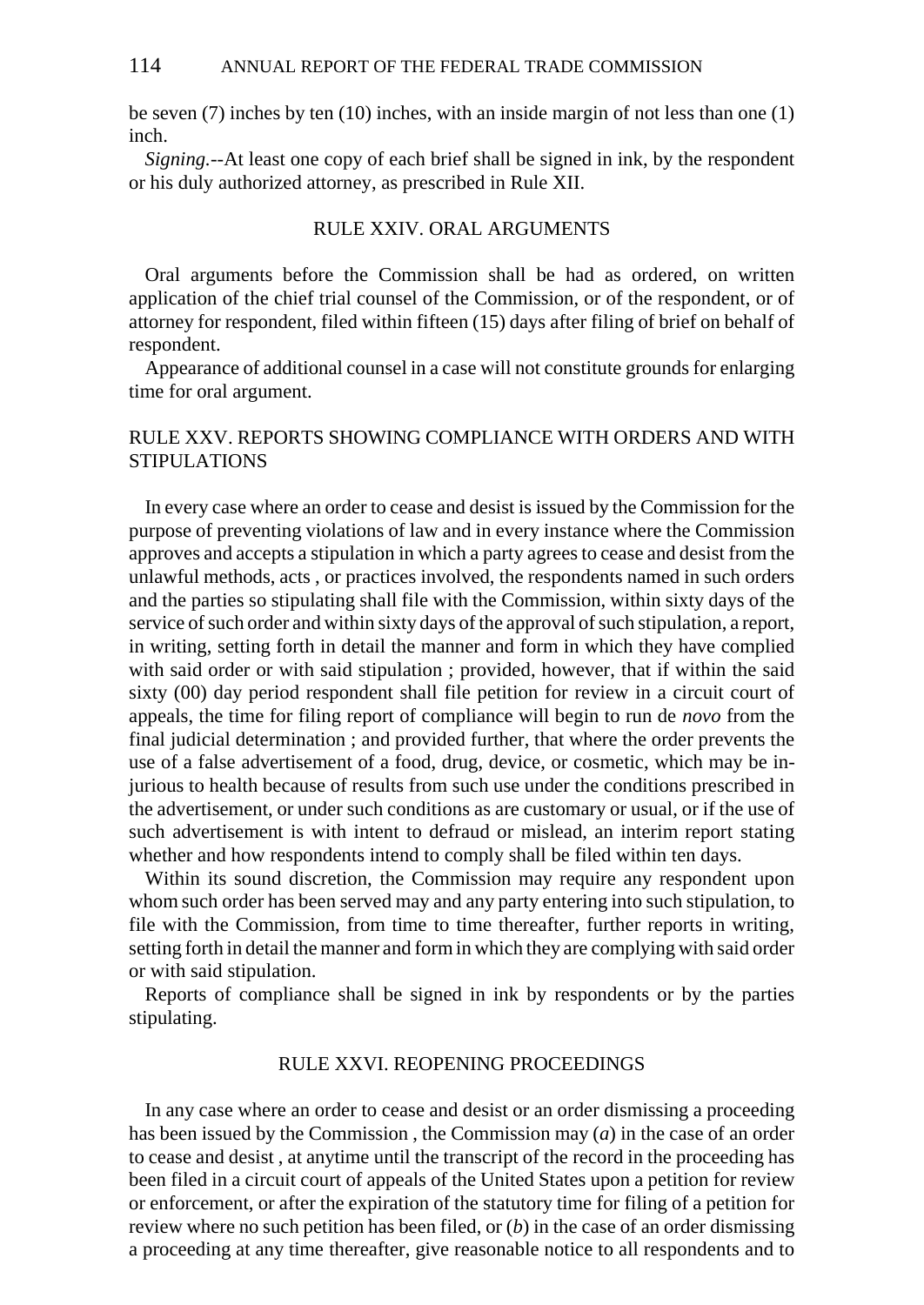all intervenors, if any, of a hearing as to whether the said proceeding should be reopened. If after said hearing the Commission shall have reason to believe that conditions of fact or of law have so changed since the said order was made as to require, or that the public interest requires, the reopening of such proceeding, the Commission will issue an order for the reopening of the same.

## RULE XXVII. TRADE PRACTICE CONFERENCE PROCEDURE

(*a*) *Purpose.--*The trade practice conference procedure has for its purpose the establishment, by the Commission, of trade practice rules in the interest of industry and the purchasing. public. This procedure affords opportunity for voluntary participation by industry groups or other interested parties in the formulation of rules to provide for elimination or prevention of unfair methods of competition, unfair or deceptive acts or practices and other illegal trade practices. They may also include provisionsto foster and promote fair competitive conditions and to establish standards of ethical business practices in harmony with public policy. No provision or rule, however, may be approved by the Commission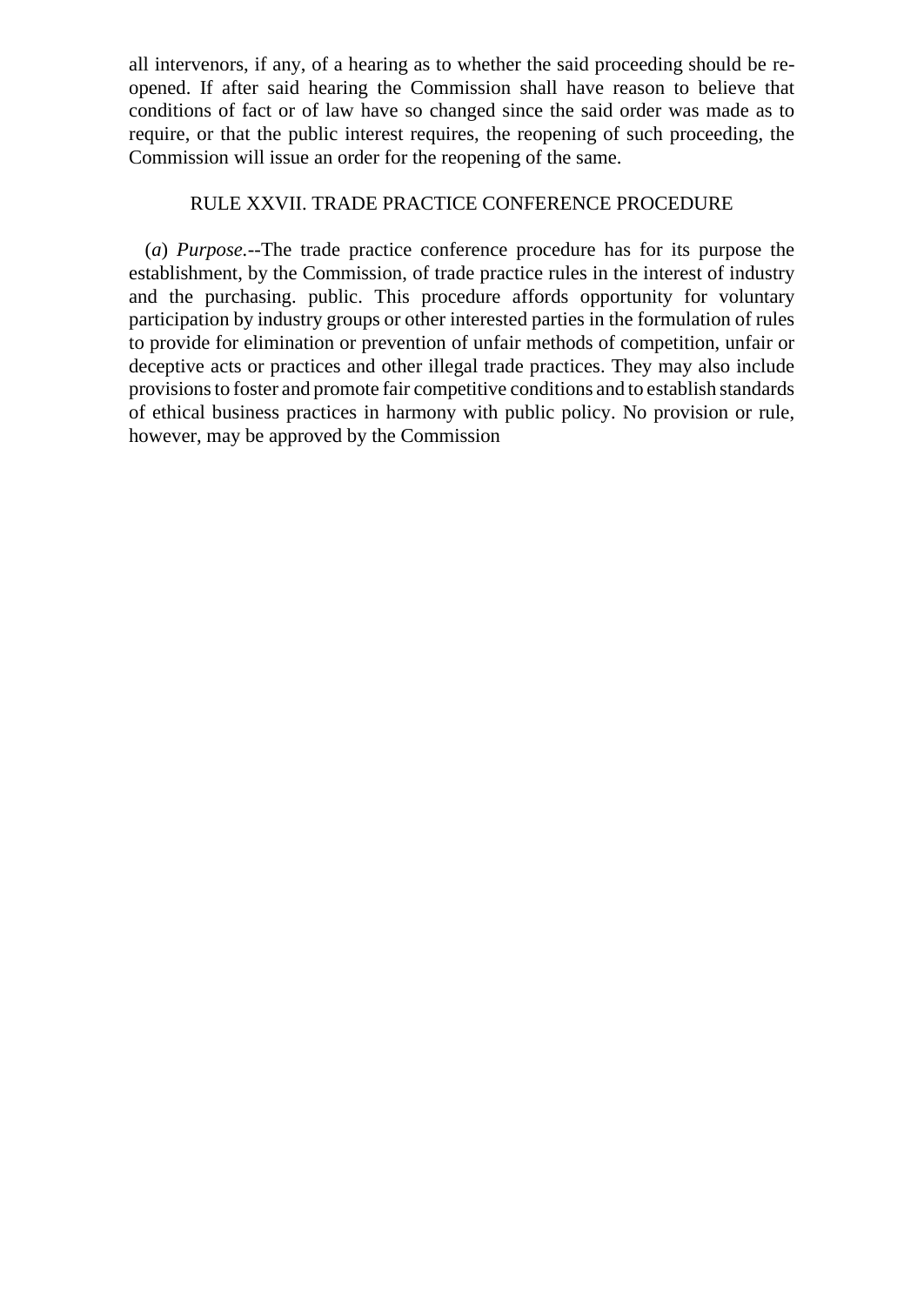which sanctions a practice contrary to law or which may aid or abet a practice contrary to law.

(b) *When authorized.--*Trade practice conference proceedings may be authorized by the Commission upon its own motion or upon application therefor whenever such proceedings appear to the Commission to be in the interest of the public. In authorizing proceedings, the Commission may consider whether such proceedings appear to have possibilities (1) of constructively advancing the best interests of industry on sound competitive principles in consonance with public policy, or  $(2)$  of bringing about more adequate or equitable observance of laws under which the Commission has jurisdiction, or (3) of otherwise protecting or advancing the public interest.

(*c*) *Application.--*Application for a trade practice conference may be filed with the Commission by any interested pers on, party or group. Such application shall be in writing and be signed by the applicant or the duly authorized representative of the applicant or group desiring such conference. The following information, to the extent known to the applicant, shall be furnished with such application or in a supplement thereto:

(1) A brief description of the industry, trade, or subject to be treated.

(2) The kind and character of the products involved.

(3) The size or extent and the divisions of the industry or trade groups concerned.

(4) The estimated total annual volume of production or sales of the commodities involved.

(5) List of membership of the industry or trade groups concerned in the matter.

(6) A brief statement of the acts, practices, methods of competition or other trade practices desired to be considered, or drafts of suggests d trade practice rules.

(7) Evidence of authority to so act, where the application is signed by a person or organization acting in behalf of orders.

(*d*) *Informal discussions with members of the Commission's staff.--*Any interested person or group may, upon request, be granted opportunity to confer in respect to any proposed trade practice conference with the Commission's trade practice conference division, either prior orsubsequent to the filing of any such application. Theymay also submit any pertinent data or information which they desire to have considered. Such submission shall be made during such period of time as the Commission or its duly authorized official may designate.

(*e*) *Industry conferences.--*Reasonable public notice of the time and place of any such authorized conference shall be issued by the Commission. A member of the Commission or of its staff shall have charge of the conference and shall conduct the conference pursuant to direction of the Commission and in such manner as will facilitate the proceeding and afford appropriate consideration of matters properly coming before the conference. A transcript of the conference proceedings shall be made, which, together with all rules resolutions, modifications, amendments or other matters offered, shall be filed in the office of the Commission and submitted for its consideration.

(*f*) *Public hearing on proposed rules.--*Before final approval by theCommission of rules for an industry, and upon such reasonable public notice as to the Commission seems appropriate, further opportunity shall be afforded by the Commission to all interested persons, corporations or other organizations, including consumers, to submit in writing relevant suggestions or objections and to appear and be heard at a designated time and place.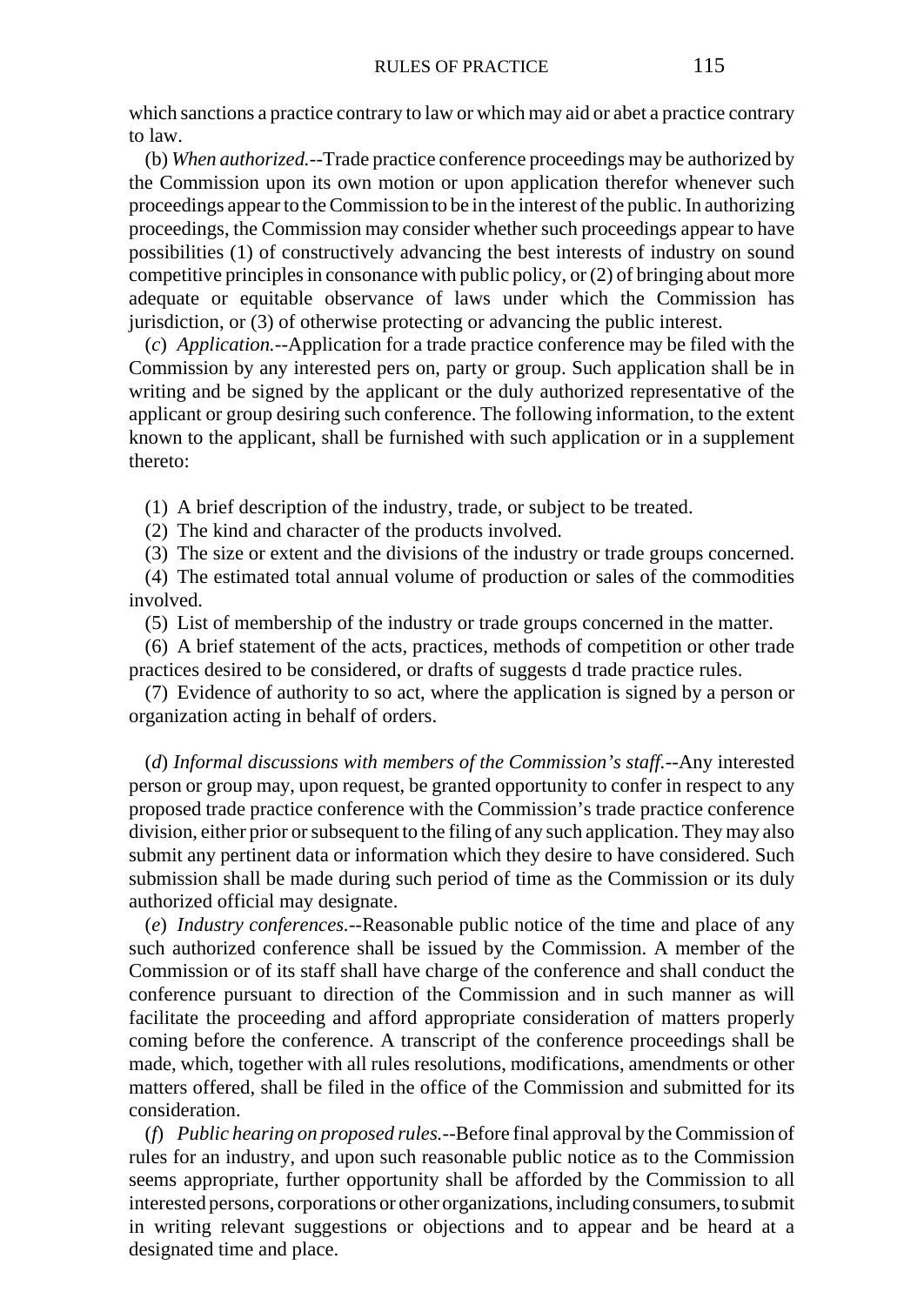*(g) Promulgation of rules.--When* trade practice rules shall have been finally approved and received by theCommission, they shall be promulgate d by official order of the Commission and published, pursuant to law, in the Federal Register. Said rules shall become operative thirty (30) days from date of promulgation or at such other time as may be specified by the Commission. Copies of the final rules shall be made available at the office of the Commission. Under the procedure of the Commission a copy of the trade practice rules as promulgated by the Commission is sent to each member of the industry whose name and address is available, together with an acceptance form providing Opportunity to such member to signify his intention to observe the rules in the conduct of his business.

(*h*) *Violations.--*Complaints as to the use, by any person, corporation or other organization, of any act, practice or method inhibited by the rules may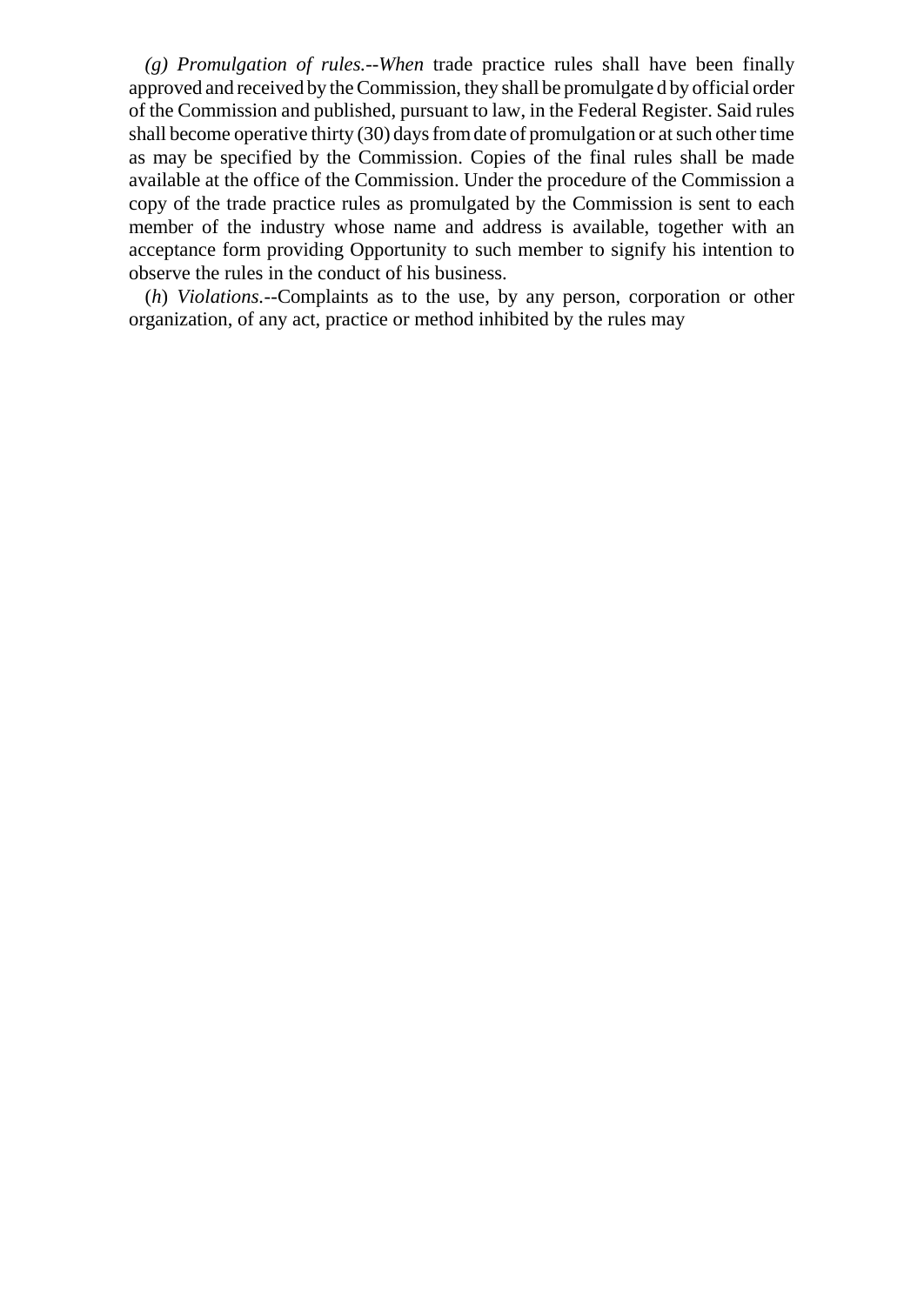be made to the Commission by any person having information thereof. Such complaints, if warranted by the facts and the law, will receive the attention of the Commission in accordance with the law. In addition, the Commission may act upon its own motion in proceeding against the use of any act, practice or method contrary to law.

#### RULE XXVIII. CONFIDENTIAL RECORDS AND INFORMATION

The records and files of the Commission, and all documents, memoranda, correspondence, exhibits, and information of whatever nature, other than the documentary matters above described, coming into the possession or within the knowledge of the Commission or any of its officers or employees in the discharge of their official duties, are confidential, and none of such material or information may be disclosed, divulged; or produced for inspection or copying except under the following circumstances:

1. Information concerning the activities of the Commission will be released from time to time under the direction or pursuant to the authority of the Commission.

2. In proceedings instituted by the issuance of formal complaint, the pleadings, transcript of testimony, exhibits, and all documents received in evidence or made a part of the record therein shall be available for inspection and copying by the public at the convenience of the Commission.

3. Documents, records, and reports made public by the Commission, including stipulations to cease and desist, certain trade practice conference records, and certain papers filed under the Wool Products Labeling Act shall be available for inspection and copying at the convenience of the Commission.

4. Upon good cause shown, theCommissionmay by order direct that certain records, files, papers, or information be disclosed to a particular applicant.

(a) Application by a member of the public for such disclosure shall be in writing, under oath, setting forth  $(1)$  the interest of the applicant in the subject matter;  $(2)$  a description of the specific information, files, documents, or other material inspection of which is requested; (3) whether copies are desired; and (4) the purpose for which the information or material, or copies, will be used if the application is granted. Upon receipt of such an application the Commission will take such action thereupon as it shall deem expedient in the public interest.

(b) In the event that confidential material is desired for inspection, copying, or use by some agency of the Federal or a State Government, a request therefor may be made by the administrative head of such agency. Such requests shall be in writing, and shall describe the information or material desired its relevancy to the work and function of such agency and, if the production of documents or records or the taking of copies thereof is asked, the use which is intended to be made of them. The Commission will consider and act upon such requests, having due regard to the public interest and questions of expediency.

In cases in which an officer or employee of the Commission has been lawfully served with a subpoena duces tecum, material designated herein as confidential shall be produced only when and as authorized, by the Commission. Services of such a subpoena shall immediately be reported to the Commission with a statement of all relevant facts. The Commission will thereupon enter such order or give such instructions as it shall deem advisable in the premises. If the officer or employee so served has not received instructions from the Commission prior to the return date of the subpoena, he shall appear in response thereto and respectfully decline to produce the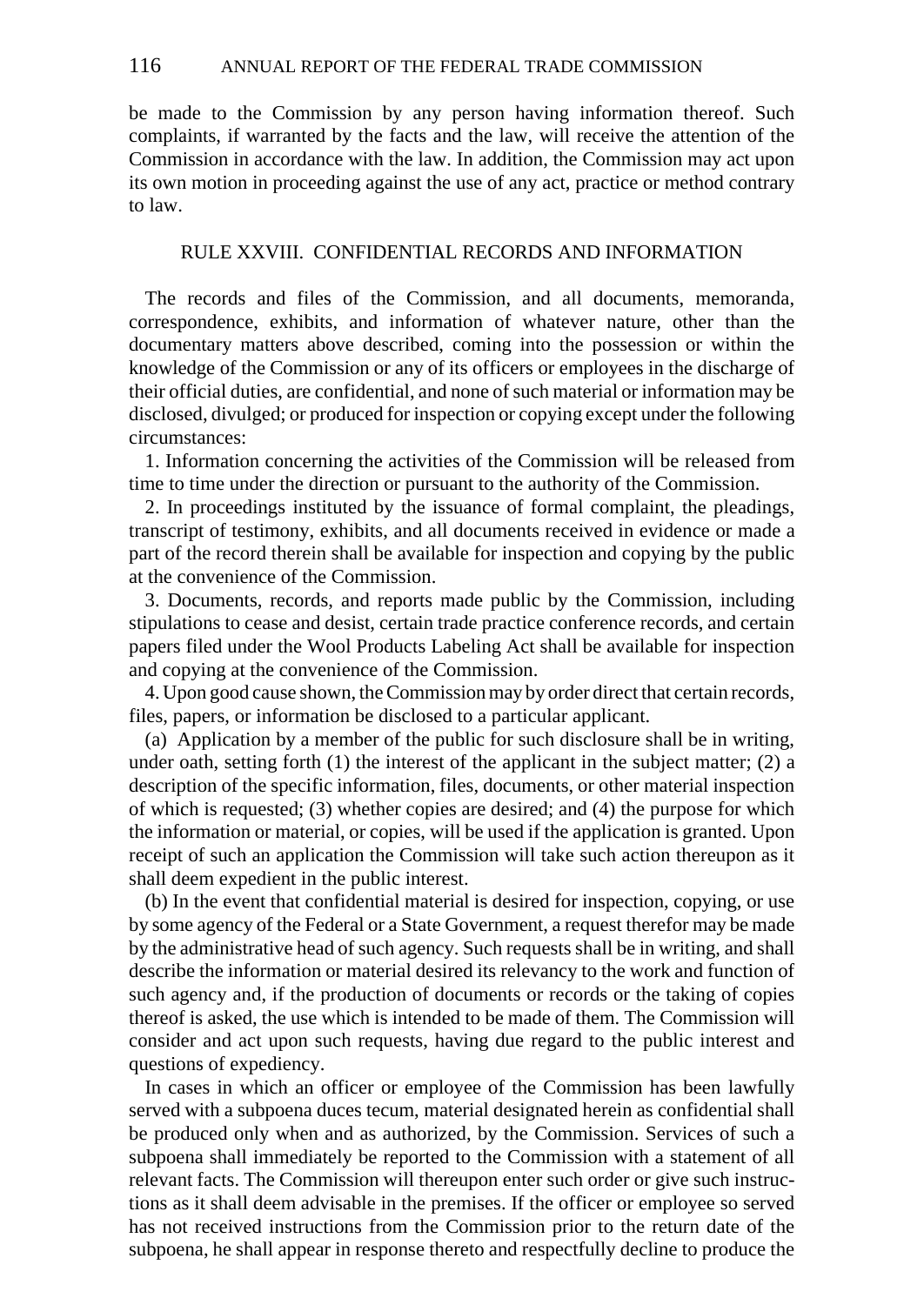documents or records subpoenaed (pointing out that he is not permitted to do so under this rule), and request a continuance pending action by or instructions from the Commission. If, notwithstanding, the court or other body orders the production of any of the material subpoenaed, the officer or employee shall immediately report the facts to the Commission.

## **STATEMENT OF POLICY**

## STATUS OF APPLICANT OR COMPLAINANT

The so-called "applicant" or complaining party has never been regarded as a party in the strict sense. The Commission acts only in the public interest. It has always been and now is the rule not to publish or divulge the name of an applicant or complaining party, and such party has no legal status before the Commission except where allowed to intervene as provided by the statute.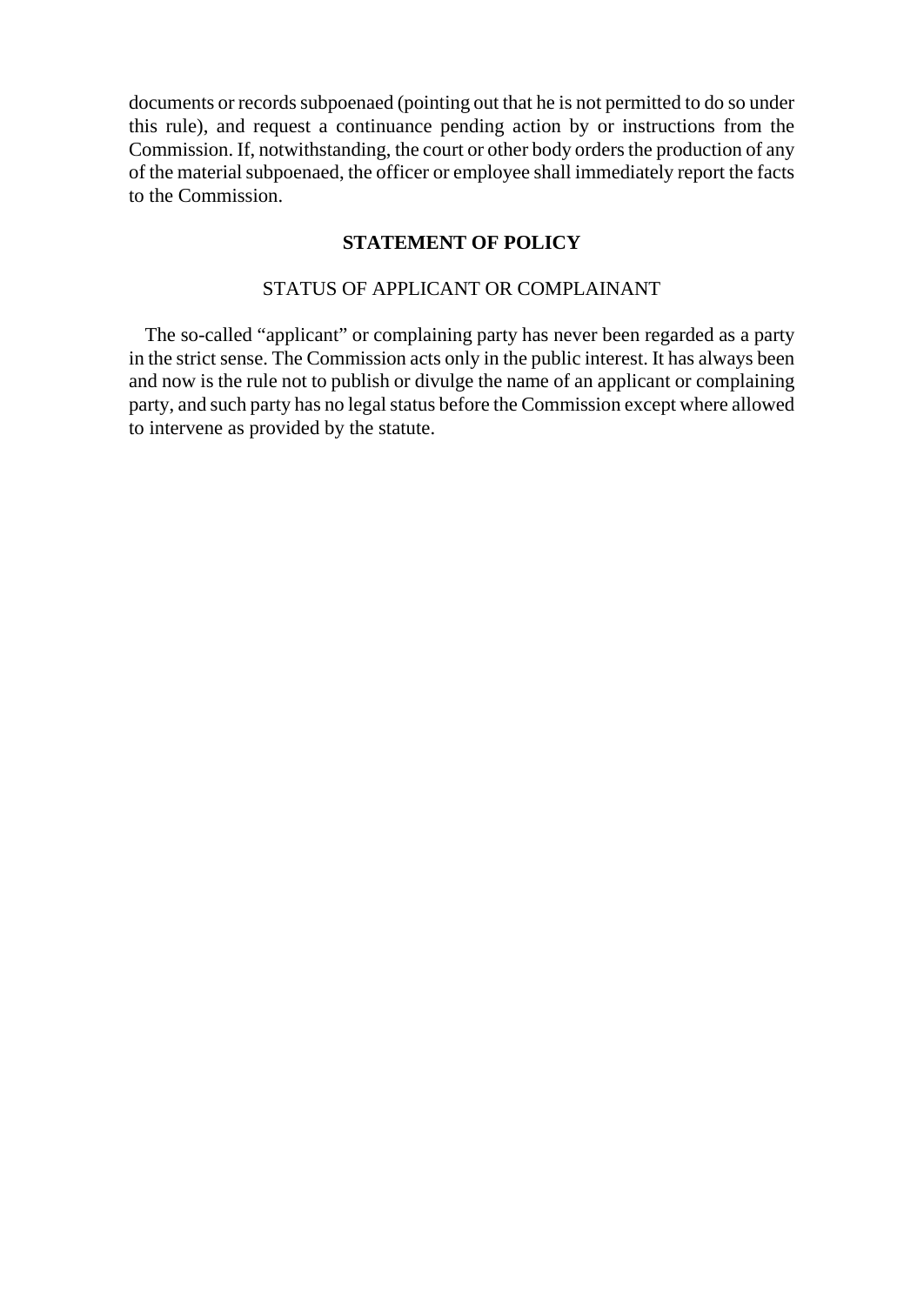## POLICY AS TO PRIVATE CONTROVERSIES

It isthe policy of the Commission not to institute proceedings against alleged unfair methods of competition or unfair or deceptive acts or practices where the alleged violation of law is a private controversy redressable in the courts, except where said practices tend to affect the public. In cases where the alleged injury is one to a competitor only and is redressable in the courts by an action by the aggrieved competitor and the interest of the public is not involved, the proceeding will not be entertained.

#### SETTLEMENT OF CASES BY STIPULATION

Whenever the Commission Shall have reason to believe that any person has been or is using unfair methods of competition or unfair or deceptive acts or practices in commerce, and that the interest of the public will be served by so doing, it may withhold Service of complaint and extend to the person opportunity to execute a stipulation satisfactory to the Commission, in which the person, after admitting the material facts, promises and agrees to cease and desist from and not to resume such unfair methods of competition or unfair or deceptive acts or practices. All such stipulations shall be matters of public record, and shall be admissible as evidence of prior use of the unfair methods of competition or unfair or deceptive acts or practices involved in any subsequent proceeding against such person before the Commission. It is not the policy of the Commission to thus dispose of matters involving intent to defraud or mislead; false advertisement of food, drugs, devices, or cosmetics which are inherently dangerous or where injury is probable; suppression or restraint of competition through conspiracy or monopolistic practices; violations of the Clayton Act; violations of the Wool Products Labeling Act of 1939 or the rules promulgated thereunder; or where the Commission is of the opinion that such procedure will not be effective in preventing continued use of the unlawful method, act, or practice. The Commission reserves the right in all cases, for any reasons which it regards as sufficient, to withhold this privilege.

## REPORTS OF TRIAL EXAMINERS

The policy of the Commission is that reports of trial examiners shall not be open to public inspection or to publication until after the publication of the Commission's decisions in the cases in which such reports are made. During this time they are open only to the Commission, to counsel and to parties respondent in such cases.

## WOOL PRODUCTS LABELING ACT

In the handling of cases before the Commission arising under this act, the practice and procedure of the Commission, insofar as applicable, will be as provided in cases arising under the Federal Trade Commission Act.

## **INVESTIGATIONS BY THE COMMISSION, 1915-45** DESCRIPTIONS OF INQUIRIES INCLUDING TITLES OF PUBLISHED **REPORTS**

Since its establishment in 1915, the Federal Trade Commission has conducted numerous general inquiries which are alphabetically listed and briefly described in the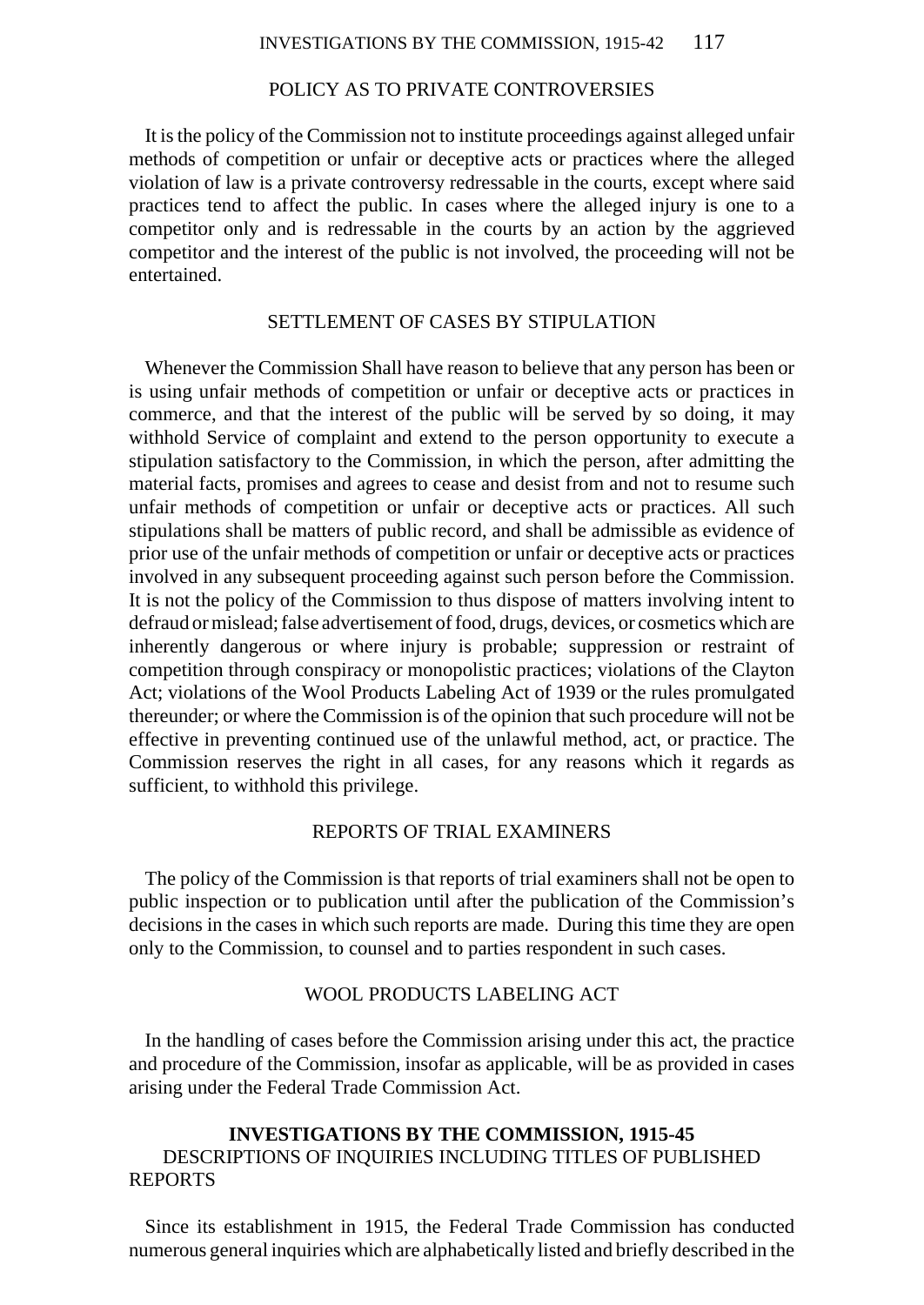following pages under more than 125 different headings.<sup>1</sup> They were made at the request of the President, the Congress, the Attorney General, establishments such as the War Production Board, the Office of Price Administration, or other Government agencies, or on motion of the Commission pursuant to the Federal Trade Commission Act.

Reports on these inquiries in many instances have been published as Senate or House documents or asCommission publications. Printed documents, unless indicated as being out of print, <sup>2</sup> may be purchased from the Superintendent of Documents, Government Printing Office, Washington, D. C. Processed publications are available without charge from the Federal Trade Commission while the supply lasts.

Agencies initiating or requesting investigations are indicated in parentheses in the headings below. For wartime inquiries, 1917-18 and 1941-45, see paragraphs headed "Wartime."

1 The wartime cost-finding inquires, 1917-1918 (p. 109), include approximately 370 separate investigations.

2 documents out of print (designated "o. p.") are available in depository libraries.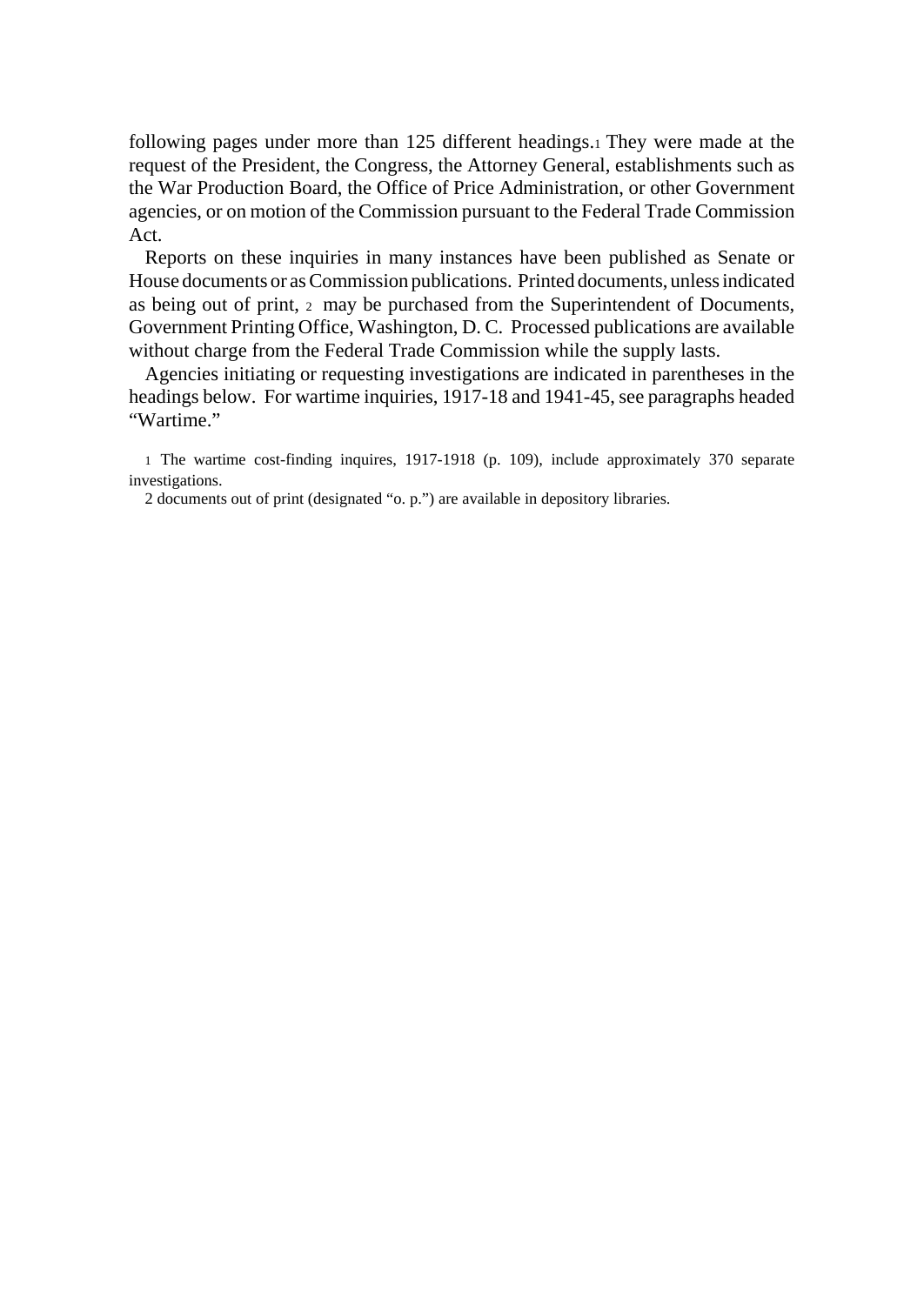**Accounting Systems (F. T. C.).--**Pointing the way to a general improvement in accounting practices, the Commission published *Fundamentals of a Cost System for Manufacturers*(H. Doc. 1356, 64th, 31 p., 7/1/10) and *A System of Accountsfor Retail Merchants* (19 p., o. p., 7/15/16).

**Accounting Systems.--**See Distribution Cost Accounting, arid Production Cost Accounting.

**Agricultural Implements.--**See Farm Implements.

**Agricultural Implements and Machinery (Congress)**.3--Prices of farm products reached record lows in 1932 but prices of many farm implements, machines, and repair parts maintained high levels resulting in widespread complaints in the next few years. The Commission investigated the situation (Public Res. 130, 74th, 6/24/36) and, following submission of its report, *Agricultural Implement and Machinery Industry* (H. Doc. 702, 75th, 1,176 p., 6/6/38), the industry made substantial price reductions. The report criticized certain competitive practices on the part of the dominant companies which the companies later promised to remedy. It showed, among other things, that a few major companies had maintained a concentration of control which resulted in large part from their acquisition of the capital stock or assets of competitors prior to enactment of the Clayton Antitrust Act in 1914 and thereafter from their purchase of assets of competitors rather than capital stock. <sup>4</sup>

**Agricultural Income (Congress).--**Investigating a decline in agricultural income and Increases or decreases in the income of corporations manufacturing and distributing wheat, cotton, tobacco, livestock, milk, and potato products (Public Res. 61, 74th, 8/27/25), and table and juice grapes, fresh fruits and vegetables (Public Res. 112, 74th, 6/20/36), theCommissionmade recommendations concerning, among other things, the marketing of commodities covered by the inquiry; corporate consolidations and mergers;<sub>5</sub> unbalanced agricultural-industrial relations; cooperative associations; production financing; transportation; and terminal markets. Its recommendations for improvement of the Perishable Agricultural Commodities Act were adopted by Congress in amending that act (Public 828, 75th) in 1937. *[Report of the F. T. C. on Agricultural Income Inquiry, Part I, Principal Farm Products,* 1,134 p., 3/2/37 (summary, conclusions and recommendation, S. Doc. 54, 75th, 40 p.); *Part II, Fruits, Vegetables and Grapes, 906* p., 6/10/37; *Part III, Supplementary Report,* 154 p., 11/8/37; and interim reports of 12/26/35 (H. Doc. 380, 74th, 6 p.), and 2/1/37 (S. Doc. 17, 75th, 16 p.)]

**Agricultural Prices.--**See Price Deflation.

**Aluminum, Foundries Using (W. P. B.), Wartime, 1942-43.--**Details were obtained for the War Production Board, at Its request, from aluminum foundries throughout the U. S. covering their operationsfor May 1942 and their compliance with W. P. B. Supplementary Orders m-1-d, m-1-c and m-1-f.

**Bakeries and Bread.--**See Food.

**Beet Sugar.--**See Food--Sugar.

**Calcium Arsenate (Senate).--**High prices of calcium arsenate, a poison used to destroy the cotton boll weevil (S. Res. 417, 67th, 1/23/23), appeared to be due to sudden Increased demand rather than trade restraints *(Calcium Arsenate Industry,* S. Doc. 345, 67th, 21 p., 3/3/23).

**Cement (Senate).--**Inquiry into the cement industry's competitive conditions and distributing processes (S. Res. 448, 71st, 2/16/31 showed that rigid application of the multiple basing-point price system  $\epsilon$  tended to lessen price competition and destroy the value of sealed bids; concerted activities of manufacturers and dealers strengthened the system's price effectiveness; and dealer associations' practices were designed to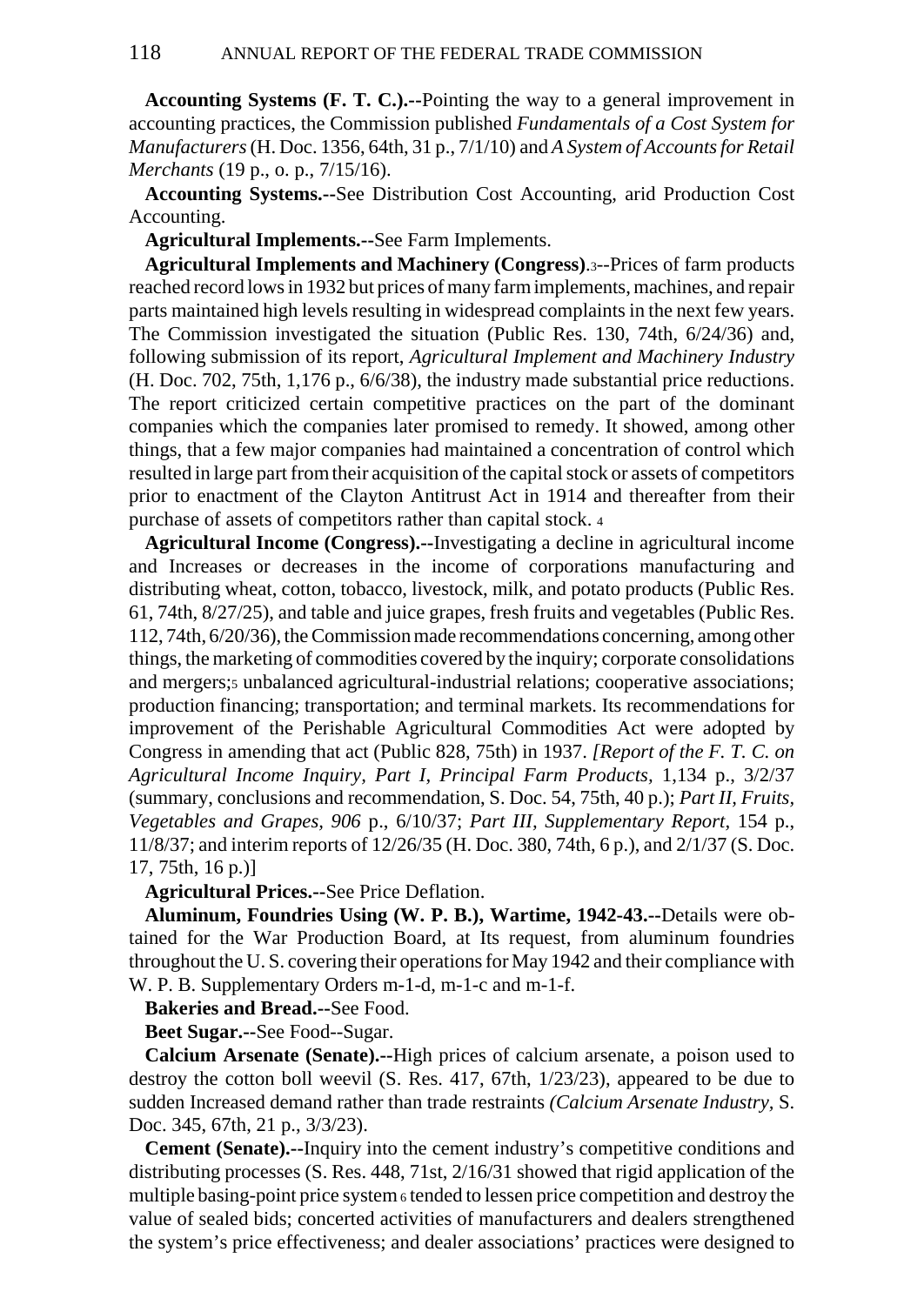restrict sales to recognized "legitimate" dealers (Cement Industry. S, Doc. 71, 73d, 160 p., 6/9/33).

**Chain Stores (Senate).--**Practically every phase of chain-store operation was covered (S. Res. 224, 70th, 5/12/28), including cooperative chains, chain-store manufacturing and wholesale business, leaders and loss leaders, private brands,

3 Inquiries desired by either House of Congress are now undertaken by the Commission as a result of concurrent resolutions of both Houses. For further explanation, see footnote on p.2.

4 F. T. C. recommendations that section 7 of the Clayton Act be amended to declare unlawful the acquisition of corporate assets under the same conditions that acquisition of corporate stock has been unlawful since 1914, are discussed in *Chain Stores--Final Report on the Chain Store Investigation* (S. Doc. 4, 74th, 12/14/34), p.96: *Summary Report* on *Conditions- With Respect to the Sale and Distribution of Milk and Dairy Products*(H. Doc. 94, 75th 1/4/37), p.38: *Report of the F. T. C. on Agricultural Income Inquiry,* PartI(3/2/37), p.26;*AgriculturalImplement and Machinery Industry* (H. Doc. 702, 75th. 6/6/39), p.1038; and F. T. C. Annual Reports: 1938, pp. 19 and 29; 1939, p. 14; 1940, p. 12;1941, p. 19: 1942, p.9; 1943, p.9; 1944, p.7.

5 See footnote 4, above.

6 Basing-point systems are also discussed in the published reports listed under "Price Bases," "Steel Code." and "Steel Sheet Piling" herein.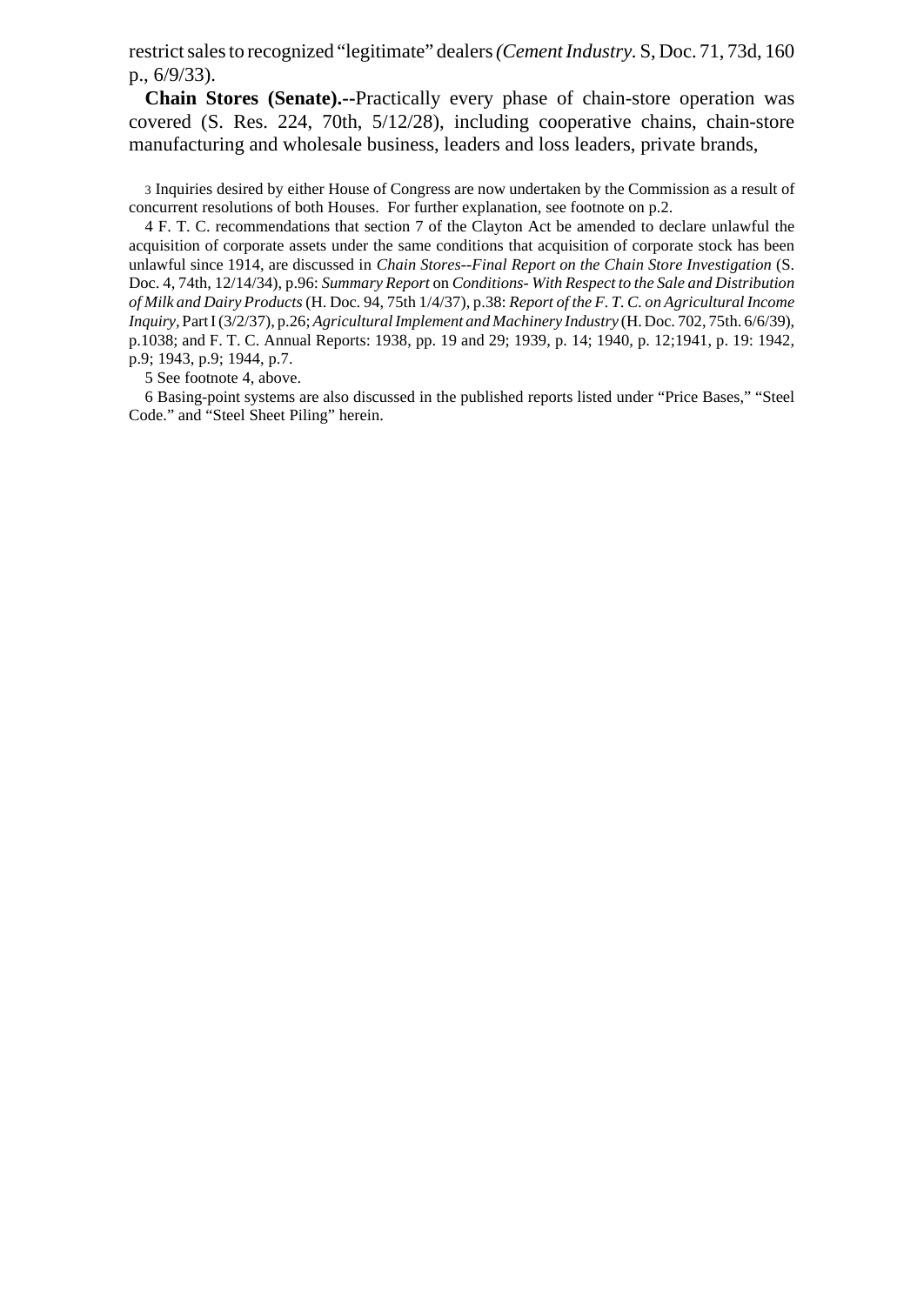short weighing and overweighing, and sales, costs, profits, wages, special discounts and allowances, and prices and margins of chain and independent grocery and drug distributors in selected cities. (For subtitles of 33 reports published under the general title, Chain *Stores,* 1931-33, see F. T. O. Annual Report, 1941, p.201.)

In the *Final Report* on *the Chain-Store Investigation (S.* Doc. 4, 74th, 110 p., o. p., 12/14/34), legal remedies available to combat monopolistic tendencies In chain-store development were discussed.<sup>7</sup> The Commission 's recommendations pointed the way to subsequent enactment of the Robinson-Patman Act (1936) prohibiting price and other discriminations, and the Wheeler-Lea Act (1938) which amended the Federal Trade Commission Act so as to broaden the prohibition of unfair methods of competition in section 5 to include unfair or deceptive acts or practices in interstate commerce.

**Coal (Congress and F. T. C.), Wartime, 1917-18, Etc.--**From 1916 through the first World War period and afterward, the Commission at different times investigated anthracite and bituminous coal prices and the coal Industry's financial condition. Resulting cost and price reports are believed to have substantially benefited the consumer. Among the published reports were: *Anthracite Coal Prices*, preliminary (S. Doc. 19, 65th, 4 p., o. p., 5/4/17); *Preliminary Report by the F. T. C on the Production and Distribution of Bituminous Coal* (H. Doc. 152, 65th, 8 p., o. p., 5/19/17); *Anthracite and Bituminous Coal Situation,* summary (H. Doc. 193, 65th, 29 p., o. p., 6/19/17); and *Anthracite and Bituminous Coal* (S. Doc. 50, 65th, 420 p.. o. p., 6/19/17)--pursuant to S. Res. 217, 64th, 6/22/16: H. Res. 352, 64th, 8/18/16, and S. Res. 51, 65th, 5/1/17; *Washington, D. C., Retail Coal Situation* (5 p., release, processed, o. p., 8/11/17)--pursuant to F. T. C. motion: *Investment and Profit in Soft-Coal Mining* (two parts, 5/31/22 and 7/6/22, 218 p., S. Doc. 207, 67th)--pursuant to F. T. C. motion; and *Report of the F. T. C. on Premium Prices of Antliracite (97* p., 7/0/25)--pursuant to F. T. C. motion.

**Coal, Cost of Production (F. T. C.), Wartime, 1917-18.--**President Wilson fixed coal prices by Executive order under the Lever Act (1917) on the basis of information furnished by the Commission. For use of the U. S. Fuel Administration in continuing price control, the Commission compiled monthly cost production reports, collecting cost records for 1917-18 for about 99 percent of the anthracite and 95 percent of the bituminous coal production (*Cost Reports of the F. T. C. Coal,* 6/30/19, summarized for principal coal-producing States or regions: (1) Pennsylvania, bituminous, 103 p.; (2) Pennsylvania, anthracite, 145 p., o. p.; (3) Illinois, bituminous, 127 p.; (4) Alabama, Tennessee, and Kentucky, bituminous, 210 p.; (5) Ohio, Indiana, and Michigan, bituminous, 288 p.; (6) Maryland, West Virginia, and Virginia, bituminous 286 p.; and (7) trans-Mississippi States, bituminous, 459 p.)

**Coal, Current Monthly Reports (F. T. C.).--**The Commission (December 1919) initiated a system of current monthly returns from the soft coal Industry similar to those compiled during the World War, 1917-18 *(Coal-Monthly Reports on Cost of Production,* 4/20/20 to 10/30/20, Nos. 1 to 6, and two quarterly reports with revised costs, 8/25/20 and 12/6/20, processed, o. p.). An injunction to prevent the calling for the monthly reports (denied about seven years later) ]ed to their abandonment.

**Combed Cotton Yarns.--**See Textiles.

**Commercial Bribery (F. T. C.).--**Investigating the prevalence of bribery of customers' employees as a means of obtaining trade, the Commission published *A Special Report on Commercial Bribery* (H. Doc. 1107, 65th, 3 p., o. p., 5/15/18), recommending legislation striking at this practice; *Commercial Bribery* (S. Doc.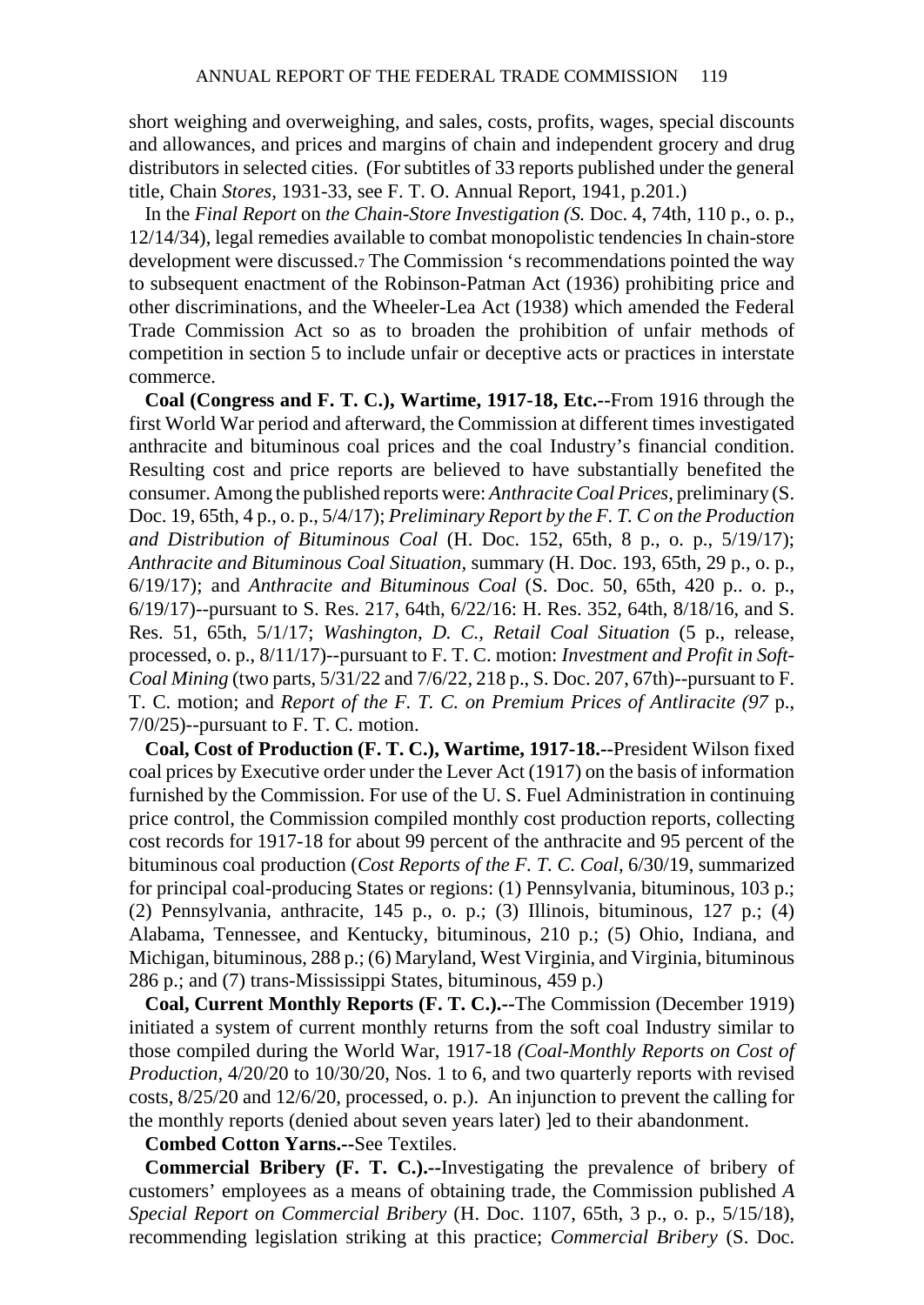unnumbered, 65th, 36 p., o. p., 8/22/18); and *Commercial Bribery* (S. Doc. 258, 66th, 7 p., o. p., 3/18/20.

**Cooperation in American Export Trade.--**See Foreign Trade.

**Cooperation in Foreign Countries (F. T. C.).--Inquiries made by the Commission** regarding the cooperative movement in 15 European countries resulted in a report, *Cooperation in Foreign Countries* (S. Doc.171, 68th, 202p.,o.p., 11/29/24), recommending further development of cooperation in the U. S.

**CooperativeMarketing (Senate).--**Thisinquiry (S. Res. 34, 69th, 3/17/25) covered the development of the cooperative movement in the U. S. and illegal interferences with the formation and operation of cooperatives; and a comparative study of costs, prices, and marketing methods *(Cooperative Marketing,* S. Doc. 95, 70th, 721 p., o. p., 4/30/28).

7 See footnote 4, p. 107.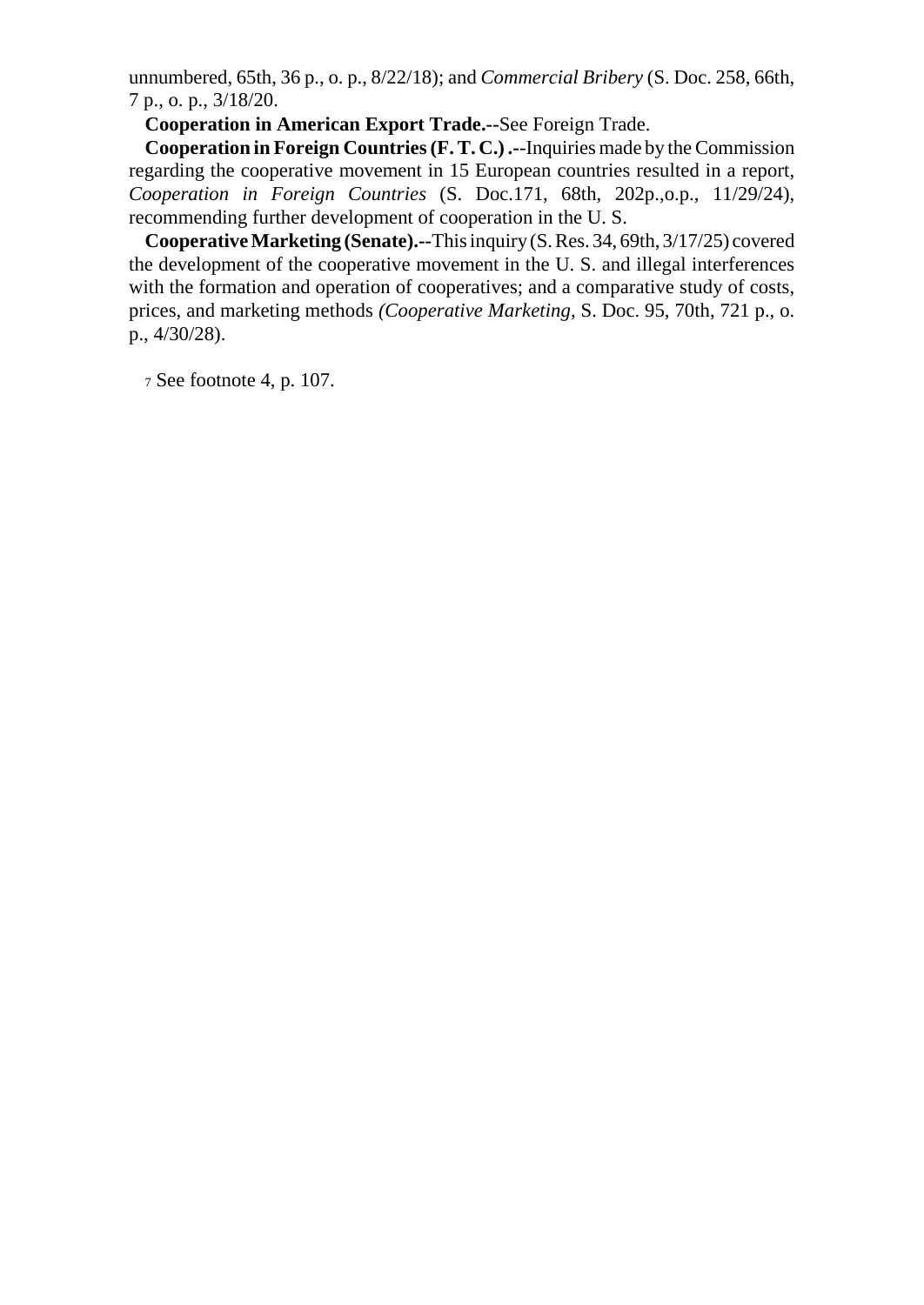**Copper.--**See Wartime Cost Finding, 1917-18.

**Corporation Reports.--**See Industrial Corporation Reports.

**Cost Accounting.--**See Accounting Systems.

**Cost of Living (President), Wartime, 1917-18.--**Delegates from the various States met in Washington, April 30 and May 1,1917, at the request of the Federal Trade Commission, and considered the rapid rise of wartime prices and the plans then being made for the Commission's general investigation of foodstuffs. [See Foods (President), Wartime, 1917-18, herein.] Proceedings of the conference were published *(High Cost of Living,* 119 p., o. p.).

**Cost of Living (President).--**President Roosevelt, in a published letter (11/16/37), requested the Commission to investigate living costs. The Commis sion (11/20/37) adopted a resolution undertaking the inquiry and a few months thereafter submitted a confidential report to the President.

**Cotton Industry.--**See Textiles.

**Cottonseed Industry (House).--**Investigating alleged price fixing (H. Res. 439, 69th, 3/2/27), the Commission reported evidence of cooperation among State associations but no indication that cottonseed crushers or refiners had fixed prices in violation of the antitrust laws *(Cottonseed Industry,* H. Doc. 193, 70th, 37 p., 3/5/28).

**Cottonseed Industry (Senate).--**Two resolutions (S. Res. 136, 10/21/29, and S. Res. 147, 11/2/29 71st) directed the Commission to determine whether alleged unlawful combinations of cottonseed oil mill corporations sought to lower and fix prices of cottonseed and to sell cottonseed meal at a fixed price under boycott threat; and whether such corporations acquired control of cotton gins to destroy competitive markets and depress or control prices paid to seed producers (*Investigation of the Cottonseed Industry,* preliminary report, S. Doc. 91, 71st, 4 p., o. p., 2/28/30, and final report, 207 p., with 11 vols. testimony, S. Doc. 209, 71st, 5/19/33.)

**Distribution Cost Accounting (F. T. C.). --**To provide a guide for current legislation and determine ways for improving accounting methods, the Commission studied distribution cost accounting in connection with selling, warehousing, handling, delivery, credit and collection *(Case Studies in Distribution Cost Accounting for Manufacturing and Wholesaling,* H. Doc. 287, 77th, 215 p., 6/23/41).

**Distribution.--**See Foods-Mass Foods Distributors.

**Distribution.--**See Millinery Distribution.

**Distribution Methods and Costs (F. T. C. and O. P. A.), Wartime, 1941-42.--** Involving methods and costs of interstate distribution of certain commodities, this inquiry (F. T. C. Res., 6/27/40) was completed and will be reports in published from, although special reports of the 1941 a study of distribution of some 20 commodity groups were made for the confidential use of O. P. A. and other war agencies. (See p. 19.)

**Du Pont Investments (F. T. C.).--**The *Report of the F. T. C. on Du Pont Investments* (F. T. C. motion 7/29/27; report, 46 p., processed, 2/1/29) discussed reported acquisitions by E. I. du Pont de Nemours & Co. of U.S. Steel Corp. stock, together with previously reported holdings in General Motors Corp.

**Electric and Gas Utilities, and Electric Power.--**See Power.

**Farm Implements(Senate), Wartime, 1917-18.--**The *Report of the F. T. C. on the Causes of High Prices of Farm Implements* (inquiry under S. Res. 223, 65th, 5/13/18; report, 713 p., o. p., 5/4/20) disclosed numerous trade combinations for advancing prices and declared the consent decree for dissolution of International Harvester Co. to be inadequate. The Commission recommended revision of the decree and the Department of Justice proceeded to that end.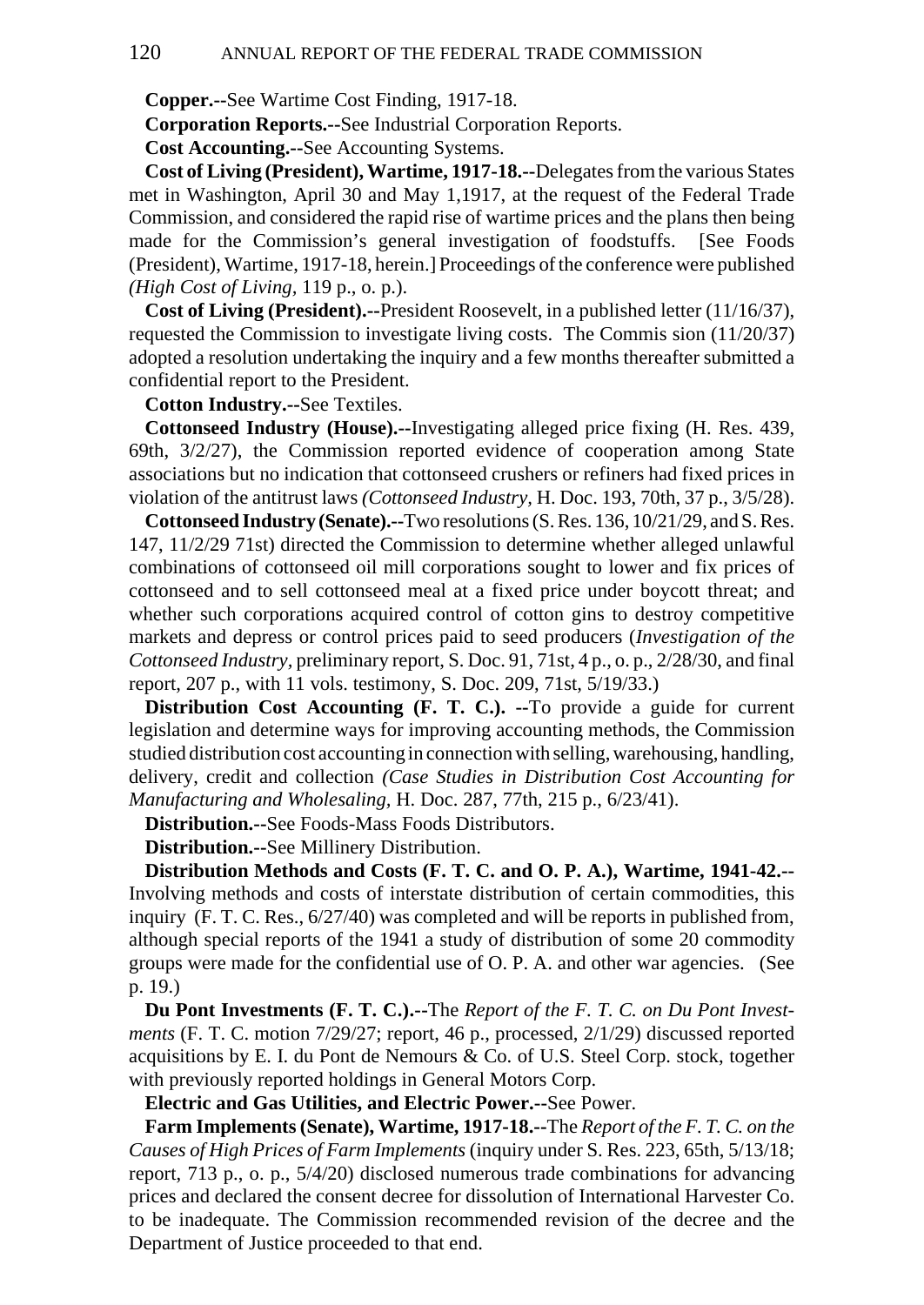**Farm Implements.--**See Agricultural Implements and Machinery, and Independent Harvester Co.

**Feeds (Senate).--Seeking to determine whether purported combinations in restraint** of trade existed (S. Res. 140, 66th, 7/31/19), the Commission found that although some association activities were in restraint of trade, there were no substantial antitrust law violations *(Report of the F. T. C. on Commercial Feeds,* 206 p., 3/29/21).

**Fertilizer (Senate).--**Begun by the Commissioner of Corporations <sup>8</sup> (S. Res. 487, 62d, 3/1/13), this inquiry disclosed extensive use of bogus independent fertilizer companies for competitive purposes *(Fertilizer Industry,* S. Doc. 551, 64th, 269 p., o. p., 8/19/16). Agreements for abolition of such unfair competition were reached.

8 The Commission was created September 26, 1914, upon passage of the Federal Trade Commission Act. sec. 3 of which provided that "all pending investigations and proceedings of the Bureau of Corporations [of the Department of Commerce] shall be continued by the Commission."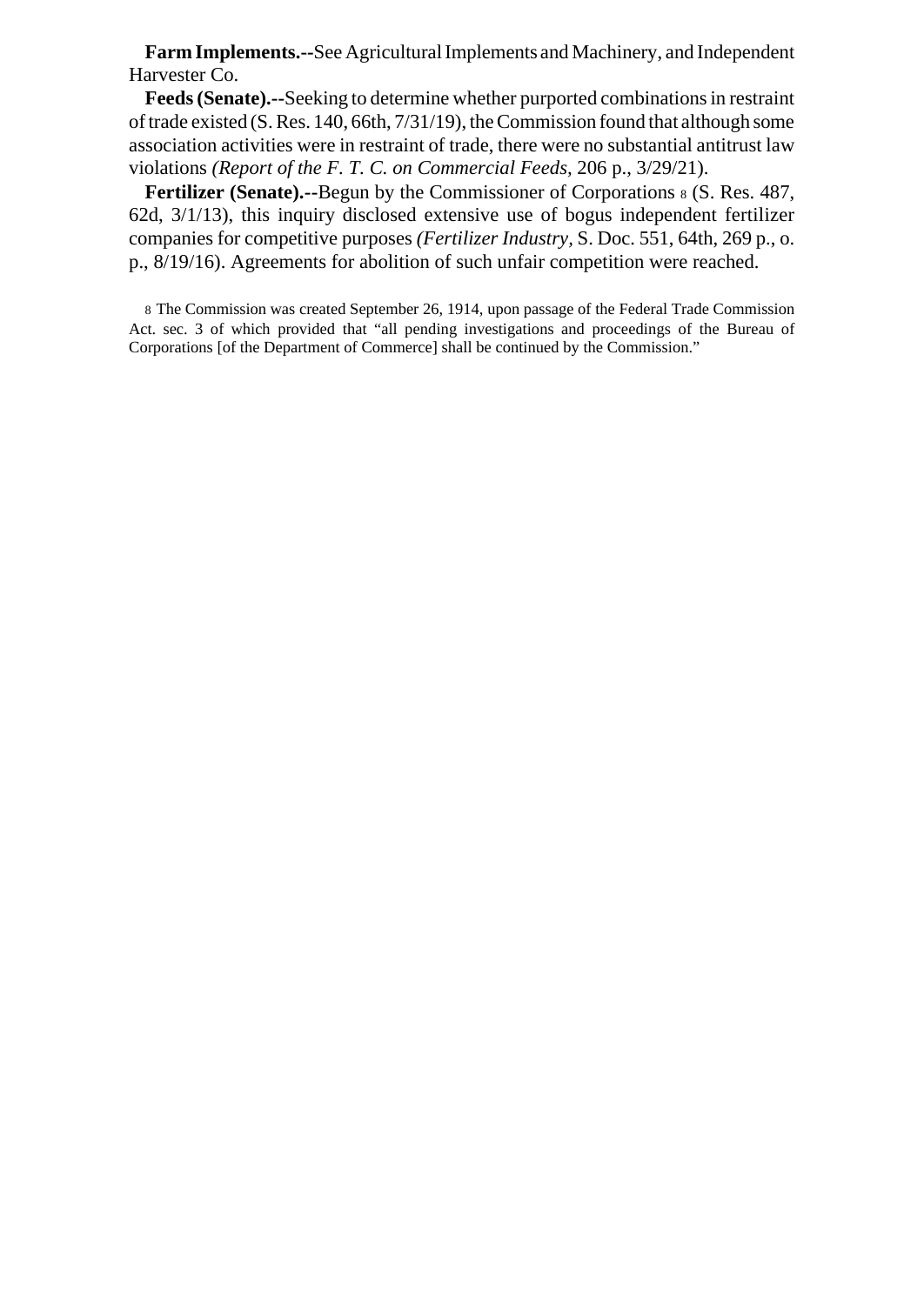**Fertilizer (Senate).--**A second fertilizer inquiry (S. Res. 307, 67th, 6/17/22) developed that active competition generally prevailed in that industry in the U. S., although in some foreign countries combinations controlled certain important raw materials. The Commission recommended improved agricultural credits and more extended cooperation by farmers in buying fertilizer *(Fertilizer Industry*, S. Doc. 347, 67th, 87 p., o. p., 3/3/23).

**Fertilizer and Chemicals (O. P. A.), Wartime, 1941-42.--**A study of costs, prices and profits in the fertilizer and related products industries (O. P. A. request, June 1942) was undertaken in connection with nine important companies in the phosphate rock mining industry. The study will also embrace costs, profits, and prices in the production and sale of superphosphates, organic nitrates, sulphuric acid, and mixed fertilizers. (See p. 17.)

**Flags (Senate), Wartime, 1917-18--**Unprecedented increasesin the prices of U. S. flags in 1917, due to wartime demand, were investigated (S. Res. 35, 65th, 4/16/17). The inquiry was reported in *Prices of American Flags* (S. Doc. 82, 65th, 6 p., o. p., 7/26/17).

#### **Flour Milling.--**See Food, below.

**Food (President), Wartime, 1917-18.--**President Wilson, as a wartime emergency measure (2/7/17), directed the Commission "to investigate and report the facts relating to the production, ownership, manufacture, storage, and distribution of foodstuffs" and "to ascertain the facts bearing on alleged violations of the antitrust acts." Two major series of reports related to meat packing and the grain trade with separate inquiries into flour milling, canned vegetables and fruits, canned salmon, and related matters, as listed below.

**Food (President) Continued--Meat Packing.**-*-Food Investigation-Report of the F. T. C. on the Meat-Packing Industry* was published in six parts: *I. Extent and Growth of Power of the Five Packers in Meat and Other Industries* (6/24/19, 574, p., o. p.); *II. Evidence of Combination Among Packers* (11/25/18, 294 p., o. p.); *III. Methods of the Five PackersinControlling the Meat-Packing Industry* (6/28/19, 325 p., o. p.);*IV. The Five Large Packers in Produce and Grocery Foods* (6/30/19, 390 p., o. p.); *V. Profits of the Packers* (6/28/19,110 p., o. p.); *VI. Cost of Growing Beef Animals, Cost of Fattening Cattle, and Cost of Marketing Livestock* (6/30/19, 183 p., o. p.); and summary (H.- Doc. 1297, 65th, 51 p., o. p., 7/3/18).

The reports first led to antitrust proceedings against the Big Five Packers, resulting in a consent decree (Supreme Court of the D C., 2/27/20), <sup>9</sup> which had substantially the effect of Federal legislation in restricting their future operations to certain lines of activity. As a further result of the investigation, Congress enacted] the Packers and] Stockyards Act (1921), adopting the Commission's recommendation that the packers be divorced from control of the stockyards. (The meat-packing industry is further referred to under Meat Packing Profit Limitations, p.112).

**Food (President) Continued-Grain Trade.--**Covering the industry from country elevator to central market, the *Report of the F. T. C. on the Grain Trade* was published in seven parts: *I. Country Grain Marketing* (9/15/20, 350 p., o. p.); *II. Terminal Grain Markets and Exchanges* (9/15/20, 333 p., o. p.-); *III. Terminal Grain Marketing* (12/21/21, 332 p., o. p.); *IV. Middlemen's Profits and Margins(9/26/23,* 21 5 p., o. p.); V. *Future Trading Operations in Grain* (9/15/20, 347 p., o. p.); *VI. Prices of Grain and Grain Futures*(9/10/24, 374 p.); and] *VII. Effects of Future Trading* (6/25/26, 419 p.). The investigation as reported in Vol. V, and testimony by members of the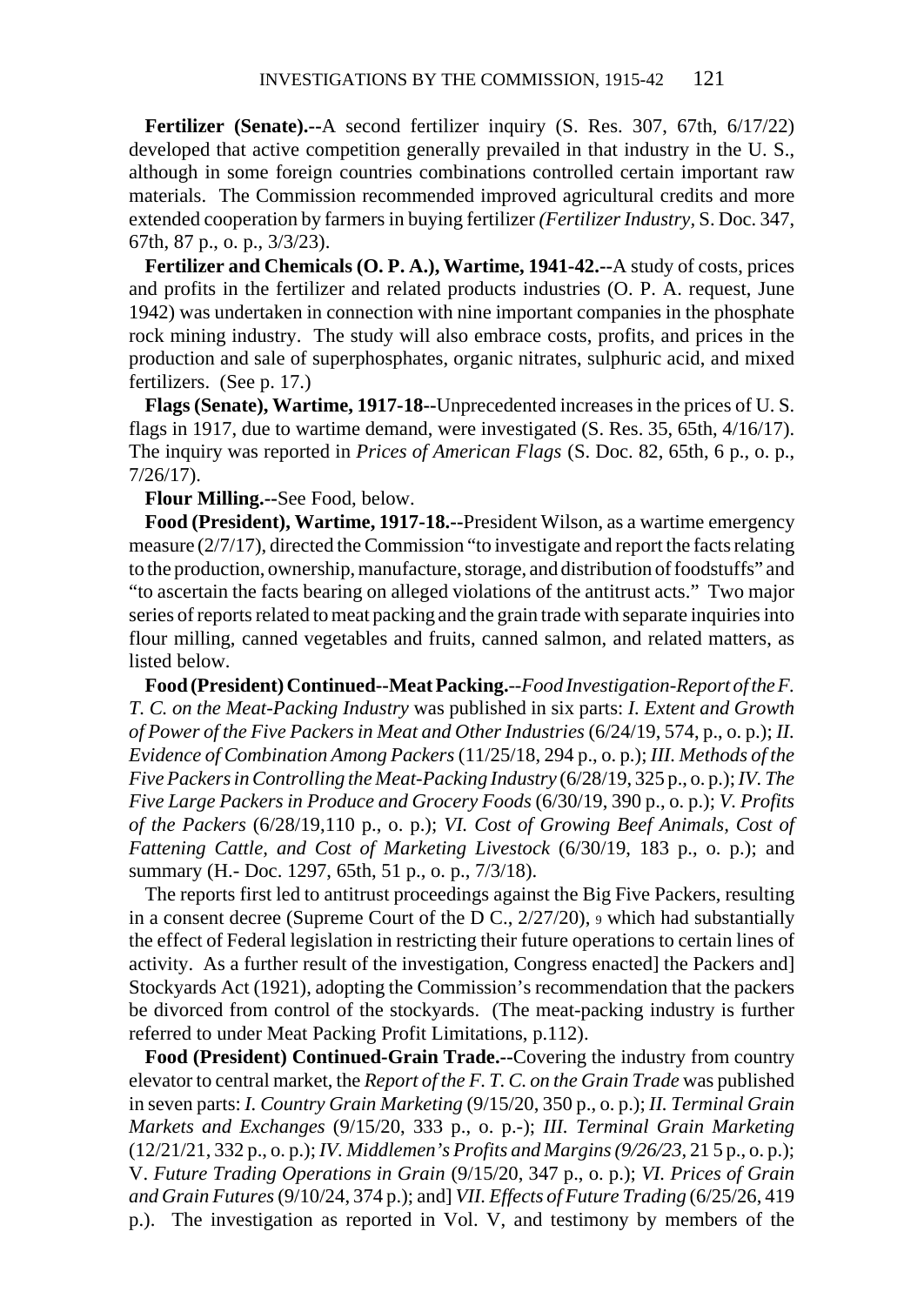Commission's staff*(U. S.CongressHouseCommittee onAgriculture,Future Trading,* hearings, 67th, April 25-May 2, 1921) was an important factor in enactment of the Grain Futures Act (1921). (Further reference to the grain trade is made under Grain Elevators, p. 112; Grain Exporters, p.112; and Grain Wheat Prices, p.112.)

**Food (President) Continued--Bakeries and Flour Milling.--**One F.T.C.reportwas published by the Food] Administration *(U. S. Food Administration, Report of the F. T. C. on Bakery Business in U.S.,* pp.5-13, o. p., 11/3/17.) Other reports were: *Food Investigation, Report of the F. T. C. on Flour Milling and Jobbing* (4/4/18, 27 p., o. p.) and *Commercial Wheat Flour Milling* (9/15/20.118 p., o. p.).

9 The legal history of the consent decree and a summary of divergent economic interests involved in the question of packer participation in unrelated lines of food products were set forth by the Commission in *Packer Consent Decree* (S. Doc. 219, 68th, 44 p., o. p., 2/20/25), prepared pursuant to S. Res. 278, 68th, 12/8/24.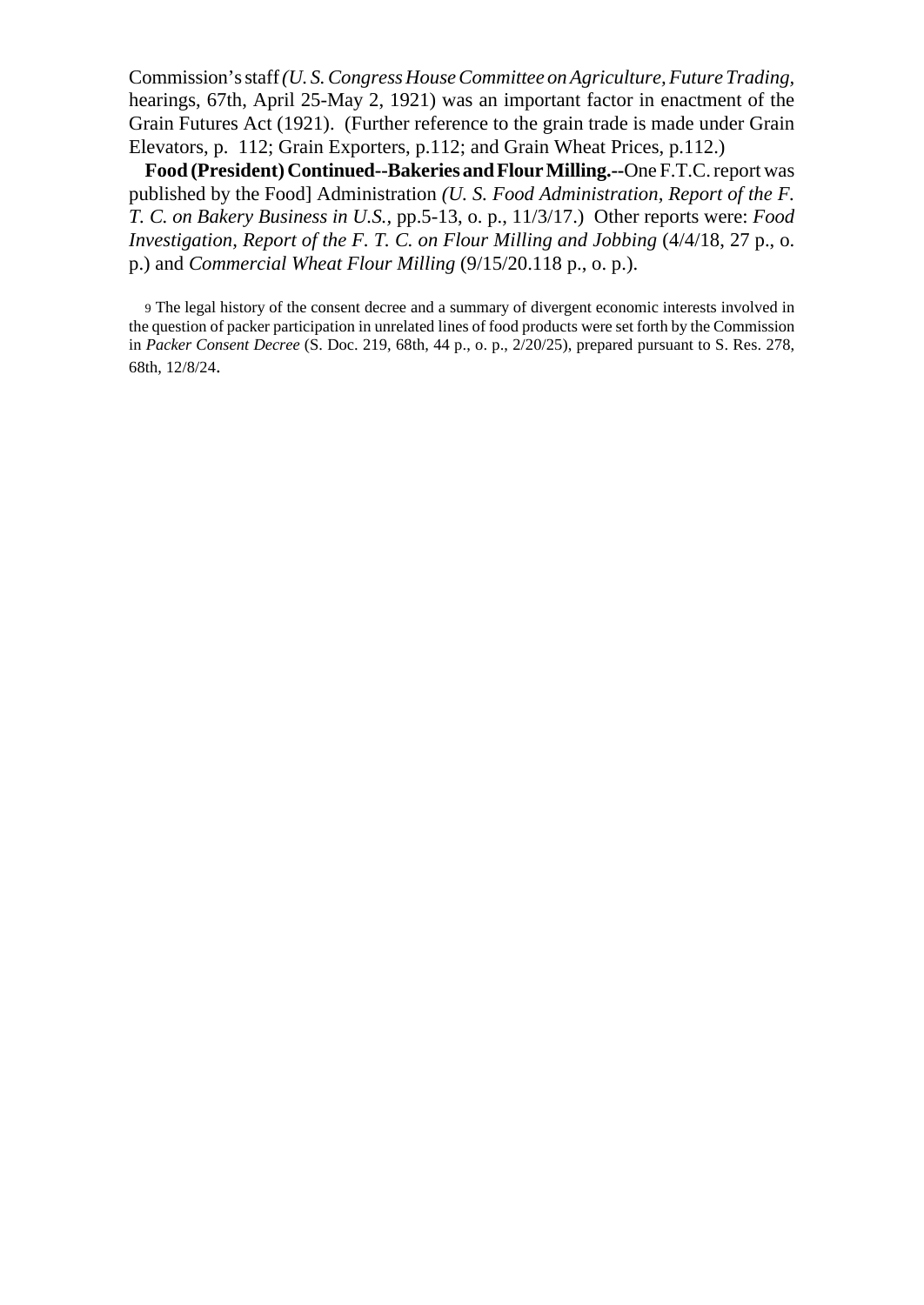#### 122 ANNUAL REPORT OF THE FEDERAL TRADE COMMISSION

**Food (President) Continued--Canned Foods,**<sup>10</sup> **Private Car Lines, Wholesale Food Marketing.--**Under the general title *Food Investigation* were published *Report of the F. T. C. on Canned Foods-General Report and Canned Vegetables and Fruits* (5/18/18, 103 p., o. p.); *Report of the F. T. C. on Canned Foods-Canned Salmon* (12/27/18, 83 p., o. p.); *Report of the F. T. C. on Private Car Lines,* regarding transportation of meats, fruits, and vegetables (6/27/19, 271 p., o. p.); and *Report of the F. T. C. on Wholesale Marketing of Food* (6/30/19, 268 p., o. p.),. which recommended that a wholesale dealer in perishable food products should be required to procure a Federal license and that Federal inspection and standards should be provided. Provisions in accordance with these recommendations were incorporated] in the Perishable Agricultural Commodities Act (1930).

**Food--Biscuits and Crackers(O. P. A.),Wartime, 1941-42.--**In the interest of the low income consumer, for whom it was deemed necessary the price of bread should be held at a minimum, the Commission investigated costs, prices and profits of 60 representative bread-making companies, conveying itsfindingsto O. P. A.(Jan. 1942) in an unpublished report. (See p. 16.)

**Food--Bread and Flour (Senate).--**Reports on this inquiry (S. Res. 163, 68th, 2/26/24) were: *Competitive Conditions in Flour Milling* (S. Doc. 97, 70th, 140 p., o. p., 5/3/26); *Bakery Combines and Profits (S.* Doc. 212, 69th, 95 p., 2/11/27); *Competition and Profits in Bread and Flour* (S. Doc. 98, 70th, 509 p., 1/11/28); and *Conditions in the Flour Milling Business,* supplementary (S. Doc. 96, 72(1, 26 p., 5/28/32).

**Food--Flour Milling (Senate).--**This study of costs, profits, and other factors (S. Res. 212, 67th, 1/18/22) was reported] in *Wheat Flour Milling Industry* (S. Doc. 130, 68th, 130 p., o. p., 5/16/24).

**Food--Grain Elevators (F. T. C.), Wartime, 1917-18.--**In view of certain bills pending before Congress with reference to regulation of the grain trade, the Commission, in a preliminary report,*Profits ofCountry and Terminal GrainElevators* (S. Doc. 40, 67th, 12 p., o. p., 6/13/21), presented certain data collected during its inquiry into the grain trade ordered by the President (see p. 111).

**Food--Grain Exporters (Senate).--**The low prices of export wheat in 1921 gave rise to this inquiry (S. Res. 133, 67th, 12/22/21) concerning harmful speculative price manipulations on the grain exchanges and alleged conspiracies among country grain buyers to agree on maximum purchasing prices. The Commission recommended stricter supervision of exchanges and additional storage facilities for grain not controlled by grain dealers (*Report of the F. T. C. on Methods and Operations of Grain Exporters,* 2 vols., 387 p., 5/16/22 and 6/18/23).

**Food--Grain,WheatPrices (President).--**An extraordinary decline of wheat prices was investigated (President Wilson's directive, 10/12/20) and found to be due chiefly to abnormal market conditions *(Report of the F. T. C. on Wheat Prices for the 1920 Crop,* 91 p., 12/13/20).

**Food--Mass Foods Distributors (F. T. C.).--**The system of delivering foods to large chain store warehouses and the older system of delivery to individual retail stores were compared from an economic viewpoint (F. T. C., Res., 4/20/41).

**Food--Meat Packing Profit Limitations (Senate), Wartime, 1917-18.--**Following an inquiry. (S. Res. 177, 66th, 9/3/19) involving the wartime control of this business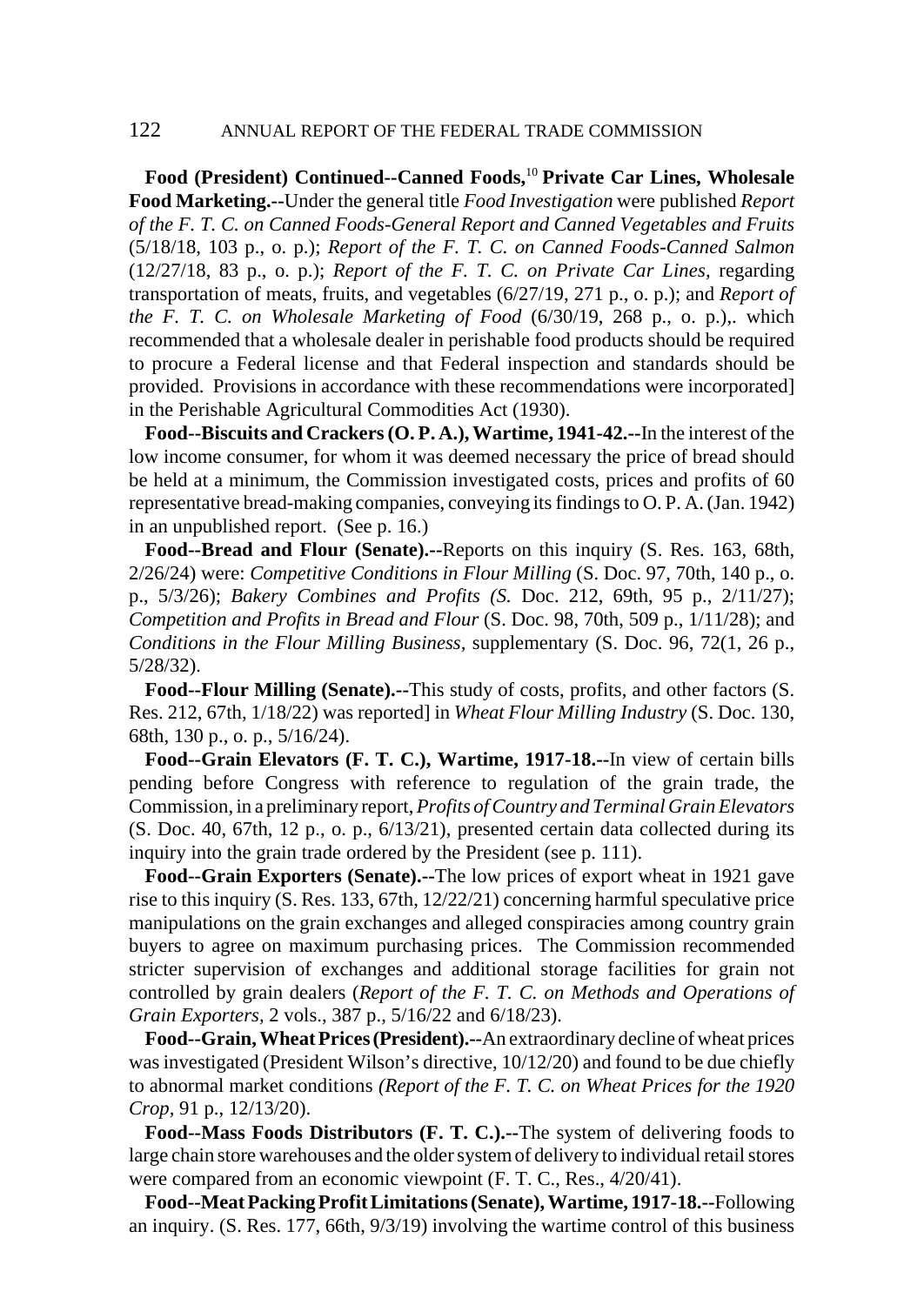as established by the U. S. Food Administration in 1917-18, the Commission recommended greater control and lower maximum profits (Maximum Profit Limitation *on Meat Packing Industry,* S. Doc. 110, 66th, 179 p., o. p., 9/25/19).

**Food--Milkand Milk Products (Senate), Wartime, 1917-18.--**Covering an inquiry (S. Res. 431, 65th, 3/3/19) into fairness of milk pricesto producers and of canned milk prices to consumers, the *Report of the F. T. C. on Milk and Milk Products 1914-18* (6/6/21, 234 p.) showed a marked concentration of control and questionable practices many of which later were recognized by the industry as being unfair.

**Food--Milk and Dairy Products (House).--**Competitive conditions in different milk-producing areas were investigated (H. Con. Res. 32, 73d, 6/15/34). Results of the inquiry were published in seven volumes: *Report of the F. T. C. on the Sale and Distribution of MilkProducts,Connecticut andPhiladelphia Milk-sheds* (H.Doc. 152, 74th, 901 p., 4/5/35); *Report of the F. T. C. on the Sale and Distribution of Milk and Milk Products* (Connecticut and Philadelphia milksheds,

<sup>10</sup> In connection with its wartime cost finding inquiries, 1917-18. p.109 herein, the Commission published *Report of the F. T. C. on Canned Foods) 1918--Corn, Peas, String Beans, Tomatoes, and Salmon* (86 p., 11/21/21).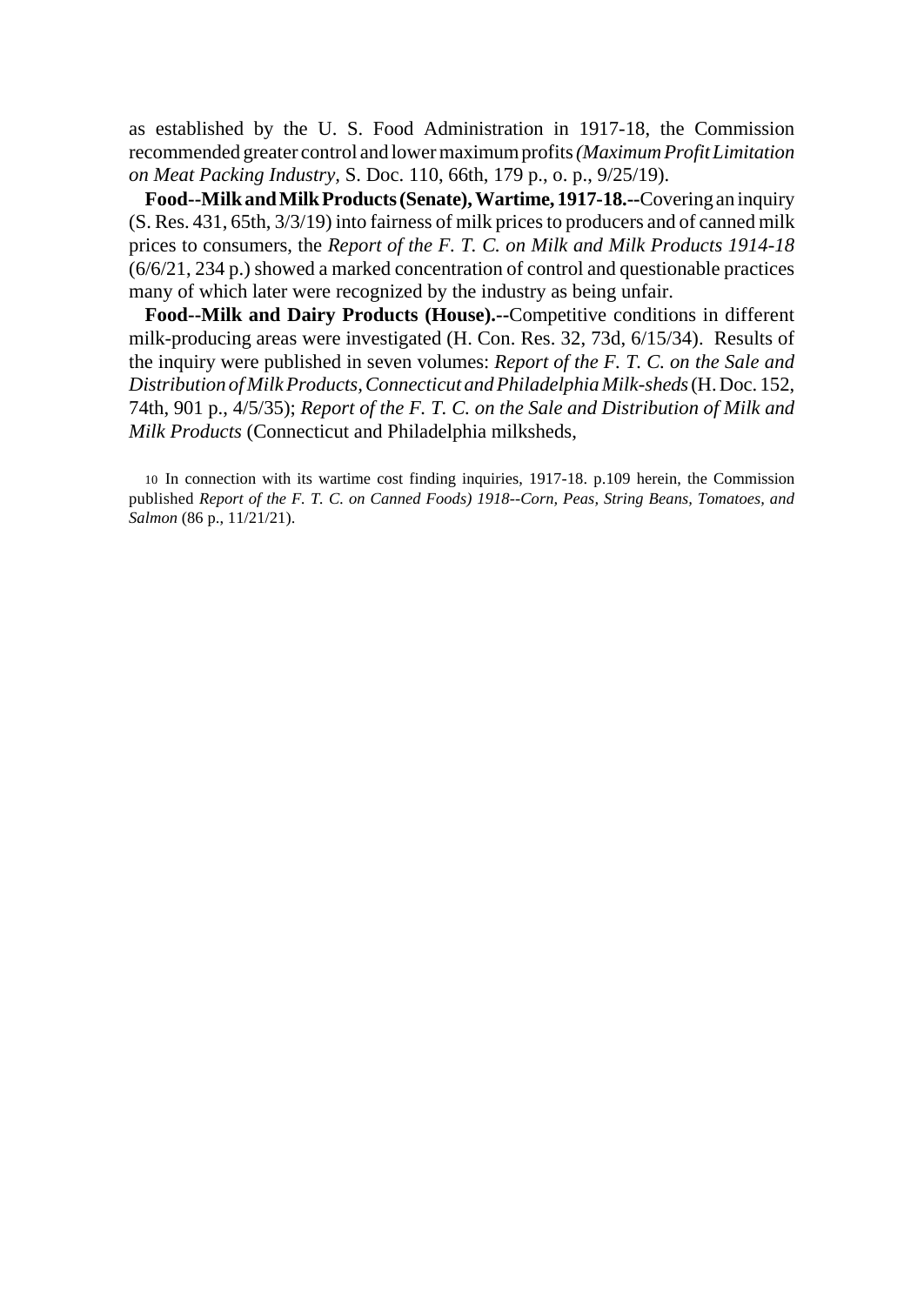interim report, H. Doc. 387, 74th, 125 p., 12/31/35);*Chicago Sales Area* (H. Doc. 451, 74th, 103 p., o. p 4/15/36); *Boston, Baltimore, Cincinnati, St. Louis* (H. Doc. 501, 74th, 243 p., 674/36); *Twin City Sales Area* (H. Doc. 506, 74th, 71 p., 6/13/36); and *New York Milk Sales Area* (H. Doc. 95, 75th, 138 p., o. p., 9/30/36).-The Commission reported that many of the industry's problems could only be dealt with by the States and recommended certain legislation and procedure, both State and Federal*(Summary Report on Conditions With Respect to the Sale and Distribution of Milk and Dairy Products,* H. Doc. 94, 75th, 39 p., o. p., 1/4/37). Legislation has been enacted in a number of States carrying into effect all or a portion of the Commission's recommendations.

**Food--Peanut Prices (Senate).--**An alleged price-fixing combination of peanut crushers and mills was investigated (S. Res. 139, 71st, 10/22/29). The Commission found that an industry-wide decline in prices of farmers' stock peanuts during the business depression was not due to such a combination, although pricing practices of certain mills tended to impede advancing and to accelerate declining prices (Prices and *Competition Among Peanut Mills,* S. Doc. 132, 72d, 78 p., 6/30/32).

**Food--Raisin Combination (Attorney General).--**Investigating allegations of a combination among California raisin growers (referred to F. T. C. 9/30/19), the Commission found the enterprise not only organized in restraint of trade but conducted in a manner threatening financial disaster to the growers. The Commission recommended changes which the growers adopted *(California Associated Raisin Co.,* 26 p., processed o. p., 6/8/20).

**Food--Southern Livestock Prices (Senate).--**Although the low prices of southern livestock in 1919 gave rise to a belief that discrimination was being practiced, a Commission investigation (S. Res. 133, 66th, 7/25/19) revealed the alleged discrimination did not appear to exist *(Southern Livestock Pr ices,* S. Doc. 209, 66th, 11 p., o. p, 2/2/20).

**Food--Sugar (House).--**An extraordinary advance in the price of sugar in 1919 H. Res. 150, 66th, 10/1/19) wasfound to be due chiefly to speculation and hoarding. The Commission made recommendations for correcting these abuses *Report of the F.T.C. on Sugar Supply and Prices,* 205 p., 11/15/20).

**Food-Sugar, Beet (F. T. C.).--**Initiated by the Commissioner of Corporation,<sup>11</sup> but completed by the F. T. C., thisinquiry dealt with the cost of growing beets and the cost of beet-sugar manufacture (*Report on the Beet Sugar Industry in the U. S.,* H. Doc. 158, 65th, 164 p., 6. p., 5/24/17).

**ForeignTrade--AntidumpingLegislation (F.T. C.).--**To develop information for use of Congress in its consideration of amendments to the antidumping laws the Commission studied recognized types of dumping and provisions for preventing the dumping of goods from foreign countries *(Antidumping Legislation and other Import Regulations in the United States and Foreign Countries,* S. Doc. 112, 73d, 100 p., 1/11/34; supplemental report, 111 p., processed, 6/27/38).

**ForeignTrade--Cooperation inAmerican Export Trade (F. T. C.) .--**Thisinquiry related to competitive conditions affecting Americans in international trade. The Export Trade Act, also known as the Webb-Pomerene Law, authorizing the association of U. S. manufacturers for export trade, was enacted as a result of Commission recommendations *(Cooperation in American Export Trade,* 2 vols., 984 p., o. p., 6/30/16; also summary, S. Doc. 426, 64th, 7 p., o. p., 5/2/16; and conclusions, 1916, 14 p., o. p.).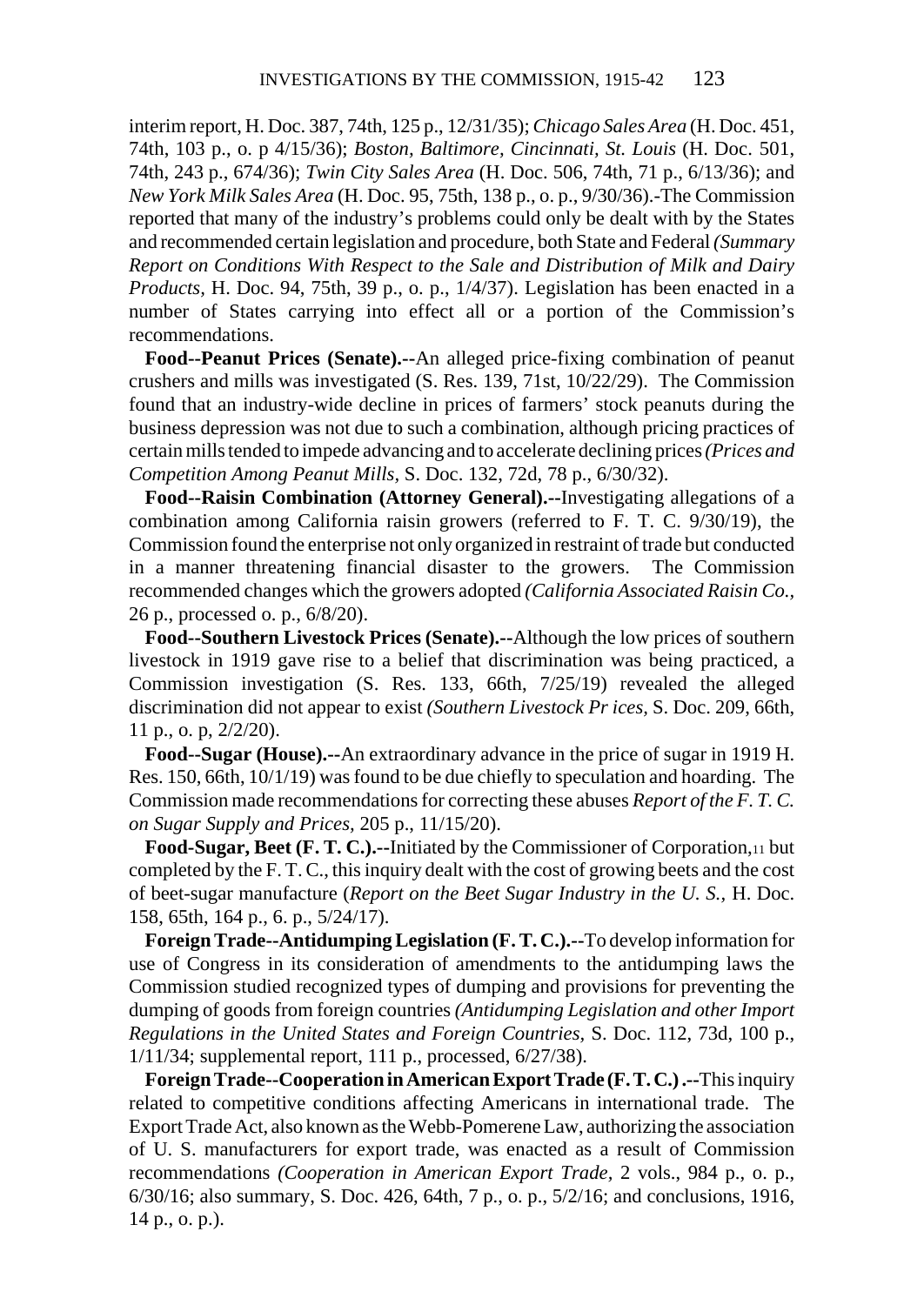**ForeignTrade--CottonGrowingCorporation (Senate).--**The report of an inquiry (S. Res. 317, 68th, 1/27/25) concerning the development of this British company, *Empire Cotton Growing Corporation* (S. Doc. 226, 68th, 30 p., o. p., 2/28/25), showed there was then little danger of serious competition with the American grower or of a possibility that the United States would lose its position asthe largest producer of raw cotton.

**Gasoline.--**See Petroleum.

**Grain.--**See Food.

**Guarantee Against Price Decline (F. T. C.).--**Answers to a circular letter (12/26/19) calling for information and opinions on this subject were published in *Digest of Replies in Response to an Inquiry of the F. T. C. Relative to the Practice of Giving Guarantee Against Price Decline* (68 p., 5/27/20).

**House Furnishings (Senate).--**This inquiry (S. Res. 127, 67th, 1/4/22) resulted in three volumes showing concerted efforts to effect uniformity of prices

11 See footnote 8, p. 120.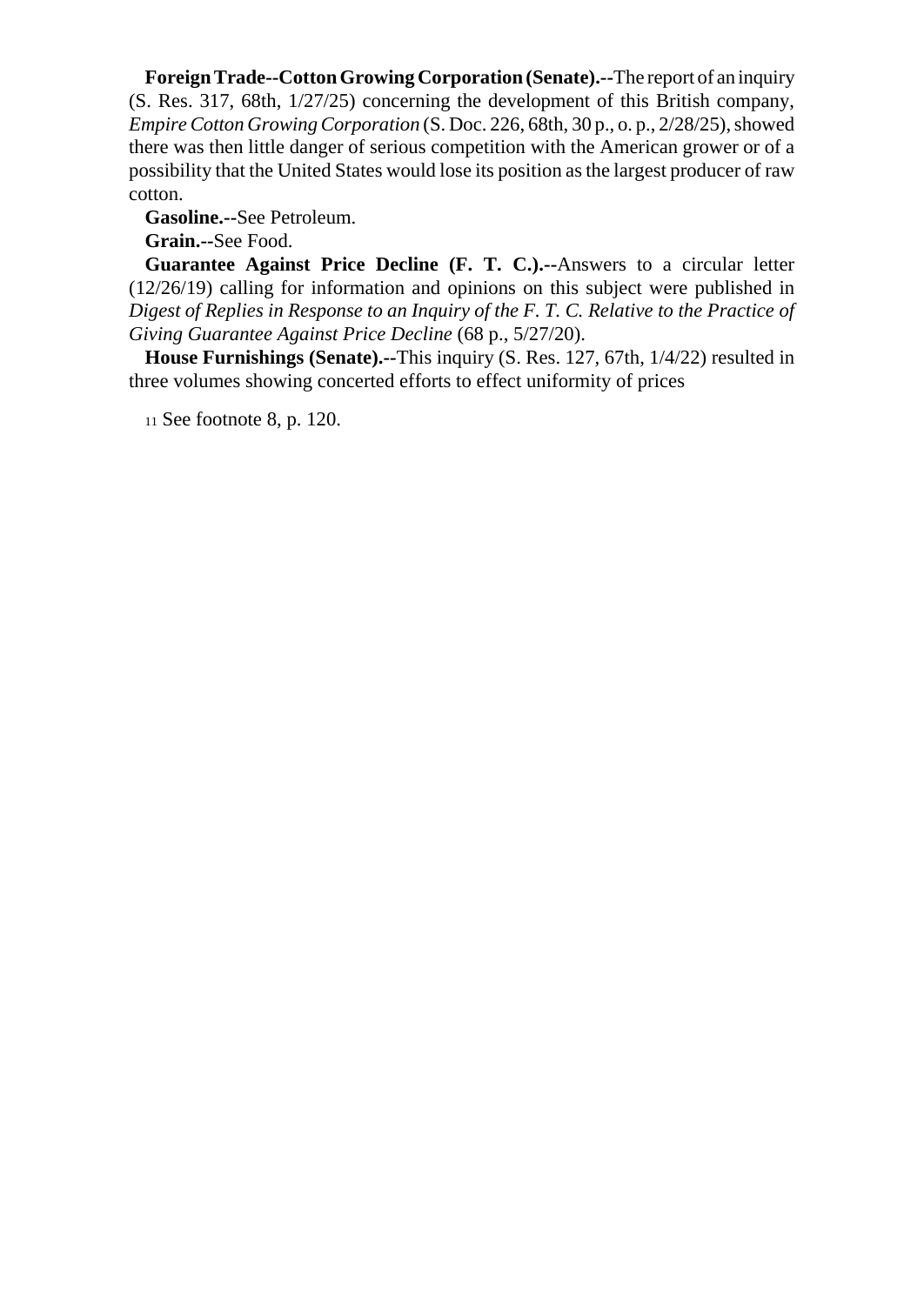in some lines*(Report of the F. T. C. on House Furnishing Industries,* 1018 p., 1/17/23, 10/1/23, and 10/6/24).

**Household Furniture (O. P. A.), Wartime, 1941-42.--**Costs, prices, and profits of 67 representative furniture companies were studied to determine whether, and to what extent, price increases were justified.- A study was also made to determine whether price-fixing agreements existed and whether wholesale price increases resulted from understandings in restraint of trade. Confidential reports were transmitted to O. P. A. in Sept. 1941.

**Independent Harvester Co.(Senate),Wartime, 1917-18.--**Afterinvestigation (S. Res. 212, 65th, 3/11/18) of the organization and methods of operation of the company which had been formed several years before to compete with the "harvester trust," but which had passed into receivership, the *F. T. C. Report to the Senate on the Independent Harvester Co.* (5 p., release, processed, o. p., 5/15/18) showed the company's failure was due to mismanagement and insufficient capital.

**Industrial Corporation Reports(F.T. C.),Wartime, 1941-42.--**TheCommission obtained corporation financial reports for 1939 and 1940. It published in combined form significant economic facts developed in the 1939 series relating to 76 industries which embraced 780 corporations *(Industrial Corporation Reports,* 77 vols., incl. summary, 10/15/40 to 6/30/41, approximately 1,500 pp., processed; titles listed in F. T. C. Annual Report, 1941, p. 24). In 1939 these corporations had an average total investment (after deduction of reported appreciation of assets) of more than \$28,000,000,000. The 1940 series, coordinated with wartime work for other Government agencies, was expanded to cover 4,500 corporations representing consolidated operations of more than 7,000 corporations operating in 86 principal strategic materials industries and to provide O.P. A. with approximately 12,000 annual reports of earlier years and quarterly reports of subsequent operations. The 1940 series was prepared for the confidential use of war and other agencies of the Government. (See p. 12.)

**Leather and Shoes (F. T. C. and House), Wartime, 1917-18.--**General complaint regarding high prices of shoes led to this inquiry, which is reported in *Hide and Leather Situation,* preliminary report (H. Doc. 857, 65th, 5 p., o. p., 1/23/18), and *Report on Leather and Shoe Industries* (180 p., 8/21/19). A further study (H. Res. 217, 66th, 8/19/19) resulted in the *Report of the F.- T. C. on Shoe and Leather Costs and Prices* (212 p., 6/10/21).

**Lumber--Costs.--**See Wartime Cost Finding, 1917-18.

**Lumber Trade Associations (Attorney General).--**The Commission's extensive survey of lumber manufacturers' associations (referred to F. T. C. 9/4/19) resulted in Department ofJustice proceedings against certain associations for alleged antitrust law violations. Documents published were: *Report of the F. T. C. on umber Manufacturers' Trade Associations,*incorporating regional reports of 1/10/21, 2/18/21, 6/9/21, and 2/15/22 (150 p., o. p.); *Report of the F. T. C. on Western Red Cedar Association, Lifetime Post Association,* and *Western Red Cedarmen's Information Bureau* (22 p., 1/24/23), also known as *Activities of Trade Associations and Manufacturers of Posts and Poles in the Rocky Mountain and Mississippi Valley Territory* (S.Doc. 293, 67th, o. p.-); and *Report of the F. T. C. on Northern Hemlock and Hardwood Manufacturers Association* (52 p., 5/7/23).

**Lumber Trade Associations (F. T. C.).--**Activities of five large associations were investigated in connection with the Open-Price Associations inquiry (p.104) to brin*g*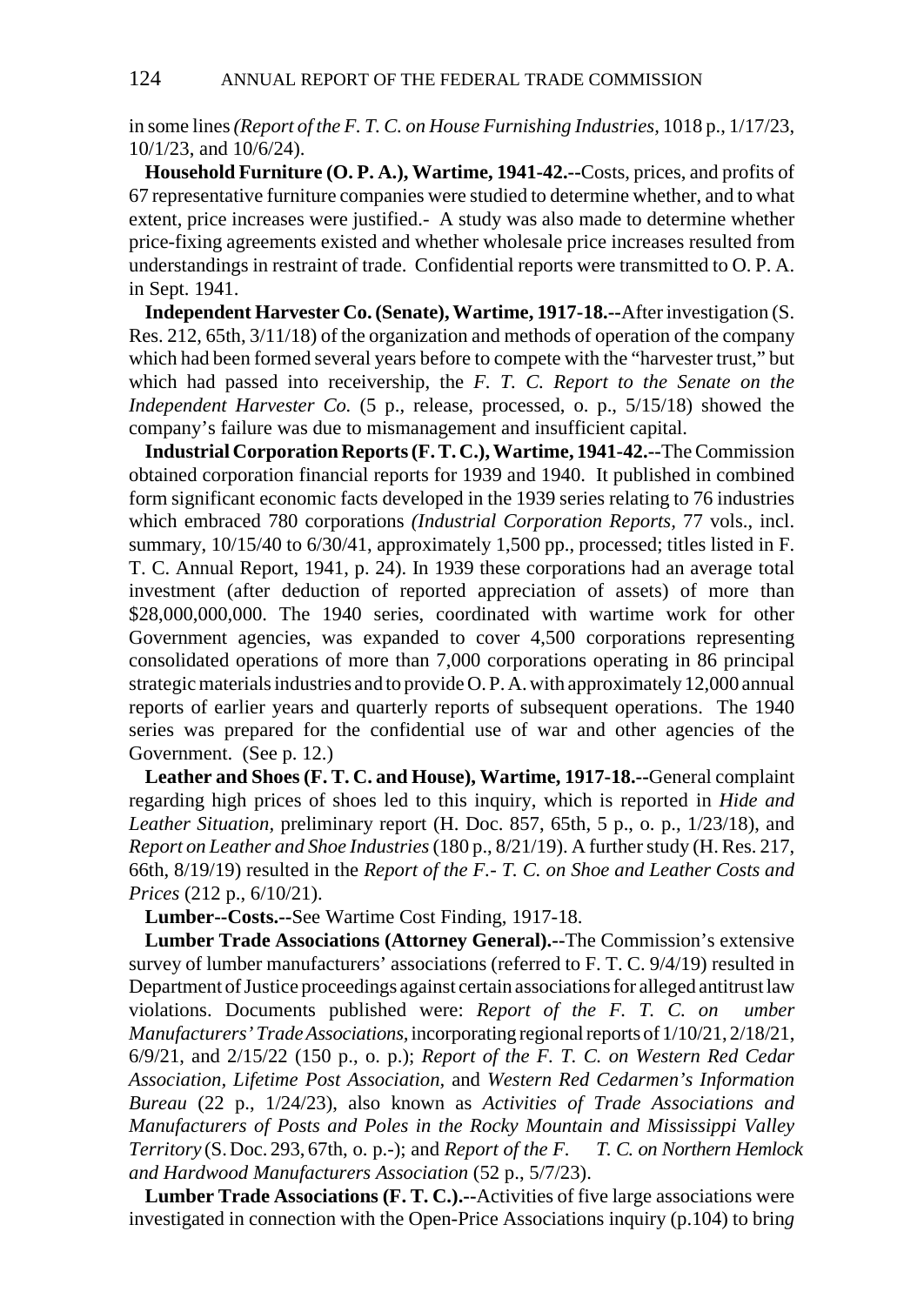down to date the 1919 lumber association inquiry (Chap. VIII of *Open-Price Trade Associations,* S. Doc. 226, 70th, 516 p., 2/13/29).

**Mass Foods Distributors.--**See Food.

**Meat--Packing Profit Limitations.--**See Food.

**Metal-Working Machines, Invoicing and Distribution of (W. P. B.), Wartime, 1941-42.--**A comprehensive picture of this industry at work during a representative period was furnished WPB for its use as a result of a survey (referred to F.T.C., May 1942) of 406 manufacturers' operations. Among detailed data obtained was a breakdown to show the number of machines shipped for use of the United Nations armed forces and for other foreign and domestic uses. (See p. 12.)

**Milk.--**See Food.

**Millinery Distribution (President).--**This inquiry, requested by President Roosevelt, embraced growth and development of syndicates operating units for retail millinery distribution, the units consisting of lease departments in department or specialty stores *(Report to the President of the United States on Distribution Methods in the Millinery Industry,* 65 p., processed, 11/21/39).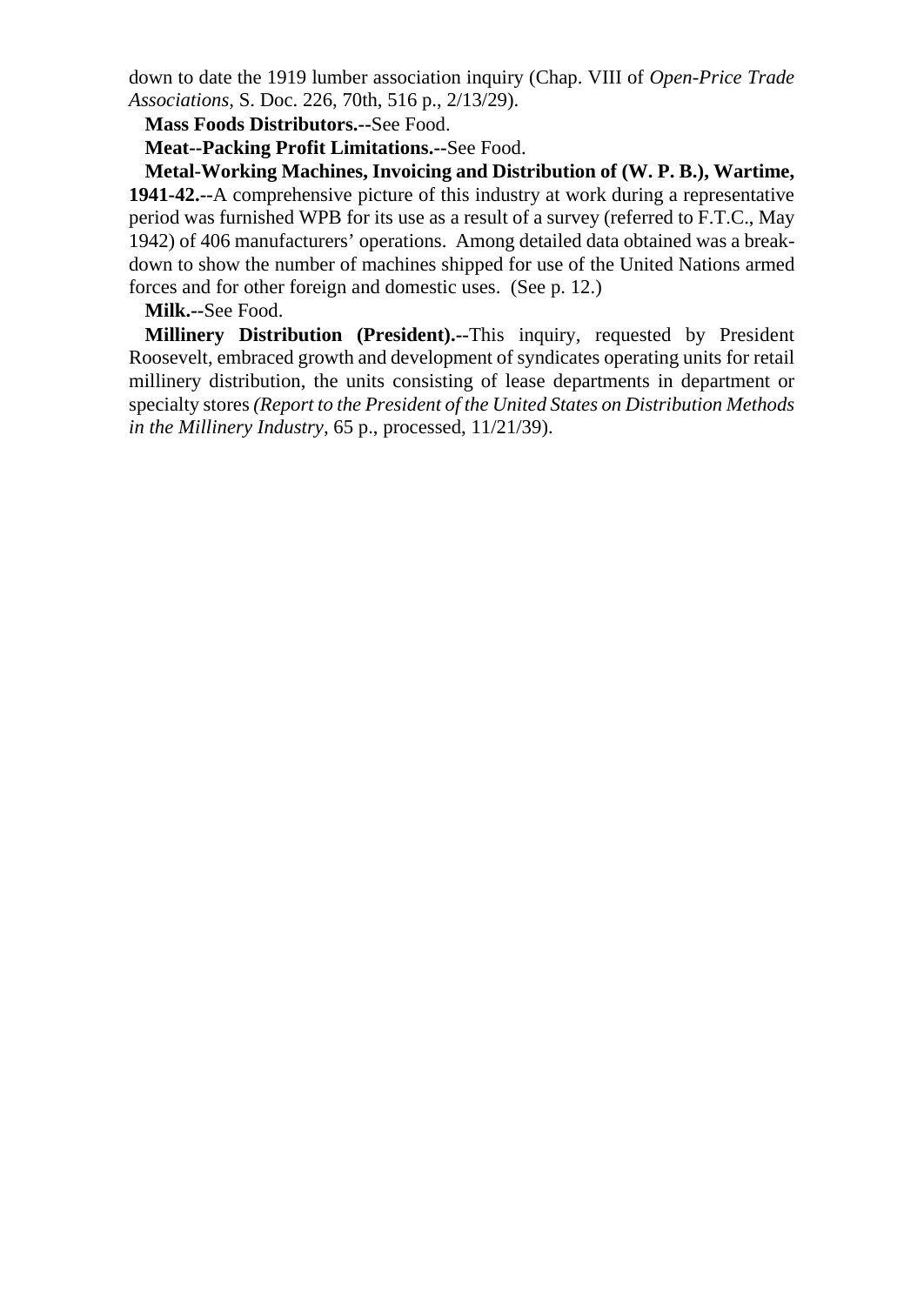**Motor Vehicles (Congress).--**Investigating (Public Res. 87, 75th, 4/13/38) distribution and retail sales policies of motor vehicle manufacturers and dealers, the Commission found, among other things, a high degree of concentration and strong competition; that many local dealers' associations fixed prices and operated used-car valuation or appraisal bureaus essentially as combinationsto re strict competition; that inequities existed in dealer agreements and in certain manufacturers' treatment of some dealers; and that some companies' car finance plans developed serious abuses *(Motor Vehicle Industry,* H. Doc. 468, 76th, 1077 p., 6/5/39). The leading companies voluntarily adopted a number of the Com-mission's recommendations as company policies.

**NationalWealth and Income (Senate).--**In 1922 the national wealth was estimated (inquiry pursuant to S. Res. 451, 67th, 2/28/23) at \$353,000,000,000 and the national income in 1923 at \$70,000,000,000 *[National Wealth and Income* (S. Doc. 126, 69th, 381 p., o. p., 5/25/26) and *Taxation and Tax-Exempt Income* (S. Doc. 148. 68th, 144 p., o. p., 6/6/24)].

**Open-Price Associations (Senate).--**An investigation (S. Res. 28, 69th, 3/17/25) to ascertain the number and names of so-called open-price associationstheir importance in industry and the extent to which members maintained uniform prices, was reported in *Open-Price Trade Associations* (S. Doc. 226, 70th, 516 p., 2/13/29).

**Packer Consent Decree.--**See Food (President) Continued--Meat Packing.

**Paperboard** (O.P.A.), Wartime, 1941-42.--Costs, profits, and other financial data regarding operations of 68 paperboard mills (O. P. A. request, 11/12/41) for use in connection with price stabilization work, were transmitted to O. P. A. in a confidential report (May 1942).

**Paper--Book (Senate), Wartime, 1917-18.--**Thisinquiry (S.Res. 269, 64th, 9/7/16) resulted in proceedings by the Commission against certain manufacturers to prevent price enhancement and the Commission recommended legislation to repress trade restraints *[Book Paper Industry-A Preliminary Report* (S. Doc. 45, 65th, 11 p., o. p., 6/13/17), and *Book Paper Industry--Final Report* (S. Doc. 79, 65th, 125 p., o.p., 8/21/17)].

**Paper--Newsprint(Senate),Wartime, 1917-18.--**High prices of newsprint (S. Res. 177, 64th, 4/24/16) were shown to have been partly a result of certain newsprint association activitiesin restraint of trade. Department of Justice proceedings resulted in abolishment of the association and indictment of certain manufacturers. The Commission for several years conducted monthly reporting of production and sales statistics, and helped provide some substantial relief for smaller publishers in various parts of the country. *[Newsprint Pa per Industry,* preliminary (S. Doc. 3, 65th, 12 p., o. p. 3/3/17); *Report of the F. T. C. on the Newsprint PaperIndustry* (S. Doc. 49, 65th, 162 p., 6/13/17); and *Newsprint Paper Investigation* (in response to S. Res. 95, 65th,  $6/27/17$ ; S. Doc. 61, 65th, 8 p., o.p.,  $7/10/17$ ].

**Paper-Newsprint(Senate).--**The question investigated (S.Res. 337, 70th, 2/27/29) was whether a monopoly existed among newsprint manufacturers and distributors in supplying paper to publishers of small dailies and weeklies (*NewsprintPaperIndustry,* S. Doc. 214, 71st, 116 p. 6/30/30).

**Paper--Newsprint (Attorney General).--**The Commission investigated (inquiry referred to F. T. C. 1/24/38) the manner in which certain newsprint manufacturers complied with a consent decree entered against them (11/26/17) by the U. S. District Court, Southern District of New York.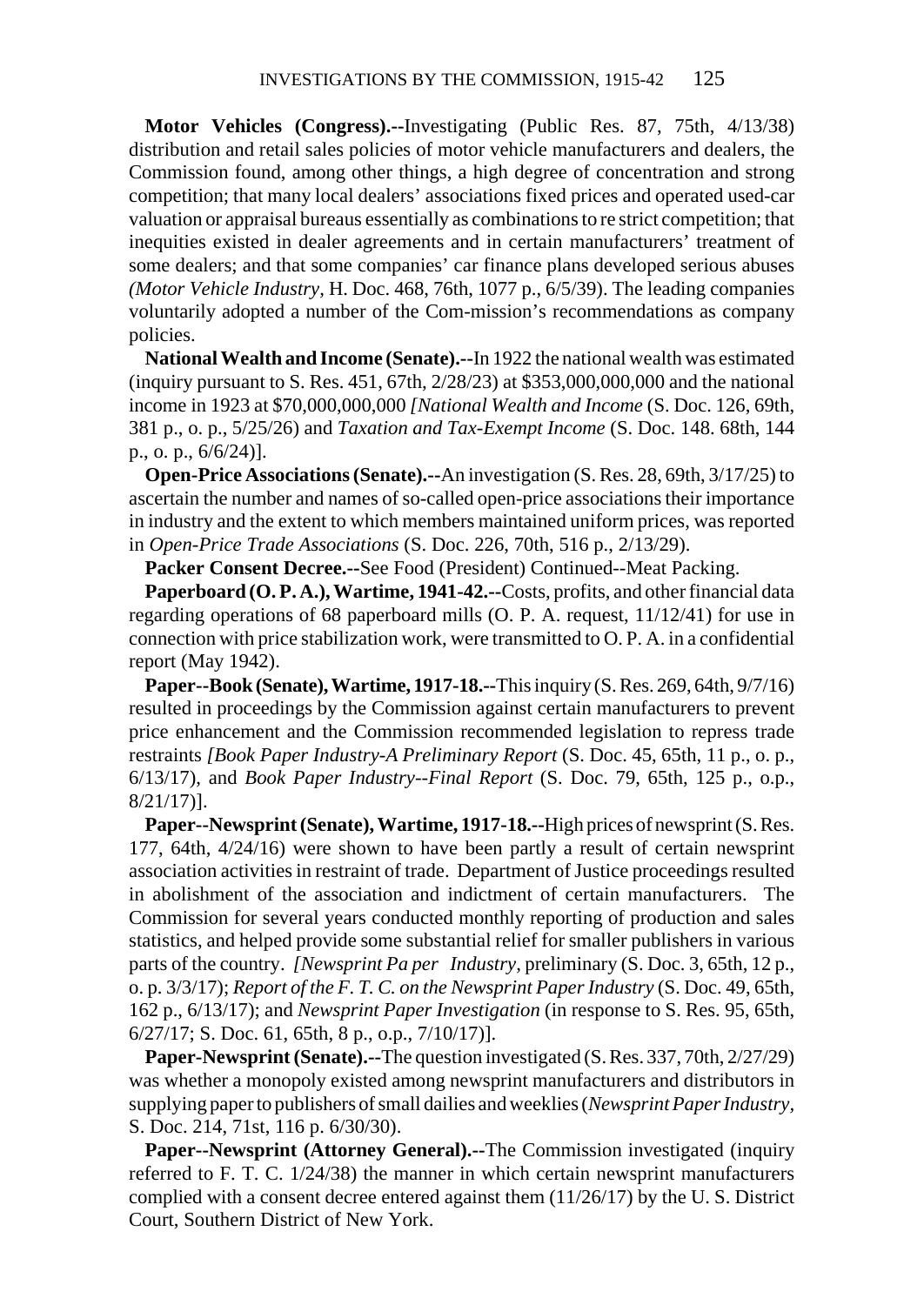#### **Peanut Prices.--**See Food.

**Petroleum and Petroleum Products, Prices (President and Congress).--**At different times the Commission has studied prices of petroleum and petroleum products and issued reports thereon as follows: *Investigation of the Price of Gasoline,* preliminary (S. Doc. 403, 64th, 15 p., o. p., 4/10/16) and *Report on the Price of Gasoline in 1915* (H. Doc. 74, 65th, 224 p., o. p., 4/11/17)--both pursuant to S. Res. 109, 63d, 6/18/13 <sup>12</sup> and S. Res. 457, 63d, 9/28/14, which reports discussed high prices and the Standard Oil companies' division of marketing territory among themselves, the Commission suggesting several plans for restoring effective competition; *Advance in the Prices of Petroleum Products* (H. Doc. 801, 66th, 57 p., 6/1/20)--pursuant to H. Res. 501, 66th, 4/5/20, in which report the Commission made constructive proposals to conserve the oil supply; *Letter of Submittal and Summary of Report on Gasoline Pricesin 1924* (24 p. processed, 6/4/24, andCong.Record, *2/28/25,* p. 5158)--pursuant to request of President Coolidge, 2/7/24; *Petroleum Industry--Prices, Profits and Competition* 

12 See footnote 8, p. 120.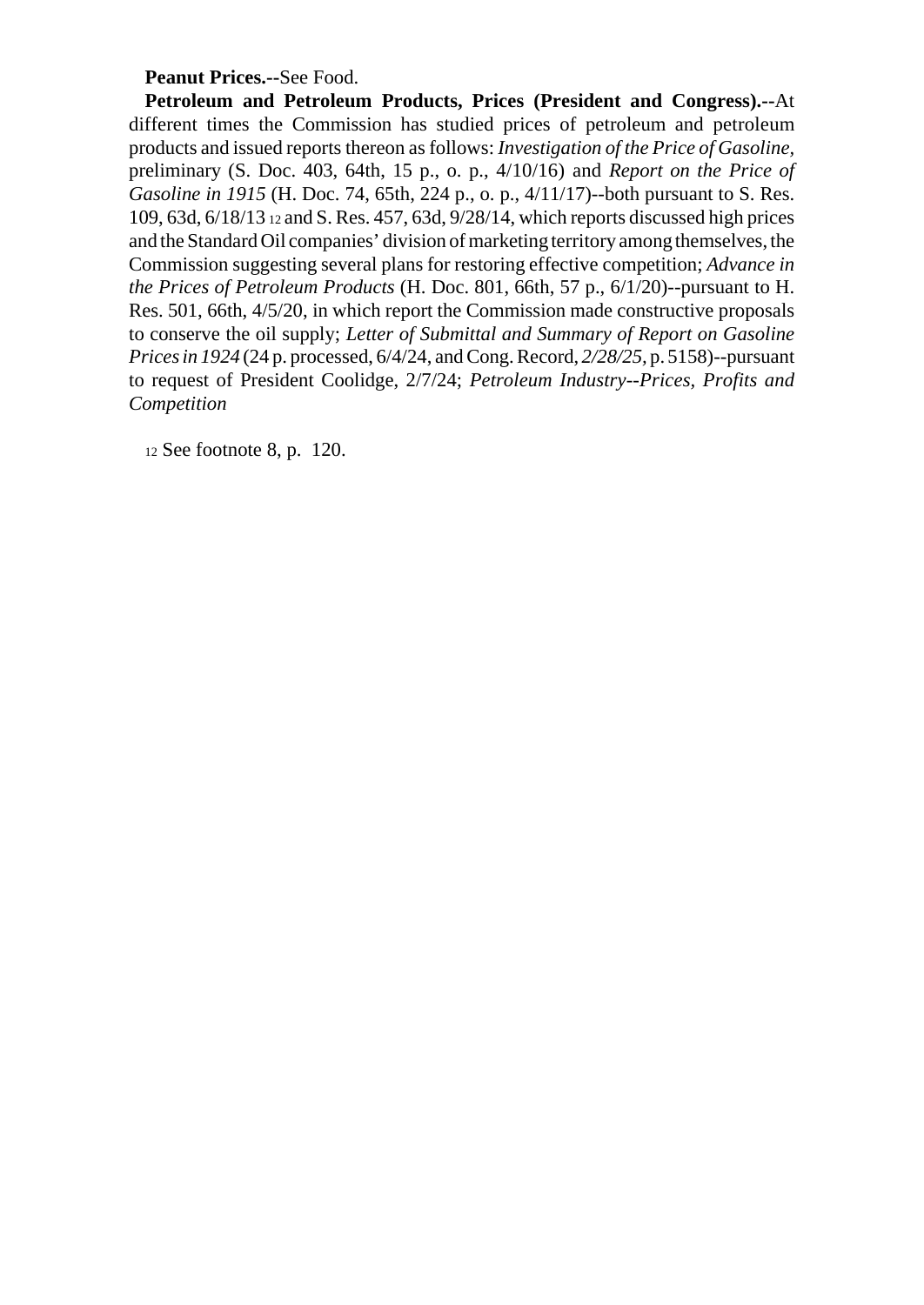(S. Doc. 61, 70th, 360 p., 12/12/27)-pursuant to S. Res. 31, 69th, 6/3/36; *Importation of Foreign Gasoline at Detroit, Mich.* (S. Doc. 206, 72d, 3 p., o. p., 2/27/33)--pursuant to S. Res. 274 72d, 7/16/32; and *Gasoline Prices* (S. Doc. 178, 73d, 22 p., 5/10/34) pursuant to S. Res. 166, 73d, 2/2/34.

**Petroleum Decree (Attorney General).--**The Commission investigated (inquiry referred to F. T. C. 4/16/36) the manner in which a consent decree entered (9/15/30) against Standard Oil Co. of California, Inc., and others, restraining them from monopolistic practices, was being observed, and reported (4/2/37) to the Attorney General.

**Petroleum--Foreign Ownership (Senate) .--**Inquiry was made (S. Res. 311, 67th, 6/29/22) into acquisition of extensive oil interests in the U. S. by the Dutch-Shell organization, and into discrimination allegedly practiced in foreign countries against American interests *(Report of the F. T. C. on Foreign Ownership in the Petroleum Industry* 152 p., o. p., 2/12/23).

**Petroleum Pipe Lines (Senate).--**Begun by the Bureau of Corporations, <sup>13</sup> this inquiry (S. Res. 109, 63d, 6/18/13) showed the dominating importance of the pipe lines of the great midcontinent oil fields and reported practices of the pipe-line companies which were unfair to small producers *(Report on Pipe-Line Transportation of Petroleum,* 467 p., o. p., 2/28/16), some of which practices were later remedied by the Interstate Commerce Commission.

**Petroleum--Regional Studies (Senate and F. T. C.).--**Reports published were: *Pacific Coast Petroleum Industry* (two parts, 4/7/21 and 11/28/21, 538 p.)--pursuant to S. Res. 138, 66th, 7/31/19; *Reports of the F. T. C. on the Petroleum Industry of Wyoming* (54 p., o. p., 1/3/21)--pursuant to F. T. C. motion; *Petroleum Trade in Wyoming and Montana* (S. Doc. 233, 67th, 4 p., 7/13/22)--pursuant to F. T. C. motion, in which report legislation to remedy existing conditions was recommended; and *Report of the F. T. C. on Panhandle Crude Petroleum* (Texas) (19 p. 2/8/28)--pursuant to F. T. C. motion, 10/6/26 (in response to requests of producers of crude petroleum).

**Power--Electric (Senate).--**This inquiry (S. Res. 329, 68th, 2/9/25) resulted in two reports, the first of which, *Electric Power Industry--Control of Power Companies* (S. Doc. 213, 69th, 272 p., 2/21/27), dealt with the organization, control, and ownership of commercial electric-power companies. It called attention to the dangerous degree to which pyramiding had been practiced in superposing a series of holding companies over the underlying operating companies, and was influential in bringing about the more comprehensive inquiry described under Power--Utility Corps., below. *Supply of Electrical Equipment and Competitive Conditions* (S. Doc. 46, 70th, 282 p., 1/12/28) showed, among other things, the dominating position of General Electric Co. in the equipment field.

**Power--Interstate Transmission (Senate).--**Investigation (S. Res. 151, 71st, 11/8/29) was made of the quantity of electric energy transmitted across State lines and used for development of power or light, or both *(Interstate Movement of Electric Energy,* S. Doc. 238, 71st, 134 p., 12/20/30).

**Power--Utility Corporations (Electric and Gas Utilities) (Senate).-**-This extensive inquiry (S. Res. 83, 70th, 2/15/28; Public Res. 46, 73d, 6/1/34; and F. T. C. Act, Sec. 6) embraced the financial set-up of electric and gas utility companies operating in interstate commerce and of their holding companies and other companies controlled by the holding companies. The inquiry also dealt with the utilities' efforts to influence public opinion with respect to municipal ownership of electric utilities.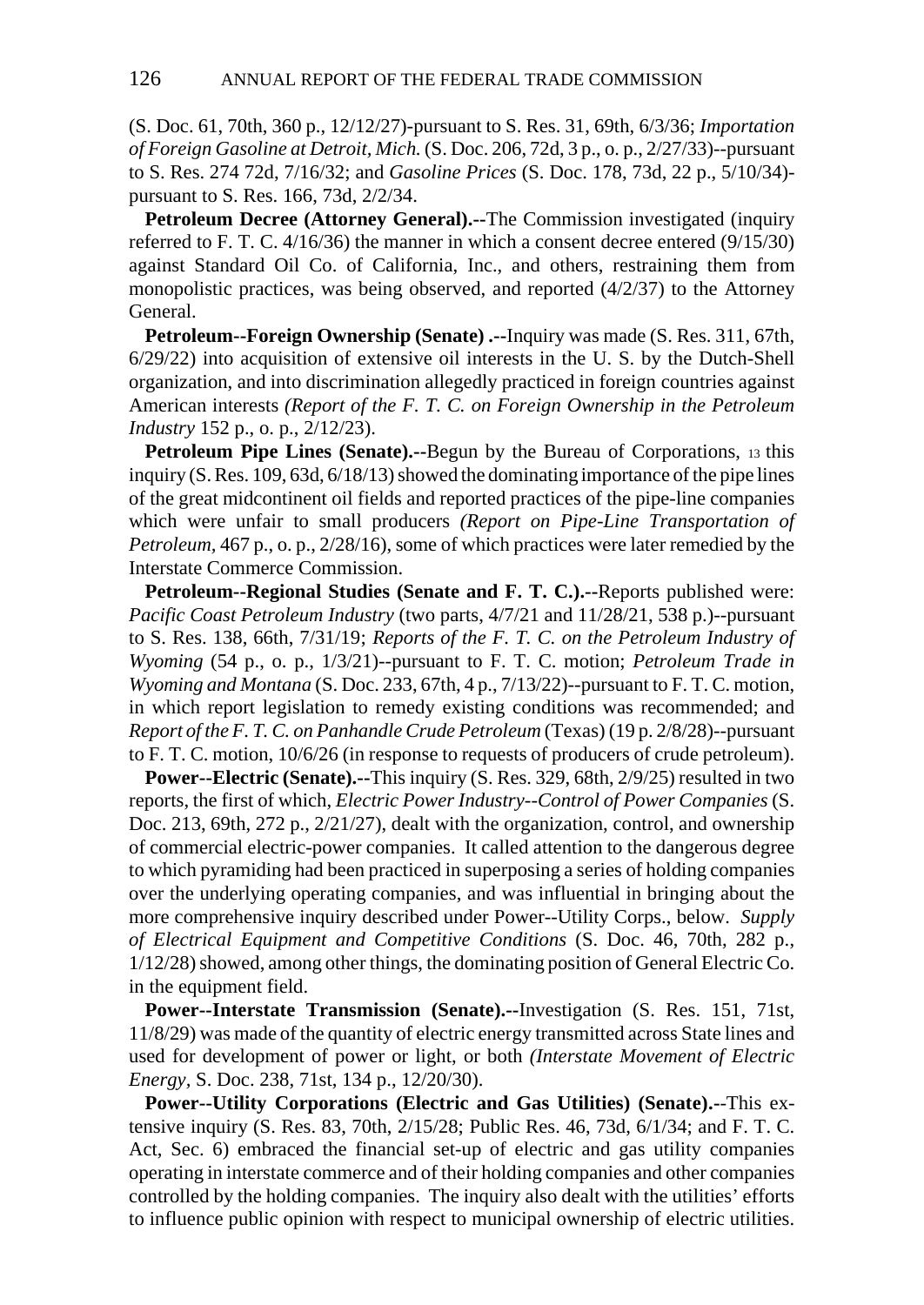The Commission's reports and recommendations, focusing Congressional attention upon certain unfair financial practices in connection with the organization of holding companies and the sale of securities, were among the influences which brought about enactment of such remedial legislation as the Securities Act of 1933, the Public Utility Holding Company Act of 1935, the Federal Power Act (1935), and the Natural Gas Act (1938).

Public hearings were held on all phases of the inquiry and monthly interim reports presented hundreds of detailed studies by the commission's economists, attorneys, accountants and other experts, based on examination of 29 holding companies having \$6,108,128,713 total assets; 70 subholding companies with \$5,685,463,201 total assets; and 278 operating companies with \$7,245,-

<sup>13</sup> See footnote 8, p. 99. Conditions in one of the midcontinent fields were discussed by the Bureau of Corporations in *Conditions in the Healdton* Oil *Field* (Oklahoma)  $(116 \text{ p.}, 3/15/15).$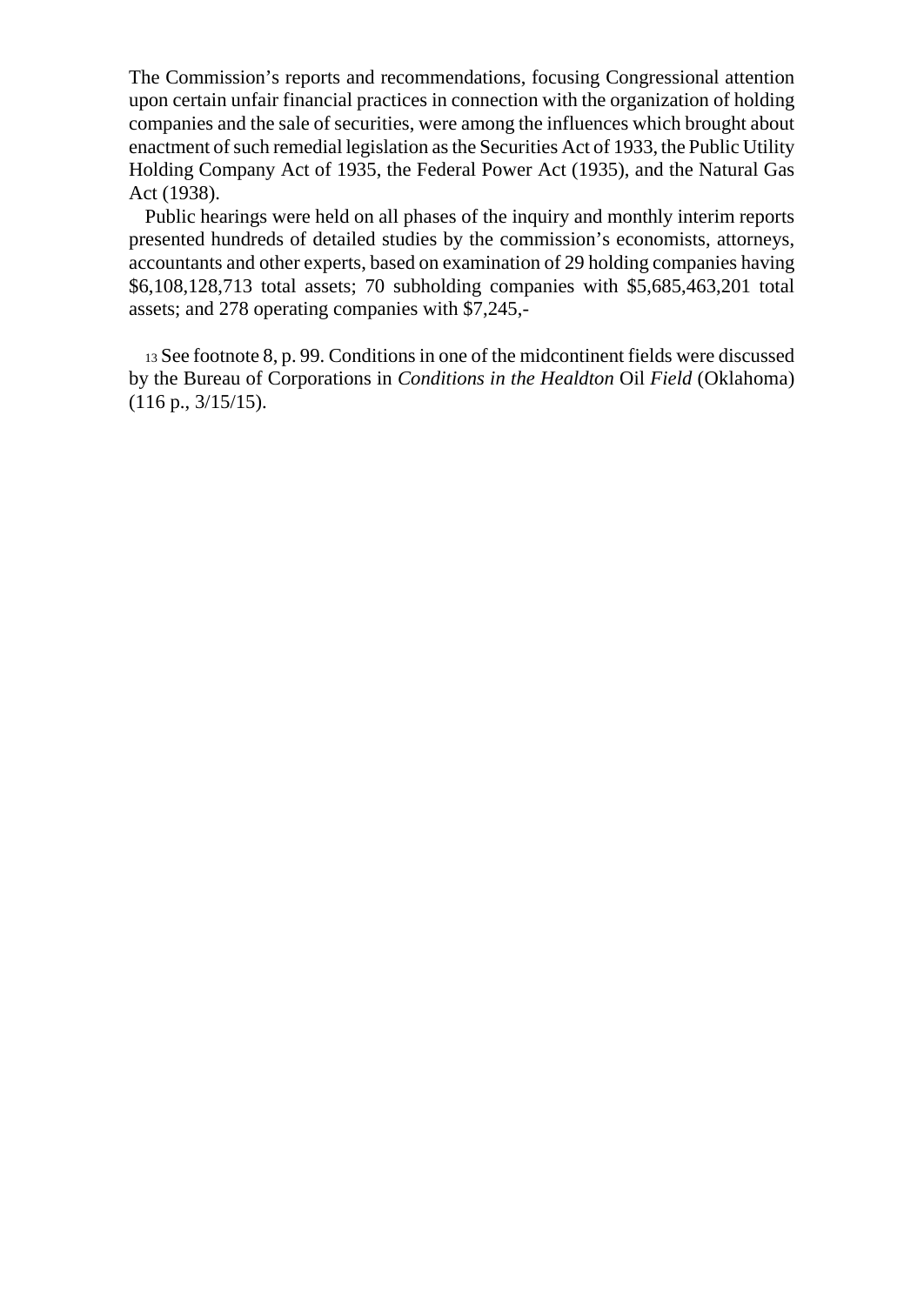106,464 total assets. The testimony, exhibits and final reports *(Utility Corporations,* S. Doc. 92, 70th) included 95 volumes. <sup>14</sup>

**Price Bases (F. T. C.).-**-More than 3,500 manufacturers representing practically every industrial segment furnished data for this study (F. T. C. motion, 7/27/27) of methods used for computing delivered prices on industrial products and of the actual and potential influence of such methods on competitive markets and price levels. In the cement industry the basing-point method <sup>15</sup> was found to have a tendency to establish unhealthy uniformity of delivered prices and cross-haul or cross-freighting to be an economic evil *(Report of the F. T. C. on Price Bases Inquiry, Basing-Point Formula and Cement Prices,* 218 p., 3/26/32). Illustrating the use in a heavy commodity industry of both a modified zone-price system and a uniform deliveredprice system, the Commission examined price schedules of the more important manufacturers of range boilers, 1932-36, disclosing that the industry operated under a zone-price formula, both before and after adoption of its N. R. A. code *(Study of Zone-Price Formula in Range Boiler Industry,* 5 p., processed, 3/30/36, a summary based on the complete report which was submitted to Congress but not printed).

**Price Deflation (President).--**To an inquiry (3/21/21) of President Harding, the Commission made prompt reply (undated) presenting its views of the causes of a disproportional decline of agricultural prices comparedwith consumers' prices*(Letter of the F. T. C. to the President of the U. S.,* 8 p., o. p.).

**Priorities (W. P. B.), Wartime, 1941-42.--**Compliance by certain basic industries with WPB orders relative to allocation of supply and priority of delivery of war materials, is being investigated by the Commission (Executive orders, Jan. 1942). Recent inquiries, national in scope, embraced 1,110 companies in the steel, copper fabricating, copper ingots, jewel bearings, silverware, and chromium and nickel industries, and 947 aluminum foundries. (See p. 11.)

**Production Cost Accounting (F. T. C.), Wartime, 1941-42.--**This investigation covered production cost accounting methods and systems used in the bread baking, paperboard, steel and other industries during wartime.

**Profiteering (Senate), Wartime, 1917-18.--**Current conditions of profiteering (S. Res. 255, 65th, 6/10/18) as disclosed by various Commission investigations were reported in *Profiteering* (S. Doc. 248, 65th, 20 p., 6/29/18).

**Radio (House).--**A comprehensive investigation of the radio industry (H. Res. 548, 67th, 3/4/23; *Report of the F. T. C. on the Radio Industry,* 347 p., 12/1/23) contributed materially to enactment of the Radio Act of 1927 and the succeeding Federal Communications Act of 1934. The investigation was followed by Corn-mission and Department of Justice proceedings on monopoly charges which culminated in a consent decree (11/2/32; amended 11/2/35).

**Rags, Woolen.--**See Textiles.

**Raisin Combination.-**-See Food.

**Range Boilers.--**See Price Bases.

**Resale Price Maintenance (F. T. C.).-**-The question whether a manufacturer of standard articles, identified by trade-mark or trade practice, should be permitted to fix by contract the price at which purchasers should resell. them led to the first inquiry, resulting in a report, *Resale Price Maintenance* (H. Doc. 1480, 65th, 3 p., o. p., 12/2/18). Other reports were: *A Report on Resale Price Maintenance* (H. Doc. 145, 66th, 3 p 6/30/19, and *Resale Price Maintenance* (F. T. C. motion 7/25/27; reports, Part I, H. Doc. 546, 70th, 141 p., o. p., 1/30/29, and Part II, 215 p., 6/22/31).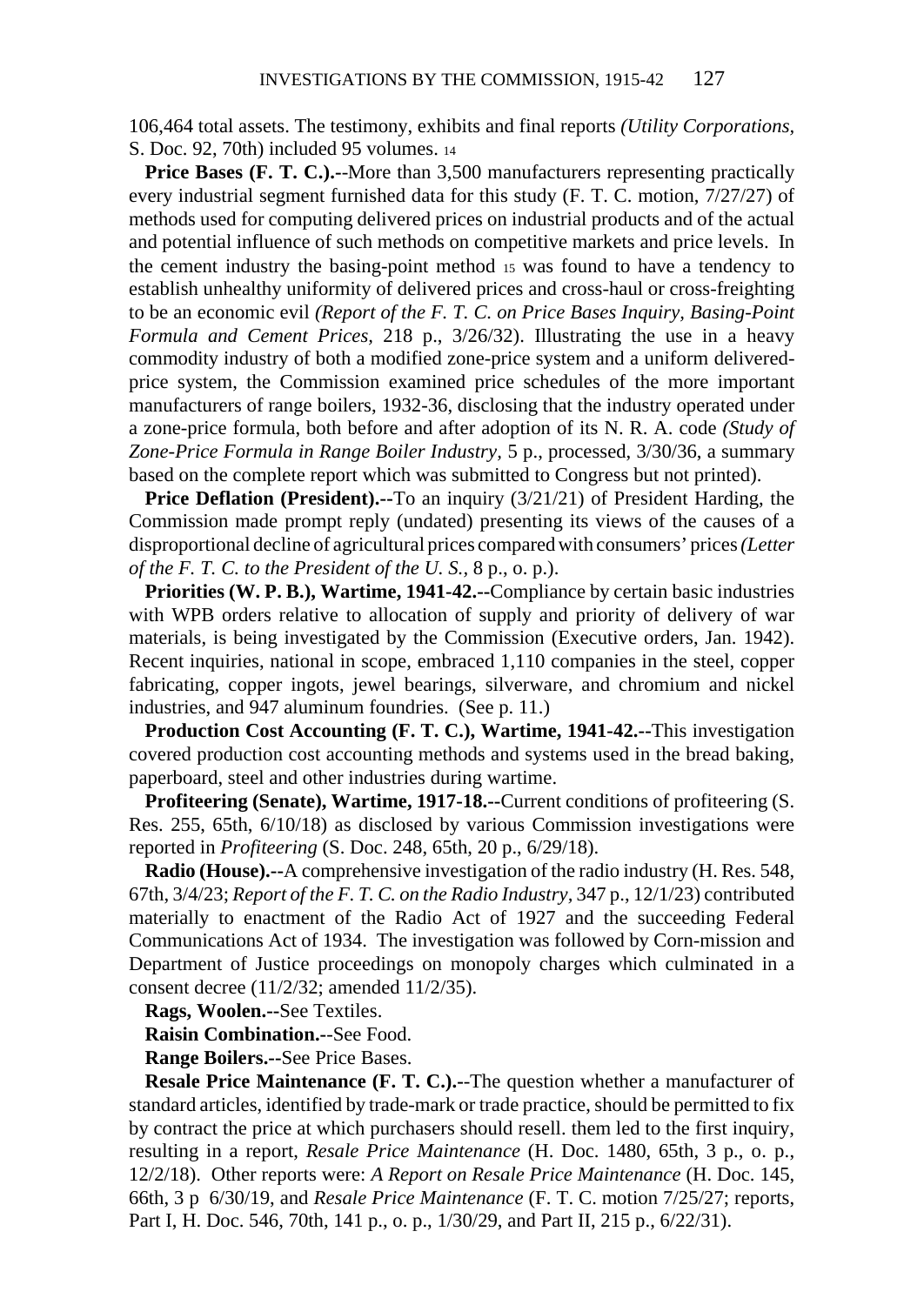**Salaries (Senate).--The Commission investigated (S.Res. 75, 73d, 5/29/33) salaries** of executives and directors of corporations (other than public utilities) engaged in interstate commerce, such corporations having more than \$1,000,000 capital and assets and having their securities listed on the New York stock or curb exchanges. The *Report of the F. T. C. on Compensation of Officers and Directors of Certain Corporations* (15 p., processed, 2/26/34) explained the results of the inquiry. <sup>16</sup> The facts developed focused the attention of Congress on the necessity of requiring listed corporations to report their salaries.

14 Final reports were published in 1935; a general index in 1937. Some of the volumes are out of print. For report titles, see F. T. C. Annual Report, 1941, p.221; and for lists of companies investigated, see F. T. C. Annual Reports, 1935, p. 21, and 1936, p.36.

15 Basing-point systems are also discussed in the published reports listed under "Cement," "Steel Code." and "Steel Sheet Piling" herein.

16 The salary lists do not appear in the report but are available for inspection,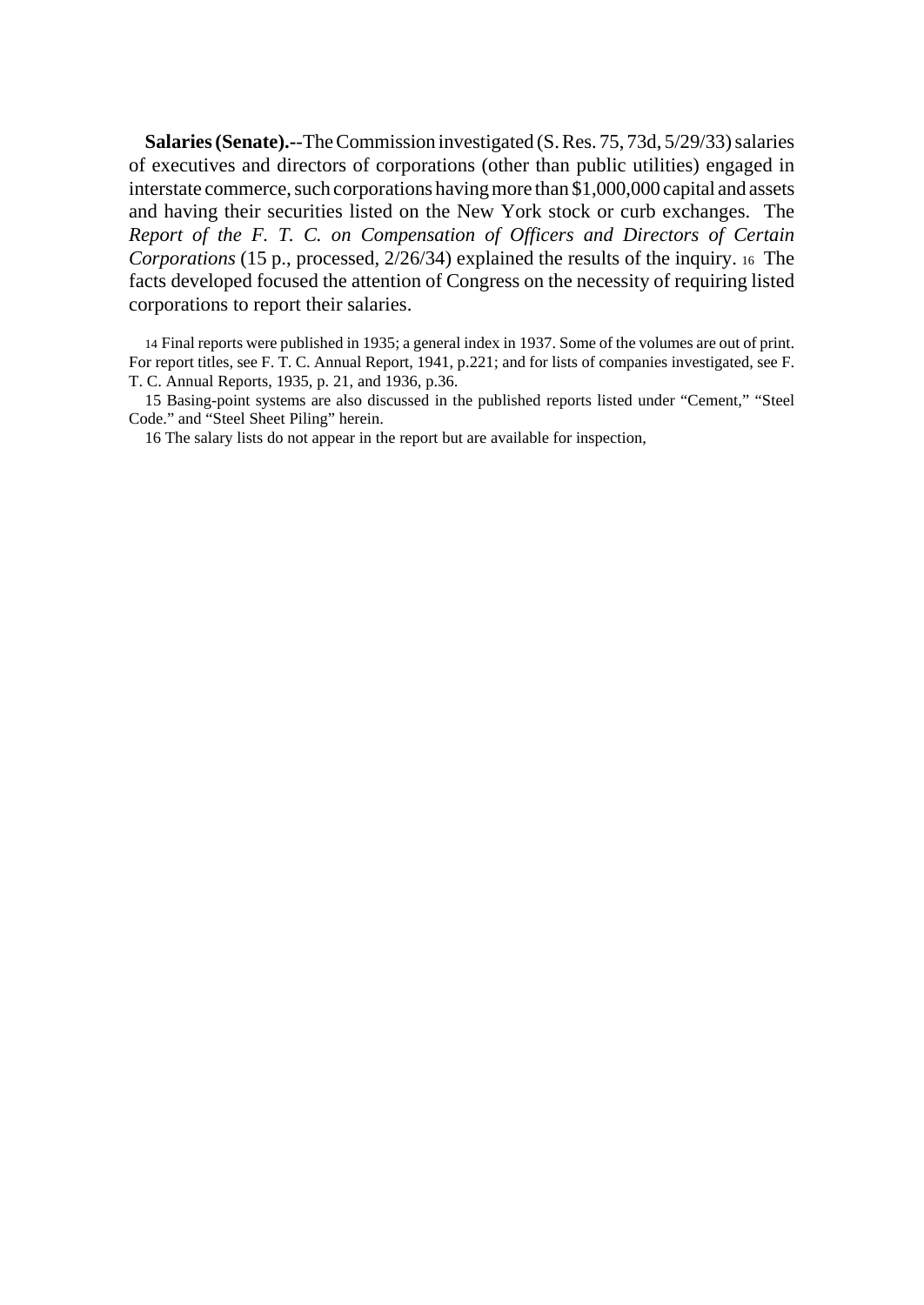**Sisal Hemp (Senate).--**The Commission assisted the Senate Committee on Agriculture and Forestry in an inquiry (S. Res. 170, 64th, 4/17/16) and advised how certain quantities of hemp, promised by the Mexican sisal trust, might be fairly distributed amongAmerican distributors of binder twine *(Mexican SisalHemp,* S.Doc. 440, 64th, 8 p., o. p., 5/9/16). The Commission's distribution plan was adopted.

**Southern Livestock Prices.--**See Food.

**Steel Code and Steel Code as Amended (Senate and President).--**The Commission investigated (S. Res. 166, 73d, 2/2/34) price fixing, price increases, and other matters *(Practices of the Steel Industry Under the Code,* S. Doc. 159, 73d, 79 p., 3/19/34) and the Commission and N. R. A. studied the effect of the multiple basingpoint system under the amended code *(Report of the F. T. C. to the President in Response to Executive Order of May 30, 1934, With Respect to the Basing-Point System in the Steel Industry,* 125 p., 11/30/34). <sup>17</sup> The Commission recommended important code revisions.

**Steel Companies, Proposed Merger (Senate).-**-An inquiry (S. Res. 286, 67th, 5/12/22) into a proposed merger of Bethlehem Steel Corp.- and Lackawanna Steel Co., and of Midvale Steel & Ordnance Co., Re public Iron & Steel Co., and Inland Steel Co., resulted in a two-volume report, *Merger of Steel and Iron Companies* (S. Doc. 208, 67th, 11 p., o. p., 6/5/22 and 9/7/22).

**Steel Costs and Profits.--**See Wartime Cost Finding, 1917-18.

**Steel Costs and Profits (O. P. A.), Wartime, 1941-42.--**Costs, prices, and profits covering 30 major steel producing companies comprise this study now in progress. The inquiry embraces costs for about 90 percent of the country's total steel production. (See p. 17.)

**Steel Sheet Piling--Collusive Bidding (President).--**Steel sheet piling prices on certain Government contracts in New York, North Carolina, and Florida were investigated (inquiry referred to F. T. C. 11/20/35). The *F. T. C. Report to the President on Steel Sheet Piling* (42 p., processed, 6/10/36) demonstrated the existence of collusive bidding because of a continued adherence to the basing-point system <sup>18</sup> and provisions of the steel industry's code.

**Stock Dividends(Senate).--**The Senate requested (S. Res. 304, 69th, 12/22/26) the names and capitalizations of corporations which bad issued stock dividends, and the amounts thereof, since the Supreme Court decision (3/8/20) bolding that such dividends were not taxable. The same information for an equal period prior to the decision was also requested. The Commission submitted a list of 10,245 corporations, pointing out that declaration of stock dividends at the rate prevailing did not appear to be a result of controlling necessity and seemed questionable as a business policy *(Stock Dividends,* S. Doc. 26, 70th, 273 p., 12/5/27).

**Sugar.--**See Food.

**Taxation and Tax-Exempt Income.--**See National Wealth and Income.

**Temporary National Economic Committee, Studies of the F. T. C.--**See F. T. C. Annual Report, 1941, p.218, for titles.

**Textiles(President) --**President Roosevelt(Executive order of 9/26/34) directed an inquiry into the textile industry's labor costs, profits, and investment structure to determine whether increased wages and reduced working hours could be sustained under prevailing economic conditions. Reports covering the cotton, woolen and worsted, silk and rayon, and thread, cordage and twine industries, were: *Report of the F. T. C. on Textile Industries,* Parts I to VI, 12/31/34 to 6/20/35, 174 p. (Part VI,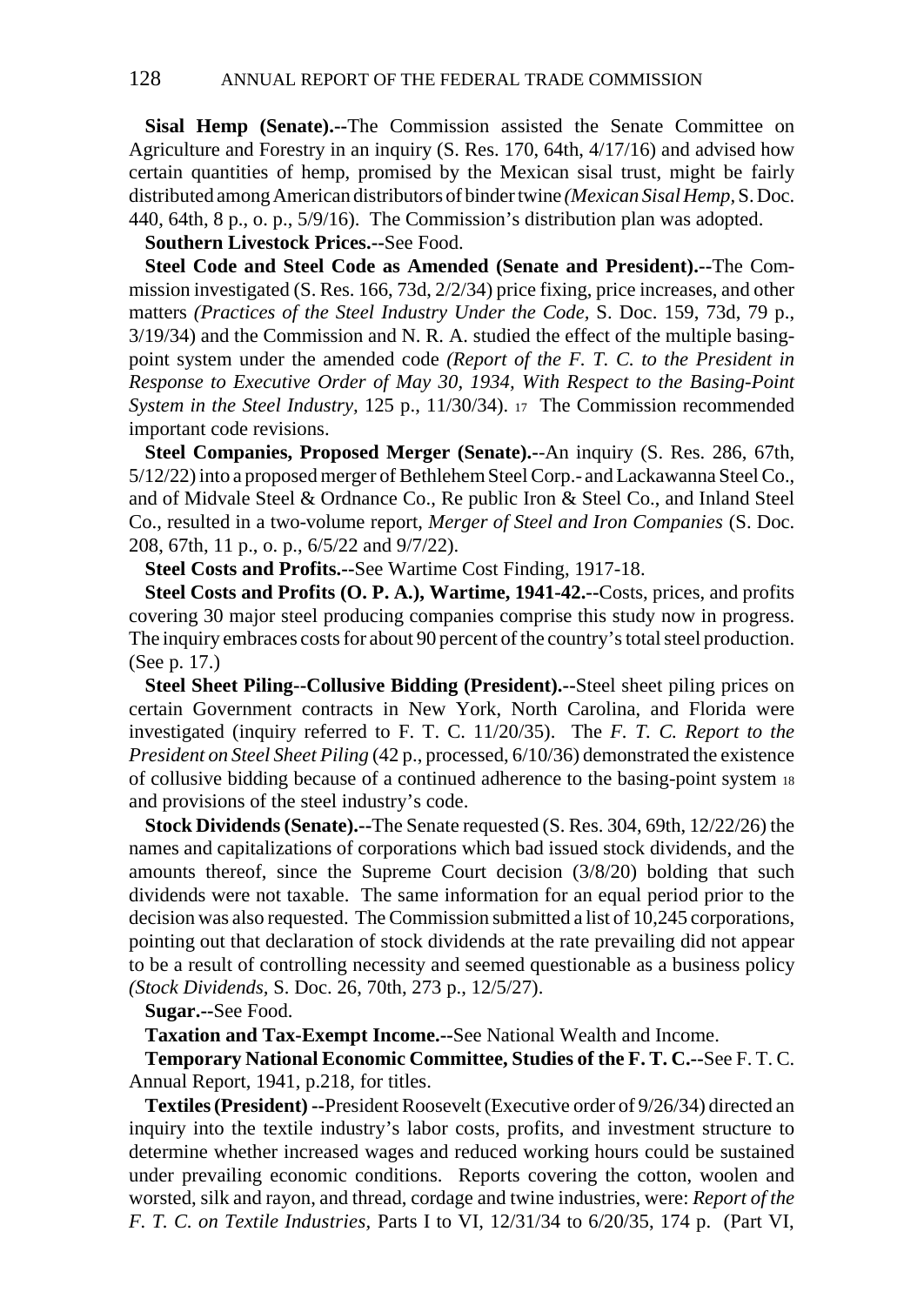financial tabulations, processed, 42 p., o. p.); *Report of the F. T. C. on the Textile Industries in 1933 and 1934,* Parts I to IV, 8/1/35 to 12/5/35,129 p.; Parts II and III, o. p. (Part IV, processed, 21 p.; accompanying tables, processed, 72 p., o. p.); *Cotton SpinningCompanies Grouped by Types of Yarn Manufactured During 1933 and 1934,* 1/31/36, 20 p., processed, o.p.; *Cotton Weaving Companies Grouped by Types of Woven Goods Manufactured During 1933 and 1934,* 3/24/36, 48 p., processed, o. p.; *Textile Industries in the First Half of 1935,* Parts I to III, 5/22/36 to 8/22/36, 119 p., processed; *Textile Industries in the Last Half of 1935,* Parts I to III, 11/20/36 to 1/6/37,155 p., processed; and *Textile Industriesin the First Half of 1936,* PartsI to III, 1/21/37 to 2/11/37, 163 p., processed.

<sup>17</sup> As of the same date the N. R. A. published its *Report of the National Recovery Administration on the Operation of the Basing-Point System in the Iron and Steel Industry* (175 p., processed). The basing-point system is also discussed in published reports listed under "Cement" and "Price Bases" herein.

18 See footnote 17, p. 98.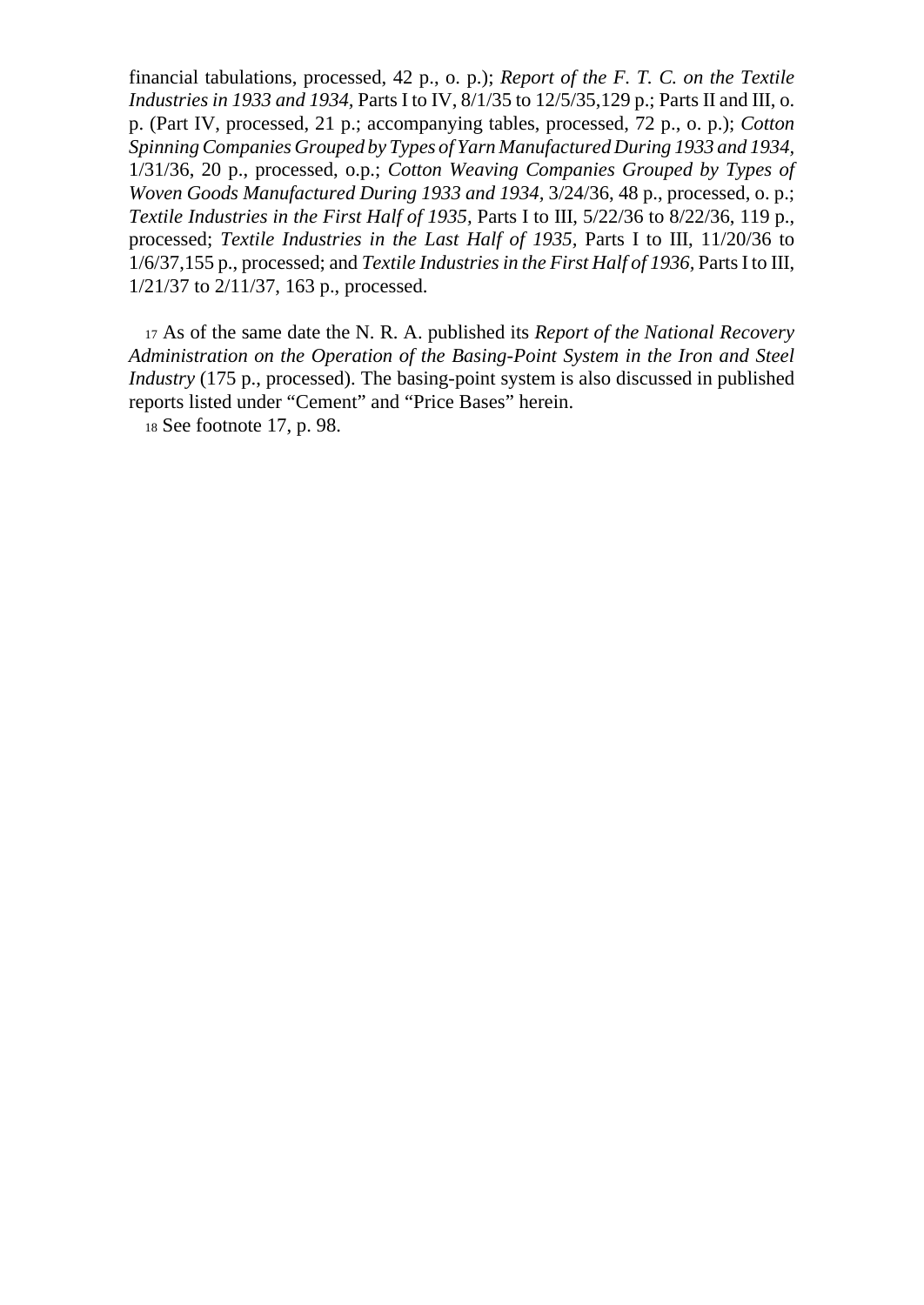**Textiles--Combed Cotton Yarns.--**High prices of combed cotton yarns led to this inquiry (H. Res. 451, 66th, 4/5/20) which disclosed that while for several years profits and prices had advanced, they declined sharply late in 1920 *(Report of the F. T. C. on Combed Cotton Yarns,* 94 p., o. p., 4/14/21).

**Textiles--Cotton Growing Corporation.--**See Foreign Trade.

**Textiles--Cotton Merchandising (Senate)**--Investigating abuses in handling consigned cotton (S. Res. 252, 68th, 6/7/24), the Commission made recommendations designed to correct or alleviate existing conditions *(Cotton Merchandising Practices,* S. Doc. 194, 68th, 38 p., 1/20/25).

**Textiles--Cotton Trade (Senate).--**Investigation (S. Res. 262, 67th, 3/29/22) involved a decline in cotton prices, 1920-22, as reported in *Preliminary Report of the F. T. C. on the Cotton Trade* (S. Doc. 311, 67th, 28 p., o. p., 2/26/23). After a second inquiry (S. Res. 429, 67th, 1/31/23), the Commission recommended certain reforms in trading practices and particularly in permitting Southern delivery of cotton on New York futures contracts *(The Cotton Trade,* incl. testimony, S. Doc. 100, 68th, 2 vols., 510 p., o. p., 4/28/24) A subsequent Senate bill (S. 4411, 70th, 5/18/28) provided for Southern warehouse delivery, but, before any law was enacted, the New York Cotton Exchange adopted Southern delivery on New York futures contracts (11/16/28 and 2/26/30) in accordance with the Commission's recommendations.

**Textile--Woolen Rag Trade (F. T. C.), Wartime, 1917-18.--**The *Report on the Woolen Rag Trade* (90 p., o. p., 6/30/19) contains information gathered during the World War, 1917-18, at the request of the War Industries Board, for its use in regulating the prices of woolen rags employed in the manufacture of clothing.

**Tobacco (Senate).--**Inquiry (S. Res. 329, 68th, 2/9/25) into activities of two wellknown companies disclosed that alleged illegal agreements or conspiracies did not appear to exist *(The American Tobacco Co. and the Imperial. Tobacco Co.,* S. Doc. 34, 69th, 129 p., o. p., 12/23/25).

**Tobacco Marketing--Leaf (F. T. C.).--**Although representative tobacco farmersin 1929 alleged existence of territorial and price agreements among larger manufacturers to control cured leaf tobacco prices, the Commission found no evidence of price agreements and recommended production. curtailment and improvement of marketing processes and cooperative relations*(Report on Marketing of Leaf Tobacco in the Flue-Cured Districts of the States of North Carolina and Georgia.* 54 p., processed, 5/23/31).

**Tobacco Prices (Congress).--**Inquiries with respect to a decline of loose-leaf tobacco prices following the 1919 harvest (H. Res. 533, 66th,  $6/3/20$ ) and low tobacco prices as compared with high prices of manufactured tobacco products (S. Res. 129, 67th, 8/9/21) resulted in the Commission recommending modification of the 1911 decree (dissolving the old tobacco trust) to prohibit permanently the use of common purchasing agencies by certain companies and to bar their purchasing tobacco under any but their own names*(Report of the F. T. C. on the Tobacco Industry,* 162 p., o. p., 12/11/20, and *Prices of Tobacco Products,* S. Doc. 121, 67th, 109 p., o. p., 1/17/22).

**Trade and Tariffs in South America (President).--**Growing out of the First Pan-American Financial Conference held in Washington, May 29, 1915, this inquiry (referred to F. T. C. 7/22/15) was for the purpose of furnishing necessary information to the American branch of the International high Commission appointed as a result of the conference. Customs administration and tariff policy were among subjects discussed in the *Report on Trade and Tariffs in Brazil, Uruguay-Argentina, Chile,*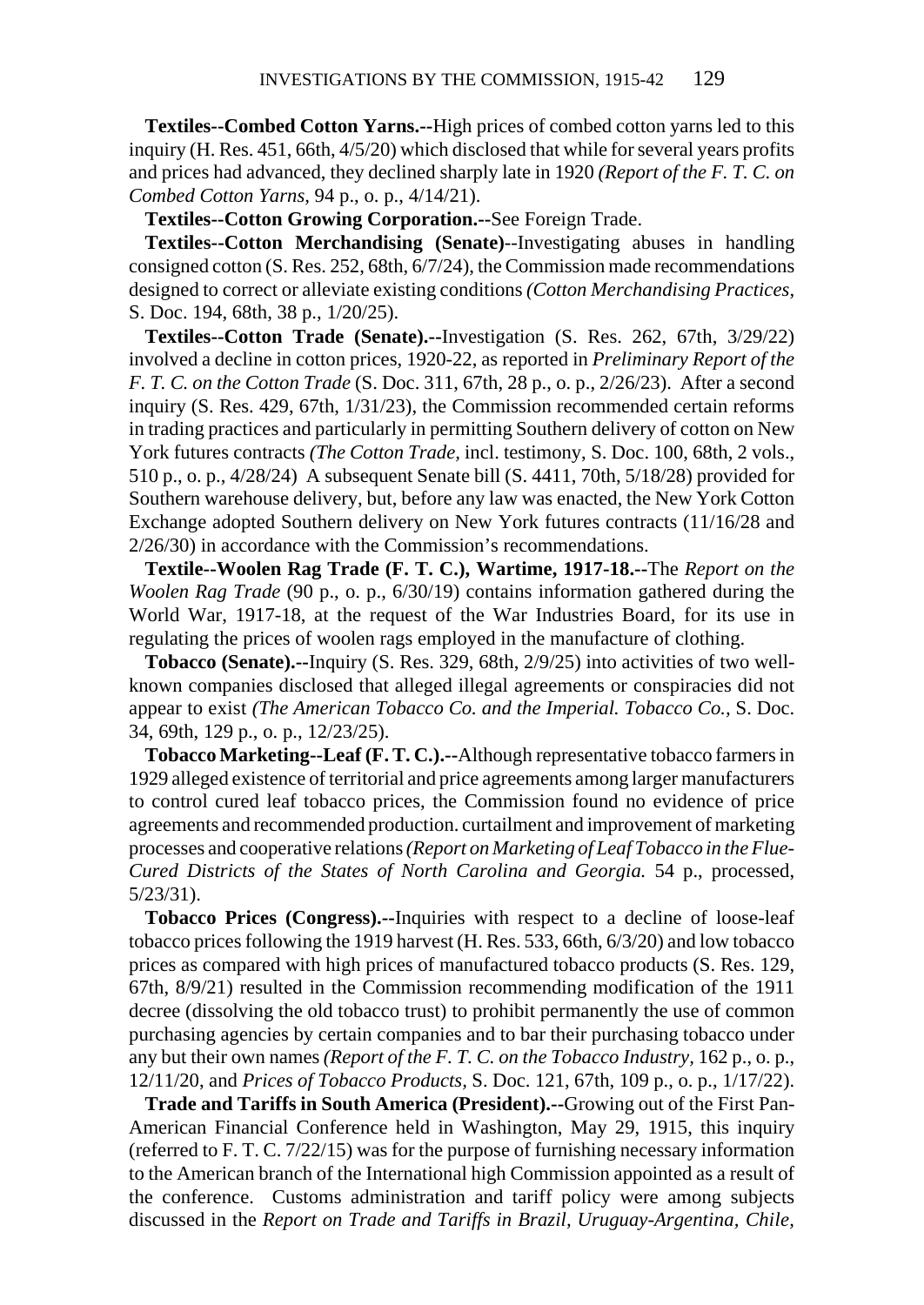*Bolivia, and Peru* (246 p., o. p., 6/30/16).

**Twine.--**See Sisal Hemp and Textiles.

**Utilities.-**See Power.

**War Material Contracts (House), Wartime, 1941-42.-**-At the request of the House Committee on Naval Affairs, theCommission assigned economic and legal examiners to assist in the Committee's inquiry into progress of the national defense program (H. Res. 162, 77th, 4/2/41). The Commission's examiners were active in field investigations covering aircraft manufacturers' cost records and operation, naval air station construction, materials purchased for use on Government contracts, and industry expansion financing programs.

**Wartime Cost Finding (President) 1917-18.--**President Wilson directed the Commission (7/25/17) to find the costs of production of numerous raw materials and manufactured products. The inquiry resulted in approximately 370 wartime cost investigations. At later dates reports on a few of them were published,<sup>19</sup> including: *Cost Reports of the F. T. C--Copper* (26 p., o. p.*,* 6/30/19);

19 See footnote 10, p.122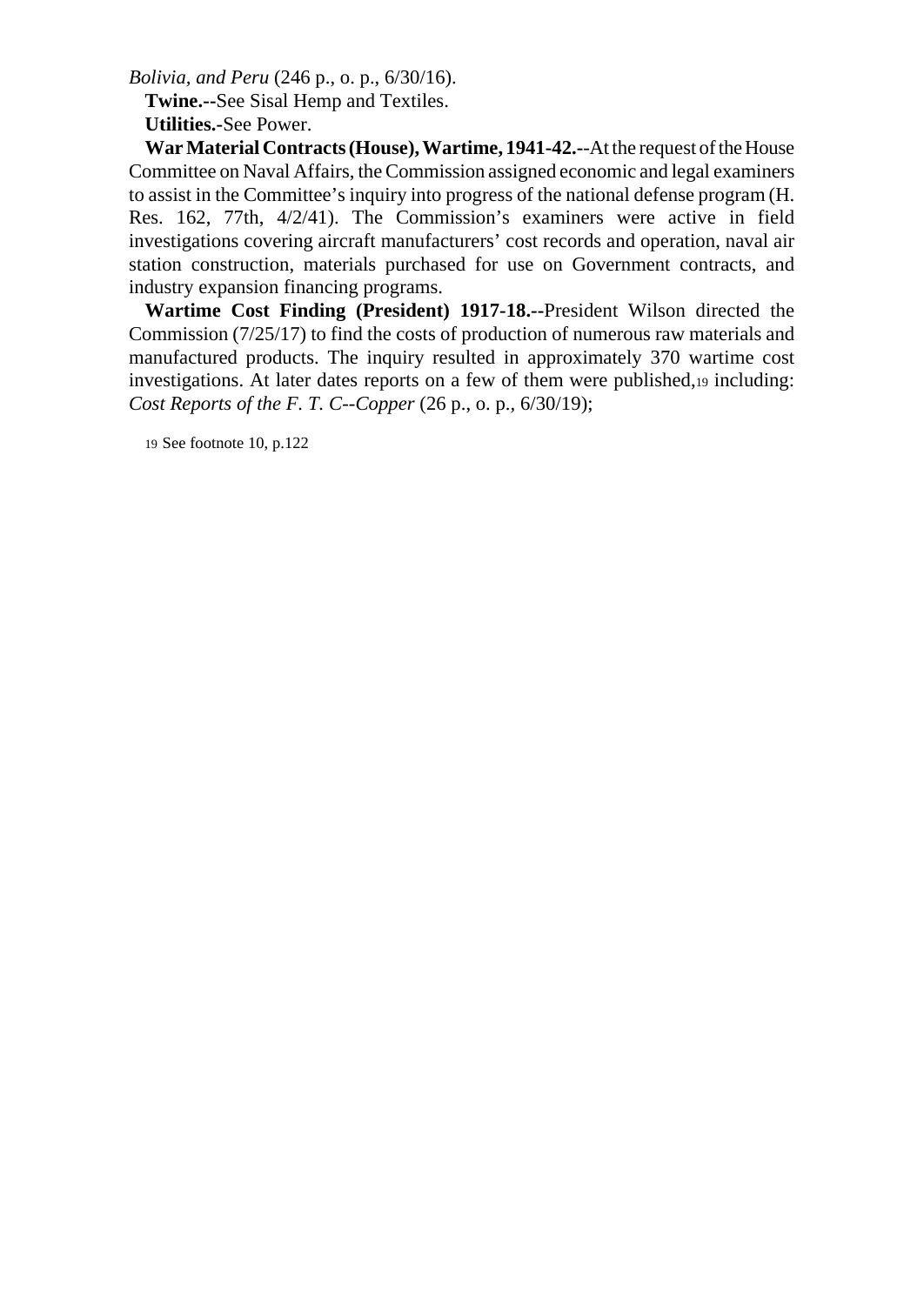#### 130 ANNUAL REPORT OF THE FEDERAL TRADE COMMISSION

*Report of the F. T. C. on Wartime Costs and Profits of Southern Pine Lumber Companies* (94 p., o. p., 5/1/22); and *Report of the F. T. C. on Wartime Profits and Costs of the Steel Industry* (138 p., 2/18/25). The unpublished reports <sup>20</sup> cover a wide variety of subjects. On the basis of the costs as found, prices were fixed, or controlled in various degrees, by Government agencies such as the War and Navy Departments, War Industries Board, Price Fixing Committee, Fuel Administration, Food Administration, and Department of Agriculture. The Commission also conducted cost inquiries for the Interior Department, Tariff Commission, Post Office Department, Railroad Administration, and other Government departments or agencies. It is estimated that the inquiries helped to save the Country many billions of dollars by checking unjustifiable price advances.

**Wartime Inquiries, 1917-18, Continued.--**Further wartime inquiries ofthis period are described herein under the headings: Coal, Coal Reports-Cost of Production, Cost of Living, Flags, Food, Farm Implements, Independent Harvester Co., Leather and Shoes, Paper--Book, Paper--Newsprint, Profiteering, and Textiles--Woolen Rag Trade,

**Wartime Inquiries, 1941-45.--**To aid in the 1941-45 war program, F. T. C. was called upon by other Government departments, particularly the war agencies, to use its investigative legal, accounting, statistical and other services in conducting investigations. It made cost, price and profit studies; compiled industrial corporation financial data; investigated compliance by basic industries with W, P. B. priority orders; and studied methods and costs of distributing important commodities. The 1941-45 wartime investigations are herein listed under the, headings: Advertising as a FactorinDistribution; Cigarette Shortage; Distribution Methods and Costs; Fertilizer and Related Products; Food--Biscuits and Crackers; Food--Bread Baking; Food--Fish; Food--Flour Milling; Household Furniture; Industrial Corporation Reports; Metal-Working Machines; Paperboard; Priorities; Production Cost Accounting; Steel Costs and Profits; and War Material Contracts.

<sup>20</sup> Approximately 260 of the wartime cost inquiries are listed in the F. T. C. Annual Reports, 1918, pp.29-30, and 1919, pp. 38-42, and in *World War Activities* of *the F. T. C., 1917-18* (69 p., processed, 7/15/40).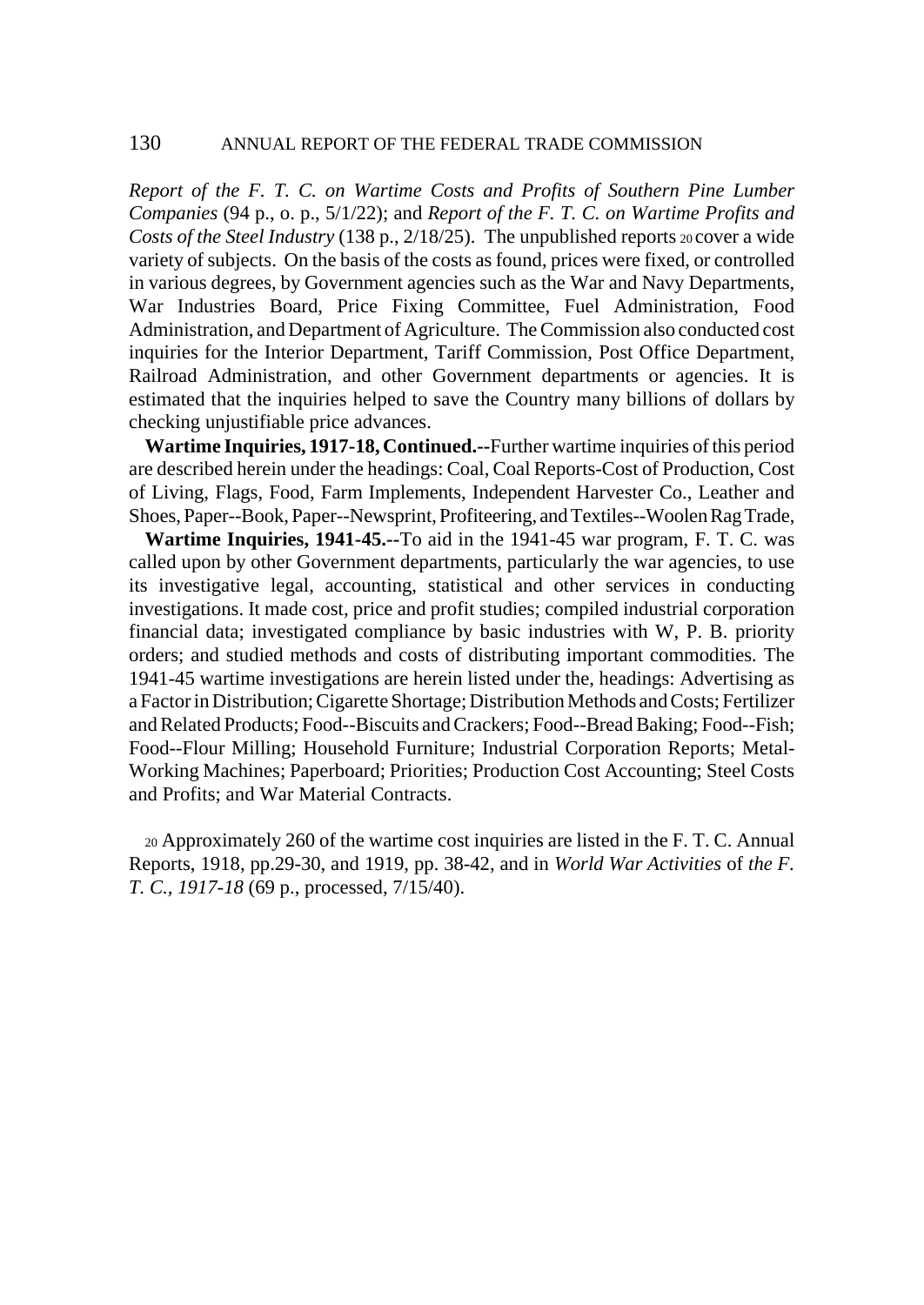# **INDEX**

[Index does not include names or items In alphabetical lists, tables, or appendixes for names of export trade associations, see page 87; for summaries relating to trust laws and competitive conditions in foreign countries or dominions, see page 89; for appropriation items, see page 96; and for titles and summaries of general investigations, 1915-42, see page 117]  $\mathbf{p}$ 

|                                                           | rage           |
|-----------------------------------------------------------|----------------|
| Acme Steel Co., Chicago                                   | 46             |
| Advertising, false and misleading:                        |                |
| Almanac                                                   | 80             |
| Complaints alleging                                       | 34             |
| Food, drugs, devices, cosmetics                           | 28, 32, 79, 85 |
| Injunctive proceedings                                    | 28             |
| Mail-order catalog                                        | 81             |
| Newspaper and magazine                                    | 80             |
| Orders involving                                          | 44             |
| Radio broadcast                                           | 81             |
| Radio and periodical                                      | 6, 28, 33, 79  |
| Stipulations involving                                    | 33, 79, 82     |
| Advertising, survey of war-related                        | 4, 22          |
| <b>Agricultural Marketing Administration</b>              | 85             |
| Aloe Co., A. S., St. Louis                                | 46             |
| Aluminum foundries investigation                          | 12             |
| American Bridge Co                                        | 63             |
| American Medicinal Products, Inc., Los Angeles            | 61             |
| American Steel and Wire Company of New Jersey, Cleveland  | 57, 63         |
| Anchor Hocking Glass Corporation, Lancaster, Ohio         | 56             |
| Aronberg, Earl, trading as Positive Products Co., Chicago | 61             |
| Aspironal Co., Atlanta, Ga                                | 42             |
| Associated News Photographic Service, Inc., New York      | 61             |
| Attorney General of the United States                     | 61             |
| Ayres, William A., Chairman, Federal Trade Commission     | 5              |
| Beauty and barber equipment and supplies industry         | 3, 68          |
| Bell Yarn Co., New York                                   | 43             |
| Benton Announcements, Inc., Buffalo                       | 61             |
| Berland Supply Co., Inc., Milwaukee                       | 40             |
| Board of Economic Warfare                                 | 24             |
| Boulevard Candy Co., Chicago                              | 62             |
| Bread and flour Investigations                            | 16             |
| <b>Bureau of Animal Industry</b>                          | 85             |
| Bureau of the Budget                                      | 13, 18         |
| Bureau of the Census                                      | 15             |
| Candymasters, Inc., Minneapolis                           | 58             |
| Carnegie-Illinois Steel Corporation                       | 63             |
| Carter, Hiram, Inc., Elmhurst, Long<br>Island, N.Y.       | 62             |
| Casey Concession Co., Chicago                             | 62             |
| Charles of the Ritz Distributors Corporation, New York    | 61             |
| Chicago Medical Book Co., Chicago                         | 40             |
| Clarke, Frederic A., Glendale, Calif                      | 56             |
|                                                           |                |

492824--42 131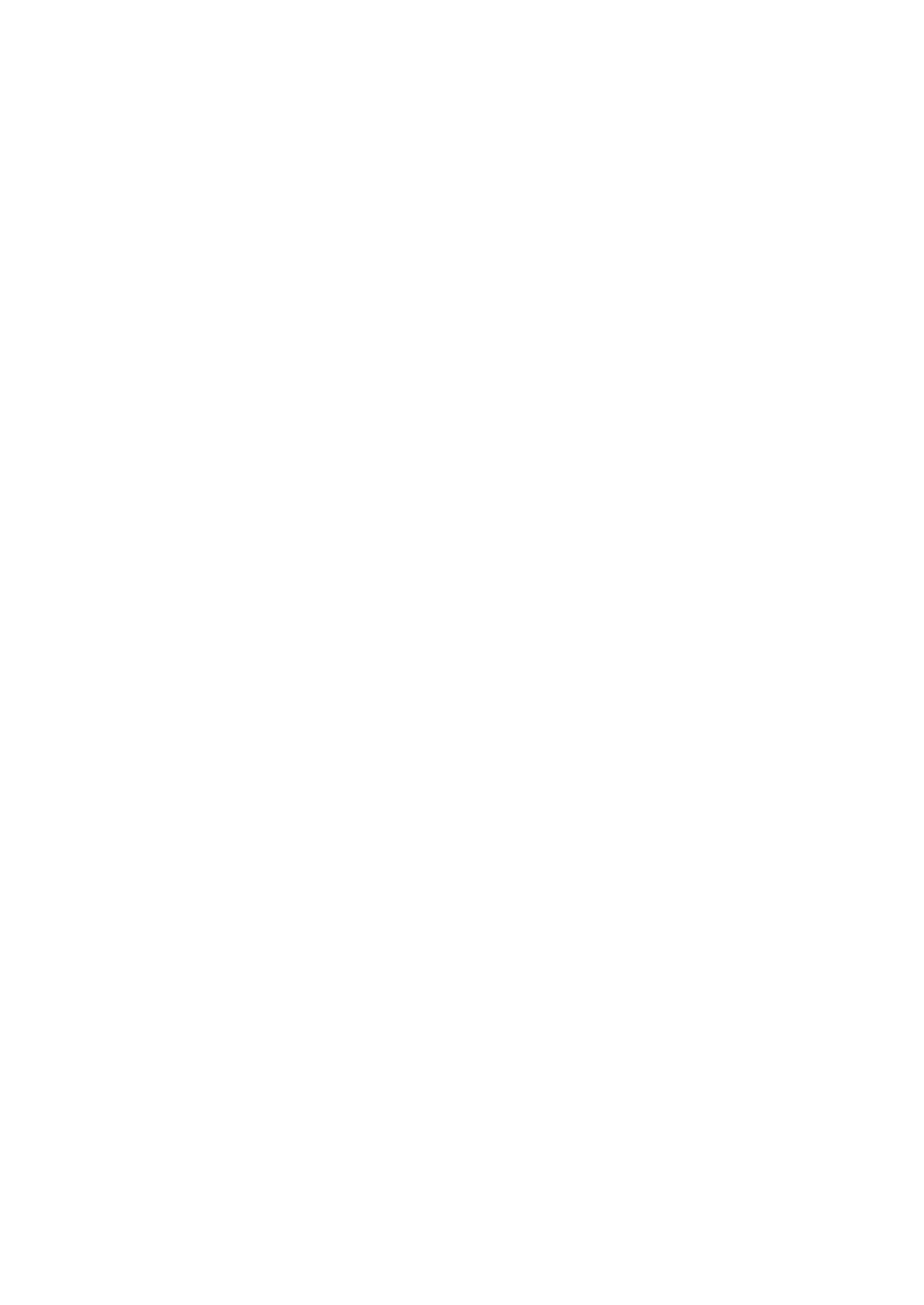| 132                                                                            | <b>INDEX</b>              |
|--------------------------------------------------------------------------------|---------------------------|
|                                                                                | Page                      |
| Clayton Act (see Robinson-Pitman Act)                                          | 1, 26, 27, 31, 35, 45     |
| Civil penalties under                                                          | 27                        |
| Complaints issued under                                                        | 35                        |
| Orders issued under                                                            | 45                        |
| Section 2                                                                      | 1, 31, 35, 45, 56         |
| Section 3                                                                      | 1, 36, 46, 56, 57, 60, 63 |
| Section 7                                                                      | 1, 9, 31                  |
| Section 8                                                                      | 1                         |
| Clinton Co., Clinton, Iowa                                                     | 45                        |
| Colorfastness of textiles, proposed trade practice rules for                   | 23                        |
| Complaints, formal                                                             | 2, 26, 33                 |
| Congress                                                                       | 2, 8, 9                   |
| Corn Products Refining Co., New York                                           | 45, 47                    |
| Costs, prices and profits investigations                                       | 4, 15                     |
| City, Inc., Wilmington, Del                                                    | 59                        |
| Council of National Defense, Advisory Commission to                            | 24                        |
| Court cases                                                                    | 2, 55                     |
| D. D. D. Corporation, Batavia, Ill                                             | 56                        |
| Davis, Ewin L., Commissioner                                                   | 5                         |
| DeForest's Training, Inc., Chicago                                             | 62                        |
| DeLuxe Products Co., Chicago                                                   | 62                        |
| Department of Agriculture                                                      | 7                         |
| Department of Justice                                                          | 8                         |
| Detroit Candy & Tobacco Jobbers Association, Inc., Detroit                     | 41                        |
| Disabled American Veterans of the World War Rehabilitation Department; Chicago | 43                        |
| Distribution methods and costs investigation                                   | 4, 19                     |
| Douglas Candy Co., St. Joseph, Mo                                              | 58                        |
| Etablissements Rigaud, Inc., New York                                          | 59                        |
| Evans Novelty Co., Chicago                                                     | 57                        |
| Executive Office of the President, Division of Statistical Standards           | 13                        |
| Export Trade Act (Webb-Pomerene Act)                                           | 1, 3, 26, 87              |
| <b>Export Trade Associations</b>                                               | 3, 87                     |
| Federal Trade Commission:                                                      |                           |
| Acts administered by                                                           | 1                         |
| Administrative divisions                                                       | 5, 7                      |
| Appropriations, expenditures, and fiscal affairs                               | 95                        |
| <b>Branch offices</b><br>Chairman                                              | 6                         |
| <b>Chief Counsel</b>                                                           | 5, 16, 23, 24             |
| <b>Chief Examiner</b>                                                          | 6, 26<br>6, 25, 26        |
| <b>Chief Trial Examiner</b>                                                    | 6, 26                     |
| Commissioners                                                                  | 5.                        |
| Decisions (printed volumes)                                                    | 8                         |
| Director of Trade Practice Conferences                                         | 6                         |
| Director, Radio and Periodical Division                                        | 6, 26, 79                 |
| Division of Accounts, Statistics and Economic Investigations                   |                           |
| Economic adviser to                                                            | 5, 7<br>$\frac{1}{2}$     |
| <b>Export Trade Section</b>                                                    | 6                         |
| Foreign trade work                                                             | 87                        |
| Functions                                                                      | 1                         |
| General investigations                                                         | 1, 3, 117                 |
|                                                                                |                           |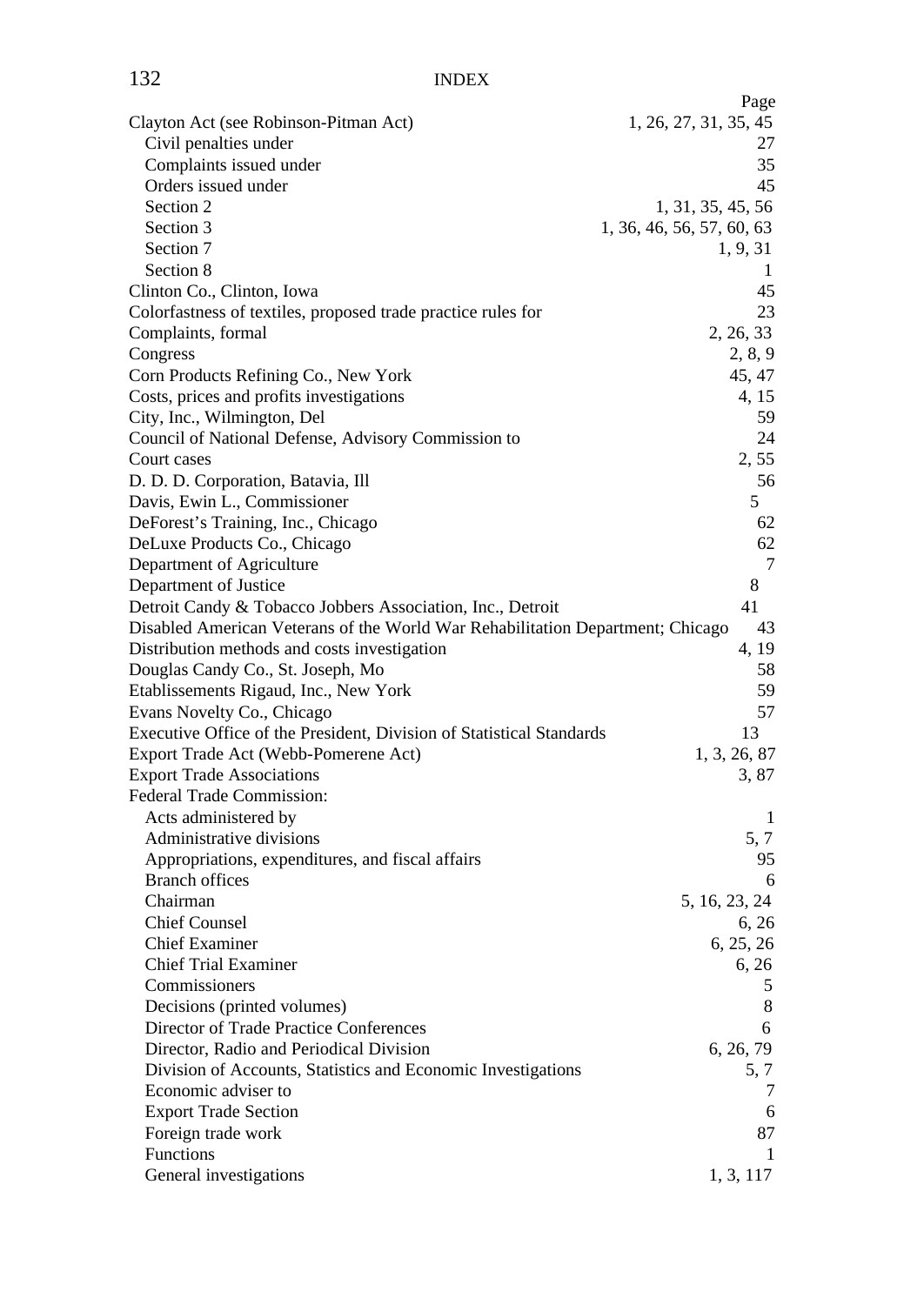INDEX 133

Federal Trade Commission--Continued. The example of the Page Page of the Page of the Page of the Page of the Page of the Page of the Page of the Page of the Page of the Page of the Page of the Page of the Page of the Page Legal activities  $1, 2, 25$ Legal Investigation Division 5, 6 Medical Advisory Division 6. 2008 1. 2010 1. 2010 1. 2010 1. 2010 1. 2010 1. 2010 1. 2010 1. 2010 1. 2010 1. 20 Organized 1 Personnel 5 Publications 7 Radio and Periodical Division 5, 6, 26, 79 **Recommendations** Rules of practice 26, 68, 107 Secretary 5 Statement of policy 116 Trade Practice Conference Division 5, 6, 68 Trial and Appellate Division 5 Trial Examiners Division 5, 6 War committees, membership on 23 Wartime investigations 1, 3, 11 Federal Trade Commission Act 1, 4, 7, 11, 26, 27, 29, 99 Amended 1, 32 Approved 1 Civil penalties under 61 Complaints issued under 33 Orders issued under 37 Section 5  $55, 56$ Section 6 2, 8, 20, 87, 89 Section 9 95 Section 16 61 Types of practices in violation of 48 Wheeler-Lea Amendment to 32, 56, 60 Federal Yeast Corporation, Baltimore 46 Ferguson, Garland S., Commissioner 5 Fertilizer industry Investigation 17 Fong Poy, trading as Fong Wan, Oakland, Calif 56 Food and Drug Administration 7, 85 Food Service Equipment Industry, Inc., Chicago 41 Ford Motor Co., Dearborn, Mich 44, 56 Foreign trade and industry, regulations governing 89 Foreign trade work 87 Freer, Robert E., Commissioner 5 Fresh Grown Preserve Corporation, Lyndhurst, N. J 56 Fulton Co., John J., San Francisco 62 Gelb, Joan Clair, California 62 General Merchandise Co., Milwaukee 57 General Motors Corporation, Detroit 47, 62 Gerrard Co., Inc., Chicago 46, 57 Giant Tiger Corporation, Philadelphia 46 Hardwood Institute, Oshkosh, Wis 37 Haskelite Manufacturing Corporation, Chicago 57 Hofeller Candy Co., Bob, Chicago 58 Hollywood Racket Manufacturing Co., Inc., Hollywood, Calif 42 Roubigant, Inc., New York 62 Household furniture investigation 15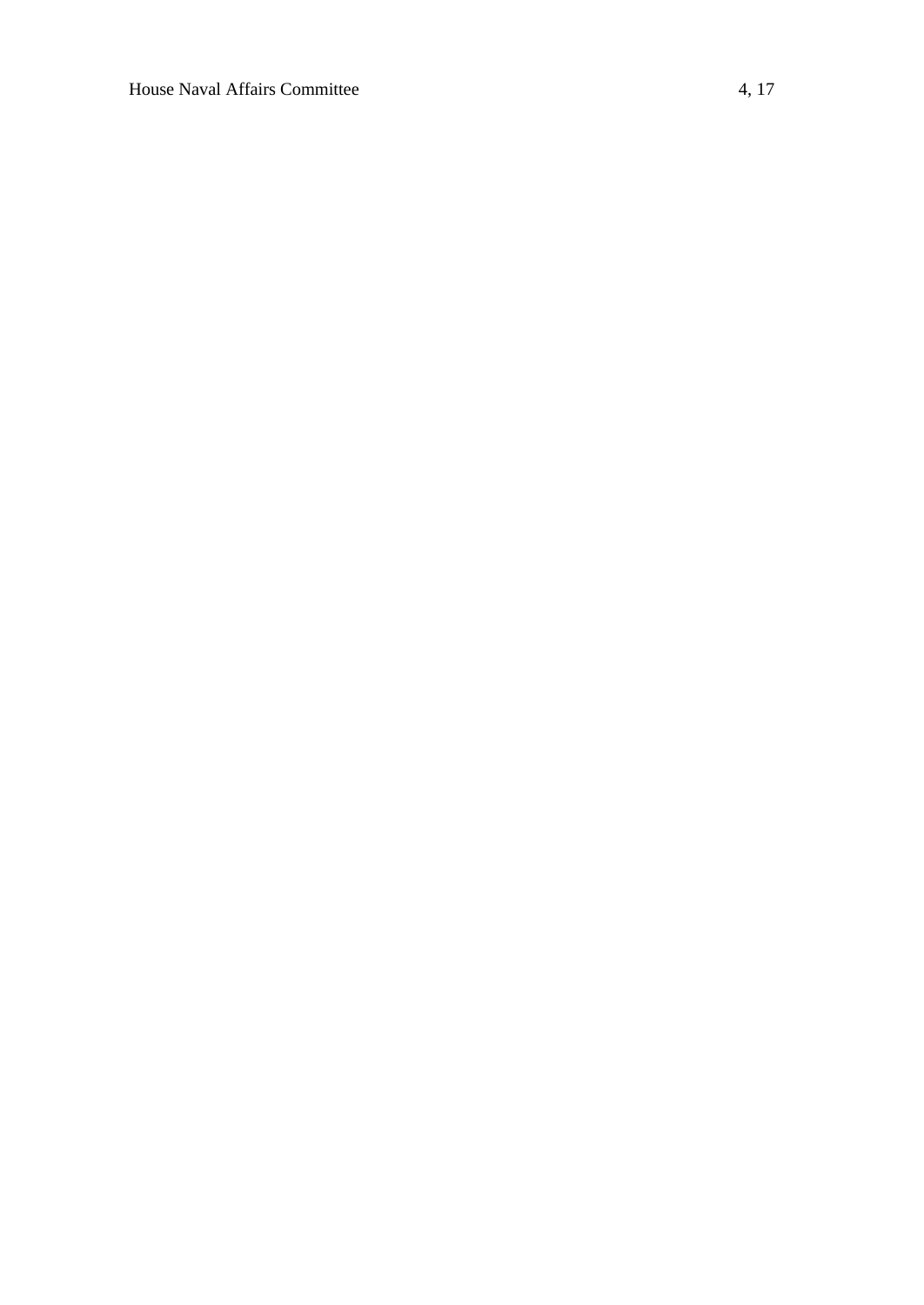| 134 | <b>INDEX</b> |
|-----|--------------|
|     |              |

|                                                                               | Page           |
|-------------------------------------------------------------------------------|----------------|
| Hudson Fur Dyeing Co., Newark, N.J.                                           | 57             |
| <b>Independent Offices Appropriation Acts</b>                                 | 2, 95          |
| Industrial corporation reports investigation                                  | 4, 12          |
| International Parts Corporation, Chicago                                      | 62             |
| Inter-state Cigarette Merchandisers Association, Newark, N. J                 | 41             |
| Investigations, general (see also wartime investigations)                     | 1, 2, 3, 117   |
| Jackson Sales Co., Birmingham, Ala                                            | 58             |
| Jergens-Woodbury Sales Corporation, Cincinnati                                | 42, 62         |
| Kastor & Bros., Adolph, Inc., New York                                        | 61             |
| Koch Laboratories, Inc., Detroit                                              | 63             |
| Krasne, A., Inc., New York                                                    | 46             |
| Labeling, Informative                                                         | 70, 75         |
| Lane, Albert, Berkeley, Calif                                                 | 62             |
| Lee Boyer's Candy, Portland, Oreg                                             | 58             |
| Life Savers Corporation, Port Chester, N.Y.                                   | 45             |
| Lippincott Co., J. B., Philadelphia                                           | 62             |
| Lottery cases                                                                 | 35, 44, 57, 62 |
| Luggage and related products Industry                                         | 3, 68          |
| MacDonald, James, Ltd., Stornoway, Scotland                                   | 39             |
| McAfee Candy Co., Macon, Ga                                                   | 58             |
| Macher Watch & Jewelry Co., New York                                          | 58             |
| March, Charles H., Commissioner                                               | 5              |
| Mass food distributors investigation                                          | 4, 20          |
| Met al-working machines industry investigation                                | 4, 12          |
| Miles Brokerage Co., Inc Clearfield, Pa                                       | 46             |
| Milwaukee Jewish Kosher Delicatessen Association, Milwaukee                   | 40             |
| Moretrench Corporation, Rockaway, N. J                                        | 58             |
| Moth-protecting devices, trade practice proceeding concerning                 | 23             |
| Muller & Co., E. B., Port Huron, Mich                                         | 62             |
| National Bureau of Standards                                                  | 7,85           |
| National Grain Yeast Corporation, Belleville, N. J                            | 46             |
| National Premium Co., Chicago                                                 | 57             |
| Navy Department                                                               | 13             |
| Newton Paper Co., Holyoke, Mass                                               | 39             |
| New York Premium Novelty Co., New York                                        | 58             |
| Nitke, Samuel, New York                                                       | 58             |
| Normandie et Cie, Boston                                                      | 59             |
| Office of Censorship                                                          | 22             |
| Office of Economic Stabilization                                              | 16             |
| Office of Price Administration<br>1, 3, 4, 11, 13, 15, 16, 17, 19, 20, 22, 23 |                |
| Office of Production Management                                               | 11, 24, 29     |
| Orders to cease and desist                                                    | 2, 27, 37      |
| Organization Service Corporation, New York                                    | 38             |
| Pacific Fruit & Produce Co., Walla Walla, Wash                                | 38             |
| Page Mill Co., The Thomas, Inc., Topeka, Kans                                 | 46             |
| Paperboard industry Investigation                                             | 16             |
| Park, Philip R., Inc., Los Angeles                                            | 62             |
| Parke, Austin & Lipscomb, Inc., New York                                      | 62             |
| Perfect Voice Institute, Chicago                                              | 62             |
| Petroleum Coordinator for National Defense                                    | 24             |
| Pond's Extract Co., New York                                                  | 62             |
| Post Institute Sales Corporation, New York                                    | 62             |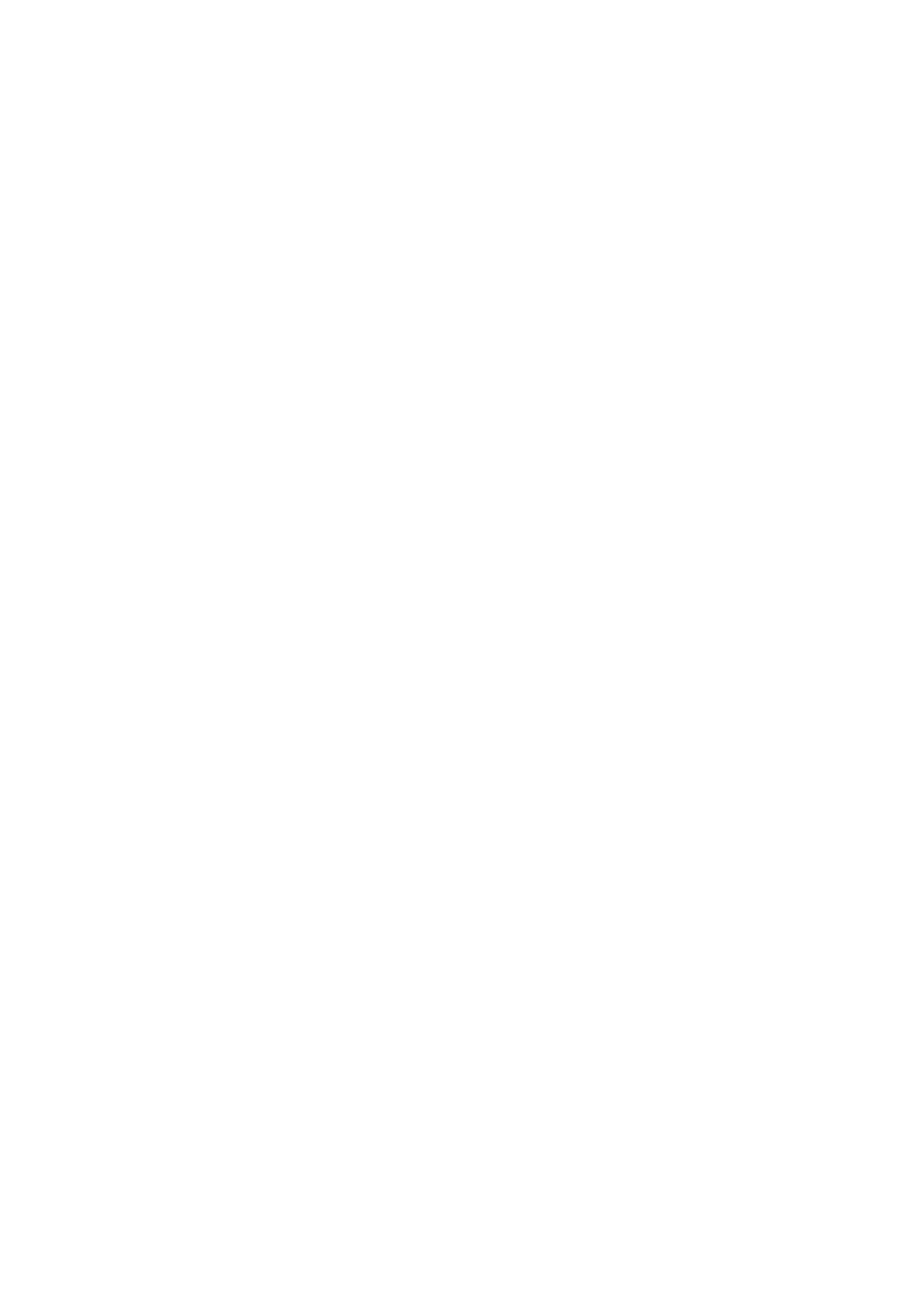| <b>INDEX</b>                                                     | 135                        |
|------------------------------------------------------------------|----------------------------|
|                                                                  | Page                       |
| Post Office Department                                           | 82                         |
| Power and Gang Mower Manufacturers' Association, Detroit         | 38                         |
| President of the United States                                   | 2, 4, 24                   |
| Price fixing cases                                               | 29, 33, 37                 |
| Priorities investigations                                        | 4, 11                      |
| Production cost accounting methods Investigation                 | 4, 18                      |
| Rabhor Co., The, Inc., New York                                  | 59                         |
| Raladam Co., Detroit                                             | 55,59                      |
| Rayon and silk dyeing, printing, and finishing industry          | 3,68                       |
| Reed-Harlin Grocer Co., West Plains, Mo                          | 46                         |
| Republic Yeast Corporation, Newark, N. J                         | 46                         |
| Restraint of trade cases                                         | 29, 34, 40                 |
| Retail Coal Merchants Association, Richmond, Va                  | 41                         |
| Ribbon Industry                                                  | 3,69                       |
| Robinson-Patman Act (see Clayton Act, Section 2)                 | 1, 7, 21, 26, 31, 35, 45   |
| Salt Producers Association, Detroit                              | 38, 63                     |
| Sanford Mills, Sanford, Maine                                    | 43                         |
| Sauer Co., C. F., Richmond, Va                                   | 45                         |
| Scientific Apparatus Makers of America, Chicago                  | 37, 63                     |
| Scientific Manufacturing Co., Scranton, Pa                       | 60                         |
| Signode Steel Strapping Co., Chicago                             | 46, 63                     |
| Staley Manufacturing Co., A. E., Decatur, Ill                    | 45                         |
| Standard Distributing Co., Chicago                               | 58                         |
| Stanley Laboratories, Inc., Portland, Oreg                       | 63                         |
| Stanton, Clara, Druggist to Women, Denver                        | 63                         |
| Steel producing companies Investigation                          | 17                         |
| Stephen Rug Mills, New York                                      | 63                         |
| Stevenson Corporation, The, New York                             | 60                         |
| Stipulations                                                     | 2, 26, 33, 79, 82          |
| Sun glass industry                                               | 3, 69                      |
| Supreme Court of the United States                               | 2, 8, 28, 55, 56, 59       |
| Temporary National Economic Committee                            | 9                          |
| Tennessee Coal, Iron & Railroad Co                               | 63                         |
| Trade practice conference procedure                              | 23, 67, 68                 |
| Trade practice rules                                             | 3, 9, 23, 67, 68, 69       |
| Trade practice work in wartime                                   | 22                         |
| "Truth in fabrics"                                               | 70, 75                     |
| Tubular Rivet & Stud Co., Wollaston, Mass                        | 60                         |
| Uco Food Corporation, Newark, N. J                               | 46                         |
| United Buyers Corporation, Chicago                               | 46                         |
| United States against American Beauty Products, Chicago          | 61                         |
| United States against Gynex Corporation, New York                | 61                         |
| United States against Levore Co., Chicago                        | 61                         |
| United States against Midwest Studios, Inc., Portland, Oreg      | 61                         |
| United States against Oppenheim, Collins & Co., New York         | 61                         |
|                                                                  |                            |
| United States Circuit Courts of Appeals<br>First Circuit, Boston | 2, 27, 28, 55<br>59        |
| Second Circuit, New York                                         | 56, 58, 59, 60, 61, 62, 63 |
|                                                                  |                            |
| Third Circuit, Philadelphia<br>Fourth Circuit, Richmond, Va      | 57, 59, 60, 63<br>63       |
| Fifth Circuit, New Orleans                                       | 58, 63                     |
| Sixth Circuit, Cincinnati                                        | 56, 59, 62                 |
|                                                                  |                            |